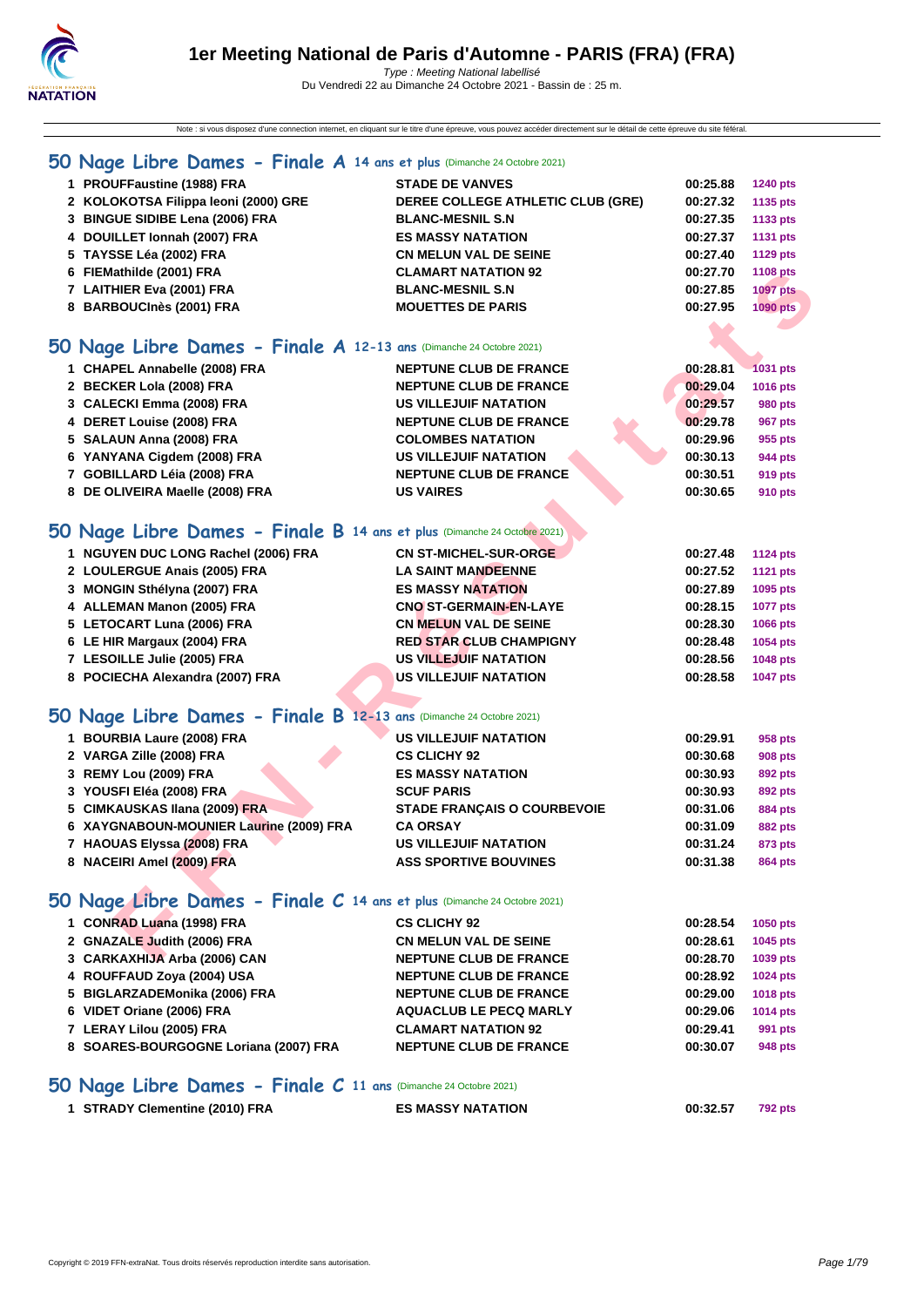

#### **[50 Nage L](http://www.ffnatation.fr/webffn/index.php)ibre Dames - Finale C (suite)**

| 2 HUCHETTE GERARD Siloë (2010) FRA  |                                  |                                                                                                                                                                            | <b>781 pts</b> |
|-------------------------------------|----------------------------------|----------------------------------------------------------------------------------------------------------------------------------------------------------------------------|----------------|
| 3 DELSART Ambre (2010) FRA          | <b>ES MASSY NATATION</b>         | 00:33.01                                                                                                                                                                   | <b>766 pts</b> |
| 4 LAKHDARI Celia (2010) FRA         | <b>US IVRY-SUR-SEINE</b>         | 00:33.71                                                                                                                                                                   | <b>726 pts</b> |
| 5 LORENZI Noa (2010) FRA            | <b>ES MASSY NATATION</b>         | 00:34.27                                                                                                                                                                   | <b>694 pts</b> |
| 6 MARCHAIS PAILLET Aline (2010) FRA | <b>ES MASSY NATATION</b>         | 00:34.65                                                                                                                                                                   | 673 pts        |
| 7 BOULOUKBACHI Celia (2010) FRA     | <b>US VILLEJUIF NATATION</b>     | 00:34.95                                                                                                                                                                   | <b>657 pts</b> |
| 8 MEHIGUENI Myriam (2010) FRA       | <b>ES MASSY NATATION</b>         | 00:35.24                                                                                                                                                                   | <b>641 pts</b> |
|                                     |                                  |                                                                                                                                                                            |                |
|                                     |                                  |                                                                                                                                                                            |                |
| 1 MICHAUD Julianne (2007) FRA       | <b>ASS SPORTIVE BOUVINES</b>     | 00:29.32                                                                                                                                                                   | 997 pts        |
| 2 SOKOLOV Elisabeth (2007) FRA      | <b>US IVRY-SUR-SEINE</b>         | 00:29.51                                                                                                                                                                   | <b>984 pts</b> |
| 3 BARRIA-PINTO Andrea (2007) FRA    | <b>USO BEZONS</b>                | 00:29.80                                                                                                                                                                   | 965 pts        |
| 4 DJELLAL Maessa (2007) FRA         | <b>ASS SPORTIVE BOUVINES</b>     | 00:30.64                                                                                                                                                                   | 911 pts        |
| 5 TEBIZ Ava (2007) FRA              | <b>CS CLICHY 92</b>              | 00:30.67                                                                                                                                                                   | 909 pts        |
| 6 HAUVETTE MINOUX Manon (2007) FRA  | <b>AQUACLUB LE PECQ MARLY</b>    | 00:30.94                                                                                                                                                                   | 892 pts        |
| 7 GIRARD Emilie (2007) FRA          | <b>CLUB DES NAGEURS DE PARIS</b> | 00:31.05                                                                                                                                                                   | 885 pts        |
| 8 BONACINI Yzée (2007) FRA          | <b>COLOMBES NATATION</b>         | 00:31.36                                                                                                                                                                   | <b>866 pts</b> |
|                                     |                                  |                                                                                                                                                                            |                |
|                                     |                                  |                                                                                                                                                                            |                |
| 1 HAOUAS Elyssa (2008) FRA          | <b>US VILLEJUIF NATATION</b>     | 00:31.25                                                                                                                                                                   | <b>872 pts</b> |
|                                     |                                  | <b>ES MASSY NATATION</b><br>50 Nage Libre Dames - Finale D 14 ans (Dimanche 24 Octobre 2021)<br>50 Nage Libre Dames - Barrage Finales 12-13 ans (Dimanche 24 Octobre 2021) | 00:32.76       |

| $\frac{1}{2}$ $\frac{1}{2}$ $\frac{1}{2}$ $\frac{1}{2}$ $\frac{1}{2}$ |                                    |          | $\sim$ $\sim$ $\sim$ $\sim$ |
|-----------------------------------------------------------------------|------------------------------------|----------|-----------------------------|
| 2 LOPES Melody (2009) FRA                                             | <b>STADE FRANÇAIS O COURBEVOIE</b> | 00:31.29 | 870 pts                     |

# 50 Nage Libre Dames - Séries (Dimanche 24 Octobre 2021)

| <b>0 INLINOULISI MYHAIH (2010) I INT</b>                                   |                                   |          | v+i pis         |
|----------------------------------------------------------------------------|-----------------------------------|----------|-----------------|
| iO Nage Libre Dames - Finale D 14 ans (Dimanche 24 Octobre 2021)           |                                   |          |                 |
|                                                                            |                                   |          |                 |
| 1 MICHAUD Julianne (2007) FRA                                              | <b>ASS SPORTIVE BOUVINES</b>      | 00:29.32 | 997 pts         |
| 2 SOKOLOV Elisabeth (2007) FRA                                             | <b>US IVRY-SUR-SEINE</b>          | 00:29.51 | <b>984 pts</b>  |
| 3 BARRIA-PINTO Andrea (2007) FRA                                           | <b>USO BEZONS</b>                 | 00:29.80 | <b>965 pts</b>  |
| 4 DJELLAL Maessa (2007) FRA                                                | <b>ASS SPORTIVE BOUVINES</b>      | 00:30.64 | <b>911 pts</b>  |
| 5 TEBIZ Ava (2007) FRA                                                     | <b>CS CLICHY 92</b>               | 00:30.67 | <b>909 pts</b>  |
| 6 HAUVETTE MINOUX Manon (2007) FRA                                         | <b>AQUACLUB LE PECQ MARLY</b>     | 00:30.94 | 892 pts         |
| 7 GIRARD Emilie (2007) FRA                                                 | <b>CLUB DES NAGEURS DE PARIS</b>  | 00:31.05 | 885 pts         |
| 8 BONACINI Yzée (2007) FRA                                                 | <b>COLOMBES NATATION</b>          | 00:31.36 | <b>866 pts</b>  |
| iO Nage Libre Dames - Barrage Finales 12-13 ans (Dimanche 24 Octobre 2021) |                                   |          |                 |
| 1 HAOUAS Elyssa (2008) FRA                                                 | <b>US VILLEJUIF NATATION</b>      | 00:31.25 | <b>872 pts</b>  |
| 2 LOPES Melody (2009) FRA                                                  | STADE FRANÇAIS O COURBEVOIE       | 00:31.29 | <b>870 pts</b>  |
|                                                                            |                                   |          |                 |
| O Nage Libre Dames - Séries (Dimanche 24 Octobre 2021)                     |                                   |          |                 |
| 1 PROUFFaustine (1988) FRA                                                 | <b>STADE DE VANVES</b>            | 00:26.32 | <b>1207 pts</b> |
| 2 BINGUE SIDIBE Lena (2006) FRA                                            | <b>BLANC-MESNIL S.N</b>           | 00:26.80 | <b>1172 pts</b> |
| 3 FIEMathilde (2001) FRA                                                   | <b>CLAMART NATATION 92</b>        | 00:27.09 | 1151 pts        |
| 4 BARBOUCInès (2001) FRA                                                   | <b>MOUETTES DE PARIS</b>          | 00:27.15 | <b>1147 pts</b> |
| 5 KOLOKOTSA Filippa leoni (2000) GRE                                       | DEREE COLLEGE ATHLETIC CLUB (GRE) | 00:27.23 | 1141 pts        |
| 6 LAITHIER Eva (2001) FRA                                                  | <b>BLANC-MESNIL S.N</b>           | 00:27.25 | <b>1140 pts</b> |
| 7 DOUILLET Ionnah (2007) FRA                                               | <b>ES MASSY NATATION</b>          | 00:27.45 | <b>1126 pts</b> |
| 8 TAYSSE Léa (2002) FRA                                                    | <b>CN MELUN VAL DE SEINE</b>      | 00:27.46 | 1125 pts        |
| 9 LOULERGUE Anais (2005) FRA                                               | <b>LA SAINT MANDEENNE</b>         | 00:27.49 | <b>1123 pts</b> |
| 10 NGUYEN DUC LONG Rachel (2006) FRA                                       | <b>CN ST-MICHEL-SUR-ORGE</b>      | 00:27.73 | <b>1106 pts</b> |
| 11 GAMER Rose-alexia (1999) FRA                                            | US VILLEJUIF NATATION             | 00:27.79 | 1102 pts        |
| 12 LETOCART Luna (2006) FRA                                                | <b>CN MELUN VAL DE SEINE</b>      | 00:28.07 | 1082 pts        |
| 13 ALLEMAN Manon (2005) FRA                                                | <b>CNO ST-GERMAIN-EN-LAYE</b>     | 00:28.12 | <b>1079 pts</b> |
| 14 LE HIR Margaux (2004) FRA                                               | <b>RED STAR CLUB CHAMPIGNY</b>    | 00:28.18 | 1074 pts        |
| 15 TABIASCO Gabrielle (2004) FRA                                           | <b>CS CLICHY 92</b>               | 00:28.29 | <b>1067 pts</b> |
| 16 MONGIN Sthélyna (2007) FRA                                              | <b>ES MASSY NATATION</b>          | 00:28.38 | 1061 pts        |
| 17 POCIECHA Alexandra (2007) FRA                                           | <b>US VILLEJUIF NATATION</b>      | 00:28.54 | 1050 pts        |
| 18 LESOILLE Julie (2005) FRA                                               | <b>US VILLEJUIF NATATION</b>      | 00:28.59 | 1046 pts        |
| 19 GNAZALE Judith (2006) FRA                                               | <b>CN MELUN VAL DE SEINE</b>      | 00:28.61 | 1045 pts        |
| 20 CARKAXHIJA Arba (2006) CAN                                              | <b>NEPTUNE CLUB DE FRANCE</b>     | 00:28.76 | 1035 pts        |
| 21 CONRAD Luana (1998) FRA                                                 | <b>CS CLICHY 92</b>               | 00:28.81 | 1031 pts        |
| 22 TEULE Mary (1999) FRA                                                   | <b>CNO ST-GERMAIN-EN-LAYE</b>     | 00:28.91 | 1025 pts        |
| 23 ROUFFAUD Zoya (2004) USA                                                | <b>NEPTUNE CLUB DE FRANCE</b>     | 00:28.92 | 1024 pts        |
| 24 CHAPEL Annabelle (2008) FRA                                             | <b>NEPTUNE CLUB DE FRANCE</b>     | 00:29.00 | 1018 pts        |
| 25 BIGLARZADEMonika (2006) FRA                                             | <b>NEPTUNE CLUB DE FRANCE</b>     | 00:29.05 | 1015 pts        |
| 26 VIDET Oriane (2006) FRA                                                 | <b>AQUACLUB LE PECQ MARLY</b>     | 00:29.26 | 1001 pts        |
| 27 LERAY Lilou (2005) FRA                                                  | <b>CLAMART NATATION 92</b>        | 00:29.31 | 998 pts         |
| 28 CALECKI Emma (2008) FRA                                                 | <b>US VILLEJUIF NATATION</b>      | 00:29.44 | 989 pts         |
| 29 SOARES-BOURGOGNE Loriana (2007) FRA                                     | <b>NEPTUNE CLUB DE FRANCE</b>     | 00:29.65 | 975 pts         |
| 29 BECKER Lola (2008) FRA                                                  | <b>NEPTUNE CLUB DE FRANCE</b>     | 00:29.65 | 975 pts         |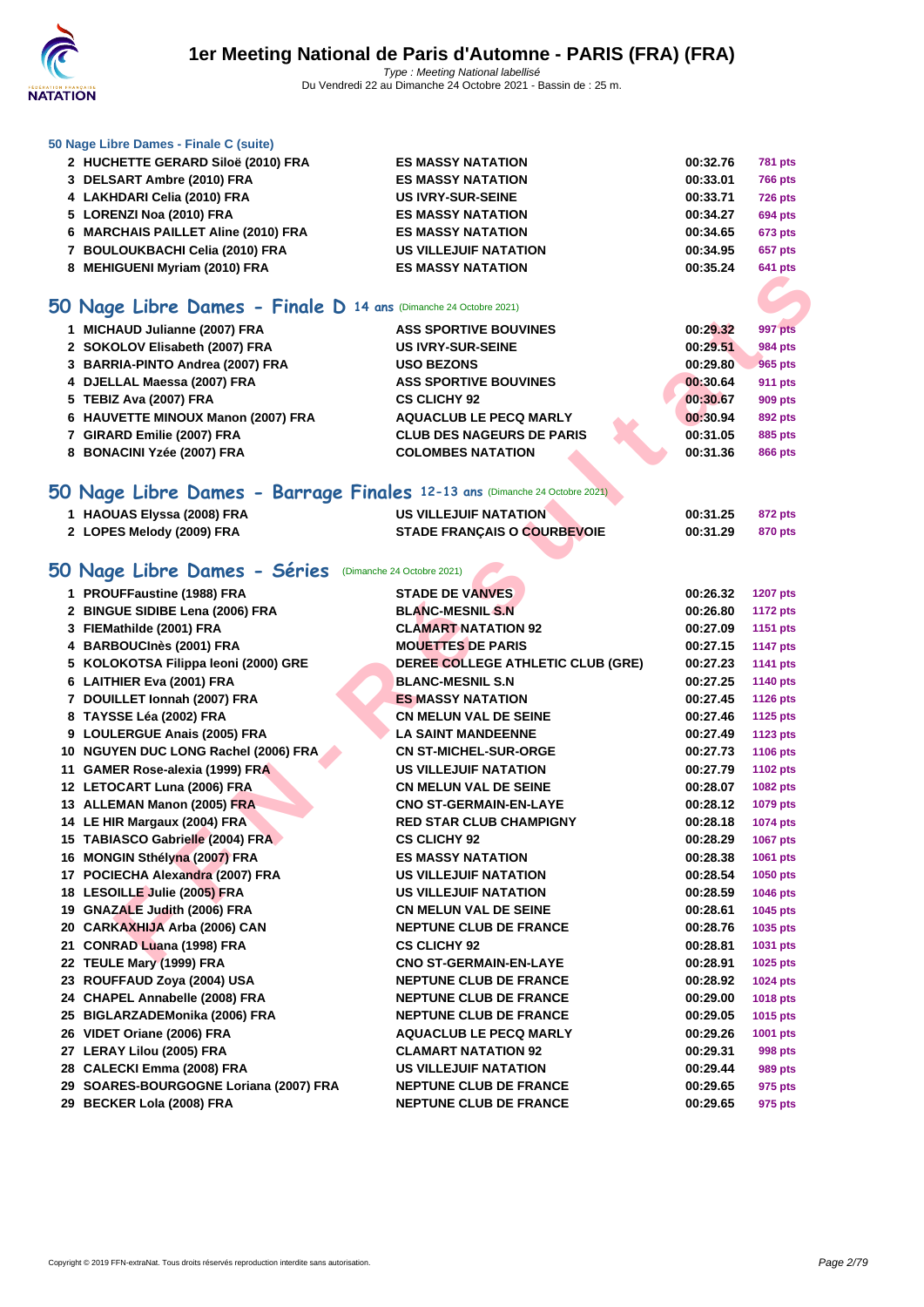**31 MICHAUD Julianne (2007) FRA 32 SIMONUTTI Salome (2005) FRA 33 GHEBACHE Ines (2006) FRA 34 DERET Louise (2008) FRA 35 SOKOLOV Elisabeth (2007) FRA 36 FONSECA Maëlie (2006) FRA 37 NORCA Ninon (2005) FRA LA SAINT MANDEENNE 00:30.15 942 pts 38 YOUSFI Elina (2005) FRA SCUF PARIS 00:30.27 935 pts 39 SALAUN Anna (2008) FRA COLOMBES NATATION 00:30.48 921 pts 40 DE OLIVEIRA Maelle (2008) FRA 41 YANYANA Cigdem (2008) FRA US VILLEJUIF NATATION 00:30.55 917 pts 42 FOULON Noellia (2001) FRA 43 GARIN Héloïse (2005) FRA 43 GOBILLARD Léia (2008) FRA 45 GIRARD Emilie (2007) FRA CLUB DES NAGEURS DE PARIS 00:30.80 901 pts 46 DJELLAL Maessa (2007) FRA 47 BARRIA-PINTO Andrea (2007) FRA 48 REMY Lou (2009) FRA ES MASSY NATATION 00:30.88 896 pts 49 BOURBIA Laure (2008) FRA US VILLEJUIF NATATION 00:30.97 890 pts 50 LAURENS-RUGAMA Danaé (2006) FRA 51 TEBIZ Ava (2007) FRA CS CLICHY 92 00:31.06 884 pts 52 POUMAREDE Ariane (2006) FRA 53 VARGA Zille (2008) FRA CS CLICHY 92 00:31.22 874 pts 54 YOUSFI Eléa (2008) FRA SCUF PARIS 00:31.23 874 pts 55 XAYGNABOUN-MOUNIER Laurine (2009) FRA 56 GARBAA Lila (2006) FRA CLUB DES NAGEURS DE PARIS 00:31.33 867 pts 56 MANARIN Lucie (2005) FRA 58 HAUVETTE MINOUX Manon (2007) FRA 59 NACEIRI Amel (2009) FRA 60 CIMKAUSKAS Ilana (2009) FRA 61 LOPES Melody (2009) FRA STADE FRANÇAIS O COURBEVOIE 00:31.46 859 pts 61 HAOUAS Elyssa (2008) FRA 63 LABRIDY Léna (2009) FRA 64 NOUREDDINE Attika (2008) FRA 65 DJURIC Melissa (2006) FRA CLUB DES NAGEURS DE PARIS 00:31.59 851 pts 66 FERRON Louise (2006) FRA 67 BELHACHEMI Manare (2008) FRA 68 OUERFELLI Nesrine (2009) FRA 69 STRADY Clementine (2010) FRA 70 CLAUS Candice (2006) FRA 71 BELHABICHana (2006) FRA 71 VALLÉE Yaël (2006) FRA CLUB NAUTIQUE DOMREMY 13 00:31.94 830 pts 73 ASSELANora (2008) FRA CLUB DES NAGEURS DE PARIS 00:31.98 827 pts 74** RICHALET Capucine (2009) FRA **75 BONACINI Yzée (2007) FRA COLOMBES NATATION 00:32.04 824 pts 76 PAINA Carla (2008) FRA CLUB DES NAGEURS DE PARIS 00:32.08 821 pts 77 LIENAFA-KAKINDA Suzie (2008) FRA CLUB DES NAGEURS DE PARIS 00:32.21 813 pts 78 SABOURAULT Garance (2009) FRA 79 PAUL Lucie (2009) FRA ES MASSY NATATION 00:32.41 801 pts 80 EHANNO Yseut (2008) FRA 81 MASBAHI Anais (2008) FRA CLUB DES NAGEURS DE PARIS 00:32.70 784 pts 82 DELSART Ambre (2010) FRA ES MASSY NATATION 00:32.84 776 pts 83** ROCHE Faustine (2009) FRA **84 PARIOLLEAU Eliza-Jeanne (2008) FRA** 

| <b>IAUD Julianne (2007) FRA</b>           | <b>ASS SPORTIVE BOUVINES</b>       | 00:29.75 |                |
|-------------------------------------------|------------------------------------|----------|----------------|
| NUTTI Salome (2005) FRA                   | <b>CLUB DES NAGEURS DE PARIS</b>   | 00:29.81 | <b>968 pts</b> |
| <b>BACHE Ines (2006) FRA</b>              | <b>US IVRY-SUR-SEINE</b>           |          | 965 pts        |
|                                           |                                    | 00:29.83 | 963 pts        |
| ET Louise (2008) FRA                      | <b>NEPTUNE CLUB DE FRANCE</b>      | 00:29.89 | 959 pts        |
| OLOV Elisabeth (2007) FRA                 | <b>US IVRY-SUR-SEINE</b>           | 00:30.01 | 951 pts        |
| SECA Maëlie (2006) FRA                    | <b>RED STAR CLUB CHAMPIGNY</b>     | 00:30.07 | 948 pts        |
| CA Ninon (2005) FRA                       | <b>LA SAINT MANDEENNE</b>          | 00:30.15 | 942 pts        |
| SFI Elina (2005) FRA                      | <b>SCUF PARIS</b>                  | 00:30.27 | 935 pts        |
| <b>AUN Anna (2008) FRA</b>                | <b>COLOMBES NATATION</b>           | 00:30.48 | <b>921 pts</b> |
| LIVEIRA Maelle (2008) FRA                 | <b>US VAIRES</b>                   | 00:30.53 | <b>918 pts</b> |
| YANA Cigdem (2008) FRA                    | <b>US VILLEJUIF NATATION</b>       | 00:30.55 | 917 pts        |
| LON Noellia (2001) FRA                    | <b>SCUF PARIS</b>                  | 00:30.56 | <b>916 pts</b> |
| IN Héloïse (2005) FRA                     | <b>NEPTUNE CLUB DE FRANCE</b>      | 00:30.60 | 913 pts        |
| ILLARD Léia (2008) FRA                    | <b>NEPTUNE CLUB DE FRANCE</b>      | 00:30.60 | 913 pts        |
| <b>RD Emilie (2007) FRA</b>               | <b>CLUB DES NAGEURS DE PARIS</b>   | 00:30.80 | <b>901 pts</b> |
| LAL Maessa (2007) FRA                     | <b>ASS SPORTIVE BOUVINES</b>       | 00:30.84 | 898 pts        |
| RIA-PINTO Andrea (2007) FRA               | <b>USO BEZONS</b>                  | 00:30.85 | 898 pts        |
| Y Lou (2009) FRA                          | <b>ES MASSY NATATION</b>           | 00:30.88 | 896 pts        |
| <b>RBIA Laure (2008) FRA</b>              | <b>US VILLEJUIF NATATION</b>       | 00:30.97 | 890 pts        |
| <b>RENS-RUGAMA Danaé (2006) FRA</b>       | <b>NEPTUNE CLUB DE FRANCE</b>      | 00:31.00 | 888 pts        |
| Z Ava (2007) FRA                          | <b>CS CLICHY 92</b>                | 00:31.06 | 884 pts        |
| <b>MAREDE Ariane (2006) FRA</b>           | <b>CN ST-MICHEL-SUR-ORGE</b>       | 00:31.21 | 875 pts        |
| GA Zille (2008) FRA                       | <b>CS CLICHY 92</b>                | 00:31.22 | 874 pts        |
| SFI Eléa (2008) FRA                       | <b>SCUF PARIS</b>                  | 00:31.23 | 874 pts        |
| <b>GNABOUN-MOUNIER Laurine (2009) FRA</b> | <b>CA ORSAY</b>                    | 00:31.31 | 869 pts        |
| BAA Lila (2006) FRA                       | <b>CLUB DES NAGEURS DE PARIS</b>   | 00:31.33 | 867 pts        |
| ARIN Lucie (2005) FRA                     | <b>SCUF PARIS</b>                  | 00:31.33 | 867 pts        |
| <b>VETTE MINOUX Manon (2007) FRA</b>      | <b>AQUACLUB LE PECQ MARLY</b>      | 00:31.35 | 866 pts        |
| EIRI Amel (2009) FRA                      | <b>ASS SPORTIVE BOUVINES</b>       | 00:31.36 | 866 pts        |
| <b>(AUSKAS Ilana (2009) FRA</b>           | <b>STADE FRANÇAIS O COURBEVOIE</b> | 00:31.41 | 862 pts        |
| ES Melody (2009) FRA                      | <b>STADE FRANÇAIS O COURBEVOIE</b> | 00:31.46 | 859 pts        |
| UAS Elyssa (2008) FRA                     | <b>US VILLEJUIF NATATION</b>       | 00:31.46 | 859 pts        |
| <b>RIDY Léna (2009) FRA</b>               | <b>ASS SPORTIVE BOUVINES</b>       | 00:31.48 | 858 pts        |
| REDDINE Attika (2008) FRA                 | <b>ES MASSY NATATION</b>           | 00:31.57 | 853 pts        |
| <b>RIC Melissa (2006) FRA</b>             | <b>CLUB DES NAGEURS DE PARIS</b>   | 00:31.59 | 851 pts        |
| <b>RON Louise (2006) FRA</b>              | <b>NAUTIC CLUB RAMBOUILLET</b>     | 00:31.71 | 844 pts        |
| <b>HACHEMI Manare (2008) FRA</b>          | <b>US VAIRES</b>                   | 00:31.76 | 841 pts        |
| <b>RFELLI Nesrine (2009) FRA</b>          | <b>STADE FRANCAIS O COURBEVOIE</b> | 00:31.79 | 839 pts        |
| ADY Clementine (2010) FRA                 | <b>ES MASSY NATATION</b>           | 00:31.85 | 835 pts        |
| <b>JS Candice (2006) FRA</b>              | <b>PARIS SPORT CLUB</b>            | 00:31.88 | 833 pts        |
| <b>HABICHana (2006) FRA</b>               | <b>SCUF PARIS</b>                  | 00:31.94 | 830 pts        |
| LÉE <u>Ya</u> ël (2006) FRA               | <b>CLUB NAUTIQUE DOMREMY 13</b>    | 00:31.94 | 830 pts        |
| ELANora (2008) FRA                        | <b>CLUB DES NAGEURS DE PARIS</b>   | 00:31.98 | 827 pts        |
| <b>ALET Capucine (2009) FRA</b>           | <b>US VAIRES</b>                   | 00:31.99 | <b>827 pts</b> |
| ACINI Yzée (2007) FRA                     | <b>COLOMBES NATATION</b>           | 00:32.04 | 824 pts        |
| A Carla (2008) FRA                        | <b>CLUB DES NAGEURS DE PARIS</b>   | 00:32.08 | 821 pts        |
| AFA-KAKINDA Suzie (2008) FRA              | <b>CLUB DES NAGEURS DE PARIS</b>   | 00:32.21 | 813 pts        |
| <b>OURAULT Garance (2009) FRA</b>         | <b>CLUB NAUTIQUE DOMREMY 13</b>    | 00:32.27 | 810 pts        |
| L Lucie (2009) FRA                        | <b>ES MASSY NATATION</b>           | 00:32.41 | 801 pts        |
| NNO Yseut (2008) FRA                      | <b>ASS SPORTIVE BOUVINES</b>       | 00:32.69 | <b>785 pts</b> |
| BAHI Anais (2008) FRA                     | <b>CLUB DES NAGEURS DE PARIS</b>   | 00:32.70 | <b>784 pts</b> |
| SART Ambre (2010) FRA                     | <b>ES MASSY NATATION</b>           | 00:32.84 | <b>776 pts</b> |
| <b>HE Faustine (2009) FRA</b>             | <b>CA ORSAY</b>                    | 00:32.93 | <b>771 pts</b> |
| OLLEAU Eliza-Jeanne (2008) FRA            | <b>CLUB DES NAGEURS DE PARIS</b>   | 00:33.03 | <b>765 pts</b> |
|                                           |                                    |          |                |

| 00:29.75 | 968 pts        |
|----------|----------------|
| 00:29.81 | 965 pts        |
| 00:29.83 | 963 pts        |
| 00:29.89 | 959 pts        |
| 00:30.01 | 951 pts        |
| 00:30.07 | 948 pts        |
| 00:30.15 | 942 pts        |
| 00:30.27 | 935 pts        |
| 00:30.48 | <b>921 pts</b> |
| 00:30.53 | 918 pts        |
| 00:30.55 | 917 pts        |
| 00:30.56 | 916 pts        |
| 00:30.60 | 913 pts        |
| 00:30.60 | 913 pts        |
|          |                |
| 00:30.80 | 901 pts        |
| 00:30.84 | 898 pts        |
| 00:30.85 | 898 pts        |
| 00:30.88 | 896 pts        |
| 00:30.97 | 890 pts        |
| 00:31.00 | 888 pts        |
| 00:31.06 | <b>884 pts</b> |
| 00:31.21 | 875 pts        |
| 00:31.22 | 874 pts        |
| 00:31.23 | 874 pts        |
| 00:31.31 | <b>869 pts</b> |
| 00:31.33 | <b>867 pts</b> |
| 00:31.33 | 867 pts        |
| 00:31.35 | <b>866 pts</b> |
| 00:31.36 | 866 pts        |
| 00:31.41 | 862 pts        |
| 00:31.46 | 859 pts        |
| 00:31.46 | 859 pts        |
| 00:31.48 | 858 pts        |
| 00:31.57 | 853 pts        |
| 00:31.59 | 851 pts        |
| 00:31.71 | <b>844 pts</b> |
| 00:31.76 |                |
|          | 841 pts        |
| 00:31.79 | 839 pts        |
| 00:31.85 | 835 pts        |
| 00:31.88 | 833 pts        |
| 00:31.94 | 830 pts        |
| 00:31.94 | 830 pts        |
| 00:31.98 | 827 pts        |
| 00:31.99 | 827 pts        |
| 00:32.04 | 824 pts        |
| 00:32.08 | 821 pts        |
| 00:32.21 | 813 pts        |
| 00:32.27 | <b>810 pts</b> |
| 00:32.41 | 801 pts        |
| 00:32.69 | 785 pts        |
| 00:32.70 | 784 pts        |
| 00:32.84 | 776 pts        |
| 00:32.93 | 771 pts        |
| 00:33.03 | <b>765 pts</b> |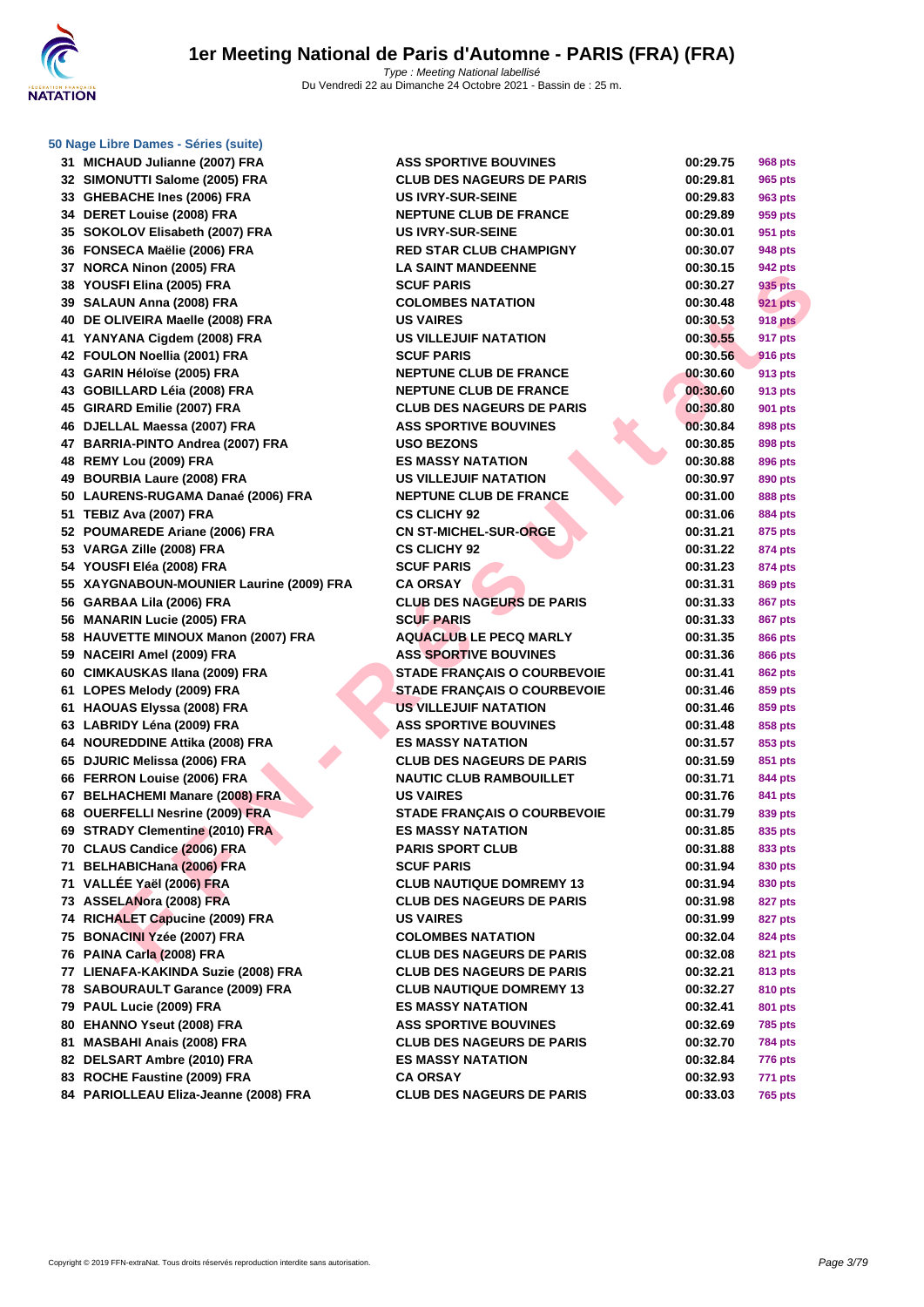

| ου    | ALLAMELLOU EVA (2007) FRA                    |
|-------|----------------------------------------------|
| 86    | CHAUVIN Jalyssa (2007) FRA                   |
|       | 87 MAUREL-GUERET Chloé (2009) FRA            |
| 88    | CHEN Lina (2009) FRA                         |
| 89    | ROGER Margot (2006) FRA                      |
| 90    | <b>BERNARDOFJeanne (2009) FRA</b>            |
| 91    | <b>CALMELS Charline (2009) FRA</b>           |
| 92    | AUBRY Emma (2009) FRA                        |
| 93    | LORENZI Noa (2010) FRA                       |
| 94    | HABER Laura (2009) FRA                       |
| 95    | HUCHETTE GERARD Siloë (2010) FRA             |
|       | 96 PINAUD Alice (2009) FRA                   |
| 97    | PERRIN BAO Elisa (2009) FRA                  |
| 98    | <b>THOMASSIN Louise (2009) FRA</b>           |
| 99    | <b>BLANCO Alix (2008) FRA</b>                |
| 100 - | <b>CHAVRIER Annalena (2004) FRA</b>          |
| 101   | PERROCHON Charlotte (2005) FRA               |
| 102   | <b>RANGUIN Louise (2008) FRA</b>             |
| 103   | LEVY Elena (2009) FRA                        |
| 104   | <b>BOULEKOUANE Sacha (2008) FRA</b>          |
| 105   | <b>OUDIHAT Alissia (2008) FRA</b>            |
| 106   | <b>MARCHAIS PAILLET Aline (2010) FRA</b>     |
| 107   | <b>ARNAUDIES Esther (2008) FRA</b>           |
| 108   | <b>LETARD Manon (2009) FRA</b>               |
| 109   | DRAGAN Barbara (2009) FRA                    |
| 110   | <b>BURASCHI Marilou (2007) FRA</b>           |
| 111   | <b>BOOKLAGE-LETELLIER Angéline (2008) FI</b> |
| 112   | ROSSI COLLINS Madeleine (2009) FRA           |
| 113   | <b>CHENNAHI Sofia (2009) FRA</b>             |
| 114   | <b>LAVERGNE Anne (2009) FRA</b>              |
| 115   | LAKHDARI Celia (2010) FRA                    |
| 116   | <b>IGABILLE Leonie (2009) FRA</b>            |
| 117   | <b>TANCREZ Juliette (2008) FRA</b>           |
| 118   | SROUJI Sophie (2008) FRA                     |
| 119   | DUBOIS Maëlys (2009) FRA                     |
| 119   | KOUOI Angelina (2008) FRA                    |
| 121   | <b>STEENKESTE Lily (2009) FRA</b>            |
| 122   | DA ROCHA--ALIN Constance (2008) FRA          |
| 123   | RAVICHANTHIRAN Sivagini (2005) FRA           |
| 123   | HADJ-ALI Aya (2008) FRA                      |
| 125   | <b>TEBIZ Adele (2009) FRA</b>                |
| 126   | PAITRE Charlie (2005) FRA                    |
| 127   | <b>MEHIGUENI Myriam (2010) FRA</b>           |
| 128   | <b>BOULOUKBACHI Celia (2010) FRA</b>         |
| 129   | <b>NOUREDDINE Rena (2009) FRA</b>            |
| 130   | PETIT EYRIN Clemence (2009) FRA              |
| 131   | SUSPENE Clémence (2010) FRA                  |
| 132   | FORNESI Loriana (2007) FRA                   |
| 133   | OUDASSI Tasmine (2009) FRA                   |
| 134   | <b>MANDARD-SCHAFER Claire (2008) FRA</b>     |
| 135   | SAID Kourya (2010) FRA                       |
|       | 136 ELJASZEWICZ Agathe (2008) FRA            |
|       | 137 LIEVRE BOUDON Celimene (2007) FRA        |
|       | 138 LEPERT Ambrine (2010) FRA                |
|       |                                              |

| 85 ALLAMELLOU Eva (2007) FRA               | <b>CS CLICHY 92</b>              | 00:33.04 | <b>764 pts</b> |
|--------------------------------------------|----------------------------------|----------|----------------|
| 86 CHAUVIN Jalyssa (2007) FRA              | US VILLEJUIF NATATION            | 00:33.10 | <b>761 pts</b> |
| 87 MAUREL-GUERET Chloé (2009) FRA          | <b>CLUB NAUTIQUE DOMREMY 13</b>  | 00:33.15 | <b>758 pts</b> |
| 88 CHEN Lina (2009) FRA                    | <b>NEPTUNE CLUB DE FRANCE</b>    | 00:33.16 | <b>757 pts</b> |
| 89 ROGER Margot (2006) FRA                 | <b>AQUACLUB LE PECQ MARLY</b>    | 00:33.17 | <b>757 pts</b> |
| 90 BERNARDOFJeanne (2009) FRA              | <b>CA ORSAY</b>                  | 00:33.18 | <b>756 pts</b> |
| 91 CALMELS Charline (2009) FRA             | <b>AQUACLUB LE PECQ MARLY</b>    | 00:33.29 | <b>750 pts</b> |
| 92 AUBRY Emma (2009) FRA                   | <b>US IVRY-SUR-SEINE</b>         | 00:33.30 | <b>749 pts</b> |
| 93 LORENZI Noa (2010) FRA                  | <b>ES MASSY NATATION</b>         | 00:33.35 | <b>746 pts</b> |
| 94 HABER Laura (2009) FRA                  | <b>US VILLEJUIF NATATION</b>     | 00:33.37 | <b>745 pts</b> |
| 95 HUCHETTE GERARD Siloë (2010) FRA        | <b>ES MASSY NATATION</b>         | 00:33.39 | <b>744 pts</b> |
| 96 PINAUD Alice (2009) FRA                 | <b>ES MASSY NATATION</b>         | 00:33.43 | <b>742 pts</b> |
| 97 PERRIN BAO Elisa (2009) FRA             | <b>CLUB DES NAGEURS DE PARIS</b> | 00:33.47 | <b>739 pts</b> |
| 98 THOMASSIN Louise (2009) FRA             | <b>CLUB DES NAGEURS DE PARIS</b> | 00:33.50 | <b>738 pts</b> |
| 99 BLANCO Alix (2008) FRA                  | <b>CLUB DES NAGEURS DE PARIS</b> | 00:33.54 | <b>735 pts</b> |
| 100 CHAVRIER Annalena (2004) FRA           | <b>CLUB NAUTIQUE DOMREMY 13</b>  | 00:33.61 | <b>731 pts</b> |
| 101 PERROCHON Charlotte (2005) FRA         | <b>LES PHOENIX D'ANTONY</b>      | 00:33.62 | 731 pts        |
| 102 RANGUIN Louise (2008) FRA              | <b>CLUB DES NAGEURS DE PARIS</b> | 00:33.65 | <b>729 pts</b> |
| 103 LEVY Elena (2009) FRA                  | <b>CLUB DES NAGEURS DE PARIS</b> | 00:33.68 | 727 pts        |
| 104 BOULEKOUANE Sacha (2008) FRA           | <b>ASS SPORTIVE BOUVINES</b>     | 00:33.69 | 727 pts        |
| 105 OUDIHAT Alissia (2008) FRA             | <b>CLUB DES NAGEURS DE PARIS</b> | 00:33.72 | <b>725 pts</b> |
| 106 MARCHAIS PAILLET Aline (2010) FRA      | <b>ES MASSY NATATION</b>         | 00:33.76 | <b>723 pts</b> |
| 107 ARNAUDIES Esther (2008) FRA            | <b>NEPTUNE CLUB DE FRANCE</b>    | 00:33.79 | <b>721 pts</b> |
| 108 LETARD Manon (2009) FRA                | <b>CLUB DES NAGEURS DE PARIS</b> | 00:33.81 | <b>720 pts</b> |
| 109 DRAGAN Barbara (2009) FRA              | <b>NEPTUNE CLUB DE FRANCE</b>    | 00:33.83 | <b>719 pts</b> |
| 110 BURASCHI Marilou (2007) FRA            | <b>CLUB DES NAGEURS DE PARIS</b> | 00:33.86 | 717 pts        |
| 111 BOOKLAGE-LETELLIER Angéline (2008) FRA | <b>PARIS SPORT CLUB</b>          | 00:33.89 | 715 pts        |
| 112 ROSSI COLLINS Madeleine (2009) FRA     | <b>NEPTUNE CLUB DE FRANCE</b>    | 00:33.92 | 714 pts        |
| 113 CHENNAHI Sofia (2009) FRA              | <b>CLUB DES NAGEURS DE PARIS</b> | 00:33.98 | <b>710 pts</b> |
| 114 LAVERGNE Anne (2009) FRA               | <b>US VILLEJUIF NATATION</b>     | 00:34.10 | 704 pts        |
| 115 LAKHDARI Celia (2010) FRA              | <b>US IVRY-SUR-SEINE</b>         | 00:34.13 | <b>702 pts</b> |
| 116 IGABILLE Leonie (2009) FRA             | <b>US VILLEJUIF NATATION</b>     | 00:34.17 | <b>700 pts</b> |
| 117 TANCREZ Juliette (2008) FRA            | <b>CLUB DES NAGEURS DE PARIS</b> | 00:34.29 | 693 pts        |
| 118 SROUJI Sophie (2008) FRA               | <b>AQUACLUB LE PECQ MARLY</b>    | 00:34.35 | 690 pts        |
| 119 DUBOIS Maëlys (2009) FRA               | <b>LES PHOENIX D'ANTONY</b>      | 00:34.39 | 687 pts        |
| 119 KOUOI Angelina (2008) FRA              | <b>CLUB NAUTIQUE DOMREMY 13</b>  | 00:34.39 | 687 pts        |
| 121 STEENKESTE Lily (2009) FRA             | <b>CA ORSAY</b>                  | 00:34.54 | 679 pts        |
| 122 DA ROCHA--ALIN Constance (2008) FRA    | <b>CLUB DES NAGEURS DE PARIS</b> | 00:34.57 | 677 pts        |
| 123 RAVICHANTHIRAN Sivagini (2005) FRA     | <b>CS CLICHY 92</b>              | 00:34.60 | <b>676 pts</b> |
| 123 HADJ-ALI Aya (2008) FRA                | <b>US VAIRES</b>                 | 00:34.60 | <b>676 pts</b> |
| 125 TEBIZ Adele (2009) FRA                 | <b>CS CLICHY 92</b>              | 00:34.69 | 671 pts        |
| 126 PAITRE Charlie (2005) FRA              | <b>MOUETTES DE PARIS</b>         | 00:34.71 | <b>670 pts</b> |
| 127 MEHIGUENI Myriam (2010) FRA            | <b>ES MASSY NATATION</b>         | 00:34.75 | 668 pts        |
| 128 BOULOUKBACHI Celia (2010) FRA          | US VILLEJUIF NATATION            | 00:34.90 | 659 pts        |
| 129 NOUREDDINE Rena (2009) FRA             | <b>ES MASSY NATATION</b>         | 00:35.00 | 654 pts        |
| 130 PETIT EYRIN Clemence (2009) FRA        | <b>ES MASSY NATATION</b>         | 00:35.05 | 651 pts        |
| 131 SUSPENE Clémence (2010) FRA            | <b>CA ORSAY</b>                  | 00:35.14 | 646 pts        |
| 132 FORNESI Loriana (2007) FRA             | <b>US VILLEJUIF NATATION</b>     | 00:35.75 | <b>614 pts</b> |
| 133 OUDASSI Tasmine (2009) FRA             | <b>US IVRY-SUR-SEINE</b>         | 00:35.83 | 610 pts        |
| 134 MANDARD-SCHAFER Claire (2008) FRA      | <b>CLUB DES NAGEURS DE PARIS</b> | 00:36.02 | 600 pts        |
| 135 SAID Kourya (2010) FRA                 | <b>ES MASSY NATATION</b>         | 00:36.15 | 593 pts        |
| 136 ELJASZEWICZ Agathe (2008) FRA          | <b>CLUB DES NAGEURS DE PARIS</b> | 00:36.19 | 591 pts        |
| 137 LIEVRE BOUDON Celimene (2007) FRA      | <b>PARIS SPORT CLUB</b>          | 00:36.35 | 583 pts        |
| 138 LEPERT Ambrine (2010) FRA              | <b>ES MASSY NATATION</b>         | 00:36.57 | 572 pts        |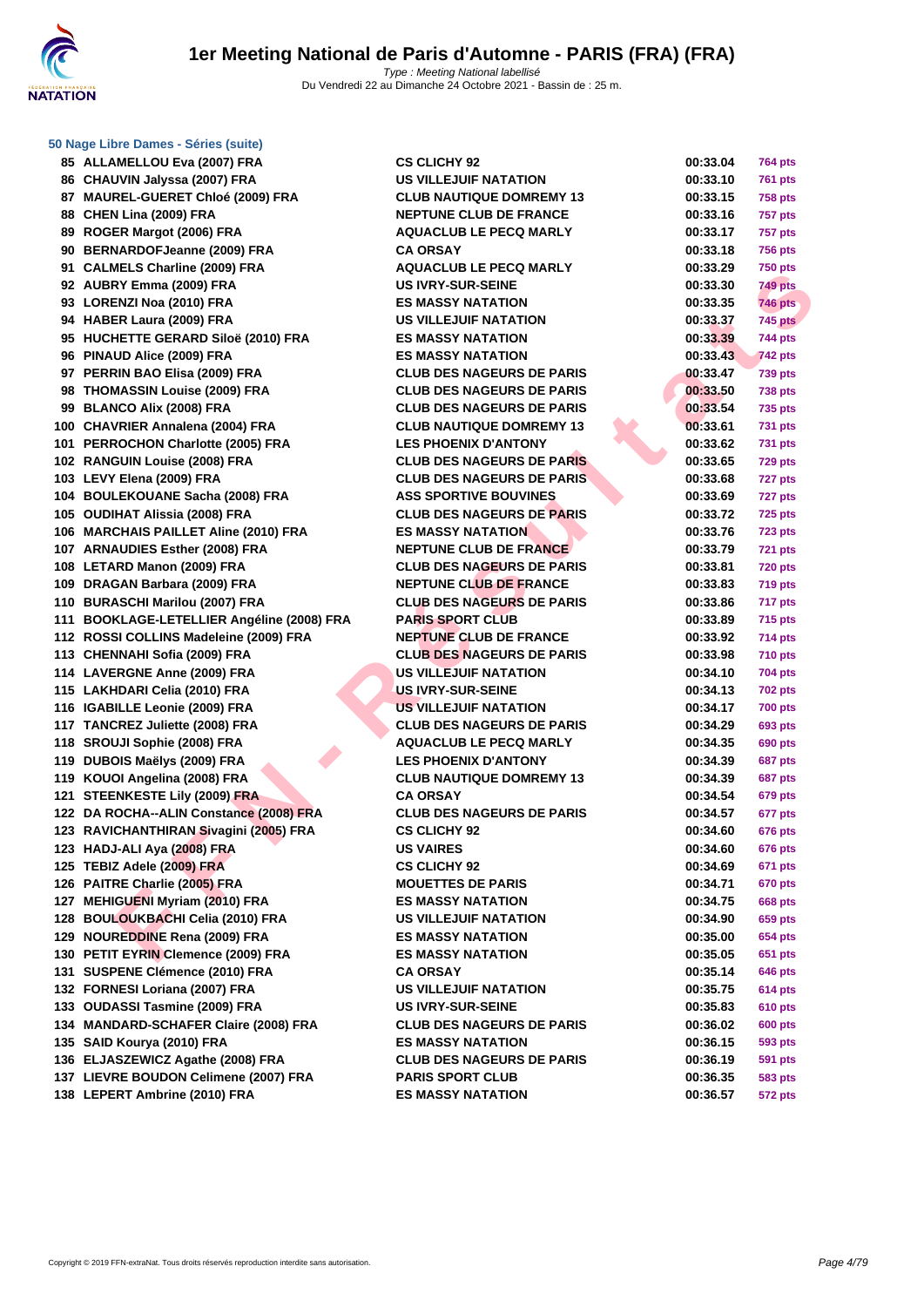

 **HAMMOUMA Louna (2009) FRA CLUB NAUTIQUE DOMREMY 13 00:36.76 562 pts AIDAN Margaux (2008) FRA ASS SPORTIVE BOUVINES 00:36.91 555 pts MARTIN Marilou (2006) FRA CLUB NAUTIQUE DOMREMY 13 00:37.20 541 pts HOUZIAUX Amber (2010) FRA CS CLICHY 92 00:37.58 522 pts COQUARD POREZ Jeanne (2010) FRA CA ORSAY 00:37.76 513 pts GARBAA Kamelia (2009) FRA SCUF PARIS 00:37.82 511 pts ENGEL Jade (2005) FRA A.O. TRAPPES NATATION 00:37.83 510 pts DU GARREAU Louise (2010) FRA CLUB DES NAGEURS DE PARIS 00:37.93 505 pts BOUBEKRI Salma (2010) FRA US VILLEJUIF NATATION 00:38.33 486 pts DEROUICHE Sofia (2009) FRA CS CLICHY 92 00:38.41 483 pts TALABART Camille (2006) FRA CLUB NAUTIQUE DOMREMY 13 00:39.16 449 pts TALABART Chloe (2009) FRA CLUB NAUTIQUE DOMREMY 13 00:39.25 445 pts DECONCHY BIOLCATI Delia (2009) FRA US IVRY-SUR-SEINE 00:39.62 428 pts BELMIR Aya (2009) FRA ASS SPORTIVE BOUVINES 00:40.14 406 pts DRABBLE Alexia (2010) FRA CLUB DES NAGEURS DE PARIS 00:41.58 347 pts ALVES MOREIRA Khadija (2010) FRA A.O. TRAPPES NATATION 00:42.00 330 pts KANAMORI Zoe (2009) FRA LES PHOENIX D'ANTONY 00:42.73 303 pts --- NUNES CONCEICAO Sara (2005) POR NAUTIC CLUB RAMBOUILLET DNS dec --- ABELA Cassandre (2005) FRA NEPTUNE CLUB DE FRANCE DNS dec --- TAN Laure-Apsara (2010) FRA CLUB NAUTIQUE DOMREMY 13 DNS dec --- SABOURIN Clémence (2007) FRA SN VERSAILLES DNS dec --- BELKHELLADI Ines (2008) FRA LES PHOENIX D'ANTONY DNS dec --- GARCELON Nina (2007) FRA CS CLICHY 92 DNS dec --- BEKKARI Fatima-Zahra (2009) FRA COLOMBES NATATION DNS dec --- BONHOMME Elea (2010) FRA US VAIRES DNS**

#### **100 Nage Libre Dames - Séries** (Samedi 23 Octobre 2021)

- 
- 
- 
- **4 KOLOKOTSA Filippa leoni (2000) GRE DEREE COLLEGE ATHLETIC CLUB (GRE) 00:58.89 1148 pts**
- 
- 
- 
- 
- **9 NGUYEN DUC LONG Rachel (2006) FRA CN ST-MICHEL-SUR-ORGE 00:59.97 1110 pts**
- 
- 
- 
- 
- **14 SALGUES LAUVERJON Louise (2005) FRA CLUB DES NAGEURS DE PARIS 01:00.59 1089 pts**
- 

| אזו ו נכטטגן בטעוות שטריטויי        | <u>CLOD NAUTIQUE DUMINEMITIO</u>  | 00.JU.IU<br><b>JUL PLO</b>                                                        |
|-------------------------------------|-----------------------------------|-----------------------------------------------------------------------------------|
| N Margaux (2008) FRA                | <b>ASS SPORTIVE BOUVINES</b>      | 00:36.91<br>555 pts                                                               |
| TIN Marilou (2006) FRA              | <b>CLUB NAUTIQUE DOMREMY 13</b>   | 00:37.20<br><b>541 pts</b>                                                        |
| ZIAUX Amber (2010) FRA              | <b>CS CLICHY 92</b>               | 00:37.58<br><b>522 pts</b>                                                        |
| UARD POREZ Jeanne (2010) FRA        | <b>CA ORSAY</b>                   | 00:37.76<br><b>513 pts</b>                                                        |
| BAA Kamelia (2009) FRA              | <b>SCUF PARIS</b>                 | 00:37.82<br><b>511 pts</b>                                                        |
| EL Jade (2005) FRA                  | A.O. TRAPPES NATATION             | 00:37.83<br><b>510 pts</b>                                                        |
| <b>ARREAU Louise (2010) FRA</b>     | <b>CLUB DES NAGEURS DE PARIS</b>  | 00:37.93<br><b>505 pts</b>                                                        |
| BEKRI Salma (2010) FRA              | <b>US VILLEJUIF NATATION</b>      | 00:38.33<br><b>486 pts</b>                                                        |
| <b>OUICHE Sofia (2009) FRA</b>      | <b>CS CLICHY 92</b>               | 00:38.41<br><b>483 pts</b>                                                        |
| <b>\BART Camille (2006) FRA</b>     | <b>CLUB NAUTIQUE DOMREMY 13</b>   | 00:39.16<br>449 pts                                                               |
| <b>\BART Chloe (2009) FRA</b>       | <b>CLUB NAUTIQUE DOMREMY 13</b>   | 00:39.25<br>445 pts                                                               |
| ONCHY BIOLCATI Delia (2009) FRA     | <b>US IVRY-SUR-SEINE</b>          | 00:39.62<br><b>428 pts</b>                                                        |
| MIR Aya (2009) FRA                  | <b>ASS SPORTIVE BOUVINES</b>      | 00:40.14<br><b>406 pts</b>                                                        |
| <b>BBLE Alexia (2010) FRA</b>       | <b>CLUB DES NAGEURS DE PARIS</b>  | 00:41.58<br><b>347 pts</b>                                                        |
| ES MOREIRA Khadija (2010) FRA       | A.O. TRAPPES NATATION             | 00:42.00<br>330 pts                                                               |
| AMORI Zoe (2009) FRA                | <b>LES PHOENIX D'ANTONY</b>       | 00:42.73<br><b>303 pts</b>                                                        |
| <b>ES CONCEICAO Sara (2005) POR</b> | <b>NAUTIC CLUB RAMBOUILLET</b>    | <b>DNS</b> dec                                                                    |
| LA Cassandre (2005) FRA             | <b>NEPTUNE CLUB DE FRANCE</b>     | DNS dec                                                                           |
| Laure-Apsara (2010) FRA             | <b>CLUB NAUTIQUE DOMREMY 13</b>   | DNS dec                                                                           |
| <b>OURIN Clémence (2007) FRA</b>    | <b>SN VERSAILLES</b>              | <b>DNS</b> dec                                                                    |
| <b>KHELLADI Ines (2008) FRA</b>     | <b>LES PHOENIX D'ANTONY</b>       | DNS dec                                                                           |
| <b>CELON Nina (2007) FRA</b>        | <b>CS CLICHY 92</b>               | DNS dec                                                                           |
| KARI Fatima-Zahra (2009) FRA        | <b>COLOMBES NATATION</b>          | <b>DNS</b> dec                                                                    |
| <b>HOMME Elea (2010) FRA</b>        | <b>US VAIRES</b>                  | <b>DNS</b>                                                                        |
|                                     |                                   |                                                                                   |
| ige Libre Dames - Séries            | (Samedi 23 Octobre 2021)          |                                                                                   |
| UFFaustine (1988) FRA               | <b>STADE DE VANVES</b>            | 00:56.36<br>1239 pts                                                              |
|                                     |                                   | 50m: 00:27.20 (00:27.20) 100m: 00:56.36 (00:29.16)                                |
| AL Solene (2002) FRA                | <b>ES MASSY NATATION</b>          | 00:58.20<br>1172 pts                                                              |
|                                     |                                   | 50m: 00:28.38 (00:28.38) 100m: 00:58.20 (00:29.82)                                |
| ER Rose-alexia (1999) FRA           | <b>US VILLEJUIF NATATION</b>      | 00:58.60<br>1158 pts                                                              |
|                                     |                                   | 50m: 00:28.19 (00:28.19) 100m: 00:58.60 (00:30.41)                                |
| OKOTSA Filippa leoni (2000) GRE     | DEREE COLLEGE ATHLETIC CLUB (GRE) | 00:58.89<br><b>1148 pts</b><br>50m: 00:28.22 (00:28.22) 100m: 00:58.89 (00:30.67) |
| TBIEN Jeanne (1999) SEN             | <b>CLUB DES NAGEURS DE PARIS</b>  | 00:59.35<br><b>1132 pts</b>                                                       |
|                                     |                                   | 50m: 00:28.53 (00:28.53) 100m: 00:59.35 (00:30.82)                                |
| LERGUE Anais (2005) FRA             | <b>LA SAINT MANDEENNE</b>         | 00:59.69<br><b>1120 pts</b>                                                       |
|                                     |                                   | 50m: 00:28.13 (00:28.13) 100m: 00:59.69 (00:31.56)                                |
| ION Iris (2004) FRA                 | <b>RACING CLUB DE FRANCE</b>      | 00:59.85<br><b>1114 pts</b>                                                       |
|                                     |                                   | 50m: 00:28.99 (00:28.99) 100m: 00:59.85 (00:30.86)                                |
| QUARD Margaux (2002) FRA            |                                   | 00:59.87<br><b>1114 pts</b>                                                       |
|                                     | <b>SN VERSAILLES</b>              |                                                                                   |
|                                     |                                   | 50m: 00:29.19 (00:29.19) 100m: 00:59.87 (00:30.68)                                |
| YEN DUC LONG Rachel (2006) FRA      | <b>CN ST-MICHEL-SUR-ORGE</b>      | 00:59.97<br><b>1110 pts</b><br>50m: 00:28.68 (00:28.68) 100m: 00:59.97 (00:31.29) |
|                                     | <b>ES MASSY NATATION</b>          | 01:00.08<br><b>1106 pts</b>                                                       |
| RASS Lilou (2002) FRA               |                                   | 50m: 00:29.29 (00:29.29) 100m: 01:00.08 (00:30.79)                                |

| 1 PROUFFaustine (1988) FRA             | <b>STADE DE VANVES</b>                   | 50m: 00:27.20 (00:27.20) 100m: 00:56.36 (00:29.16) | 00:56.36 1239 pts |          |
|----------------------------------------|------------------------------------------|----------------------------------------------------|-------------------|----------|
| 2 HOUAL Solene (2002) FRA              | <b>ES MASSY NATATION</b>                 | 50m: 00:28.38 (00:28.38) 100m: 00:58.20 (00:29.82) | 00:58.20 1172 pts |          |
| 3 GAMER Rose-alexia (1999) FRA         | <b>US VILLEJUIF NATATION</b>             | 50m: 00:28.19 (00:28.19) 100m: 00:58.60 (00:30.41) | 00:58.60          | 1158 pts |
| 4 KOLOKOTSA Filippa leoni (2000) GRE   | <b>DEREE COLLEGE ATHLETIC CLUB (GRE)</b> | 50m: 00:28.22 (00:28.22) 100m: 00:58.89 (00:30.67) | 00:58.89 1148 pts |          |
| 5 BOUTBIEN Jeanne (1999) SEN           | <b>CLUB DES NAGEURS DE PARIS</b>         | 50m: 00:28.53 (00:28.53) 100m: 00:59.35 (00:30.82) | 00:59.35 1132 pts |          |
| 6 LOULERGUE Anais (2005) FRA           | <b>LA SAINT MANDEENNE</b>                | 50m: 00:28.13 (00:28.13) 100m: 00:59.69 (00:31.56) | 00:59.69 1120 pts |          |
| 7 GARION Iris (2004) FRA               | <b>RACING CLUB DE FRANCE</b>             | 50m: 00:28.99 (00:28.99) 100m: 00:59.85 (00:30.86) | 00:59.85 1114 pts |          |
| 8 HOCQUARD Margaux (2002) FRA          | <b>SN VERSAILLES</b>                     | 50m: 00:29.19 (00:29.19) 100m: 00:59.87 (00:30.68) | 00:59.87 1114 pts |          |
| 9 NGUYEN DUC LONG Rachel (2006) FRA    | <b>CN ST-MICHEL-SUR-ORGE</b>             | 50m: 00:28.68 (00:28.68) 100m: 00:59.97 (00:31.29) | 00:59.97 1110 pts |          |
| 10 AMBRASS Lilou (2002) FRA            | <b>ES MASSY NATATION</b>                 | 50m: 00:29.29 (00:29.29) 100m: 01:00.08 (00:30.79) | 01:00.08 1106 pts |          |
| 11 MONGIN Sthélyna (2007) FRA          | <b>ES MASSY NATATION</b>                 | 50m: 00:29.14 (00:29.14) 100m: 01:00.11 (00:30.97) | 01:00.11 1105 pts |          |
| 12 LETOCART Luna (2006) FRA            | <b>CN MELUN VAL DE SEINE</b>             | 50m: 00:29.03 (00:29.03) 100m: 01:00.25 (00:31.22) | 01:00.25 1100 pts |          |
| 13 TAYSSE Léa (2002) FRA               | <b>CN MELUN VAL DE SEINE</b>             | 50m: 00:28.61 (00:28.61) 100m: 01:00.36 (00:31.75) | 01:00.36 1097 pts |          |
| 14 SALGUES LAUVERJON Louise (2005) FRA | <b>CLUB DES NAGEURS DE PARIS</b>         | 50m: 00:28.81 (00:28.81) 100m: 01:00.59 (00:31.78) | 01:00.59          | 1089 pts |
| 15 BONDOUY Noah (2004) FRA             | <b>ES MASSY NATATION</b>                 | 50m: 00:29.39 (00:29.39) 100m: 01:00.85 (00:31.46) | 01:00.85 1080 pts |          |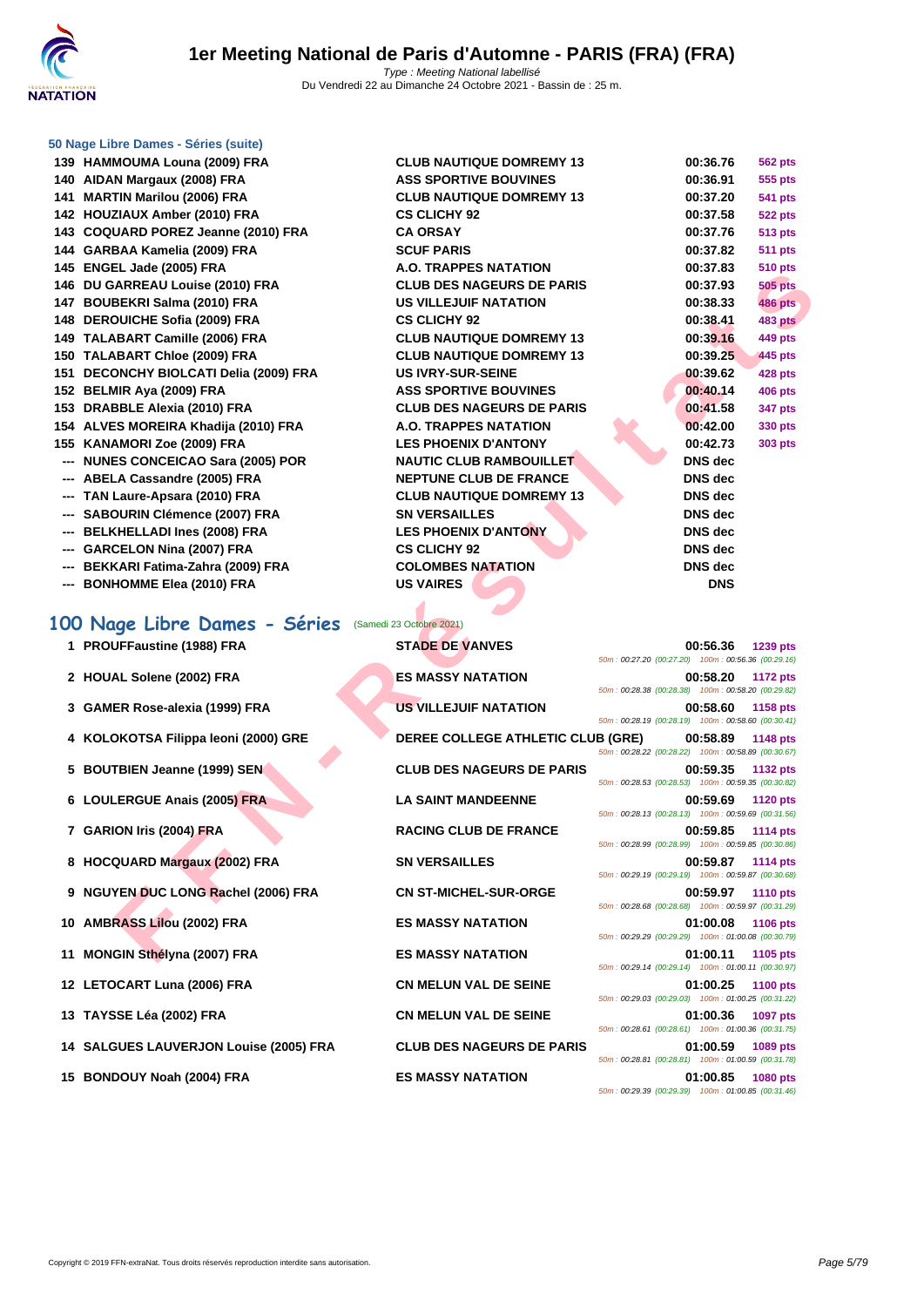**DOUILLET Ionnah (2007) FRA ES MASSY NATATION 01:00.92 1077 pts AZIZI Lilia (2009) FRA SN VERSAILLES 01:00.97 1076 pts LESOILLE Julie (2005) FRA US VILLEJUIF NATATION 01:01.08 1072 pts LE HIR Margaux (2004) FRA RED STAR CLUB CHAMPIGNY 01:01.12 1071 pts BINGUE SIDIBE Lena (2006) FRA BLANC-MESNIL S.N 01:01.15 1069 pts FRESSIER Lola (2002) FRA SN VERSAILLES 01:01.29 1065 pts ALLEMAN Manon (2005) FRA CNO ST-GERMAIN-EN-LAYE 01:01.44 1060 pts GNAZALE Judith (2006) FRA CN MELUN VAL DE SEINE 01:01.59 1055 pts GALLANT Apolline (2004) FRA SN VERSAILLES 01:01.63 1053 pts DEBENATLorène (2003) FRA CLUB DES NAGEURS DE PARIS 01:01.63 1053 pts BARREAU Laure (2002) FRA ES MASSY NATATION 01:02.11 1037 pts TABIASCO Gabrielle (2004) FRA CS CLICHY 92 01:02.13 1036 pts CAINAUD Lucie (2003) FRA CS CLICHY 92 01:02.14 1036 pts LEVASSOR Idalie (2006) FRA SN VERSAILLES 01:02.32 1030 pts MORICELLY Clara (2006) FRA C.N OZOIR-LA-FERRIERE 01:02.54 1023 pts RENAULT Lilou (2005) FRA C.N OZOIR-LA-FERRIERE 01:02.80 1014 pts CARKAXHIJA Arba (2006) CAN NEPTUNE CLUB DE FRANCE 01:03.15 1002 pts PRZYRANSKI Lola (2005) FRA C.N OZOIR-LA-FERRIERE 01:03.18 1001 pts JUSZCZAK Léonie (2001) FRA CA ORSAY 01:03.27 999 pts DUCREUX Constance (2003) FRA NEPTUNE CLUB DE FRANCE 01:03.31 997 pts SOUBIES Beatrice (2005) FRA RACING CLUB DE FRANCE 01:03.85 980 pts SAIDJ Feryel (2002) FRA CS CLICHY 92 01:03.95 976 pts MARQUES Justine (2005) FRA CA ORSAY 01:03.97 976 pts BIZE Eva (2008) FRA SN VERSAILLES 01:03.99 975 pts CABIOCLeonie (2008) FRA CSN GUYANCOURT 01:04.10 971 pts CHAPEL Annabelle (2008) FRA NEPTUNE CLUB DE FRANCE 01:04.12 971 pts BAUDOT Louise (2006) FRA SN VERSAILLES 01:04.21 968 pts ROUFFAUD Zoya (2004) USA NEPTUNE CLUB DE FRANCE 01:04.43 961 pts BENSAADA Marwa (2006) FRA CA ORSAY 01:04.63 954 pts VIDET Oriane (2006) FRA AQUACLUB LE PECQ MARLY 01:04.69 952 pts**

FUS COME THE SAMEN COMPARED SAMEN ASSOCIAL AFTENIES SEER LANT APPENDITE COMPARED SAMEN MANOUNT COMPARED SAMEN COMPARED SAMEN ASSOCIAL AFTENIES SAMEN COMPARED SAMEN COMPARED SAMEN COMPARED SAMEN COMPARED SAMEN COMPARED SAME 50m : 00:29.13 (00:29.13) 100m : 01:00.92 (00:31.79) 50m : 00:29.87 (00:29.87) 100m : 01:00.97 (00:31.10) 50m : 00:29.59 (00:29.59) 100m : 01:01.08 (00:31.49) 50m : 00:28.94 (00:28.94) 100m : 01:01.12 (00:32.18) 50m : 00:29.91 (00:29.91) 100m : 01:01.15 (00:31.24) 50m : 00:29.51 (00:29.51) 100m : 01:01.29 (00:31.78) 50m : 00:29.50 (00:29.50) 100m : 01:01.44 (00:31.94) 50m : 00:29.21 (00:29.21) 100m : 01:01.59 (00:32.38) 50m : 00:29.58 (00:29.58) 100m : 01:01.63 (00:32.05) 50m : 00:30.31 (00:30.31) 100m : 01:01.63 (00:31.32) 50m : 00:30.28 (00:30.28) 100m : 01:02.11 (00:31.83) 50m : 00:29.89 (00:29.89) 100m : 01:02.13 (00:32.24) 50m : 00:29.55 (00:29.55) 100m : 01:02.14 (00:32.59) 50m : 00:30.08 (00:30.08) 100m : 01:02.32 (00:32.24) 50m : 00:29.82 (00:29.82) 100m : 01:02.54 (00:32.72) 50m : 00:30.52 (00:30.52) 100m : 01:02.80 (00:32.28) 50m : 00:30.03 (00:30.03) 100m : 01:03.15 (00:33.12) 50m : 00:30.84 (00:30.84) 100m : 01:03.18 (00:32.34) 50m : 00:30.52 (00:30.52) 100m : 01:03.27 (00:32.75) 50m : 00:30.32 (00:30.32) 100m : 01:03.31 (00:32.99) 50m : 00:31.02 (00:31.02) 100m : 01:03.85 (00:32.83) 50m : 00:30.12 (00:30.12) 100m : 01:03.95 (00:33.83) 50m : 00:31.03 (00:31.03) 100m : 01:03.97 (00:32.94) 50m : 00:31.05 (00:31.05) 100m : 01:03.99 (00:32.94) 50m : 00:30.53 (00:30.53) 100m : 01:04.10 (00:33.57) 50m : 00:30.72 (00:30.72) 100m : 01:04.12 (00:33.40) 50m : 00:31.01 (00:31.01) 100m : 01:04.21 (00:33.20) 50m : 00:30.90 (00:30.90) 100m : 01:04.43 (00:33.53) 50m : 00:30.85 (00:30.85) 100m : 01:04.63 (00:33.78) 50m : 00:31.27 (00:31.27) 100m : 01:04.69 (00:33.42) **46 ARAGONES Roxane (2007) FRA ES MASSY NATATION 01:04.71 952 pts** 50m : 00:31.18 (00:31.18) 100m : 01:04.71 (00:33.53)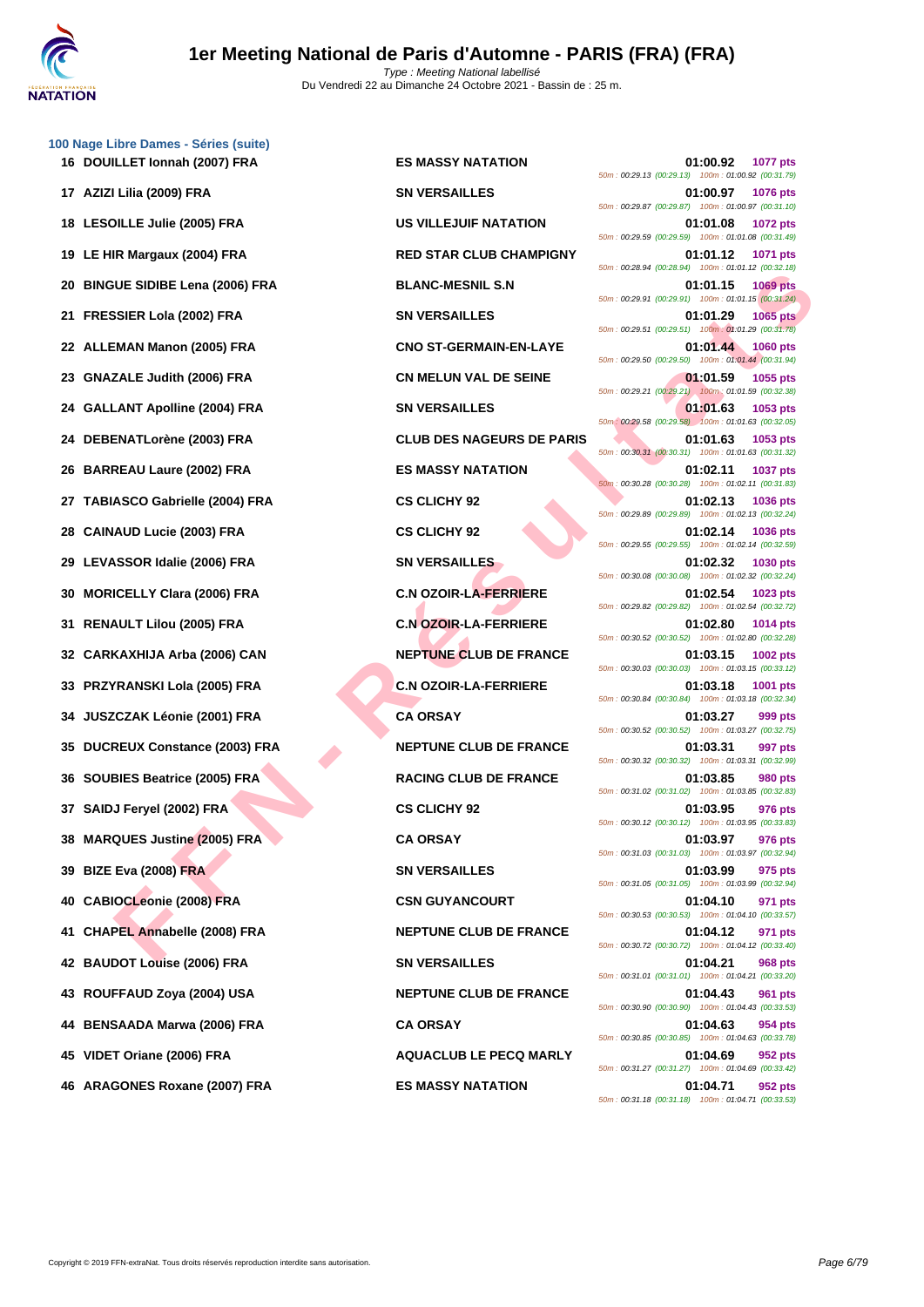

|     | 49 TEULE Mary (1999) FRA            | <b>CNO ST-GERMAIN-EN-LAYE</b>    | $0.0011.00.00.90.90.00.907.0011.01.09.09.000.09.91.$<br>01:04.94<br>944 pts<br>50m: 00:30.80 (00:30.80) 100m: 01:04.94 (00:34.14) |
|-----|-------------------------------------|----------------------------------|-----------------------------------------------------------------------------------------------------------------------------------|
| 50  | BAZIN Iman (2005) FRA               | <b>NAUTIC CLUB RAMBOUILLET</b>   | 01:05.06<br><b>940 pts</b><br>50m: 00:31.31 (00:31.31) 100m: 01:05.06 (00:33.75)                                                  |
| 50  | POISSIER-LORTET Léonie (2007) FRA   | <b>RACING CLUB DE FRANCE</b>     | 01:05.06<br>940 pts<br>50m: 00:31.03 (00:31.03) 100m: 01:05.06 (00:34.03)                                                         |
| 50  | LIN Tifanny (2006) FRA              | <b>US IVRY-SUR-SEINE</b>         | 01:05.06<br><b>940 pts</b><br>50m: 00:31.12 (00:31.12) 100m: 01:05.06 (00:33.94)                                                  |
| 53  | DERET Louise (2008) FRA             | <b>NEPTUNE CLUB DE FRANCE</b>    | 01:05.21<br>936 pts<br>50m: 00:31.38 (00:31.38) 100m: 01:05.21 (00:33.83)                                                         |
| 54  | <b>BOUTIN Mélina (2007) FRA</b>     | <b>CN ST-MICHEL-SUR-ORGE</b>     | 01:05.34<br>932 pts<br>50m: 00:31.54 (00:31.54) 100m: 01:05.34 (00:33.80)                                                         |
| 55  | MUNOZ Elora (2003) FRA              | <b>NEPTUNE CLUB DE FRANCE</b>    | 01:05.43<br>929 pts<br>50m: 00:30.83 (00:30.83) 100m: 01:05.43 (00:34.60)                                                         |
| 56  | BIGLARZADEMonika (2006) FRA         | <b>NEPTUNE CLUB DE FRANCE</b>    | 01:05.46<br>928 pts<br>50m: 00:30.76 (00:30.76) 100m: 01:05.46 (00:34.70)                                                         |
| 57  | RIGOLLET Elsa (2004) FRA            | <b>CA ORSAY</b>                  | 01:05.62<br>923 pts<br>50m: 00:32.06 (00:32.06) 100m: 01:05.62 (00:33.56)                                                         |
| 58  | POBEL-CRAPPE Laura (2008) FRA       | <b>CSN GUYANCOURT</b>            | 01:05.66<br>921 pts<br>50m: 00:31.47 (00:31.47) 100m: 01:05.66 (00:34.19)                                                         |
| 59  | SOKOLOV Elisabeth (2007) FRA        | <b>US IVRY-SUR-SEINE</b>         | 01:05.74<br>919 pts<br>50m: 00:30.82 (00:30.82) 100m: 01:05.74 (00:34.92)                                                         |
| 60  | ALBEROLA Chiara (2006) FRA          | <b>NEPTUNE CLUB DE FRANCE</b>    | 01:05.81<br>917 pts<br>50m: 00:31.66 (00:31.66) 100m: 01:05.81 (00:34.15)                                                         |
| 61. | <b>GHEBACHE Ines (2006) FRA</b>     | <b>US IVRY-SUR-SEINE</b>         | 01:05.88<br>914 pts<br>50m: 00:30.86 (00:30.86) 100m: 01:05.88 (00:35.02)                                                         |
| 62  | SOARES-BOURGOGNE Loriana (2007) FRA | <b>NEPTUNE CLUB DE FRANCE</b>    | 01:05.98<br><b>911 pts</b><br>50m: 00:31.18 (00:31.18) 100m: 01:05.98 (00:34.80)                                                  |
| 63  | <b>ELISSECHE Estelle (2005) FRA</b> | <b>RACING CLUB DE FRANCE</b>     | 01:06.02<br>910 pts<br>50m: 00:32.24 (00:32.24) 100m: 01:06.02 (00:33.78)                                                         |
| 64  | <b>BARBOSA Francesca (2005) FRA</b> | <b>CNO ST-GERMAIN-EN-LAYE</b>    | 01:06.09<br>908 pts<br>50m: 00:31.28 (00:31.28) 100m: 01:06.09 (00:34.81)                                                         |
| 65  | <b>BECKER Lola (2008) FRA</b>       | <b>NEPTUNE CLUB DE FRANCE</b>    | 01:06.37<br>899 pts<br>50m: 00:31.31 (00:31.31) 100m: 01:06.37 (00:35.06)                                                         |
| 66  | TEBIZ Ava (2007) FRA                | <b>CS CLICHY 92</b>              | 01:06.49<br>895 pts<br>50m: 00:31.94 (00:31.94) 100m: 01:06.49 (00:34.55)                                                         |
| 67  | SALAUN Anna (2008) FRA              | <b>COLOMBES NATATION</b>         | 01:06.55<br>893 pts<br>50m: 00:31.73 (00:31.73) 100m: 01:06.55 (00:34.82)                                                         |
| 68  | LAURENS-RUGAMA Danaé (2006) FRA     | <b>NEPTUNE CLUB DE FRANCE</b>    | 01:06.58<br>893 pts<br>50m: 00:31.76 (00:31.76) 100m: 01:06.58 (00:34.82)                                                         |
| 69  | <b>MENIGOT Pauline (2007) FRA</b>   | <b>RACING CLUB DE FRANCE</b>     | 01:06.92<br>882 pts<br>50m: 00:31.90 (00:31.90) 100m: 01:06.92 (00:35.02)                                                         |
|     | 70 LLOYD Rose (2007) FRA            | <b>CA ORSAY</b>                  | 01:06.98<br>880 pts<br>50m: 00:32.24 (00:32.24) 100m: 01:06.98 (00:34.74)                                                         |
|     | 71 GIRARD Emilie (2007) FRA         | <b>CLUB DES NAGEURS DE PARIS</b> | 01:07.62<br>860 pts<br>50m: 00:31.73 (00:31.73) 100m: 01:07.62 (00:35.89)                                                         |
|     | 72 YOUSFI Eléa (2008) FRA           | <b>SCUF PARIS</b>                | 853 pts<br>01:07.87<br>50m: 00:32.72 (00:32.72) 100m: 01:07.87 (00:35.15)                                                         |
|     | 73 BARSANTI Juliana (2009) FRA      | <b>SN VERSAILLES</b>             | 01:07.88<br>853 pts<br>50m: 00:32.43 (00:32.43) 100m: 01:07.88 (00:35.45)                                                         |
|     | 74 NORCA Ninon (2005) FRA           | <b>LA SAINT MANDEENNE</b>        | 01:07.92<br>851 pts<br>50m: 00:32.34 (00:32.34) 100m: 01:07.92 (00:35.58)                                                         |
|     | 75 DE OLIVEIRA Maelle (2008) FRA    | <b>US VAIRES</b>                 | 01:07.95<br>850 pts<br>50m: 00:32.69 (00:32.69) 100m: 01:07.95 (00:35.26)                                                         |
|     | 76 HAUVETTE MINOUX Manon (2007) FRA | <b>AQUACLUB LE PECQ MARLY</b>    | 01:08.06<br>847 pts<br>50m: 00:32.70 (00:32.70) 100m: 01:08.06 (00:35.36)                                                         |

**47 BELKHELLADI Ines (2008) FRA LES PHOENIX D'ANTONY 01:04.80 949 pts** 50m : 00:30.68 (00:30.68) 100m : 01:04.80 (00:34.12) **48 BEDRANI Imane (2006) FRA RACING CLUB DE FRANCE 01:04.89 946 pts** 50m : 00:30.48 (00:30.48) 100m : 01:04.89 (00:34.41) **494 CNO ST-GERMAIN-EN-LAYE 1999 CNO ST-GERMAIN-EN-LAYE** 50m : 00:30.80 (00:30.80) 100m : 01:04.94 (00:34.14) **500 BAZIN IMAUTIC CLUB RAMBOUILLET CLUB RAMBOUILLET 01:05.06 940 pts** 50m : 00:31.31 (00:31.31) 100m : 01:05.06 (00:33.75) **50 POISSIER-LORTET Léonie (2007) FRA RACING CLUB DE FRANCE 01:05.06 940 pts** 50m : 00:31.03 (00:31.03) 100m : 01:05.06 (00:34.03) **50 LIN Tifanny (2006) FRA US IVRY-SUR-SEINE 01:05.06 940 pts** 50m : 00:31.12 (00:31.12) 100m : 01:05.06 (00:33.94) **536 PERENCE DERETUNE CLUB DE FRANCE 01:05.21 936 pts** 50m : 00:31.38 (00:31.38) 100m : 01:05.21 (00:33.83) **544 CN ST-MICHEL-SUR-ORGE 1:05.34 932 pts** 50m : 00:31.54 (00:31.54) 100m : 01:05.34 (00:33.80) **555 MUNOZ ELGISLEY CLUB DE FRANCE 1555 1555 01:05.43 929 pts** 50m : 00:30.83 (00:30.83) 100m : 01:05.43 (00:34.60) **SHEPTUNE CLUB DE FRANCE 61:05.46 928 pts** 50m : 00:30.76 (00:30.76) 100m : 01:05.46 (00:34.70) 50m : 00:32.06 (00:32.06) 100m : 01:05.62 (00:33.56) **588 CSN GUYANCOURT POINT 1.05.66 921 pts** 50m : 00:31.47 (00:31.47) 100m : 01:05.66 (00:34.19) **59 SOKOLOV Elisabeth (2007) FRA US IVRY-SUR-SEINE 01:05.74 919 pts** 50m : 00:30.82 (00:30.82) 100m : 01:05.74 (00:34.92) **60 ALBEROLA Chiara (2006) FRA NEPTUNE CLUB DE FRANCE 01:05.81 917 pts** 50m : 00:31.66 (00:31.66) 100m : 01:05.81 (00:34.15) **611 <b>CIS IVRY-SUR-SEINE CIS** 50m : 00:30.86 (00:30.86) 100m : 01:05.88 (00:35.02) **622 <b>SOARES-BOURGE LORIANCE CLUB DE FRANCE 01:05.98 911 pts** 50m : 00:31.18 (00:31.18) 100m : 01:05.98 (00:34.80) **63 ELISTEE ESTELLE CONSTRUE CLUB DE FRANCE 01:06.02 910 pts** 50m : 00:32.24 (00:32.24) 100m : 01:06.02 (00:33.78) **64 BARBOSA Francesca (2005) FRA CNO ST-GERMAIN-EN-LAYE 01:06.09 908 pts** 50m : 00:31.28 (00:31.28) 100m : 01:06.09 (00:34.81) **6537 BEPTUNE CLUB DE FRANCE 01:06.37 899 pts** 50m : 00:31.31 (00:31.31) 100m : 01:06.37 (00:35.06) 50m : 00:31.94 (00:31.94) 100m : 01:06.49 (00:34.55) **67 SALAUN Anna (2008) FRA COLOMBES NATATION 01:06.55 893 pts** 50m : 00:31.73 (00:31.73) 100m : 01:06.55 (00:34.82) **KEPTUNE CLUB DE FRANCE 01:06.58 893 pts** 50m : 00:31.76 (00:31.76) 100m : 01:06.58 (00:34.82) **692 RACING CLUB DE FRANCE 01:06.92 882 pts** 50m : 00:31.90 (00:31.90) 100m : 01:06.92 (00:35.02) 50m : 00:32.24 (00:32.24) 100m : 01:06.98 (00:34.74) **71 GIRARD Emilie (2007) FRA CLUB DES NAGEURS DE PARIS 01:07.62 860 pts** 50m : 00:31.73 (00:31.73) 100m : 01:07.62 (00:35.89) 50m : 00:32.72 (00:32.72) 100m : 01:07.87 (00:35.15) **73 BARSANTI Juliana (2009) FRA SN VERSAILLES 01:07.88 853 pts** 50m : 00:32.43 (00:32.43) 100m : 01:07.88 (00:35.45) **74 NORCA Ninon (2005) FRA LA SAINT MANDEENNE 01:07.92 851 pts** 50m : 00:32.34 (00:32.34) 100m : 01:07.92 (00:35.58) 50m : 00:32.69 (00:32.69) 100m : 01:07.95 (00:35.26) **76 HAUVETTE MINOUX Manon (2007) FRA AQUACLUB LE PECQ MARLY 01:08.06 847 pts** 50m : 00:32.70 (00:32.70) 100m : 01:08.06 (00:35.36) **77 SALOMON Norah (2005) FRA CLUB DES NAGEURS DE PARIS 01:08.21 843 pts** 50m : 00:32.39 (00:32.39) 100m : 01:08.21 (00:35.82)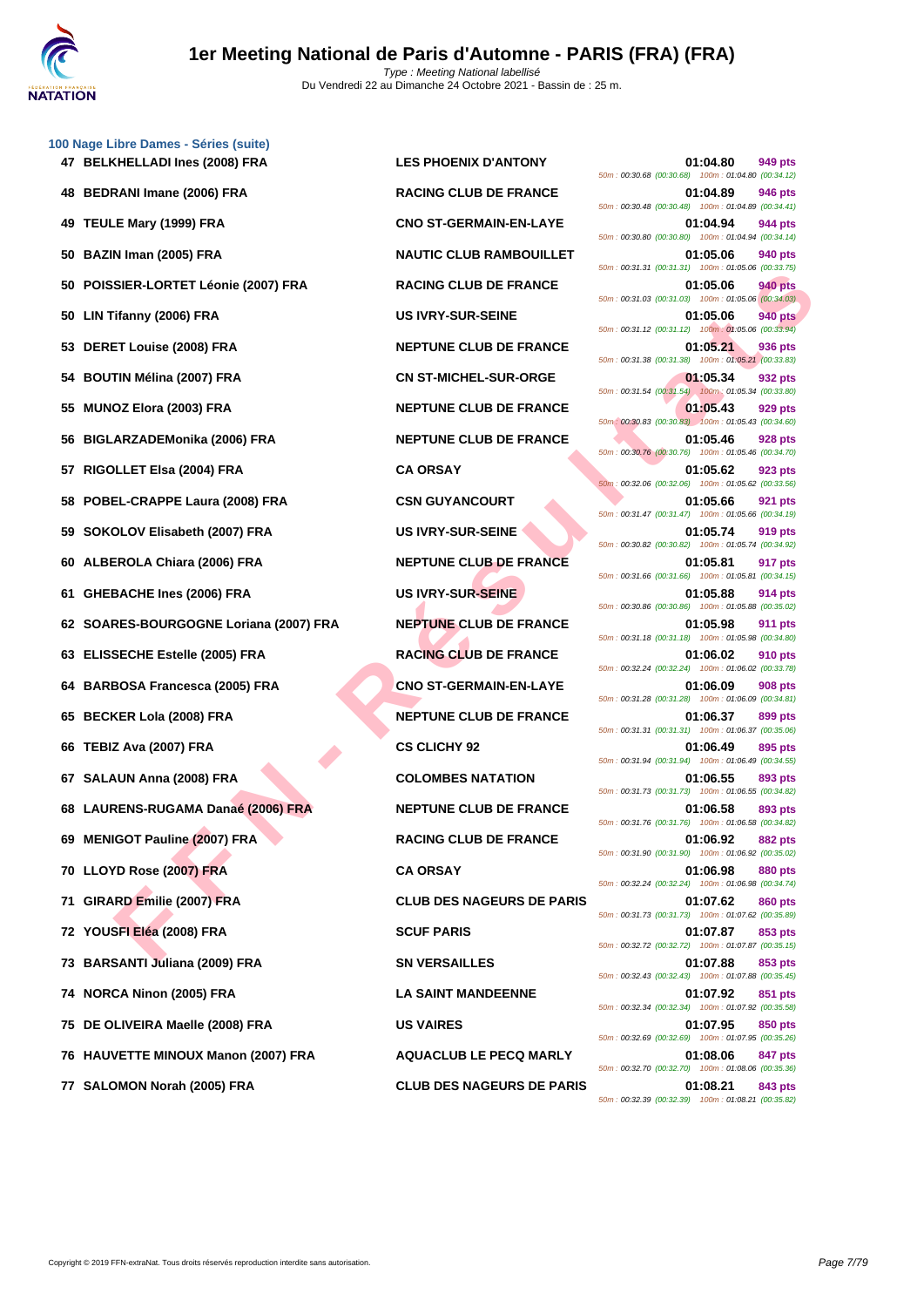

|    | 100 Nage Libre Dames - Séries (suite) |                                    |                                                                                                                                 |
|----|---------------------------------------|------------------------------------|---------------------------------------------------------------------------------------------------------------------------------|
|    | 78 REMY Lou (2009) FRA                | <b>ES MASSY NATATION</b>           | 01:08.28<br>840 pts<br>50m: 00:31.58 (00:31.58) 100m: 01:08.28 (00:36.70)                                                       |
| 79 | <b>BERTE Maud (2007) FRA</b>          | <b>CSN GUYANCOURT</b>              | 01:08.35<br>838 pts<br>50m: 00:32.49 (00:32.49) 100m: 01:08.35 (00:35.86)                                                       |
| 80 | <b>QUINTIN Ariane (2007) FRA</b>      | <b>STADE FRANÇAIS O COURBEVOIE</b> | 01:08.45<br>835 pts<br>50m: 00:33.13 (00:33.13) 100m: 01:08.45 (00:35.32)                                                       |
| 81 | GARBAA Lila (2006) FRA                | <b>CLUB DES NAGEURS DE PARIS</b>   | 01:08.57<br>832 pts<br>50m: 00:33.05 (00:33.05) 100m: 01:08.57 (00:35.52)                                                       |
| 82 | <b>POUMAREDE Ariane (2006) FRA</b>    | <b>CN ST-MICHEL-SUR-ORGE</b>       | <b>818 pts</b><br>01:09.02<br>50m: 00:33.18 (00:33.18) 100m: 01:09.02 (00:35.84)                                                |
| 83 | <b>EURIAT Lucie (2007) FRA</b>        | <b>RACING CLUB DE FRANCE</b>       | 01:09.07<br>817 pts<br>50m: 00:32.38 (00:32.38) 100m: 01:09.07 (00:36.69)                                                       |
| 84 | <b>NOUREDDINE Attika (2008) FRA</b>   | <b>ES MASSY NATATION</b>           | 01:09.10<br><b>816 pts</b><br>50m: 00:32.61 (00:32.61) 100m: 01:09.10 (00:36.49)                                                |
|    | 85 BELHACHEMI Manare (2008) FRA       | <b>US VAIRES</b>                   | 01:09.15<br>814 pts<br>50m: 00:33.10 (00:33.10) 100m: 01:09.15 (00:36.05)                                                       |
| 86 | <b>MANARIN Lucie (2005) FRA</b>       | <b>SCUF PARIS</b>                  | 01:09.31<br>810 pts<br>50m: 00:33.12 (00:33.12) 100m: 01:09.31 (00:36.19)                                                       |
| 87 | <b>SALVAN Perrine (2002) FRA</b>      | <b>ASS SPORTIVE BOUVINES</b>       | 01:09.54<br>803 pts<br>50m: 00:33.48 (00:33.48) 100m: 01:09.54 (00:36.06)                                                       |
| 88 | YOUSFI Elina (2005) FRA               | <b>SCUF PARIS</b>                  | 01:10.22<br>783 pts<br>50m: 00:33.11 (00:33.11) 100m: 01:10.22 (00:37.11)                                                       |
| 89 | <b>BELHABICHana (2006) FRA</b>        | <b>SCUF PARIS</b>                  | 01:10.30<br>781 pts<br>50m: 00:33.10 (00:33.10) 100m: 01:10.30 (00:37.20)                                                       |
| 90 | <b>BONACINI Yzée (2007) FRA</b>       | <b>COLOMBES NATATION</b>           | 01:10.61<br>772 pts                                                                                                             |
| 91 | <b>COQUARD POREZ Rose (2007) FRA</b>  | <b>CA ORSAY</b>                    | 50m: 00:33.20 (00:33.20) 100m: 01:10.61 (00:37.41)<br>01:10.64<br>771 pts<br>50m: 00:33.80 (00:33.80) 100m: 01:10.64 (00:36.84) |
| 92 | <b>CLAUS Candice (2006) FRA</b>       | <b>PARIS SPORT CLUB</b>            | 01:10.89<br>763 pts                                                                                                             |
| 93 | RICHALET Capucine (2009) FRA          | <b>US VAIRES</b>                   | 50m: 00:33.17 (00:33.17) 100m: 01:10.89 (00:37.72)<br>01:11.26<br>753 pts                                                       |
| 94 | <b>CAMILLO Magali (2007) FRA</b>      | <b>CLUB DES NAGEURS DE PARIS</b>   | 50m: 00:34.20 (00:34.20) 100m: 01:11.26 (00:37.06)<br>01:11.28<br><b>752 pts</b>                                                |
| 95 | LABOLLE Maïwen (2009) FRA             | <b>CA L'HAY-LES-ROSES</b>          | 50m: 00:33.48 (00:33.48) 100m: 01:11.28 (00:37.80)<br>01:11.84<br>736 pts                                                       |
| 96 | PAUL Lucie (2009) FRA                 | <b>ES MASSY NATATION</b>           | 50m: 00:34.70 (00:34.70) 100m: 01:11.84 (00:37.14)<br>01:11.91<br>734 pts                                                       |
|    | 97 LEFEVRE Ines (2006) FRA            | <b>COLOMBES NATATION</b>           | 50m: 00:34.37 (00:34.37) 100m: 01:11.91 (00:37.54)<br>01:12.05<br>730 pts                                                       |
|    | 98 ALLAMELLOU Eva (2007) FRA          | <b>CS CLICHY 92</b>                | 50m: 00:35.02 (00:35.02) 100m: 01:12.05 (00:37.03)<br>01:12.12<br><b>729 pts</b>                                                |
|    | 99 SABOURAULT Garance (2009) FRA      | <b>CLUB NAUTIQUE DOMREMY 13</b>    | 50m: 00:33.64 (00:33.64) 100m: 01:12.12 (00:38.48)<br>01:12.36<br>722 pts                                                       |
|    | 100 ROGER Margot (2006) FRA           | <b>AQUACLUB LE PECQ MARLY</b>      | 50m: 00:34.76 (00:34.76) 100m: 01:12.36 (00:37.60)<br>01:12.77<br><b>710 pts</b>                                                |
|    | 101 TETART Romane (2007) FRA          | <b>CN ST-MICHEL-SUR-ORGE</b>       | 50m: 00:33.77 (00:33.77) 100m: 01:12.77 (00:39.00)<br>01:12.86<br>708 pts                                                       |
|    | 102 HUCHETTE GERARD Siloë (2010) FRA  | <b>ES MASSY NATATION</b>           | 50m: 00:34.54 (00:34.54) 100m: 01:12.86 (00:38.32)<br>01:12.89<br><b>707 pts</b>                                                |
|    | 103 CHEN DENG Alex (2007) FRA         | <b>CLUB DES NAGEURS DE PARIS</b>   | 50m: 00:35.31 (00:35.31) 100m: 01:12.89 (00:37.58)<br>01:13.99<br>677 pts                                                       |
|    | 104 LE BRAS Maëlle (2004) FRA         | <b>CLUB NAUTIQUE DOMREMY 13</b>    | 50m: 00:34.70 (00:34.70) 100m: 01:13.99 (00:39.29)<br>01:14.08<br>674 pts                                                       |
|    | 105 ARNAUDIES Esther (2008) FRA       | <b>NEPTUNE CLUB DE FRANCE</b>      | 50m: 00:36.03 (00:36.03) 100m: 01:14.08 (00:38.05)<br>01:14.10<br>674 pts                                                       |
|    | 106 BESSETTES Lena (2006) FRA         | <b>AQUACLUB LE PECQ MARLY</b>      | 50m: 00:36.23 (00:36.23) 100m: 01:14.10 (00:37.87)<br>01:14.22<br>671 pts                                                       |
|    | 107 SABOURAULT Capucine (2007) FRA    | <b>CLUB NAUTIQUE DOMREMY 13</b>    | 50m: 00:35.64 (00:35.64) 100m: 01:14.22 (00:38.58)<br>01:14.23<br>670 pts                                                       |
|    |                                       |                                    | 50m: 00:35.56 (00:35.56) 100m: 01:14.23 (00:38.67)                                                                              |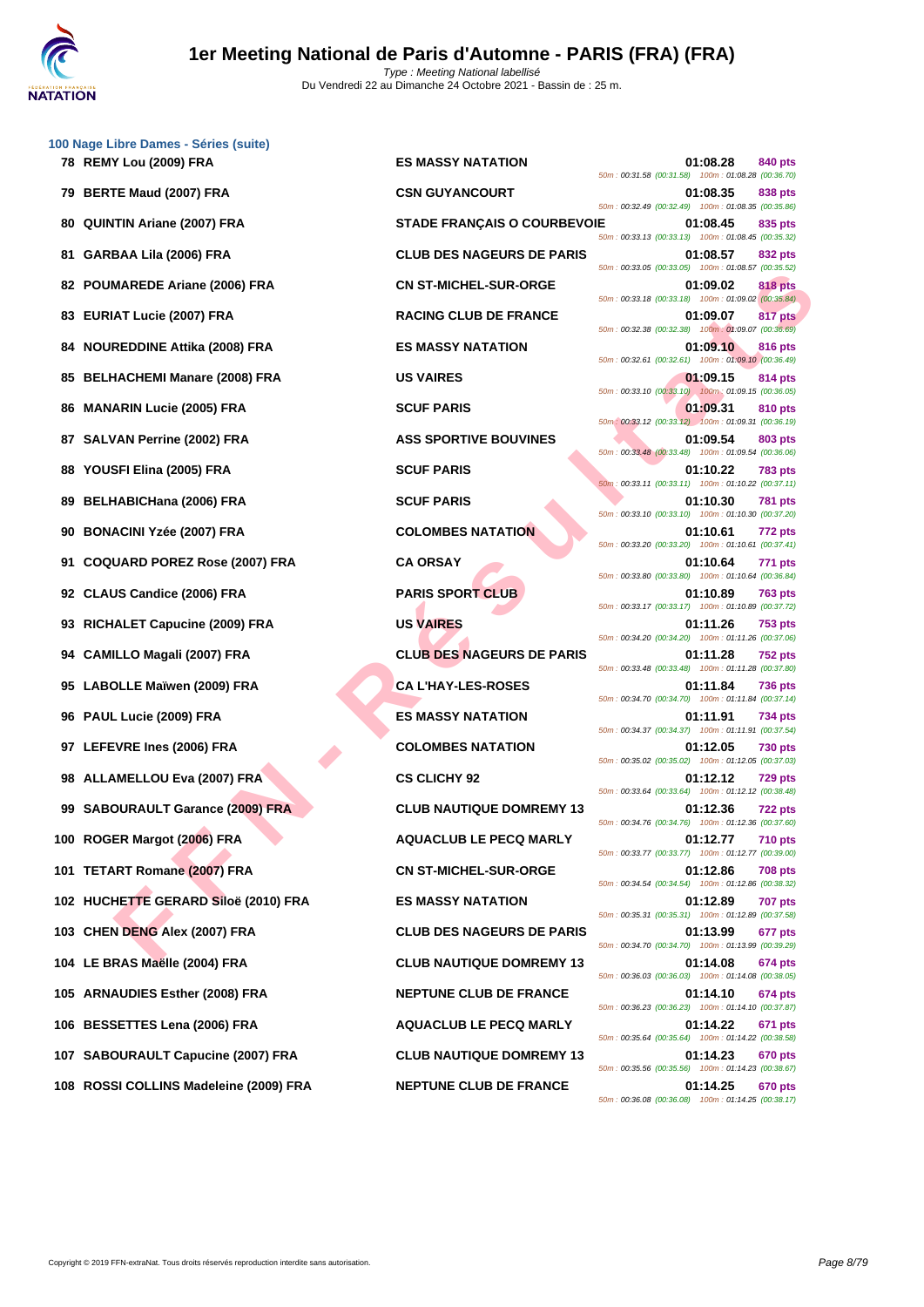

|     | 100 Nage Libre Dames - Séries (suite)      |                                  |                                                                                  |
|-----|--------------------------------------------|----------------------------------|----------------------------------------------------------------------------------|
|     | 109 MAUREL-GUERET Chloé (2009) FRA         | <b>CLUB NAUTIQUE DOMREMY 13</b>  | 01:14.51<br>663 pts<br>50m: 00:36.74 (00:36.74) 100m: 01:14.51 (00:37.77)        |
|     | 110 MARCHAIS PAILLET Aline (2010) FRA      | <b>ES MASSY NATATION</b>         | 01:14.74<br>657 pts<br>50m: 00:36.61 (00:36.61) 100m: 01:14.74 (00:38.13)        |
|     | 111 AUBRY Emma (2009) FRA                  | <b>US IVRY-SUR-SEINE</b>         | 01:14.77<br>656 pts<br>50m: 00:35.47 (00:35.47) 100m: 01:14.77 (00:39.30)        |
|     | 112 LORENZI Noa (2010) FRA                 | <b>ES MASSY NATATION</b>         | 01:14.78<br>656 pts<br>50m: 00:35.82 (00:35.82) 100m: 01:14.78 (00:38.96)        |
|     | 113 CHEVALET Quitterie (2007) FRA          | <b>RACING CLUB DE FRANCE</b>     | 655 pts<br>01:14.82<br>50m: 00:35.07 (00:35.07) 100m: 01:14.82 (00:39.75)        |
|     | 114 CALMELS Charline (2009) FRA            | <b>AQUACLUB LE PECQ MARLY</b>    | 01:14.94<br>651 pts<br>50m: 00:35.45 (00:35.45) 100m: 01:14.94 (00:39.49)        |
| 115 | <b>HERRY Thelma (2009) FRA</b>             | <b>LES PHOENIX D'ANTONY</b>      | 01:15.15<br>646 pts<br>50m: 00:36.26 (00:36.26) 100m: 01:15.15 (00:38.89)        |
|     | 116 CHEN Lina (2009) FRA                   | <b>NEPTUNE CLUB DE FRANCE</b>    | 01:15.16<br>646 pts<br>50m: 00:35.78 (00:35.78) 100m: 01:15.16 (00:39.38)        |
|     | 117 SROUJI Sophie (2008) FRA               | <b>AQUACLUB LE PECQ MARLY</b>    | 01:15.32<br>641 pts<br>50m: 00:36.36 (00:36.36) 100m: 01:15.32 (00:38.96)        |
| 118 | <b>CHAVRIER Annalena (2004) FRA</b>        | <b>CLUB NAUTIQUE DOMREMY 13</b>  | 01:15.39<br>639 pts<br>50m: 00:35.49 (00:35.49) 100m: 01:15.39 (00:39.90)        |
|     | 119   REZK-KALLAInes (2010) FRA            | <b>ES MASSY NATATION</b>         | 01:15.54<br>636 pts<br>50m: 00:36.82 (00:36.82) 100m: 01:15.54 (00:38.72)        |
| 120 | <b>MOREL Capucine (2008) FRA</b>           | <b>RACING CLUB DE FRANCE</b>     | 01:16.23<br>618 pts<br>50m: 00:36.28 (00:36.28) 100m: 01:16.23 (00:39.95)        |
| 121 | <b>BURASCHI Marilou (2007) FRA</b>         | <b>CLUB DES NAGEURS DE PARIS</b> | 01:16.32<br>615 pts<br>50m: 00:36.72 (00:36.72) 100m: 01:16.32 (00:39.60)        |
|     | 122 BOOKLAGE-LETELLIER Angéline (2008) FRA | <b>PARIS SPORT CLUB</b>          | 01:16.36<br>614 pts<br>50m: 00:36.13 (00:36.13) 100m: 01:16.36 (00:40.23)        |
|     | 123 LORA Ines (2006) FRA                   | <b>RACING CLUB DE FRANCE</b>     | 01:16.54<br>610 pts                                                              |
|     | 124   TEBIZ Adele (2009) FRA               | <b>CS CLICHY 92</b>              | 50m: 00:36.10 (00:36.10) 100m: 01:16.54 (00:40.44)<br>01:16.63<br>607 pts        |
|     | 125 LAKHDARI Celia (2010) FRA              | <b>US IVRY-SUR-SEINE</b>         | 50m: 00:36.71 (00:36.71) 100m: 01:16.63 (00:39.92)<br>01:18.74<br>554 pts        |
|     | 125 KOUOI Angelina (2008) FRA              | <b>CLUB NAUTIQUE DOMREMY 13</b>  | 50m: 00:37.10 (00:37.10) 100m: 01:18.74 (00:41.64)<br>01:18.74<br>554 pts        |
|     | 127 FREYSZ VONGSAVATLouanne (2010) FRA     | <b>CN EPINETTES PARIS</b>        | 50m: 00:36.43 (00:36.43) 100m: 01:18.74 (00:42.31)<br>01:20.02<br>523 pts        |
|     | 128 SAID Kourya (2010) FRA                 | <b>ES MASSY NATATION</b>         | 50m: 00:37.97 (00:37.97) 100m: 01:20.02 (00:42.05)<br>01:20.18<br><b>520 pts</b> |
|     | 129 HAMMOUMA Louna (2009) FRA              | <b>CLUB NAUTIQUE DOMREMY 13</b>  | 50m: 00:37.80 (00:37.80) 100m: 01:20.18 (00:42.38)<br>01:20.64<br>509 pts        |
|     | 130 LAPOINTE Eléonore (2009) FRA           | <b>NEPTUNE CLUB DE FRANCE</b>    | 50m: 00:39.19 (00:39.19) 100m: 01:20.64 (00:41.45)<br>01:21.85<br>481 pts        |
|     | 131 HOUZET Capucine (2008) FRA             | A.O. TRAPPES NATATION            | 50m: 00:38.25 (00:38.25) 100m: 01:21.85 (00:43.60)<br>01:23.09<br>453 pts        |
|     | 132 EDEL Rebecca (2009) FRA                | <b>NEPTUNE CLUB DE FRANCE</b>    | 50m: 00:38.65 (00:38.65) 100m: 01:23.09 (00:44.44)<br>01:23.54<br>443 pts        |
|     | 133 OUDASSI Tasmine (2009) FRA             | <b>US IVRY-SUR-SEINE</b>         | 50m: 00:39.42 (00:39.42) 100m: 01:23.54 (00:44.12)<br>01:23.64<br>441 pts        |
|     | 134 DESOMBRE Marie (2009) FRA              | <b>NEPTUNE CLUB DE FRANCE</b>    | 50m: 00:37.44 (00:37.44) 100m: 01:23.64 (00:46.20)<br>01:24.02<br>432 pts        |
|     | 135 GARBAA Kamelia (2009) FRA              | <b>SCUF PARIS</b>                | 50m: 00:39.79 (00:39.79) 100m: 01:24.02 (00:44.23)<br>01:25.81<br>395 pts        |
|     | 136 HOUZIAUX Amber (2010) FRA              | <b>CS CLICHY 92</b>              | 50m: 00:40.19 (00:40.19) 100m: 01:25.81 (00:45.62)<br>01:26.68<br>377 pts        |
|     | 137 DUBERN Lola (2010) FRA                 | <b>US IVRY-SUR-SEINE</b>         | 50m: 00:40.30 (00:40.30) 100m: 01:26.68 (00:46.38)<br>01:27.28<br><b>365 pts</b> |
| 138 | <b>DECONCHY BIOLCATI Delia (2009) FRA</b>  | <b>US IVRY-SUR-SEINE</b>         | 50m: 00:41.96 (00:41.96) 100m: 01:27.28 (00:45.32)<br>01:27.75<br>355 pts        |
|     | 139 ENGEL Jade (2005) FRA                  | A.O. TRAPPES NATATION            | 50m: 00:40.77 (00:40.77) 100m: 01:27.75 (00:46.98)<br>01:28.04<br><b>350 pts</b> |
|     |                                            |                                  |                                                                                  |

|  |                          |  | 01:14.51 | 50m: 00:36.74 (00:36.74) 100m: 01:14.51 (00:37.77) | 663 pts        |  |
|--|--------------------------|--|----------|----------------------------------------------------|----------------|--|
|  |                          |  | 01:14.74 |                                                    | 657 pts        |  |
|  |                          |  | 01:14.77 | 50m: 00:36.61 (00:36.61) 100m: 01:14.74 (00:38.13) | <b>656 pts</b> |  |
|  |                          |  |          | 50m: 00:35.47 (00:35.47) 100m: 01:14.77 (00:39.30) |                |  |
|  | 50m: 00:35.82 (00:35.82) |  | 01:14.78 | 100m: 01:14.78 (00:38.96)                          | <b>656 pts</b> |  |
|  |                          |  | 01:14.82 |                                                    | 655 pts        |  |
|  |                          |  | 01:14.94 | 50m: 00:35.07 (00:35.07) 100m: 01:14.82 (00:39.75) | 651 pts        |  |
|  |                          |  |          | 50m: 00:35.45 (00:35.45) 100m: 01:14.94 (00:39.49) |                |  |
|  | 50m: 00:36.26 (00:36.26) |  | 01:15.15 | 100m: 01:15.15 (00:38.89)                          | <b>646 pts</b> |  |
|  |                          |  | 01:15.16 | 50m: 00:35.78 (00:35.78) 100m: 01:15.16 (00:39.38) | 646 pts        |  |
|  |                          |  | 01:15.32 |                                                    | 641 pts        |  |
|  |                          |  |          | 50m: 00:36.36 (00:36.36) 100m: 01:15.32 (00:38.96) |                |  |
|  | 50m: 00:35.49 (00:35.49) |  | 01:15.39 | 100m: 01:15.39 (00:39.90)                          | <b>639 pts</b> |  |
|  |                          |  | 01:15.54 | 50m: 00:36.82 (00:36.82) 100m: 01:15.54 (00:38.72) | 636 pts        |  |
|  |                          |  | 01:16.23 |                                                    | 618 pts        |  |
|  | 50m: 00:36.28 (00:36.28) |  | 01:16.32 | 100m: 01:16.23 (00:39.95)                          | 615 pts        |  |
|  | 50m: 00:36.72 (00:36.72) |  |          | 100m: 01:16.32 (00:39.60)                          |                |  |
|  |                          |  | 01:16.36 | 50m: 00:36.13 (00:36.13) 100m: 01:16.36 (00:40.23) | 614 pts        |  |
|  |                          |  | 01:16.54 | 50m: 00:36.10 (00:36.10) 100m: 01:16.54 (00:40.44) | 610 pts        |  |
|  |                          |  | 01:16.63 |                                                    | <b>607 pts</b> |  |
|  | 50m: 00:36.71 (00:36.71) |  | 01:18.74 | 100m: 01:16.63 (00:39.92)                          | 554 pts        |  |
|  |                          |  |          | 50m: 00:37.10 (00:37.10) 100m: 01:18.74 (00:41.64) |                |  |
|  | 50m: 00:36.43 (00:36.43) |  | 01:18.74 | 100m: 01:18.74 (00:42.31)                          | 554 pts        |  |
|  |                          |  | 01:20.02 |                                                    | 523 pts        |  |
|  | 50m: 00:37.97 (00:37.97) |  | 01:20.18 | 100m: 01:20.02 (00:42.05)                          | 520 pts        |  |
|  | 50m: 00:37.80 (00:37.80) |  |          | 100m: 01:20.18 (00:42.38)                          |                |  |
|  | 50m: 00:39.19 (00:39.19) |  | 01:20.64 | 100m: 01:20.64 (00:41.45)                          | 509 pts        |  |
|  | 50m: 00:38.25 (00:38.25) |  | 01:21.85 | 100m: 01:21.85 (00:43.60)                          | 481 pts        |  |
|  |                          |  | 01:23.09 |                                                    | 453 pts        |  |
|  |                          |  | 01:23.54 | 50m: 00:38.65 (00:38.65) 100m: 01:23.09 (00:44.44) | 443 pts        |  |
|  |                          |  |          | 50m: 00:39.42 (00:39.42) 100m: 01:23.54 (00:44.12) |                |  |
|  |                          |  | 01:23.64 | 50m: 00:37.44 (00:37.44) 100m: 01:23.64 (00:46.20) | 441 pts        |  |
|  |                          |  | 01:24.02 | 50m: 00:39.79 (00:39.79) 100m: 01:24.02 (00:44.23) | 432 pts        |  |
|  |                          |  | 01:25.81 |                                                    | 395 pts        |  |
|  |                          |  | 01:26.68 | 50m: 00:40.19 (00:40.19) 100m: 01:25.81 (00:45.62) | 377 pts        |  |
|  |                          |  |          | 50m: 00:40.30 (00:40.30) 100m: 01:26.68 (00:46.38) |                |  |
|  |                          |  | 01:27.28 | 50m: 00:41.96 (00:41.96) 100m: 01:27.28 (00:45.32) | 365 pts        |  |
|  |                          |  | 01:27.75 |                                                    | 355 pts        |  |
|  |                          |  | 01:28.04 | 50m: 00:40.77 (00:40.77) 100m: 01:27.75 (00:46.98) | 350 pts        |  |
|  |                          |  |          | 50m: 00:39.64 (00:39.64) 100m: 01:28.04 (00:48.40) |                |  |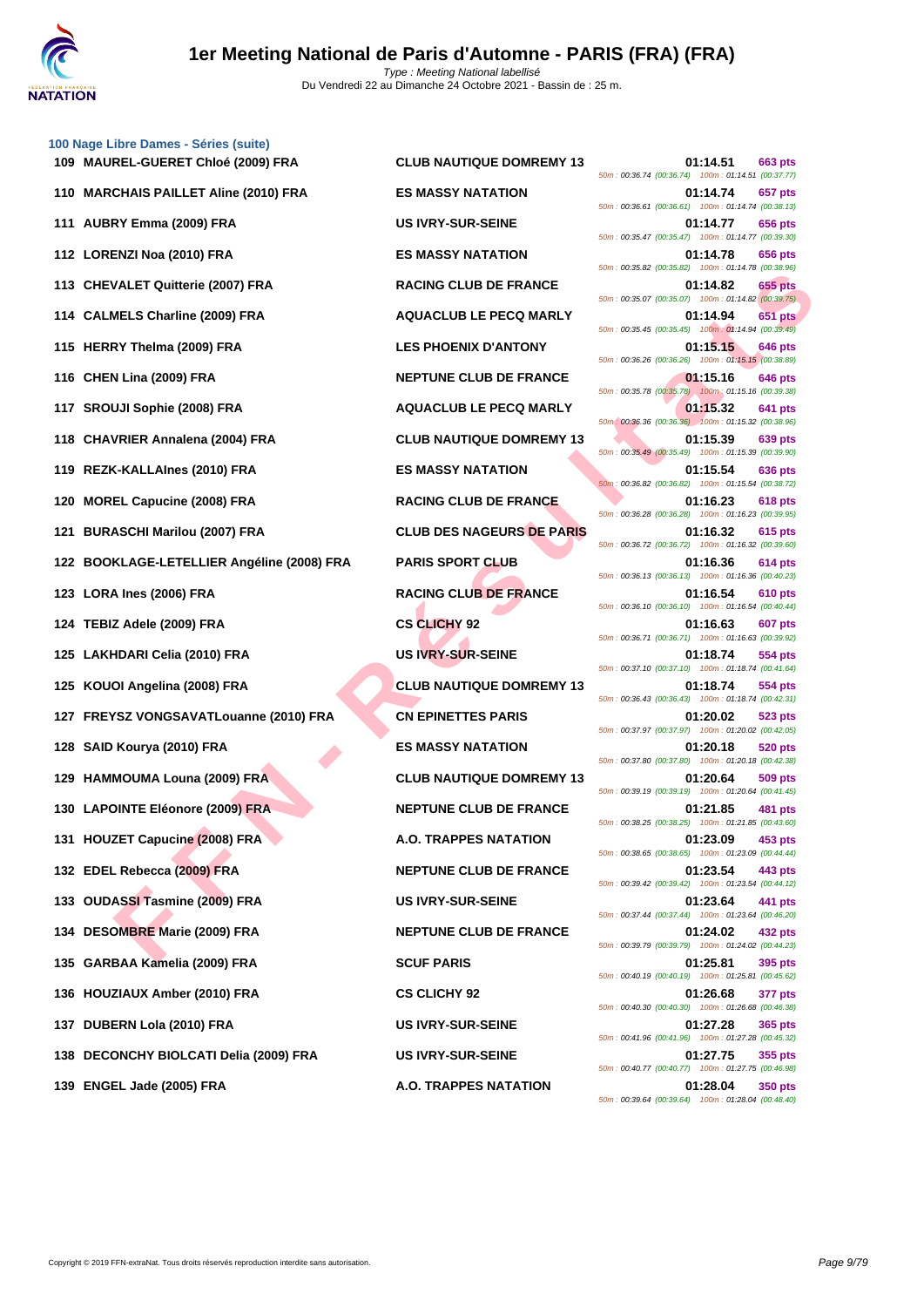| 100 Nage Libre Dames - Séries (suite) |  |
|---------------------------------------|--|
| 140 SECHI POLO Nina (2009) FRA        |  |

- **141 DAGO Tessa (2009) FRA A.O. TRAPPES 141 DAGO Tessa (2009) A.D.**
- **142 ALVES MOREIRA Khadija (2010) FRA A.O. TRAP**
- 143 **KANAMORI Zoe (2009) FRA LES PHOE**
- --- **BEKKARI Fatima-Zahra (2009) FRA** COLOMBE
- **--- NUNES CONCEICAO Sara (2005) POR NAUTIC CLUB RAMBOUILLET DNS dec**
- --- **POMMIER Zoe (2004) FRA SCUF PARIS**
- **--- HADJ-ALI Aya (2008) FRA US VAIRES DNS dec**
- --- **ABELA Cassandre (2005) FRA** NEPTUNE
- --- **CONRAD Luana (1998) FRA CS CLICH**
- --- **BONHOMME Elea (2010) FRA DIS VAIRE**
- -- **THOLEY Aurelie (2005) FRA C.N OZOIF**
- 

# **ES MASSY NATATION**<br> **ES MASSY NATATION 200 Nage Libre Dames - Séries** (Samedi 23 Octobre 2021)

- 
- 
- 
- 
- 
- 
- 
- 
- 
- 
- 
- 
- 
- 
- 
- 
- 
- 
- 
- 
- 

| <b>NEPTUNE CLUB DE FRANCE</b>  | 01:28.32<br>344 pt                               |
|--------------------------------|--------------------------------------------------|
|                                | 50m: 00:40.91 (00:40.91) 100m: 01:28.32 (00:47.4 |
| <b>A.O. TRAPPES NATATION</b>   | $01:29.50$ 322 pt                                |
|                                | 50m: 00:41.67 (00:41.67) 100m: 01:29.50 (00:47.8 |
| <b>A.O. TRAPPES NATATION</b>   | $01:31.89$ 279 pt                                |
|                                | 50m: 00:42.67 (00:42.67) 100m: 01:31.89 (00:49.2 |
| <b>LES PHOENIX D'ANTONY</b>    | 01:38.32 178 pt                                  |
|                                | 50m: 00:42.90 (00:42.90) 100m: 01:38.32 (00:55.4 |
| <b>COLOMBES NATATION</b>       | <b>DNS</b> dec                                   |
| <b>NAUTIC CLUB RAMBOUILLET</b> | DNS dec                                          |
| <b>SCUF PARIS</b>              | DNS dec                                          |
| <b>US VAIRES</b>               | <b>DNS</b> dec                                   |
| <b>NEPTUNE CLUB DE FRANCE</b>  | DNS dec                                          |
| <b>CS CLICHY 92</b>            | <b>DNS</b> dec                                   |
| <b>US VAIRES</b>               | <b>DNS</b>                                       |
| <b>C.N OZOIR-LA-FERRIERE</b>   | DSQ                                              |
|                                |                                                  |

|                                                    | UI:28.32 344 DIS |  |
|----------------------------------------------------|------------------|--|
| 50m: 00:40.91 (00:40.91) 100m: 01:28.32 (00:47.41) |                  |  |
|                                                    | 01:29.50 322 pts |  |
| 50m: 00:41.67 (00:41.67) 100m: 01:29.50 (00:47.83) |                  |  |
|                                                    | 01:31.89 279 pts |  |
| 50m: 00:42.67 (00:42.67) 100m: 01:31.89 (00:49.22) |                  |  |
|                                                    | 01:38.32 178 pts |  |
| 50m: 00:42.90 (00:42.90) 100m: 01:38.32 (00:55.42) |                  |  |
|                                                    | DNS dec          |  |
|                                                    | DNS dec          |  |
|                                                    | DNS dec          |  |
|                                                    | <b>DNS</b> dec   |  |
|                                                    | DNS dec          |  |
|                                                    | <b>DNS</b> dec   |  |
|                                                    | <b>DNS</b>       |  |
|                                                    | <b>DSQ</b>       |  |
|                                                    | DSQ              |  |

|                                      |                                                                                      | $0.9011.00.42.30$ $0.92.30$ $0.0011.0011.00.32$ $0.00.30.42$                                                                              |
|--------------------------------------|--------------------------------------------------------------------------------------|-------------------------------------------------------------------------------------------------------------------------------------------|
| --- BEKKARI Fatima-Zahra (2009) FRA  | <b>COLOMBES NATATION</b>                                                             | <b>DNS</b> dec                                                                                                                            |
| --- NUNES CONCEICAO Sara (2005) POR  | <b>NAUTIC CLUB RAMBOUILLET</b>                                                       | <b>DNS</b> dec                                                                                                                            |
| --- POMMIER Zoe (2004) FRA           | <b>SCUF PARIS</b>                                                                    | <b>DNS</b> dec                                                                                                                            |
| --- HADJ-ALI Aya (2008) FRA          | <b>US VAIRES</b>                                                                     | <b>DNS</b> dec                                                                                                                            |
| --- ABELA Cassandre (2005) FRA       | <b>NEPTUNE CLUB DE FRANCE</b>                                                        | <b>DNS</b> dec                                                                                                                            |
| --- CONRAD Luana (1998) FRA          | <b>CS CLICHY 92</b>                                                                  | <b>DNS</b> dec                                                                                                                            |
| <b>BONHOMME Elea (2010) FRA</b>      | <b>US VAIRES</b>                                                                     | <b>DNS</b>                                                                                                                                |
| --- THOLEY Aurelie (2005) FRA        | <b>C.N OZOIR-LA-FERRIERE</b>                                                         | <b>DSQ</b>                                                                                                                                |
| --- STRADY Clementine (2010) FRA     | <b>ES MASSY NATATION</b>                                                             | <b>DSQ</b>                                                                                                                                |
| 00 Nage Libre Dames - Séries         | (Samedi 23 Octobre 2021)                                                             |                                                                                                                                           |
| 1 PROUFFaustine (1988) FRA           | <b>STADE DE VANVES</b>                                                               | 02:04.08<br><b>1222 pts</b>                                                                                                               |
|                                      |                                                                                      | 50m: 00:29.18 (00:29.18) 100m: 01:00.72 (00:31.54) 150m; 01:32.65 (00:31.93) 200m: 02:04.08 (00:31.43)                                    |
| 2 HOUAL Solene (2002) FRA            | <b>ES MASSY NATATION</b>                                                             | 02:05.91<br>1193 pts                                                                                                                      |
|                                      |                                                                                      | 50m: 00:29.33 (00:29.33) 100m: 01:01.09 (00:31.76) 150m: 01:33.65 (00:32.56) 200m: 02:05.91 (00:32.26)                                    |
| 3 BOISRENOULT Emilie (2002) FRA      | <b>U.S CRETEIL NATATION</b>                                                          | 02:06.13<br>1190 pts                                                                                                                      |
|                                      |                                                                                      | 50m: 00:29.14 (00:29.14) 100m: 01:01.36 (00:32.22) 150m: 01:33.62 (00:32.26) 200m: 02:06.13 (00:32.51)                                    |
| 4 AMBRASS Lilou (2002) FRA           | <b>ES MASSY NATATION</b>                                                             | 02:08.39<br>1154 pts<br>50m: 00:29.99 (00:29.99) 100m: 01:01.70 (00:31.71) 150m: 01:34.81 (00:33.11) 200m: 02:08.39 (00:33.58)            |
| 5 HOCQUARD Margaux (2002) FRA        | <b>SN VERSAILLES</b>                                                                 | 02:09.14<br><b>1142 pts</b>                                                                                                               |
|                                      |                                                                                      | 50m: 00:30.59 (00:30.59) 100m: 01:03.11 (00:32.52) 150m: 01:36.30 (00:33.19) 200m: 02:09.14 (00:32.84)                                    |
| 6 KOLOKOTSA Filippa leoni (2000) GRE | <b>DEREE COLLEGE ATHLETIC CLUB (GRE)</b>                                             | 02:09.30<br><b>1140 pts</b><br>50m : 00:29.48 (00:29.48) 100m : 01:02.44 (00:32.96) 150m : 01:36.18 (00:33.74) 200m : 02:09.30 (00:33.12) |
| 7 LETOCART Luna (2006) FRA           | <b>CN MELUN VAL DE SEINE</b>                                                         | 02:09.70<br>1134 pts<br>50m : 00:29.71 (00:29.71) 100m : 01:02.52 (00:32.81) 150m : 01:36.60 (00:34.08) 200m : 02:09.70 (00:33.10)        |
| 8 MONGIN Sthélyna (2007) FRA         | <b>ES MASSY NATATION</b>                                                             | 02:10.94<br><b>1115 pts</b><br>50m: 00:29.98 (00:29.98) 100m: 01:03.44 (00:33.46) 150m: 01:37.89 (00:34.45) 200m: 02:10.94 (00:33.05)     |
| 9 FRESSIER Lola (2002) FRA           | <b>SN VERSAILLES</b>                                                                 | 02:11.24<br><b>1110 pts</b>                                                                                                               |
| 10 BONDOUY Noah (2004) FRA           | <b>ES MASSY NATATION</b>                                                             | 50m: 00:30.54 (00:30.54) 100m: 01:03.69 (00:33.15) 150m: 01:37.66 (00:33.97) 200m: 02:11.24 (00:33.58)<br>02:11.47<br><b>1106 pts</b>     |
|                                      |                                                                                      | 50m: 00:30.23 (00:30.23) 100m: 01:03.29 (00:33.06) 150m: 01:37.38 (00:34.09) 200m: 02:11.47 (00:34.09)                                    |
| 11 NGUYEN DUC LONG Rachel (2006) FRA | <b>CN ST-MICHEL-SUR-ORGE</b>                                                         | 02:11.49<br><b>1106 pts</b><br>50m: 00:29.82 (00:29.82) 100m: 01:03.47 (00:33.65) 150m: 01:37.78 (00:34.31) 200m: 02:11.49 (00:33.71)     |
| 12 AZIZI Lilia (2009) FRA            | <b>SN VERSAILLES</b>                                                                 | 02:12.29<br>1094 pts                                                                                                                      |
|                                      |                                                                                      | 50m: 00:31.34 (00:31.34) 100m: 01:05.76 (00:34.42) 150m: 01:40.18 (00:34.42) 200m: 02:12.29 (00:32.11)                                    |
| 13 THOLEY Aurelie (2005) FRA         | <b>C.N OZOIR-LA-FERRIERE</b>                                                         | 02:12.36<br>1093 pts                                                                                                                      |
|                                      |                                                                                      | 50m : 00:30.32 (00:30.32) 100m : 01:03.91 (00:33.59) 150m : 01:38.51 (00:34.60) 200m : 02:12.36 (00:33.85)                                |
| 14 GALLANT Apolline (2004) FRA       | <b>SN VERSAILLES</b>                                                                 | 02:12.64<br>1089 pts<br>50m : 00:30.60 (00:30.60) 100m : 01:04.45 (00:33.85) 150m : 01:38.57 (00:34.12) 200m : 02:12.64 (00:34.07)        |
| 15 LEVASSOR Idalie (2006) FRA        | <b>SN VERSAILLES</b>                                                                 | 02:13.71<br><b>1072 pts</b><br>50m: 00:31.56 (00:31.56) 100m: 01:04.98 (00:33.42) 150m: 01:39.41 (00:34.43) 200m: 02:13.71 (00:34.30)     |
| 16 BARREAU Laure (2002) FRA          | <b>ES MASSY NATATION</b>                                                             | 02:13.95<br>1069 pts<br>50m: 00:31.43 (00:31.43) 100m: 01:05.06 (00:33.63) 150m: 01:39.61 (00:34.55) 200m: 02:13.95 (00:34.34)            |
| 17 SOUBIES Beatrice (2005) FRA       | <b>RACING CLUB DE FRANCE</b><br>50m: 00:31.35 (00:31.35) 100m: 01:05.43 (00:34.08)   | 02:14.47<br>1061 pts<br>150m: 01:40.24 (00:34.81) 200m: 02:14.47 (00:34.23)                                                               |
| 18 JENVRIN Malia (2004) FRA          | <b>CSN GUYANCOURT</b><br>50m: 00:31.24 (00:31.24) 100m: 01:05.24 (00:34.00)          | 02:14.78<br>1056 pts<br>150m: 01:40.00 (00:34.76) 200m: 02:14.78 (00:34.78)                                                               |
| 19 SAUZEAU Lilou (2009) FRA          | <b>SN VERSAILLES</b><br>50m: 00:31.54 (00:31.54) 100m: 01:06.14 (00:34.60)           | 02:14.95<br>1054 pts<br>150m: 01:41.50 (00:35.36) 200m: 02:14.95 (00:33.45)                                                               |
| 20 BATTEUX Auréliane (2004) FRA      | <b>NAUTIC CLUB RAMBOUILLET</b><br>50m: 00:32.31 (00:32.31) 100m: 01:06.70 (00:34.39) | 02:15.25<br>1049 pts<br>150m: 01:41.27 (00:34.57) 200m: 02:15.25 (00:33.98)                                                               |
| 21 SABOURIN Clémence (2007) FRA      | <b>SN VERSAILLES</b>                                                                 | 02:15.29<br>1049 pts<br>50m : 00:31.72 (00:31.72) = 100m : 01:06.22 (00:34.50) = 150m : 01:40.94 (00:34.72) = 200m : 02:15.29 (00:34.35)  |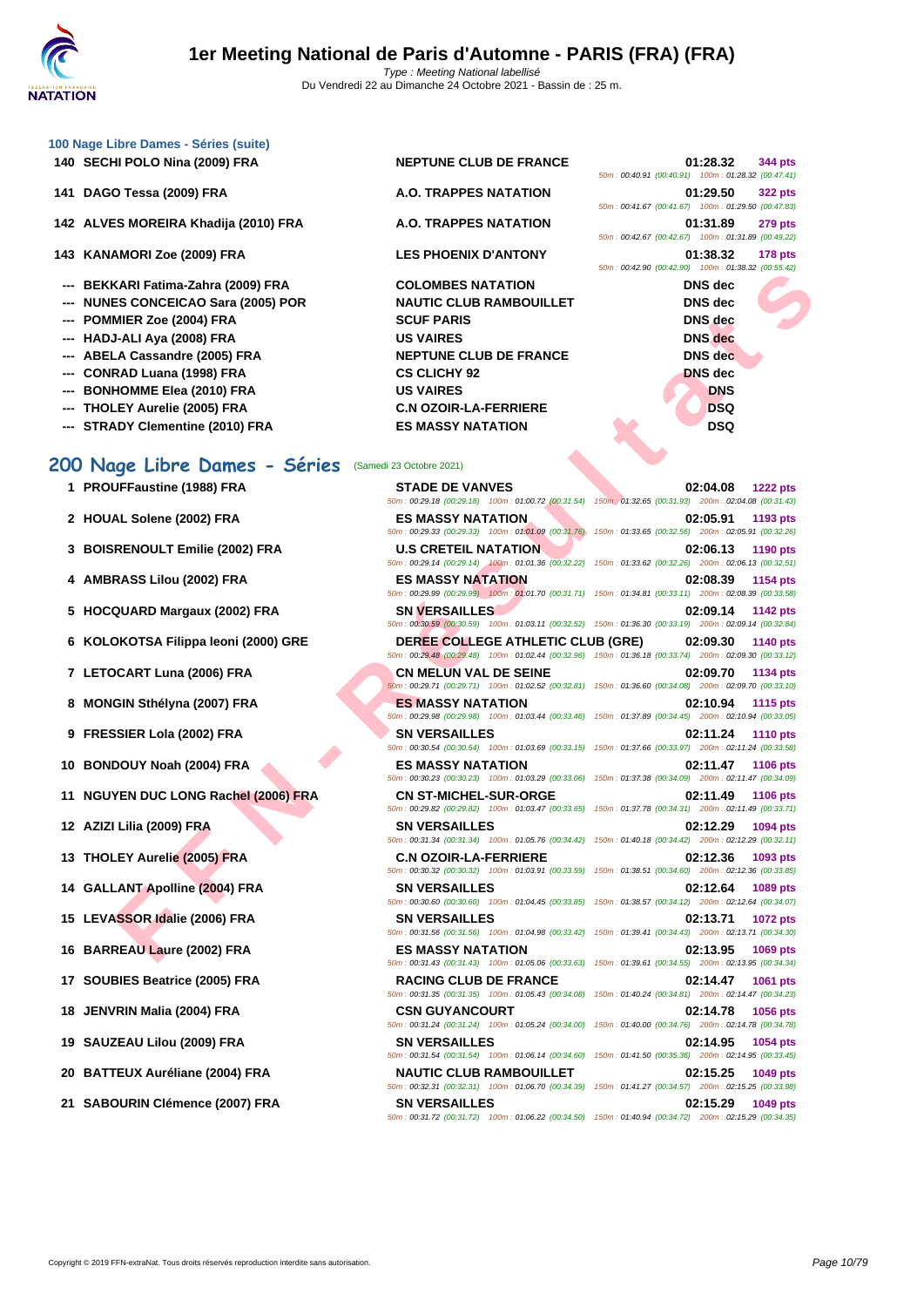- **22 PRZYRANSKI Lola (2005) FRA C.N OZOIR-LA-FERRIERE 02:15.45 1046 pts**
- 
- 
- **25 BINGUE SIDIBE Lena (2006) FRA BLANC-MESNIL S.N 02:16.86 1025 pts**
- 
- **27 TABIASCO Gabrielle (2004) FRA CS CLICHY 92 02:17.07 1022 pts**
- 
- 
- 
- 
- 
- **33 BARBOSA Domitilla (2007) FRA CNO ST-GERMAIN-EN-LAYE 02:18.16 1006 pts**
- 
- **35 DUCREUX Constance (2003) FRA NEPTUNE CLUB DE FRANCE 02:18.89 996 pts**
- 
- 
- 
- 
- 
- 
- 
- 
- **44 POBEL-CRAPPE Laura (2008) FRA CSN GUYANCOURT 02:21.50 958 pts**
- 
- 
- 
- **48 NUNES CONCEICAO Sara (2005) POR NAUTIC CLUB RAMBOUILLET 02:22.76 940 pts**
- **49 ARAGONES Roxane (2007) FRA ES MASSY NATATION 02:23.01 937 pts**
- 
- **51 LAURENS-RUGAMA Danaé (2006) FRA NEPTUNE CLUB DE FRANCE 02:25.47 902 pts**
- 

**FANIS (AND JUNE THE RESERVE DOMERATION COMPRESSED AND THE RESERVENCE OF A SECURITY COMPRESSED AND THE RESERVE OF A SECURITY COMPRESSED AND THE RESERVE COMPRESSED AND THE RESERVE COMPRESSED AND THE RESERVE COMPRESS TO A S** 50m : 00:30.81 (00:30.81) 100m : 01:04.76 (00:33.95) 150m : 01:40.21 (00:35.45) 200m : 02:15.45 (00:35.24) **23 DOUILLET Ionnah (2007) FRA ES MASSY NATATION 02:15.53 1045 pts** 50m : 00:30.96 (00:30.96) 100m : 01:04.51 (00:33.55) 150m : 01:39.80 (00:35.29) 200m : 02:15.53 (00:35.73) **24 CAINAUD Lucie (2003) FRA CS CLICHY 92 02:16.47 1031 pts** 50m : 00:32.14 (00:32.14) 100m : 01:06.53 (00:34.39) 150m : 01:41.20 (00:34.67) 200m : 02:16.47 (00:35.27) 50m : 00:30.13 (00:30.13) 100m : 01:03.79 (00:33.66) 150m : 01:40.12 (00:36.33) 200m : 02:16.86 (00:36.74) **26 MICHAUD Julianne (2007) FRA ASS SPORTIVE BOUVINES 02:16.91 1025 pts** 50m : 00:31.30 (00:31.30) 100m : 01:06.10 (00:34.80) 150m : 01:41.69 (00:35.59) 200m : 02:16.91 (00:35.22) 50m : 00:30.95 (00:30.95) 100m : 01:05.23 (00:34.28) 150m : 01:41.01 (00:35.78) 200m : 02:17.07 (00:36.06) **28 LE HIR Margaux (2004) FRA RED STAR CLUB CHAMPIGNY 02:17.09 1022 pts**

50m : 00:30.69 (00:30.69) 100m : 01:05.01 (00:34.32) 150m : 01:40.83 (00:35.82) 200m : 02:17.09 (00:36.26) **29 BARBOSA Valentina (2004) FRA CNO ST-GERMAIN-EN-LAYE 02:17.10 1022 pts** 50m : 00:31.09 (00:31.09) 100m : 01:05.30 (00:34.21) 150m : 01:40.99 (00:35.69) 200m : 02:17.10 (00:36.11) **30 RENAULT Lilou (2005) FRA C.N OZOIR-LA-FERRIERE 02:17.15 1021 pts** 50m : 00:31.17 (00:31.17) 100m : 01:05.23 (00:34.06) 150m : 01:41.28 (00:36.05) 200m : 02:17.15 (00:35.87) **31 MORICELLY Clara (2006) FRA C.N OZOIR-LA-FERRIERE 02:17.27 1019 pts** 50m : 00:31.22 (00:31.22) 100m : 01:05.60 (00:34.38) 150m : 01:41.39 (00:35.79) 200m : 02:17.27 (00:35.88) **32 MARQUES Justine (2005) FRA CA ORSAY 02:17.92 1010 pts** 50m : 00:30.78 (00:30.78) 100m : 01:04.74 (00:33.96) 150m : 01:41.12 (00:36.38) 200m : 02:17.92 (00:36.80) 50m : 00:32.12 (00:32.12) 100m : 01:06.56 (00:34.44) 150m : 01:42.20 (00:35.64) 200m : 02:18.16 (00:35.96) **34 BAUDOT Louise (2006) FRA SN VERSAILLES 02:18.48 1002 pts** 50m : 00:31.77 (00:31.77) 100m : 01:06.88 (00:35.11) 150m : 01:43.06 (00:36.18) 200m : 02:18.48 (00:35.42) 50m : 00:31.48 (00:31.48) 100m : 01:06.39 (00:34.91) 150m : 01:42.67 (00:36.28) 200m : 02:18.89 (00:36.22) **36 DERET Louise (2008) FRA NEPTUNE CLUB DE FRANCE 02:19.06 993 pts** 50m : 00:31.58 (00:31.58) 100m : 01:06.30 (00:34.72) 150m : 01:42.94 (00:36.64) 200m : 02:19.06 (00:36.12) **37 CARKAXHIJA Arba (2006) CAN NEPTUNE CLUB DE FRANCE 02:19.19 991 pts** 50m : 00:31.73 (00:31.73) 100m : 01:07.79 (00:36.06) 150m : 01:43.85 (00:36.06) 200m : 02:19.19 (00:35.34) **38 BAZIN Iman (2005) FRA NAUTIC CLUB RAMBOUILLET 02:19.56 986 pts** 50m : 00:32.44 (00:32.44) 100m : 01:07.58 (00:35.14) 150m : 01:43.51 (00:35.93) 200m : 02:19.56 (00:36.05) **39 CABIOCLeonie (2008) FRA CSN GUYANCOURT 02:20.35 975 pts** 50m : 00:32.31 (00:32.31) 100m : 01:07.85 (00:35.54) 150m : 01:44.79 (00:36.94) 200m : 02:20.35 (00:35.56) **40 DIMITRI Lise (2008) FRA CSN GUYANCOURT 02:20.67 970 pts** 50m : 00:32.76 (00:32.76) 100m : 01:08.63 (00:35.87) 150m : 01:45.15 (00:36.52) 200m : 02:20.67 (00:35.52) **41 BIZE Eva (2008) FRA SN VERSAILLES 02:20.79 968 pts** 50m : 00:32.41 (00:32.41) 100m : 01:07.56 (00:35.15) 150m : 01:43.98 (00:36.42) 200m : 02:20.79 (00:36.81) **42 SAIDJ Feryel (2002) FRA CS CLICHY 92 02:20.86 967 pts** 50m : 00:31.15 (00:31.15) 100m : 01:06.52 (00:35.37) 150m : 01:43.83 (00:37.31) 200m : 02:20.86 (00:37.03) **43 BOUTIN Mélina (2007) FRA CN ST-MICHEL-SUR-ORGE 02:21.18 963 pts** 50m : 00:32.22 (00:32.22) 100m : 01:08.47 (00:36.25) 150m : 01:45.32 (00:36.85) 200m : 02:21.18 (00:35.86) 50m : 00:32.66 (00:32.66) 100m : 01:08.78 (00:36.12) 150m : 01:45.54 (00:36.76) 200m : 02:21.50 (00:35.96) **45 RIGOLLET Elsa (2004) FRA CA ORSAY 02:22.38 946 pts** 50m : 00:31.78 (00:31.78) 100m : 01:07.40 (00:35.62) 150m : 01:44.91 (00:37.51) 200m : 02:22.38 (00:37.47) **46 ALBEROLA Chiara (2006) FRA NEPTUNE CLUB DE FRANCE 02:22.60 943 pts** 50m : 00:33.85 (00:33.85) 100m : 01:10.63 (00:36.78) 150m : 01:47.11 (00:36.48) 200m : 02:22.60 (00:35.49) **47 OULARBI Dania (2007) FRA CN ST-MICHEL-SUR-ORGE 02:22.63 942 pts** 50m : 00:32.05 (00:32.05) 100m : 01:08.71 (00:36.66) 150m : 01:46.06 (00:37.35) 200m : 02:22.63 (00:36.57) 50m : 00:32.45 (00:32.45) 100m : 01:08.99 (00:36.54) 150m : 01:46.21 (00:37.22) 200m : 02:22.76 (00:36.55) 50m : 00:31.87 (00:31.87) 100m : 01:07.38 (00:35.51) 150m : 01:45.12 (00:37.74) 200m : 02:23.01 (00:37.89) **50 CUREAU Lys (2008) FRA CSN GUYANCOURT 02:24.74 913 pts** 50m : 00:33.04 (00:33.04) 100m : 01:09.86 (00:36.82) 150m : 01:47.27 (00:37.41) 200m : 02:24.74 (00:37.47)

50m : 00:31.81 (00:31.81) 100m : 01:07.72 (00:35.91) 150m : 01:46.72 (00:39.00) 200m : 02:25.47 (00:38.75) **52 TEBIZ Ava (2007) FRA CS CLICHY 92 02:25.90 897 pts** 50m : 00:32.72 (00:32.72) 100m : 01:10.08 (00:37.36) 150m : 01:48.15 (00:38.07) 200m : 02:25.90 (00:37.75)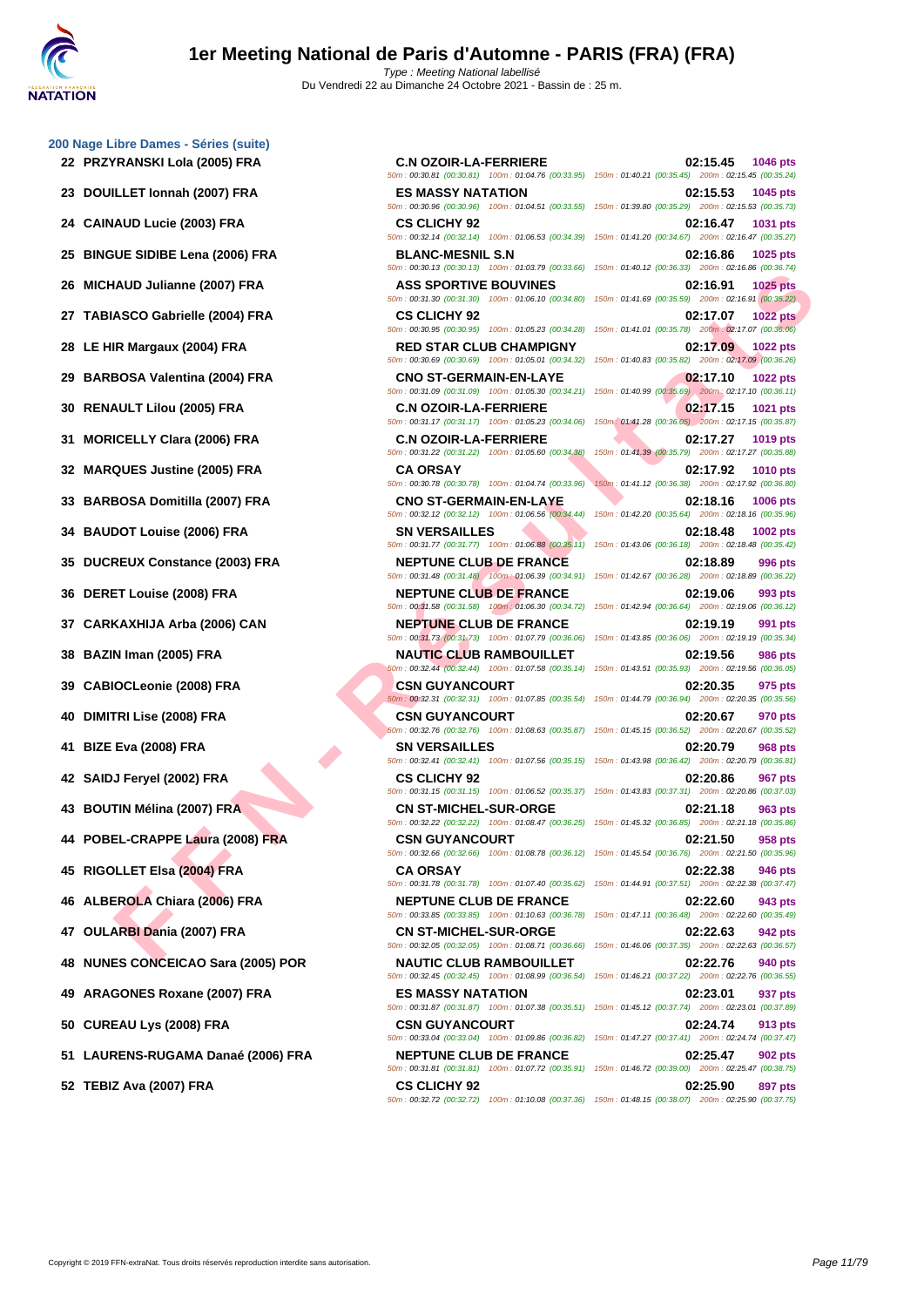**[200 Nage](http://www.ffnatation.fr/webffn/index.php) Libre Dames - Séries (suite) GIRMA Salome (2006) FRA NEPTUNE CLUB DE FRANCE 02:26.10 894 pts BARSANTI Juliana (2009) FRA SN VERSAILLES 02:26.48 889 pts BERTE Maud (2007) FRA CSN GUYANCOURT 02:27.02 881 pts HAUVETTE MINOUX Manon (2007) FRA AQUACLUB LE PECQ MARLY 02:27.02 881 pts LLOYD Rose (2007) FRA CA ORSAY 02:27.75 871 pts QUINTIN Ariane (2007) FRA STADE FRANÇAIS O COURBEVOIE 02:27.87 870 pts**

- 
- 
- 
- 
- 
- 
- 
- 
- 
- 
- 
- 
- 
- 
- 
- 
- 
- 
- 
- 
- 
- 
- 
- 

TIN Ariane (2007) FRA - CAONSAY (MATERID AT SURE SEARCHING COOD) FRA - SAN ANALY (1990) FRA - SAN ARE TRANSATION (1990) FRA - SAN ARE TRANSATION (1990) FRA - SAN ARE TRANSATION (1990) FRA - SAN ARE TRANSATION (1990) FRA -50m : 00:33.89 (00:33.89) 100m : 01:11.26 (00:37.37) 150m : 01:49.37 (00:38.11) 200m : 02:26.10 (00:36.73) 50m : 00:33.09 (00:33.09) 100m : 01:10.56 (00:37.47) 150m : 01:48.98 (00:38.42) 200m : 02:26.48 (00:37.50) 50m : 00:33.12 (00:33.12) 100m : 01:10.76 (00:37.64) 150m : 01:49.45 (00:38.69) 200m : 02:27.02 (00:37.57) 50m : 00:33.53 (00:33.53) 100m : 01:11.13 (00:37.60) 150m : 01:50.06 (00:38.93) 200m : 02:27.02 (00:36.96) 50m : 00:35.41 (00:35.41) 100m : 01:13.28 (00:37.87) 150m : 01:51.72 (00:38.44) 200m : 02:27.75 (00:36.03) 50m : 00:34.38 (00:34.38) 100m : 01:11.68 (00:37.30) 150m : 01:49.80 (00:38.12) 200m : 02:27.87 (00:38.07) **59 LIN Tifanny (2006) FRA US IVRY-SUR-SEINE 02:27.95 868 pts** 50m : 00:31.00 (00:31.00) 100m : 01:07.63 (00:36.63) 150m : 01:48.24 (00:40.61) 200m : 02:27.95 (00:39.71) **60 JAWAHEER Azarine-Juliette (2005) FRA ASS SPORTIVE BOUVINES 02:28.49 861 pts** 50m : 00:34.14 (00:34.14) 100m : 01:12.03 (00:37.89) 150m : 01:51.05 (00:39.02) 200m : 02:28.49 (00:37.44) **61 SIELLET Alexia (2007) FRA CSN GUYANCOURT 02:28.51 861 pts** 50m : 00:33.09 (00:33.09) 100m : 01:10.79 (00:37.70) 150m : 01:49.71 (00:38.92) 200m : 02:28.51 (00:38.80) **62 GARBAA Lila (2006) FRA CLUB DES NAGEURS DE PARIS 02:29.57 847 pts** 50m : 00:33.53 (00:33.53) 100m : 01:11.31 (00:37.78) 150m : 01:50.17 (00:38.86) 200m : 02:29.57 (00:39.40) **63 COQUARD POREZ Rose (2007) FRA CA ORSAY 02:30.57 833 pts** 50m : 00:35.28 (00:35.28) 100m : 01:13.92 (00:38.64) 150m : 01:52.05 (00:38.13) 200m : 02:30.57 (00:38.52) **64 HALLOUIN Rose (2006) FRA US IVRY-SUR-SEINE 02:31.29 824 pts** 50m : 00:33.50 (00:33.50) 100m : 01:11.54 (00:38.04) 150m : 01:51.72 (00:40.18) 200m : 02:31.29 (00:39.57) **65 BELHACHEMI Manare (2008) FRA US VAIRES 02:31.32 823 pts** 50m : 00:33.96 (00:33.96) 100m : 01:12.60 (00:38.64) 150m : 01:52.51 (00:39.91) 200m : 02:31.32 (00:38.81) **66 POUMAREDE Ariane (2006) FRA CN ST-MICHEL-SUR-ORGE 02:31.50 821 pts** 50m : 00:33.74 (00:33.74) 100m : 01:12.81 (00:39.07) 150m : 01:53.25 (00:40.44) 200m : 02:31.50 (00:38.25) **67 MANARIN Lucie (2005) FRA SCUF PARIS 02:31.51 821 pts** 50m : 00:34.57 (00:34.57) 100m : 01:13.29 (00:38.72) 150m : 01:53.40 (00:40.11) 200m : 02:31.51 (00:38.11) **68 YOUSFI Eléa (2008) FRA SCUF PARIS 02:32.49 808 pts** 50m : 00:36.93 (00:36.93) 100m : 01:16.02 (00:39.09) 150m : 01:54.71 (00:38.69) 200m : 02:32.49 (00:37.78) **69 NOUREDDINE Attika (2008) FRA ES MASSY NATATION 02:33.37 797 pts** 50m : 00:35.01 (00:35.01) 100m : 01:12.58 (00:37.57) 150m : 01:52.30 (00:39.72) 200m : 02:33.37 (00:41.07) **70 STRADY Clementine (2010) FRA ES MASSY NATATION 02:34.93 776 pts** 50m : 00:35.86 (00:35.86) 100m : 01:14.51 (00:38.65) 150m : 01:55.62 (00:41.11) 200m : 02:34.93 (00:39.31) **71 REMY Lou (2009) FRA ES MASSY NATATION 02:35.16 773 pts** 50m : 00:34.80 (00:34.80) 100m : 01:14.82 (00:40.02) 150m : 01:55.74 (00:40.92) 200m : 02:35.16 (00:39.42) **72 DELSART Ambre (2010) FRA ES MASSY NATATION 02:36.66 754 pts** 50m : 00:36.55 (00:36.55) 100m : 01:16.87 (00:40.32) 150m : 01:58.06 (00:41.19) 200m : 02:36.66 (00:38.60) **73 RICHALET Capucine (2009) FRA US VAIRES 02:36.98 750 pts** 50m : 00:36.81 (00:36.81) 100m : 01:17.72 (00:40.91) 150m : 01:58.95 (00:41.23) 200m : 02:36.98 (00:38.03) **74 TETART Romane (2007) FRA CN ST-MICHEL-SUR-ORGE 02:37.19 748 pts** 50m : 00:36.36 (00:36.36) 100m : 01:16.32 (00:39.96) 150m : 01:57.17 (00:40.85) 200m : 02:37.19 (00:40.02) **75 LEFEVRE Ines (2006) FRA COLOMBES NATATION 02:39.18 723 pts** 50m : 00:36.29 (00:36.29) 100m : 01:16.92 (00:40.63) 150m : 01:58.62 (00:41.70) 200m : 02:39.18 (00:40.56) **76 MARCHAIS PAILLET Aline (2010) FRA ES MASSY NATATION 02:39.68 717 pts** 50m : 00:38.42 (00:38.42) 100m : 01:19.14 (00:40.72) 150m : 02:00.22 (00:41.08) 200m : 02:39.68 (00:39.46) **77 HUCHETTE GERARD Siloë (2010) FRA ES MASSY NATATION 02:40.27 709 pts** 50m : 00:37.66 (00:37.66) 100m : 01:18.44 (00:40.78) 150m : 01:59.96 (00:41.52) 200m : 02:40.27 (00:40.31) **78 PINAUD Alice (2009) FRA ES MASSY NATATION 02:41.68 692 pts** 50m : 00:35.69 (00:35.69) 100m : 01:16.74 (00:41.05) 150m : 01:59.87 (00:43.13) 200m : 02:41.68 (00:41.81) **79 OUERFELLI Nesrine (2009) FRA STADE FRANÇAIS O COURBEVOIE 02:42.16 686 pts** 50m : 00:36.45 (00:36.45) 100m : 01:18.73 (00:42.28) 150m : 02:01.77 (00:43.04) 200m : 02:42.16 (00:40.39) **80 MASBAHI Anais (2008) FRA CLUB DES NAGEURS DE PARIS 02:42.90 678 pts** 50m : 00:35.74 (00:35.74) 100m : 01:16.92 (00:41.18) 150m : 02:00.20 (00:43.28) 200m : 02:42.90 (00:42.70) **81 SIGAL Claire (2008) USA CN EPINETTES PARIS 02:43.10 675 pts** 50m : 00:37.98 (00:37.98) 100m : 01:18.75 (00:40.77) 150m : 02:01.16 (00:42.41) 200m : 02:43.10 (00:41.94) **82 PETIT EYRIN Clemence (2009) FRA ES MASSY NATATION 02:45.17 651 pts** 50m : 00:37.69 (00:37.69) 100m : 01:20.01 (00:42.32) 150m : 02:03.42 (00:43.41) 200m : 02:45.17 (00:41.75) **83 NOUREDDINE Rena (2009) FRA ES MASSY NATATION 02:45.20 650 pts**

50m : 00:38.49 (00:38.49) 100m : 01:19.30 (00:40.81) 150m : 02:02.52 (00:43.22) 200m : 02:45.20 (00:42.68)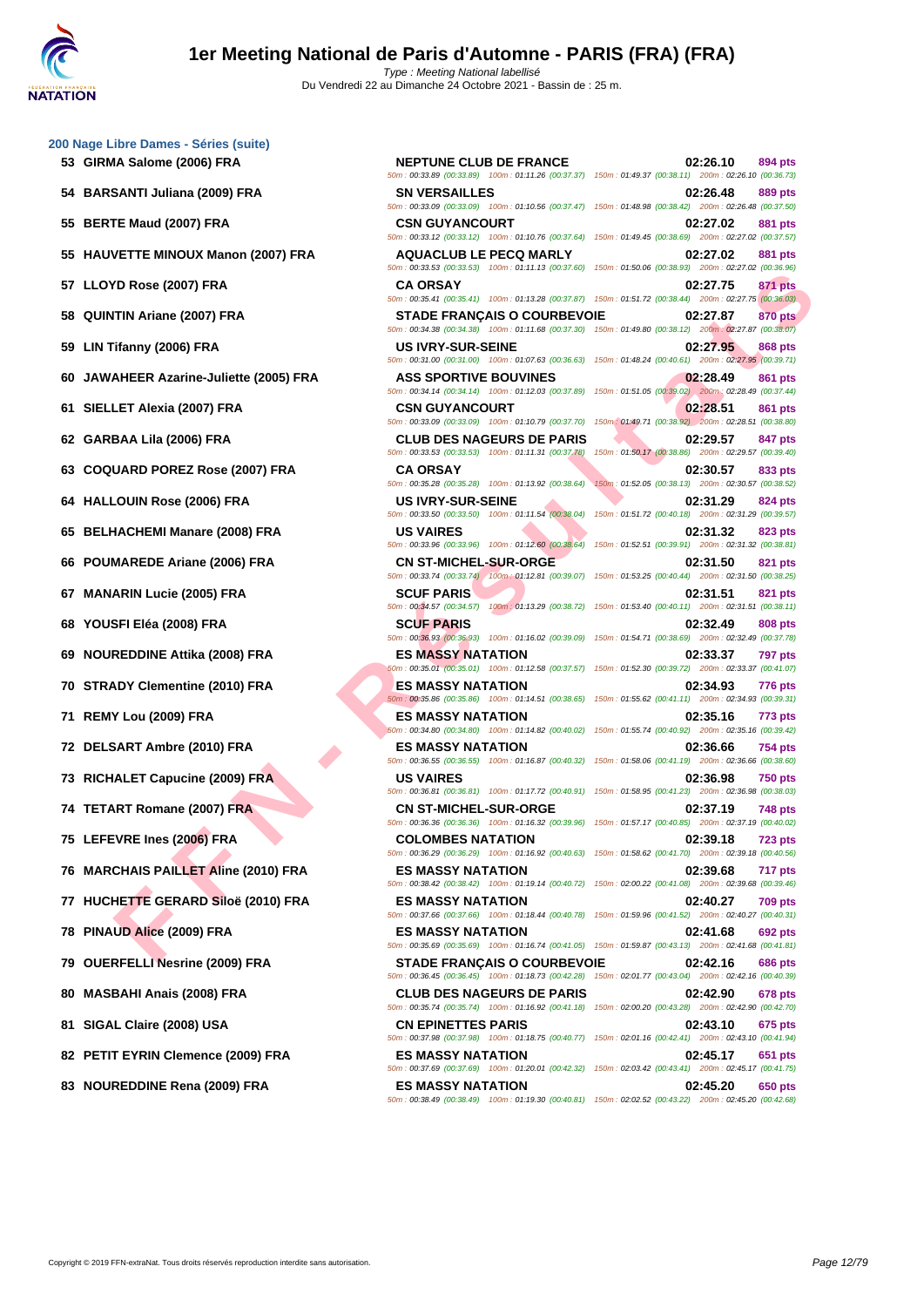|  |  | 200 Nage Libre Dames - Séries (suite) |  |
|--|--|---------------------------------------|--|
|  |  |                                       |  |

- 
- 
- **86 CHESNEAU-LACROIX Marion (2005) FRA LES PHOENIX D'ANTONY 02:47.71 621 pts**
- 
- 
- 
- 
- 
- 
- 
- 
- 
- 
- 
- 
- **--- AMIR-TAHMASSEB-BERTHET Prune (2008) FRA NOGENT NATATION 94 DNS dec**
- 
- 

#### **400 Nage Libre Dames - Séries** (Vendredi 22 Octobre 2021)

- 
- 
- 
- 
- 
- 
- 
- 
- 
- 
- 

| 10 Nage Libre Dames - Series (suite)                                                     |                                 |                                                                                                           |
|------------------------------------------------------------------------------------------|---------------------------------|-----------------------------------------------------------------------------------------------------------|
| 84 HERRY Thelma (2009) FRA                                                               | <b>LES PHOENIX D'ANTONY</b>     | 02:45.26<br>650 pts                                                                                       |
|                                                                                          |                                 | 50m: 00:36.44 (00:36.44) 100m: 01:18.47 (00:42.03) 150m: 02:02.82 (00:44.35) 200m: 02:45.26 (00:42.44,    |
| 85 REZK-KALLAInes (2010) FRA                                                             | <b>ES MASSY NATATION</b>        | 02:46.60<br><b>634 pts</b>                                                                                |
|                                                                                          |                                 | 50m: 00:37.55 (00:37.55) 100m: 01:20.25 (00:42.70) 150m: 02:04.85 (00:44.60) 200m: 02:46.60 (00:41.75     |
| 86 CHESNEAU-LACROIX Marion (2005) FRA                                                    | <b>LES PHOENIX D'ANTONY</b>     | 02:47.71<br><b>621 pts</b>                                                                                |
|                                                                                          |                                 | 50m: 00:36.30 (00:36.30) 100m: 01:18.73 (00:42.43) 150m: 02:03.89 (00:45.16) 200m: 02:47.71 (00:43.82)    |
| 87 TAMDJIART Sarah (2007) FRA                                                            | <b>CN EPINETTES PARIS</b>       | 02:49.87<br><b>597 pts</b>                                                                                |
|                                                                                          |                                 | 50m: 00:37.83 (00:37.83) 100m: 01:20.58 (00:42.75) 150m: 02:05.00 (00:44.42) 200m: 02:49.87 (00:44.87     |
| 88 LORENZI Noa (2010) FRA                                                                | <b>ES MASSY NATATION</b>        | 02:51.20<br><b>582 pts</b>                                                                                |
|                                                                                          |                                 | 50m: 00:38.04 (00:38.04) 100m: 01:22.24 (00:44.20) 150m: 02:07.91 (00:45.67) 200m: 02:51.20 (00:43.29     |
| 89 LE BRAS Maëlle (2004) FRA                                                             | <b>CLUB NAUTIQUE DOMREMY 13</b> | 02:51.26<br><b>581 pts</b>                                                                                |
|                                                                                          |                                 | 50m: 00:36.57 (00:36.57) 100m: 01:18.97 (00:42.40) 150m: 02:05.13 (00:46.16) 200m: 02:51.26 (00:46.13     |
| 90 PERUCCassandre (2007) FRA                                                             | <b>CLUB NAUTIQUE DOMREMY 13</b> | 02:51.37<br><b>580 pts</b>                                                                                |
|                                                                                          |                                 | 50m: 00:37.50 (00:37.50) 100m: 01:20.51 (00:43.01) 150m: 02:06.73 (00:46.22) 200m: 02:51.37 (00:44.64     |
| 91 AUBRY Emma (2009) FRA                                                                 | <b>US IVRY-SUR-SEINE</b>        | 02:53.08<br><b>561 pts</b>                                                                                |
|                                                                                          |                                 | 50m : 00:37.46 (00:37.46) 100m : 01:21.00 (00:43.54) 150m : 02:06.95 (00:45.95) 200m : 02:53.08 (00:46.13 |
| 92 SAID Kourya (2010) FRA                                                                | <b>ES MASSY NATATION</b>        | 02:55.49<br>535 pts                                                                                       |
|                                                                                          |                                 | 50m: 00:37.93 (00:37.93) 100m: 01:22.99 (00:45.06) 150m: 02:11.48 (00:48.49) 200m: 02:55.49 (00:44.01     |
| 93 MEHIGUENI Myriam (2010) FRA                                                           | <b>ES MASSY NATATION</b>        | 02:58.01<br><b>509 pts</b>                                                                                |
|                                                                                          |                                 | 50m: 00:38.30 (00:38.30) 100m: 01:24.17 (00:45.87) 150m: 02:12.00 (00:47.83) 200m: 02:58.01 (00:46.01     |
| 94 LEPERT Ambrine (2010) FRA                                                             | <b>ES MASSY NATATION</b>        | 02:58.15<br><b>507 pts</b>                                                                                |
|                                                                                          |                                 | 50m: 00:40.38 (00:40.38) 100m: 01:26.95 (00:46.57) 150m: 02:14.93 (00:47.98) 200m: 02:58.15 (00:43.22     |
| 95 LAKHDARI Celia (2010) FRA                                                             | <b>US IVRY-SUR-SEINE</b>        | 03:03.16<br>457 pts                                                                                       |
|                                                                                          |                                 | 50m: 00:37.98 (00:37.98) 100m: 01:23.69 (00:45.71) 150m: 02:14.57 (00:50.88) 200m: 03:03.16 (00:48.59     |
| 96 HOUZET Capucine (2008) FRA                                                            | A.O. TRAPPES NATATION           | 03:10.50<br><b>387 pts</b>                                                                                |
|                                                                                          |                                 | 50m: 00:41.36 (00:41.36) 100m: 01:29.61 (00:48.25) 150m: 02:21.45 (00:51.84) 200m: 03:10.50 (00:49.05     |
| 97 DUBERN Lola (2010) FRA                                                                | <b>US IVRY-SUR-SEINE</b>        | 03:13.41<br><b>361 pts</b>                                                                                |
|                                                                                          |                                 | 50m: 00:43.46 (00:43.46) 100m: 01:33.23 (00:49.77) 150m: 02:25.25 (00:52.02) 200m: 03:13.41 (00:48.16     |
| --- OUDASSI Tasmine (2009) FRA                                                           | <b>US IVRY-SUR-SEINE</b>        | <b>DNS</b> dec                                                                                            |
| --- AMIR-TAHMASSEB-BERTHET Prune (2008) FRA                                              | <b>NOGENT NATATION 94</b>       | <b>DNS</b> dec                                                                                            |
| --- BONHOMME Elea (2010) FRA                                                             | <b>US VAIRES</b>                | <b>DNS</b>                                                                                                |
| $U \wedge D$ $I \wedge I \wedge J \wedge J \wedge J \wedge J \wedge J \wedge J \wedge J$ | <b>He VAIDES</b>                | <b>DAIO</b>                                                                                               |

**E[N](http://www.ffnatation.fr/webffn/resultats.php?idact=nat&go=epr&idcpt=71691&idepr=4)ZI No: (2019) FRA**<br>
FRA SMASY MATATION<br>
COLOGIS HAT THE MASY MATHON 13.<br>
THE MASY MATHON COLOGIS HAT THE MASY AND COLOGIS HAT THE MAST AND COLOGIS HAT COLOGIS HAT COLOGIS HAT COLOGIS HAT COLOGIS HAT COLOGIS HAT COLOGIS **1 VASQUEZ Lucie (2004) FRA ES MASSY NATATION 04:22.72 1208 pts** 50m : 00:29.36 (00:29.36) 100m : 01:01.41 (00:32.05) 150m : 01:34.40 (00:32.99) 200m : 02:08.28 (00:33.88) 250m : 02:42.12 (00:33.84) 300m : 03:16.37 (00:34.25) 350m : 03:49.51 (00:33.14) 400m : 04:22.72 (00:33.21) **2 AMBRASS Lilou (2002) FRA ES MASSY NATATION 04:23.48 1202 pts** 50m : 00:29.82 (00:29.82) 100m : 01:02.03 (00:32.21) 150m : 01:35.12 (00:33.09) 200m : 02:08.65 (00:33.53) 250m : 02:42.76 (00:34.11) 300m : 03:16.70 (00:33.94) 350m : 03:50.41 (00:33.71) 400m : 04:23.48 (00:33.07) **3 HOUAL Solene (2002) FRA ES MASSY NATATION 04:28.15 1166 pts** 50m : 00:29.86 (00:29.86) 100m : 01:02.76 (00:32.90) 150m : 01:36.31 (00:33.55) 200m : 02:10.23 (00:33.92) 250m : 02:44.41 (00:34.18) 300m : 03:19.14 (00:34.73) 350m : 03:54.20 (00:35.06) 400m : 04:28.15 (00:33.95) **4 LETOCART Luna (2006) FRA CN MELUN VAL DE SEINE 04:30.98 1144 pts** 50m : 00:30.44 (00:30.44) 100m : 01:03.35 (00:32.91) 150m : 01:37.33 (00:33.98) 200m : 02:11.63 (00:34.30) 250m : 02:46.54 (00:34.91) 300m : 03:21.60 (00:35.06) 350m : 03:56.80 (00:35.20) 400m : 04:30.98 (00:34.18) **5 HOCQUARD Margaux (2002) FRA SN VERSAILLES 04:32.48 1132 pts** 50m : 00:31.60 (00:31.60) 100m : 01:06.10 (00:34.50) 150m : 01:40.61 (00:34.51) 200m : 02:15.70 (00:35.09) 250m : 02:50.30 (00:34.60) 300m : 03:25.15 (00:34.85) 350m : 03:59.24 (00:34.09) 400m : 04:32.48 (00:33.24) **6 MONGIN Sthélyna (2007) FRA ES MASSY NATATION 04:33.22 1127 pts** 50m : 00:30.45 (00:30.45) 100m : 01:04.57 (00:34.12) 150m : 01:39.26 (00:34.69) 200m : 02:14.38 (00:35.12) 250m : 02:49.14 (00:34.76) 300m : 03:24.94 (00:35.80) 350m : 03:59.98 (00:35.04) 400m : 04:33.22 (00:33.24) **7 BONDOUY Noah (2004) FRA ES MASSY NATATION 04:33.86 1122 pts** 50m : 00:30.55 (00:30.55) 100m : 01:04.11 (00:33.56) 150m : 01:38.40 (00:34.29) 200m : 02:12.66 (00:34.26) 250m : 02:47.54 (00:34.88) 300m : 03:22.89 (00:35.35) 350m : 03:58.77 (00:35.88) 400m : 04:33.86 (00:35.09) **8 GARION Iris (2004) FRA RACING CLUB DE FRANCE 04:35.00 1113 pts** 50m : 00:32.17 (00:32.17) 100m : 01:06.83 (00:34.66) 150m : 01:41.82 (00:34.99) 200m : 02:17.08 (00:35.26) 250m : 02:52.41 (00:35.33) 300m : 03:26.70 (00:34.29) 350m : 04:01.18 (00:34.48) 400m : 04:35.00 (00:33.82) **9 BARREAU Laure (2002) FRA ES MASSY NATATION 04:36.16 1104 pts** 50m : 00:31.37 (00:31.37) 100m : 01:05.23 (00:33.86) 150m : 01:40.10 (00:34.87) 200m : 02:15.39 (00:35.29) 250m : 02:50.59 (00:35.20) 300m : 03:25.93 (00:35.34) 350m : 04:01.28 (00:35.35) 400m : 04:36.16 (00:34.88) **10 FRESSIER Lola (2002) FRA SN VERSAILLES 04:38.24 1089 pts** 50m : 00:31.83 (00:31.83) 100m : 01:06.60 (00:34.77) 150m : 01:41.89 (00:35.29) 200m : 02:17.46 (00:35.57) 250m : 02:52.58 (00:35.12) 300m : 03:27.99 (00:35.41) 350m : 04:03.24 (00:35.25) 400m : 04:38.24 (00:35.00) **11 GALLANT Apolline (2004) FRA SN VERSAILLES 04:39.58 1079 pts** 50m : 00:30.57 (00:30.57) 100m : 01:05.11 (00:34.54) 150m : 01:41.14 (00:36.03) 200m : 02:17.07 (00:35.93) 250m : 02:52.88 (00:35.81) 300m : 03:28.72 (00:35.84) 350m : 04:04.36 (00:35.64) 400m : 04:39.58 (00:35.22)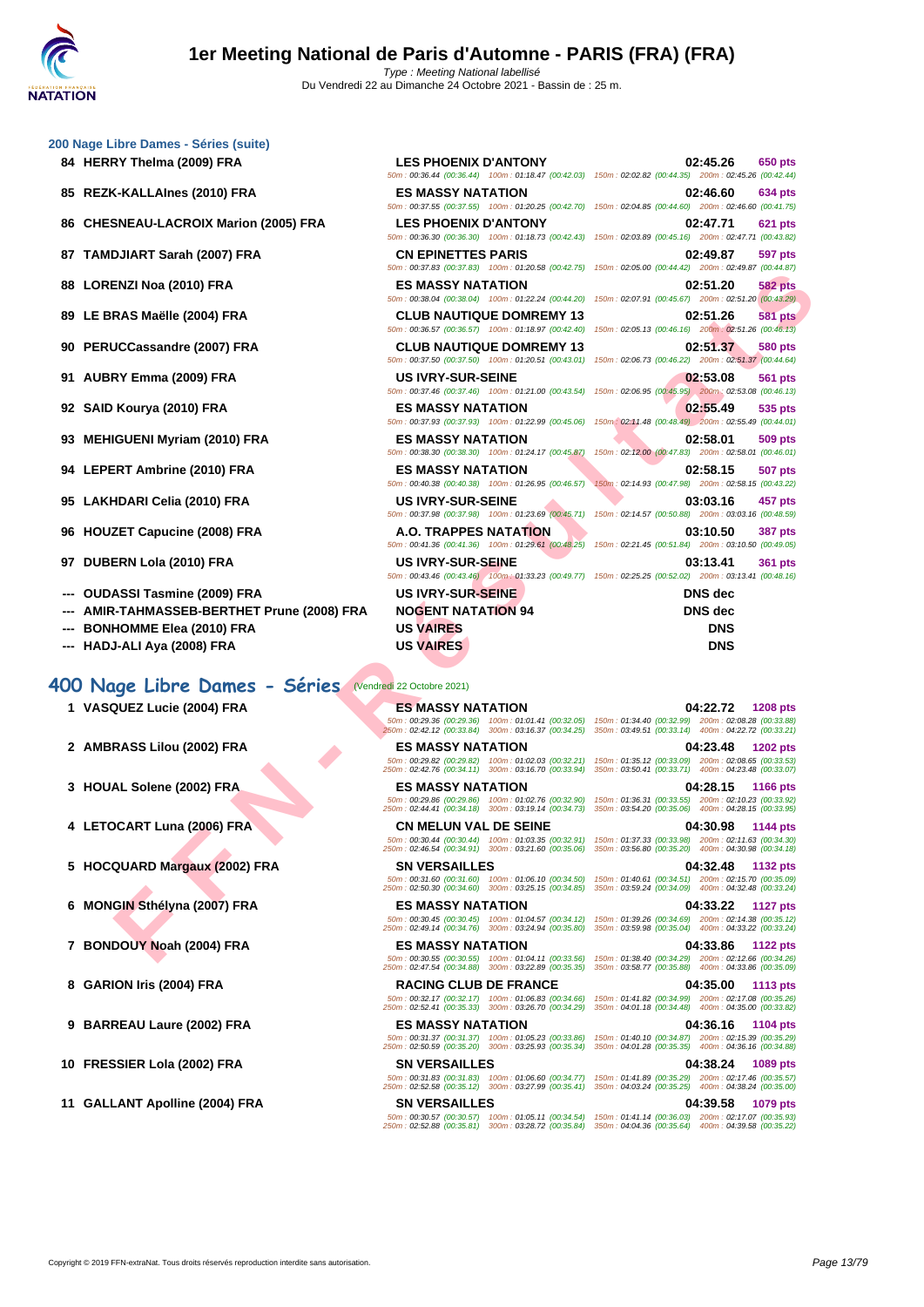Du Vendredi 22 au Dimanche 24 Octobre 2021 - Bassin de : 25 m.

**[400 Nage](http://www.ffnatation.fr/webffn/index.php) Libre Dames - Séries (suite)**

TE LOUIS (2009) FRA SWEERS ALLES (2009) FRA SWEERS ALLES (2009) FRA SWEERS ALLES (2009) FRA SWEERS ALLES (2009) FRA SWEERS ALLES (2009) FRA SWEERS ALLES (2009) FRA SWEERS ALLES (2009) FRA SWEERS ALLES (2009) FRA SWEERS **12 LENOIR Melanie (2006) FRA CN MELUN VAL DE SEINE 04:40.62 1071 pts** 50m : 00:31.29 (00:31.29) 100m : 01:05.51 (00:34.22) 150m : 01:40.72 (00:35.21) 200m : 02:16.63 (00:35.91) 250m : 02:53.07 (00:36.44) 300m : 03:29.31 (00:36.24) 350m : 04:05.62 (00:36.31) 400m : 04:40.62 (00:35.00) **13 THOLEY Aurelie (2005) FRA C.N OZOIR-LA-FERRIERE 04:41.81 1062 pts** 50m : 00:30.97 (00:30.97) 100m : 01:06.10 (00:35.13) 150m : 01:41.83 (00:35.73) 200m : 02:17.83 (00:36.00) 250m : 02:53.99 (00:36.16) 300m : 03:30.06 (00:36.07) 350m : 04:06.62 (00:36.56) 400m : 04:41.81 (00:35.19) **14 BAUDOT Louise (2006) FRA SN VERSAILLES 04:43.63 1048 pts** 50m : 00:32.35 (00:32.35) 100m : 01:08.01 (00:35.66) 150m : 01:43.97 (00:35.96) 200m : 02:19.95 (00:35.98) 250m : 02:55.76 (00:35.81) 300m : 03:31.94 (00:36.18) 350m : 04:08.70 (00:36.76) 400m : 04:43.63 (00:34.93) **15 AZIZI Lilia (2009) FRA SN VERSAILLES 04:45.37 1036 pts** 50m : 00:32.90 (00:32.90) 100m : 01:08.57 (00:35.67) 150m : 01:44.58 (00:36.01) 200m : 02:20.93 (00:36.35) 250m : 02:56.94 (00:36.01) 300m : 03:33.07 (00:36.13) 350m : 04:09.86 (00:36.79) 400m : 04:45.37 (00:35.51) **16 SAUZEAU Lilou (2009) FRA SN VERSAILLES 04:46.65 1026 pts** 50m : 00:32.54 (00:32.54) 100m : 01:07.93 (00:35.39) 150m : 01:44.09 (00:36.16) 200m : 02:20.82 (00:36.73) 250m : 02:57.22 (00:36.40) 300m : 03:33.52 (00:36.30) 350m : 04:10.92 (00:37.40) 400m : 04:46.65 (00:35.73) **17 RENAULT Lilou (2005) FRA C.N OZOIR-LA-FERRIERE 04:48.55 1012 pts** 50m : 00:32.32 (00:32.32) 100m : 01:07.55 (00:35.23) 150m : 01:43.74 (00:36.19) 200m : 02:20.47 (00:36.73) 250m : 02:57.43 (00:36.96) 300m : 03:34.68 (00:37.25) 350m : 04:12.03 (00:37.35) 400m : 04:48.55 (00:36.52) **18 BARBOSA Valentina (2004) FRA CNO ST-GERMAIN-EN-LAYE 04:50.55 998 pts** 50m : 00:31.27 (00:31.27) 100m : 01:06.43 (00:35.16) 150m : 01:42.61 (00:36.18) 200m : 02:19.94 (00:37.33) 250m : 02:57.47 (00:37.53) 300m : 03:35.43 (00:37.96) 350m : 04:13.22 (00:37.79) 400m : 04:50.55 (00:37.33) **19 GNAZALE Judith (2006) FRA CN MELUN VAL DE SEINE 04:50.68 997 pts** 50m : 00:31.74 (00:31.74) 100m : 01:06.61 (00:34.87)<br>250m : 02:56.12 (00:37.44) 300m : 03:33.71 (00:37.59) 250m : 02:56.12 (00:37.44) 300m : 03:33.71 (00:37.59) 350m : 04:12.25 (00:38.54) 400m : 04:50.68 (00:38.43) **20 ANGELE Loulia (2007) FRA ES MASSY NATATION 04:51.19 993 pts** 50m : 00:31.93 (00:31.93) 100m : 01:06.85 (00:34.92) 150m : 01:43.23 (00:36.38) 200m : 02:20.95 (00:37.72) 250m : 02:59.03 (00:38.08) 300m : 03:37.50 (00:38.47) 350m : 04:15.24 (00:37.74) 400m : 04:51.19 (00:35.95) **21 BOUTIN Mélina (2007) FRA CN ST-MICHEL-SUR-ORGE 00:36.20 04:51.57 991 pts**<br> **21 BOUTIN Mélina (2007) FRA CONSIDENT CONSULTING CONSULT 100m**: 01:08.26 (00:36.20) **150m**: 01:44.69 (00:36.44) 200m: 02:22.19 ( 50m : 00:32.05 (00:32.05) 100m : 01:08.25 (00:36.20) 150m : 01:44.69 (00:36.44) 200m : 02:22.19 (00:37.50) 250m : 02:59.73 (00:37.54) 300m : 03:36.28 (00:36.55) 350m : 04:11.54 (00:35.26) 400m : 04:51.57 (00:40.03) **22 MORICELLY Clara (2006) FRA C.N OZOIR-LA-FERRIERE 04:51.95 988 pts** 50m : 00:32.07 (00:32.07) 100m : 01:08.38 (00:36.31) 150m : 01:45.00 (00:36.62) 200m : 02:22.63 (00:37.63) 250m : 02:59.64 (00:37.01) 300m : 03:37.00 (00:37.36) 350m : 04:15.00 (00:38.00) 400m : 04:51.95 (00:36.95) **23 DUCREUX Constance (2003) FRA NEPTUNE CLUB DE FRANCE 04:52.21 986 pts** 50m : 00:31.60 (00:31.60) 100m : 01:06.68 (00:35.08) 150m : 01:42.86 (00:36.18) 200m : 02:20.07 (00:37.21) 250m : 02:57.61 (00:37.54) 300m : 03:36.45 (00:38.84) 350m : 04:14.72 (00:38.27) 400m : 04:52.21 (00:37.49) **24 CHAPEL Annabelle (2008) FRA NEPTUNE CLUB DE FRANCE 04:55.42 963 pts** 50m : 00:32.30 (00:32.30) 100m : 01:08.58 (00:36.28) 150m : 01:47.07 (00:38.49) 200m : 02:25.17 (00:38.10) 250m : 03:03.11 (00:37.94) 300m : 03:42.23 (00:39.12) 350m : 04:20.73 (00:38.50) 400m : 04:55.42 (00:34.69) **25 BIZE Eva (2008) FRA SN VERSAILLES 04:55.68 961 pts** 50m : 00:33.31 (00:33.31) 100m : 01:09.79 (00:36.48) 150m : 01:47.21 (00:37.42) 200m : 02:24.95 (00:37.74) 250m : 03:02.68 (00:37.73) 300m : 03:40.63 (00:37.95) 350m : 04:18.66 (00:38.03) 400m : 04:55.68 (00:37.02) **26 RIGOLLET Elsa (2004) FRA CA ORSAY CA ORSAY 60m**: 00:32.64 (00:36.32) 150m: 01:08.96 (00:36.32) 150m: 01:46.72 (00:37.76) 200m: 02:24.96 (00:38.24)<br>250m: 03:03.52 (00:38.56) 300m: 03:42.80 (00:32.28) 350m: 04:1. 50m : 00:32.64 (00:32.64) 100m : 01:08.96 (00:36.32) 150m : 01:46.72 (00:37.76) 200m : 02:24.96 (00:38.24) 250m : 03:03.52 (00:38.56) 300m : 03:42.80 (00:39.28) 350m : 04:21.83 (00:39.03) 400m : 04:59.30 (00:37.47) **27 SOKOLOV Elisabeth (2007) FRA US IVRY-SUR-SEINE 04:59.75 933 pts** 50m : 00:32.59 (00:32.59) 100m : 01:07.99 (00:35.40) 150m : 01:44.52 (00:36.53) 200m : 02:22.12 (00:37.60) 250m : 03:00.88 (00:38.76) 300m : 03:40.50 (00:39.62) 350m : 04:20.87 (00:40.37) 400m : 04:59.75 (00:38.88) **28 BARSANTI Juliana (2009) FRA SN VERSAILLES 05:00.08 931 pts** 50m : 00:33.73 (00:33.73) 100m : 01:11.27 (00:37.54) 150m : 01:49.05 (00:37.78) 200m : 02:26.91 (00:37.86) 250m : 03:05.37 (00:38.46) 300m : 03:44.08 (00:38.71) 350m : 04:23.03 (00:38.95) 400m : 05:00.08 (00:37.05) **29 GIRMA Salome (2006) FRA NEPTUNE CLUB DE FRANCE 05:00.36 929 pts** 50m : 00:33.56 (00:33.56) 100m : 01:10.67 (00:37.11) 150m : 01:48.92 (00:38.25) 200m : 02:27.79 (00:38.87) 250m : 03:06.60 (00:38.81) 300m : 03:45.71 (00:39.11) 350m : 04:23.68 (00:37.97) 400m : 05:00.36 (00:36.68) **30 BELKHELLADI Ines (2008) FRA LES PHOENIX D'ANTONY 05:00.70 926 pts** 50m : 00:31.57 (00:31.57) 100m : 01:08.06 (00:36.49) 150m : 01:46.19 (00:38.13) 200m : 02:24.65 (00:38.46) 250m : 03:03.47 (00:38.82) 300m : 03:43.18 (00:39.71) 350m : 04:22.48 (00:39.30) 400m : 05:00.70 (00:38.22) **31 DERET Louise (2008) FRA NEPTUNE CLUB DE FRANCE 05:01.45 921 pts** 50m : 00:33.11 (00:33.11) 100m : 01:08.45 (00:35.34) 150m : 01:45.54 (00:37.09) 200m : 02:23.15 (00:37.61) 250m : 03:00.83 (00:37.68) 300m : 03:38.12 (00:37.29) 350m : 04:15.53 (00:37.41) 400m : 05:01.45 (00:45.92) **32 LAURENS-RUGAMA Danaé (2006) FRA NEPTUNE CLUB DE FRANCE 05:02.78 912 pts** 50m : 00:32.09 (00:32.09) 100m : 01:08.07 (00:35.98) 150m : 01:45.78 (00:37.71) 200m : 02:24.63 (00:38.85) 250m : 03:04.13 (00:39.50) 300m : 03:43.15 (00:39.02) 350m : 04:21.77 (00:38.62) 400m : 05:02.78 (00:41.01) **33 POISSIER-LORTET Léonie (2007) FRA RACING CLUB DE FRANCE 05:03.21 909 pts** 50m : 00:34.13 (00:34.13) 100m : 01:11.05 (00:36.92) 150m : 01:49.14 (00:38.09) 200m : 02:28.04 (00:38.90) 250m : 03:07.16 (00:39.12) 300m : 03:46.50 (00:39.34) 350m : 04:25.53 (00:39.03) 400m : 05:03.21 (00:37.68) **34 BECKER Lola (2008) FRA NEPTUNE CLUB DE FRANCE 05:05.16 896 pts** 50m : 00:31.41 (00:31.41) 100m : 01:07.56 (00:36.15) 150m : 01:45.86 (00:38.30) 200m : 02:25.71 (00:39.85) 250m : 03:04.89 (00:39.18) 300m : 03:45.40 (00:40.51) 350m : 04:26.22 (00:40.82) 400m : 05:05.16 (00:38.94) **35 TEBIZ Ava (2007) FRA CS CLICHY 92 05:05.36 894 pts** 50m : 00:34.81 (00:34.81) 100m : 01:12.85 (00:38.04) 150m : 01:51.66 (00:38.81) 200m : 02:31.37 (00:39.71) 250m : 03:10.73 (00:39.36) 300m : 03:50.56 (00:39.83) 350m : 04:29.04 (00:38.48) 400m : 05:05.36 (00:36.32)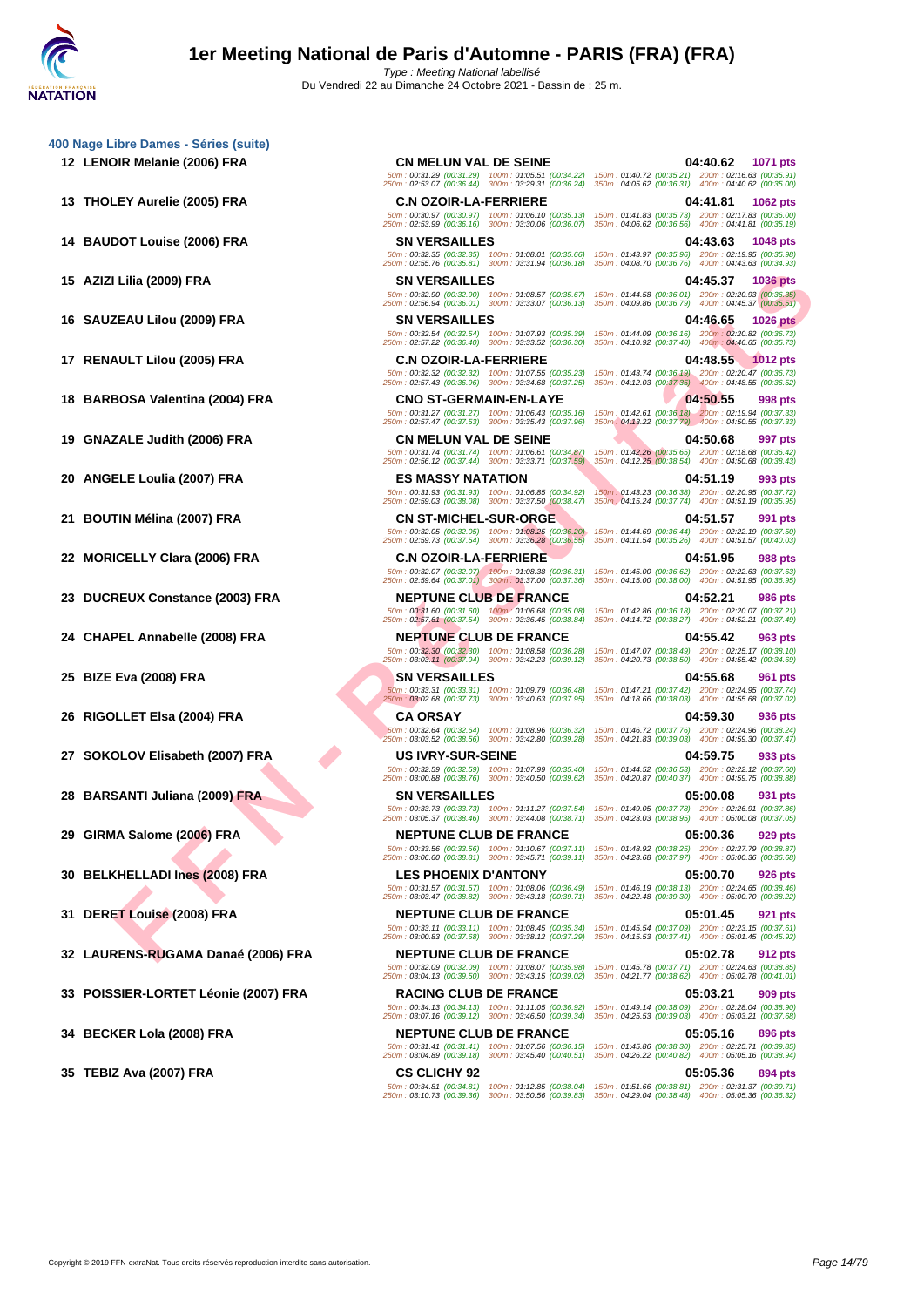|     |                                         | 50m: 00:33.39 (00:33.39) 100m: 01:10.74 (00:37.35)                                                                                   | 150m: 01:49.36 (00:38.62) 200m: 02:28.88 (00:39.52)<br>250m: 03:08.27 (00:39.39) 300m: 03:47.78 (00:39.51) 350m: 04:27.62 (00:39.84) 400m: 05:05.71 (00:38.09)                                                    |
|-----|-----------------------------------------|--------------------------------------------------------------------------------------------------------------------------------------|-------------------------------------------------------------------------------------------------------------------------------------------------------------------------------------------------------------------|
|     | 37 ARAGONES Roxane (2007) FRA           | <b>ES MASSY NATATION</b>                                                                                                             | 05:07.67<br>879 pts                                                                                                                                                                                               |
|     |                                         | 50m: 00:32.13 (00:32.13) 100m: 01:08.65 (00:36.52)<br>250m: 03:05.43 (00:40.13) 300m: 03:45.12 (00:39.69)                            | 150m: 01:46.29 (00:37.64) 200m: 02:25.30 (00:39.01)<br>350m: 04:24.60 (00:39.48) 400m: 05:07.67 (00:43.07)                                                                                                        |
|     | 38 LE SAND Eugénie (2007) FRA           | <b>SN VERSAILLES</b>                                                                                                                 | 05:08.01<br>876 pts                                                                                                                                                                                               |
|     |                                         |                                                                                                                                      | 50m: 00:34.99 (00:34.99) 100m: 01:13.28 (00:38.29) 150m: 01:52.62 (00:39.34) 200m: 02:32.23 (00:39.61)<br>250m: 03:11.75 (00:39.52) 300m: 03:51.06 (00:39.31) 350m: 04:30.10 (00:39.04) 400m: 05:08.01 (00:37.91) |
|     | 39 MENIGOT Pauline (2007) FRA           | <b>RACING CLUB DE FRANCE</b>                                                                                                         | 05:11.55<br>853 pts                                                                                                                                                                                               |
|     |                                         | 250m: 03:10.43 (00:39.70) 300m: 03:50.87 (00:40.44)                                                                                  | 50m : 00:33.50 (00:33.50) 100m : 01:11.32 (00:37.82) 150m : 01:50.98 (00:39.66) 200m : 02:30.73 (00:39.75)<br>350m: 04:31.32 (00:40.45) 400m: 05:11.55 (00:40.23)                                                 |
|     | 40 HALLOUIN Rose (2006) FRA             | <b>US IVRY-SUR-SEINE</b>                                                                                                             | 05:13.63<br>839 pts                                                                                                                                                                                               |
|     |                                         | 50m: 00:33.97 (00:33.97) 100m: 01:12.51 (00:38.54)                                                                                   | 150m: 01:52.17 (00:39.66) 200m: 02:32.31 (00:40.14)<br>250m: 03:12.16 (00:39.85) 300m: 03:52.79 (00:40.63) 350m: 04:33.60 (00:40.81) 400m: 05:13.63 (00:40.03)                                                    |
|     | 41 POUMAREDE Ariane (2006) FRA          | <b>CN ST-MICHEL-SUR-ORGE</b>                                                                                                         | 05:16.37<br>821 pts                                                                                                                                                                                               |
|     |                                         | 50m: 00:34.51 (00:34.51) 100m: 01:13.90 (00:39.39)                                                                                   | 150m: 01:54.87 (00:40.97) 200m: 02:35.98 (00:41.11)<br>250m: 03:16.99 (00:41.01) 300m: 03:58.30 (00:41.31) 350m: 04:38.37 (00:40.07) 400m: 05:16.37 (00:38.00)                                                    |
|     | 42 YOUSFI Eléa (2008) FRA               | <b>SCUF PARIS</b>                                                                                                                    | 05:17.06<br>816 pts                                                                                                                                                                                               |
|     |                                         | 50m: 00:35.76 (00:35.76) 100m: 01:15.61 (00:39.85)                                                                                   | 150m; 01:56.35 (00:40.74) 200m: 02:36.97 (00:40.62)<br>250m: 03:17.25 (00:40.28) 300m: 03:57.98 (00:40.73) 350m: 04:37.76 (00:39.78) 400m: 05:17.06 (00:39.30)                                                    |
|     | 43 LIN Tifanny (2006) FRA               | <b>US IVRY-SUR-SEINE</b>                                                                                                             | 05:17.22<br>815 pts                                                                                                                                                                                               |
|     |                                         | 50m: 00:32.97 (00:32.97) 100m: 01:11.17 (00:38.20)<br>250m: 03:15.54 (00:42.23) 300m: 03:57.32 (00:41.78)                            | 150m: 01:51.60 (00:40.43) 200m: 02:33.31 (00:41.71)<br>350m: 04:38.42 (00:41.10) 400m: 05:17.22 (00:38.80)                                                                                                        |
|     | <b>MANARIN Lucie (2005) FRA</b>         | <b>SCUF PARIS</b>                                                                                                                    | 05:19.94<br><b>798 pts</b>                                                                                                                                                                                        |
|     |                                         | 50m: 00:35.23 (00:35.23) 100m: 01:15.36 (00:40.13)<br>250m: 03:17.53 (00:41.17) 300m: 03:59.24 (00:41.71)                            | 150m: 01:55.57 (00:40.21) 200m: 02:36.36 (00:40.79)<br>350m : 04:41.19 (00:41.95) 400m : 05:19.94 (00:38.75)                                                                                                      |
|     | 45 NOUREDDINE Attika (2008) FRA         | <b>ES MASSY NATATION</b>                                                                                                             | 05:20.19<br><b>796 pts</b>                                                                                                                                                                                        |
|     |                                         | 50m: 00:33.92 (00:33.92) 100m: 01:12.20 (00:38.28)<br>250m: 03:15.41 (00:41.85) 300m: 03:57.02 (00:41.61)                            | 150m: 01:52.24 (00:40.04) 200m: 02:33.56 (00:41.32)<br>350m: 04:38.56 (00:41.54) 400m: 05:20.19 (00:41.63)                                                                                                        |
| 46. | JOUINOT Juliette (2007) FRA             | <b>CLUB DES NAGEURS DE PARIS</b>                                                                                                     | 05:20.64<br><b>793 pts</b>                                                                                                                                                                                        |
|     |                                         | 50m: 00:34.85 (00:34.85) 100m: 01:13.38 (00:38.53)<br>250m: 03:16.19 (00:41.78) 300m: 03:57.87 (00:41.68)                            | 150m: 01:53.37 (00:39.99) 200m: 02:34.41 (00:41.04)<br>350m: 04:39.48 (00:41.61) 400m: 05:20.64 (00:41.16)                                                                                                        |
|     | 47 LECOMTE Marie (2007) FRA             | <b>RACING CLUB DE FRANCE</b>                                                                                                         | 05:21.26<br><b>789 pts</b>                                                                                                                                                                                        |
|     |                                         | 50m: 00:34.78 (00:34.78) 100m: 01:13.54 (00:38.76)<br>250m: 03:15.50 (00:40.98) 300m: 03:57.64 (00:42.14)                            | 150m: 01:53.53 (00:39.99) 200m: 02:34.52 (00:40.99)<br>350m: 04:39.71 (00:42.07) 400m: 05:21.26 (00:41.55)                                                                                                        |
|     | 48 EURIAT Lucie (2007) FRA              | <b>RACING CLUB DE FRANCE</b>                                                                                                         | 05:21.82<br><b>786 pts</b>                                                                                                                                                                                        |
|     |                                         | 50m: 00:35.02 (00:35.02) 100m: 01:14.13 (00:39.11)                                                                                   | 150m: 01:54.56 (00:40.43) 200m: 02:35.51 (00:40.95)                                                                                                                                                               |
| 49. | <b>CAMILLO Magali (2007) FRA</b>        | 250m: 03:17.18 (00:41.67) 300m: 03:59.22 (00:42.04)<br><b>CLUB DES NAGEURS DE PARIS</b>                                              | 350m: 04:41.26 (00:42.04) 400m: 05:21.82 (00:40.56)<br>05:24.87<br><b>766 pts</b>                                                                                                                                 |
|     |                                         | 50m: 00:36.21 (00:36.21) 100m: 01:17.15 (00:40.94)                                                                                   | 150m: 01:57.69 (00:40.54) 200m: 02:39.39 (00:41.70)                                                                                                                                                               |
|     | 50 LARRIEULE Maïa (2009) FRA            | 250m: 03:21.41 (00:42.02) 300m: 04:02.32 (00:40.91)<br><b>CSN GUYANCOURT</b>                                                         | 350m: 04:43.94 (00:41.62) 400m: 05:24.87 (00:40.93)<br>05:25.31<br>764 pts                                                                                                                                        |
|     |                                         | 50m: 00:34.47 (00:34.47) 100m: 01:14.26 (00:39.79)                                                                                   | 150m: 01:55.47 (00:41.21) 200m: 02:37.12 (00:41.65)                                                                                                                                                               |
|     |                                         | 250m: 03:19.18 (00:42.06) 300m: 04:01.80 (00:42.62)                                                                                  | 350m: 04:44.52 (00:42.72) 400m: 05:25.31 (00:40.79)                                                                                                                                                               |
|     | 51 GOBILLARD Léia (2008) FRA            | <b>NEPTUNE CLUB DE FRANCE</b><br>50m: 00:35.55 (00:35.55) 100m: 01:16.10 (00:40.55)                                                  | 05:27.36<br>751 pts<br>150m: 01:58.35 (00:42.25) 200m: 02:41.01 (00:42.66)                                                                                                                                        |
|     |                                         | 250m: 03:24.05 (00:43.04) 300m: 04:07.03 (00:42.98)                                                                                  | 350m: 04:48.58 (00:41.55) 400m: 05:27.36 (00:38.78)                                                                                                                                                               |
|     | 52 JAILLET PEYREGNE Chloé (2009) FRA    | <b>CSN GUYANCOURT</b><br>50m: 00:35.10 (00:35.10) 100m: 01:15.65 (00:40.55)                                                          | 05:30.52<br><b>731 pts</b><br>150m: 01:58.17 (00:42.52) 200m: 02:40.89 (00:42.72)                                                                                                                                 |
|     |                                         | 250m: 03:23.24 (00:42.35) 300m: 04:06.14 (00:42.90)                                                                                  | 350m: 04:49.24 (00:43.10) 400m: 05:30.52 (00:41.28)                                                                                                                                                               |
|     | 53 PARACHE Oriana (2009) FRA            | <b>CSN GUYANCOURT</b>                                                                                                                | 05:31.92<br><b>723 pts</b><br>50m: 00:38.05 (00:38.05) 100m: 01:20.21 (00:42.16) 150m: 02:03.32 (00:43.11) 200m: 02:45.65 (00:42.33)                                                                              |
|     |                                         |                                                                                                                                      | 250m: 03:28.14 (00:42.49) 300m: 04:10.48 (00:42.34) 350m: 04:51.98 (00:41.50) 400m: 05:31.92 (00:39.94)                                                                                                           |
|     | 54 DUBOIS Maëlys (2009) FRA             | <b>LES PHOENIX D'ANTONY</b>                                                                                                          | 05:54.90<br>589 pts<br>50m : 00:36.50 (00:36.50) 100m : 01:20.37 (00:43.87) 150m : 02:06.22 (00:45.85) 200m : 02:52.48 (00:46.26)                                                                                 |
|     |                                         |                                                                                                                                      |                                                                                                                                                                                                                   |
|     | AMIR-TAHMASSEB-BERTHET Prune (2008) FRA | 250m: 03:38.92 (00:46.44) 300m: 04:25.20 (00:46.28) 350m: 05:11.30 (00:46.10) 400m: 05:54.90 (00:43.60)<br><b>NOGENT NATATION 94</b> | DNS dec                                                                                                                                                                                                           |

## **800 Nage Libre Dames - Séries** (Dimanche 24 Octobre 2021)

### **1 LETOCART Luna (2006) FRA CN MELUN VAL DE SEINE 09:22.63 1113 pts** 50m : 00:30.18 (00:30.18) 100m : 01:03.37 (00:33.19) 150m : 01:37.54 (00:34.17) 200m : 02:12.20 (00:34.66) 250m : 02:47.57 (00:35.37) 300m : 03:23.15 (00:35.58) 350m : 03:59.00 (00:35.85) 400m : 04:35.16 (00:36.16) 00:36.1 **2 MONGIN Sthélyna (2007) FRA ES MASSY NATATION 09:28.69 1091 pts** 50m : 00:30.84 (00:30.84) [100m : 01:05.16 \(00:34.32\)](http://www.ffnatation.fr/webffn/resultats.php?idact=nat&go=epr&idcpt=71691&idepr=5) 150m : 01:40.10 (00:34.94) 200m : 02:15.46 (00:35.36) 250m : 02:51.43 (00:35.97) 300m : 03:27.50 (00:36.07) 350m : 04:036.1 (00:36.11) 400m : 04:40.22 (00:36.61)<br>450m : **3 BOUTIN Mélina (2007) FRA CN ST-MICHEL-SUR-ORGE 09:54.57 995 pts** .50m : 00:33.85 (00:33.85) 100m : 01:10.90 (00:37.75) 550m : 01:48.80 (00:37.90) 2026.33 (00:37.53) 200m : 08:40.56) (00:37.02) 23:41.55 (00:37.89) 350m : 04:19.22 (00:37.67) 750m : 04:19.20 (00:37.67) 560m : 09:54.86 (00: **4 DUCREUX Constance (2003) FRA NEPTUNE CLUB DE FRANCE 10:04.86 959 pts** .50m : 00:33.91 (00:33.91 100m : 01:11.83 (00:37.82) = 150m : 01:50.77 (00:38.82) = 200m :02:30.34 (00:38.5) = 03:08.99 (00:38.5) = 30:00:39.22) = 30:00:38.99 = 00:33.91 (00:38.99 = 00:38.99 = 00:38.99 = 00:38.99 = 00:38.9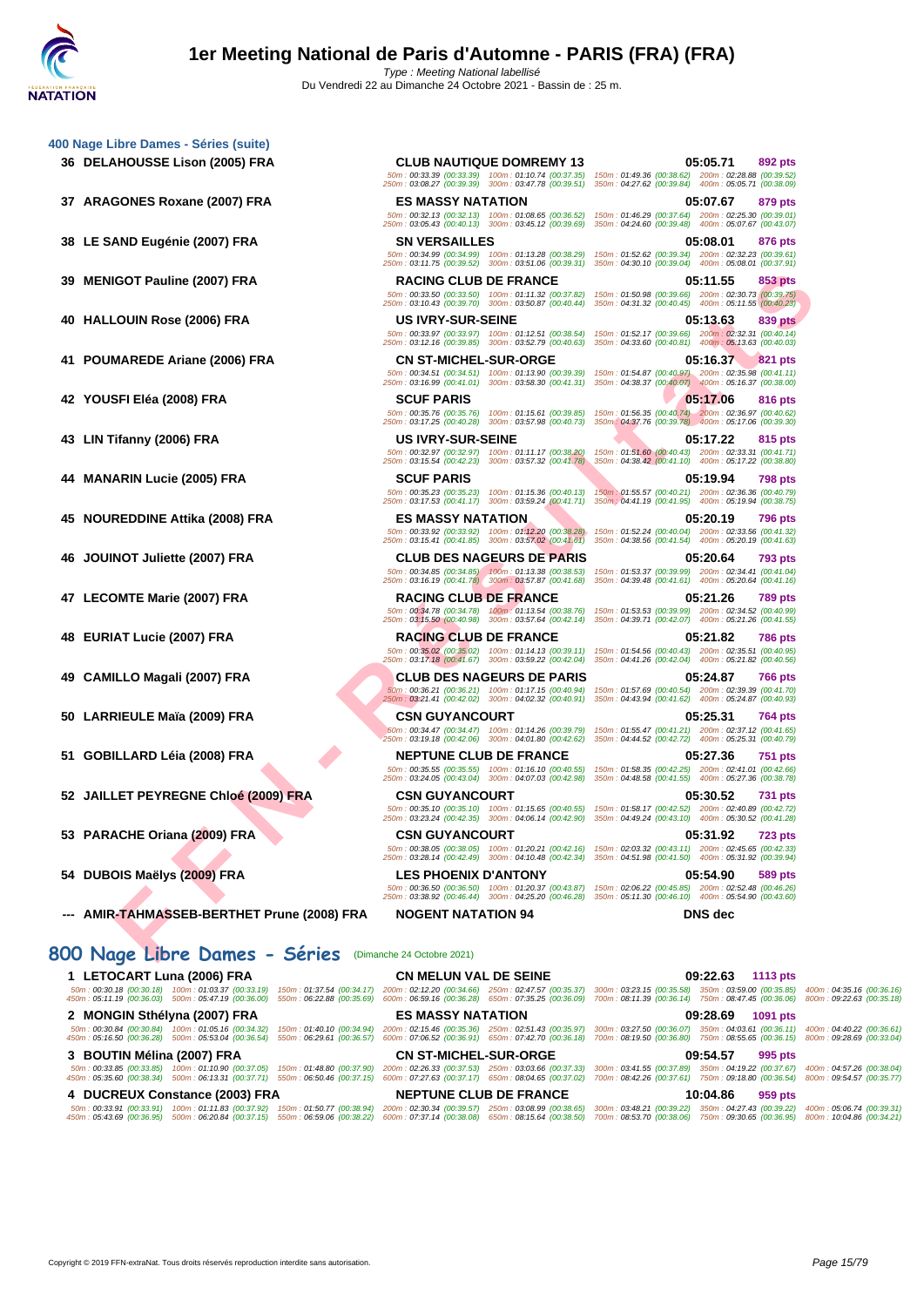Du Vendredi 22 au Dimanche 24 Octobre 2021 - Bassin de : 25 m.

| 800 Nage Libre Dames - Séries (suite)                                                                                                                                                                                                                                 |                                                                                                                                                                                                                                                                        |                                                                                                                                                                                                                                                                                                                                                                                                                                                   |
|-----------------------------------------------------------------------------------------------------------------------------------------------------------------------------------------------------------------------------------------------------------------------|------------------------------------------------------------------------------------------------------------------------------------------------------------------------------------------------------------------------------------------------------------------------|---------------------------------------------------------------------------------------------------------------------------------------------------------------------------------------------------------------------------------------------------------------------------------------------------------------------------------------------------------------------------------------------------------------------------------------------------|
| 5 MARQUES Justine (2005) FRA                                                                                                                                                                                                                                          | <b>CA ORSAY</b>                                                                                                                                                                                                                                                        | 10:07.22<br>950 pts                                                                                                                                                                                                                                                                                                                                                                                                                               |
| 50m: 00:32.51 (00:32.51) 100m: 01:08.39 (00:35.88)<br>450m: 05:32.91 (00:38.50) 500m: 06:11.75 (00:38.84)                                                                                                                                                             | 150m: 01:45.50 (00:37.11) 200m: 02:22.86 (00:37.36) 250m: 03:00.21 (00:37.35) 300m: 03:38.22 (00:38.01) 350m: 04:16.28 (00:38.06)<br>550m: 06:50.99 (00:39.24) 600m: 07:29.89 (00:38.90) 650m: 08:10.14 (00:40.25) 700m: 08:49.78 (00:39.64) 750m: 09:28.71 (00:38.93) | 400m: 04:54.41 (00:38.13)<br>800m: 10:07.22 (00:38.51)                                                                                                                                                                                                                                                                                                                                                                                            |
| 6 SOKOLOV Elisabeth (2007) FRA                                                                                                                                                                                                                                        | <b>US IVRY-SUR-SEINE</b>                                                                                                                                                                                                                                               | 10:14.69<br>924 pts                                                                                                                                                                                                                                                                                                                                                                                                                               |
| 50m: 00:32.78 (00:32.78) 100m: 01:09.96 (00:37.18)<br>450m : 05:36.88 (00:38.76) 500m : 06:16.00 (00:39.12) 550m : 06:56.04 (00:40.04) 600m : 07:36.54 (00:40.50) 650m : 08:17.83 (00:41.29)                                                                          | 150m: 01:47.84 (00:37.88) 200m: 02:25.04 (00:37.20) 250m: 03:02.76 (00:37.72)                                                                                                                                                                                          | 300m: 03:41.24 (00:38.48) 350m: 04:19.19 (00:37.95)<br>400m: 04:58.12 (00:38.93)<br>700m: 08:57.35 (00:39.52) 750m: 09:37.37 (00:40.02)<br>800m: 10:14.69 (00:37.32)                                                                                                                                                                                                                                                                              |
| 7 RIGOLLET Elsa (2004) FRA                                                                                                                                                                                                                                            | <b>CA ORSAY</b>                                                                                                                                                                                                                                                        | 10:15.10<br>923 pts                                                                                                                                                                                                                                                                                                                                                                                                                               |
| 50m : 00:33.20 (00:33.20) 100m : 01:10.01 (00:36.81) 150m : 01:48.23 (00:38.22) 200m : 02:26.62 (00:38.39)<br>450m: 05:42.54 (00:39.77) 500m: 06:21.94 (00:39.40) 550m: 07:01.70 (00:39.76)                                                                           | 250m: 03:05.48 (00:38.86)<br>600m: 07:41.51 (00:39.81) 650m: 08:20.56 (00:39.05)                                                                                                                                                                                       | 300m: 03:44.74 (00:39.26) 350m: 04:23.70 (00:38.96)<br>400m: 05:02.77 (00:39.07)<br>700m: 08:59.89 (00:39.33) 750m: 09:38.73 (00:38.84)<br>800m: 10:15.10 (00:36.37)                                                                                                                                                                                                                                                                              |
| 8 BENSAADA Marwa (2006) FRA                                                                                                                                                                                                                                           | <b>CA ORSAY</b>                                                                                                                                                                                                                                                        | 10:20.55<br>904 pts                                                                                                                                                                                                                                                                                                                                                                                                                               |
| 50m: 00:33.00 (00:33.00) 100m: 01:09.57 (00:36.57) 150m: 01:47.62 (00:38.05) 200m: 02:26.62 (00:39.00) 250m: 03:06.04 (00:39.42)                                                                                                                                      |                                                                                                                                                                                                                                                                        | 300m: 03:45.50 (00:39.46) 350m: 04:25.61 (00:40.11) 400m: 05:05.83 (00:40.22)<br>450m : 05:45.89 (00:40.06) 500m : 06:25.44 (00:39.55) 550m : 07:04.88 (00:39.44) 600m : 07:44.89 (00:49.01) 650m : 08:24.61 (00:39.72) 700m : 09:03.83 (00:39.22) 750m : 09:43.27 (00:39.44) 800m : 10:20.55 (00:37.28)                                                                                                                                          |
| 9 LAURENS-RUGAMA Danaé (2006) FRA                                                                                                                                                                                                                                     | <b>NEPTUNE CLUB DE FRANCE</b>                                                                                                                                                                                                                                          | 10:25.45<br>887 pts                                                                                                                                                                                                                                                                                                                                                                                                                               |
|                                                                                                                                                                                                                                                                       |                                                                                                                                                                                                                                                                        | 50m: 00:33.71 (00:33.71) 100m: 01:11.15 (00:37.44) 150m: 01:50.19 (00:39.04) 200m: 02:29.80 (00:39.61) 250m: 03:09.90 (00:40.10) 300m: 03:050.03 (00:40.13) 350m: 04:29.87 (00:39.84) 400m: 05:09.98 (00:40.11)<br>450m : 05:49.98 (00:40.00) 500m : 06:29.71 (00:39.73) 550m : 07:09.83 (00:40.12) 600m : 07:50.02 (00:40.19) 650m : 08:30.33 (00:40.31) 700m : 09:10.35 (00:40.02) 750m : 09:49.48 (00:39.13) 800m : 10:25.45 (00:35.97)        |
| 10 LLOYD Rose (2007) FRA                                                                                                                                                                                                                                              | <b>CA ORSAY</b>                                                                                                                                                                                                                                                        | 10:38.76<br>843 pts                                                                                                                                                                                                                                                                                                                                                                                                                               |
|                                                                                                                                                                                                                                                                       |                                                                                                                                                                                                                                                                        | 50m : 00:35.60 (00:35.60) 100m : 01:15.49 (00:39.89) 150m : 01:56.26 (00:40.77) 200m : 02:36.81 (00:40.55) 250m : 03:17.37 (00:40.56) 300m : 03:58.27 (00:40.90) 350m : 04:38.30 (00:40.03) 400m : 05:18.68 (00:40.38)<br>450m : 05:59.52 (00:40.84) 500m : 06:40.29 (00:40.77) 550m : 07:20.39 (00:40.10) 600m : 08:00.85 (00:40.46) 650m : 08:41.45 (00:40.60) 700m : 09:21.69 (00:40.24) 750m : 10:01.47 (00:39.78) 800m : 10:38.76 (00:37.29) |
| 11 COQUARD POREZ Rose (2007) FRA                                                                                                                                                                                                                                      | <b>CA ORSAY</b>                                                                                                                                                                                                                                                        | 10:41.24<br>834 pts                                                                                                                                                                                                                                                                                                                                                                                                                               |
| 50m: 00:35.75 (00:35.75) 100m: 01:14.60 (00:38.85) 150m: 01:54.72 (00:40.12) 200m: 02:35.54 (00:40.82) 250m: 03:15.83 (00:40.29)<br>450m: 05:57.51 (00:41.53) 500m: 06:38.74 (00:41.23) 550m: 07:20.57 (00:41.83)                                                     | 600m: 08:01.01 (00:40.44) 650m: 08:41.03 (00:40.02)                                                                                                                                                                                                                    | 300m; 03:54.83 (00:39.00) 350m: 04:35.30 (00:40.47) 400m: 05:15.98 (00:40.68)<br>700m: 09:22.30 (00:41.27) 750m: 10:02.24 (00:39.94) 800m: 10:41.24 (00:39.00)                                                                                                                                                                                                                                                                                    |
| 12 TEBIZ Ava (2007) FRA                                                                                                                                                                                                                                               | <b>CS CLICHY 92</b>                                                                                                                                                                                                                                                    | 10:54.35<br><b>792 pts</b>                                                                                                                                                                                                                                                                                                                                                                                                                        |
| 450m: 06:03.59 (00:41.17) 500m: 06:45.07 (00:41.48) 550m: 07:27.63 (00:42.56) 600m: 08:09.36 (00:41.73) 650m: 08:51.07 (00:41.71) 700m: 09:32.94 (00:41.87) 750m: 10:14.42 (00:41.84)                                                                                 |                                                                                                                                                                                                                                                                        | 50m: 00:35.73 (00:35.73) 100m: 01:14.61 (00:38.88) 150m: 01:54.88 (00:40.27) 200m: 02:36.26 (00:41.38) 250m: 03:17.22 (00:40.96) 300m: 03:58,82 (00:41.60) 350m: 04:40.72 (00:41.90) 400m: 05:22.42 (00:41.70)<br>800m: 10:54.35 (00:39.93)                                                                                                                                                                                                       |
| 13 HALLOUIN Rose (2006) FRA                                                                                                                                                                                                                                           | <b>US IVRY-SUR-SEINE</b>                                                                                                                                                                                                                                               | 10:55.04<br>790 pts                                                                                                                                                                                                                                                                                                                                                                                                                               |
| 50m: 00:35.77 (00:35.77) 100m: 01:15.87 (00:40.10) 150m: 01:56.45 (00:40.58) 200m: 02:37.49 (00:41.04) 250m: 03:18.94 (00:41.45)<br>450m: 06:05.39 (00:41.66) 500m: 06:47.36 (00:41.97) 550m: 07:29.06 (00:41.70) 600m: 08:10.86 (00:41.80) 650m: 08:52.56 (00:41.70) |                                                                                                                                                                                                                                                                        | 300m: 04:00.47 (00:41.53) 350m: 04:41.93 (00:41.46)<br>400m: 05:23.73 (00:41.80)<br>700m : 09:34.25 (00:41.69) 750m : 10:15.29 (00:41.04)<br>800m: 10:55.04 (00:39.75)                                                                                                                                                                                                                                                                            |
| 14 TETART Romane (2007) FRA                                                                                                                                                                                                                                           | <b>CN ST-MICHEL-SUR-ORGE</b>                                                                                                                                                                                                                                           | 11:10.19<br>742 pts                                                                                                                                                                                                                                                                                                                                                                                                                               |
| 50m: 00:36.99 (00:36.99) 100m: 01:17.27 (00:40.28) 150m: 01:58.60 (00:41.33) 200m: 02:41.03 (00:42.43) 250m: 03:23.24 (00:42.21)                                                                                                                                      |                                                                                                                                                                                                                                                                        | 300m: 04:05.82 (00:42.58) 350m: 04:48.72 (00:42.90)<br>400m: 05:31.61 (00:42.89)                                                                                                                                                                                                                                                                                                                                                                  |
|                                                                                                                                                                                                                                                                       |                                                                                                                                                                                                                                                                        |                                                                                                                                                                                                                                                                                                                                                                                                                                                   |
| 450m: 06:14.37 (00:42.76) 500m: 06:57.16 (00:42.79)<br>550m: 07:39.85 (00:42.69)                                                                                                                                                                                      | 600m: 08:22.68 (00:42.83) 650m: 09:05.28 (00:42.60)                                                                                                                                                                                                                    | 700m: 09:47.61 (00:42.33) 750m: 10:29.41 (00:41.80)<br>800m: 11:10.19 (00:40.78)                                                                                                                                                                                                                                                                                                                                                                  |
| 15 DRAGAN Barbara (2009) FRA<br>50m: 00:37.57 (00:37.57) 100m: 01:22.32 (00:44.75)                                                                                                                                                                                    | <b>NEPTUNE CLUB DE FRANCE</b><br>150m: 02:09.27 (00:46.95)                                                                                                                                                                                                             | 11:58.40<br>600 pts<br>300m: 04:26.85 (00:45.86) 350m: 05:13.18 (00:46.33)<br>400m: 05:59.01 (00:45.83)                                                                                                                                                                                                                                                                                                                                           |
| 450m: 06:44.58 (00:45.57) 500m: 07:30.80 (00:46.22)                                                                                                                                                                                                                   | $200m$ : 02:55.41 (00:46.14) $250m$ : 03:40.99 (00:45.58)<br>600m: 09:02.03 (00:45.74) 650m: 09:48.43 (00:46.40)<br>550m: 08:16.29 (00:45.49)                                                                                                                          | 700m: 10:32.48 (00:44.05) 750m: 11:16.68 (00:44.20)<br>800m: 11:58.40 (00:41.72)                                                                                                                                                                                                                                                                                                                                                                  |
| --- AMIR-TAHMASSEB-BERTHET Prune (2008) FRA                                                                                                                                                                                                                           | <b>NOGENT NATATION 94</b>                                                                                                                                                                                                                                              | <b>DNS</b> dec                                                                                                                                                                                                                                                                                                                                                                                                                                    |
|                                                                                                                                                                                                                                                                       |                                                                                                                                                                                                                                                                        |                                                                                                                                                                                                                                                                                                                                                                                                                                                   |
| 50 Dos Dames - Finale A 14 ans et plus (Dimanche 24 Octobre 2021)                                                                                                                                                                                                     |                                                                                                                                                                                                                                                                        |                                                                                                                                                                                                                                                                                                                                                                                                                                                   |
| 1 LAITHIER Eva (2001) FRA                                                                                                                                                                                                                                             | <b>BLANC-MESNIL S.N</b>                                                                                                                                                                                                                                                | 00:29.52<br><b>1215 pts</b>                                                                                                                                                                                                                                                                                                                                                                                                                       |
| 2 LE LAY Amandine (1999) FRA                                                                                                                                                                                                                                          | US VILLEJUIF NATATION                                                                                                                                                                                                                                                  | 00:30.04<br>1185 pts                                                                                                                                                                                                                                                                                                                                                                                                                              |
| 3 BARBOUCInès (2001) FRA                                                                                                                                                                                                                                              | <b>MOUETTES DE PARIS</b><br><b>CS CLICHY 92</b>                                                                                                                                                                                                                        | 00:30.36<br><b>1167 pts</b><br>00:30.49<br><b>1160 pts</b>                                                                                                                                                                                                                                                                                                                                                                                        |
| 4 CAINAUD Lucie (2003) FRA<br>5 CHOU Lou-salome (1997) FRA                                                                                                                                                                                                            | <b>CLUB DES NAGEURS DE PARIS</b>                                                                                                                                                                                                                                       | 00:30.85<br><b>1140 pts</b>                                                                                                                                                                                                                                                                                                                                                                                                                       |
| 6 LE HIR Margaux (2004) FRA                                                                                                                                                                                                                                           | <b>RED STAR CLUB CHAMPIGNY</b>                                                                                                                                                                                                                                         | 00:30.96<br>1134 pts                                                                                                                                                                                                                                                                                                                                                                                                                              |
| 7 MJAHED Sirine (2007) FRA                                                                                                                                                                                                                                            | <b>ES MASSY NATATION</b>                                                                                                                                                                                                                                               | 00:31.02<br><b>1130 pts</b>                                                                                                                                                                                                                                                                                                                                                                                                                       |
| 8 MOHRI COTTI Tara (2001) FRA                                                                                                                                                                                                                                         | <b>MOUETTES DE PARIS</b>                                                                                                                                                                                                                                               | 00:31.23<br><b>1119 pts</b>                                                                                                                                                                                                                                                                                                                                                                                                                       |
|                                                                                                                                                                                                                                                                       |                                                                                                                                                                                                                                                                        |                                                                                                                                                                                                                                                                                                                                                                                                                                                   |
| 50 Dos Dames - Finale A 12-13 ans (Dimanche 24 Octobre 2021)                                                                                                                                                                                                          |                                                                                                                                                                                                                                                                        |                                                                                                                                                                                                                                                                                                                                                                                                                                                   |
| 1 BELKHELLADI Ines (2008) FRA                                                                                                                                                                                                                                         | <b>LES PHOENIX D'ANTONY</b>                                                                                                                                                                                                                                            | 00:32.28<br>1062 pts                                                                                                                                                                                                                                                                                                                                                                                                                              |
| 2 CALECKI Emma (2008) FRA                                                                                                                                                                                                                                             | US VILLEJUIF NATATION                                                                                                                                                                                                                                                  | 00:32.53<br>1049 pts                                                                                                                                                                                                                                                                                                                                                                                                                              |
| 3 CHAPEL Annabelle (2008) FRA                                                                                                                                                                                                                                         | <b>NEPTUNE CLUB DE FRANCE</b>                                                                                                                                                                                                                                          | 00:33.21<br>1013 pts                                                                                                                                                                                                                                                                                                                                                                                                                              |
| 4 SALAUN Anna (2008) FRA                                                                                                                                                                                                                                              | <b>COLOMBES NATATION</b>                                                                                                                                                                                                                                               | 00:34.78<br>933 pts                                                                                                                                                                                                                                                                                                                                                                                                                               |
| 5 CIMKAUSKAS Ilana (2009) FRA                                                                                                                                                                                                                                         | <b>STADE FRANÇAIS O COURBEVOIE</b>                                                                                                                                                                                                                                     | 00:35.08<br>918 pts                                                                                                                                                                                                                                                                                                                                                                                                                               |
| 6 REMY Lou (2009) FRA<br>7 VARGA Zille (2008) FRA                                                                                                                                                                                                                     | <b>ES MASSY NATATION</b><br><b>CS CLICHY 92</b>                                                                                                                                                                                                                        | 00:35.43<br>900 pts<br>00:36.54<br>846 pts                                                                                                                                                                                                                                                                                                                                                                                                        |

# **50 Dos Dames - Finale A 14 ans et plus** (Dimanche 24 Octobre 2021)

| 1 LAITHIER Eva (2001) FRA     | <b>BLANC-MESNIL S.N</b>          | 00:29.52 | <b>1215 pts</b> |
|-------------------------------|----------------------------------|----------|-----------------|
| 2 LE LAY Amandine (1999) FRA  | <b>US VILLEJUIF NATATION</b>     | 00:30.04 | 1185 pts        |
| 3 BARBOUCInès (2001) FRA      | <b>MOUETTES DE PARIS</b>         | 00:30.36 | <b>1167 pts</b> |
| 4 CAINAUD Lucie (2003) FRA    | <b>CS CLICHY 92</b>              | 00:30.49 | <b>1160 pts</b> |
| 5 CHOU Lou-salome (1997) FRA  | <b>CLUB DES NAGEURS DE PARIS</b> | 00:30.85 | 1140 pts        |
| 6 LE HIR Margaux (2004) FRA   | <b>RED STAR CLUB CHAMPIGNY</b>   | 00:30.96 | 1134 pts        |
| 7 MJAHED Sirine (2007) FRA    | <b>ES MASSY NATATION</b>         | 00:31.02 | 1130 pts        |
| 8 MOHRI COTTI Tara (2001) FRA | <b>MOUETTES DE PARIS</b>         | 00:31.23 | <b>1119 pts</b> |

### **50 Dos Dames - Finale A 12-13 ans** (Dimanche 24 Octobre 2021)

| 1 BELKHELLADI Ines (2008) FRA | <b>LES PHOENIX D'ANTONY</b>        | 00:32.28 | 1062 pts       |
|-------------------------------|------------------------------------|----------|----------------|
| 2 CALECKI Emma (2008) FRA     | <b>US VILLEJUIF NATATION</b>       | 00:32.53 | 1049 pts       |
| 3 CHAPEL Annabelle (2008) FRA | <b>NEPTUNE CLUB DE FRANCE</b>      | 00:33.21 | 1013 pts       |
| 4 SALAUN Anna (2008) FRA      | <b>COLOMBES NATATION</b>           | 00:34.78 | 933 pts        |
| 5 CIMKAUSKAS Ilana (2009) FRA | <b>STADE FRANCAIS O COURBEVOIE</b> | 00:35.08 | 918 pts        |
| 6 REMY Lou (2009) FRA         | <b>ES MASSY NATATION</b>           | 00:35.43 | 900 pts        |
| 7 VARGA Zille (2008) FRA      | <b>CS CLICHY 92</b>                | 00:36.54 | 846 pts        |
| 8 PAUL Lucie (2009) FRA       | <b>ES MASSY NATATION</b>           | 00:37.75 | <b>790 pts</b> |
|                               |                                    |          |                |

### **50 Dos Dames - Finale B 14 ans et plus** (Dimanche 24 Octobre 2021)

| 1 RODRIGUES Chloé (2003) FRA       | <b>US VILLEJUIF NATATION</b>     | 00:31.13 | 1124 pts        |
|------------------------------------|----------------------------------|----------|-----------------|
| 2 GNAZALE Judith (2006) FRA        | <b>CN MELUN VAL DE SEINE</b>     | 00:31.29 | <b>1116 pts</b> |
| 3 SADOWSKI Flora (2004) FRA        | <b>CLUB DES NAGEURS DE PARIS</b> | 00:31.36 | <b>1112 pts</b> |
| 4 DA ROCHA--ALIN Margot (2005) FRA | <b>CLUB DES NAGEURS DE PARIS</b> | 00:31.43 | 1108 pts        |
| 5 JUSZCZAK Léonie (2001) FRA       | <b>CA ORSAY</b>                  | 00:31.98 | <b>1078 pts</b> |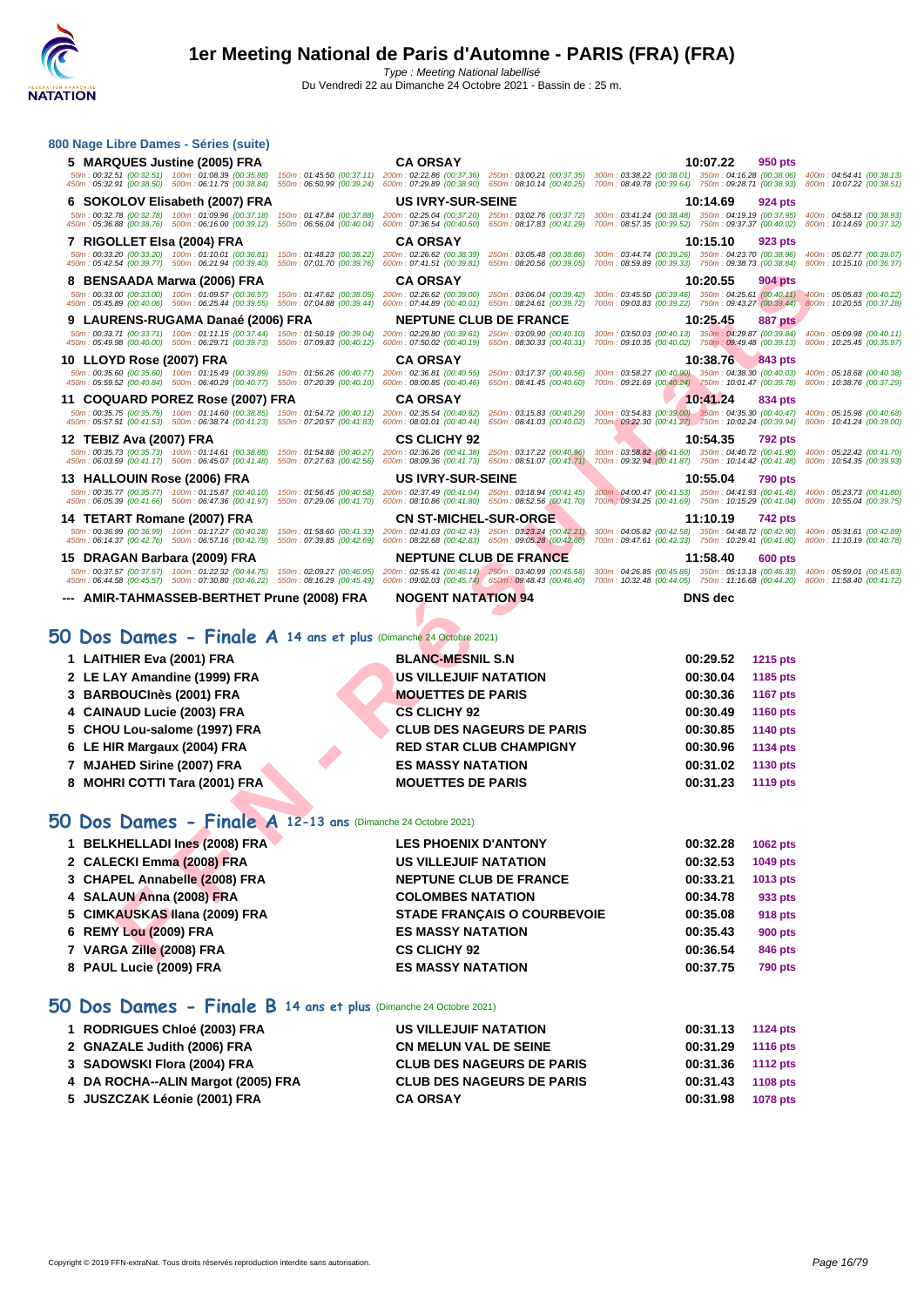

#### **[50 Dos D](http://www.ffnatation.fr/webffn/index.php)ames - Finale B (suite)**

| 6 CARKAXHIJA Arba (2006) CAN | <b>NEPTUNE CLUB DE FRANCE</b> | 00:32.24          | 1064 pts |
|------------------------------|-------------------------------|-------------------|----------|
| MICHAUD Julianne (2007) FRA  | <b>ASS SPORTIVE BOUVINES</b>  | 00:32.31 1060 pts |          |
| 8 TEULE Mary (1999) FRA      | <b>CNO ST-GERMAIN-EN-LAYE</b> | 00:33.48          | 999 pts  |

## **50 Dos Dames - Finale B 12-13 ans** (Dimanche 24 Octobre 2021)

| 1 THOMASSIN Louise (2009) FRA     | <b>CLUB DES NAGEURS DE PARIS</b>   | 00:36.89<br>830 pts        |
|-----------------------------------|------------------------------------|----------------------------|
| 2 HAOUAS Elyssa (2008) FRA        | <b>US VILLEJUIF NATATION</b>       | <b>794 pts</b><br>00:37.66 |
| 3 SABOURAULT Garance (2009) FRA   | <b>CLUB NAUTIQUE DOMREMY 13</b>    | <b>773 pts</b><br>00:38.11 |
| 4 DE OLIVEIRA Maelle (2008) FRA   | <b>US VAIRES</b>                   | <b>771 pts</b><br>00:38.15 |
| 5 PINAUD Alice (2009) FRA         | <b>ES MASSY NATATION</b>           | 00:38.24<br><b>767 pts</b> |
| 6 DE LION Margaux (2009) FRA      | <b>STADE FRANCAIS O COURBEVOIE</b> | <b>739 pts</b><br>00:38.86 |
| 7 THOREL Colyne (2009) FRA        | <b>LES PHOENIX D'ANTONY</b>        | <b>717 pts</b><br>00:39.37 |
| 8 PETIT EYRIN Clemence (2009) FRA | <b>ES MASSY NATATION</b>           | 715 pts<br>00:39.41        |

#### **50 Dos Dames - Finale C 14 ans et plus** (Dimanche 24 Octobre 2021)

| 2 HAOUAS Elyssa (2008) FRA                                          | <b>US VILLEJUIF NATATION</b>       | 00:37.66       | <b>794 pts</b>  |
|---------------------------------------------------------------------|------------------------------------|----------------|-----------------|
| 3 SABOURAULT Garance (2009) FRA                                     | <b>CLUB NAUTIQUE DOMREMY 13</b>    | 00:38.11       | 773 pts         |
| 4 DE OLIVEIRA Maelle (2008) FRA                                     | <b>US VAIRES</b>                   | 00:38.15       | 771 pts         |
| 5 PINAUD Alice (2009) FRA                                           | <b>ES MASSY NATATION</b>           | 00:38.24       | 767 pts         |
| 6 DE LION Margaux (2009) FRA                                        | <b>STADE FRANÇAIS O COURBEVOIE</b> | 00:38.86       | <b>739 pts</b>  |
| 7 THOREL Colyne (2009) FRA                                          | <b>LES PHOENIX D'ANTONY</b>        | 00:39.37       | <b>717 pts</b>  |
| 8 PETIT EYRIN Clemence (2009) FRA                                   | <b>ES MASSY NATATION</b>           | 00:39.41       | <b>715 pts</b>  |
|                                                                     |                                    |                |                 |
| 50 Dos Dames - Finale $C$ 14 ans et plus (Dimanche 24 Octobre 2021) |                                    |                |                 |
| 1 FIEMathilde (2001) FRA                                            | <b>CLAMART NATATION 92</b>         | 00:33.02       | 1023 pts        |
| 2 LERAY Lilou (2005) FRA                                            | <b>CLAMART NATATION 92</b>         | 00:33.12       | <b>1018 pts</b> |
| 3 BILLABERT Mathilde (2003) FRA                                     | <b>CLUB DES NAGEURS DE PARIS</b>   | 00:33.44       | 1001 pts        |
| 4 REY-CHABBERT Faustine (2004) FRA                                  | <b>NEPTUNE CLUB DE FRANCE</b>      | 00:33.54       | <b>996 pts</b>  |
| 5 DJURIC Melissa (2006) FRA                                         | <b>CLUB DES NAGEURS DE PARIS</b>   | 00:33.88       | <b>978 pts</b>  |
| 6 BIGLARZADEMonika (2006) FRA                                       | <b>NEPTUNE CLUB DE FRANCE</b>      | 00:34.10       | 967 pts         |
| 7 MUNOZ Elora (2003) FRA                                            | <b>NEPTUNE CLUB DE FRANCE</b>      | 00:34.46       | 949 pts         |
| --- GALLANT Apolline (2004) FRA                                     | <b>SN VERSAILLES</b>               | <b>DNS</b> dec |                 |
|                                                                     |                                    |                |                 |
| 50 Dos Dames - Finale C 11 ans (Dimanche 24 Octobré 2021)           |                                    |                |                 |
|                                                                     |                                    |                |                 |
| 1 LORENZI Noa (2010) FRA                                            | <b>ES MASSY NATATION</b>           | 00:39.63       | <b>705 pts</b>  |
| 2 SAID Kourya (2010) FRA                                            | <b>ES MASSY NATATION</b>           | 00:40.11       | <b>685 pts</b>  |
| 3 LEPERT Ambrine (2010) FRA                                         | <b>ES MASSY NATATION</b>           | 00:40.42       | 671 pts         |
|                                                                     |                                    |                |                 |
| 50 Dos Dames - Finale D 14 ans (Dimanche 24 Octobre 2021)           |                                    |                |                 |
| 1 BOUTIN Mélina (2007) FRA                                          | <b>CN ST-MICHEL-SUR-ORGE</b>       | 00:35.14       | 915 pts         |
| 2 CAMILLO Magali (2007) FRA                                         | <b>CLUB DES NAGEURS DE PARIS</b>   | 00:36.14       | <b>866 pts</b>  |
| 3 CHEN DENG Alex (2007) FRA                                         | <b>CLUB DES NAGEURS DE PARIS</b>   | 00:36.29       | 858 pts         |
| 4 JOUINOT Juliette (2007) FRA                                       | <b>CLUB DES NAGEURS DE PARIS</b>   | 00:36.32       | 857 pts         |
| 5 ALLAMELLOU Eva (2007) FRA                                         | <b>CS CLICHY 92</b>                | 00:36.70       | 839 pts         |
| 6 GARCELON Nina (2007) FRA                                          | <b>CS CLICHY 92</b>                | 00:37.01       | <b>824 pts</b>  |
|                                                                     |                                    |                |                 |
| 50 Dos Dames - Séries<br>(Samedi 23 Octobre 2021)                   |                                    |                |                 |
| 1 LAITHIER Eva (2001) FRA                                           | <b>BLANC-MESNIL S.N</b>            | 00:29.72       | 1203 pts        |
| 2 BARBOUCInès (2001) FRA                                            | <b>MOUETTES DE PARIS</b>           | 00:30.35       | 1168 pts        |
| 3 LE LAY Amandine (1999) FRA                                        | <b>US VILLEJUIF NATATION</b>       | 00:30.36       | <b>1167 pts</b> |
| 4 CAINAUD Lucie (2003) FRA                                          | <b>CS CLICHY 92</b>                | 00:30.79       | 1143 pts        |
| 5 BONDOUY Noah (2004) FRA                                           | <b>ES MASSY NATATION</b>           | 00:30.94       | 1135 pts        |
| 5 HOCQUARD Margaux (2002) FRA                                       | <b>SN VERSAILLES</b>               | 00:30.94       | 1135 pts        |
| 7 MOHRI COTTI Tara (2001) FRA                                       | <b>MOUETTES DE PARIS</b>           | 00:30.95       | <b>1134 pts</b> |
| 8 LE HIR Margaux (2004) FRA                                         | <b>RED STAR CLUB CHAMPIGNY</b>     | 00:31.07       | <b>1128 pts</b> |
| 9 MJAHED Sirine (2007) FRA                                          | <b>ES MASSY NATATION</b>           | 00:31.08       | <b>1127 pts</b> |
| 10 BATTEUX Auréliane (2004) FRA                                     | <b>NAUTIC CLUB RAMBOUILLET</b>     | 00:31.11       | <b>1126 pts</b> |
| 11 SAIDJ Feryel (2002) FRA                                          | <b>CS CLICHY 92</b>                | 00:31.27       | <b>1117 pts</b> |
| 12 CHOU Lou-salome (1997) FRA                                       | <b>CLUB DES NAGEURS DE PARIS</b>   | 00:31.28       | <b>1116 pts</b> |

 **CHOU Lou-salome (1997) FRA CLUB DES NAGEURS DE PARIS 00:31.28 1116 pts RODRIGUES Chloé (2003) FRA US VILLEJUIF NATATION 00:31.36 1112 pts SADOWSKI Flora (2004) FRA CLUB DES NAGEURS DE PARIS 00:31.37 1111 pts**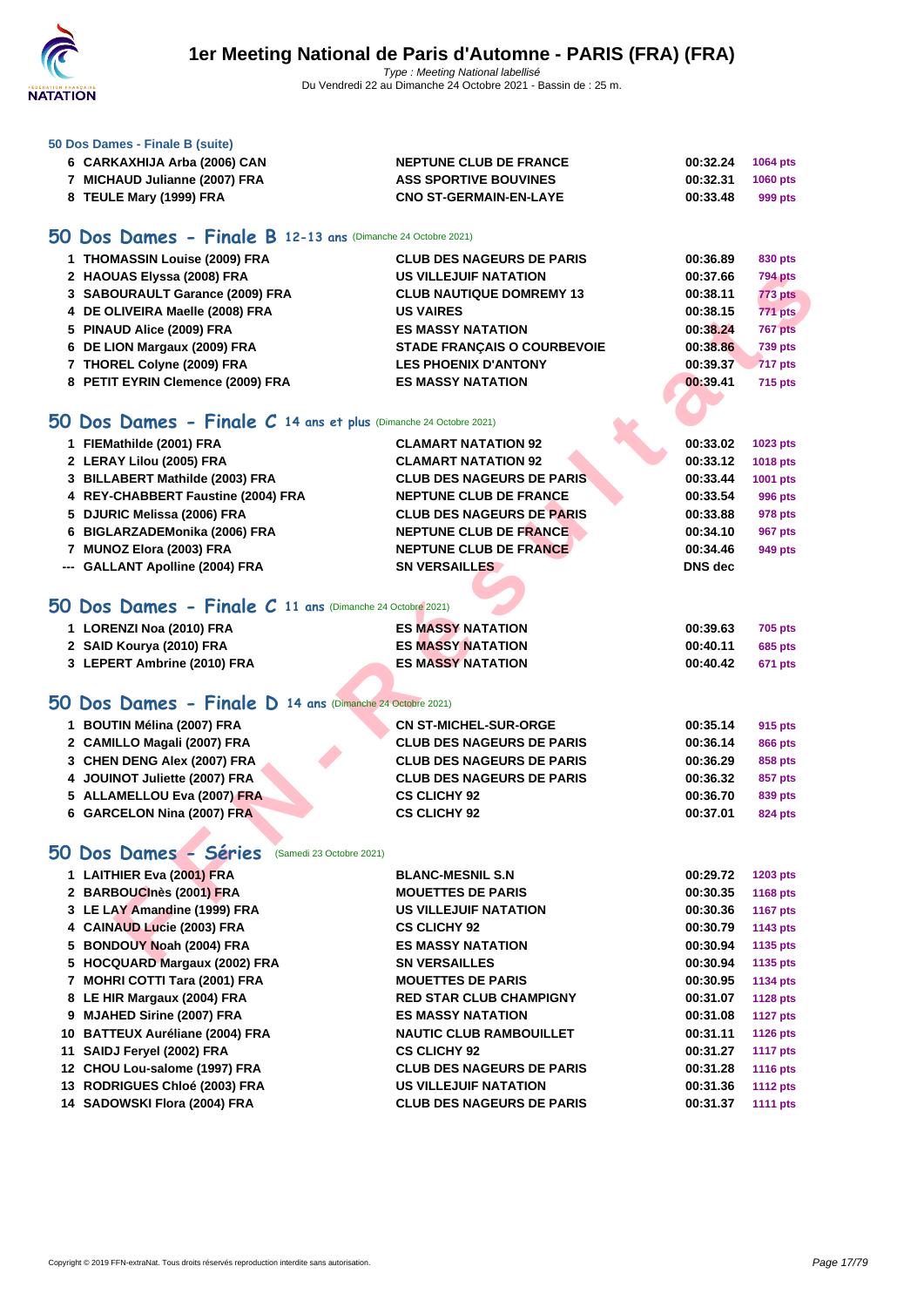

| 15 DA ROCHA--ALIN Margot (2005) FRA                     | <b>CLUB DES NAGEURS DE PARIS</b>   | 00:31.45             | <b>1107 pts</b>                  |
|---------------------------------------------------------|------------------------------------|----------------------|----------------------------------|
| 16 BOUTBIEN Jeanne (1999) SEN                           | <b>CLUB DES NAGEURS DE PARIS</b>   | 00:31.69             | 1094 pts                         |
| 17 GNAZALE Judith (2006) FRA                            | <b>CN MELUN VAL DE SEINE</b>       | 00:31.78             | 1089 pts                         |
| 18 MICHAUD Julianne (2007) FRA                          | <b>ASS SPORTIVE BOUVINES</b>       | 00:31.94             | 1080 pts                         |
| 19 CHARNI Sarah (2005) FRA                              | <b>NAUTIC CLUB RAMBOUILLET</b>     | 00:31.96             | 1079 pts                         |
| 20 CALECKI Emma (2008) FRA                              | US VILLEJUIF NATATION              | 00:32.44             | 1053 pts                         |
| 21 CARKAXHIJA Arba (2006) CAN                           | <b>NEPTUNE CLUB DE FRANCE</b>      | 00:32.46             | 1052 pts                         |
| 22 JUSZCZAK Léonie (2001) FRA                           | <b>CA ORSAY</b>                    | 00:32.58             | <b>1046 pts</b>                  |
| 23 TEULE Mary (1999) FRA                                | <b>CNO ST-GERMAIN-EN-LAYE</b>      | 00:32.60             | $1045$ pts                       |
| 24 FIEMathilde (2001) FRA                               | <b>CLAMART NATATION 92</b>         | 00:32.77             | <b>1036 pts</b>                  |
| 25 IOULAIN Shanez (2006) FRA                            | <b>SN VERSAILLES</b>               | 00:33.03             | <b>1022 pts</b>                  |
| 26 REY-CHABBERT Faustine (2004) FRA                     | <b>NEPTUNE CLUB DE FRANCE</b>      | 00:33.13             | <b>1017 pts</b>                  |
| 27 BELKHELLADI Ines (2008) FRA                          | <b>LES PHOENIX D'ANTONY</b>        | 00:33.18             | <b>1014 pts</b>                  |
| 28 BILLABERT Mathilde (2003) FRA                        | <b>CLUB DES NAGEURS DE PARIS</b>   | 00:33.20             | 1013 pts                         |
| 29 BIGLARZADEMonika (2006) FRA                          | <b>NEPTUNE CLUB DE FRANCE</b>      | 00:33.41             | 1002 pts                         |
| 30 CHAPEL Annabelle (2008) FRA                          | <b>NEPTUNE CLUB DE FRANCE</b>      | 00:33.49             | 998 pts                          |
| 31 LERAY Lilou (2005) FRA                               | <b>CLAMART NATATION 92</b>         | 00:33.81             | 982 pts                          |
| 32 MUNOZ Elora (2003) FRA                               | <b>NEPTUNE CLUB DE FRANCE</b>      | 00:34.09             | 967 pts                          |
| 33 DJURIC Melissa (2006) FRA                            | <b>CLUB DES NAGEURS DE PARIS</b>   | 00:34.17             | 963 pts                          |
| 34 GALLANT Apolline (2004) FRA                          | <b>SN VERSAILLES</b>               | 00:34.36             | 954 pts                          |
| 35 LAURENS-RUGAMA Danaé (2006) FRA                      | <b>NEPTUNE CLUB DE FRANCE</b>      | 00:34.43             | 950 pts                          |
| 36 BOUTIN Mélina (2007) FRA                             | <b>CN ST-MICHEL-SUR-ORGE</b>       | 00:34.58             | 943 pts                          |
| 37 SOUCHARD Ariane (2005) FRA                           | <b>SN VERSAILLES</b>               | 00:34.88             | 928 pts                          |
| 38 CIMKAUSKAS Ilana (2009) FRA                          | <b>STADE FRANÇAIS O COURBEVOIE</b> | 00:35.60             | 892 pts                          |
| 39 SALAUN Anna (2008) FRA                               | <b>COLOMBES NATATION</b>           | 00:35.93             | 876 pts                          |
| 40 REMY Lou (2009) FRA                                  | <b>ES MASSY NATATION</b>           | 00:36.03             | 871 pts                          |
| 41 PAUL Lucie (2009) FRA                                | <b>ES MASSY NATATION</b>           | 00:36.20             | 863 pts                          |
| 42 CAMILLO Magali (2007) FRA                            | <b>CLUB DES NAGEURS DE PARIS</b>   | 00:36.64             | 842 pts                          |
| 43 VARGA Zille (2008) FRA                               | <b>CS CLICHY 92</b>                | 00:37.00             | 825 pts                          |
| 44 PINAUD Alice (2009) FRA                              | <b>ES MASSY NATATION</b>           | 00:37.15             | 818 pts                          |
| 44 CHEN DENG Alex (2007) FRA                            | <b>CLUB DES NAGEURS DE PARIS</b>   | 00:37.15             | 818 pts                          |
| 46 THOMASSIN Louise (2009) FRA                          | <b>CLUB DES NAGEURS DE PARIS</b>   | 00:37.32             | 810 pts                          |
| 47 ALLAMELLOU Eva (2007) FRA                            | <b>CS CLICHY 92</b>                | 00:37.34             | 809 pts                          |
| 48 LABOLLE Maïwen (2009) FRA                            | <b>CA L'HAY-LES-ROSES</b>          | 00:37.37             | 807 pts                          |
| 49 FOULON Noellia (2001) FRA                            | <b>SCUF PARIS</b>                  | 00:37.49             | 802 pts                          |
| 50 DE OLIVEIRA Maelle (2008) FRA                        | <b>US VAIRES</b>                   | 00:37.73             |                                  |
| 51 HAOUAS Elyssa (2008) FRA                             | <b>US VILLEJUIF NATATION</b>       | 00:37.79             | <b>791 pts</b><br><b>788 pts</b> |
| 52 GARIN Héloïse (2005) FRA                             | <b>NEPTUNE CLUB DE FRANCE</b>      | 00:38.06             | 775 pts                          |
| 53 JOUINOT Juliette (2007) FRA                          | <b>CLUB DES NAGEURS DE PARIS</b>   | 00:38.21             | <b>769 pts</b>                   |
| 54 DE LION Margaux (2009) FRA                           | <b>STADE FRANCAIS O COURBEVOIE</b> | 00:38.22             | <b>768 pts</b>                   |
| 55 GARCELON Nina (2007) FRA                             | <b>CS CLICHY 92</b>                | 00:38.30             | 765 pts                          |
| 56 YOUSFI Elina (2005) FRA                              | <b>SCUF PARIS</b>                  | 00:38.49             | <b>756 pts</b>                   |
| 57 SABOURAULT Garance (2009) FRA                        | <b>CLUB NAUTIQUE DOMREMY 13</b>    |                      | <b>752 pts</b>                   |
| 57 CLAUS Candice (2006) FRA                             | <b>PARIS SPORT CLUB</b>            | 00:38.57<br>00:38.57 | <b>752 pts</b>                   |
| 59 THOREL Colyne (2009) FRA                             | <b>LES PHOENIX D'ANTONY</b>        | 00:38.73             |                                  |
| 60 LORENZI Noa (2010) FRA                               | <b>ES MASSY NATATION</b>           |                      | 745 pts                          |
|                                                         |                                    | 00:38.89<br>00:39.61 | <b>738 pts</b>                   |
| 61 BESSETTES Lena (2006) FRA                            | <b>AQUACLUB LE PECQ MARLY</b>      |                      | <b>706 pts</b>                   |
| 62 PETIT EYRIN Clemence (2009) FRA                      | <b>ES MASSY NATATION</b>           | 00:39.71             | <b>702 pts</b>                   |
| 63 LETARD Manon (2009) FRA<br>64 SAID Kourya (2010) FRA | <b>CLUB DES NAGEURS DE PARIS</b>   | 00:40.04             | <b>688 pts</b>                   |
|                                                         | <b>ES MASSY NATATION</b>           | 00:40.20             | <b>681 pts</b>                   |
| 65 AUBRY Emma (2009) FRA                                | <b>US IVRY-SUR-SEINE</b>           | 00:40.30             | 676 pts                          |
| 66 SROUJI Sophie (2008) FRA                             | <b>AQUACLUB LE PECQ MARLY</b>      | 00:40.55             | 666 pts                          |
| 67 RAVICHANTHIRAN Sivagini (2005) FRA                   | <b>CS CLICHY 92</b>                | 00:41.50             | <b>626 pts</b>                   |
| 68 LEPERT Ambrine (2010) FRA                            | <b>ES MASSY NATATION</b>           | 00:41.88             | <b>611 pts</b>                   |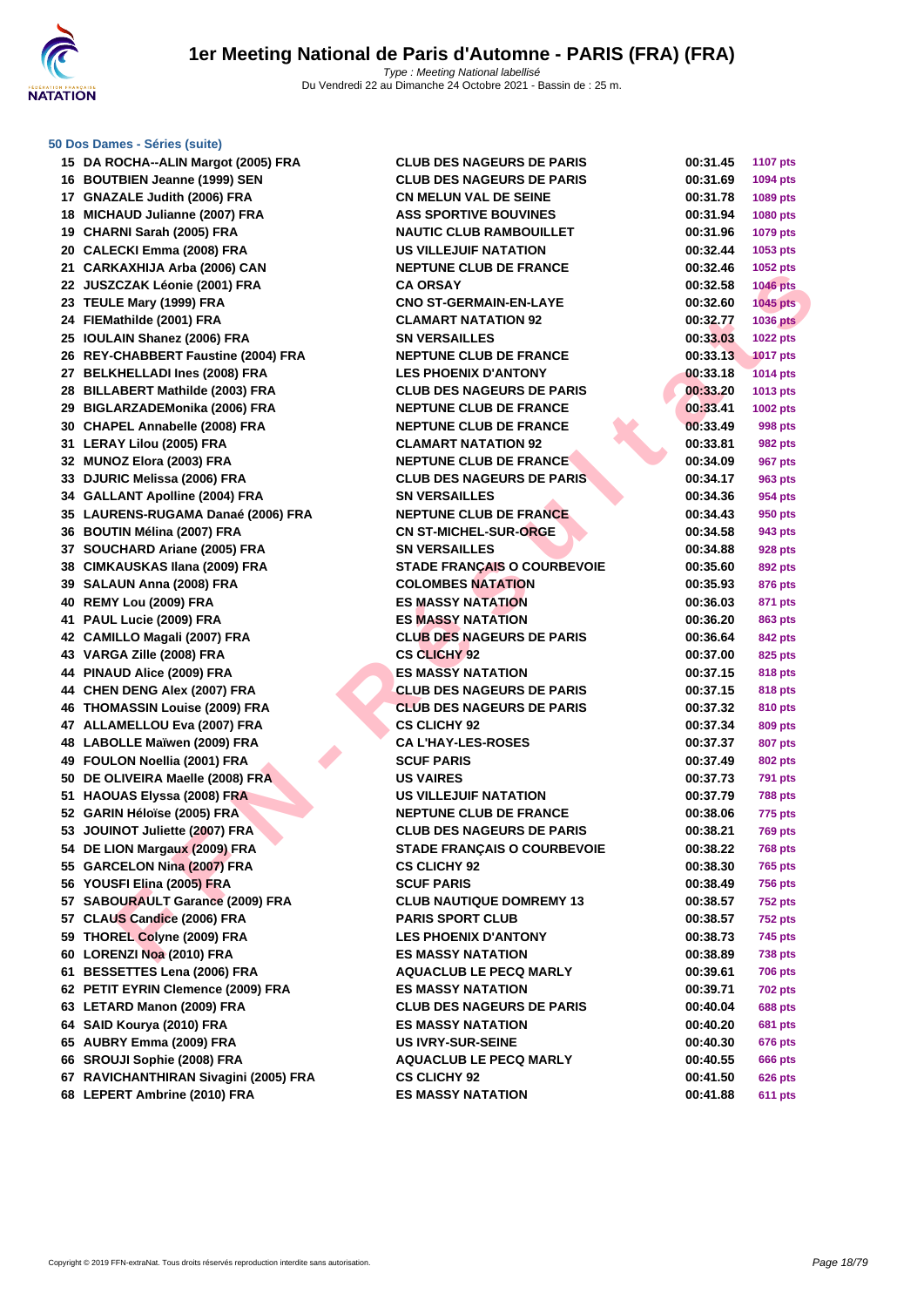

| 69 NONAT Anaïs (2007) FRA              | <b>PROVINS NATATION</b>         | 00:42.55       | <b>584 pts</b> |
|----------------------------------------|---------------------------------|----------------|----------------|
| 70 GARBAA Kamelia (2009) FRA           | <b>SCUF PARIS</b>               | 00:42.76       | <b>576 pts</b> |
| 71 DESOMBRE Marie (2009) FRA           | <b>NEPTUNE CLUB DE FRANCE</b>   | 00:43.61       | <b>543 pts</b> |
| 72 DAGO Tessa (2009) FRA               | A.O. TRAPPES NATATION           | 00:44.91       | 494 pts        |
| 73 SECHI POLO Nina (2009) FRA          | <b>NEPTUNE CLUB DE FRANCE</b>   | 00:45.08       | <b>488 pts</b> |
| 74 BELMIR Aya (2009) FRA               | <b>ASS SPORTIVE BOUVINES</b>    | 00:48.17       | <b>382 pts</b> |
| 75 ALVES MOREIRA Khadija (2010) FRA    | A.O. TRAPPES NATATION           | 00:51.50       | <b>283 pts</b> |
| --- CONRAD Luana (1998) FRA            | <b>CS CLICHY 92</b>             | <b>DNS</b> dec |                |
| --- HADJ-ALI Aya (2008) FRA            | <b>US VAIRES</b>                | <b>DNS</b>     |                |
| --- CHESNEAU-LACROIX Marion (2005) FRA | <b>LES PHOENIX D'ANTONY</b>     | <b>DSQ</b>     |                |
| --- DECONCHY BIOLCATI Delia (2009) FRA | <b>US IVRY-SUR-SEINE</b>        | <b>DSQ</b>     |                |
| --- HAMMOUMA Louna (2009) FRA          | <b>CLUB NAUTIQUE DOMREMY 13</b> | <b>DSQ</b>     |                |
| --- ENGEL Jade (2005) FRA              | <b>A.O. TRAPPES NATATION</b>    | <b>DNF</b>     |                |

### **100 Dos Dames - Séries** (Samedi 23 Octobre 2021)

| 2 CAINAUD Lucie (2003) FRA         | <b>CS CLICHY 92</b>              | 01:04.34<br><b>1178 pts</b><br>50m: 00:31.23 (00:31.23) 100m: 01:04.34 (00:33.11) |
|------------------------------------|----------------------------------|-----------------------------------------------------------------------------------|
| 3 GARION Iris (2004) FRA           | <b>RACING CLUB DE FRANCE</b>     | 01:04.95<br>1161 pts<br>50m: 00:31.71 (00:31.71) 100m: 01:04.95 (00:33.24)        |
| 4 BATTEUX Auréliane (2004) FRA     | <b>NAUTIC CLUB RAMBOUILLET</b>   | 01:05.51<br>1146 pts<br>50m: 00:31.85 (00:31.85) 100m: 01:05.51 (00:33.66)        |
| 5 BARBOUCInès (2001) FRA           | <b>MOUETTES DE PARIS</b>         | 01:05.53<br>1146 pts<br>50m: 00:31.48 (00:31.48) 100m: 01:05.53 (00:34.05)        |
| 6 LE LAY Amandine (1999) FRA       | <b>US VILLEJUIF NATATION</b>     | 01:05.79<br>1138 pts<br>50m: 00:31.74 (00:31.74) 100m: 01:05.79 (00:34.05)        |
| 7 BONDOUY Noah (2004) FRA          | <b>ES MASSY NATATION</b>         | 01:06.05<br><b>1131 pts</b><br>50m: 00:31.88 (00:31.88) 100m: 01:06.05 (00:34.17) |
| 8 DA ROCHA--ALIN Margot (2005) FRA | <b>CLUB DES NAGEURS DE PARIS</b> | 01:07.19<br><b>1101 pts</b><br>50m: 00:32.51 (00:32.51) 100m: 01:07.19 (00:34.68) |

- 
- 
- 

- 
- 
- 
- 
- 
- 
- 
- 
- 
- 

**FAN ALLER IN THE R É SEUDE DE SANCISTES DE PARIS DE PARIS DE PARIS DE PARIS DE PARIS DE PARIS DE PARIS DE PARIS DE PARIS DE PARIS DE PARIS DE PARIS DE PARIS DE PARIS DE PARIS DE PARIS DE PARIS DE PARIS DE PARIS DE PARIS D 1 LAITHIER Eva (2001) FRA BLANC-MESNIL S.N 01:03.05 1214 pts** 50m : 00:30.29 (00:30.29) 100m : 01:03.05 (00:32.76) **2 CAINAUD Lucie (2003) FRA CS CLICHY 92 01:04.34 1178 pts** 50m : 00:31.23 (00:31.23) 100m : 01:04.34 (00:33.11) 50m : 00:31.71 (00:31.71) 100m : 01:04.95 (00:33.24) 50m : 00:31.85 (00:31.85) 100m : 01:05.51 (00:33.66) 50m : 00:31.48 (00:31.48) 100m : 01:05.53 (00:34.05) 50m : 00:31.74 (00:31.74) 100m : 01:05.79 (00:34.05) 50m : 00:31.88 (00:31.88) 100m : 01:06.05 (00:34.17) 50m : 00:32.51 (00:32.51) 100m : 01:07.19 (00:34.68) **9 SADOWSKI Flora (2004) FRA CLUB DES NAGEURS DE PARIS 01:07.27 1099 pts** 50m : 00:32.43 (00:32.43) 100m : 01:07.27 (00:34.84) **10 CHOU Lou-salome (1997) FRA CLUB DES NAGEURS DE PARIS 01:07.30 1098 pts** 50m : 00:32.09 (00:32.09) 100m : 01:07.30 (00:35.21) **11 MOHRI COTTI Tara (2001) FRA MOUETTES DE PARIS 01:08.04 1078 pts** 50m : 00:32.38 (00:32.38) 100m : 01:08.04 (00:35.66) **12 MJAHED Sirine (2007) FRA ES MASSY NATATION 01:08.16 1075 pts** 50m : 00:33.13 (00:33.13) 100m : 01:08.16 (00:35.03) **13 LE HIR Margaux (2004) FRA RED STAR CLUB CHAMPIGNY 01:08.26 1073 pts** 50m : 00:32.88 (00:32.88) 100m : 01:08.26 (00:35.38) **14 CHARNI Sarah (2005) FRA NAUTIC CLUB RAMBOUILLET 01:09.23 1047 pts** 50m : 00:33.18 (00:33.18) 100m : 01:09.23 (00:36.05) **15 SAIDJ Feryel (2002) FRA CS CLICHY 92 01:09.38 1043 pts** 50m : 00:32.78 (00:32.78) 100m : 01:09.38 (00:36.60) **16 RODRIGUES Chloé (2003) FRA US VILLEJUIF NATATION 01:09.60 1038 pts** 50m : 00:33.12 (00:33.12) 100m : 01:09.60 (00:36.48) **17 FONSECA Maëlie (2006) FRA RED STAR CLUB CHAMPIGNY 01:09.69 1035 pts** 50m : 00:33.04 (00:33.04) 100m : 01:09.69 (00:36.65) **18 MICHAUD Julianne (2007) FRA ASS SPORTIVE BOUVINES 01:09.86 1031 pts** 50m : 00:33.92 (00:33.92) 100m : 01:09.86 (00:35.94) **19 DERET Louise (2008) FRA NEPTUNE CLUB DE FRANCE 01:10.23 1022 pts** 50m : 00:33.76 (00:33.76) 100m : 01:10.23 (00:36.47) **20 CARKAXHIJA Arba (2006) CAN NEPTUNE CLUB DE FRANCE 01:11.15 998 pts** 50m : 00:34.97 (00:34.97) 100m : 01:11.15 (00:36.18) **21 JUSZCZAK Léonie (2001) FRA CA ORSAY 01:11.37 993 pts** 50m : 00:34.69 (00:34.69) 100m : 01:11.37 (00:36.68) **22 IOULAIN Shanez (2006) FRA SN VERSAILLES 01:12.11 974 pts** 50m : 00:34.84 (00:34.84) 100m : 01:12.11 (00:37.27)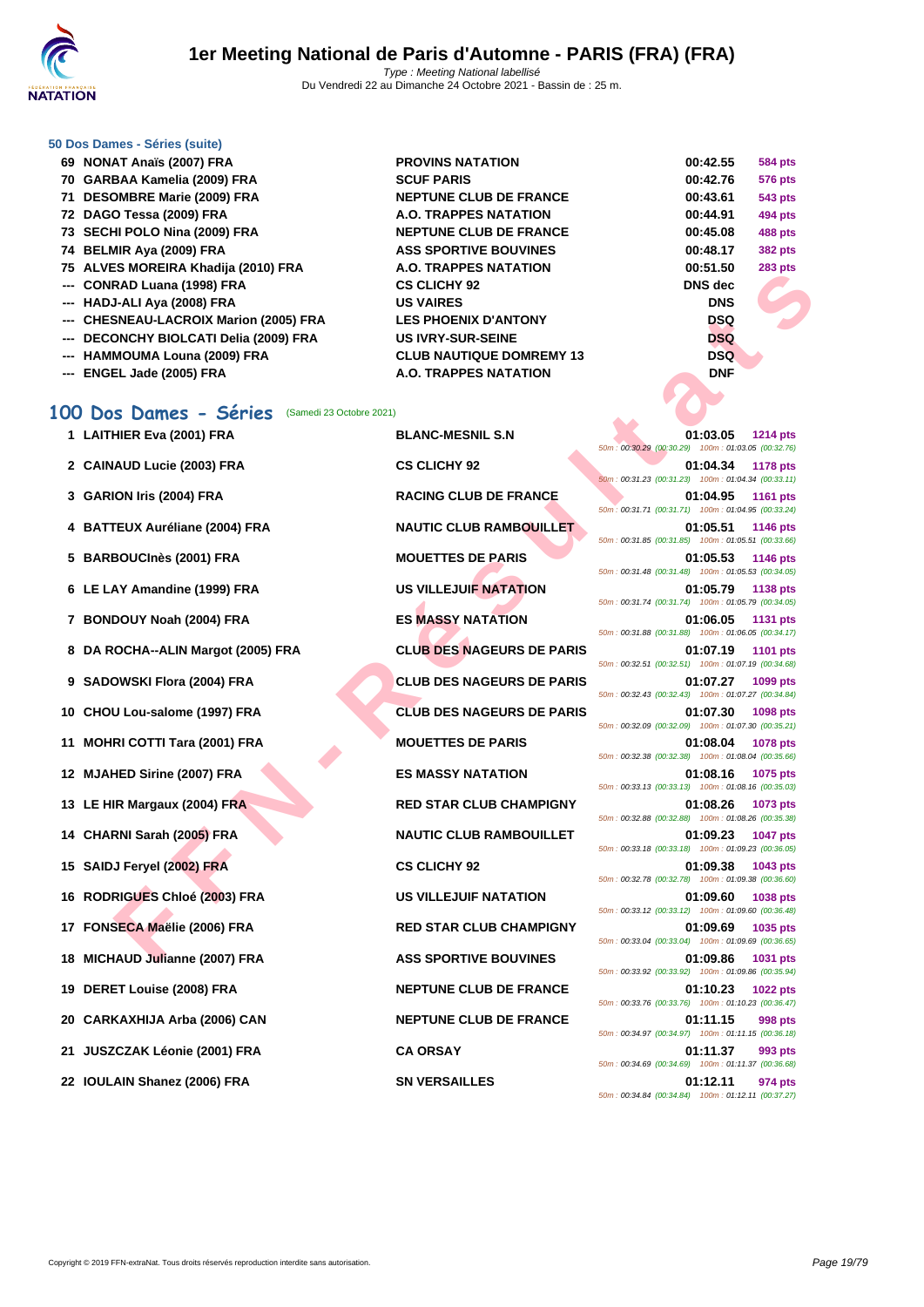

|     | 100 Dos Dames - Séries (suite)<br>23 SAUZEAU Lilou (2009) FRA | <b>SN VERSAILLES</b>               | 01:12.33<br>969 pts                                                                                                                    |
|-----|---------------------------------------------------------------|------------------------------------|----------------------------------------------------------------------------------------------------------------------------------------|
|     | 24 CALECKI Emma (2008) FRA                                    | <b>US VILLEJUIF NATATION</b>       | 50m: 00:35.29 (00:35.29) 100m: 01:12.33 (00:37.04)<br>01:12.37<br><b>968 pts</b>                                                       |
| 25  | TEULE Mary (1999) FRA                                         | <b>CNO ST-GERMAIN-EN-LAYE</b>      | 50m: 00:34.23 (00:34.23) 100m: 01:12.37 (00:38.14)<br>01:12.50<br>964 pts                                                              |
| 26  | <b>CHAPEL Annabelle (2008) FRA</b>                            | <b>NEPTUNE CLUB DE FRANCE</b>      | 50m: 00:35.11 (00:35.11) 100m: 01:12.50 (00:37.39)<br>01:12.56<br>963 pts                                                              |
| 27  | VIDET Oriane (2006) FRA                                       | <b>AQUACLUB LE PECQ MARLY</b>      | 50m: 00:35.10 (00:35.10) 100m: 01:12.56 (00:37.46)<br>01:12.58<br><b>962 pts</b>                                                       |
| 28  | LEVASSOR Idalie (2006) FRA                                    | <b>SN VERSAILLES</b>               | 50m: 00:35.15 (00:35.15) 100m: 01:12.58 (00:37.43)<br>01:12.82<br><b>956 pts</b>                                                       |
| 29  | <b>BONEL Ninon (2007) FRA</b>                                 | <b>CA ORSAY</b>                    | 50m: 00:35.70 (00:35.70) 100m: 01:12.82 (00:37.12)<br>01:13.66<br>936 pts                                                              |
| 30  | <b>GALLANT Apolline (2004) FRA</b>                            | <b>SN VERSAILLES</b>               | 50m: 00:34.90 (00:34.90) 100m: 01:13.66 (00:38.76)<br>01:13.81<br>932 pts                                                              |
| 31  | <b>BIZE Eva (2008) FRA</b>                                    | <b>SN VERSAILLES</b>               | 50m: 00:36.03 (00:36.03) 100m: 01:13.81 (00:37.78)<br>01:13.83<br>931 pts                                                              |
| 32  | <b>OULARBI Dania (2007) FRA</b>                               | <b>CN ST-MICHEL-SUR-ORGE</b>       | 50m: 00:35.82 (00:35.82) 100m: 01:13.83 (00:38.01)<br>01:13.95<br>929 pts                                                              |
| 33  | <b>MUNOZ Elora (2003) FRA</b>                                 | <b>NEPTUNE CLUB DE FRANCE</b>      | 50m: 00:35.61 (00:35.61) 100m: 01:13.95 (00:38.34)<br>01:13.96<br><b>928 pts</b><br>50m: 00:35.76 (00:35.76) 100m: 01:13.96 (00:38.20) |
| 34  | <b>DJURIC Melissa (2006) FRA</b>                              | <b>CLUB DES NAGEURS DE PARIS</b>   | 925 pts<br>01:14.11<br>50m: 00:35.43 (00:35.43) 100m: 01:14.11 (00:38.68)                                                              |
| 35  | SOUCHARD Ariane (2005) FRA                                    | <b>SN VERSAILLES</b>               | 01:14.14<br>924 pts<br>50m: 00:35.53 (00:35.53) 100m: 01:14.14 (00:38.61)                                                              |
|     | 36 LE SAND Eugénie (2007) FRA                                 | <b>SN VERSAILLES</b>               | 01:14.48<br>916 pts<br>50m: 00:35.82 (00:35.82) 100m: 01:14.48 (00:38.66)                                                              |
|     | REY-CHABBERT Faustine (2004) FRA                              | <b>NEPTUNE CLUB DE FRANCE</b>      | 01:14.83<br><b>907 pts</b><br>50m: 00:36.17 (00:36.17) 100m: 01:14.83 (00:38.66)                                                       |
| 38  | <b>MAFILLE Julie (2006) FRA</b>                               | <b>CNO ST-GERMAIN-EN-LAYE</b>      | 01:15.36<br>894 pts<br>50m: 00:36.36 (00:36.36) 100m: 01:15.36 (00:39.00)                                                              |
| 39  | CIMKAUSKAS Ilana (2009) FRA                                   | <b>STADE FRANÇAIS O COURBEVOIE</b> | 01:15.72<br>886 pts<br>50m: 00:36.95 (00:36.95) 100m: 01:15.72 (00:38.77)                                                              |
|     | 40 BENSAADA Marwa (2006) FRA                                  | <b>CA ORSAY</b>                    | 01:15.86<br>883 pts<br>50m: 00:36.07 (00:36.07) 100m: 01:15.86 (00:39.79)                                                              |
| 41  | LAURENS-RUGAMA Danaé (2006) FRA                               | <b>NEPTUNE CLUB DE FRANCE</b>      | 01:16.37<br>870 pts<br>50m: 00:37.56 (00:37.56) 100m: 01:16.37 (00:38.81)                                                              |
| 42  | REMY Lou (2009) FRA                                           | <b>ES MASSY NATATION</b>           |                                                                                                                                        |
|     |                                                               |                                    | 01:18.08<br>830 pts                                                                                                                    |
|     | 43 GOBILLARD Léia (2008) FRA                                  | <b>NEPTUNE CLUB DE FRANCE</b>      | 50m: 00:37.64 (00:37.64) 100m: 01:18.08 (00:40.44)<br>01:18.14<br>829 pts                                                              |
|     | 44 VARGA Zille (2008) FRA                                     | <b>CS CLICHY 92</b>                | 50m: 00:38.29 (00:38.29) 100m: 01:18.14 (00:39.85)<br>01:18.16<br>829 pts                                                              |
|     | 45 SALAUN Anna (2008) FRA                                     | <b>COLOMBES NATATION</b>           | 50m: 00:37.60 (00:37.60) 100m: 01:18.16 (00:40.56)<br>01:18.74<br>815 pts                                                              |
|     | 46 PAUL Lucie (2009) FRA                                      | <b>ES MASSY NATATION</b>           | 50m: 00:37.33 (00:37.33) 100m: 01:18.74 (00:41.41)<br>01:19.29<br>803 pts                                                              |
|     | 47 NACEIRI Amel (2009) FRA                                    | <b>ASS SPORTIVE BOUVINES</b>       | 50m: 00:38.57 (00:38.57) 100m: 01:19.29 (00:40.72)<br>01:19.39<br>800 pts                                                              |
| 48. | PAINA Carla (2008) FRA                                        | <b>CLUB DES NAGEURS DE PARIS</b>   | 50m: 00:37.81 (00:37.81) 100m: 01:19.39 (00:41.58)<br>01:19.62<br><b>795 pts</b>                                                       |
| 49  | ROGER Margot (2006) FRA                                       | <b>AQUACLUB LE PECQ MARLY</b>      | 50m: 00:38.81 (00:38.81) 100m: 01:19.62 (00:40.81)<br>01:20.40<br><b>778 pts</b>                                                       |
|     | 50 PINAUD Alice (2009) FRA                                    | <b>ES MASSY NATATION</b>           | 50m: 00:38.89 (00:38.89) 100m: 01:20.40 (00:41.51)<br>01:20.54<br>775 pts                                                              |
| 51  | DA ROCHA--ALIN Constance (2008) FRA                           | <b>CLUB DES NAGEURS DE PARIS</b>   | 50m: 00:38.75 (00:38.75) 100m: 01:20.54 (00:41.79)<br>01:20.71<br><b>771 pts</b>                                                       |
|     | 52 HAUVETTE MINOUX Manon (2007) FRA                           | <b>AQUACLUB LE PECQ MARLY</b>      | 50m: 00:38.05 (00:38.05) 100m: 01:20.71 (00:42.66)<br>01:21.13<br><b>762 pts</b><br>50m: 00:39.85 (00:39.85) 100m: 01:21.13 (00:41.28) |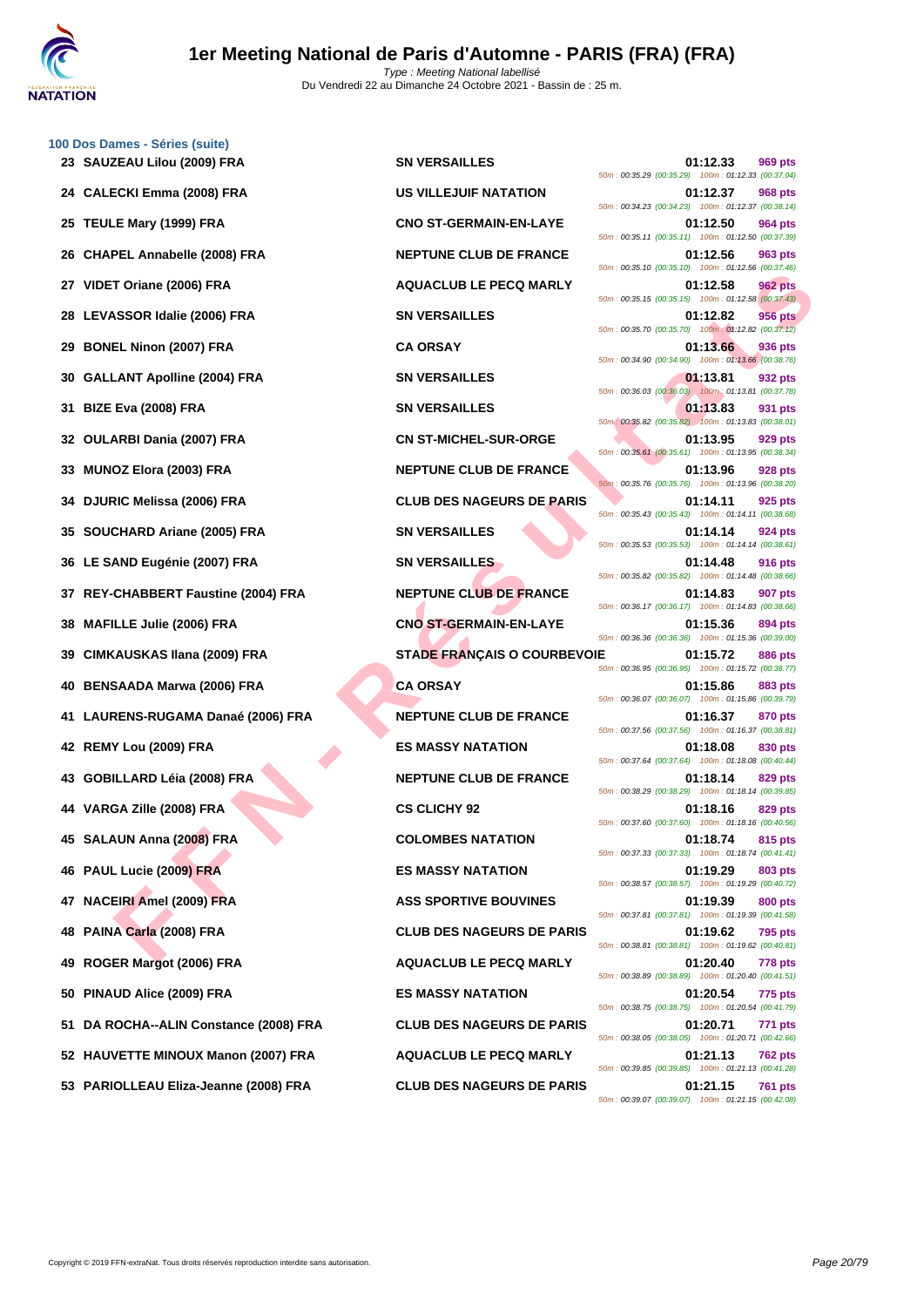

|    | 54 STRADY Clementine (2010) FRA       | <b>ES MASSY NATATION</b>           | 01:21.64<br><b>750 pts</b><br>50m: 00:39.96 (00:39.96) 100m: 01:21.64 (00:41.68) |
|----|---------------------------------------|------------------------------------|----------------------------------------------------------------------------------|
|    | 55 DELSART Ambre (2010) FRA           | <b>ES MASSY NATATION</b>           | 01:21.66<br><b>750 pts</b><br>50m: 00:40.53 (00:40.53) 100m: 01:21.66 (00:41.13) |
|    | 56 HAOUAS Elyssa (2008) FRA           | US VILLEJUIF NATATION              | 01:21.69<br>749 pts<br>50m: 00:39.49 (00:39.49) 100m: 01:21.69 (00:42.20)        |
|    | 57 OUERFELLI Nesrine (2009) FRA       | <b>STADE FRANÇAIS O COURBEVOIE</b> | 01:22.11<br>740 pts<br>50m: 00:39.86 (00:39.86) 100m: 01:22.11 (00:42.25)        |
| 58 | <b>THOMASSIN Louise (2009) FRA</b>    | <b>CLUB DES NAGEURS DE PARIS</b>   | 01:22.28<br>736 pts<br>50m: 00:40.36 (00:40.36) 100m: 01:22.28 (00:41.92)        |
|    | 59 LOPES Melody (2009) FRA            | <b>STADE FRANÇAIS O COURBEVOIE</b> | <b>733 pts</b><br>01:22.44<br>50m: 00:40.00 (00:40.00) 100m: 01:22.44 (00:42.44) |
|    | 60 ALLAMELLOU Eva (2007) FRA          | <b>CS CLICHY 92</b>                | 01:22.47<br><b>732 pts</b><br>50m: 00:38.61 (00:38.61) 100m: 01:22.47 (00:43.86) |
|    | 61 RANGUIN Louise (2008) FRA          | <b>CLUB DES NAGEURS DE PARIS</b>   | 01:22.52<br><b>731 pts</b><br>50m: 00:39.33 (00:39.33) 100m: 01:22.52 (00:43.19) |
|    | 62 LABRIDY Léna (2009) FRA            | <b>ASS SPORTIVE BOUVINES</b>       | 01:22.54<br><b>731 pts</b><br>50m: 00:39.57 (00:39.57) 100m: 01:22.54 (00:42.97) |
|    | 63 GARCELON Nina (2007) FRA           | <b>CS CLICHY 92</b>                | 01:22.56<br>730 pts<br>50m: 00:39.86 (00:39.86) 100m: 01:22.56 (00:42.70)        |
|    | 64 BLANCO Alix (2008) FRA             | <b>CLUB DES NAGEURS DE PARIS</b>   | 01:23.36<br><b>713 pts</b><br>50m: 00:40.63 (00:40.63) 100m: 01:23.36 (00:42.73) |
|    | 65 BOULEKOUANE Sacha (2008) FRA       | <b>ASS SPORTIVE BOUVINES</b>       | 01:23.86<br><b>702 pts</b><br>50m: 00:40.98 (00:40.98) 100m: 01:23.86 (00:42.88) |
|    | 66 ASSELANora (2008) FRA              | <b>CLUB DES NAGEURS DE PARIS</b>   | 01:24.22<br>695 pts<br>50m: 00:40.27 (00:40.27) 100m: 01:24.22 (00:43.95)        |
|    | 67 LETARD Manon (2009) FRA            | <b>CLUB DES NAGEURS DE PARIS</b>   | 01:25.52<br>668 pts<br>50m: 00:42.37 (00:42.37) 100m: 01:25.52 (00:43.15)        |
|    | 68 DUBOIS Maëlys (2009) FRA           | <b>LES PHOENIX D'ANTONY</b>        | 01:25.62<br>665 pts<br>50m: 00:40.91 (00:40.91) 100m: 01:25.62 (00:44.71)        |
|    | 69 LORENZI Noa (2010) FRA             | <b>ES MASSY NATATION</b>           | 01:25.65<br>665 pts<br>50m: 00:40.90 (00:40.90) 100m: 01:25.65 (00:44.75)        |
|    | 70 EHANNO Yseut (2008) FRA            | <b>ASS SPORTIVE BOUVINES</b>       | 01:25.72<br>663 pts<br>50m: 00:41.92 (00:41.92) 100m: 01:25.72 (00:43.80)        |
|    | 71 BESSETTES Lena (2006) FRA          | <b>AQUACLUB LE PECQ MARLY</b>      | 01:25.95<br>659 pts<br>50m: 00:41.20 (00:41.20) 100m: 01:25.95 (00:44.75)        |
|    | 72 PERUCCassandre (2007) FRA          | <b>CLUB NAUTIQUE DOMREMY 13</b>    | 01:26.14<br>655 pts<br>50m: 00:41.23 (00:41.23) 100m: 01:26.14 (00:44.91)        |
|    | 73 PETIT EYRIN Clemence (2009) FRA    | <b>ES MASSY NATATION</b>           | 01:26.18<br>654 pts<br>50m: 00:41.35 (00:41.35) 100m: 01:26.18 (00:44.83)        |
|    | 74 THOREL Colyne (2009) FRA           | <b>LES PHOENIX D'ANTONY</b>        | 01:26.33<br>651 pts<br>50m: 00:42.59 (00:42.59) 100m: 01:26.33 (00:43.74)        |
|    | 75 REZK-KALLAInes (2010) FRA          | <b>ES MASSY NATATION</b>           | 01:26.39<br>650 pts<br>50m: 00:43.10 (00:43.10) 100m: 01:26.39 (00:43.29)        |
|    | 76 CHENNAHI Sofia (2009) FRA          | <b>CLUB DES NAGEURS DE PARIS</b>   | 01:26.67<br>644 pts                                                              |
|    | 77 SAID Kourya (2010) FRA             | <b>ES MASSY NATATION</b>           | 01:28.76<br><b>602 pts</b><br>50m: 00:42.82 (00:42.82) 100m: 01:28.76 (00:45.94) |
|    | 78 FREYSZ VONGSAVATLouanne (2010) FRA | <b>CN EPINETTES PARIS</b>          | 01:28.90<br>599 pts<br>50m: 00:43.17 (00:43.17) 100m: 01:28.90 (00:45.73)        |
|    | 79 LEPERT Ambrine (2010) FRA          | <b>ES MASSY NATATION</b>           | 01:29.65<br>585 pts<br>50m: 00:43.85 (00:43.85) 100m: 01:29.65 (00:45.80)        |
| 80 | <b>NOUREDDINE Rena (2009) FRA</b>     | <b>ES MASSY NATATION</b>           | 01:29.66<br>585 pts<br>50m: 00:43.57 (00:43.57) 100m: 01:29.66 (00:46.09)        |
|    | 81 RAVICHANTHIRAN Sivagini (2005) FRA | <b>CS CLICHY 92</b>                | 01:30.18<br>575 pts<br>50m: 00:42.08 (00:42.08) 100m: 01:30.18 (00:48.10)        |
|    | 82 DU GARREAU Louise (2010) FRA       | <b>CLUB DES NAGEURS DE PARIS</b>   | 544 pts<br>01:31.82<br>50m: 00:45.01 (00:45.01) 100m: 01:31.82 (00:46.81)        |
| 83 | DRABBLE Alexia (2010) FRA             | <b>CLUB DES NAGEURS DE PARIS</b>   | 01:32.33<br>534 pts<br>50m: 00:46.15 (00:46.15) 100m: 01:32.33 (00:46.18)        |
|    | 84 CHEN Lina (2009) FRA               | <b>NEPTUNE CLUB DE FRANCE</b>      | 01:33.63<br>510 pts<br>50m: 00:45.00 (00:45.00) 100m: 01:33.63 (00:48.63)        |

**85 EDEL Rebecca (2009) FRA NEPTUNE CLUB DE FRANCE 01:37.49 443 pts**

50m : 00:47.21 (00:47.21) 100m : 01:37.49 (00:50.28)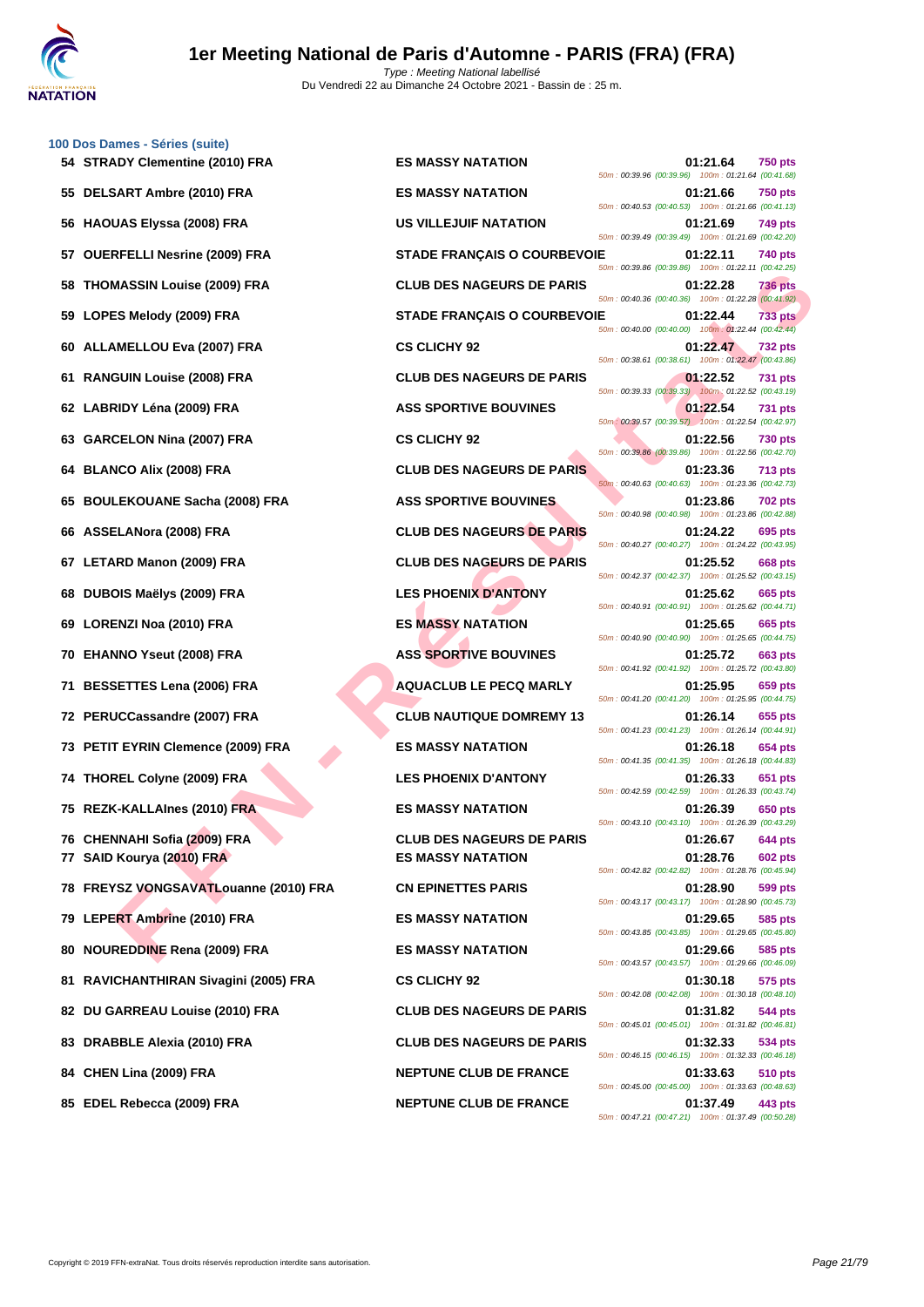| 86 LAPOINTE Eléonore (2009) FRA | <b>NEPTUNE CLUB DE FRANCE</b>    |                                                    | 01:38.29       | 429 pts                  |
|---------------------------------|----------------------------------|----------------------------------------------------|----------------|--------------------------|
|                                 |                                  | 50m: 00:46.52 (00:46.52) 100m: 01:38.29 (00:51.77) |                |                          |
| 87 KHALIL Mira (2010) FRA       | <b>LES PHOENIX D'ANTONY</b>      |                                                    | 01:40.35       | 396 pts                  |
|                                 |                                  | 50m: 00:48.07 (00:48.07) 100m: 01:40.35 (00:52.28) |                |                          |
| 88 BOSSER Maëlenn (2010) FRA    | <b>LES PHOENIX D'ANTONY</b>      |                                                    | 01:42.20       | 367 pts                  |
|                                 |                                  | 50m: 00:49.73 (00:49.73) 100m: 01:42.20 (00:52.47) |                |                          |
| 89 DAHANE Sophia (2010) FRA     | <b>LES PHOENIX D'ANTONY</b>      |                                                    | 01:43.09       | 353 pts                  |
|                                 |                                  | 50m: 00:50.42 (00:50.42) 100m: 01:43.09 (00:52.67) |                |                          |
| --- CONRAD Luana (1998) FRA     | <b>CS CLICHY 92</b>              |                                                    | <b>DNS</b> dec |                          |
| --- HADJ-ALI Aya (2008) FRA     | <b>US VAIRES</b>                 |                                                    | <b>DNS</b>     |                          |
| --- TANCREZ Juliette (2008) FRA | <b>CLUB DES NAGEURS DE PARIS</b> |                                                    | <b>DSQ</b>     | $\overline{\phantom{a}}$ |
| --- DEROUICHE Sofia (2009) FRA  | <b>CS CLICHY 92</b>              |                                                    | <b>DSQ</b>     |                          |
|                                 |                                  |                                                    |                |                          |

#### **200 Dos Dames - Séries** (Dimanche 24 Octobre 2021)

- 
- 
- 
- **4 DA ROCHA--ALIN Margot (2005) FRA CLUB DES NAGEURS DE PARIS 02:26.73 1058 pts**
- 
- 
- 
- **8 XAYGNABOUN-MOUNIER Anouk (2007) FRA CA ORSAY 02:30.95 1003 pts**
- 
- 
- 
- 
- 
- 
- 
- 
- 
- 
- 
- 
- 
- 
- **23 POBEL-CRAPPE Laura (2008) FRA CSN GUYANCOURT 02:43.02 855 pts**

**FAN LIGHTS (2009) FRA**<br>
ERE LAIRNING (2009) FRA LOUIS DES RAGEURS DE PARIS<br>
SINGLES ANNE (2009) FRA LOUIS DES RAGEURS DE PARIS<br>
SINGLES ANNE (2009) FRA CSOLUCIVY 2CLUB RAMBOULLET<br>
FEUX Auréliane (2004) FRA CSOLUCIVY DES R **1 BATTEUX Auréliane (2004) FRA NAUTIC CLUB RAMBOUILLET 02:20.32 1144 pts** 50m : 00:32.69 (00:32.69) 100m : 01:08.08 (00:35.39) 150m : 01:44.70 (00:36.62) 200m : 02:20.32 (00:35.62) **2 CAINAUD Lucie (2003) FRA CS CLICHY 92 02:20.50 1141 pts** 50m : 00:33.09 (00:33.09) 100m : 01:08.45 (00:35.36) 150m : 01:44.11 (00:35.66) 200m : 02:20.50 (00:36.39) **3 SADOWSKI Flora (2004) FRA CLUB DES NAGEURS DE PARIS 02:26.62 1059 pts** 50m : 00:33.95 (00:33.95) 100m : 01:10.51 (00:36.56) 150m : 01:48.41 (00:37.90) 200m : 02:26.62 (00:38.21) 50m : 00:34.58 (00:34.58) 100m : 01:12.40 (00:37.82) 150m : 01:50.77 (00:38.37) 200m : 02:26.73 (00:35.96) **5 MICHAUD Julianne (2007) FRA ASS SPORTIVE BOUVINES 02:28.19 1039 pts** 50m : 00:34.62 (00:34.62) 100m : 01:12.52 (00:37.90) 150m : 01:50.57 (00:38.05) 200m : 02:28.19 (00:37.62) **6 RODRIGUES Chloé (2003) FRA US VILLEJUIF NATATION 02:28.50 1035 pts** 50m : 00:34.39 (00:34.39) 100m : 01:11.90 (00:37.51) 150m : 01:50.42 (00:38.52) 200m : 02:28.50 (00:38.08) **7 SAIDJ Feryel (2002) FRA CS CLICHY 92 02:29.57 1021 pts** 50m : 00:33.58 (00:33.58) 100m : 01:11.50 (00:37.92) 150m : 01:50.86 (00:39.36) 200m : 02:29.57 (00:38.71) 50m : 00:33.64 (00:33.64) 100m : 01:12.12 (00:38.48) 150m : 01:52.17 (00:40.05) 200m : 02:30.95 (00:38.78) **9 LE HIR Margaux (2004) FRA RED STAR CLUB CHAMPIGNY 02:32.91 978 pts** 50m : 00:34.42 (00:34.42) 100m : 01:12.14 (00:37.72) 150m : 01:53.96 (00:41.82) 200m : 02:32.91 (00:38.95) **10 JENVRIN Malia (2004) FRA CSN GUYANCOURT 02:34.76 955 pts** 50m : 00:35.03 (00:35.03) 100m : 01:13.72 (00:38.69) 150m : 01:54.24 (00:40.52) 200m : 02:34.76 (00:40.52) **11 MJAHED Sirine (2007) FRA ES MASSY NATATION 02:35.03 952 pts** 50m : 00:34.57 (00:34.57) 100m : 01:12.93 (00:38.36) 150m : 01:54.07 (00:41.14) 200m : 02:35.03 (00:40.96) **12 CHAPEL Annabelle (2008) FRA NEPTUNE CLUB DE FRANCE 02:35.44 947 pts** 50m : 00:35.74 (00:35.74) 100m : 01:15.12 (00:39.38) 150m : 01:55.95 (00:40.83) 200m : 02:35.44 (00:39.49) **13 OULARBI Dania (2007) FRA CN ST-MICHEL-SUR-ORGE 02:36.64 932 pts** 50m : 00:36.28 (00:36.28) 100m : 01:16.10 (00:39.82) 150m : 01:56.39 (00:40.29) 200m : 02:36.64 (00:40.25) **14 BONEL Ninon (2007) FRA CA ORSAY 02:36.91 929 pts** 50m : 00:36.47 (00:36.47) 100m : 01:16.96 (00:40.49) 150m : 01:57.50 (00:40.54) 200m : 02:36.91 (00:39.41) **15 TEULE Mary (1999) FRA CNO ST-GERMAIN-EN-LAYE 02:37.11 926 pts** 50m : 00:36.32 (00:36.32) 100m : 01:16.91 (00:40.59) 150m : 01:57.82 (00:40.91) 200m : 02:37.11 (00:39.29) **16 VIDET Oriane (2006) FRA AQUACLUB LE PECQ MARLY 02:37.72 919 pts** 50m : 00:36.32 (00:36.32) 100m : 01:15.94 (00:39.62) 150m : 01:56.91 (00:40.97) 200m : 02:37.72 (00:40.81) **17 CABIOCLeonie (2008) FRA CSN GUYANCOURT 02:38.43 910 pts** 50m : 00:36.26 (00:36.26) 100m : 01:16.22 (00:39.96) 150m : 01:56.94 (00:40.72) 200m : 02:38.43 (00:41.49) **18 LAURENS-RUGAMA Danaé (2006) FRA NEPTUNE CLUB DE FRANCE 02:39.87 893 pts** 50m : 00:37.80 (00:37.80) 100m : 01:18.78 (00:40.98) 150m : 02:00.25 (00:41.47) 200m : 02:39.87 (00:39.62) **19 DIMITRI Lise (2008) FRA CSN GUYANCOURT 02:39.93 892 pts** 50m : 00:37.38 (00:37.38) 100m : 01:18.02 (00:40.64) 150m : 01:59.74 (00:41.72) 200m : 02:39.93 (00:40.19) **20 CUREAU Lys (2008) FRA CSN GUYANCOURT 02:40.43 886 pts** 50m : 00:37.26 (00:37.26) 100m : 01:17.72 (00:40.46) 150m : 01:59.32 (00:41.60) 200m : 02:40.43 (00:41.11) **21 BERTE Maud (2007) FRA CSN GUYANCOURT 02:40.72 882 pts** 50m : 00:37.47 (00:37.47) 100m : 01:18.12 (00:40.65) 150m : 02:00.23 (00:42.11) 200m : 02:40.72 (00:40.49) **22 CIMKAUSKAS Ilana (2009) FRA STADE FRANÇAIS O COURBEVOIE 02:42.76 858 pts** 50m : 00:37.57 (00:37.57) 100m : 01:18.97 (00:41.40) 150m : 02:01.20 (00:42.23) 200m : 02:42.76 (00:41.56) 50m : 00:38.71 (00:38.71) 100m : 01:19.91 (00:41.20) 150m : 02:01.84 (00:41.93) 200m : 02:43.02 (00:41.18)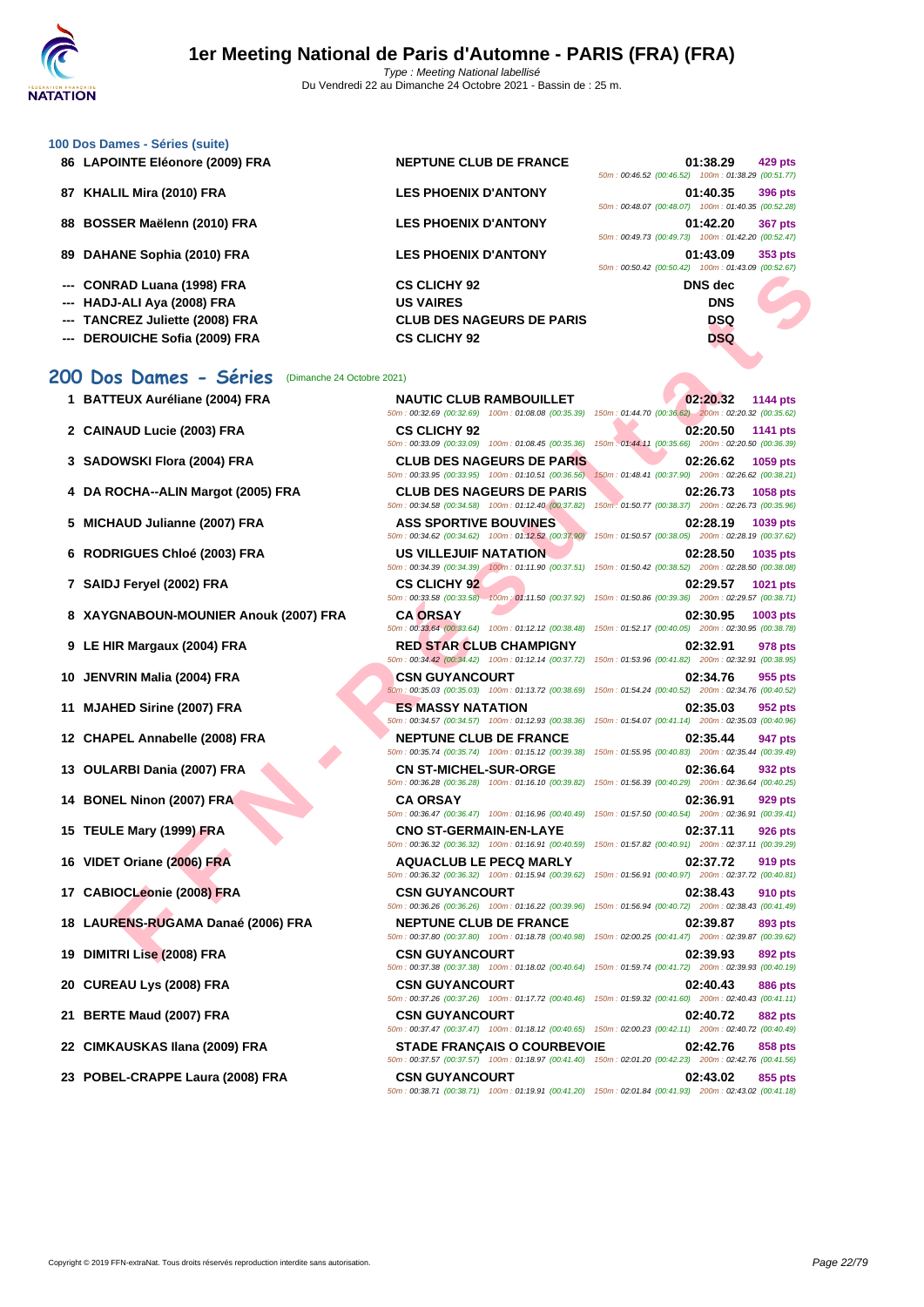- 
- **25 SIELLET Alexia (2007) FRA**
- **26 PAUL Lucie (2009) FRA ES MASSY NATATION 02:51.05 763 pts**
- **27 NACEIRI Amel (2009) FRA**
- **28 ROGER Margot (2006) FRA**
- **29 TAMDJIART Sarah (2007) FRA**
- **30 DRAGAN Barbara (2009) FRA**
- **31 LABRIDY Léna (2009) FRA ASS SPORTIVE BOUVINES 02:59.40 673 pts**
- **32 DE LION Margaux (2009) FRA**
- **---** BONHOMME Elea (2010) FRA
- **---** REZK-KALLAInes (2010) FRA
- --- LIEVRE BOUDON Celimene (2007) FRA PARIS SPORT CLU

| 24 BENSAADA Marwa (2006) FRA          | <b>CA ORSAY</b><br>50m: 00:37.22 (00:37.22) 100m: 01:18.07 (00:40.85) 150m: 02:02.17 (00:44.10) 200m: 02:45.90 (00:43.73)                    | 02:45.90<br>821 pts        |
|---------------------------------------|----------------------------------------------------------------------------------------------------------------------------------------------|----------------------------|
| 25 SIELLET Alexia (2007) FRA          | <b>CSN GUYANCOURT</b><br>50m: 00:39.87 (00:39.87) 100m: 01:23.15 (00:43.28) 150m: 02:07.53 (00:44.38) 200m: 02:51.03 (00:43.50)              | 02:51.03<br><b>763 pts</b> |
| 26 PAUL Lucie (2009) FRA              | <b>ES MASSY NATATION</b><br>50m : 00:41.22 (00:41.22) 100m : 01:24.99 (00:43.77) 150m : 02:09.29 (00:44.30) 200m : 02:51.05 (00:41.76)       | 02:51.05<br><b>763 pts</b> |
| 27 NACEIRI Amel (2009) FRA            | <b>ASS SPORTIVE BOUVINES</b><br>50m : 00:38.72 (00:38.72) 100m : 01:23.11 (00:44.39) 150m : 02:08.29 (00:45.18) 200m : 02:51.48 (00:43.19)   | 02:51.48<br><b>758 pts</b> |
| 28 ROGER Margot (2006) FRA            | <b>AQUACLUB LE PECQ MARLY</b><br>50m: 00:40.74 (00:40.74) 100m: 01:25.02 (00:44.28) 150m: 02:11.17 (00:46.15) 200m: 02:54.49 (00:43.32)      | 02:54.49<br>$725$ pts      |
| 29 TAMDJIART Sarah (2007) FRA         | <b>CN EPINETTES PARIS</b><br>50m: 00:40.76 (00:40.76) 100m: 01:24.50 (00:43.74) 150m: 02:09.66 (00:45.16) 200m: 02:54.74 (00:45.08)          | 02:54.74<br><b>722 pts</b> |
| 30 DRAGAN Barbara (2009) FRA          | <b>NEPTUNE CLUB DE FRANCE</b><br>50m: 00:40.04 (00:40.04) 100m: 01:25.19 (00:45.15) 150m: 02:11.83 (00:46.64) 200m: 02:55.45 (00:43.62)      | 02:55.45<br>715 pts        |
| 31 LABRIDY Léna (2009) FRA            | <b>ASS SPORTIVE BOUVINES</b><br>50m : 00:40.46 (00:40.46) 100m : 01:26.42 (00:45.96) 150m : 02:14.93 (00:48.51) 200m : 02:59.40 (00:44.47)   | 02:59.40<br><b>673 pts</b> |
| 32 DE LION Margaux (2009) FRA         | <b>STADE FRANCAIS O COURBEVOIE</b><br>50m: 00:43.11 (00:43.11) 100m: 01:29.81 (00:46.70) 150m: 02:16.50 (00:46.69) 200m: 03:01.37 (00:44.87) | 03:01.37<br><b>652 pts</b> |
| --- BONHOMME Elea (2010) FRA          | <b>US VAIRES</b>                                                                                                                             | <b>DNS</b>                 |
| --- REZK-KALLAInes (2010) FRA         | <b>ES MASSY NATATION</b>                                                                                                                     | <b>DSQ</b>                 |
| --- LIEVRE BOUDON Celimene (2007) FRA | <b>PARIS SPORT CLUB</b>                                                                                                                      | <b>DSQ</b>                 |

#### **50 Brasse Dames - Finale A 14 ans et plus** (Dimanche 24 Octobre 2021)

|                                                                            | $0.0011$ . $0.00012$ $0.00012$ $1.0011$ . $0.123.11$ $0.0044.33$ $0.0011$ . $0.200023$ $0.0043.10$ $0.0011$ . $0.20114$ $0.0043.13$          |            |                 |
|----------------------------------------------------------------------------|----------------------------------------------------------------------------------------------------------------------------------------------|------------|-----------------|
| 28 ROGER Margot (2006) FRA                                                 | <b>AQUACLUB LE PECQ MARLY</b><br>50m: 00:40.74 (00:40.74) 100m: 01:25.02 (00:44.28) 150m: 02:11.17 (00:46.15) 200m: 02:54.49 (00:43.32)      | 02:54.49   | <b>725 pts</b>  |
| 29 TAMDJIART Sarah (2007) FRA                                              | <b>CN EPINETTES PARIS</b><br>50m: 00:40.76 (00:40.76) 100m: 01:24.50 (00:43.74) 150m: 02:09.66 (00:45.16) 200m: 02:54.74 (00:45.08)          | 02:54.74   | <b>722 pts</b>  |
| 30 DRAGAN Barbara (2009) FRA                                               | <b>NEPTUNE CLUB DE FRANCE</b><br>50m : 00:40.04 (00:40.04) 100m : 01:25.19 (00:45.15) 150m : 02:11.83 (00:46.64) 200m : 02:55.45 (00:43.62)  | 02:55.45   | <b>715 pts</b>  |
| 31 LABRIDY Léna (2009) FRA                                                 | <b>ASS SPORTIVE BOUVINES</b><br>50m : 00:40.46 (00:40.46) 100m : 01:26.42 (00:45.96) 150m : 02:14.93 (00:48.51) 200m : 02:59.40 (00:44.47)   | 02:59.40   | <b>673 pts</b>  |
| 32 DE LION Margaux (2009) FRA                                              | <b>STADE FRANÇAIS O COURBEVOIE</b><br>50m: 00:43.11 (00:43.11) 100m: 01:29.81 (00:46.70) 150m: 02:16.50 (00:46.69) 200m: 03:01.37 (00:44.87) | 03:01.37   | 652 pts         |
| --- BONHOMME Elea (2010) FRA                                               | <b>US VAIRES</b>                                                                                                                             | <b>DNS</b> |                 |
| --- REZK-KALLAInes (2010) FRA                                              | <b>ES MASSY NATATION</b>                                                                                                                     | <b>DSQ</b> |                 |
| --- LIEVRE BOUDON Celimene (2007) FRA                                      | <b>PARIS SPORT CLUB</b>                                                                                                                      | <b>DSQ</b> |                 |
| <b>O Brasse Dames - Finale A 14 ans et plus (Dimanche 24 Octobre 2021)</b> |                                                                                                                                              |            |                 |
| 1 MASSACESI-PIZARRO Adriana (2005) FRA                                     | <b>RED STAR CLUB CHAMPIGNY</b>                                                                                                               | 00:33.77   | <b>1164 pts</b> |
| 2 CHAVANNE Audrie (1997) FRA                                               | <b>CA ORSAY</b>                                                                                                                              | 00:34.09   | <b>1146 pts</b> |
| 3 FIEMathilde (2001) FRA                                                   | <b>CLAMART NATATION 92</b>                                                                                                                   | 00:34.23   | 1139 pts        |
| 4 KOLOKOTSA Filippa leoni (2000) GRE                                       | DEREE COLLEGE ATHLETIC CLUB (GRE)                                                                                                            | 00:34.36   | <b>1132 pts</b> |
| 5 ANGELE Loulia (2007) FRA                                                 | <b>ES MASSY NATATION</b>                                                                                                                     | 00:35.01   | 1097 pts        |
| 6 GHEBACHE Ines (2006) FRA                                                 | <b>US IVRY-SUR-SEINE</b>                                                                                                                     | 00:35.60   | 1067 pts        |
| 7 HAMELIN Lili-Jeanne (2007) FRA                                           | <b>CNO ST-GERMAIN-EN-LAYE</b>                                                                                                                | 00:36.02   | 1045 pts        |
| 8 XAYGNABOUN-MOUNIER Anouk (2007) FRA                                      | <b>CA ORSAY</b>                                                                                                                              | 00:36.51   | 1020 pts        |
| O Brasse Dames - Finale A 12-13 ans (Dimanche 24 Octobre 2021)             |                                                                                                                                              |            |                 |
| 1 SALCZER Lilou (2008) FRA                                                 | <b>ES MASSY NATATION</b>                                                                                                                     | 00:36.75   | 1008 pts        |
| 2 BECKER Lola (2008) FRA                                                   | <b>NEPTUNE CLUB DE FRANCE</b>                                                                                                                | 00:37.66   | 963 pts         |
| 3 LOPES Melody (2009) FRA                                                  | STADE FRANÇAIS O COURBEVOIE                                                                                                                  | 00:38.30   | 931 pts         |
| 4 BELHACHEMI Manare (2008) FRA                                             | <b>US VAIRES</b>                                                                                                                             | 00:38.64   | 915 pts         |
| 5 ROSSI COLLINS Madeleine (2009) FRA                                       | <b>NEPTUNE CLUB DE FRANCE</b>                                                                                                                | 00:39.24   | <b>886 pts</b>  |
| 6 CALMELS Charline (2009) FRA                                              | <b>AQUACLUB LE PECQ MARLY</b>                                                                                                                | 00:40.53   | <b>827 pts</b>  |
| 7 SROUJI Sophie (2008) FRA                                                 | <b>AQUACLUB LE PECQ MARLY</b>                                                                                                                | 00:40.89   | 810 pts         |
| --- BELKHELLADI Ines (2008) FRA                                            | <b>LES PHOENIX D'ANTONY</b>                                                                                                                  | <b>DSQ</b> |                 |
| O Brasse Dames - Finale B 14 ans et plus (Dimanche 24 Octobre 2021)        |                                                                                                                                              |            |                 |
| 1 GNAZALE Judith (2006) FRA                                                | <b>CN MELUN VAL DE SEINE</b>                                                                                                                 | 00:36.14   | 1039 pts        |
| 2 SOARES-BOURGOGNE Loriana (2007) FRA                                      | <b>NEPTUNE CLUB DE FRANCE</b>                                                                                                                | 00:36.43   | <b>1024 pts</b> |
| 3 DELAHOUSSE Lison (2005) FRA                                              | <b>CLUB NAUTIQUE DOMREMY 13</b>                                                                                                              | 00:37.52   | 970 pts         |
| 4 LERAY Lilou (2005) FRA                                                   | <b>CLAMART NATATION 92</b>                                                                                                                   | 00:38.40   | 927 pts         |

### **50 Brasse Dames - Finale A 12-13 ans** (Dimanche 24 Octobre 2021)

| 1 SALCZER Lilou (2008) FRA           | <b>ES MASSY NATATION</b>           | 00:36.75   | <b>1008 pts</b> |
|--------------------------------------|------------------------------------|------------|-----------------|
| 2 BECKER Lola (2008) FRA             | <b>NEPTUNE CLUB DE FRANCE</b>      | 00:37.66   | 963 pts         |
| 3 LOPES Melody (2009) FRA            | <b>STADE FRANÇAIS O COURBEVOIE</b> | 00:38.30   | 931 pts         |
| 4 BELHACHEMI Manare (2008) FRA       | <b>US VAIRES</b>                   | 00:38.64   | 915 pts         |
| 5 ROSSI COLLINS Madeleine (2009) FRA | <b>NEPTUNE CLUB DE FRANCE</b>      | 00:39.24   | <b>886 pts</b>  |
| 6 CALMELS Charline (2009) FRA        | <b>AQUACLUB LE PECQ MARLY</b>      | 00:40.53   | <b>827 pts</b>  |
| 7 SROUJI Sophie (2008) FRA           | <b>AQUACLUB LE PECQ MARLY</b>      | 00:40.89   | 810 pts         |
| --- BELKHELLADI Ines (2008) FRA      | <b>LES PHOENIX D'ANTONY</b>        | <b>DSQ</b> |                 |

### **50 Brasse Dames - Finale B 14 ans et plus** (Dimanche 24 Octobre 2021)

| 1 GNAZALE Judith (2006) FRA           | <b>CN MELUN VAL DE SEINE</b>    | 00:36.14       | 1039 pts        |
|---------------------------------------|---------------------------------|----------------|-----------------|
| 2 SOARES-BOURGOGNE Loriana (2007) FRA | <b>NEPTUNE CLUB DE FRANCE</b>   | 00:36.43       | <b>1024 pts</b> |
| 3 DELAHOUSSE Lison (2005) FRA         | <b>CLUB NAUTIQUE DOMREMY 13</b> | 00:37.52       | 970 pts         |
| 4 LERAY Lilou (2005) FRA              | <b>CLAMART NATATION 92</b>      | 00:38.40       | 927 pts         |
| 5 BARRIA-PINTO Andrea (2007) FRA      | <b>USO BEZONS</b>               | 00:38.75       | 910 pts         |
| 6 VALLÉE Yaël (2006) FRA              | <b>CLUB NAUTIQUE DOMREMY 13</b> | 00:38.99       | 898 pts         |
| 7 TETART Romane (2007) FRA            | <b>CN ST-MICHEL-SUR-ORGE</b>    | 00:40.82       | 813 pts         |
| --- MARTINS Daphnee (2004) FRA        | <b>CNO ST-GERMAIN-EN-LAYE</b>   | <b>DNS</b> dec |                 |
|                                       |                                 |                |                 |

#### **50 Brasse Dames - Finale B 12-13 ans** (Dimanche 24 Octobre 2021)

| 1 PERRIN BAO Elisa (2009) FRA | <b>CLUB DES NAGEURS DE PARIS</b> | 00:40.25 | 839 pts |
|-------------------------------|----------------------------------|----------|---------|
|                               |                                  |          |         |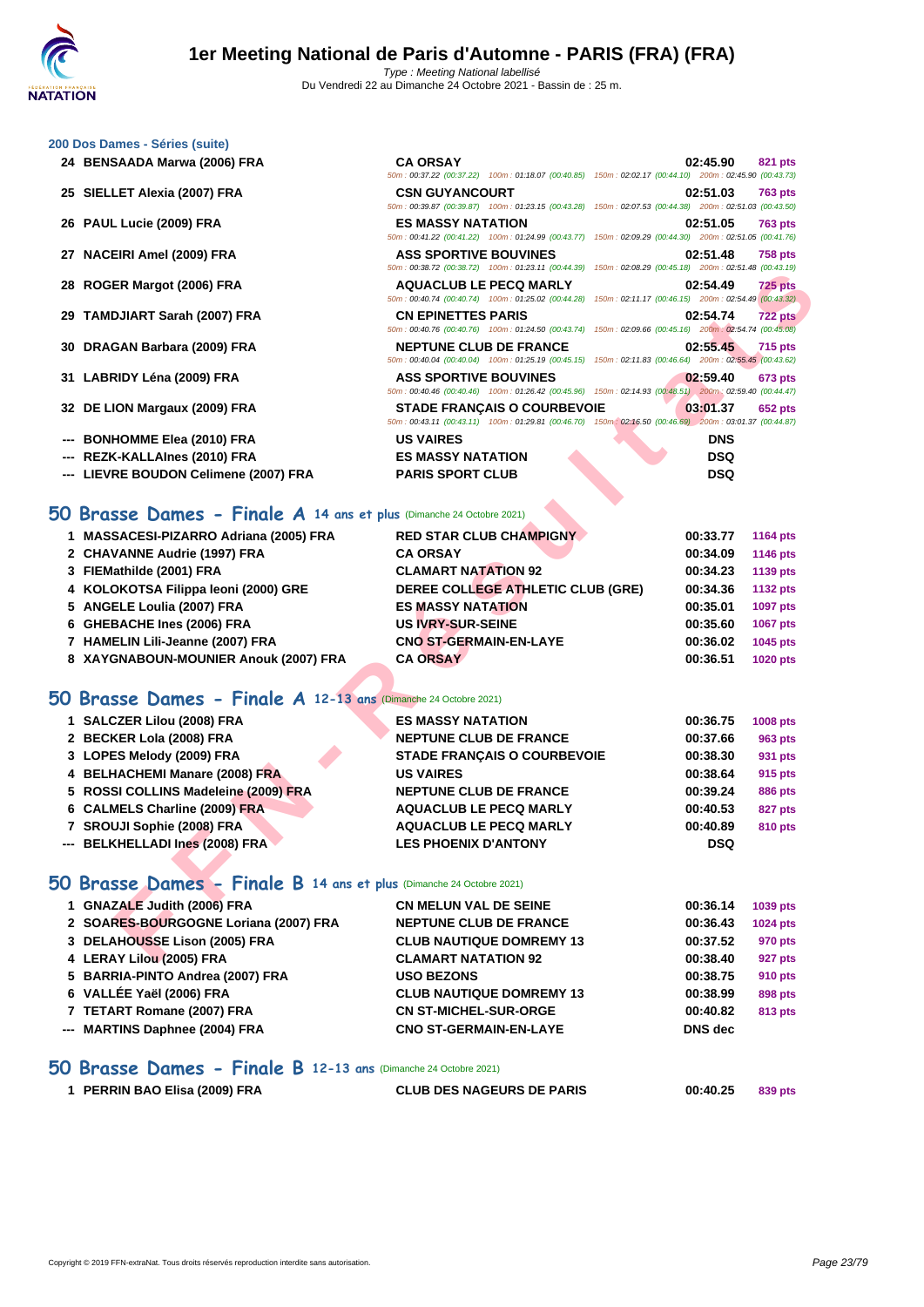

| 50 Brasse Dames - Finale B (suite) |  |  |  |  |  |
|------------------------------------|--|--|--|--|--|
|------------------------------------|--|--|--|--|--|

| 2 DUPUY Alice (2009) FRA                                             | <b>NEPTUNE CLUB DE FRANCE</b>                      | 00:41.81             | <b>769 pts</b>     |
|----------------------------------------------------------------------|----------------------------------------------------|----------------------|--------------------|
| 3 BERNARDOFJeanne (2009) FRA                                         | <b>CA ORSAY</b>                                    | 00:42.16             | <b>754 pts</b>     |
| 4 DUBERN Lucie (2009) FRA                                            | <b>US IVRY-SUR-SEINE</b>                           | 00:42.70             | <b>731 pts</b>     |
| 5 STEENKESTE Lily (2009) FRA                                         | <b>CA ORSAY</b>                                    | 00:42.83             | <b>725 pts</b>     |
| 6 LEVY Elena (2009) FRA                                              | <b>CLUB DES NAGEURS DE PARIS</b>                   | 00:43.24             | <b>708 pts</b>     |
| 7 TEBIZ Adele (2009) FRA                                             | <b>CS CLICHY 92</b>                                | 00:43.87             | <b>681 pts</b>     |
| 8 DRAGAN Barbara (2009) FRA                                          | <b>NEPTUNE CLUB DE FRANCE</b>                      | 00:44.93             | <b>638 pts</b>     |
|                                                                      |                                                    |                      |                    |
| 50 Brasse Dames - Finale C 14 ans et plus (Dimanche 24 Octobre 2021) |                                                    |                      |                    |
| 1 CLAUS Candice (2006) FRA                                           | <b>PARIS SPORT CLUB</b>                            | 00:40.26             | <b>839 pts</b>     |
| 2 BELHABICHana (2006) FRA                                            | <b>SCUF PARIS</b>                                  | 00:40.35             | 835 pts            |
| 3 GIRARD Emilie (2007) FRA                                           | <b>CLUB DES NAGEURS DE PARIS</b>                   | 00:40.74             | <b>817 pts</b>     |
| 4 JOUINOT Juliette (2007) FRA                                        | <b>CLUB DES NAGEURS DE PARIS</b>                   | 00:41.16             | <b>798 pts</b>     |
| 5 MANARIN Lucie (2005) FRA                                           | <b>SCUF PARIS</b>                                  | 00:41.64             | 777 pts            |
| 6 BURASCHI Marilou (2007) FRA                                        | <b>CLUB DES NAGEURS DE PARIS</b>                   | 00:42.25             | <b>750 pts</b>     |
| 7 JAWAHEER Azarine-Juliette (2005) FRA                               | <b>ASS SPORTIVE BOUVINES</b>                       | 00:42.35             | 746 pts            |
| --- FERRON Louise (2006) FRA                                         | <b>NAUTIC CLUB RAMBOUILLET</b>                     | <b>DNS</b>           |                    |
|                                                                      |                                                    |                      |                    |
| 50 Brasse Dames - Finale C 11 ans (Dimanche 24 Octobre 2021)         |                                                    |                      |                    |
| 1 COQUARD POREZ Jeanne (2010) FRA                                    | <b>CA ORSAY</b>                                    | 00:48.04             | <b>520 pts</b>     |
| 2 MEHIGUENI Myriam (2010) FRA                                        | <b>ES MASSY NATATION</b>                           | 00:48.44             | 505 pts            |
|                                                                      |                                                    |                      |                    |
| 50 Brasse Dames - Finale D 14 ans (Dimanche 24 Octobre 2021)         |                                                    |                      |                    |
| 1 HAUVETTE MINOUX Manon (2007) FRA                                   | <b>AQUACLUB LE PECQ MARLY</b>                      | 00:42.21             | <b>752 pts</b>     |
|                                                                      |                                                    |                      |                    |
| 50 Brasse Dames - Séries (Dimanche 24 Octobre 2021)                  |                                                    |                      |                    |
| 1 FIEMathilde (2001) FRA                                             | <b>CLAMART NATATION 92</b>                         | 00:33.24             | <b>1192 pts</b>    |
| 2 MASSACESI-PIZARRO Adriana (2005) FRA                               | <b>RED STAR CLUB CHAMPIGNY</b>                     | 00:33.65             | <b>1170 pts</b>    |
| 3 CHAVANNE Audrie (1997) FRA                                         | <b>CA ORSAY</b>                                    | 00:34.42             | <b>1129 pts</b>    |
| 4 KOLOKOTSA Filippa leoni (2000) GRE                                 | DEREE COLLEGE ATHLETIC CLUB (GRE)                  | 00:35.30             | 1082 pts           |
| 5 GHEBACHE Ines (2006) FRA                                           | <b>US IVRY-SUR-SEINE</b>                           | 00:35.63             | 1065 pts           |
| 6 ANGELE Loulia (2007) FRA                                           | <b>ES MASSY NATATION</b>                           | 00:35.70             | 1061 pts           |
| 7 XAYGNABOUN-MOUNIER Anouk (2007) FRA                                | <b>CA ORSAY</b>                                    | 00:35.95             | 1049 pts           |
| 8 SALCZER Lilou (2008) FRA                                           | <b>ES MASSY NATATION</b>                           | 00:36.51             | <b>1020 pts</b>    |
| 9 HAMELIN Lili-Jeanne (2007) FRA                                     | <b>CNO ST-GERMAIN-EN-LAYE</b>                      | 00:36.55             | <b>1018 pts</b>    |
| 10 SOARES-BOURGOGNE Loriana (2007) FRA                               | <b>NEPTUNE CLUB DE FRANCE</b>                      | 00:36.76             | <b>1007 pts</b>    |
| 11 GNAZALE Judith (2006) FRA                                         | <b>CN MELUN VAL DE SEINE</b>                       | 00:37.16             | 987 pts            |
| 12 BELKHELLADI Ines (2008) FRA                                       | <b>LES PHOENIX D'ANTONY</b>                        | 00:37.42             | 974 pts            |
| 13 TABIASCO Gabrielle (2004) FRA                                     | <b>CS CLICHY 92</b>                                | 00:37.71             | <b>960 pts</b>     |
| 14 DELAHOUSSE Lison (2005) FRA                                       | <b>CLUB NAUTIQUE DOMREMY 13</b>                    | 00:37.72             | <b>960 pts</b>     |
| 15 SALVAN Perrine (2002) FRA                                         | <b>ASS SPORTIVE BOUVINES</b>                       | 00:37.75             | 958 pts            |
| 16 LERAY Lilou (2005) FRA                                            | <b>CLAMART NATATION 92</b>                         | 00:38.32             | 930 pts            |
| 17 LOPES Melody (2009) FRA                                           | <b>STADE FRANÇAIS O COURBEVOIE</b>                 | 00:38.42             | 926 pts            |
| 18 BECKER Lola (2008) FRA                                            | <b>NEPTUNE CLUB DE FRANCE</b>                      | 00:38.96             | 900 pts            |
| 19 VALLÉE Yaël (2006) FRA                                            | <b>CLUB NAUTIQUE DOMREMY 13</b>                    | 00:39.22             | 887 pts            |
| 20 MARTINS Daphnee (2004) FRA                                        | <b>CNO ST-GERMAIN-EN-LAYE</b>                      | 00:39.23             | 887 pts            |
| 21 TETART Romane (2007) FRA                                          | <b>CN ST-MICHEL-SUR-ORGE</b>                       | 00:40.06             | 848 pts            |
| 22 BELHACHEMI Manare (2008) FRA                                      | <b>US VAIRES</b>                                   | 00:40.07             | 848 pts            |
| 23 BARRIA-PINTO Andrea (2007) FRA                                    | <b>USO BEZONS</b>                                  | 00:40.63             | 822 pts            |
| 24 BELHABICHana (2006) FRA<br>25 SROUJI Sophie (2008) FRA            | <b>SCUF PARIS</b><br><b>AQUACLUB LE PECQ MARLY</b> | 00:40.80<br>00:40.82 | 814 pts            |
| 26 CALMELS Charline (2009) FRA                                       | <b>AQUACLUB LE PECQ MARLY</b>                      | 00:40.90             | 813 pts<br>810 pts |
|                                                                      |                                                    |                      |                    |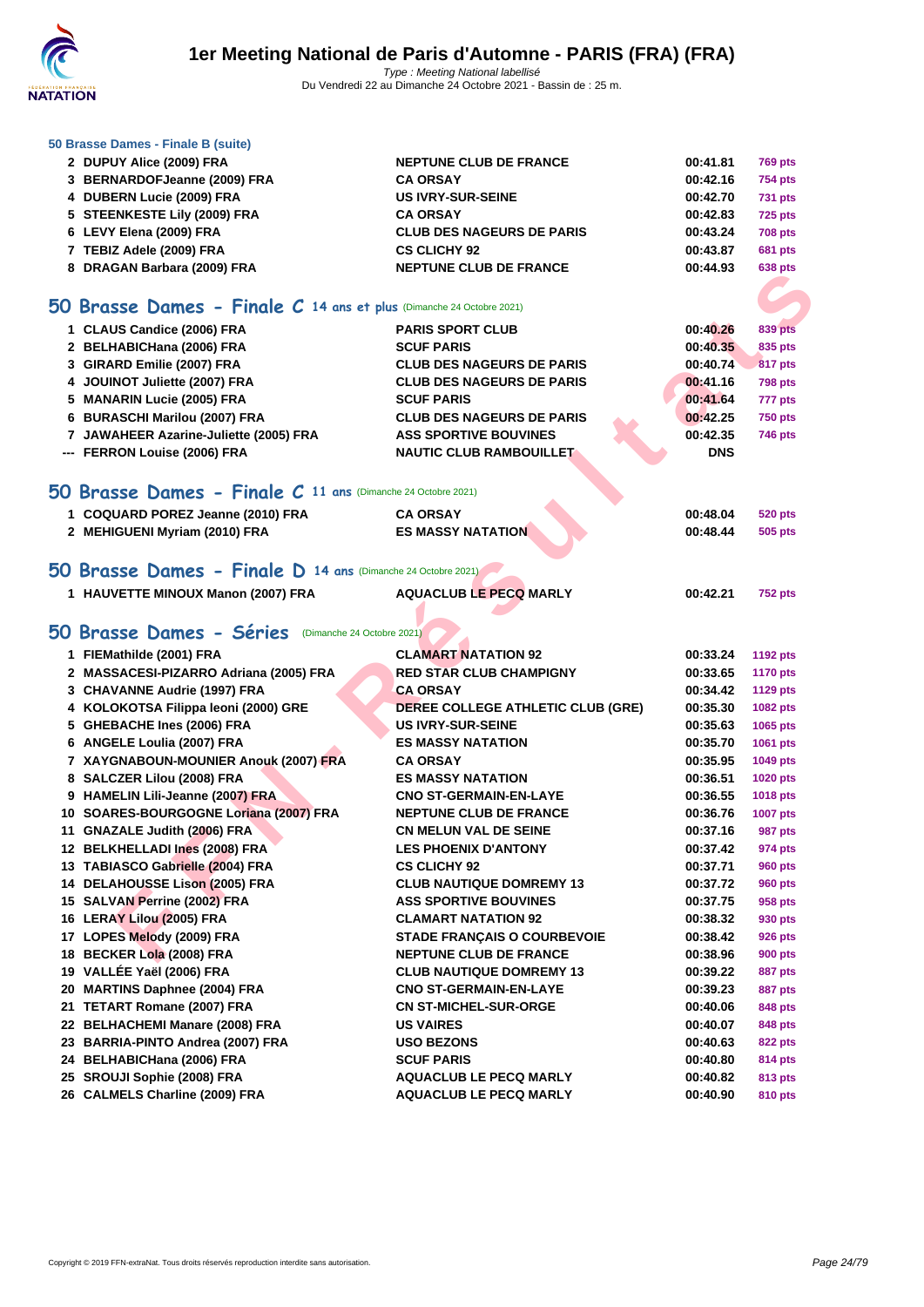

#### **[50 Brasse](http://www.ffnatation.fr/webffn/index.php) Dames - Séries (suite)**

| 27 ROSSI COLLINS Madeleine (2009) FRA                 | <b>NEPTUNE CLUB DE FRANCE</b>      | 00:40.94                                                                   | <b>808 pts</b>  |
|-------------------------------------------------------|------------------------------------|----------------------------------------------------------------------------|-----------------|
| 28 PERRIN BAO Elisa (2009) FRA                        | <b>CLUB DES NAGEURS DE PARIS</b>   | 00:41.08                                                                   | <b>802 pts</b>  |
| 29 GIRARD Emilie (2007) FRA                           | <b>CLUB DES NAGEURS DE PARIS</b>   | 00:41.18                                                                   | 797 pts         |
| 30 FERRON Louise (2006) FRA                           | <b>NAUTIC CLUB RAMBOUILLET</b>     | 00:41.22                                                                   | 795 pts         |
| 31 CLAUS Candice (2006) FRA                           | <b>PARIS SPORT CLUB</b>            | 00:41.54                                                                   | <b>781 pts</b>  |
| 32 JOUINOT Juliette (2007) FRA                        | <b>CLUB DES NAGEURS DE PARIS</b>   | 00:41.62                                                                   | 778 pts         |
| 33 MANARIN Lucie (2005) FRA                           | <b>SCUF PARIS</b>                  | 00:41.66                                                                   | <b>776 pts</b>  |
| 34 DUPUY Alice (2009) FRA                             | NEPTUNE CLUB DE FRANCE             | 00:42.78                                                                   | 727 pts         |
| 35 JAWAHEER Azarine-Juliette (2005) FRA               | <b>ASS SPORTIVE BOUVINES</b>       | 00:42.82                                                                   | <b>726 pts</b>  |
| 36 DUBERN Lucie (2009) FRA                            | <b>US IVRY-SUR-SEINE</b>           | 00:42.92                                                                   | 721 pts         |
| 37 BURASCHI Marilou (2007) FRA                        | <b>CLUB DES NAGEURS DE PARIS</b>   | 00:43.05                                                                   | 716 pts         |
| 38 BERNARDOFJeanne (2009) FRA                         | <b>CA ORSAY</b>                    | 00:43.24                                                                   | <b>708 pts</b>  |
| 39 STEENKESTE Lily (2009) FRA                         | <b>CA ORSAY</b>                    | 00:43.28                                                                   | <b>706 pts</b>  |
| 40 HAUVETTE MINOUX Manon (2007) FRA                   | <b>AQUACLUB LE PECQ MARLY</b>      | 00:43.50                                                                   | <b>697 pts</b>  |
| 41 TEBIZ Adele (2009) FRA                             | <b>CS CLICHY 92</b>                | 00:43.57                                                                   | <b>694 pts</b>  |
| 42 ROGER Margot (2006) FRA                            | <b>AQUACLUB LE PECQ MARLY</b>      | 00:43.81                                                                   | <b>684 pts</b>  |
| 43 YOUSFI Elina (2005) FRA                            | <b>SCUF PARIS</b>                  | 00:43.89                                                                   | <b>681 pts</b>  |
| 44 LEVY Elena (2009) FRA                              | <b>CLUB DES NAGEURS DE PARIS</b>   | 00:44.02                                                                   | 675 pts         |
| 45 DRAGAN Barbara (2009) FRA                          | <b>NEPTUNE CLUB DE FRANCE</b>      | 00:45.41                                                                   | <b>619 pts</b>  |
| 46 PAITRE Charlie (2005) FRA                          | <b>MOUETTES DE PARIS</b>           | 00:46.39                                                                   | <b>581 pts</b>  |
| 47 ENGEL Jade (2005) FRA                              | <b>A.O. TRAPPES NATATION</b>       | 00:46.75                                                                   | 567 pts         |
| 48 HADJ-ALI Aya (2008) FRA                            | <b>US VAIRES</b>                   | 00:47.24                                                                   | <b>549 pts</b>  |
| 49 ARNAUDIES Esther (2008) FRA                        | <b>NEPTUNE CLUB DE FRANCE</b>      | 00:47.35                                                                   | 545 pts         |
| 50 COQUARD POREZ Jeanne (2010) FRA                    | <b>CA ORSAY</b>                    | 00:48.82                                                                   | 492 pts         |
| 51 SECHI POLO Nina (2009) FRA                         | <b>NEPTUNE CLUB DE FRANCE</b>      | 00:48.97                                                                   | <b>487 pts</b>  |
| 52 MEHIGUENI Myriam (2010) FRA                        | <b>ES MASSY NATATION</b>           | 00:49.98                                                                   | <b>452 pts</b>  |
| 53 GARBAA Kamelia (2009) FRA                          | <b>SCUF PARIS</b>                  | 00:50.80                                                                   | 425 pts         |
| 54 BELMIR Aya (2009) FRA                              | <b>ASS SPORTIVE BOUVINES</b>       | 00:52.00                                                                   | <b>386 pts</b>  |
| 55 TALABART Camille (2006) FRA                        | <b>CLUB NAUTIQUE DOMREMY 13</b>    | 00:52.01                                                                   | <b>386 pts</b>  |
| --- GARCELON Nina (2007) FRA                          | <b>CS CLICHY 92</b>                | <b>DNS</b> dec                                                             |                 |
| --- TAN Laure-Apsara (2010) FRA                       | <b>CLUB NAUTIQUE DOMREMY 13</b>    | DNS dec                                                                    |                 |
| --- OUERFELLI Nesrine (2009) FRA                      | <b>STADE FRANÇAIS O COURBEVOIE</b> | <b>DSQ</b>                                                                 |                 |
| --- MARTIN Marilou (2006) FRA                         | <b>CLUB NAUTIQUE DOMREMY 13</b>    | <b>DSQ</b>                                                                 |                 |
|                                                       | <b>CS CLICHY 92</b>                |                                                                            |                 |
| --- TEBIZ Ava (2007) FRA                              |                                    | <b>DSQ</b>                                                                 |                 |
| 100 Brasse Dames - Séries<br>(Samedi 23 Octobre 2021) |                                    |                                                                            |                 |
| 1 BARREAU Laure (2002) FRA                            | <b>ES MASSY NATATION</b>           | 01:11.29<br>$50m: 00:34.08 \ (00:34.08) \quad 100m: 01:11.29 \ (00:37.21)$ | <b>1221 pts</b> |
| 2 MASSACESI-PIZARRO Adriana (2005) FRA                | <b>RED STAR CLUB CHAMPIGNY</b>     | 01:14.46                                                                   | <b>1146 pts</b> |
|                                                       |                                    | 50m: 00:34.79 (00:34.79) 100m: 01:14.46 (00:39.67)                         |                 |
| 3 CHAVANNE Audrie (1997) FRA                          | <b>CA ORSAY</b>                    | 01:14.82                                                                   | <b>1137 pts</b> |
|                                                       |                                    | 50m: 00:35.42 (00:35.42) 100m: 01:14.82 (00:39.40)                         |                 |
| 4 SOUBIES Beatrice (2005) FRA                         | <b>RACING CLUB DE FRANCE</b>       | 01:14.98                                                                   | 1133 pts        |
|                                                       |                                    | 50m: 00:35.50 (00:35.50) 100m: 01:14.98 (00:39.48)                         |                 |
| 5 BOURNONVILLE Laura (2001) FRA                       | <b>CA ORSAY</b>                    | 01:15.46<br>50m: 00:35.81 (00:35.81) 100m: 01:15.46 (00:39.65)             | 1122 pts        |
| 6 JENVRIN Malia (2004) FRA                            | <b>CSN GUYANCOURT</b>              | 01:16.35 1102 pts                                                          |                 |
|                                                       |                                    |                                                                            |                 |

### **100 Brasse Dames - Séries** (Samedi 23 Octobre 2021)

| 1 BARREAU Laure (2002) FRA             | <b>ES MASSY NATATION</b>       | 50m: 00:34.08 (00:34.08) 100m: 01:11.29 (00:37.21)                                                       | 01:11.29 | <b>1221 pts</b>   |
|----------------------------------------|--------------------------------|----------------------------------------------------------------------------------------------------------|----------|-------------------|
| 2 MASSACESI-PIZARRO Adriana (2005) FRA | <b>RED STAR CLUB CHAMPIGNY</b> | 50m: 00:34.79 (00:34.79) 100m: 01:14.46 (00:39.67)                                                       |          | 01:14.46 1146 pts |
| 3 CHAVANNE Audrie (1997) FRA           | <b>CA ORSAY</b>                | 50m: 00:35.42 (00:35.42) 100m: 01:14.82 (00:39.40)                                                       |          | 01:14.82 1137 pts |
| 4 SOUBIES Beatrice (2005) FRA          | <b>RACING CLUB DE FRANCE</b>   | 50m: 00:35.50 (00:35.50) 100m: 01:14.98 (00:39.48)                                                       | 01:14.98 | 1133 pts          |
| 5 BOURNONVILLE Laura (2001) FRA        | <b>CA ORSAY</b>                | 50m: 00:35.81 (00:35.81) 100m: 01:15.46 (00:39.65)                                                       | 01:15.46 | <b>1122 pts</b>   |
| 6 JENVRIN Malia (2004) FRA             | <b>CSN GUYANCOURT</b>          |                                                                                                          |          | 01:16.35 1102 pts |
| 7 SAUZEAU Lilou (2009) FRA             | <b>SN VERSAILLES</b>           | 50m: 00:36.19 (00:36.19) 100m: 01:16.35 (00:40.16)<br>50m: 00:36.65 (00:36.65) 100m: 01:17.14 (00:40.49) |          | 01:17.14 1083 pts |
| 8 HAMELIN Lili-Jeanne (2007) FRA       | <b>CNO ST-GERMAIN-EN-LAYE</b>  | 50m: 00:36.42 (00:36.42) 100m: 01:17.43 (00:41.01)                                                       | 01:17.43 | 1077 pts          |
| 9 POCIECHA Alexandra (2007) FRA        | <b>US VILLEJUIF NATATION</b>   | 50m: 00:37.07 (00:37.07) 100m: 01:17.99 (00:40.92)                                                       | 01:17.99 | <b>1064 pts</b>   |
| 10 ANGELE Loulia (2007) FRA            | <b>ES MASSY NATATION</b>       | 50m: 00:36.88 (00:36.88) 100m: 01:18.39 (00:41.51)                                                       | 01:18.39 | 1055 pts          |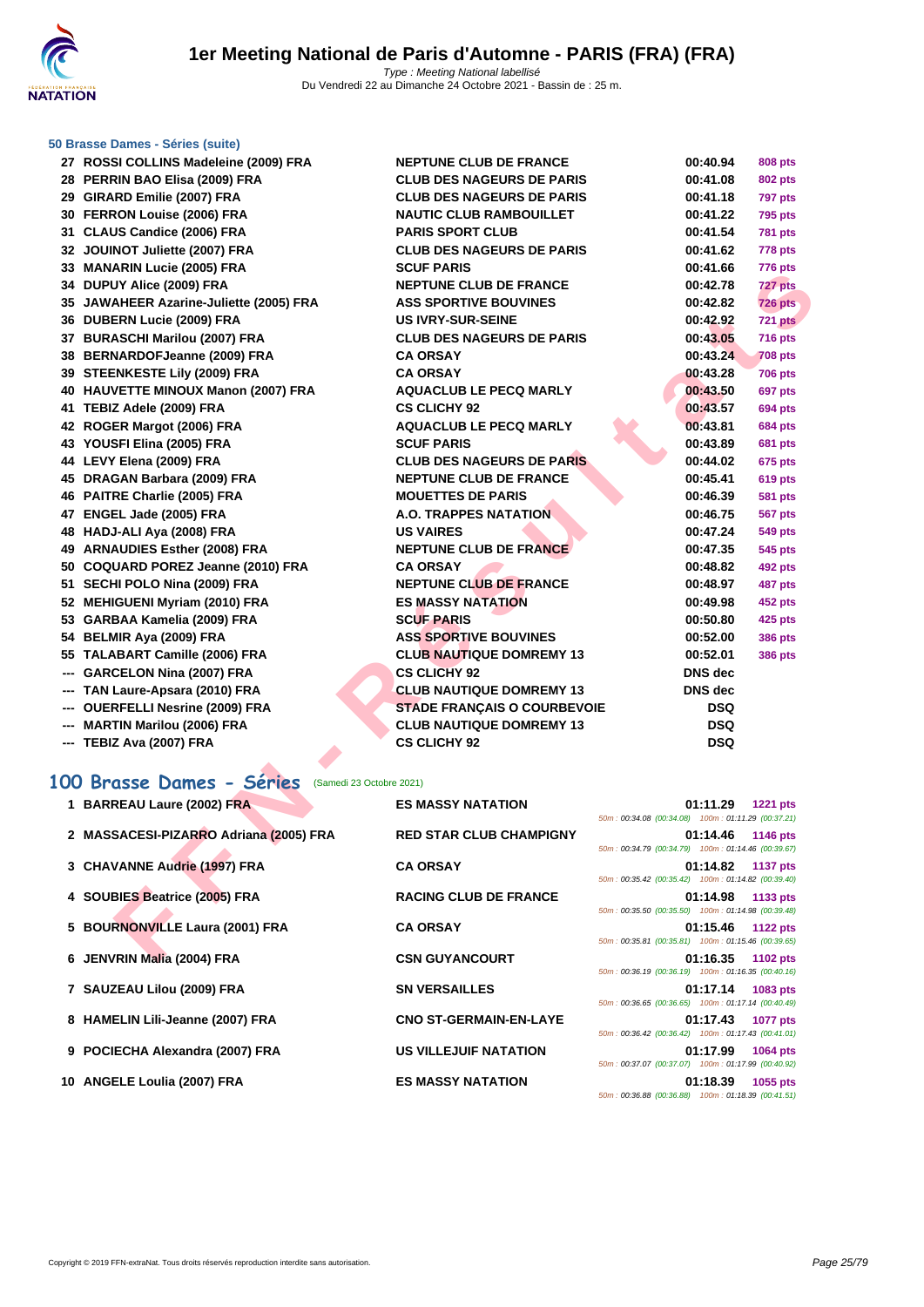

#### **[100 Brass](http://www.ffnatation.fr/webffn/index.php)e Dames - Séries (suite)**

| 11   XAYGNABOUN-MOUNIER Anouk (2007) FRA | <b>CA ORSAY</b>                  | 01:18.61<br><b>1050 pts</b><br>50m: 00:37.04 (00:37.04) 100m: 01:18.61 (00:41.57)                                                      |
|------------------------------------------|----------------------------------|----------------------------------------------------------------------------------------------------------------------------------------|
| 12 SALCZER Lilou (2008) FRA              | <b>ES MASSY NATATION</b>         | 01:18.80<br>1046 pts<br>50m: 00:36.80 (00:36.80) 100m: 01:18.80 (00:42.00)                                                             |
| 13 SIELLET Alexia (2007) FRA             | <b>CSN GUYANCOURT</b>            | 01:19.53<br>1030 pts<br>50m: 00:37.27 (00:37.27) 100m: 01:19.53 (00:42.26)                                                             |
| 14 SOARES-BOURGOGNE Loriana (2007) FRA   | <b>NEPTUNE CLUB DE FRANCE</b>    | 01:19.54<br>1029 pts<br>50m: 00:36.94 (00:36.94) 100m: 01:19.54 (00:42.60)                                                             |
| 15 BAUDOT Louise (2006) FRA              | <b>SN VERSAILLES</b>             | 1029 pts<br>01:19.55<br>50m: 00:37.31 (00:37.31) 100m: 01:19.55 (00:42.24)                                                             |
| 16 TOURILLON Floriane (1999) FRA         | <b>PROVINS NATATION</b>          | 01:19.95<br><b>1020 pts</b><br>50m: 00:38.07 (00:38.07) 100m: 01:19.95 (00:41.88)                                                      |
| 17 PRZYRANSKI Lola (2005) FRA            | <b>C.N OZOIR-LA-FERRIERE</b>     | 01:21.63<br>983 pts<br>50m: 00:38.79 (00:38.79) 100m: 01:21.63 (00:42.84)                                                              |
| 18 SABOURIN Clémence (2007) FRA          | <b>SN VERSAILLES</b>             | 01:22.31<br>969 pts<br>50m: 00:38.85 (00:38.85) 100m: 01:22.31 (00:43.46)                                                              |
| 19 TABIASCO Gabrielle (2004) FRA         | <b>CS CLICHY 92</b>              | 01:22.59<br>963 pts<br>50m: 00:38.21 (00:38.21) 100m: 01:22.59 (00:44.38)                                                              |
| 20 DIMITRI Lise (2008) FRA               | <b>CSN GUYANCOURT</b>            | 01:22.68<br>961 pts                                                                                                                    |
| 21 SALVAN Perrine (2002) FRA             | <b>ASS SPORTIVE BOUVINES</b>     | 50m: 00:39.96 (00:39.96) 100m: 01:22.68 (00:42.72)<br>01:22.71<br><b>960 pts</b><br>50m: 00:39.70 (00:39.70) 100m: 01:22.71 (00:43.01) |
| 22 SOUPIZON Maeva (2004) FRA             | <b>NAUTIC CLUB RAMBOUILLET</b>   | 01:22.89<br>956 pts                                                                                                                    |
| 23 DELAHOUSSE Lison (2005) FRA           | <b>CLUB NAUTIQUE DOMREMY 13</b>  | 50m: 00:38.47 (00:38.47) 100m: 01:22.89 (00:44.42)<br>01:23.49<br>943 pts                                                              |
| 24 DJELLAL Maessa (2007) FRA             | <b>ASS SPORTIVE BOUVINES</b>     | 50m: 00:38.41 (00:38.41) 100m: 01:23.49 (00:45.08)<br>01:24.28<br><b>926 pts</b>                                                       |
| 25 MAFILLE Julie (2006) FRA              | <b>CNO ST-GERMAIN-EN-LAYE</b>    | 50m: 00:39.64 (00:39.64) 100m: 01:24.28 (00:44.64)<br>01:24.63<br>919 pts                                                              |
| 26 DELSART Ambre (2010) FRA              | <b>ES MASSY NATATION</b>         | 50m: 00:39.84 (00:39.84) 100m: 01:24.63 (00:44.79)<br>01:24.88<br>914 pts                                                              |
| 27 BECKER Lola (2008) FRA                | <b>NEPTUNE CLUB DE FRANCE</b>    | 50m: 00:40.42 (00:40.42) 100m: 01:24.88 (00:44.46)<br>01:25.46<br>902 pts                                                              |
| 28 SOUCHARD Ariane (2005) FRA            | <b>SN VERSAILLES</b>             | 50m: 00:39.69 (00:39.69) 100m: 01:25.46 (00:45.77)<br>01:25.52<br><b>900 pts</b>                                                       |
| 29 BELHACHEMI Manare (2008) FRA          | <b>US VAIRES</b>                 | 50m: 00:40.40 (00:40.40) 100m: 01:25.52 (00:45.12)<br>01:25.84<br>894 pts                                                              |
| 30 MARTINS Daphnee (2004) FRA            | <b>CNO ST-GERMAIN-EN-LAYE</b>    | 50m: 00:40.10 (00:40.10) 100m: 01:25.84 (00:45.74)<br>01:26.42<br>882 pts                                                              |
| 31 NONAT Anaïs (2007) FRA                | <b>PROVINS NATATION</b>          | 50m: 00:40.55 (00:40.55) 100m: 01:26.42 (00:45.87)<br>01:26.72<br>876 pts                                                              |
| 32 TETART Romane (2007) FRA              | <b>CN ST-MICHEL-SUR-ORGE</b>     | 50m: 00:40.87 (00:40.87) 100m: 01:26.72 (00:45.85)<br>01:27.21<br>866 pts                                                              |
| 33 MASBAHI Anais (2008) FRA              | <b>CLUB DES NAGEURS DE PARIS</b> | 50m: 00:40.77 (00:40.77) 100m: 01:27.21 (00:46.44)<br>01:28.29<br>844 pts                                                              |
| 34 JOUINOT Juliette (2007) FRA           | <b>CLUB DES NAGEURS DE PARIS</b> | 50m: 00:41.84 (00:41.84) 100m: 01:28.29 (00:46.45)<br>01:28.71<br>835 pts                                                              |
| 35 LECOMTE Marie (2007) FRA              | <b>RACING CLUB DE FRANCE</b>     | 50m: 00:41.77 (00:41.77) 100m: 01:28.71 (00:46.94)<br>01:29.34<br>823 pts                                                              |
| 36 CALMELS Charline (2009) FRA           | <b>AQUACLUB LE PECQ MARLY</b>    | 50m: 00:41.76 (00:41.76) 100m: 01:29.34 (00:47.58)<br>01:29.73<br>815 pts                                                              |
| 37 ROSSI COLLINS Madeleine (2009) FRA    | <b>NEPTUNE CLUB DE FRANCE</b>    | 50m: 00:41.35 (00:41.35) 100m: 01:29.73 (00:48.38)<br>01:29.80<br>814 pts                                                              |
| 38 BARRIA-PINTO Andrea (2007) FRA        | <b>USO BEZONS</b>                | 50m: 00:42.50 (00:42.50) 100m: 01:29.80 (00:47.30)<br>01:29.81<br>813 pts                                                              |
| 39 BELHABICHana (2006) FRA               | <b>SCUF PARIS</b>                | 50m: 00:41.62 (00:41.62) 100m: 01:29.81 (00:48.19)<br>01:30.41<br>802 pts                                                              |
| 40 FERRON Louise (2006) FRA              | <b>NAUTIC CLUB RAMBOUILLET</b>   | 50m: 00:42.37 (00:42.37) 100m: 01:30.41 (00:48.04)<br>01:30.53<br>799 pts                                                              |
| 41 OUDIHAT Alissia (2008) FRA            | <b>CLUB DES NAGEURS DE PARIS</b> | 50m: 00:42.69 (00:42.69) 100m: 01:30.53 (00:47.84)<br>01:32.46<br><b>762 pts</b>                                                       |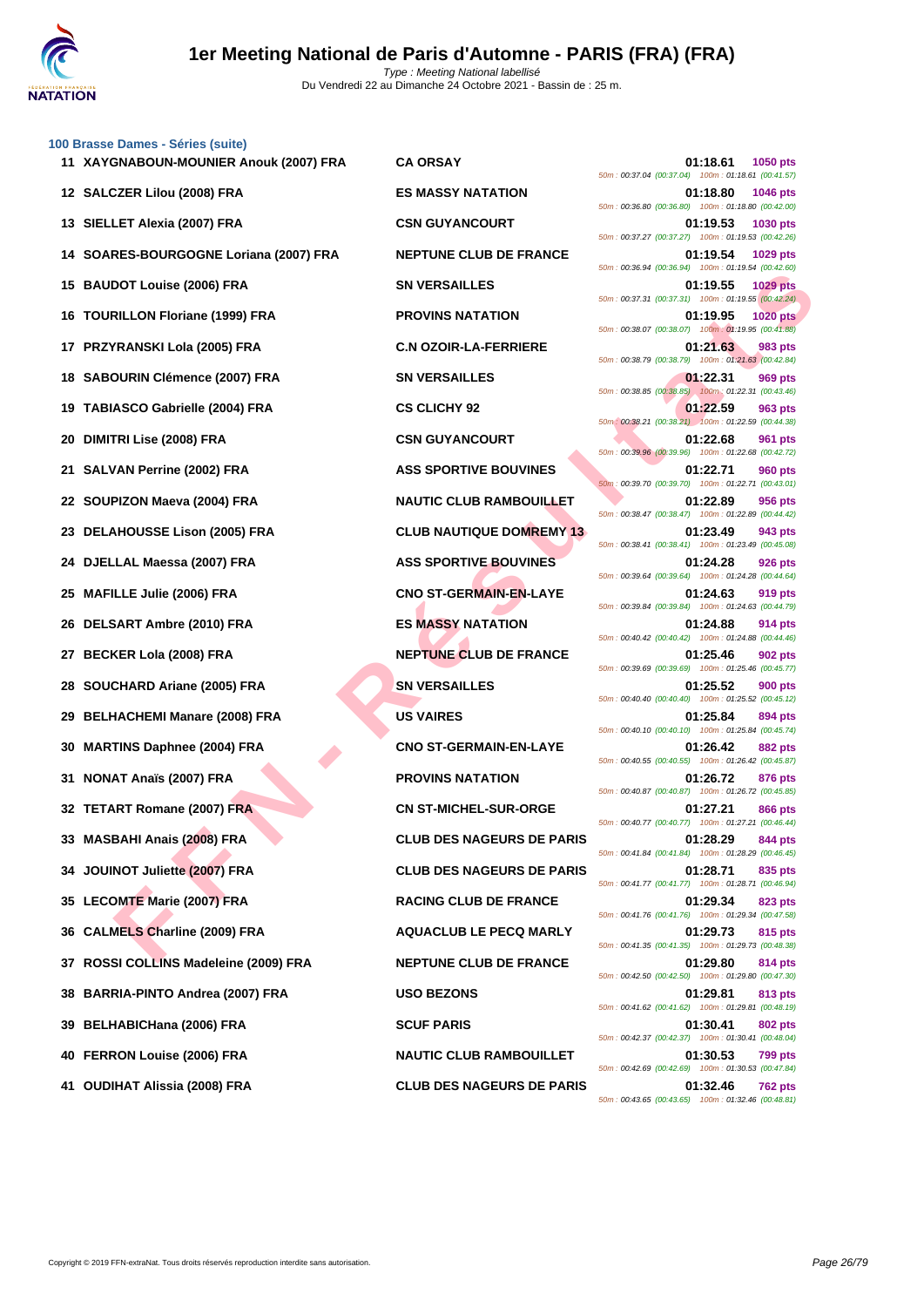

|    | 100 Brasse Dames - Séries (suite)         |                                    |  |                                                                    |                |
|----|-------------------------------------------|------------------------------------|--|--------------------------------------------------------------------|----------------|
|    | 42 NACEIRI Amel (2009) FRA                | <b>ASS SPORTIVE BOUVINES</b>       |  | 01:32.85<br>50m: 00:42.66 (00:42.66) 100m: 01:32.85 (00:50.19)     | 754 pts        |
|    | 43 CIMKAUSKAS Ilana (2009) FRA            | <b>STADE FRANÇAIS O COURBEVOIE</b> |  | 01:32.92<br>50m: 00:43.32 (00:43.32) 100m: 01:32.92 (00:49.60)     | 753 pts        |
|    | 44 DUBERN Lucie (2009) FRA                | <b>US IVRY-SUR-SEINE</b>           |  | 01:32.95<br>50m: 00:44.04 (00:44.04) 100m: 01:32.95 (00:48.91)     | <b>752 pts</b> |
|    | 45 MANDARD-SCHAFER Claire (2008) FRA      | <b>CLUB DES NAGEURS DE PARIS</b>   |  | 01:33.09<br>50m : 00:43.20 (00:43.20) 100m : 01:33.09 (00:49.89)   | <b>750 pts</b> |
| 46 | DAUGE-DUJARDIN Héléna (2005) FRA          | A.O. TRAPPES NATATION              |  | 01:33.59<br>50m : 00:43.49 (00:43.49) 100m : 01:33.59 (00:50.10)   | 740 pts        |
|    | 47 LABRIDY Léna (2009) FRA                | <b>ASS SPORTIVE BOUVINES</b>       |  | 01:33.90<br>50m: 00:43.57 (00:43.57) 100m: 01:33.90 (00:50.33)     | <b>734 pts</b> |
|    | 48 ELJASZEWICZ Agathe (2008) FRA          | <b>CLUB DES NAGEURS DE PARIS</b>   |  | 01:34.03<br>50m: 00:44.16 (00:44.16) 100m: 01:34.03 (00:49.87)     | <b>732 pts</b> |
| 49 | TEBIZ Adele (2009) FRA                    | <b>CS CLICHY 92</b>                |  | 01:34.31<br>50m: 00:44.34 (00:44.34)  100m: 01:34.31 (00:49.97)    | 727 pts        |
|    | 50 LEVY Elena (2009) FRA                  | <b>CLUB DES NAGEURS DE PARIS</b>   |  | 01:34.45<br>50m : 00:44.70 (00:44.70) 100m : 01:34.45 (00:49.75)   | 724 pts        |
|    | 51 GARCELON Nina (2007) FRA               | <b>CS CLICHY 92</b>                |  | 01:34.72<br>50m: 00:44.28 (00:44.28) 100m: 01:34.72 (00:50.44)     | <b>719 pts</b> |
|    | 52 DUPUY Alice (2009) FRA                 | <b>NEPTUNE CLUB DE FRANCE</b>      |  | 01:35.92<br>50m: 00:43.10 (00:43.10) 100m: 01:35.92 (00:52.82)     | 697 pts        |
|    | 53 PERROCHON Charlotte (2005) FRA         | <b>LES PHOENIX D'ANTONY</b>        |  | 01:36.21<br>50m: 00:43.39 (00:43.39) 100m: 01:36.21 (00:52.82)     | 692 pts        |
|    | 54 EHANNO Yseut (2008) FRA                | <b>ASS SPORTIVE BOUVINES</b>       |  | 01:36.78<br>50m: 00:45.80 (00:45.80) 100m: 01:36.78 (00:50.98)     | 681 pts        |
|    | 55 PETIT EYRIN Clemence (2009) FRA        | <b>ES MASSY NATATION</b>           |  | 01:37.24<br>50m: 00:45.30 (00:45.30) 100m: 01:37.24 (00:51.94)     | <b>673 pts</b> |
|    | 56 GOBILLARD Léia (2008) FRA              | <b>NEPTUNE CLUB DE FRANCE</b>      |  | 01:37.28<br>50m: 00:44.02 (00:44.02) 100m: 01:37.28 (00:53.26)     | 672 pts        |
|    | 57 DESOMBRE Marie (2009) FRA              | <b>NEPTUNE CLUB DE FRANCE</b>      |  | 01:37.93<br>50m: 00:46.98 (00:46.98) 100m: 01:37.93 (00:50.95)     | 661 pts        |
| 58 | <b>CHESNEAU-LACROIX Marion (2005) FRA</b> | <b>LES PHOENIX D'ANTONY</b>        |  | 01:38.42<br>50m: 00:45.82 (00:45.82) 100m: 01:38.42 (00:52.60)     | 652 pts        |
|    | 59 AIDAN Margaux (2008) FRA               | <b>ASS SPORTIVE BOUVINES</b>       |  | 01:38.81<br>50m: 00:46.39 (00:46.39) 100m: 01:38.81 (00:52.42)     | 645 pts        |
|    | 60 LEPERT Ambrine (2010) FRA              | <b>ES MASSY NATATION</b>           |  | 01:39.16<br>50m: 00:47.91 (00:47.91) 100m: 01:39.16 (00:51.25)     | 639 pts        |
|    | 61 THOREL Colyne (2009) FRA               | <b>LES PHOENIX D'ANTONY</b>        |  | 01:40.88<br>50m: 00:48.31 (00:48.31) 100m: 01:40.88 (00:52.57)     | <b>609 pts</b> |
|    | 62 DE LION Margaux (2009) FRA             | <b>STADE FRANÇAIS O COURBEVOIE</b> |  | 01:41.85<br>50m: 00:49.64 (00:49.64) 100m: 01:41.85 (00:52.21)     | 593 pts        |
|    | 63 DAGO Tessa (2009) FRA                  | <b>A.O. TRAPPES NATATION</b>       |  | 01:42.12<br>50m: 00:48.40 (00:48.40) 100m: 01:42.12 (00:53.72)     | 588 pts        |
|    | 64 HAMMOUMA Mailys (2007) FRA             | <b>CLUB NAUTIQUE DOMREMY 13</b>    |  | 01:42.29<br>50m: 00:48.64 (00:48.64) 100m: 01:42.29 (00:53.65)     | 585 pts        |
|    | 65 DEROUICHE Sofia (2009) FRA             | <b>CS CLICHY 92</b>                |  | 01:43.13<br>50m: 00:46.82 (00:46.82) 100m: 01:43.13 (00:56.31)     | 571 pts        |
|    | 66 PINAUD Alice (2009) FRA                | <b>ES MASSY NATATION</b>           |  | 01:47.64<br>50m: 00:50.21 (00:50.21) 100m: 01:47.64 (00:57.43)     | 499 pts        |
|    | 67 HOUZIAUX Amber (2010) FRA              | <b>CS CLICHY 92</b>                |  | 01:47.97<br>50m: 00:50.31 (00:50.31) 100m: 01:47.97 (00:57.66)     | 494 pts        |
|    | 68 TALABART Chloe (2009) FRA              | <b>CLUB NAUTIQUE DOMREMY 13</b>    |  | 01:48.85<br>50m: 00:52.32 (00:52.32) 100m: 01:48.85 (00:56.53)     | 480 pts        |
| 69 | <b>MEHIGUENI Myriam (2010) FRA</b>        | <b>ES MASSY NATATION</b>           |  | 01:50.09<br>50m: 00:51.82 (00:51.82) 100m: 01:50.09 (00:58.27)     | 462 pts        |
|    | 70 KHALIL Mira (2010) FRA                 | <b>LES PHOENIX D'ANTONY</b>        |  | 01:51.39                                                           | 442 pts        |
|    | 71 BOSSER Maëlenn (2010) FRA              | <b>LES PHOENIX D'ANTONY</b>        |  | 50m: 00:53.65 (00:53.65) 100m: 01:51.39 (00:57.74)<br>01:53.97     | 405 pts        |
|    | <b>DALIANE CARLIA (2040) EDA</b>          | LEC BUOENIV BIANTONIV              |  | 50m: 00:55.45 (00:55.45) 100m: 01:53.97 (00:58.52)<br>$04.EE$ $00$ | $000 - 1$      |

**F-DUARDN Helena (2005) FRA**<br> **FACTION ASS SPORTIVE BOUVINES**<br>
ES MASS VATATION<br>
2007 (FRA ASS SPORTIVE BOUVINES<br>
22 Adele (2009) FRA CULB DES NAGEURS DE PARIS announce of the same and the same and the same and the same an **422 85 SPORTIVE BOUVINES 01:32.85 754 pts** 50m : 00:42.66 (00:42.66) 100m : 01:32.85 (00:50.19) **43 CIADE FRANCAIS O COURBEVOIE 01:32.92 753 pts** 50m : 00:43.32 (00:43.32) 100m : 01:32.92 (00:49.60) **44 DUBERN Lucie (2009) FRA US IVRY-SUR-SEINE 01:32.95 752 pts** 50m : 00:44.04 (00:44.04) 100m : 01:32.95 (00:48.91) **45 MANDARD-SCHAFER Claire (2008) FRA CLUB DES NAGEURS DE PARIS 01:33.09 750 pts** 50m : 00:43.20 (00:43.20) 100m : 01:33.09 (00:49.89) **46 DAUGE-DUJARDIN Héléna (2005) FRA A.O. TRAPPES NATATION 01:33.59 740 pts** 50m : 00:43.49 (00:43.49) 100m : 01:33.59 (00:50.10) **4734 PORTIVE BOUVINES 11:33.90 734 pts** 50m : 00:43.57 (00:43.57) 100m : 01:33.90 (00:50.33) **488 CLUB DES NAGEURS DE PARIS 01:34.03 732 pts** 50m : 00:44.16 (00:44.16) 100m : 01:34.03 (00:49.87) **49 <b>CS CLICHY 92 01:34.31 727 pts** 50m : 00:44.34 (00:44.34) 100m : 01:34.31 (00:49.97) **500 CLUB DES NAGEURS DE PARIS CLUB DES NAGEURS DE PARIS** 50m : 00:44.70 (00:44.70) 100m : 01:34.45 (00:49.75) **51.34.72 CS CLICHY 92 01:34.72 719 pts** 50m : 00:44.28 (00:44.28) 100m : 01:34.72 (00:50.44) **SPECIUS DE FRANCE DE FRANCE 01:35.92 697 pts** 50m : 00:43.10 (00:43.10) 100m : 01:35.92 (00:52.82) **533 LES PHOENIX D'ANTONY Charlotte (2005) 01:36.21 692 pts** 50m : 00:43.39 (00:43.39) 100m : 01:36.21 (00:52.82) **544 EHANNO ISS SPORTIVE BOUVINES CONSUMING SPORTIVE BOUVINES 01:36.78 681 pts** 50m : 00:45.80 (00:45.80) 100m : 01:36.78 (00:50.98) **55 PES MASSY NATATION 01:37.24 673 pts** 50m : 00:45.30 (00:45.30) 100m : 01:37.24 (00:51.94) **566 CLUB DE FRANCE 672 pts** 50m : 00:44.02 (00:44.02) 100m : 01:37.28 (00:53.26) **578 DESPTUNE CLUB DE FRANCE 01:37.93 661 pts** 50m : 00:46.98 (00:46.98) 100m : 01:37.93 (00:50.95) **58 CHES PHOENIX D'ANTONY CHES PHOENIX D'ANTONY 652 pts** 50m : 00:45.82 (00:45.82) 100m : 01:38.42 (00:52.60) **59 AIDAN Margaux (2008) FRA ASS SPORTIVE BOUVINES 01:38.81 645 pts** 50m : 00:46.39 (00:46.39) 100m : 01:38.81 (00:52.42) **639 pts 639 pts** 50m : 00:47.91 (00:47.91) 100m : 01:39.16 (00:51.25) **61 THOREL Colyne (2009) FRA LES PHOENIX D'ANTONY 01:40.88 609 pts** 50m : 00:48.31 (00:48.31) 100m : 01:40.88 (00:52.57) **62 DE LION Margaux (2009) FRA STADE FRANÇAIS O COURBEVOIE 01:41.85 593 pts** 50m : 00:49.64 (00:49.64) 100m : 01:41.85 (00:52.21) **63 DAGO Tessa (2009) FRA A.O. TRAPPES NATATION 01:42.12 588 pts** 50m : 00:48.40 (00:48.40) 100m : 01:42.12 (00:53.72) **64 HAMMOUMA Mailys (2007) FRA CLUB NAUTIQUE DOMREMY 13 01:42.29 585 pts** 50m : 00:48.64 (00:48.64) 100m : 01:42.29 (00:53.65) **65 CLICHY 92 01:43.13 571 pts** 50m : 00:46.82 (00:46.82) 100m : 01:43.13 (00:56.31) **66 PINAUD Alice (2009) FRA ES MASSY NATATION 01:47.64 499 pts** 50m : 00:50.21 (00:50.21) 100m : 01:47.64 (00:57.43) 50m : 00:50.31 (00:50.31) 100m : 01:47.97 (00:57.66) **6881 CLUB NAUTIQUE DOMREMY 13 01:48.85 480 pts** 50m : 00:52.32 (00:52.32) 100m : 01:48.85 (00:56.53) **69 MEHIGUENI Myriam (2010) FRA ES MASSY NATATION 01:50.09 462 pts** 50m : 00:51.82 (00:51.82) 100m : 01:50.09 (00:58.27) **700 LES PHOENIX D'ANTONY CONSUMER 101:51.39** 442 pts 50m : 00:53.65 (00:53.65) 100m : 01:51.39 (00:57.74) **711 <b>BOS BOSSER MAËLES PHOENIX D'ANTONY 101:53.97 105 pts** 50m : 00:55.45 (00:55.45) 100m : 01:53.97 (00:58.52) **72 DAHANE Sophia (2010) FRA LES PHOENIX D'ANTONY 01:55.68 382 pts** 50m : 00:56.21 (00:56.21) 100m : 01:55.68 (00:59.47)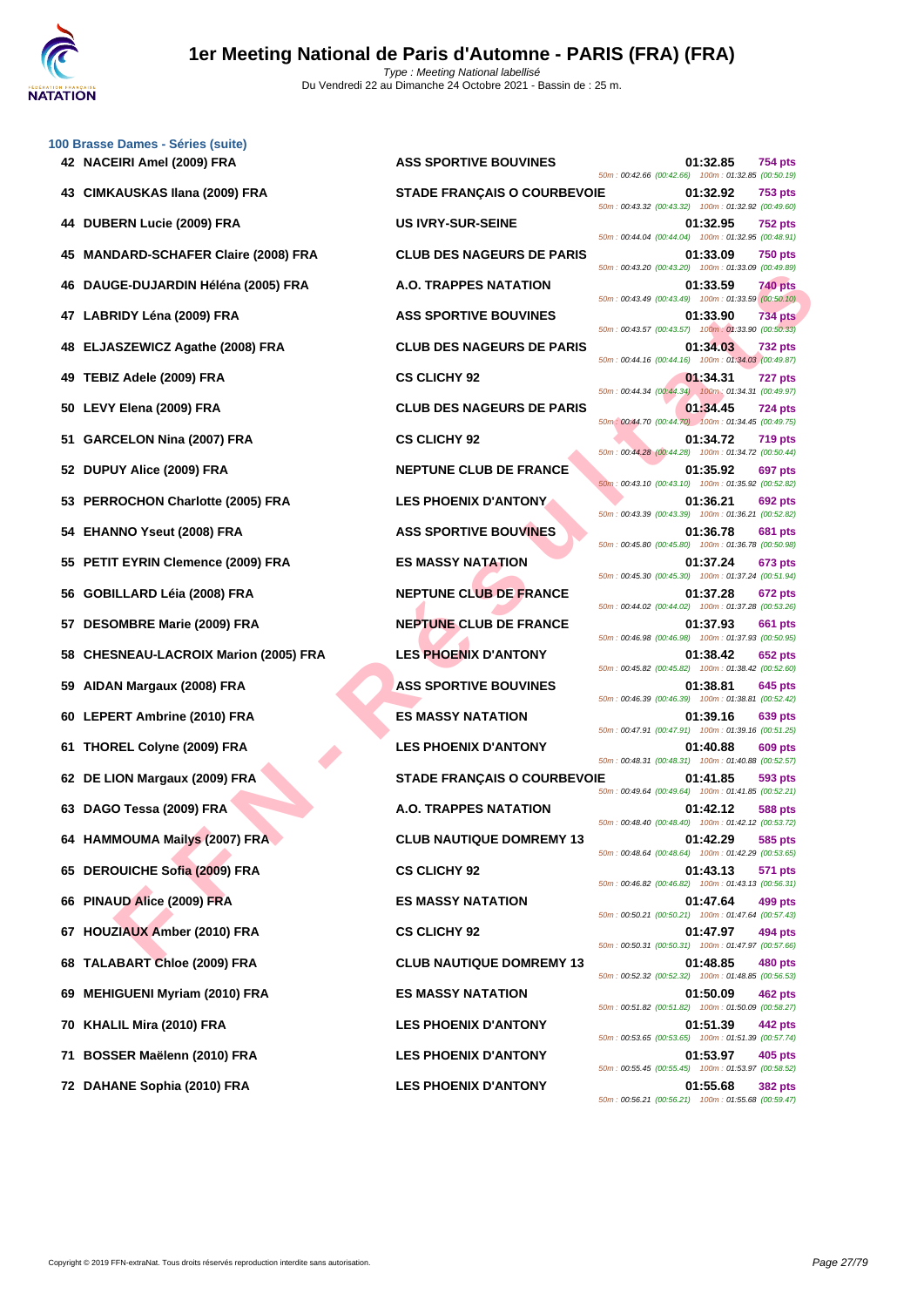

Du Vendredi 22 au Dimanche 24 Octobre 2021 - Bassin de : 25 m.

#### **[100 Brass](http://www.ffnatation.fr/webffn/index.php)e Dames - Séries (suite)**

- **--- BELKHELLADI Ines (2008) FRA LES PHOENIX D'ANTONY DNS dec**
- **--- PERRIN BAO Elisa (2009) FRA CLUB DES NAGEURS DE PARIS DSQ**

#### **200 Brasse Dames - Séries** (Samedi 23 Octobre 2021)

- 
- 
- **3 MASSACESI-PIZARRO Adriana (2005) FRA RED STAR CLUB CHAMPIGNY 02:41.37 1117 pts**
- 
- 
- 
- 
- **8 SOARES-BOURGOGNE Loriana (2007) FRA NEPTUNE CLUB DE FRANCE 02:50.52 1012 pts**
- 
- 
- 
- 
- 
- 
- 
- 
- 
- 
- 
- 
- 
- 
- 
- 
- 
- 
- 
- 
- 

| JU Drasse Dames - Series (Samedi 23 Octobre 2021) |                                                                                                                                                                                                                                                   |                                                                                    |
|---------------------------------------------------|---------------------------------------------------------------------------------------------------------------------------------------------------------------------------------------------------------------------------------------------------|------------------------------------------------------------------------------------|
| 1 BARREAU Laure (2002) FRA                        | <b>ES MASSY NATATION</b><br>50m: 00:35.08 (00:35.08) 100m: 01:13.97 (00:38.89) 150m: 01:53.48 (00:39.51) 200m: 02:33.21 (00:39.73)                                                                                                                | 02:33.21<br><b>1215 pts</b>                                                        |
| 2 JENVRIN Malia (2004) FRA                        | <b>CSN GUYANCOURT</b><br>50m: 00:36.55 (00:36.55) 100m: 01:17.18 (00:40.63)                                                                                                                                                                       | 02:39.76<br>1136 pts<br>150m: 01:58.72 (00:41.54) 200m: 02:39.76 (00:41.04)        |
| 3 MASSACESI-PIZARRO Adriana (2005) FRA            | <b>RED STAR CLUB CHAMPIGNY</b><br>50m: 00:36.05 (00:36.05) 100m: 01:17.63 (00:41.58)                                                                                                                                                              | 02:41.37<br><b>1117 pts</b><br>150m: 01:59.96 (00:42.33) 200m: 02:41.37 (00:41.41) |
| 4 CHAVANNE Audrie (1997) FRA                      | <b>CA ORSAY</b><br>50m: 00:36.77 (00:36.77) 100m: 01:18.07 (00:41.30)                                                                                                                                                                             | 02:42.16<br><b>1108 pts</b><br>150m: 02:00.11 (00:42.04) 200m: 02:42.16 (00:42.05) |
| 5 HAMELIN Lili-Jeanne (2007) FRA                  | <b>CNO ST-GERMAIN-EN-LAYE</b><br>50m: 00:37.63 (00:37.63) 100m: 01:19.58 (00:41.95)                                                                                                                                                               | 02:47.23 1049 pts<br>150m: 02:03.61 (00:44.03) 200m: 02:47.23 (00:43.62)           |
| 6 SAUZEAU Lilou (2009) FRA                        | <b>SN VERSAILLES</b><br>50m: 00:37.77 (00:37.77) 100m: 01:20.37 (00:42.60)                                                                                                                                                                        | 02:47.47<br>1047 pts<br>150m: 02:03.95 (00:43.58) 200m: 02:47.47 (00:43.52)        |
| 7 LESOILLE Julie (2005) FRA                       | <b>US VILLEJUIF NATATION</b><br>50m: 00:38.60 (00:38.60) 100m: 01:20.94 (00:42.34)                                                                                                                                                                | 02:48.63<br>1033 pts<br>150m : 02:04.22 (00:43.28) 200m : 02:48.63 (00:44.41)      |
| 8 SOARES-BOURGOGNE Loriana (2007) FRA             | <b>NEPTUNE CLUB DE FRANCE</b><br>50m: 00:38.18 (00:38.18) 100m: 01:21.91 (00:43.73)                                                                                                                                                               | 02:50.52<br>1012 pts<br>150m: 02:06.60 (00:44.69) 200m: 02:50.52 (00:43.92)        |
| 9 XAYGNABOUN-MOUNIER Anouk (2007) FRA             | <b>CA ORSAY</b><br>50m : 00:37.62 (00:37.62) 100m : 01:21.15 (00:43.53) 150m : 02:06.39 (00:45.24) 200m : 02:50.64 (00:44.25)                                                                                                                     | 02:50.64<br>1011 pts                                                               |
| 0 TOURILLON Floriane (1999) FRA                   | <b>PROVINS NATATION</b><br>50m: 00:39.18 (00:39.18) 100m: 01:22.84 (00:43.66)                                                                                                                                                                     | 02:51.47<br>1002 pts<br>150m: 02:07.03 (00:44.19) 200m: 02:51.47 (00:44.44)        |
| 1 SIELLET Alexia (2007) FRA                       | <b>CSN GUYANCOURT</b><br>50m: 00:38.39 (00:38.39) 100m: 01:21.94 (00:43.55)                                                                                                                                                                       | 02:52.31<br>992 pts<br>150m: 02:06.88 (00:44.94) 200m: 02:52.31 (00:45.43)         |
| 2 SALCZER Lilou (2008) FRA                        | <b>ES MASSY NATATION</b><br>50m: 00:36.82 (00:36.82) 100m: 01:19.44 (00:42.62)                                                                                                                                                                    | 02:52.73<br>988 pts<br>150m: 02:05.89 (00:46.45) 200m: 02:52.73 (00:46.84)         |
| 3 SABOURIN Clémence (2007) FRA                    | <b>SN VERSAILLES</b><br>50m: 00:38.81 (00:38.81) 100m: 01:22.87 (00:44.06)                                                                                                                                                                        | 02:54.22<br>971 pts<br>150m: 02:08.76 (00:45.89) 200m: 02:54.22 (00:45.46)         |
| 4 DIMITRI Lise (2008) FRA                         | <b>CSN GUYANCOURT</b><br>50m: 00:39.74 (00:39.74) 100m: 01:24.49 (00:44.75)                                                                                                                                                                       | 02:57.03<br>941 pts<br>150m: 02:10.18 (00:45.69) 200m: 02:57.03 (00:46.85)         |
| 5 SOUPIZON Maeva (2004) FRA                       | <b>NAUTIC CLUB RAMBOUILLET</b><br>50m: 00:39.28 (00:39.28) 100m: 01:24.83 (00:45.55)                                                                                                                                                              | 02:57.43<br>937 pts<br>150m: 02:11.01 (00:46.18) 200m: 02:57.43 (00:46.42)         |
| 6 MAFILLE Julie (2006) FRA                        | <b>CNO ST-GERMAIN-EN-LAYE</b><br>50m: 00:39.89 (00:39.89) 100m: 01:24.52 (00:44.63)                                                                                                                                                               | 02:57.83<br>932 pts<br>150m: 02:10.96 (00:46.44) 200m: 02:57.83 (00:46.87)         |
| 7 BONEL Ninon (2007) FRA                          | <b>CA ORSAY</b><br>50m : 00:39.45 (00:39.45) 100m : 01:24.91 (00:45.46) 150m : 02:12.14 (00:47.23) 200m : 02:58.40 (00:46.26)                                                                                                                     | 02:58.40<br><b>926 pts</b>                                                         |
| 8 LOPES Melody (2009) FRA                         | <b>STADE FRANÇAIS O COURBEVOIE</b><br>50m: 00:40.30 (00:40.30) 100m: 01:26.84 (00:46.54) 150m: 02:14.04 (00:47.20) 200m: 03:01.54 (00:47.50)                                                                                                      | 03:01.54<br>893 pts                                                                |
| 9 SOUCHARD Ariane (2005) FRA                      | <b>SN VERSAILLES</b><br>50m : 00:40.82 (00:40.82) 100m : 01:26.91 (00:46.09) 150m : 02:14.36 (00:47.45) 200m : 03:02.69 (00:48.33)                                                                                                                | 03:02.69<br>881 pts                                                                |
| 0 BELHACHEMI Manare (2008) FRA                    | <b>US VAIRES</b><br>50m: 00:40.80 (00:40.80) 100m: 01:28.13 (00:47.33)                                                                                                                                                                            | 03:06.19<br>845 pts<br>150m: 02:17.31 (00:49.18) 200m: 03:06.19 (00:48.88)         |
| 1 TETART Romane (2007) FRA                        | <b>CN ST-MICHEL-SUR-ORGE</b><br>50m : 00:41.63 (00:41.63) 100m : 01:28.89 (00:47.26) 150m : 02:18.97 (00:50.08) 200m : 03:10.08 (00:51.11)                                                                                                        | 03:10.08<br><b>806 pts</b>                                                         |
| 2 POBEL-CRAPPE Laura (2008) FRA                   | <b>CSN GUYANCOURT</b><br>50m : 00:44.63 (00:44.63) 100m : 01:34.22 (00:49.59) 150m : 02:23.14 (00:48.92) 200m : 03:11.56 (00:48.42)                                                                                                               | 03:11.56<br>791 pts                                                                |
| 23 FERRON Louise (2006) FRA                       | <b>NAUTIC CLUB RAMBOUILLET</b><br>50m : 00:43.61 (00:43.61) 100m : 01:32.05 (00:48.44) 150m : 02:21.86 (00:49.81) 200m : 03:11.94 (00:50.08)                                                                                                      | 03:11.94<br>787 pts                                                                |
| 24 LECOMTE Marie (2007) FRA                       | <b>RACING CLUB DE FRANCE</b><br>50m: 00:43.14 (00:43.14) 100m: 01:32.22 (00:49.08) 150m: 02:23.14 (00:50.92) 200m: 03:13.71 (00:50.57)                                                                                                            | 03:13.71<br><b>770 pts</b>                                                         |
| 25 BERTE Maud (2007) FRA                          | <b>CSN GUYANCOURT</b><br>50m : 00:43.52 (00:43.52) 100m : 01:32.82 (00:49.30) 150m : 02:23.66 (00:50.84) 200m : 03:13.90 (00:50.24)                                                                                                               | 03:13.90<br><b>768 pts</b>                                                         |
| <b>86 OUERFELLI Nesrine (2009) FRA</b>            | <b>STADE FRANCAIS O COURBEVOIE</b>                                                                                                                                                                                                                | 03:15.38<br><b>754 pts</b>                                                         |
| 27 BARRIA-PINTO Andrea (2007) FRA                 | 50m: 00:42.09 (00:42.09) 100m: 01:31.32 (00:49.23) 150m: 02:22.14 (00:50.82) 200m: 03:15.38 (00:53.24)<br><b>USO BEZONS</b>                                                                                                                       | 03:15.65<br><b>751 pts</b>                                                         |
| 28 SROUJI Sophie (2008) FRA                       | 50m: 00:42.70 (00:42.70) 100m: 01:30.77 (00:48.07) 150m: 02:22.16 (00:51.39) 200m: 03:15.65 (00:53.49)<br><b>AQUACLUB LE PECQ MARLY</b><br>50m: 00:44.43 (00:44.43) 100m: 01:35.74 (00:51.31) 150m: 02:26.40 (00:50.66) 200m: 03:17.35 (00:50.95) | 03:17.35<br><b>735 pts</b>                                                         |
|                                                   |                                                                                                                                                                                                                                                   |                                                                                    |

**29 CUREAU Lys (2008) FRA CSN GUYANCOURT 03:18.33 726 pts** 50m : 00:44.51 (00:44.51) 100m : 01:35.50 (00:50.99) 150m : 02:26.83 (00:51.33) 200m : 03:18.33 (00:51.50)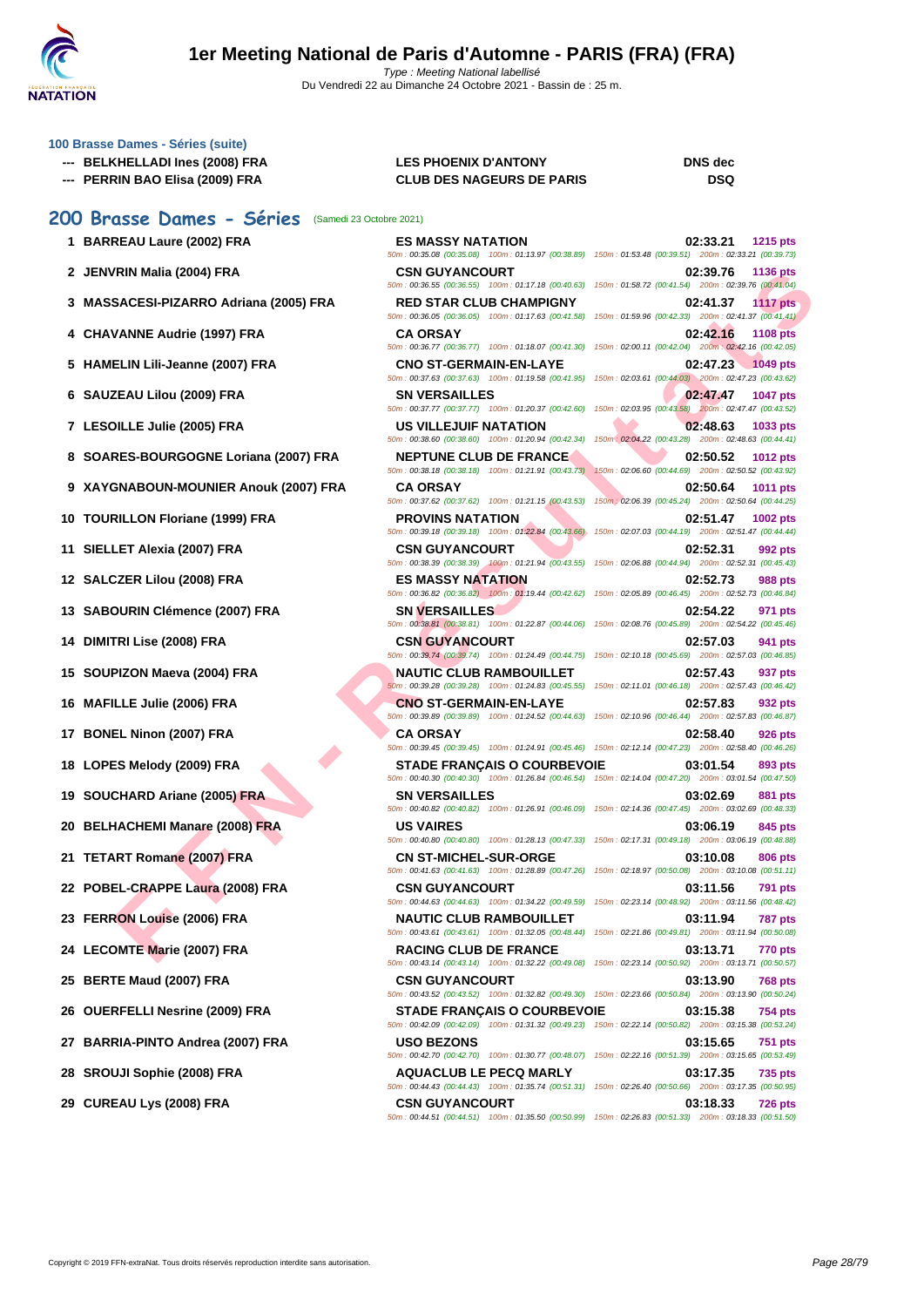#### **[200 Brass](http://www.ffnatation.fr/webffn/index.php)e Dames - Séries (suite)**

- 
- 
- 
- 
- 
- 
- 
- 
- 
- 
- **--- GIRMA Salome (2006) FRA NEPTUNE CLUB DE FRANCE DSQ**

#### **DUBERN Lucie (2009) FRA US IVRY-SUR-SEINE 03:19.24 717 pts** 50m : 00:43.79 (00:43.79) 100m : 01:34.62 (00:50.83) 150m : 02:27.15 (00:52.53) 200m : 03:19.24 (00:52.09) **VARGA Zille (2008) FRA CS CLICHY 92 03:19.37 716 pts** 50m : 00:45.65 (00:45.65) 100m : 01:36.51 (00:50.86) 150m : 02:28.41 (00:51.90) 200m : 03:19.37 (00:50.96) **BELHABICHana (2006) FRA SCUF PARIS 03:20.18 708 pts** 50m : 00:43.59 (00:43.59) 100m : 01:34.21 (00:50.62) 150m : 02:26.61 (00:52.40) 200m : 03:20.18 (00:53.57) **TEBIZ Adele (2009) FRA CS CLICHY 92 03:21.75 694 pts** 50m : 00:44.58 (00:44.58) 100m : 01:36.27 (00:51.69) 150m : 02:29.38 (00:53.11) 200m : 03:21.75 (00:52.37) **LABRIDY Léna (2009) FRA ASS SPORTIVE BOUVINES 03:26.91 647 pts** 50m : 00:44.48 (00:44.48) 100m : 01:37.80 (00:53.32) 150m : 02:33.59 (00:55.79) 200m : 03:26.91 (00:53.32) **CABIOCLeonie (2008) FRA CSN GUYANCOURT 03:28.21 636 pts** 50m : 00:44.80 (00:44.80) 100m : 01:37.83 (00:53.03) 150m : 02:33.01 (00:55.18) 200m : 03:28.21 (00:55.20) **EHANNO Yseut (2008) FRA ASS SPORTIVE BOUVINES 03:28.51 633 pts** 50m : 00:45.47 (00:45.47) 100m : 01:38.17 (00:52.70) 150m : 02:33.75 (00:55.58) 200m : 03:28.51 (00:54.76) **AIDAN Margaux (2008) FRA ASS SPORTIVE BOUVINES 03:32.57 598 pts** 50m : 00:47.53 (00:47.53) 100m : 01:41.34 (00:53.81) 150m : 02:37.11 (00:55.77) 200m : 03:32.57 (00:55.46) **KOUOI Angelina (2008) FRA CLUB NAUTIQUE DOMREMY 13 03:34.95 577 pts** 50m : 00:47.30 (00:47.30) 100m : 01:41.67 (00:54.37) 150m : 02:38.14 (00:56.47) 200m : 03:34.95 (00:56.81) **DEROUICHE Sofia (2009) FRA CS CLICHY 92 03:48.79 467 pts** 50m : 00:48.63 (00:48.63) 100m : 01:46.70 (00:58.07) 150m : 02:46.98 (01:00.28) 200m : 03:48.79 (01:01.81)

#### **50 Papillon Dames - Finale A 14 ans et plus (Dimanche 24 Octobre 2021)**

|                                                                               | JUINT. 00:44.JO (00:44.JO) TOUM DISOLET (00:JT.03) TOUM DELES.JO (00:JJ.TT) ZUUM DISLETTU (00:JZ.JT)                                      |                             |
|-------------------------------------------------------------------------------|-------------------------------------------------------------------------------------------------------------------------------------------|-----------------------------|
| 34 LABRIDY Léna (2009) FRA                                                    | <b>ASS SPORTIVE BOUVINES</b><br>50m: 00:44.48 (00:44.48) 100m: 01:37.80 (00:53.32) 150m: 02:33.59 (00:55.79) 200m: 03:26.91 (00:53.32)    | 03:26.91<br>647 pts         |
| 35 CABIOCLeonie (2008) FRA                                                    | <b>CSN GUYANCOURT</b><br>50m : 00:44.80 (00:44.80) 100m : 01:37.83 (00:53.03) 150m : 02:33.01 (00:55.18) 200m : 03:28.21 (00:55.20)       | <b>636 pts</b><br>03:28.21  |
| 36 EHANNO Yseut (2008) FRA                                                    | <b>ASS SPORTIVE BOUVINES</b>                                                                                                              | 03:28.51<br>633 pts         |
| 37 AIDAN Margaux (2008) FRA                                                   | 50m: 00:45.47 (00:45.47) 100m: 01:38.17 (00:52.70) 150m: 02:33.75 (00:55.58) 200m: 03:28.51 (00:54.76)<br><b>ASS SPORTIVE BOUVINES</b>    | 03:32.57<br><b>598 pts</b>  |
| 38 KOUOI Angelina (2008) FRA                                                  | 50m: 00:47.53 (00:47.53) 100m: 01:41.34 (00:53.81) 150m: 02:37.11 (00:55.77) 200m: 03:32.57 (00:55.46)<br><b>CLUB NAUTIQUE DOMREMY 13</b> | 03:34.95<br>577 pts         |
| 39 DEROUICHE Sofia (2009) FRA                                                 | 50m: 00:47.30 (00:47.30) 100m: 01:41.67 (00:54.37) 150m: 02:38.14 (00:56.47) 200m: 03:34.95 (00:56.81)<br><b>CS CLICHY 92</b>             | 03:48.79<br>467 pts         |
|                                                                               | 50m : 00:48.63 (00:48.63) 100m : 01:46.70 (00:58.07) 150m : 02:46.98 (01:00.28) 200m : 03:48.79 (01:01.81)                                |                             |
| --- GIRMA Salome (2006) FRA                                                   | <b>NEPTUNE CLUB DE FRANCE</b>                                                                                                             | <b>DSQ</b>                  |
| $50$ Papillon Dames - Finale A 14 ans et plus (Dimanche 24 Octobre 2021)      |                                                                                                                                           |                             |
| 1 BOISRENOULT Emilie (2002) FRA                                               | <b>U.S CRETEIL NATATION</b>                                                                                                               | 00:27.50<br>1245 pts        |
| 2 BARBOUCInès (2001) FRA                                                      | <b>MOUETTES DE PARIS</b>                                                                                                                  | 00:28.35<br>1188 pts        |
| 3 GAMER Rose-alexia (1999) FRA                                                | <b>US VILLEJUIF NATATION</b>                                                                                                              | 00:28.72<br>1164 pts        |
| 4 LAITHIER Eva (2001) FRA                                                     | <b>BLANC-MESNIL S.N.</b>                                                                                                                  | 00:28.83<br><b>1157 pts</b> |
| 5 BOURNONVILLE Laura (2001) FRA                                               | <b>CA ORSAY</b>                                                                                                                           | 00:29.21<br>1133 pts        |
| 6 LE LAY Amandine (1999) FRA                                                  | <b>US VILLEJUIF NATATION</b>                                                                                                              | 00:29.67<br>1104 pts        |
| 7 KOLOKOTSA Filippa leoni (2000) GRE                                          | DEREE COLLEGE ATHLETIC CLUB (GRE)                                                                                                         | 00:29.91<br>1089 pts        |
| 8 ALLEMAN Manon (2005) FRA                                                    | <b>CNO ST-GERMAIN-EN-LAYE</b>                                                                                                             | 00:29.95<br>1086 pts        |
| 50 Papillon Dames - Finale A 12-13 ans (Dimanche 24 Octobre 2021)             |                                                                                                                                           |                             |
| 1 YANYANA Cigdem (2008) FRA                                                   | <b>US VILLEJUIF NATATION</b>                                                                                                              | 00:32.56<br>930 pts         |
| 2 DERET Louise (2008) FRA                                                     | <b>NEPTUNE CLUB DE FRANCE</b>                                                                                                             | 00:32.90<br>910 pts         |
| 3 VARGA Zille (2008) FRA                                                      | <b>CS CLICHY 92</b>                                                                                                                       | 00:33.40<br>882 pts         |
| 4 CIMKAUSKAS Ilana (2009) FRA                                                 | <b>STADE FRANÇAIS O COURBEVOIE</b>                                                                                                        | 00:33.62<br>869 pts         |
| 5 DE OLIVEIRA Maelle (2008) FRA                                               | <b>US VAIRES</b>                                                                                                                          | 00:34.69<br>811 pts         |
| 6 RICHALET Capucine (2009) FRA                                                | <b>US VAIRES</b>                                                                                                                          | 00:35.47<br><b>769 pts</b>  |
| 7 NOUREDDINE Attika (2008) FRA                                                | <b>ES MASSY NATATION</b>                                                                                                                  | 00:35.87<br><b>748 pts</b>  |
| 8 DE LION Margaux (2009) FRA                                                  | <b>STADE FRANÇAIS O COURBEVOIE</b>                                                                                                        | 00:36.26<br><b>728 pts</b>  |
| <b>iO Papillon Dames - Finale B 14 ans et plus (Dimanche 24 Octobre 2021)</b> |                                                                                                                                           |                             |
| 1 BINGUE SIDIBE Lena (2006) FRA                                               | <b>BLANC-MESNIL S.N</b>                                                                                                                   | 00:29.32<br><b>1126 pts</b> |
| 2 SALGUES LAUVERJON Louise (2005) FRA                                         | <b>CLUB DES NAGEURS DE PARIS</b>                                                                                                          | 00:29.52<br><b>1113 pts</b> |
| 3 DOUILLET Ionnah (2007) FRA                                                  | <b>ES MASSY NATATION</b>                                                                                                                  | 00:29.81<br>1095 pts        |
| 4 MOHRI COTTI Tara (2001) FRA                                                 | <b>MOUETTES DE PARIS</b>                                                                                                                  | 00:29.87<br>1091 pts        |
|                                                                               |                                                                                                                                           |                             |

#### **50 Papillon Dames - Finale A 12-13 ans** (Dimanche 24 Octobre 2021)

| 1 YANYANA Cigdem (2008) FRA     | <b>US VILLEJUIF NATATION</b>       | 00:32.56 | 930 pts        |
|---------------------------------|------------------------------------|----------|----------------|
| 2 DERET Louise (2008) FRA       | <b>NEPTUNE CLUB DE FRANCE</b>      | 00:32.90 | 910 pts        |
| 3 VARGA Zille (2008) FRA        | <b>CS CLICHY 92</b>                | 00:33.40 | 882 pts        |
| 4 CIMKAUSKAS Ilana (2009) FRA   | <b>STADE FRANCAIS O COURBEVOIE</b> | 00:33.62 | 869 pts        |
| 5 DE OLIVEIRA Maelle (2008) FRA | <b>US VAIRES</b>                   | 00:34.69 | 811 pts        |
| 6 RICHALET Capucine (2009) FRA  | <b>US VAIRES</b>                   | 00:35.47 | <b>769 pts</b> |
| 7 NOUREDDINE Attika (2008) FRA  | <b>ES MASSY NATATION</b>           | 00:35.87 | <b>748 pts</b> |
| 8 DE LION Margaux (2009) FRA    | <b>STADE FRANCAIS O COURBEVOIE</b> | 00:36.26 | <b>728 pts</b> |
|                                 |                                    |          |                |

## **50 Papillon Dames - Finale B 14 ans et plus** (Dimanche 24 Octobre 2021)

| 1 BINGUE SIDIBE Lena (2006) FRA       | <b>BLANC-MESNIL S.N</b>          | 00:29.32 | 1126 pts |
|---------------------------------------|----------------------------------|----------|----------|
| 2 SALGUES LAUVERJON Louise (2005) FRA | <b>CLUB DES NAGEURS DE PARIS</b> | 00:29.52 | 1113 pts |
| 3 DOUILLET Ionnah (2007) FRA          | <b>ES MASSY NATATION</b>         | 00:29.81 | 1095 pts |
| 4 MOHRI COTTI Tara (2001) FRA         | <b>MOUETTES DE PARIS</b>         | 00:29.87 | 1091 pts |
| 5 BILLABERT Mathilde (2003) FRA       | <b>CLUB DES NAGEURS DE PARIS</b> | 00:30.09 | 1078 pts |
| 6 NGUYEN DUC LONG Rachel (2006) FRA   | <b>CN ST-MICHEL-SUR-ORGE</b>     | 00:30.33 | 1063 pts |
| 7 POCIECHA Alexandra (2007) FRA       | <b>US VILLEJUIF NATATION</b>     | 00:30.77 | 1036 pts |
| 8 GNAZALE Judith (2006) FRA           | <b>CN MELUN VAL DE SEINE</b>     | 00:30.94 | 1025 pts |

#### **50 Papillon Dames - Finale B 12-13 ans** (Dimanche 24 Octobre 2021)

| 1 YOUSFI Eléa (2008) FRA | <b>SCUF PARIS</b>        | 00:35.24 | <b>781 pts</b> |
|--------------------------|--------------------------|----------|----------------|
| 2 PAUL Lucie (2009) FRA  | <b>ES MASSY NATATION</b> | 00:35.60 | 762 pts        |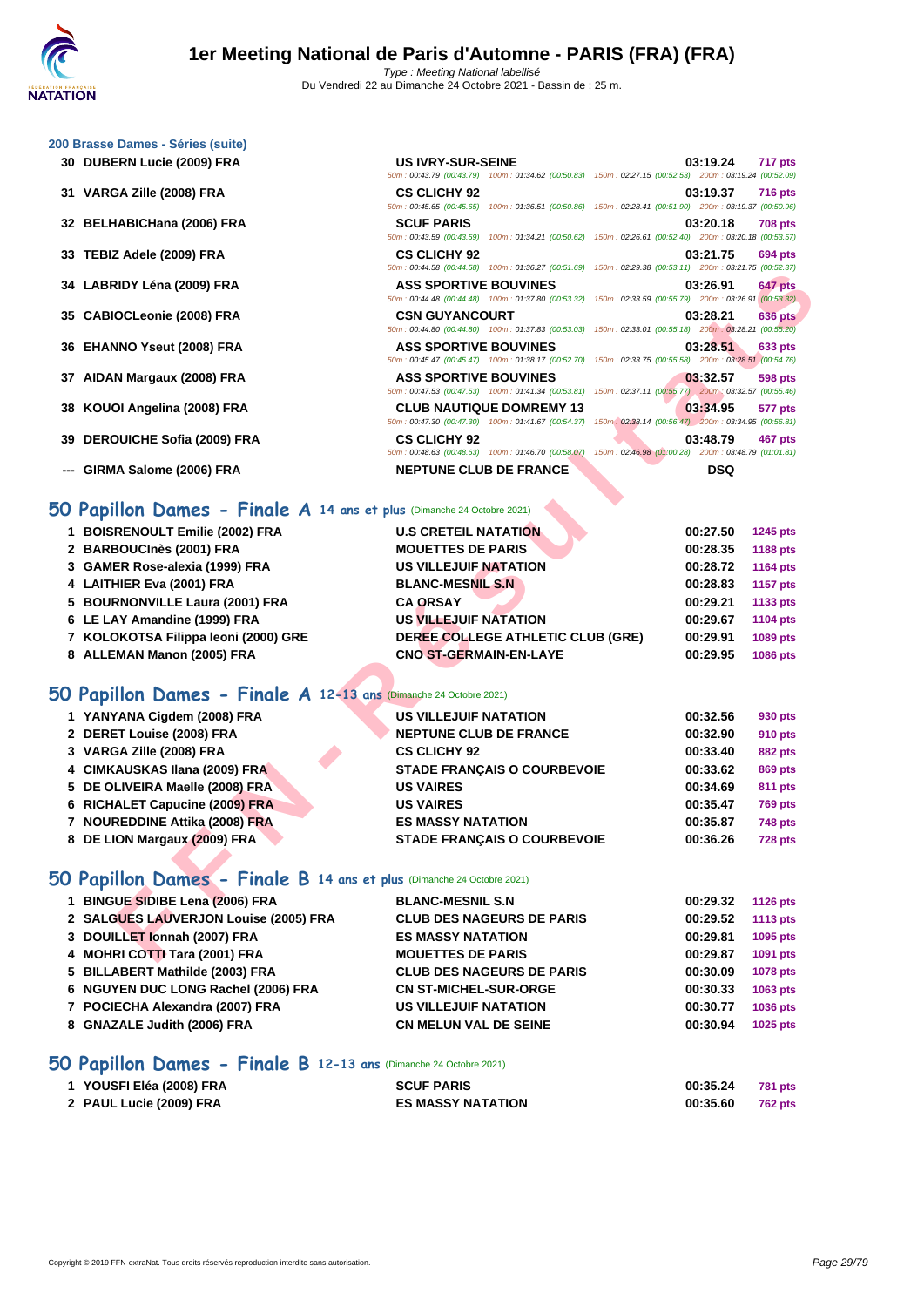

#### **[50 Papillo](http://www.ffnatation.fr/webffn/index.php)n Dames - Finale B (suite)**

| 3 PAINA Carla (2008) FRA                 | <b>CLUB DES NAGEURS DE PARIS</b> | 00:37.15   | <b>683 pts</b> |
|------------------------------------------|----------------------------------|------------|----------------|
| 4 DA ROCHA--ALIN Constance (2008) FRA    | <b>CLUB DES NAGEURS DE PARIS</b> | 00:39.60   | 567 pts        |
| 5 BOOKLAGE-LETELLIER Angéline (2008) FRA | <b>PARIS SPORT CLUB</b>          | 00:40.66   | 521 pts        |
| 6 NOUREDDINE Rena (2009) FRA             | <b>ES MASSY NATATION</b>         | 00:40.71   | <b>518 pts</b> |
| --- HOUZET Capucine (2008) FRA           | A.O. TRAPPES NATATION            | DNS dec    |                |
| --- EDEL Rebecca (2009) FRA              | <b>NEPTUNE CLUB DE FRANCE</b>    | <b>DSQ</b> |                |
|                                          |                                  |            |                |
|                                          |                                  |            |                |

### **50 Papillon Dames - Finale C 14 ans et plus** (Dimanche 24 Octobre 2021)

| $60$ Papillon Dames - Finale C 14 ans et plus (Dimanche 24 Octobre 2021) |                                   |          |                 |
|--------------------------------------------------------------------------|-----------------------------------|----------|-----------------|
| 1 MONGIN Sthélyna (2007) FRA                                             | <b>ES MASSY NATATION</b>          | 00:30.01 | <b>1083 pts</b> |
| 2 FIEMathilde (2001) FRA                                                 | <b>CLAMART NATATION 92</b>        | 00:30.45 | 1055 pts        |
| 3 LETOCART Luna (2006) FRA                                               | <b>CN MELUN VAL DE SEINE</b>      | 00:30.91 | <b>1027 pts</b> |
| 4 JUSZCZAK Léonie (2001) FRA                                             | <b>CA ORSAY</b>                   | 00:31.07 | 1018 pts        |
| 5 HAMELIN Lili-Jeanne (2007) FRA                                         | <b>CNO ST-GERMAIN-EN-LAYE</b>     | 00:31.11 | 1015 pts        |
| 6 MJAHED Sirine (2007) FRA                                               | <b>ES MASSY NATATION</b>          | 00:31.12 | 1015 pts        |
| 7 XAYGNABOUN-MOUNIER Anouk (2007) FRA                                    | <b>CA ORSAY</b>                   | 00:31.24 | <b>1007 pts</b> |
| 8 LOULERGUE Anais (2005) FRA                                             | <b>LA SAINT MANDEENNE</b>         | 00:31.66 | <b>982 pts</b>  |
| $50$ Papillon Dames - Finale C 11 ans (Dimanche 24 Octobre 2021)         |                                   |          |                 |
| 1 DELSART Ambre (2010) FRA                                               | <b>ES MASSY NATATION</b>          | 00:35.22 | <b>782 pts</b>  |
| 2 STRADY Clementine (2010) FRA                                           | <b>ES MASSY NATATION</b>          | 00:35.38 | 774 pts         |
| 3 HUCHETTE GERARD Siloë (2010) FRA                                       | <b>ES MASSY NATATION</b>          | 00:37.11 | <b>685 pts</b>  |
| 4 MEHIGUENI Myriam (2010) FRA                                            | <b>ES MASSY NATATION</b>          | 00:38.34 | <b>626 pts</b>  |
| 5 MARCHAIS PAILLET Aline (2010) FRA                                      | <b>ES MASSY NATATION</b>          | 00:39.35 | <b>579 pts</b>  |
| 6 LAKHDARI Celia (2010) FRA                                              | <b>US IVRY-SUR-SEINE</b>          | 00:40.50 | <b>528 pts</b>  |
| 7 DUBERN Lola (2010) FRA                                                 | US IVRY-SUR-SEINE                 | 00:43.98 | <b>387 pts</b>  |
| 8 REZK-KALLAInes (2010) FRA                                              | <b>ES MASSY NATATION</b>          | 00:44.00 | <b>386 pts</b>  |
|                                                                          |                                   |          |                 |
| <b>iO Papillon Dames - Finale D 14 ans (Dimanche 24 Octobre 2021)</b>    |                                   |          |                 |
| 1 ANGELE Loulia (2007) FRA                                               | <b>ES MASSY NATATION</b>          | 00:31.12 | 1015 pts        |
| 2 BONEL Ninon (2007) FRA                                                 | <b>CA ORSAY</b>                   | 00:31.71 | 979 pts         |
| 3 SOARES-BOURGOGNE Loriana (2007) FRA                                    | <b>NEPTUNE CLUB DE FRANCE</b>     | 00:31.80 | 974 pts         |
| 4 OULARBI Dania (2007) FRA                                               | <b>CN ST-MICHEL-SUR-ORGE</b>      | 00:32.23 | 949 pts         |
| 5 LLOYD Rose (2007) FRA                                                  | <b>CA ORSAY</b>                   | 00:33.01 | <b>904 pts</b>  |
| 6 ARAGONES Roxane (2007) FRA                                             | <b>ES MASSY NATATION</b>          | 00:33.22 | 892 pts         |
| 7 BOUTIN Mélina (2007) FRA                                               | <b>CN ST-MICHEL-SUR-ORGE</b>      | 00:33.68 | <b>866 pts</b>  |
| 8 BARBOSA Domitilla (2007) FRA                                           | <b>CNO ST-GERMAIN-EN-LAYE</b>     | 00:33.86 | 856 pts         |
|                                                                          |                                   |          |                 |
| iO Papillon Dames - Séries<br>(Samedi 23 Octobre 2021)                   |                                   |          |                 |
| 1 BOISRENOULT Emilie (2002) FRA                                          | <b>U.S CRETEIL NATATION</b>       | 00:27.63 | <b>1236 pts</b> |
| 2 BARBOUCInès (2001) FRA                                                 | <b>MOUETTES DE PARIS</b>          | 00:28.51 | <b>1178 pts</b> |
| 3 HOUAL Solene (2002) FRA                                                | <b>ES MASSY NATATION</b>          | 00:29.15 | <b>1137 pts</b> |
| 4 LAITHIER Eva (2001) FRA                                                | <b>BLANC-MESNIL S.N</b>           | 00:29.24 | <b>1131 pts</b> |
| 5 GAMER Rose-alexia (1999) FRA                                           | <b>US VILLEJUIF NATATION</b>      | 00:29.36 | <b>1123 pts</b> |
| 6 KOLOKOTSA Filippa leoni (2000) GRE                                     | DEREE COLLEGE ATHLETIC CLUB (GRE) | 00:29.49 | <b>1115 pts</b> |

## **50 Papillon Dames - Finale C 11 ans** (Dimanche 24 Octobre 2021)

| <b>ES MASSY NATATION</b> | 00:35.22<br><b>782 pts</b> |
|--------------------------|----------------------------|
| <b>ES MASSY NATATION</b> | 00:35.38<br>774 pts        |
| <b>ES MASSY NATATION</b> | 00:37.11<br><b>685 pts</b> |
| <b>ES MASSY NATATION</b> | 00:38.34<br><b>626 pts</b> |
| <b>ES MASSY NATATION</b> | 00:39.35<br><b>579 pts</b> |
| US IVRY-SUR-SEINE        | 00:40.50<br><b>528 pts</b> |
| US IVRY-SUR-SEINE        | 00:43.98<br><b>387 pts</b> |
| <b>ES MASSY NATATION</b> | 00:44.00<br><b>386 pts</b> |
|                          |                            |

### **50 Papillon Dames - Finale D 14 ans** (Dimanche 24 Octobre 2021)

| 1 ANGELE Loulia (2007) FRA            | <b>ES MASSY NATATION</b>      | 00:31.12 | 1015 pts       |
|---------------------------------------|-------------------------------|----------|----------------|
| 2 BONEL Ninon (2007) FRA              | <b>CA ORSAY</b>               | 00:31.71 | 979 pts        |
| 3 SOARES-BOURGOGNE Loriana (2007) FRA | NEPTUNE CLUB DE FRANCE        | 00:31.80 | 974 pts        |
| 4 OULARBI Dania (2007) FRA            | <b>CN ST-MICHEL-SUR-ORGE</b>  | 00:32.23 | 949 pts        |
| 5 LLOYD Rose (2007) FRA               | <b>CA ORSAY</b>               | 00:33.01 | <b>904 pts</b> |
| 6 ARAGONES Roxane (2007) FRA          | <b>ES MASSY NATATION</b>      | 00:33.22 | 892 pts        |
| 7 BOUTIN Mélina (2007) FRA            | <b>CN ST-MICHEL-SUR-ORGE</b>  | 00:33.68 | <b>866 pts</b> |
| 8 BARBOSA Domitilla (2007) FRA        | <b>CNO ST-GERMAIN-EN-LAYE</b> | 00:33.86 | 856 pts        |

## **50 Papillon Dames - Séries** (Samedi 23 Octobre 2021)

| 1 BOISRENOULT Emilie (2002) FRA      | <b>U.S CRETEIL NATATION</b>       | 00:27.63 | <b>1236 pts</b> |
|--------------------------------------|-----------------------------------|----------|-----------------|
| 2 BARBOUCInès (2001) FRA             | <b>MOUETTES DE PARIS</b>          | 00:28.51 | <b>1178 pts</b> |
| 3 HOUAL Solene (2002) FRA            | <b>ES MASSY NATATION</b>          | 00:29.15 | <b>1137 pts</b> |
| 4 LAITHIER Eva (2001) FRA            | <b>BLANC-MESNIL S.N</b>           | 00:29.24 | <b>1131 pts</b> |
| 5 GAMER Rose-alexia (1999) FRA       | <b>US VILLEJUIF NATATION</b>      | 00:29.36 | <b>1123 pts</b> |
| 6 KOLOKOTSA Filippa leoni (2000) GRE | DEREE COLLEGE ATHLETIC CLUB (GRE) | 00:29.49 | <b>1115 pts</b> |
| 7 BOURNONVILLE Laura (2001) FRA      | <b>CA ORSAY</b>                   | 00:29.59 | 1109 pts        |
| 8 AMBRASS Lilou (2002) FRA           | <b>ES MASSY NATATION</b>          | 00:29.62 | <b>1107 pts</b> |
| 8 ALLEMAN Manon (2005) FRA           | <b>CNO ST-GERMAIN-EN-LAYE</b>     | 00:29.62 | <b>1107 pts</b> |
| 10 LE LAY Amandine (1999) FRA        | <b>US VILLEJUIF NATATION</b>      | 00:30.01 | 1083 pts        |
| 11 BINGUE SIDIBE Lena (2006) FRA     | <b>BLANC-MESNIL S.N</b>           | 00:30.12 | <b>1076 pts</b> |
| 12 HOCQUARD Margaux (2002) FRA       | <b>SN VERSAILLES</b>              | 00:30.22 | <b>1070 pts</b> |
| 13 MOHRI COTTI Tara (2001) FRA       | <b>MOUETTES DE PARIS</b>          | 00:30.35 | <b>1062 pts</b> |
| 13 DOUILLET Ionnah (2007) FRA        | <b>ES MASSY NATATION</b>          | 00:30.35 | <b>1062 pts</b> |
|                                      |                                   |          |                 |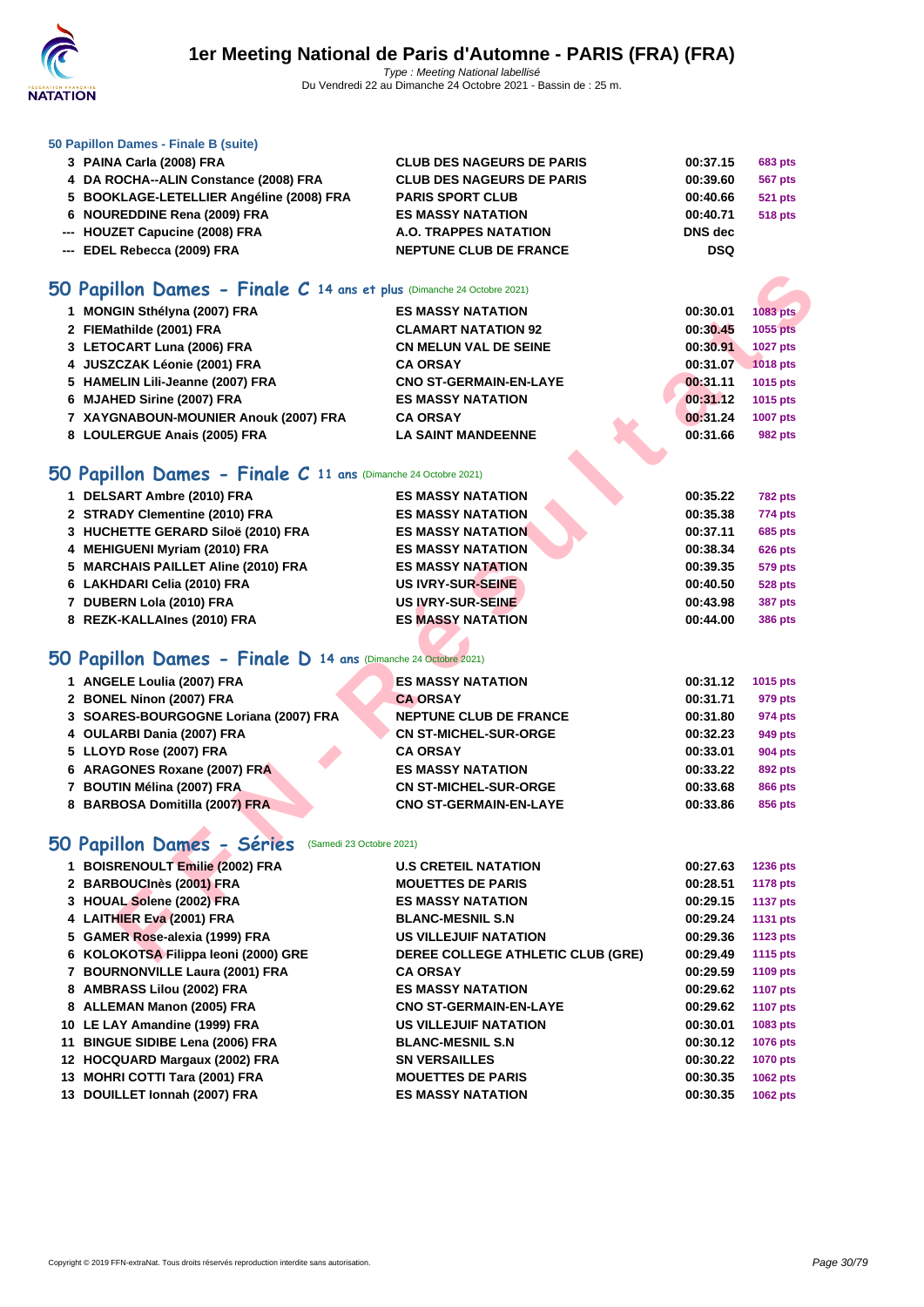

#### **[50 Papillo](http://www.ffnatation.fr/webffn/index.php)n Dames - Séries (suite)**

| 15 SALGUES LAUVERJON Louise (2005) FRA                         | <b>CLUB DES NAGEURS DE PARIS</b>   | 00:30.43 | 1057 pts        |
|----------------------------------------------------------------|------------------------------------|----------|-----------------|
| 16 NGUYEN DUC LONG Rachel (2006) FRA                           | <b>CN ST-MICHEL-SUR-ORGE</b>       | 00:30.52 | 1051 pts        |
| 17 POCIECHA Alexandra (2007) FRA                               | <b>US VILLEJUIF NATATION</b>       | 00:30.54 | 1050 pts        |
| 18 GNAZALE Judith (2006) FRA                                   | <b>CN MELUN VAL DE SEINE</b>       | 00:30.55 | 1049 pts        |
| 19 BILLABERT Mathilde (2003) FRA                               | <b>CLUB DES NAGEURS DE PARIS</b>   | 00:30.57 | 1048 pts        |
| 20 MONGIN Sthélyna (2007) FRA                                  | <b>ES MASSY NATATION</b>           | 00:30.65 | 1043 pts        |
| 21 FRESSIER Lola (2002) FRA                                    | <b>SN VERSAILLES</b>               | 00:30.79 | 1035 pts        |
| 22 LEVASSOR Idalie (2006) FRA                                  | <b>SN VERSAILLES</b>               | 00:30.91 | <b>1027 pts</b> |
| 23 LOULERGUE Anais (2005) FRA                                  | <b>LA SAINT MANDEENNE</b>          | 00:30.92 | 1027 pts        |
| 24 HAMELIN Lili-Jeanne (2007) FRA                              | <b>CNO ST-GERMAIN-EN-LAYE</b>      | 00:30.94 | <b>1025 pts</b> |
| 25 JUSZCZAK Léonie (2001) FRA                                  | <b>CA ORSAY</b>                    | 00:31.04 | 1019 pts        |
| 26 XAYGNABOUN-MOUNIER Anouk (2007) FRA                         | <b>CA ORSAY</b>                    | 00:31.14 | <b>1013 pts</b> |
| 27 FIEMathilde (2001) FRA                                      | <b>CLAMART NATATION 92</b>         | 00:31.17 | <b>1012 pts</b> |
| 28 LETOCART Luna (2006) FRA                                    | <b>CN MELUN VAL DE SEINE</b>       | 00:31.30 | 1004 pts        |
| 29 MJAHED Sirine (2007) FRA                                    | <b>ES MASSY NATATION</b>           | 00:31.37 | 999 pts         |
| 30 MASSACESI-PIZARRO Adriana (2005) FRA                        | <b>RED STAR CLUB CHAMPIGNY</b>     | 00:31.38 | 999 pts         |
| 31 SIMONUTTI Salome (2005) FRA                                 | <b>CLUB DES NAGEURS DE PARIS</b>   | 00:31.48 | 993 pts         |
| 32 ANGELE Loulia (2007) FRA                                    | <b>ES MASSY NATATION</b>           | 00:31.52 | 991 pts         |
| 33 REY-CHABBERT Faustine (2004) FRA                            | <b>NEPTUNE CLUB DE FRANCE</b>      | 00:31.58 | 987 pts         |
| 34 ALBEROLA Chiara (2006) FRA                                  | <b>NEPTUNE CLUB DE FRANCE</b>      | 00:31.60 | 986 pts         |
| 35 LERAY Lilou (2005) FRA                                      | <b>CLAMART NATATION 92</b>         | 00:31.90 | 968 pts         |
| 36 MAFILLE Julie (2006) FRA                                    | <b>CNO ST-GERMAIN-EN-LAYE</b>      | 00:32.16 | 953 pts         |
| 37 SOUBIES Beatrice (2005) FRA                                 | <b>RACING CLUB DE FRANCE</b>       | 00:32.17 | 952 pts         |
| 38 BONEL Ninon (2007) FRA                                      | <b>CA ORSAY</b>                    | 00:32.23 | 949 pts         |
| 39 SOARES-BOURGOGNE Loriana (2007) FRA                         | <b>NEPTUNE CLUB DE FRANCE</b>      | 00:32.34 | 942 pts         |
| 40 BOUTIN Mélina (2007) FRA                                    | <b>CN ST-MICHEL-SUR-ORGE</b>       | 00:32.36 | 941 pts         |
| 41 OULARBI Dania (2007) FRA                                    | <b>CN ST-MICHEL-SUR-ORGE</b>       | 00:32.37 | 941 pts         |
| 42 RIGOLLET Elsa (2004) FRA                                    | <b>CA ORSAY</b>                    | 00:32.71 | 921 pts         |
| 43 BAZIN Iman (2005) FRA                                       | <b>NAUTIC CLUB RAMBOUILLET</b>     | 00:32.75 | 919 pts         |
| 44 MARQUES Justine (2005) FRA                                  | <b>CA ORSAY</b>                    | 00:32.77 | 917 pts         |
| 45 BAUDOT Louise (2006) FRA                                    | <b>SN VERSAILLES</b>               | 00:32.85 | 913 pts         |
| 46 LLOYD Rose (2007) FRA                                       | <b>CA ORSAY</b>                    | 00:33.13 | 897 pts         |
| 47 BIGLARZADEMonika (2006) FRA                                 | <b>NEPTUNE CLUB DE FRANCE</b>      | 00:33.33 | 886 pts         |
| 48 YANYANA Cigdem (2008) FRA                                   | <b>US VILLEJUIF NATATION</b>       | 00:33.36 | 884 pts         |
| 49 NORCA Ninon (2005) FRA                                      | <b>LA SAINT MANDEENNE</b>          | 00:33.46 | 878 pts         |
| 50 ARAGONES Roxane (2007) FRA                                  | <b>ES MASSY NATATION</b>           | 00:33.48 | 877 pts         |
| 51 BARBOSA Francesca (2005) FRA                                | <b>CNO ST-GERMAIN-EN-LAYE</b>      | 00:33.69 | 865 pts         |
| 51 DERET Louise (2008) FRA                                     | <b>NEPTUNE CLUB DE FRANCE</b>      | 00:33.69 | 865 pts         |
| 53 BARBOSA Domitilla (2007) FRA                                | <b>CNO ST-GERMAIN-EN-LAYE</b>      | 00:33.72 | <b>864 pts</b>  |
| 54 FOULON Noellia (2001) FRA                                   | <b>SCUF PARIS</b>                  | 00:33.76 | 862 pts         |
| 55 LABOLLE Maïwen (2009) FRA                                   | <b>CA L'HAY-LES-ROSES</b>          | 00:33.82 | 858 pts         |
| 56 YOUSFI Elina (2005) FRA                                     | <b>SCUF PARIS</b>                  | 00:33.87 | 855 pts         |
| 57 QUINTIN Ariane (2007) FRA                                   | STADE FRANÇAIS O COURBEVOIE        | 00:34.02 | 847 pts         |
| 58 GARIN Héloïse (2005) FRA                                    | <b>NEPTUNE CLUB DE FRANCE</b>      | 00:34.28 | 833 pts         |
| 59 IOULAIN Shanez (2006) FRA                                   | <b>SN VERSAILLES</b>               | 00:34.29 | 832 pts         |
| 60 SABOURAULT Capucine (2007) FRA                              | <b>CLUB NAUTIQUE DOMREMY 13</b>    | 00:34.35 | 829 pts         |
| 61 MARTINS Daphnee (2004) FRA                                  | <b>CNO ST-GERMAIN-EN-LAYE</b>      | 00:34.36 | 828 pts         |
| 62 MANARIN Lucie (2005) FRA                                    | <b>SCUF PARIS</b>                  | 00:34.45 | 824 pts         |
| 63 JAWAHEER Azarine-Juliette (2005) FRA                        | <b>ASS SPORTIVE BOUVINES</b>       | 00:34.68 | 811 pts         |
| 64 DAUGE-DUJARDIN Héléna (2005) FRA                            | A.O. TRAPPES NATATION              | 00:34.80 | 805 pts         |
| 65 CIMKAUSKAS Ilana (2009) FRA                                 | <b>STADE FRANÇAIS O COURBEVOIE</b> | 00:34.82 | 804 pts         |
| 66 DE OLIVEIRA Maelle (2008) FRA                               | <b>US VAIRES</b>                   | 00:34.89 | 800 pts         |
| 67 CAMILLO Magali (2007) FRA<br>68 POUMAREDE Ariane (2006) FRA | <b>CLUB DES NAGEURS DE PARIS</b>   | 00:35.09 | <b>789 pts</b>  |
|                                                                | <b>CN ST-MICHEL-SUR-ORGE</b>       | 00:35.13 | <b>787 pts</b>  |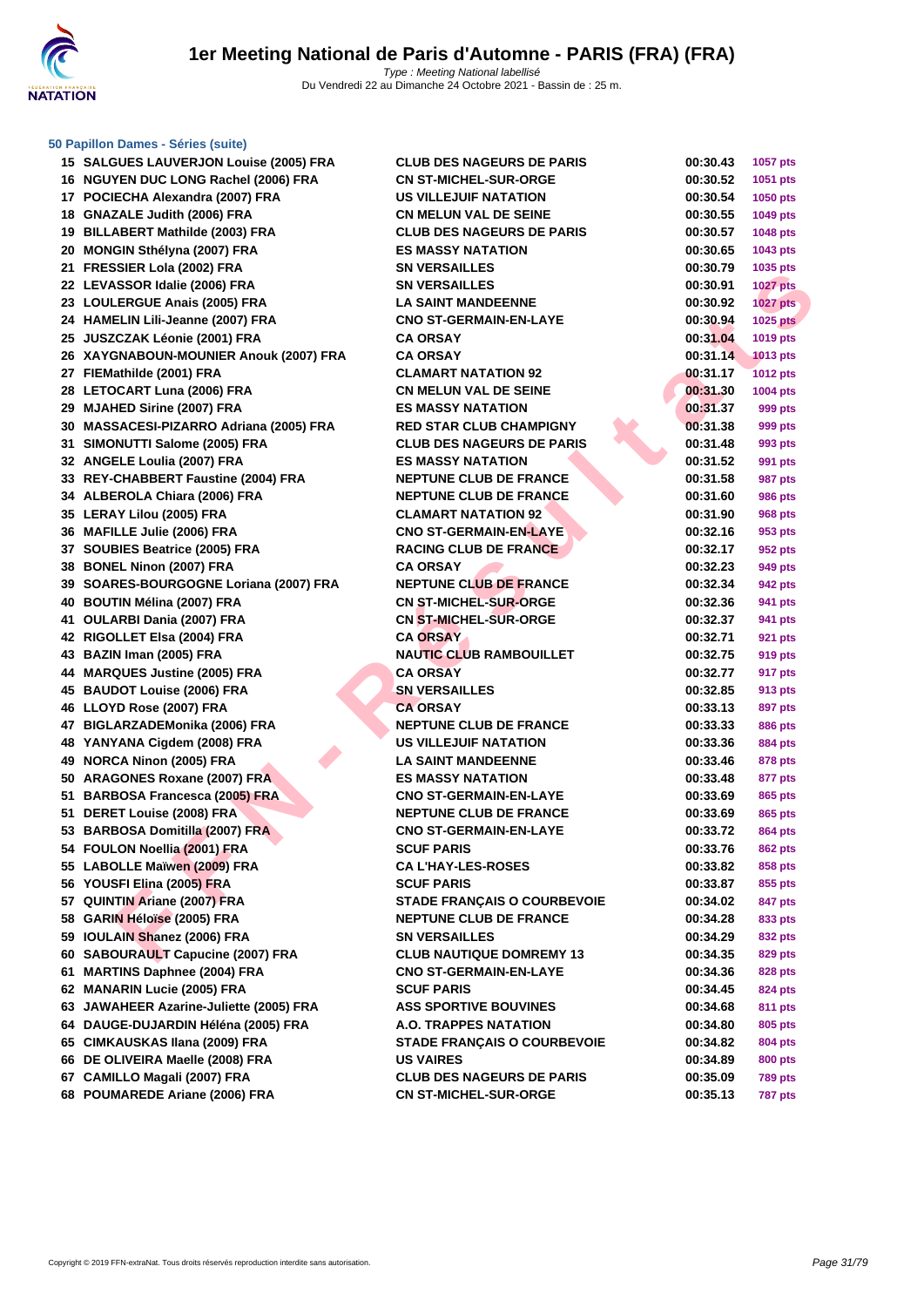| 50 Papillon Dames - Séries (suite)                      |                                    |                                                    |                 |
|---------------------------------------------------------|------------------------------------|----------------------------------------------------|-----------------|
| 69 SALOMON Norah (2005) FRA                             | <b>CLUB DES NAGEURS DE PARIS</b>   | 00:35.28                                           | 779 pts         |
| 70 VARGA Zille (2008) FRA                               | <b>CS CLICHY 92</b>                | 00:35.32                                           | 777 pts         |
| 71 NOUREDDINE Attika (2008) FRA                         | <b>ES MASSY NATATION</b>           | 00:35.37                                           | 774 pts         |
| 72 CHEN DENG Alex (2007) FRA                            | <b>CLUB DES NAGEURS DE PARIS</b>   | 00:35.41                                           | 772 pts         |
| 73 STRADY Clementine (2010) FRA                         | <b>ES MASSY NATATION</b>           | 00:35.70                                           | <b>757 pts</b>  |
| 74 RICHALET Capucine (2009) FRA                         | <b>US VAIRES</b>                   | 00:35.99                                           | 742 pts         |
| 75 BURASCHI Marilou (2007) FRA                          | <b>CLUB DES NAGEURS DE PARIS</b>   | 00:36.44                                           | 719 pts         |
| 76 DELSART Ambre (2010) FRA                             | <b>ES MASSY NATATION</b>           | 00:36.52                                           | 715 pts         |
| 77 DE LION Margaux (2009) FRA                           | <b>STADE FRANÇAIS O COURBEVOIE</b> | 00:36.53                                           | <b>714 pts</b>  |
| 78 NONAT Anaïs (2007) FRA                               | <b>PROVINS NATATION</b>            | 00:36.67                                           | <b>707 pts</b>  |
| 79 PAUL Lucie (2009) FRA                                | <b>ES MASSY NATATION</b>           | 00:36.74                                           | <b>704 pts</b>  |
| 80 LE BRAS Maëlle (2004) FRA                            | <b>CLUB NAUTIQUE DOMREMY 13</b>    | 00:37.24                                           | <b>679 pts</b>  |
| 81 YOUSFI Eléa (2008) FRA                               | <b>SCUF PARIS</b>                  | 00:37.25                                           | <b>678 pts</b>  |
| 82 PAINA Carla (2008) FRA                               | <b>CLUB DES NAGEURS DE PARIS</b>   | 00:37.62                                           | <b>660 pts</b>  |
| 83 CLAUS Candice (2006) FRA                             | <b>PARIS SPORT CLUB</b>            | 00:37.81                                           | 651 pts         |
| 84 HUCHETTE GERARD Siloë (2010) FRA                     | <b>ES MASSY NATATION</b>           | 00:38.09                                           | 638 pts         |
| 85 TEBIZ Ava (2007) FRA                                 | <b>CS CLICHY 92</b>                | 00:38.12                                           | 636 pts         |
| 86 ALLAMELLOU Eva (2007) FRA                            | <b>CS CLICHY 92</b>                | 00:38.22                                           | 631 pts         |
| 87 DA ROCHA--ALIN Constance (2008) FRA                  | <b>CLUB DES NAGEURS DE PARIS</b>   | 00:39.14                                           | 588 pts         |
| 88 GARCELON Nina (2007) FRA                             | <b>CS CLICHY 92</b>                | 00:39.26                                           | 583 pts         |
| 89 PERUCCassandre (2007) FRA                            | <b>CLUB NAUTIQUE DOMREMY 13</b>    | 00:39.74                                           | 561 pts         |
| 90 MEHIGUENI Myriam (2010) FRA                          | <b>ES MASSY NATATION</b>           | 00:39.77                                           | <b>560 pts</b>  |
| 91 MARCHAIS PAILLET Aline (2010) FRA                    | <b>ES MASSY NATATION</b>           | 00:39.96                                           | 551 pts         |
| 92 HOUZET Capucine (2008) FRA                           | <b>A.O. TRAPPES NATATION</b>       | 00:40.26                                           | <b>538 pts</b>  |
| 93 HAMMOUMA Mailys (2007) FRA                           | <b>CLUB NAUTIQUE DOMREMY 13</b>    | 00:40.49                                           | 528 pts         |
| 94 CHAVRIER Annalena (2004) FRA                         | <b>CLUB NAUTIQUE DOMREMY 13</b>    | 00:40.63                                           | 522 pts         |
| 95 EDEL Rebecca (2009) FRA                              | <b>NEPTUNE CLUB DE FRANCE</b>      | 00:41.18                                           | 498 pts         |
| 96 BOOKLAGE-LETELLIER Angéline (2008) FRA               | <b>PARIS SPORT CLUB</b>            | 00:41.85                                           | 470 pts         |
| 97 LAKHDARI Celia (2010) FRA                            | <b>US IVRY-SUR-SEINE</b>           | 00:42.09                                           | 461 pts         |
| 98 NOUREDDINE Rena (2009) FRA                           | <b>ES MASSY NATATION</b>           | 00:42.92                                           | 428 pts         |
| 99 LAPOINTE Eléonore (2009) FRA                         | <b>NEPTUNE CLUB DE FRANCE</b>      | 00:43.25                                           | 415 pts         |
| 100 DUBERN Lola (2010) FRA                              | <b>US IVRY-SUR-SEINE</b>           | 00:44.80                                           | 357 pts         |
| 101 REZK-KALLAInes (2010) FRA                           | <b>ES MASSY NATATION</b>           | 00:45.77                                           | 323 pts         |
| 102 SECHI POLO Nina (2009) FRA                          | <b>NEPTUNE CLUB DE FRANCE</b>      | 00:46.64                                           | <b>294 pts</b>  |
| 103 ALVES MOREIRA Khadija (2010) FRA                    | <b>A.O. TRAPPES NATATION</b>       | 00:52.07                                           | <b>144 pts</b>  |
| --- AMIR-TAHMASSEB-BERTHET Prune (2008) FRA             | <b>NOGENT NATATION 94</b>          | DNS dec                                            |                 |
| --- ABELA Cassandre (2005) FRA                          | <b>NEPTUNE CLUB DE FRANCE</b>      | <b>DNS</b> dec                                     |                 |
| --- CONRAD Luana (1998) FRA                             | <b>CS CLICHY 92</b>                | <b>DNS</b> dec                                     |                 |
| --- OUDASSI Tasmine (2009) FRA                          | <b>US IVRY-SUR-SEINE</b>           | <b>DNS</b> dec                                     |                 |
| --- POMMIER Zoe (2004) FRA                              | <b>SCUF PARIS</b>                  | <b>DNS</b><br><b>DSQ</b>                           |                 |
| --- HAUVETTE MINOUX Manon (2007) FRA                    | <b>AQUACLUB LE PECQ MARLY</b>      |                                                    |                 |
| 100 Papillon Dames - Séries<br>(Samedi 23 Octobre 2021) |                                    |                                                    |                 |
| 1 BOISRENOULT Emilie (2002) FRA                         | <b>U.S CRETEIL NATATION</b>        | 01:03.69                                           | <b>1177 pts</b> |
|                                                         |                                    | 50m: 00:29.87 (00:29.87) 100m: 01:03.69 (00:33.82) |                 |
| 2 BARBOUCINES (2001) FRA                                | <b>MOUETTES DE PARIS</b>           | 01:03.78 1175 pts                                  |                 |

# 100 Papillon Dames - Séries (Samedi 23 Octobre 2021)

| 1 BOISRENOULT Emilie (2002) FRA | <b>U.S CRETEIL NATATION</b>  | 01:03.69<br><b>1177 pts</b><br>50m: 00:29.87 (00:29.87) 100m: 01:03.69 (00:33.82)      |
|---------------------------------|------------------------------|----------------------------------------------------------------------------------------|
| 2 BARBOUCInes (2001) FRA        | <b>MOUETTES DE PARIS</b>     | 01:03.78<br>1175 pts<br>50m: 00:29.97 (00:29.97) 100m: 01:03.78 (00:33.81)             |
| 3 BOURNONVILLE Laura (2001) FRA | <b>CA ORSAY</b>              | 01:04.30<br><b>1160 pts</b><br>50m: 00:30.16 (00:30.16) 100m: 01:04.30 (00:34.14)      |
| 4 GAMER Rose-alexia (1999) FRA  | <b>US VILLEJUIF NATATION</b> | 01:04.43<br>1156 pts<br>50m: 00:29.75 (00:29.75) 100m: 01:04.43 (00:34.68)             |
| 5 LE LAY Amandine (1999) FRA    | <b>US VILLEJUIF NATATION</b> | 01:05.14<br><b>1136 pts</b><br>50m: 00:31.20 (00:31.20) 100m: 01:05.14 (00:33.94)      |
| 6 AMBRASS Lilou (2002) FRA      | <b>ES MASSY NATATION</b>     | 01:05.23<br><b>1134 pts</b><br>100m: 01:05.23 (00:34.78)<br>$50m: 00:30.45$ (00:30.45) |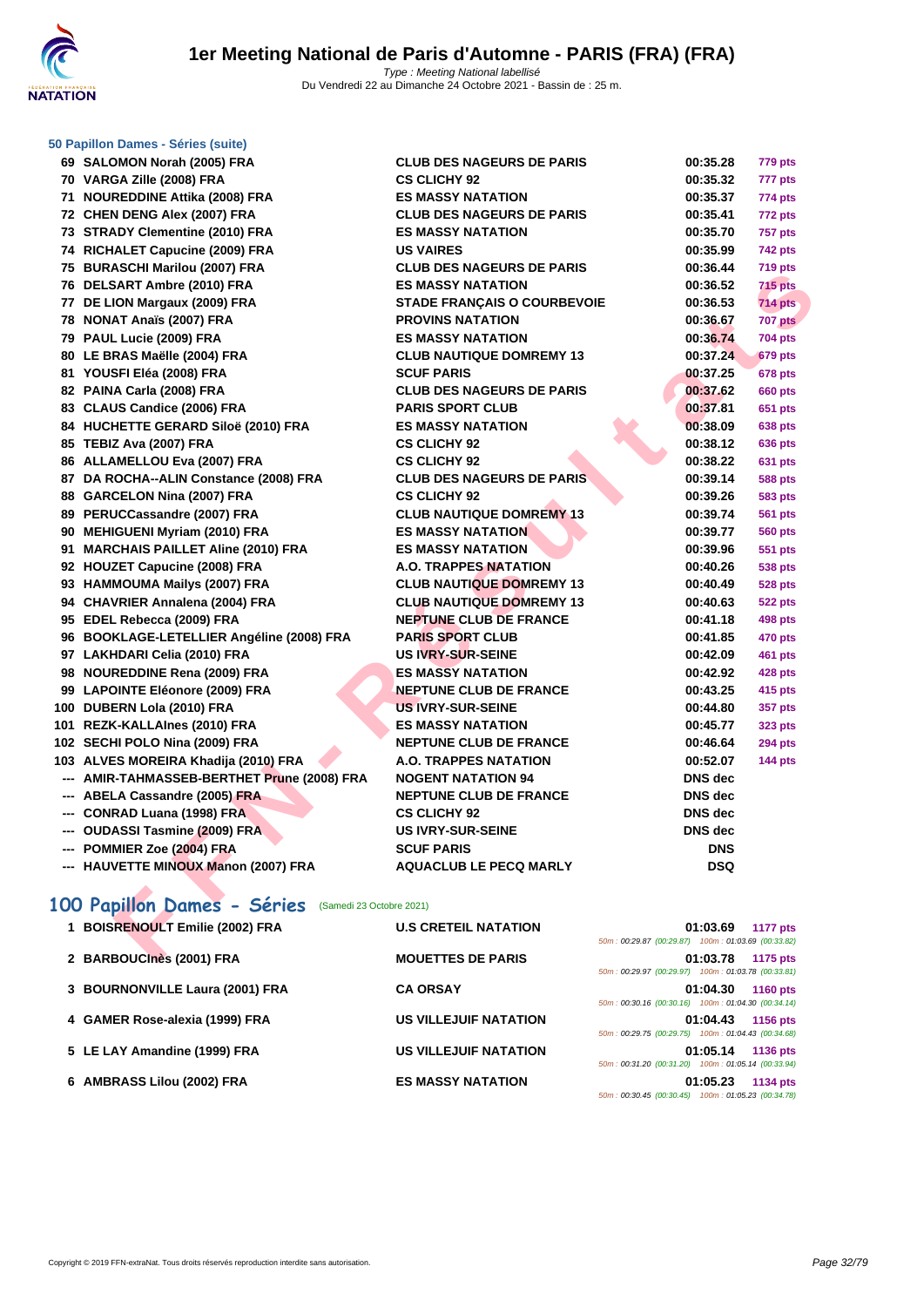

|    | 100 Papillon Dames - Séries (suite)         |                                    |                                                                                   |
|----|---------------------------------------------|------------------------------------|-----------------------------------------------------------------------------------|
|    | 7 HOUAL Solene (2002) FRA                   | <b>ES MASSY NATATION</b>           | 01:07.13<br>1081 pts<br>50m: 00:31.10 (00:31.10) 100m: 01:07.13 (00:36.03)        |
|    | 8 MONGIN Sthélyna (2007) FRA                | <b>ES MASSY NATATION</b>           | 01:07.87<br><b>1061 pts</b><br>50m: 00:31.19 (00:31.19) 100m: 01:07.87 (00:36.68) |
|    | 9 ALLEMAN Manon (2005) FRA                  | <b>CNO ST-GERMAIN-EN-LAYE</b>      | 01:08.05<br>1056 pts<br>50m: 00:30.64 (00:30.64) 100m: 01:08.05 (00:37.41)        |
| 10 | DOUILLET Ionnah (2007) FRA                  | <b>ES MASSY NATATION</b>           | 01:08.22<br>1051 pts<br>50m: 00:31.31 (00:31.31) 100m: 01:08.22 (00:36.91)        |
| 11 | FONSECA Maëlie (2006) FRA                   | <b>RED STAR CLUB CHAMPIGNY</b>     | 01:08.63<br><b>1040 pts</b><br>50m: 00:31.52 (00:31.52) 100m: 01:08.63 (00:37.11) |
| 12 | <b>HOCQUARD Margaux (2002) FRA</b>          | <b>SN VERSAILLES</b>               | 01:08.71<br><b>1038 pts</b><br>50m: 00:32.25 (00:32.25) 100m: 01:08.71 (00:36.46) |
| 13 | <b>FRESSIER Lola (2002) FRA</b>             | <b>SN VERSAILLES</b>               | 01:09.12<br>1027 pts<br>50m: 00:32.59 (00:32.59) 100m: 01:09.12 (00:36.53)        |
| 14 | <b>MOHRI COTTI Tara (2001) FRA</b>          | <b>MOUETTES DE PARIS</b>           | 01:09.49<br><b>1017 pts</b><br>50m: 00:31.64 (00:31.64) 100m: 01:09.49 (00:37.85) |
| 15 | <b>MASSACESI-PIZARRO Adriana (2005) FRA</b> | <b>RED STAR CLUB CHAMPIGNY</b>     | 01:09.57<br><b>1015 pts</b><br>50m: 00:31.60 (00:31.60) 100m: 01:09.57 (00:37.97) |
| 16 | <b>GNAZALE Judith (2006) FRA</b>            | <b>CN MELUN VAL DE SEINE</b>       | 01:10.22<br>998 pts<br>50m: 00:32.45 (00:32.45) 100m: 01:10.22 (00:37.77)         |
|    | 17 THOLEY Aurelie (2005) FRA                | <b>C.N OZOIR-LA-FERRIERE</b>       | 01:10.37<br>994 pts<br>50m: 00:32.63 (00:32.63) 100m: 01:10.37 (00:37.74)         |
|    | 18 SIMONUTTI Salome (2005) FRA              | <b>CLUB DES NAGEURS DE PARIS</b>   | 01:10.82<br>982 pts<br>50m: 00:32.31 (00:32.31) 100m: 01:10.82 (00:38.51)         |
| 19 | ALBEROLA Chiara (2006) FRA                  | NEPTUNE CLUB DE FRANCE             | 01:11.51<br>964 pts<br>50m: 00:33.95 (00:33.95) 100m: 01:11.51 (00:37.56)         |
| 20 | <b>OULARBI Dania (2007) FRA</b>             | <b>CN ST-MICHEL-SUR-ORGE</b>       | 01:11.56<br>963 pts<br>50m: 00:32.47 (00:32.47) 100m: 01:11.56 (00:39.09)         |
| 21 | <b>BONEL Ninon (2007) FRA</b>               | <b>CA ORSAY</b>                    | 01:11.66<br><b>960 pts</b><br>50m: 00:32.89 (00:32.89) 100m: 01:11.66 (00:38.77)  |
|    | 22 MAFILLE Julie (2006) FRA                 | <b>CNO ST-GERMAIN-EN-LAYE</b>      | 01:11.85<br>955 pts<br>50m: 00:33.11 (00:33.11) 100m: 01:11.85 (00:38.74)         |
| 23 | <b>MARQUES Justine (2005) FRA</b>           | <b>CA ORSAY</b>                    | 01:12.00<br>952 pts<br>50m: 00:33.39 (00:33.39) 100m: 01:12.00 (00:38.61)         |
| 24 | <b>MJAHED Sirine (2007) FRA</b>             | <b>ES MASSY NATATION</b>           | 01:12.18<br>947 pts<br>50m: 00:33.03 (00:33.03) 100m: 01:12.18 (00:39.15)         |
|    | 25 AZIZI Lilia (2009) FRA                   | <b>SN VERSAILLES</b>               | 01:13.88<br>904 pts<br>50m: 00:34.49 (00:34.49) 100m: 01:13.88 (00:39.39)         |
| 26 | <b>ARAGONES Roxane (2007) FRA</b>           | <b>ES MASSY NATATION</b>           | 01:14.66<br>884 pts<br>50m: 00:34.09 (00:34.09) 100m: 01:14.66 (00:40.57)         |
|    | 27 BOUTIN Mélina (2007) FRA                 | <b>CN ST-MICHEL-SUR-ORGE</b>       | 01:14.82<br>880 pts<br>50m: 00:34.91 (00:34.91) 100m: 01:14.82 (00:39.91)         |
|    | 28 BARBOSA Francesca (2005) FRA             | <b>CNO ST-GERMAIN-EN-LAYE</b>      | 01:14.93<br>878 pts<br>50m: 00:33.76 (00:33.76) 100m: 01:14.93 (00:41.17)         |
|    | 29 CUREAU Lys (2008) FRA                    | <b>CSN GUYANCOURT</b>              | 01:14.94<br>878 pts<br>50m: 00:35.07 (00:35.07) 100m: 01:14.94 (00:39.87)         |
| 30 | <b>QUINTIN Ariane (2007) FRA</b>            | <b>STADE FRANÇAIS O COURBEVOIE</b> | 01:15.81<br>856 pts<br>50m: 00:35.05 (00:35.05) 100m: 01:15.81 (00:40.76)         |
| 31 | RIGOLLET Elsa (2004) FRA                    | <b>CA ORSAY</b>                    | 01:16.48<br>840 pts<br>50m: 00:33.75 (00:33.75) 100m: 01:16.48 (00:42.73)         |
| 32 | VIDET Oriane (2006) FRA                     | <b>AQUACLUB LE PECQ MARLY</b>      | 01:17.73<br><b>810 pts</b><br>50m: 00:34.78 (00:34.78) 100m: 01:17.73 (00:42.95)  |
| 33 | GIRMA Salome (2006) FRA                     | <b>NEPTUNE CLUB DE FRANCE</b>      | 01:17.94<br>805 pts<br>50m: 00:36.00 (00:36.00) 100m: 01:17.94 (00:41.94)         |
|    | 34 FOULON Noellia (2001) FRA                | <b>SCUF PARIS</b>                  | 01:18.94<br>782 pts<br>50m: 00:35.84 (00:35.84) 100m: 01:18.94 (00:43.10)         |
|    | 35 POUMAREDE Ariane (2006) FRA              | <b>CN ST-MICHEL-SUR-ORGE</b>       | 01:19.44<br><b>770 pts</b><br>50m: 00:35.77 (00:35.77) 100m: 01:19.44 (00:43.67)  |
|    | 36   VARGA Zille (2008) FRA                 | <b>CS CLICHY 92</b>                | 01:20.75<br>740 pts<br>50m: 00:35.54 (00:35.54) 100m: 01:20.75 (00:45.21)         |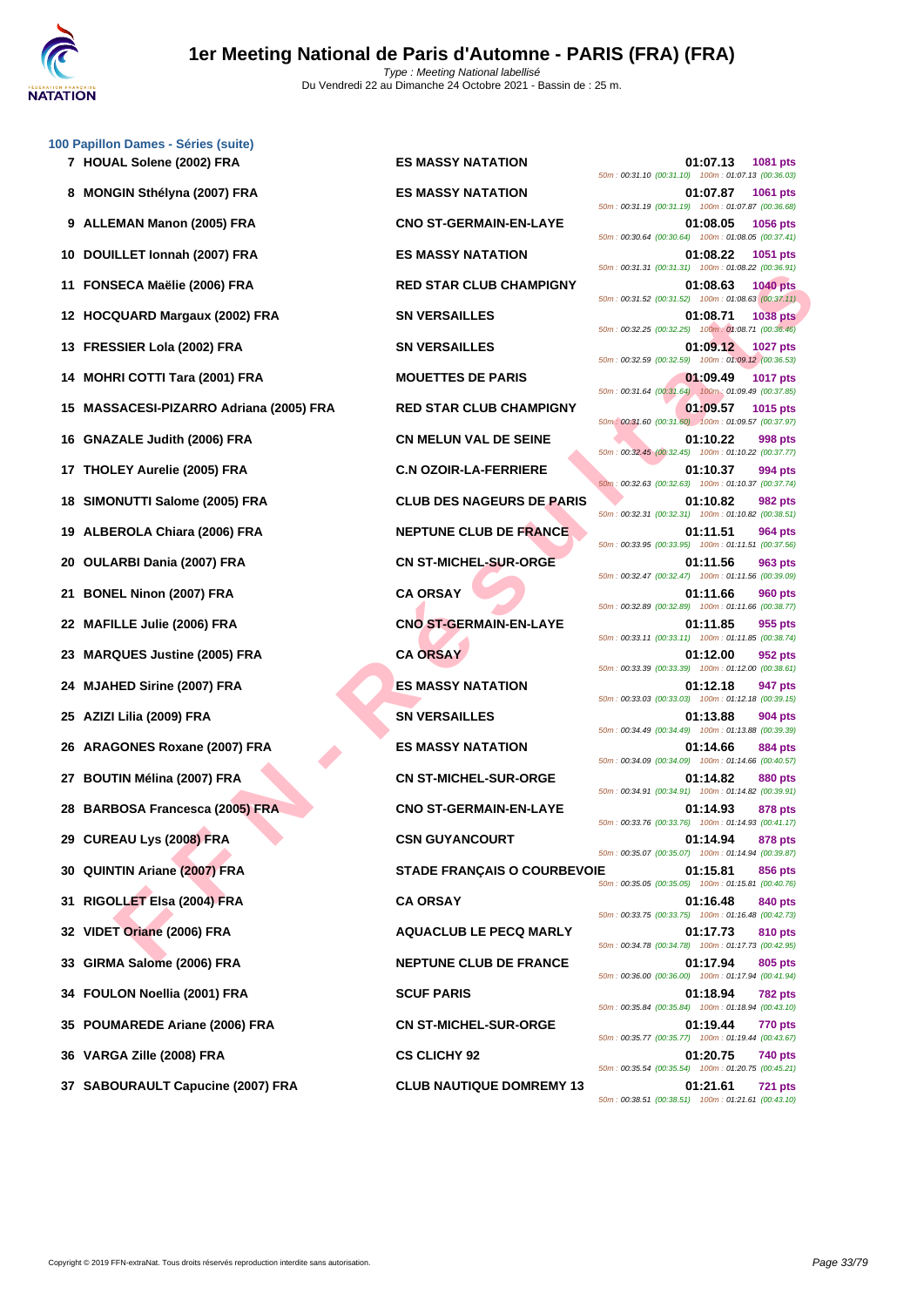

| 100 Papillon Dames - Séries (suite)                                 |                                                           |                                                                                                                                   |  |  |  |
|---------------------------------------------------------------------|-----------------------------------------------------------|-----------------------------------------------------------------------------------------------------------------------------------|--|--|--|
| 38 DAUGE-DUJARDIN Héléna (2005) FRA                                 | A.O. TRAPPES NATATION                                     | 01:23.04<br>689 pts<br>50m: 00:36.08 (00:36.08) 100m: 01:23.04 (00:46.96)                                                         |  |  |  |
| <b>MAUREL-GUERET Chloé (2009) FRA</b><br>39                         | <b>CLUB NAUTIQUE DOMREMY 13</b>                           | 01:23.26<br><b>684 pts</b><br>50m: 00:38.95 (00:38.95) 100m: 01:23.26 (00:44.31)                                                  |  |  |  |
| 40 LOPES Melody (2009) FRA                                          | <b>STADE FRANÇAIS O COURBEVOIE</b>                        | 01:23.79<br>673 pts<br>50m: 00:38.92 (00:38.92) 100m: 01:23.79 (00:44.87)                                                         |  |  |  |
| 41 RICHALET Capucine (2009) FRA                                     | <b>US VAIRES</b>                                          | 01:23.91<br>670 pts<br>50m: 00:37.81 (00:37.81) 100m: 01:23.91 (00:46.10)                                                         |  |  |  |
| 42 DE OLIVEIRA Maelle (2008) FRA                                    | <b>US VAIRES</b>                                          | 01:24.50<br>657 pts<br>50m: 00:39.08 (00:39.08) 100m: 01:24.50 (00:45.42)                                                         |  |  |  |
| 43 SIGAL Claire (2008) USA                                          | <b>CN EPINETTES PARIS</b>                                 | <b>653 pts</b><br>01:24.68<br>50m: 00:39.61 (00:39.61) 100m: 01:24.68 (00:45.07)                                                  |  |  |  |
| 44 BOULEKOUANE Sacha (2008) FRA                                     | <b>ASS SPORTIVE BOUVINES</b>                              | 01:25.38<br>639 pts                                                                                                               |  |  |  |
| <b>ARNAUDIES Esther (2008) FRA</b><br>45                            | <b>NEPTUNE CLUB DE FRANCE</b>                             | 50m: 00:38.53 (00:38.53) 100m: 01:25.38 (00:46.85)<br>01:27.33<br>598 pts                                                         |  |  |  |
| 46 HUCHETTE GERARD Siloë (2010) FRA                                 | <b>ES MASSY NATATION</b>                                  | 50m: 00:41.08 (00:41.08) 100m: 01:27.33 (00:46.25)<br>01:27.70<br>591 pts                                                         |  |  |  |
| 47 BONACINI Yzée (2007) FRA                                         | <b>COLOMBES NATATION</b>                                  | 50m: 00:40.69 (00:40.69) 100m: 01:27.70 (00:47.01)<br>01:27.86<br>587 pts                                                         |  |  |  |
| <b>OUERFELLI Nesrine (2009) FRA</b><br>48                           | <b>STADE FRANÇAIS O COURBEVOIE</b>                        | 50m: 00:39.02 (00:39.02) 100m: 01:27.86 (00:48.84)<br>01:27.87<br>587 pts                                                         |  |  |  |
| <b>MARCHAIS PAILLET Aline (2010) FRA</b><br>49                      | <b>ES MASSY NATATION</b>                                  | 50m: 00:38.83 (00:38.83) 100m: 01:27.87 (00:49.04)<br>01:28.95<br>566 pts                                                         |  |  |  |
| 50 HAMMOUMA Mailys (2007) FRA                                       | <b>CLUB NAUTIQUE DOMREMY 13</b>                           | 50m: 00:41.20 (00:41.20) 100m: 01:28.95 (00:47.75)<br>01:31.76<br>511 pts                                                         |  |  |  |
| 51 LIENAFA-KAKINDA Suzie (2008) FRA                                 | <b>CLUB DES NAGEURS DE PARIS</b>                          | 50m: 00:41.96 (00:41.96) 100m: 01:31.76 (00:49.80)<br>01:32.42<br>499 pts                                                         |  |  |  |
| 52 DE LION Margaux (2009) FRA                                       | <b>STADE FRANÇAIS O COURBEVOIE</b>                        | 50m: 00:41.17 (00:41.17) 100m: 01:32.42 (00:51.25)<br>01:33.00<br>488 pts                                                         |  |  |  |
| 53 MEHIGUENI Myriam (2010) FRA                                      | <b>ES MASSY NATATION</b>                                  | 50m: 00:42.29 (00:42.29) 100m: 01:33.00 (00:50.71)<br>01:34.78<br>456 pts                                                         |  |  |  |
| 54 NOUREDDINE Rena (2009) FRA                                       | <b>ES MASSY NATATION</b>                                  | 50m: 00:43.02 (00:43.02) 100m: 01:34.78 (00:51.76)<br>01:41.82<br>339 pts                                                         |  |  |  |
|                                                                     |                                                           | 50m: 00:45.51 (00:45.51) 100m: 01:41.82 (00:56.31)                                                                                |  |  |  |
| --- AMIR-TAHMASSEB-BERTHET Prune (2008) FRA                         | <b>NOGENT NATATION 94</b>                                 | <b>DNS</b> dec                                                                                                                    |  |  |  |
| <b>MICHAUD Julianne (2007) FRA</b><br>--- LABOLLE Maïwen (2009) FRA | <b>ASS SPORTIVE BOUVINES</b><br><b>CA L'HAY-LES-ROSES</b> | <b>DNS</b> dec<br><b>DSQ</b>                                                                                                      |  |  |  |
|                                                                     |                                                           |                                                                                                                                   |  |  |  |
| 200 Papillon Dames - Séries<br>(Dimanche 24 Octobre 2021)           |                                                           |                                                                                                                                   |  |  |  |
| 1 BOURNONVILLE Laura (2001) FRA                                     | <b>CA ORSAY</b>                                           | 02:22.00<br>1129 pts<br>50m: 00:30.95 (00:30.95) 100m: 01:06.62 (00:35.67) 150m: 01:43.90 (00:37.28) 200m: 02:22.00 (00:38.10)    |  |  |  |
| 2 JENVRIN Malia (2004) FRA                                          | <b>CSN GUYANCOURT</b>                                     | 02:32.73<br>981 pts<br>50m: 00:33.08 (00:33.08) 100m: 01:11.32 (00:38.24) 150m: 01:51.44 (00:40.12) 200m: 02:32.73 (00:41.29)     |  |  |  |
| 3 BARBOSA Domitilla (2007) FRA                                      | <b>CNO ST-GERMAIN-EN-LAYE</b>                             | 02:39.16<br>897 pts<br>50m: 00:34.78 (00:34.78) 100m: 01:14.38 (00:39.60) 150m: 01:56.31 (00:41.93) 200m: 02:39.16 (00:42.85)     |  |  |  |
| 4 CUREAU Lys (2008) FRA                                             | <b>CSN GUYANCOURT</b>                                     | 02:40.17<br>884 pts                                                                                                               |  |  |  |
| 5 BOUTIN Mélina (2007) FRA                                          | <b>CN ST-MICHEL-SUR-ORGE</b>                              | 50m: 00:35.12 (00:35.12) 100m: 01:15.43 (00:40.31) 150m: 01:58.04 (00:42.61) 200m: 02:40.17 (00:42.13)<br>02:42.89<br>850 pts     |  |  |  |
| 6 POBEL-CRAPPE Laura (2008) FRA                                     | <b>CSN GUYANCOURT</b>                                     | 50m : 00:36.39 (00:36.39) 100m : 01:18.23 (00:41.84) 150m : 02:01.23 (00:43.00) 200m : 02:42.89 (00:41.66)<br>02:43.14<br>847 pts |  |  |  |
|                                                                     |                                                           | 50m: 00:36.47 (00:36.47) 100m: 01:17.78 (00:41.31) 150m: 02:00.53 (00:42.75) 200m: 02:43.14 (00:42.61)                            |  |  |  |

#### **200 Papillon Dames - Séries** (Dimanche 24 Octobre 2021)

- 
- 
- 
- 

- 
- 

- 
- 
- 

**1 BOURNONVILLE Laura (2001) FRA CA ORSAY 02:22.00 1129 pts** 50m : 00:30.95 (00:30.95) 100m : 01:06.62 (00:35.67) 150m : 01:43.90 (00:37.28) 200m : 02:22.00 (00:38.10) **2 JENVRIN Malia (2004) FRA CSN GUYANCOURT 02:32.73 981 pts** 50m : 00:33.08 (00:33.08) 100m : 01:11.32 (00:38.24) 150m : 01:51.44 (00:40.12) 200m : 02:32.73 (00:41.29) **3 BARBOSA Domitilla (2007) FRA CNO ST-GERMAIN-EN-LAYE 02:39.16 897 pts** 50m : 00:34.78 (00:34.78) 100m : 01:14.38 (00:39.60) 150m : 01:56.31 (00:41.93) 200m : 02:39.16 (00:42.85) **4 CUREAU Lys (2008) FRA CSN GUYANCOURT 02:40.17 884 pts 5 BOUTIN Mélina (2007) FRA CN ST-MICHEL-SUR-ORGE 02:42.89 850 pts** 50m : 00:36.39 (00:36.39) 100m : 01:18.23 (00:41.84) 150m : 02:01.23 (00:43.00) 200m : 02:42.89 (00:41.66) **6 POBEL-CRAPPE Laura (2008) FRA CSN GUYANCOURT 02:43.14 847 pts** 50m : 00:36.47 (00:36.47) 100m : 01:17.78 (00:41.31) 150m : 02:00.53 (00:42.75) 200m : 02:43.14 (00:42.61) **7 CABIOCLeonie (2008) FRA CSN GUYANCOURT 02:44.20 834 pts** 50m : 00:34.95 (00:34.95) 100m : 01:16.33 (00:41.38) 150m : 02:00.69 (00:44.36) 200m : 02:44.20 (00:43.51) **8 LLOYD Rose (2007) FRA CA ORSAY 02:45.46 819 pts** 50m : 00:35.45 (00:35.45) 100m : 01:16.82 (00:41.37) 150m : 02:01.36 (00:44.54) 200m : 02:45.46 (00:44.10) **9 BARBOSA Francesca (2005) FRA CNO ST-GERMAIN-EN-LAYE 02:47.26 797 pts** 50m : 00:35.51 (00:35.51) 100m : 01:17.80 (00:42.29) 150m : 02:01.70 (00:43.90) 200m : 02:47.26 (00:45.56) **10 FONSECA Maëlie (2006) FRA RED STAR CLUB CHAMPIGNY 02:47.45 795 pts** 50m : 00:32.77 (00:32.77) 100m : 01:14.49 (00:41.72) 150m : 02:00.94 (00:46.45) 200m : 02:47.45 (00:46.51) **11 OULARBI Dania (2007) FRA CN ST-MICHEL-SUR-ORGE 02:50.15 763 pts**

50m : 00:35.20 (00:35.20) 100m : 01:17.85 (00:42.65) 150m : 02:02.83 (00:44.98) 200m : 02:50.15 (00:47.32)

|     |  |          | 01:23.04 689 pts                                                       |
|-----|--|----------|------------------------------------------------------------------------|
|     |  |          | 50m: 00:36.08 (00:36.08) 100m: 01:23.04 (00:46.96)                     |
|     |  | 01:23.26 | <b>684 pts</b>                                                         |
|     |  |          | 50m: 00:38.95 (00:38.95) 100m: 01:23.26 (00:44.31)                     |
| ЖE  |  | 01:23.79 | <b>673 pts</b>                                                         |
|     |  |          | 50m: 00:38.92 (00:38.92) 100m: 01:23.79 (00:44.87)                     |
|     |  | 01:23.91 | 670 pts                                                                |
|     |  |          | 50m: 00:37.81 (00:37.81) 100m: 01:23.91 (00:46.10)                     |
|     |  | 01:24.50 | <b>657 pts</b>                                                         |
|     |  |          | 50m : 00:39.08 (00:39.08) 100m : 01:24.50 (00:45.42)                   |
|     |  | 01:24.68 | 653 pts                                                                |
|     |  |          | 50m: 00:39.61 (00:39.61) 100m: 01:24.68 (00:45.07)                     |
|     |  | 01:25.38 | $639$ pts                                                              |
|     |  |          | 50m: 00:38.53 (00:38.53) 100m: 01:25.38 (00:46.85)                     |
|     |  |          | 01:27.33 598 pts                                                       |
|     |  |          | 50m: 00:41.08 (00:41.08) 100m: 01:27.33 (00:46.25)                     |
|     |  |          | 01:27.70 591 pts                                                       |
|     |  |          | 50m : 00:40.69 (00:40.69) 100m : 01:27.70 (00:47.01)                   |
|     |  |          | 01:27.86 587 pts                                                       |
|     |  |          | 50m: 00:39.02 (00:39.02) 100m: 01:27.86 (00:48.84)                     |
| ЖE  |  |          | 01:27.87 587 pts                                                       |
|     |  |          | 50m: 00:38.83 (00:38.83) 100m: 01:27.87 (00:49.04)                     |
|     |  |          | 01:28.95 566 pts                                                       |
|     |  |          | 50m: 00:41.20 (00:41.20) 100m: 01:28.95 (00:47.75)                     |
|     |  |          | 01:31.76 511 pts                                                       |
|     |  |          | 50m : 00:41.96 (00:41.96) 100m : 01:31.76 (00:49.80)                   |
|     |  |          | 01:32.42 499 pts<br>50m: 00:41.17 (00:41.17) 100m: 01:32.42 (00:51.25) |
|     |  |          |                                                                        |
| )IE |  |          | 01:33.00 488 pts<br>50m: 00:42.29 (00:42.29) 100m: 01:33.00 (00:50.71) |
|     |  |          |                                                                        |
|     |  | 01:34.78 | <b>456 pts</b><br>50m: 00:43.02 (00:43.02) 100m: 01:34.78 (00:51.76)   |
|     |  |          |                                                                        |
|     |  | 01:41.82 | 339 pts<br>50m: 00:45.51 (00:45.51) 100m: 01:41.82 (00:56.31)          |
|     |  | DNS dec  |                                                                        |
|     |  |          |                                                                        |
|     |  | DNS dec  |                                                                        |
|     |  |          |                                                                        |

50m : 00:35.12 (00:35.12) 100m : 01:15.43 (00:40.31) 150m : 01:58.04 (00:42.61) 200m : 02:40.17 (00:42.13)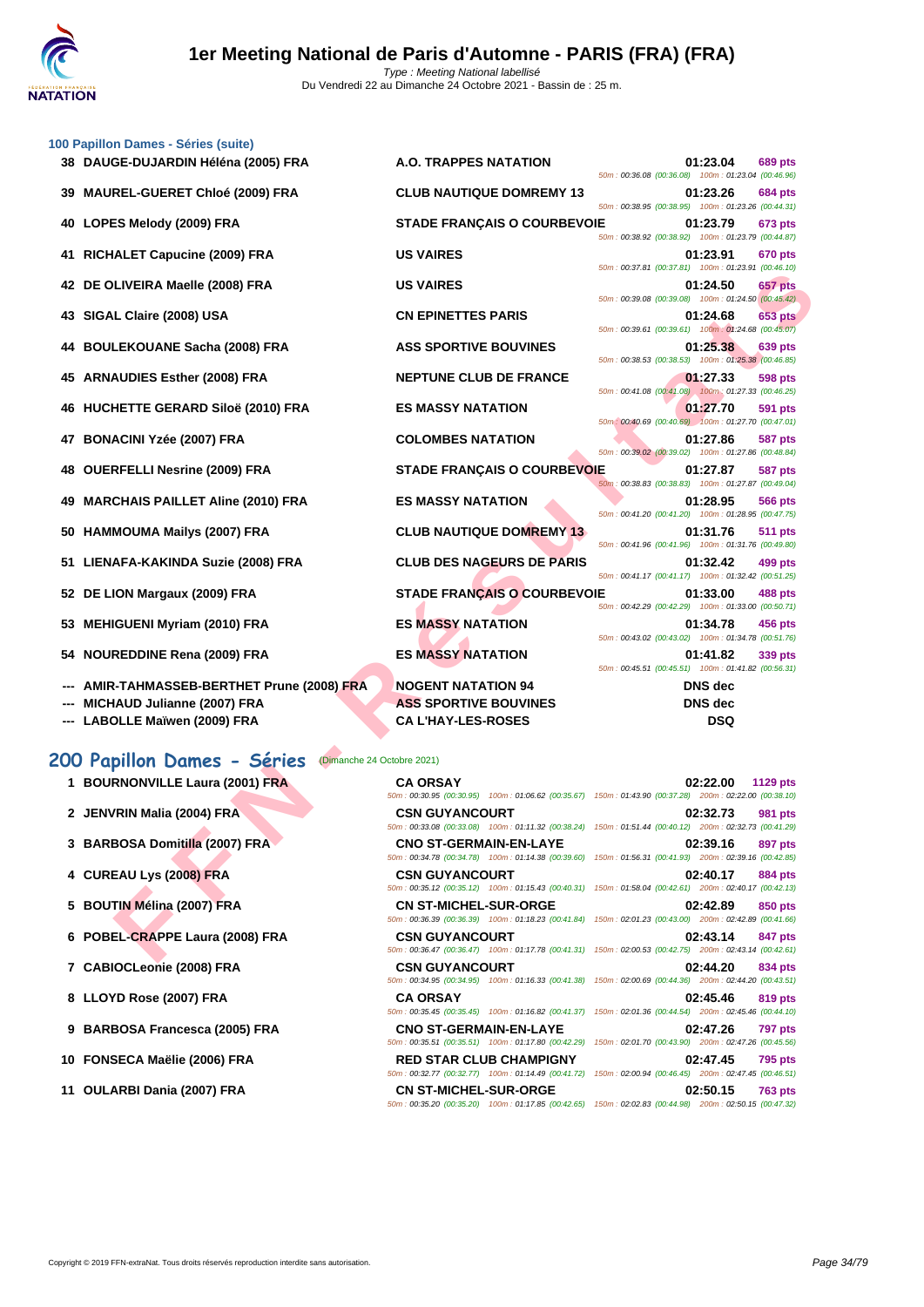50m : 00:36.57 (00:36.57) 100m : 01:19.60 (00:43.03) 150m : 02:04.88 (00:45.28) 200m : 02:50.45 (00:45.57)

50m : 00:38.29 (00:38.29) 100m : 01:23.31 (00:45.02) 150m : 02:10.16 (00:46.85) 200m : 02:55.42 (00:45.26)

50m : 00:36.87 (00:36.87) 100m : 01:22.30 (00:45.43) 150m : 02:09.69 (00:47.39) 200m : 02:57.32 (00:47.63)

50m : 00:37.22 (00:37.22) 100m : 01:21.91 (00:44.69) 150m : 02:12.06 (00:50.15) 200m : 03:00.13 (00:48.07)

50m : 00:38.57 (00:38.57) 100m : 01:24.47 (00:45.90) 150m : 02:12.88 (00:48.41) 200m : 03:02.28 (00:49.40)

50m : 00:44.44 (00:44.44) 100m : 01:35.44 (00:51.00) 150m : 02:26.85 (00:51.41) 200m : 03:16.71 (00:49.86)

50m : 00:41.73 (00:41.73) 100m : 01:31.97 (00:50.24) 150m : 02:24.69 (00:52.72) 200m : 03:18.02 (00:53.33)

50m : 00:44.64 (00:44.64) 100m : 01:35.47 (00:50.83) 150m : 02:27.66 (00:52.19) 200m : 03:21.17 (00:53.51)

#### **[200 Papil](http://www.ffnatation.fr/webffn/index.php)lon Dames - Séries (suite)**

- **12 QUINTIN Ariane (2007) FRA STADE FRANÇAIS O COURBEVOIE 02:50.45 759 pts**
- **13 DIMITRI Lise (2008) FRA CSN GUYANCOURT 02:55.42 702 pts**
- **14 SIELLET Alexia (2007) FRA CSN GUYANCOURT 02:57.32 681 pts**
- **15 XAYGNABOUN-MOUNIER Laurine (2009) FRA CA ORSAY 03:00.13 650 pts**
- **16 BERTE Maud (2007) FRA CSN GUYANCOURT 03:02.28 627 pts**
- **17 SUSPENE Clémence (2010) FRA CA ORSAY 03:16.71 483 pts**
- **18 RICHALET Capucine (2009) FRA US VAIRES 03:18.02 470 pts**
- **19 DE OLIVEIRA Maelle (2008) FRA US VAIRES 03:21.17 442 pts**
- **--- AMIR-TAHMASSEB-BERTHET Prune (2008) FRA NOGENT NATATION 94 DNS dec**

### **200 4 Nages Dames - Séries** (Dimanche 24 Octobre 2021)

- 
- 
- **3 NGUYEN DUC LONG Rachel (2006) FRA CN ST-MICHEL-SUR-ORGE 02:28.50 1063 pts**
- 
- 
- 
- 
- **8 SOARES-BOURGOGNE Loriana (2007) FRA NEPTUNE CLUB DE FRANCE 02:34.06 988 pts**
- 
- 
- **11 XAYGNABOUN-MOUNIER Anouk (2007) FRA CA ORSAY 02:35.95 963 pts**
- 
- 
- 
- 
- 
- 
- 
- 
- 
- 

50m : 00:35.74 (00:35.74) 100m : 01:19.00 (00:43.26) 150m : 02:04.66 (00:45.66) 200m : 02:42.25 (00:37.59)

**FE NA (2007) FRA**<br> **FE NA (2007) FRA** CA ORSA COUNTIES CONTINUES AND CONTINUES CONTINUES AND CONTINUES ARE SERVANCE CHANGES AND CONTINUES ARE SERVATED ASSESS THAT A CAN ALLE CAN ALLE CAN ALLE CAN ALLE CAN ALLE CAN ALLE C **1 BOURNONVILLE Laura (2001) FRA CA ORSAY 02:24.51 1118 pts** 50m : 00:30.17 (00:30.17) 100m : 01:07.44 (00:37.27) 150m : 01:49.36 (00:41.92) 200m : 02:24.51 (00:35.15) **2 LETOCART Luna (2006) FRA CN MELUN VAL DE SEINE 02:26.86 1085 pts** 50m : 00:32.23 (00:32.23) 100m : 01:09.45 (00:37.22) 150m : 01:53.76 (00:44.31) 200m : 02:26.86 (00:33.10) 50m : 00:31.57 (00:31.57) 100m : 01:10.47 (00:38.90) 150m : 01:54.62 (00:44.15) 200m : 02:28.50 (00:33.88) **4 LE LAY Amandine (1999) FRA US VILLEJUIF NATATION 02:28.55 1062 pts** 50m : 00:32.33 (00:32.33) 100m : 01:10.92 (00:38.59) 150m : 01:54.31 (00:43.39) 200m : 02:28.55 (00:34.24) **5 BATTEUX Auréliane (2004) FRA NAUTIC CLUB RAMBOUILLET 02:29.11 1054 pts** 50m : 00:32.54 (00:32.54) 100m : 01:09.03 (00:36.49) 150m : 01:54.33 (00:45.30) 200m : 02:29.11 (00:34.78) **6 LESOILLE Julie (2005) FRA US VILLEJUIF NATATION 02:29.47 1050 pts** 50m : 00:32.90 (00:32.90) 100m : 01:09.70 (00:36.80) 150m : 01:54.35 (00:44.65) 200m : 02:29.47 (00:35.12) **7 ANGELE Loulia (2007) FRA ES MASSY NATATION 02:32.59 1008 pts** 50m : 00:32.27 (00:32.27) 100m : 01:12.47 (00:40.20) 150m : 01:57.09 (00:44.62) 200m : 02:32.59 (00:35.50) 50m : 00:33.60 (00:33.60) 100m : 01:12.42 (00:38.82) 150m : 01:57.28 (00:44.86) 200m : 02:34.06 (00:36.78) **9 POCIECHA Alexandra (2007) FRA US VILLEJUIF NATATION 02:34.07 988 pts** 50m : 00:32.38 (00:32.38) 100m : 01:12.73 (00:40.35) 150m : 01:57.46 (00:44.73) 200m : 02:34.07 (00:36.61) **10 HAMELIN Lili-Jeanne (2007) FRA CNO ST-GERMAIN-EN-LAYE 02:34.34 984 pts** 50m : 00:32.08 (00:32.08) 100m : 01:14.03 (00:41.95) 150m : 01:58.60 (00:44.57) 200m : 02:34.34 (00:35.74) 50m : 00:33.25 (00:33.25) 100m : 01:14.09 (00:40.84) 150m : 01:59.56 (00:45.47) 200m : 02:35.95 (00:36.39) **12 SALCZER Lilou (2008) FRA ES MASSY NATATION 02:36.46 957 pts** 50m : 00:33.14 (00:33.14) 100m : 01:14.70 (00:41.56) 150m : 01:59.41 (00:44.71) 200m : 02:36.46 (00:37.05) **13 DUCREUX Constance (2003) FRA NEPTUNE CLUB DE FRANCE 02:37.92 938 pts** 50m : 00:34.88 (00:34.88) 100m : 01:15.84 (00:40.96) 150m : 02:02.29 (00:46.45) 200m : 02:37.92 (00:35.63) **14 SOUPIZON Maeva (2004) FRA NAUTIC CLUB RAMBOUILLET 02:39.08 923 pts** 50m : 00:34.96 (00:34.96) 100m : 01:15.96 (00:41.00) 150m : 02:01.37 (00:45.41) 200m : 02:39.08 (00:37.71) **15 BONEL Ninon (2007) FRA CA ORSAY 02:39.14 922 pts** 50m : 00:33.81 (00:33.81) 100m : 01:14.87 (00:41.06) 150m : 02:02.51 (00:47.64) 200m : 02:39.14 (00:36.63) **16 CHAPEL Annabelle (2008) FRA NEPTUNE CLUB DE FRANCE 02:39.30 920 pts** 50m : 00:34.21 (00:34.21) 100m : 01:15.55 (00:41.34) 150m : 02:02.63 (00:47.08) 200m : 02:39.30 (00:36.67) **17 BARBOSA Domitilla (2007) FRA CNO ST-GERMAIN-EN-LAYE 02:40.60 904 pts** 50m : 00:34.32 (00:34.32) 100m : 01:15.41 (00:41.09) 150m : 02:03.98 (00:48.57) 200m : 02:40.60 (00:36.62) **18 BOUTIN Mélina (2007) FRA CN ST-MICHEL-SUR-ORGE 02:40.77 902 pts** 50m : 00:35.40 (00:35.40) 100m : 01:17.20 (00:41.80) 150m : 02:06.57 (00:49.37) 200m : 02:40.77 (00:34.20) **19 POISSIER-LORTET Léonie (2007) FRA RACING CLUB DE FRANCE 02:40.93 900 pts** 50m : 00:36.57 (00:36.57) 100m : 01:15.76 (00:39.19) 150m : 02:03.04 (00:47.28) 200m : 02:40.93 (00:37.89) **20 CARKAXHIJA Arba (2006) CAN NEPTUNE CLUB DE FRANCE 02:41.02 899 pts** 50m : 00:34.44 (00:34.44) 100m : 01:13.57 (00:39.13) 150m : 02:03.47 (00:49.90) 200m : 02:41.02 (00:37.55)

**21 SIELLET Alexia (2007) FRA CSN GUYANCOURT 02:42.25 883 pts**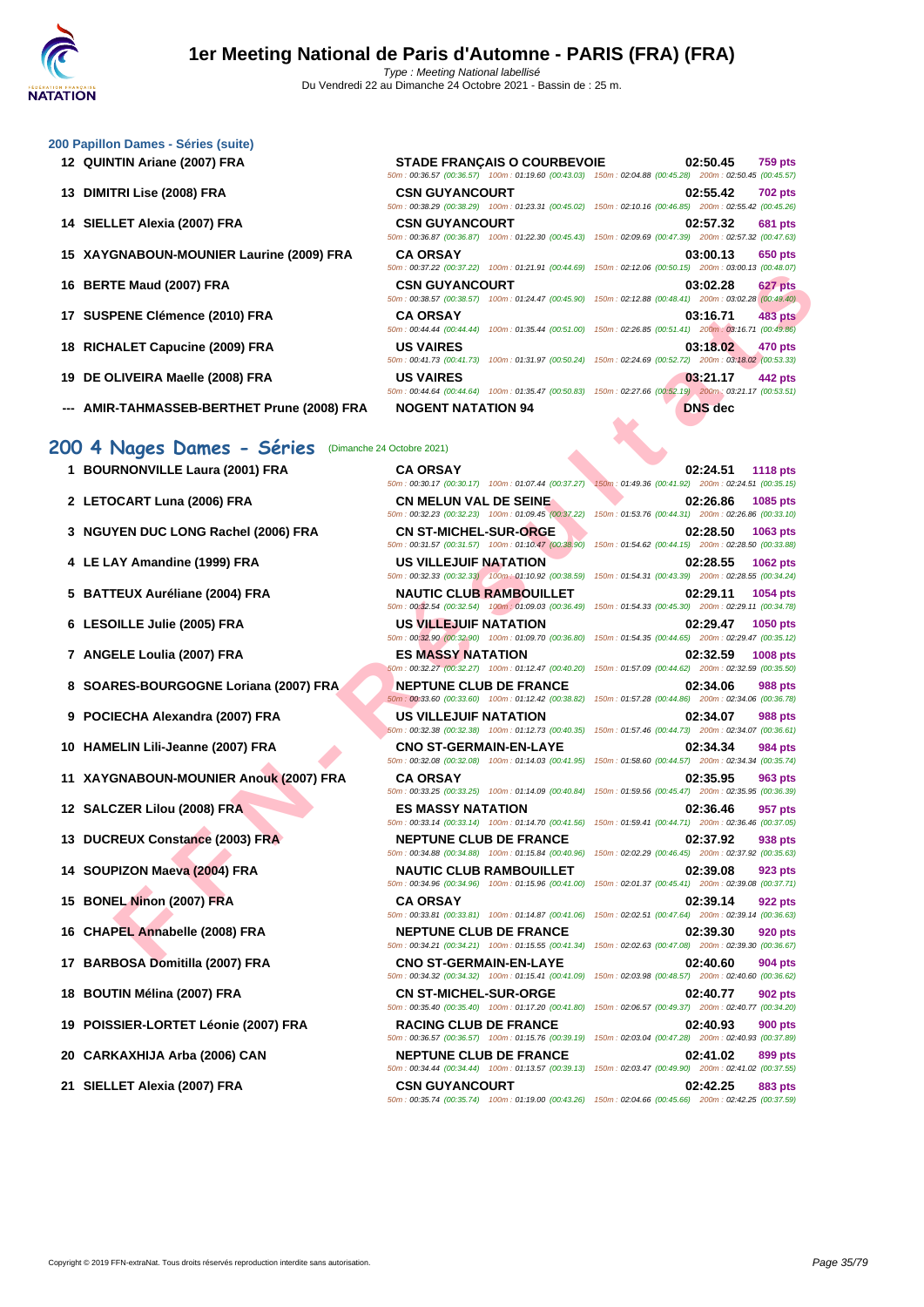**[200 4 Nag](http://www.ffnatation.fr/webffn/index.php)es Dames - Séries (suite) DERET Louise (2008) FRA NEPTUNE CLUB DE FRANCE 02:43.25 871 pts GIRMA Salome (2006) FRA NEPTUNE CLUB DE FRANCE 02:43.49 868 pts DELAHOUSSE Lison (2005) FRA CLUB NAUTIQUE DOMREMY 13 02:45.88 838 pts BERTE Maud (2007) FRA CSN GUYANCOURT 02:47.35 821 pts VIDET Oriane (2006) FRA AQUACLUB LE PECQ MARLY 02:48.11 812 pts GARBAA Lila (2006) FRA CLUB DES NAGEURS DE PARIS 02:48.20 811 pts BECKER Lola (2008) FRA NEPTUNE CLUB DE FRANCE 02:48.27 810 pts DJELLAL Maessa (2007) FRA ASS SPORTIVE BOUVINES 02:49.30 797 pts MENIGOT Pauline (2007) FRA RACING CLUB DE FRANCE 02:49.81 791 pts POUMAREDE Ariane (2006) FRA CN ST-MICHEL-SUR-ORGE 02:50.90 779 pts QUINTIN Ariane (2007) FRA STADE FRANÇAIS O COURBEVOIE 02:51.10 776 pts FOULON Noellia (2001) FRA SCUF PARIS 02:52.29 762 pts DELSART Ambre (2010) FRA ES MASSY NATATION 02:52.44 761 pts TETART Romane (2007) FRA CN ST-MICHEL-SUR-ORGE 02:52.55 759 pts EURIAT Lucie (2007) FRA RACING CLUB DE FRANCE 02:52.76 757 pts VARGA Zille (2008) FRA CS CLICHY 92 02:53.09 753 pts**

- 
- 

- 
- 
- 
- 
- 
- 
- 
- 
- 
- 
- 
- **52 YOUSFI Eléa (2008) FRA SCUF PARIS 02:59.86 677 pts**

**F ANTERIO AT THE SECURE SECURE SECURE ANTENDE SECURE SECURE SECURE SECURE SECURE SECURE SECURE SECURE SECURE SECURE SECURE SECURE SECURE SECURE SECURE SECURE SECURE SECURE SECURE SECURE SECURE SECURE SECURE SECURE SECURE** 50m : 00:35.81 (00:35.81) 100m : 01:15.87 (00:40.06) 150m : 02:05.85 (00:49.98) 200m : 02:43.25 (00:37.40) 50m : 00:34.97 (00:34.97) 100m : 01:16.66 (00:41.69) 150m : 02:04.71 (00:48.05) 200m : 02:43.49 (00:38.78) 50m : 00:37.85 (00:37.85) 100m : 01:19.80 (00:41.95) 150m : 02:07.88 (00:48.08) 200m : 02:45.88 (00:38.00) 50m : 00:35.32 (00:35.32) 100m : 01:17.18 (00:41.86) 150m : 02:08.93 (00:51.75) 200m : 02:47.35 (00:38.42) 50m : 00:33.76 (00:33.76) 100m : 01:15.01 (00:41.25) 150m : 02:08.19 (00:53.18) 200m : 02:48.11 (00:39.92) 50m : 00:35.84 (00:35.84) 100m : 01:18.99 (00:43.15) 150m : 02:08.37 (00:49.38) 200m : 02:48.20 (00:39.83) 50m : 00:36.10 (00:36.10) 100m : 01:19.62 (00:43.52) 150m : 02:08.46 (00:48.84) 200m : 02:48.27 (00:39.81) 50m : 00:36.34 (00:36.34) 100m : 01:21.37 (00:45.03) 150m : 02:09.95 (00:48.58) 200m : 02:49.30 (00:39.35) 50m : 00:36.61 (00:36.61) 100m : 01:20.13 (00:43.52) 150m : 02:12.98 (00:52.85) 200m : 02:49.81 (00:36.83) 50m : 00:36.55 (00:36.55) 100m : 01:21.84 (00:45.29) 150m : 02:12.30 (00:50.46) 200m : 02:50.90 (00:38.60) 50m : 00:37.09 (00:37.09) 100m : 01:21.26 (00:44.17) 150m : 02:12.75 (00:51.49) 200m : 02:51.10 (00:38.35) 50m : 00:37.00 (00:37.00) 100m : 01:21.87 (00:44.87) 150m : 02:11.02 (00:49.15) 200m : 02:52.29 (00:41.27) 50m : 00:38.80 (00:38.80) 100m : 01:24.74 (00:45.94) 150m : 02:13.38 (00:48.64) 200m : 02:52.44 (00:39.06) 50m : 00:39.29 (00:39.29) 100m : 01:23.68 (00:44.39) 150m : 02:13.35 (00:49.67) 200m : 02:52.55 (00:39.20) 50m : 00:37.74 (00:37.74) 100m : 01:22.89 (00:45.15) 150m : 02:13.29 (00:50.40) 200m : 02:52.76 (00:39.47) 50m : 00:36.03 (00:36.03) 100m : 01:19.81 (00:43.78) 150m : 02:14.30 (00:54.49) 200m : 02:53.09 (00:38.79) **38 STRADY Clementine (2010) FRA ES MASSY NATATION 02:54.75 734 pts** 50m : 00:37.87 (00:37.87) 100m : 01:22.99 (00:45.12) 150m : 02:16.81 (00:53.82) 200m : 02:54.75 (00:37.94) **39 SABOURAULT Capucine (2007) FRA CLUB NAUTIQUE DOMREMY 13 02:54.90 733 pts** 50m : 00:36.82 (00:36.82) 100m : 01:20.86 (00:44.04) 150m : 02:12.27 (00:51.41) 200m : 02:54.90 (00:42.63) **40 NACEIRI Amel (2009) FRA ASS SPORTIVE BOUVINES 02:55.01 731 pts** 50m : 00:38.22 (00:38.22) 100m : 01:22.39 (00:44.17) 150m : 02:16.01 (00:53.62) 200m : 02:55.01 (00:39.00) **41 BONACINI Yzée (2007) FRA COLOMBES NATATION 02:55.22 729 pts** 50m : 00:38.21 (00:38.21) 100m : 01:22.84 (00:44.63) 150m : 02:15.54 (00:52.70) 200m : 02:55.22 (00:39.68) **42 BIGLARZADEMonika (2006) FRA NEPTUNE CLUB DE FRANCE 02:55.54 725 pts** 50m : 00:35.80 (00:35.80) 100m : 01:20.91 (00:45.11) 150m : 02:12.43 (00:51.52) 200m : 02:55.54 (00:43.11) **43 LABRIDY Léna (2009) FRA ASS SPORTIVE BOUVINES 02:55.57 725 pts** 50m : 00:37.09 (00:37.09) 100m : 01:22.44 (00:45.35) 150m : 02:14.42 (00:51.98) 200m : 02:55.57 (00:41.15) **44 PARIOLLEAU Eliza-Jeanne (2008) FRA CLUB DES NAGEURS DE PARIS 02:55.80 722 pts** 50m : 00:37.93 (00:37.93) 100m : 01:24.05 (00:46.12) 150m : 02:15.56 (00:51.51) 200m : 02:55.80 (00:40.24) **45 DAUGE-DUJARDIN Héléna (2005) FRA A.O. TRAPPES NATATION 02:56.44 715 pts** 50m : 00:37.31 (00:37.31) 100m : 01:21.41 (00:44.10) 150m : 02:14.55 (00:53.14) 200m : 02:56.44 (00:41.89) **46 MASBAHI Anais (2008) FRA CLUB DES NAGEURS DE PARIS 02:57.33 705 pts** 50m : 00:40.18 (00:40.18) 100m : 01:26.61 (00:46.43) 150m : 02:15.98 (00:49.37) 200m : 02:57.33 (00:41.35) **47 LECOMTE Marie (2007) FRA RACING CLUB DE FRANCE 02:57.48 704 pts** 50m : 00:38.36 (00:38.36) 100m : 01:24.95 (00:46.59) 150m : 02:15.99 (00:51.04) 200m : 02:57.48 (00:41.49) **48 SALAUN Anna (2008) FRA COLOMBES NATATION 02:57.68 701 pts** 50m : 00:38.51 (00:38.51) 100m : 01:23.12 (00:44.61) 150m : 02:17.83 (00:54.71) 200m : 02:57.68 (00:39.85) **49 ROSSI COLLINS Madeleine (2009) FRA NEPTUNE CLUB DE FRANCE 02:58.41 693 pts** 50m : 00:41.19 (00:41.19) 100m : 01:28.35 (00:47.16) 150m : 02:18.20 (00:49.85) 200m : 02:58.41 (00:40.21) **50 MAUREL-GUERET Chloé (2009) FRA CLUB NAUTIQUE DOMREMY 13 02:59.24 684 pts** 50m : 00:38.08 (00:38.08) 100m : 01:24.07 (00:45.99) 150m : 02:17.54 (00:53.47) 200m : 02:59.24 (00:41.70) **51 EHANNO Yseut (2008) FRA ASS SPORTIVE BOUVINES 02:59.46 682 pts** 50m : 00:39.13 (00:39.13) 100m : 01:25.32 (00:46.19) 150m : 02:17.64 (00:52.32) 200m : 02:59.46 (00:41.82)

50m : 00:38.14 (00:38.14) 100m : 01:23.11 (00:44.97) 150m : 02:20.58 (00:57.47) 200m : 02:59.86 (00:39.28)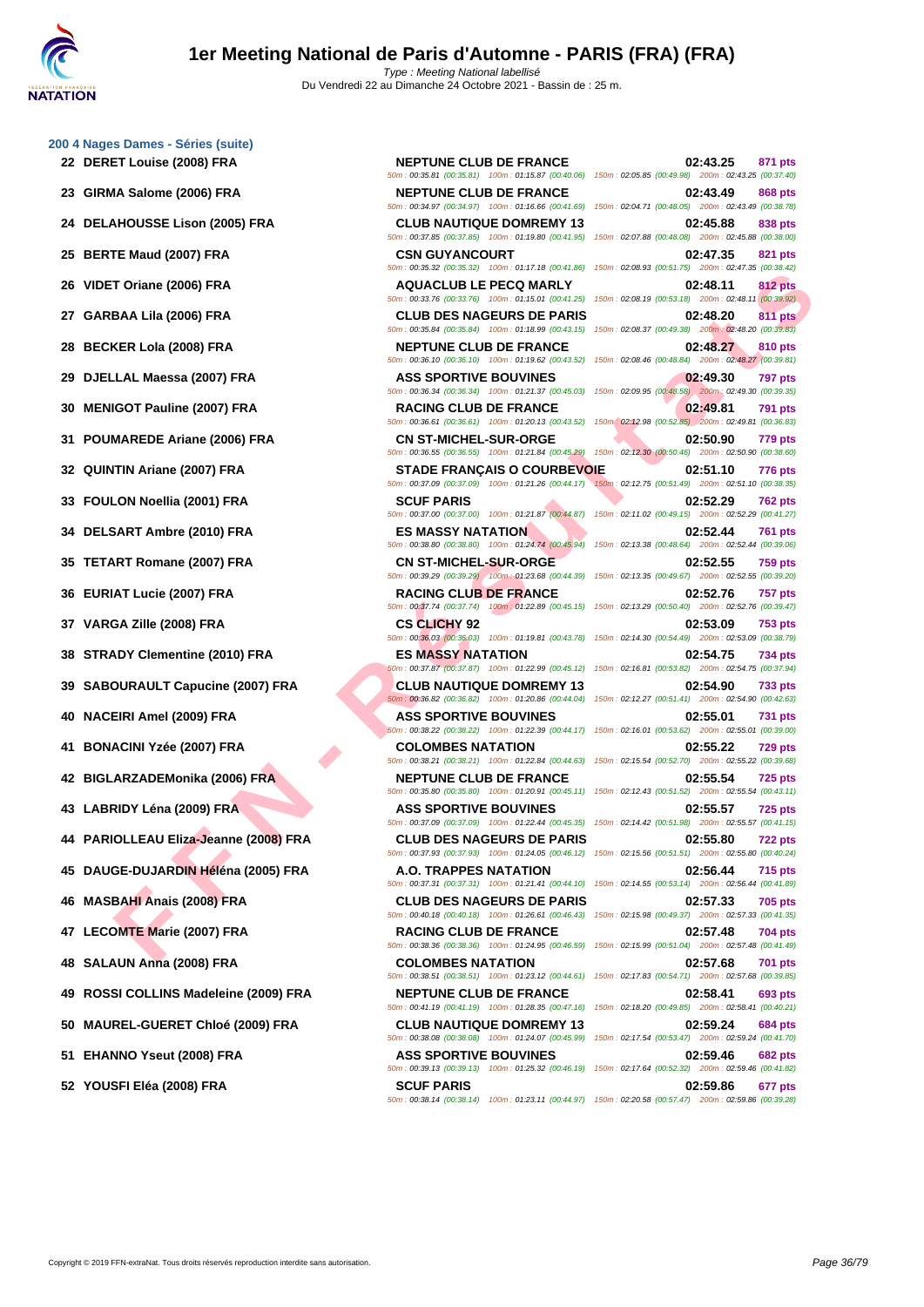**[200 4 Nag](http://www.ffnatation.fr/webffn/index.php)es Dames - Séries (suite)**

**FITTE GERARD Side (2001) FRA**<br> **FRAMENTITES AND SOLUS LES MAGESY MATATION**<br>
MUSCOME RAND COMPRA<br>
MAGES AND COMPRAMELY DES RAGES AND COMPRAMELY DES RAGES AND COMPRAMELY DES<br>
MAGES AND COMPRAMELY DES RAGES OF PARTS<br>
COMPRAM **HUCHETTE GERARD Siloë (2010) FRA ES MASSY NATATION 03:02.58 648 pts SROUJI Sophie (2008) FRA AQUACLUB LE PECQ MARLY 03:02.91 644 pts SABOURAULT Garance (2009) FRA CLUB NAUTIQUE DOMREMY 13 03:03.27 641 pts DA ROCHA--ALIN Constance (2008) FRA CLUB DES NAGEURS DE PARIS 03:03.89 634 pts ASSELANora (2008) FRA CLUB DES NAGEURS DE PARIS 03:03.91 634 pts ARNAUDIES Esther (2008) FRA NEPTUNE CLUB DE FRANCE 03:03.95 633 pts THOMASSIN Louise (2009) FRA CLUB DES NAGEURS DE PARIS 03:04.05 632 pts**<br> **60m**: 00:43.85 | 00:43.85 | 00:43.85 | 00:43.85 | 00:45.70 | 150m : 02:22.73 | 00:52.18 | 200m : 03:04.05 | 00:41.32 | **BERNARDOFJeanne (2009) FRA CA ORSAY 03:04.16 631 pts PETIT EYRIN Clemence (2009) FRA ES MASSY NATATION 03:04.49 628 pts LIENAFA-KAKINDA Suzie (2008) FRA CLUB DES NAGEURS DE PARIS 03:05.07 622 pts PERRIN BAO Elisa (2009) FRA CLUB DES NAGEURS DE PARIS 03:05.43 618 pts STEENKESTE Lily (2009) FRA CA ORSAY 03:05.70 615 pts LORENZI Noa (2010) FRA ES MASSY NATATION 03:06.30 609 pts BOULEKOUANE Sacha (2008) FRA ASS SPORTIVE BOUVINES 03:06.58 606 pts ROCHE Faustine (2009) FRA CA ORSAY 03:07.33 598 pts LETARD Manon (2009) FRA CLUB DES NAGEURS DE PARIS 03:07.33 598 pts ELJASZEWICZ Agathe (2008) FRA CLUB DES NAGEURS DE PARIS 03:07.88 593 pts BLANCO Alix (2008) FRA CLUB DES NAGEURS DE PARIS 03:08.27 589 pts MARCHAIS PAILLET Aline (2010) FRA ES MASSY NATATION 03:08.75 584 pts RANGUIN Louise (2008) FRA CLUB DES NAGEURS DE PARIS 03:09.30 578 pts NOUREDDINE Rena (2009) FRA ES MASSY NATATION 03:09.74 574 pts PINAUD Alice (2009) FRA ES MASSY NATATION 03:09.76 574 pts MANDARD-SCHAFER Claire (2008) FRA CLUB DES NAGEURS DE PARIS 03:10.37 568 pts HAMMOUMA Mailys (2007) FRA CLUB NAUTIQUE DOMREMY 13 03:10.46 567 pts REZK-KALLAInes (2010) FRA ES MASSY NATATION 03:11.08 560 pts ALLAMELLOU Eva (2007) FRA CS CLICHY 92 03:11.84 553 pts**

**83 TANCREZ Juliette (2008) FRA CLUB DES NAGEURS DE PARIS 03:12.01 551 pts**

**53 OUDIHAT Alissia (2008) FRA CLUB DES NAGEURS DE PARIS 03:01.15 663 pts** 50m : 00:40.67 (00:40.67) 100m : 01:25.49 (00:44.82) 150m : 02:18.26 (00:52.77) 200m : 03:01.15 (00:42.89) **54 LEFEVRE Ines (2006) FRA COLOMBES NATATION 03:01.24 662 pts** 50m : 00:39.30 (00:39.30) 100m : 01:26.72 (00:47.42) 150m : 02:20.33 (00:53.61) 200m : 03:01.24 (00:40.91) 50m : 00:43.85 (00:43.85) 100m : 01:30.55 (00:46.70)

**55 CHEN DENG Alex (2007) FRA CLUB DES NAGEURS DE PARIS 03:01.72 657 pts** 50m : 00:38.46 (00:38.46) 100m : 01:24.12 (00:45.66) 150m : 02:19.23 (00:55.11) 200m : 03:01.72 (00:42.49) **56 PAINA Carla (2008) FRA CLUB DES NAGEURS DE PARIS 03:02.53 649 pts** 50m : 00:38.60 (00:38.60) 100m : 01:23.59 (00:44.99) 150m : 02:19.70 (00:56.11) 200m : 03:02.53 (00:42.83) 50m : 00:39.93 (00:39.93) 100m : 01:26.54 (00:46.61) 150m : 02:21.85 (00:55.31) 200m : 03:02.58 (00:40.73) 50m : 00:43.75 (00:43.75) 100m : 01:30.50 (00:46.75) 150m : 02:20.94 (00:50.44) 200m : 03:02.91 (00:41.97) 50m : 00:38.35 (00:38.35) 100m : 01:25.21 (00:46.86) 150m : 02:22.25 (00:57.04) 200m : 03:03.27 (00:41.02) 50m : 00:39.86 (00:39.86) 100m : 01:26.56 (00:46.70) 150m : 02:20.99 (00:54.43) 200m : 03:03.89 (00:42.90) 50m : 00:40.00 (00:40.00) 100m : 01:25.93 (00:45.93) 150m : 02:20.65 (00:54.72) 200m : 03:03.91 (00:43.26) 50m : 00:40.86 (00:40.86) 100m : 01:28.92 (00:48.06) 150m : 02:25.25 (00:56.33) 200m : 03:03.95 (00:38.70) 50m : 00:41.92 (00:41.92) 100m : 01:27.77 (00:45.85) 150m : 02:21.41 (00:53.64) 200m : 03:04.16 (00:42.75) 50m : 00:41.70 (00:41.70) 100m : 01:28.23 (00:46.53) 150m : 02:21.50 (00:53.27) 200m : 03:04.49 (00:42.99) 50m : 00:41.84 (00:41.84) 100m : 01:29.37 (00:47.53) 150m : 02:24.50 (00:55.13) 200m : 03:05.07 (00:40.57) 50m : 00:41.87 (00:41.87) 100m : 01:31.46 (00:49.59) 150m : 02:21.09 (00:49.63) 200m : 03:05.43 (00:44.34) 50m : 00:41.86 (00:41.86) 100m : 01:30.14 (00:48.28) 150m : 02:22.73 (00:52.59) 200m : 03:05.70 (00:42.97) 50m : 00:39.01 (00:39.01) 100m : 01:25.01 (00:46.00) 150m : 02:22.59 (00:57.58) 200m : 03:06.30 (00:43.71) 50m : 00:39.76 (00:39.76) 100m : 01:26.66 (00:46.90) 150m : 02:24.24 (00:57.58) 200m : 03:06.58 (00:42.34) 50m : 00:41.29 (00:41.29) 100m : 01:31.65 (00:50.36) 150m : 02:27.60 (00:55.95) 200m : 03:07.33 (00:39.73) 50m : 00:43.36 (00:43.36) 100m : 01:30.49 (00:47.13) 150m : 02:25.71 (00:55.22) 200m : 03:07.33 (00:41.62) 50m : 00:43.79 (00:43.79) 100m : 01:31.51 (00:47.72) 150m : 02:23.65 (00:52.14) 200m : 03:07.88 (00:44.23) 50m : 00:42.85 (00:42.85) 100m : 01:30.14 (00:47.29) 150m : 02:25.38 (00:55.24) 200m : 03:08.27 (00:42.89) 50m : 00:40.56 (00:40.56) 100m : 01:29.76 (00:49.20) 150m : 02:27.15 (00:57.39) 200m : 03:08.75 (00:41.60) 50m : 00:43.54 (00:43.54) 100m : 01:29.82 (00:46.28) 150m : 02:24.31 (00:54.49) 200m : 03:09.30 (00:44.99) 50m : 00:44.17 (00:44.17) 100m : 01:32.23 (00:48.06) 150m : 02:28.49 (00:56.26) 200m : 03:09.74 (00:41.25) 50m : 00:42.49 (00:42.49) 100m : 01:27.63 (00:45.14) 150m : 02:28.55 (01:00.92) 200m : 03:09.76 (00:41.21) 50m : 00:43.79 (00:43.79) 100m : 01:32.19 (00:48.40) 150m : 02:24.05 (00:51.86) 200m : 03:10.37 (00:46.32) 50m : 00:41.57 (00:41.57) 100m : 01:30.10 (00:48.53) 150m : 02:25.89 (00:55.79) 200m : 03:10.46 (00:44.57) 50m : 00:48.00 (00:48.00) 100m : 01:34.50 (00:46.50) 150m : 02:29.62 (00:55.12) 200m : 03:11.08 (00:41.46) 50m : 00:40.69 (00:40.69) 100m : 01:28.97 (00:48.28) 150m : 02:26.20 (00:57.23) 200m : 03:11.84 (00:45.64)

50m : 00:43.47 (00:43.47) 100m : 01:31.57 (00:48.10) 150m : 02:28.11 (00:56.54) 200m : 03:12.01 (00:43.90)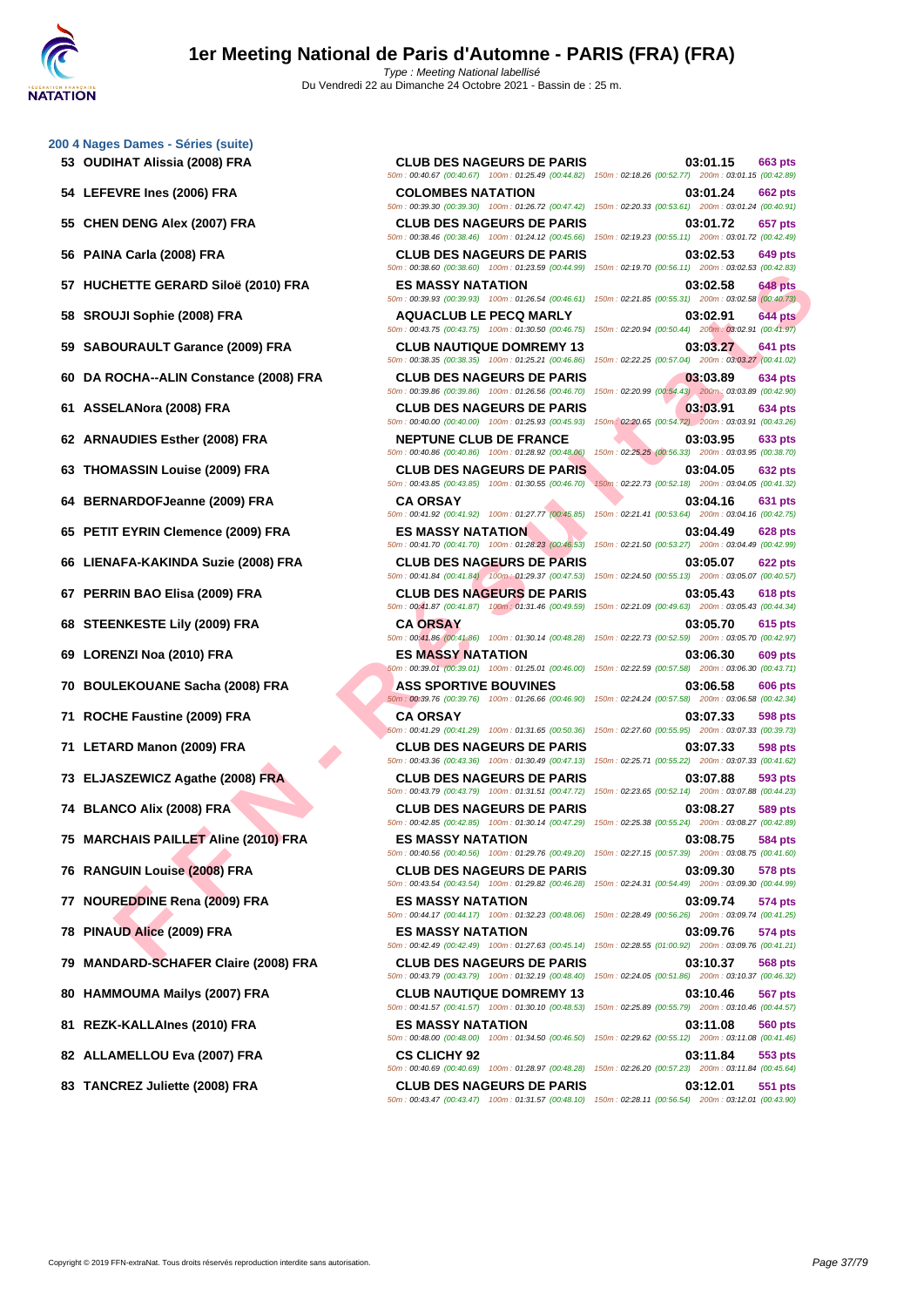| 200 4 Nages Dames - Séries (suite) |  |  |  |
|------------------------------------|--|--|--|
|------------------------------------|--|--|--|

- 
- **85 AIDAN Margaux (2008) FRA**
- **86 LEVY Elena (2009) FRA CLUB DES NAGEURS DE PARIS 03:13.02 541 pts**
- **87** LEPERT Ambrine (2010) FRA
- **88 PERROCHON Charlotte (2005) FRA**
- **89 CHENNAHI Sofia (2009) FRA**
- **90 SAID Kourya (2010) FRA**
- **91 COQUARD POREZ Jeanne (2010) FRA**
- **92 CHEN Lina (2009) FRA**
- **93 TALABART Chloe (2009) FRA**
- **94 DRABBLE Alexia (2010) FRA**
- **95 DEROUICHE Sofia (2009) FRA**
- **96 DU GARREAU Louise (2010) FRA**
- **97 HOUZIAUX Amber (2010) FRA**
- **--- AMIR-TAHMASSEB-BERTHET Prune (2008) FRA**
- **---** LAITHIER Eva (2001) FRA
- --- **ROUFFAUD Zoya (2004) USA**
- --- **MASSACESI-PIZARRO Adriana (2005) FRA**
- **--- BEKKARI Fatima-Zahra (2009) FRA**
- **---** BONHOMME Elea (2010) FRA
- **--- REMY Lou (2009) FRA**

### **400 4 Nages Dames - Séries** (Vendredi 22 Octobre 2021)

- 
- 
- 
- 
- 
- 
- 
- 
- **9 SABOURIN Clémence (2007) FRA SN VERSAILLES 05:31.00 935 pts**

| 84   TEBIZ Adele (2009) FRA                 | <b>CS CLICHY 92</b>                                                                                                                                                                            | 03:12.18<br>550 pts                                                                                                                                                                                                                                                                                                                                                                                                                                                                                                                                                                                                                                                                                                                                                                                                                                                                                                                                                                                                                                                                                                                           |
|---------------------------------------------|------------------------------------------------------------------------------------------------------------------------------------------------------------------------------------------------|-----------------------------------------------------------------------------------------------------------------------------------------------------------------------------------------------------------------------------------------------------------------------------------------------------------------------------------------------------------------------------------------------------------------------------------------------------------------------------------------------------------------------------------------------------------------------------------------------------------------------------------------------------------------------------------------------------------------------------------------------------------------------------------------------------------------------------------------------------------------------------------------------------------------------------------------------------------------------------------------------------------------------------------------------------------------------------------------------------------------------------------------------|
| 85 AIDAN Margaux (2008) FRA                 | <b>ASS SPORTIVE BOUVINES</b>                                                                                                                                                                   | 03:12.57<br><b>546 pts</b>                                                                                                                                                                                                                                                                                                                                                                                                                                                                                                                                                                                                                                                                                                                                                                                                                                                                                                                                                                                                                                                                                                                    |
| 86   LEVY Elena (2009) FRA                  | <b>CLUB DES NAGEURS DE PARIS</b>                                                                                                                                                               | 03:13.02<br>541 pts                                                                                                                                                                                                                                                                                                                                                                                                                                                                                                                                                                                                                                                                                                                                                                                                                                                                                                                                                                                                                                                                                                                           |
| 87 LEPERT Ambrine (2010) FRA                | <b>ES MASSY NATATION</b>                                                                                                                                                                       | 50m: 00:44.27 (00:44.27) 100m: 01:34.76 (00:50.49) 150m: 02:29.43 (00:54.67) 200m: 03:13.02 (00:43.59)<br>03:14.53<br>527 pts                                                                                                                                                                                                                                                                                                                                                                                                                                                                                                                                                                                                                                                                                                                                                                                                                                                                                                                                                                                                                 |
|                                             |                                                                                                                                                                                                | 50m : 00:46.00 (00:46.00) 100m : 01:33.57 (00:47.57) 150m : 02:30.37 (00:56.80) 200m : 03:14.53 (00:44.16)                                                                                                                                                                                                                                                                                                                                                                                                                                                                                                                                                                                                                                                                                                                                                                                                                                                                                                                                                                                                                                    |
| 88 PERROCHON Charlotte (2005) FRA           | <b>LES PHOENIX D'ANTONY</b>                                                                                                                                                                    | 03:14.78<br>524 pts<br>150m: 02:29.27 (00:54.66) 200m: 03:14.78 (00:45.51)                                                                                                                                                                                                                                                                                                                                                                                                                                                                                                                                                                                                                                                                                                                                                                                                                                                                                                                                                                                                                                                                    |
| 89 CHENNAHI Sofia (2009) FRA                | <b>CLUB DES NAGEURS DE PARIS</b>                                                                                                                                                               | 03:19.25<br><b>482 pts</b>                                                                                                                                                                                                                                                                                                                                                                                                                                                                                                                                                                                                                                                                                                                                                                                                                                                                                                                                                                                                                                                                                                                    |
| 90 SAID Kourya (2010) FRA                   | <b>ES MASSY NATATION</b>                                                                                                                                                                       | 03:25.01<br>431 pts<br>150m: 02:40.08 (01:01.95) 200m: 03:25.01 (00:44.93)                                                                                                                                                                                                                                                                                                                                                                                                                                                                                                                                                                                                                                                                                                                                                                                                                                                                                                                                                                                                                                                                    |
| 91 COQUARD POREZ Jeanne (2010) FRA          | <b>CA ORSAY</b>                                                                                                                                                                                | 03:27.36<br>411 pts                                                                                                                                                                                                                                                                                                                                                                                                                                                                                                                                                                                                                                                                                                                                                                                                                                                                                                                                                                                                                                                                                                                           |
|                                             | 50m: 00:50.90 (00:50.90) 100m: 01:43.87 (00:52.97)<br><b>NEPTUNE CLUB DE FRANCE</b>                                                                                                            | 150m: 02:40.25 (00:56.38) 200m: 03:27.36 (00:47.11)<br>03:29.31<br>394 pts                                                                                                                                                                                                                                                                                                                                                                                                                                                                                                                                                                                                                                                                                                                                                                                                                                                                                                                                                                                                                                                                    |
|                                             | 50m: 00:43.52 (00:43.52) 100m: 01:36.39 (00:52.87)                                                                                                                                             | 150m: 02:38.26 (01:01.87) 200m: 03:29.31 (00:51.05)                                                                                                                                                                                                                                                                                                                                                                                                                                                                                                                                                                                                                                                                                                                                                                                                                                                                                                                                                                                                                                                                                           |
| 93   TALABART Chloe (2009) FRA              | <b>CLUB NAUTIQUE DOMREMY 13</b>                                                                                                                                                                | 03:32.24<br>370 pts<br>150m: 02:42.46 (00:58.12) 200m: 03:32.24 (00:49.78)                                                                                                                                                                                                                                                                                                                                                                                                                                                                                                                                                                                                                                                                                                                                                                                                                                                                                                                                                                                                                                                                    |
| 94   DRABBLE Alexia (2010) FRA              | <b>CLUB DES NAGEURS DE PARIS</b>                                                                                                                                                               | 03:33.59<br>359 pts<br>150m: 02:41.71 (00:59.02) 200m: 03:33.59 (00:51.88)                                                                                                                                                                                                                                                                                                                                                                                                                                                                                                                                                                                                                                                                                                                                                                                                                                                                                                                                                                                                                                                                    |
| 95 DEROUICHE Sofia (2009) FRA               | <b>CS CLICHY 92</b>                                                                                                                                                                            | 03:34.51<br><b>352 pts</b><br>150m: 02:43.76 (00:58.80) 200m: 03:34.51 (00:50.75)                                                                                                                                                                                                                                                                                                                                                                                                                                                                                                                                                                                                                                                                                                                                                                                                                                                                                                                                                                                                                                                             |
| 96 DU GARREAU Louise (2010) FRA             | <b>CLUB DES NAGEURS DE PARIS</b>                                                                                                                                                               | 03:35.12<br>347 pts<br>150m: 02:45.27 (00:59.92) 200m: 03:35.12 (00:49.85)                                                                                                                                                                                                                                                                                                                                                                                                                                                                                                                                                                                                                                                                                                                                                                                                                                                                                                                                                                                                                                                                    |
| 97 HOUZIAUX Amber (2010) FRA                | <b>CS CLICHY 92</b>                                                                                                                                                                            | 03:42.53<br><b>292 pts</b>                                                                                                                                                                                                                                                                                                                                                                                                                                                                                                                                                                                                                                                                                                                                                                                                                                                                                                                                                                                                                                                                                                                    |
|                                             |                                                                                                                                                                                                | <b>DNS</b> dec                                                                                                                                                                                                                                                                                                                                                                                                                                                                                                                                                                                                                                                                                                                                                                                                                                                                                                                                                                                                                                                                                                                                |
|                                             | <b>BLANC-MESNIL S.N</b>                                                                                                                                                                        | <b>DNS</b> dec                                                                                                                                                                                                                                                                                                                                                                                                                                                                                                                                                                                                                                                                                                                                                                                                                                                                                                                                                                                                                                                                                                                                |
| ---   ROUFFAUD Zoya (2004) USA              | <b>NEPTUNE CLUB DE FRANCE</b>                                                                                                                                                                  | <b>DNS</b> dec                                                                                                                                                                                                                                                                                                                                                                                                                                                                                                                                                                                                                                                                                                                                                                                                                                                                                                                                                                                                                                                                                                                                |
| <b>MASSACESI-PIZARRO Adriana (2005) FRA</b> | <b>RED STAR CLUB CHAMPIGNY</b>                                                                                                                                                                 | <b>DNS</b> dec                                                                                                                                                                                                                                                                                                                                                                                                                                                                                                                                                                                                                                                                                                                                                                                                                                                                                                                                                                                                                                                                                                                                |
| --- BEKKARI Fatima-Zahra (2009) FRA         | <b>COLOMBES NATATION</b>                                                                                                                                                                       | <b>DNS</b> dec                                                                                                                                                                                                                                                                                                                                                                                                                                                                                                                                                                                                                                                                                                                                                                                                                                                                                                                                                                                                                                                                                                                                |
| --- BONHOMME Elea (2010) FRA                | <b>US VAIRES</b>                                                                                                                                                                               | <b>DNS</b>                                                                                                                                                                                                                                                                                                                                                                                                                                                                                                                                                                                                                                                                                                                                                                                                                                                                                                                                                                                                                                                                                                                                    |
| --- REMY Lou (2009) FRA                     | <b>ES MASSY NATATION</b>                                                                                                                                                                       | DSQ                                                                                                                                                                                                                                                                                                                                                                                                                                                                                                                                                                                                                                                                                                                                                                                                                                                                                                                                                                                                                                                                                                                                           |
|                                             |                                                                                                                                                                                                |                                                                                                                                                                                                                                                                                                                                                                                                                                                                                                                                                                                                                                                                                                                                                                                                                                                                                                                                                                                                                                                                                                                                               |
|                                             |                                                                                                                                                                                                | 04:56.89<br>1165 pts                                                                                                                                                                                                                                                                                                                                                                                                                                                                                                                                                                                                                                                                                                                                                                                                                                                                                                                                                                                                                                                                                                                          |
|                                             |                                                                                                                                                                                                | 50m: 00:31.17 (00:31.17) 100m: 01:08.00 (00:36.83) 150m: 01:46.98 (00:38.98) 200m: 02:24.76 (00:37.78)                                                                                                                                                                                                                                                                                                                                                                                                                                                                                                                                                                                                                                                                                                                                                                                                                                                                                                                                                                                                                                        |
|                                             |                                                                                                                                                                                                | 05:01.42                                                                                                                                                                                                                                                                                                                                                                                                                                                                                                                                                                                                                                                                                                                                                                                                                                                                                                                                                                                                                                                                                                                                      |
|                                             | 250m: 03:08.12 (00:44.46) 300m: 03:53.25 (00:45.13)                                                                                                                                            | 1133 pts<br>50m : 00:32.78 (00:32.78) 100m : 01:08.88 (00:36.10) 150m : 01:46.13 (00:37.25) 200m : 02:23.66 (00:37.53)<br>350m: 04:27.54 (00:34.29) 400m: 05:01.42 (00:33.88)                                                                                                                                                                                                                                                                                                                                                                                                                                                                                                                                                                                                                                                                                                                                                                                                                                                                                                                                                                 |
| 3 LENOIR Melanie (2006) FRA                 | <b>CN MELUN VAL DE SEINE</b>                                                                                                                                                                   | 05:01.70<br>1131 pts                                                                                                                                                                                                                                                                                                                                                                                                                                                                                                                                                                                                                                                                                                                                                                                                                                                                                                                                                                                                                                                                                                                          |
|                                             | 50m: 00:32.35 (00:32.35) 100m: 01:10.07 (00:37.72)<br>250m: 03:09.43 (00:41.44) 300m: 03:51.11 (00:41.68)                                                                                      | 150m: 01:49.21 (00:39.14) 200m: 02:27.99 (00:38.78)<br>350m: 04:27.38 (00:36.27)  400m: 05:01.70  (00:34.32)                                                                                                                                                                                                                                                                                                                                                                                                                                                                                                                                                                                                                                                                                                                                                                                                                                                                                                                                                                                                                                  |
| 4 HOCQUARD Margaux (2002) FRA               | <b>SN VERSAILLES</b>                                                                                                                                                                           | 05:03.06<br>1121 pts                                                                                                                                                                                                                                                                                                                                                                                                                                                                                                                                                                                                                                                                                                                                                                                                                                                                                                                                                                                                                                                                                                                          |
|                                             | 50m: 00:34.19 (00:34.19) 100m: 01:12.49 (00:38.30)<br>250m: 03:10.21 (00:43.87) 300m: 03:54.44 (00:44.23)                                                                                      | 150m: 01:49.54 (00:37.05) 200m: 02:26.34 (00:36.80)<br>350m: 04:29.79 (00:35.35) 400m: 05:03.06 (00:33.27)                                                                                                                                                                                                                                                                                                                                                                                                                                                                                                                                                                                                                                                                                                                                                                                                                                                                                                                                                                                                                                    |
|                                             | <b>CSN GUYANCOURT</b>                                                                                                                                                                          | 05:10.09<br><b>1073 pts</b>                                                                                                                                                                                                                                                                                                                                                                                                                                                                                                                                                                                                                                                                                                                                                                                                                                                                                                                                                                                                                                                                                                                   |
|                                             |                                                                                                                                                                                                | 50m: 00:32.37 (00:32.37) 100m: 01:09.88 (00:37.51) 150m: 01:50.71 (00:40.83) 200m: 02:31.85 (00:41.14)                                                                                                                                                                                                                                                                                                                                                                                                                                                                                                                                                                                                                                                                                                                                                                                                                                                                                                                                                                                                                                        |
| 6 FRESSIER Lola (2002) FRA                  | <b>SN VERSAILLES</b>                                                                                                                                                                           | 05:11.80 1061 pts                                                                                                                                                                                                                                                                                                                                                                                                                                                                                                                                                                                                                                                                                                                                                                                                                                                                                                                                                                                                                                                                                                                             |
|                                             | 92 CHEN Lina (2009) FRA<br>--- AMIR-TAHMASSEB-BERTHET Prune (2008) FRA<br>--- LAITHIER Eva (2001) FRA<br>1 VASQUEZ Lucie (2004) FRA<br>2 BONDOUY Noah (2004) FRA<br>5 JENVRIN Malia (2004) FRA | 50m: 00:44.84 (00:44.84) 100m: 01:35.99 (00:51.15) 150m: 02:29.27 (00:53.28) 200m: 03:12.18 (00:42.91)<br>50m: 00:43.24 (00:43.24) 100m: 01:30.62 (00:47.38) 150m: 02:25.99 (00:55.37) 200m: 03:12.57 (00:46.58)<br>50m: 00:41.62 (00:41.62) 100m: 01:34.61 (00:52.99)<br>50m: 00:47.12 (00:47.12) 100m: 01:38.83 (00:51.71) 150m: 02:35.98 (00:57.15) 200m: 03:19.25 (00:43.27)<br>50m: 00:48.24 (00:48.24) 100m: 01:38.13 (00:49.89)<br>50m: 00:50.89 (00:50.89) 100m: 01:44.34 (00:53.45)<br>50m: 00:51.32 (00:51.32) 100m: 01:42.69 (00:51.37)<br>50m: 00:52.01 (00:52.01) 100m: 01:44.96 (00:52.95)<br>50m: 00:52.22 (00:52.22) 100m: 01:45.35 (00:53.13)<br>50m: 00:52.72 (00:52.72) / 100m: 01:50.76 (00:58.04) 150m: 02:52.58 (01:01.82) 200m: 03:42.53 (00:49.95)<br><b>NOGENT NATATION 94</b><br>00 4 Nages Dames - Séries (Vendredi 22 Octobre 2021)<br><b>ES MASSY NATATION</b><br>250m: 03:04.43 (00:39.67) 300m: 03:47.16 (00:42.73) 350m: 04:21.98 (00:34.82) 400m: 04:56.89 (00:34.91)<br><b>ES MASSY NATATION</b><br>250m: 03:13.51 (00:41.66) 300m: 03:56.51 (00:43.00) 350m: 04:33.88 (00:37.37) 400m: 05:10.09 (00:36.21) |

| 150m: 02:29.27 (00:53.28) 200m: 03:12.18 (00:42.91) |                  |                |
|-----------------------------------------------------|------------------|----------------|
|                                                     | 03:12.57 546 pts |                |
| 150m: 02:25.99 (00:55.37) 200m: 03:12.57 (00:46.58) |                  |                |
|                                                     | 03:13.02 541 pts |                |
| 150m: 02:29.43 (00:54.67) 200m: 03:13.02 (00:43.59) |                  |                |
| 150m: 02:30.37 (00:56.80) 200m: 03:14.53 (00:44.16) | 03:14.53 527 pts |                |
|                                                     | 03:14.78 524 pts |                |
| 150m: 02:29.27 (00:54.66) 200m: 03:14.78 (00:45.51) |                  |                |
|                                                     | 03:19.25 482 pts |                |
| 150m: 02:35.98 (00:57.15) 200m: 03:19.25 (00:43.27) |                  |                |
|                                                     | 03:25.01 431 pts |                |
| 150m: 02:40.08 (01:01.95) 200m: 03:25.01 (00:44.93) |                  |                |
| 150m: 02:40.25 (00:56.38) 200m: 03:27.36 (00:47.11) | 03:27.36 411 pts |                |
|                                                     | 03:29.31 394 pts |                |
| 150m: 02:38.26 (01:01.87) 200m: 03:29.31 (00:51.05) |                  |                |
|                                                     | 03:32.24         | <b>370 pts</b> |
| 150m: 02:42.46 (00:58.12) 200m: 03:32.24 (00:49.78) |                  |                |
|                                                     | 03:33.59 359 pts |                |
| 150m: 02:41.71 (00:59.02) 200m: 03:33.59 (00:51.88) |                  |                |
|                                                     | 03:34.51         | <b>352 pts</b> |
| 150m: 02:43.76 (00:58.80) 200m: 03:34.51 (00:50.75) |                  |                |
| 150m: 02:45.27 (00:59.92) 200m: 03:35.12 (00:49.85) | 03:35.12         | <b>347 pts</b> |
|                                                     | 03:42.53 292 pts |                |
| 150m: 02:52.58 (01:01.82) 200m: 03:42.53 (00:49.95) |                  |                |
|                                                     | <b>DNS</b> dec   |                |
|                                                     | <b>DNS</b> dec   |                |
|                                                     | <b>DNS</b> dec   |                |
|                                                     | <b>DNS</b> dec   |                |
| <b>DNS</b> dec                                      |                  |                |
|                                                     | <b>DNS</b>       |                |
|                                                     | DSQ              |                |

**1 VASQUEZ Lucie (2004) FRA ES MASSY NATATION 04:56.89 1165 pts** 50m : 00:31.17 (00:31.17) 100m : 01:08.00 (00:36.83) 150m : 01:46.98 (00:38.98) 200m : 02:24.76 (00:37.78) 250m : 03:04.43 (00:39.67) 300m : 03:47.16 (00:42.73) 350m : 04:21.98 (00:34.82) 400m : 04:56.89 (00:34.91) **2 BONDOUY Noah (2004) FRA ES MASSY NATATION 05:01.42 1133 pts** 50m : 00:32.78 (00:32.78) 100m : 01:08.88 (00:36.10) 150m : 01:46.13 (00:37.25) 200m : 02:23.66 (00:37.53) 250m : 03:08.12 (00:44.46) 300m : 03:53.25 (00:45.13) 350m : 04:27.54 (00:34.29) 400m : 05:01.42 (00:33.88) **3 LENOIR Melanie (2006) FRA CN MELUN VAL DE SEINE 05:01.70 1131 pts** 50m : 00:32.35 (00:32.35) 100m : 01:10.07 (00:37.72) 150m : 01:49.21 (00:39.14) 200m : 02:27.99 (00:38.78) 250m : 03:09.43 (00:41.44) 300m : 03:51.11 (00:41.68) 350m : 04:27.38 (00:36.27) 400m : 05:01.70 (00:34.32) **4 HOCQUARD Margaux (2002) FRA SN VERSAILLES 05:03.06 1121 pts** 50m : 00:34.19 (00:34.19) 100m : 01:12.49 (00:38.30) 150m : 01:49.54 (00:37.05) 200m : 02:26.34 (00:36.80) 250m : 03:10.21 (00:43.87) 300m : 03:54.44 (00:44.23) 350m : 04:29.79 (00:35.35) 400m : 05:03.06 (00:33.27) **5 JENVRIN Malia (2004) FRA CSN GUYANCOURT 05:10.09 1073 pts** 50m : 00:32.37 (00:32.37) 100m : 01:09.88 (00:37.51) 150m : 01:50.71 (00:40.83) 200m : 02:31.85 (00:41.14) 250m : 03:13.51 (00:41.66) 300m : 03:56.51 (00:43.00) 350m : 04:33.88 (00:37.37) 400m : 05:10.09 (00:36.21) **6 FRESSIER Lola (2002) FRA SN VERSAILLES 05:11.80 1061 pts** 50m : 00:33.79 (00:33.79) 100m : 01:11.77 (00:37.98) 150m : 01:50.07 (00:38.30) 200m : 02:27.77 (00:37.70) 250m : 03:13.95 (00:46.18) 300m : 04:00.19 (00:46.24) 350m : 04:36.59 (00:36.40) 400m : 05:11.80 (00:35.21) **7 DA ROCHA--ALIN Margot (2005) FRA CLUB DES NAGEURS DE PARIS 05:15.63 1035 pts** 50m : 00:32.46 (00:32.46) 100m : 01:11.16 (00:38.70) 150m : 01:51.75 (00:40.59) 200m : 02:31.76 (00:40.01) 250m : 03:15.95 (00:44.19) 300m : 04:01.86 (00:45.91) 350m : 04:39.29 (00:37.43) 400m : 05:15.63 (00:36.34) **8 SAUZEAU Lilou (2009) FRA SN VERSAILLES 05:19.04 1012 pts** 50m : 00:35.25 (00:35.25) 100m : 01:16.10 (00:40.85) 150m : 01:57.75 (00:41.65) 200m : 02:39.01 (00:41.26) 250m : 03:21.58 (00:42.57) 300m : 04:05.04 (00:43.46) 350m : 04:42.65 (00:37.61) 400m : 05:19.04 (00:36.39)

50m : 00:19.24 (00:19.24) 100m : 01:17.26 (00:58.02) 150m : 02:00.59 (00:43.33) 200m : 02:42.95 (00:42.36) 250m : 03:28.70 (00:45.75) 300m : 04:14.83 (00:46.13) 350m : 04:53.84 (00:39.01) 400m : 05:31.00 (00:37.16)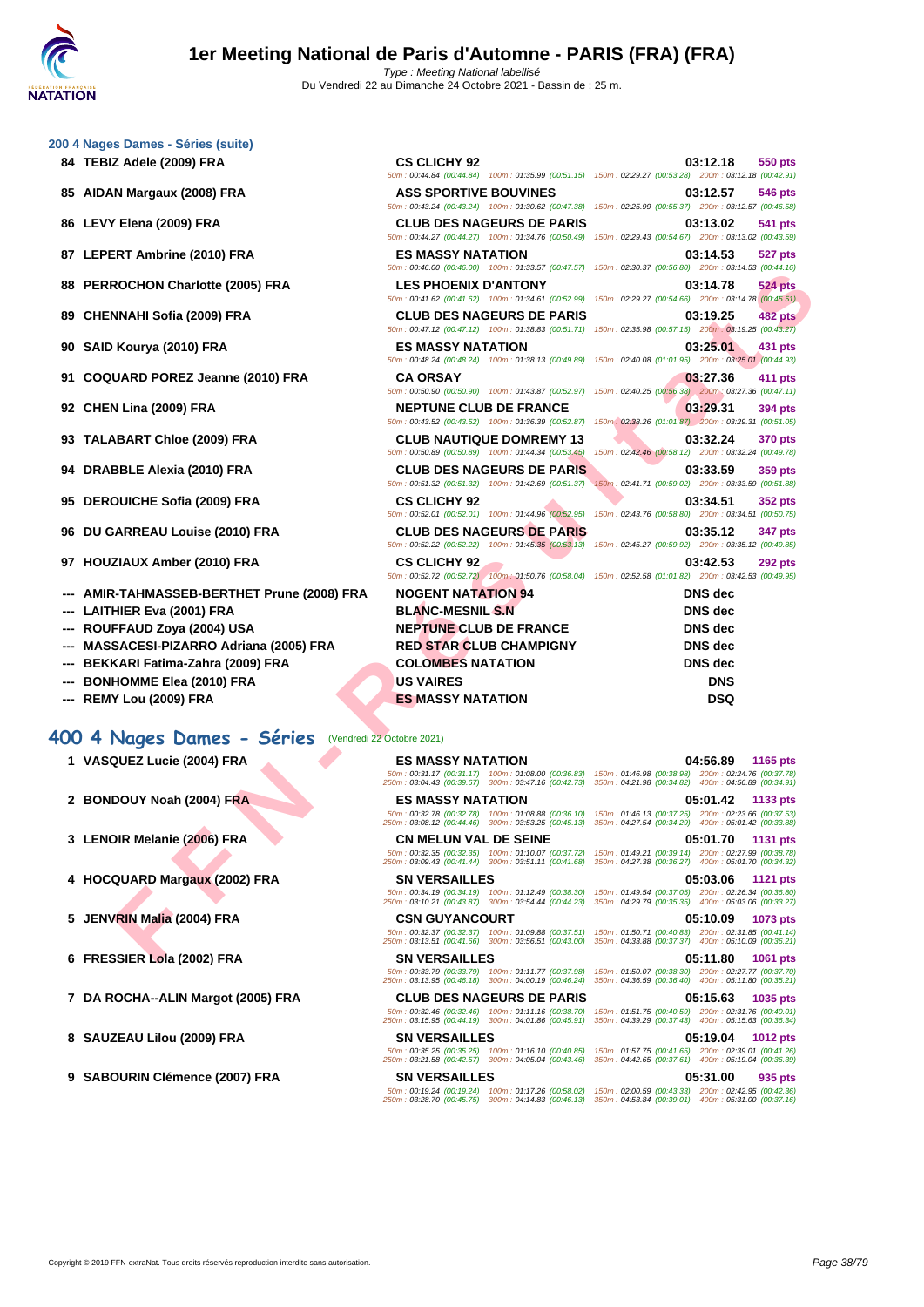50m : 00:35.23 (00:35.23) 100m : 01:17.16 (00:41.93) 150m : 01:59.41 (00:42.25) 200m : 02:40.86 (00:41.45) 250m : 03:26.16 (00:45.30) 300m : 04:12.21 (00:46.05) 350m : 04:51.93 (00:39.72) 400m : 05:31.23 (00:39.30)

50m : 00:34.81 (00:34.81) 100m : 01:15.84 (00:41.03) 150m : 02:00.61 (00:44.77) 200m : 02:44.16 (00:43.55) 250m : 03:30.84 (00:46.68) 300m : 04:17.71 (00:46.87) 350m : 04:56.52 (00:38.81) 400m : 05:31.93 (00:35.41)

50m : 00:34.58 (00:34.58) 100m : 01:14.89 (00:40.31) 150m : 01:56.83 (00:41.94) 200m : 02:39.36 (00:42.53) 250m : 03:27.11 (00:47.75) 300m : 04:15.89 (00:48.78) 350m : 04:56.17 (00:40.28) 400m : 05:34.16 (00:37.99)

- **[400 4 Nag](http://www.ffnatation.fr/webffn/index.php)es Dames Séries (suite)**
	- **SOARES-BOURGOGNE Loriana (2007) FRA NEPTUNE CLUB DE FRANCE 05:31.23 933 pts**
	- **LEVASSOR Idalie (2006) FRA SN VERSAILLES 05:31.93 929 pts**
	- **BONEL Ninon (2007) FRA CA ORSAY 05:34.16 915 pts**
	- **POBEL-CRAPPE Laura (2008) FRA CSN GUYANCOURT 05:36.13 902 pts**
	- **DIMITRI Lise (2008) FRA CSN GUYANCOURT 05:37.81 892 pts**
	- **SOUCHARD Ariane (2005) FRA SN VERSAILLES 05:38.02 890 pts**
	- **CUREAU Lys (2008) FRA CSN GUYANCOURT 05:40.95 872 pts**
	- **CABIOCLeonie (2008) FRA CSN GUYANCOURT 05:41.10 871 pts**
	- **FOULON Noellia (2001) FRA SCUF PARIS 05:57.75 772 pts**
	- **DRAGAN Barbara (2009) FRA NEPTUNE CLUB DE FRANCE 06:24.08 627 pts**
	- **HERRY Thelma (2009) FRA LES PHOENIX D'ANTONY 06:33.47 579 pts**

# **50 Nage Libre Messieurs - Finale A 15 ans et plus** (Dimanche 24 Octobre 2021)

| 1 GRANDIN MARTIN Numa (2002) FRA | <b>ES MASSY NATATION</b>    | 00:23.10 | <b>1238 pts</b> |
|----------------------------------|-----------------------------|----------|-----------------|
| 2 HENRY Clément (2000) FRA       | US VILLEJUIF NATATION       | 00:23.57 | <b>1204 pts</b> |
| 3 BENBARA Nazim (1998) ALG       | US VILLEJUIF NATATION       | 00:23.67 | <b>1196 pts</b> |
| 4 CELESTE Mathéo (2004) FRA      | <b>BLANC-MESNIL S.N</b>     | 00:23.80 | <b>1187 pts</b> |
| 5 PHANTSULAYA George (2000) FRA  | <b>U.S CRETEIL NATATION</b> | 00:23.88 | 1181 pts        |
| 5 DELICES Jean-Guy (1997) FRA    | <b>CLAMART NATATION 92</b>  | 00:23.88 | <b>1181 pts</b> |
| 7 DELICES Jean-marc (2000) FRA   | <b>CLAMART NATATION 92</b>  | 00:24.13 | 1164 pts        |
| 8 CHAMBRAUD Charles (2001) FRA   | <b>COLOMBES NATATION</b>    | 00:24.56 | 1133 pts        |
|                                  |                             |          |                 |

### **50 Nage Libre Messieurs - Finale A 13-14 ans** (Dimanche 24 Octobre 2021)

|   | 13 POBEL-CRAPPE Laura (2008) FRA                                             | <b>CSN GUYANCOURT</b><br>50m: 00:36.41 (00:36.41) 100m: 01:18.59 (00:42.18)                               | 05:36.13<br>902 pts<br>150m: 02:01.00 (00:42.41) 200m: 02:41.86 (00:40.86)                                 |
|---|------------------------------------------------------------------------------|-----------------------------------------------------------------------------------------------------------|------------------------------------------------------------------------------------------------------------|
|   |                                                                              | 250m: 03:31.57 (00:49.71) 300m: 04:21.04 (00:49.47)                                                       | 350m: 04:59.27 (00:38.23) 400m: 05:36.13 (00:36.86)                                                        |
|   | 14 DIMITRI Lise (2008) FRA                                                   | <b>CSN GUYANCOURT</b>                                                                                     | 05:37.81<br>892 pts                                                                                        |
|   |                                                                              | 50m: 00:37.08 (00:37.08) 100m: 01:21.33 (00:44.25)<br>250m: 03:32.60 (00:46.58) 300m: 04:19.40 (00:46.80) | 150m: 02:04.05 (00:42.72) 200m: 02:46.02 (00:41.97)<br>350m: 04:59.95 (00:40.55) 400m: 05:37.81 (00:37.86) |
|   | 15 SOUCHARD Ariane (2005) FRA                                                | <b>SN VERSAILLES</b>                                                                                      | 05:38.02<br>890 pts                                                                                        |
|   |                                                                              | 50m: 00:36.28 (00:36.28) 100m: 01:17.88 (00:41.60)<br>250m: 03:32.22 (00:47.55) 300m: 04:20.72 (00:48.50) | 150m: 02:01.77 (00:43.89) 200m: 02:44.67 (00:42.90)<br>350m: 04:59.58 (00:38.86) 400m: 05:38.02 (00:38.44) |
|   | 16 CUREAU Lys (2008) FRA                                                     | <b>CSN GUYANCOURT</b>                                                                                     | 05:40.95<br>872 pts                                                                                        |
|   |                                                                              | 50m: 00:35.20 (00:35.20) 100m: 01:16.09 (00:40.89)<br>250m: 03:33.34 (00:53.12) 300m: 04:25.13 (00:51.79) | 150m; 01:58.52 (00:42.43) 200m: 02:40.22 (00:41.70)<br>350m: 05:03.15 (00:38.02) 400m: 05:40.95 (00:37.80) |
|   | 17 CABIOCLeonie (2008) FRA                                                   | <b>CSN GUYANCOURT</b>                                                                                     | 05:41.10<br>871 pts                                                                                        |
|   |                                                                              | 50m: 00:34.68 (00:34.68) 100m: 01:15.24 (00:40.56)<br>250m: 03:31.60 (00:52.75) 300m: 04:25.44 (00:53.84) | 150m: 01:57.22 (00:41.98) 200m: 02:38.85 (00:41.63)<br>350m: 05:04.05 (00:38.61) 400m: 05:41.10 (00:37.05) |
|   | 18 FOULON Noellia (2001) FRA                                                 | <b>SCUF PARIS</b>                                                                                         | 05:57.75<br>772 pts                                                                                        |
|   |                                                                              | 50m: 00:38.77 (00:38.77) 100m: 01:23.15 (00:44.38)                                                        | 150m: 02:08.66 (00:45.51) 200m: 02:54.23 (00:45.57)                                                        |
|   |                                                                              | 250m: 03:44.56 (00:50.33) 300m: 04:36.04 (00:51.48)                                                       | 350m : 05:16.73 (00:40.69) 400m : 05:57.75 (00:41.02)                                                      |
|   | 19 DRAGAN Barbara (2009) FRA                                                 | <b>NEPTUNE CLUB DE FRANCE</b><br>50m: 00:38.80 (00:38.80) 100m: 01:28.94 (00:50.14)                       | 06:24.08<br>627 pts<br>150m: 02:18.55 (00:49.61) 200m: 03:04.34 (00:45.79)                                 |
|   |                                                                              | 250m: 03:59.91 (00:55.57) 300m: 04:54.39 (00:54.48)                                                       | 350m: 05:40.57 (00:46.18) 400m: 06:24.08 (00:43.51)                                                        |
|   | 20 HERRY Thelma (2009) FRA                                                   | <b>LES PHOENIX D'ANTONY</b><br>50m: 00:41.49 (00:41.49) 100m: 01:33.09 (00:51.60)                         | 06:33.47<br>579 pts<br>150m: 02:22.02 (00:48.93) 200m: 03:10.47 (00:48.45)                                 |
|   |                                                                              | 250m: 04:04.79 (00:54.32) 300m: 05:01.46 (00:56.67)                                                       | 350m: 05:48.12 (00:46.66) 400m: 06:33.47 (00:45.35)                                                        |
|   |                                                                              |                                                                                                           |                                                                                                            |
|   | 50 Nage Libre Messieurs - Finale A 15 ans et plus (Dimanche 24 Octobre 2021) |                                                                                                           |                                                                                                            |
|   | 1 GRANDIN MARTIN Numa (2002) FRA                                             | <b>ES MASSY NATATION</b>                                                                                  | 00:23.10<br><b>1238 pts</b>                                                                                |
|   | 2 HENRY Clément (2000) FRA                                                   | US VILLEJUIF NATATION                                                                                     | 00:23.57<br><b>1204 pts</b>                                                                                |
| 3 | <b>BENBARA Nazim (1998) ALG</b>                                              | US VILLEJUIF NATATION                                                                                     | 00:23.67<br>1196 pts                                                                                       |
| 4 | <b>CELESTE Mathéo (2004) FRA</b>                                             | <b>BLANC-MESNIL S.N</b>                                                                                   | 00:23.80<br><b>1187 pts</b>                                                                                |
| 5 | <b>PHANTSULAYA George (2000) FRA</b>                                         | <b>U.S CRETEIL NATATION</b>                                                                               | 00:23.88<br><b>1181 pts</b>                                                                                |
|   | 5 DELICES Jean-Guy (1997) FRA                                                | <b>CLAMART NATATION 92</b>                                                                                | 00:23.88<br>1181 pts                                                                                       |
|   | 7 DELICES Jean-marc (2000) FRA                                               | <b>CLAMART NATATION 92</b>                                                                                | 00:24.13<br><b>1164 pts</b>                                                                                |
|   | 8 CHAMBRAUD Charles (2001) FRA                                               | <b>COLOMBES NATATION</b>                                                                                  | 00:24.56<br>1133 pts                                                                                       |
|   |                                                                              |                                                                                                           |                                                                                                            |
|   | 50 Nage Libre Messieurs - Finale A 13-14 ans (Dimanche 24 Octobre 2021)      |                                                                                                           |                                                                                                            |
|   | 1 TAILLADE Clément (2007) FRA                                                | <b>NEPTUNE CLUB DE FRANCE</b>                                                                             | 00:25.34<br>1079 pts                                                                                       |
|   | 2 BRAIZE Stann (2007) FRA                                                    | <b>ES MASSY NATATION</b>                                                                                  | 00:25.55<br>1065 pts                                                                                       |
| 3 | <b>BOUSSION Augustin (2007) FRA</b>                                          | <b>NEPTUNE CLUB DE FRANCE</b>                                                                             | 00:26.00<br>1035 pts                                                                                       |
| 4 | TAN Lisandre (2007) FRA                                                      | A.O. TRAPPES NATATION                                                                                     | 00:26.03<br>1033 pts                                                                                       |
| 5 | <b>CLEMENT Bastien (2007) FRA</b>                                            | <b>S.M MONTROUGE</b>                                                                                      | 00:26.28<br><b>1016 pts</b>                                                                                |
| 6 | TRéBOSC Samy (2007) FRA                                                      | <b>ES MASSY NATATION</b>                                                                                  | 00:26.40<br><b>1008 pts</b>                                                                                |
|   | 7 HALTER Camille (2007) FRA                                                  | <b>US IVRY-SUR-SEINE</b>                                                                                  | 00:26.60<br>995 pts                                                                                        |
|   | 8 NEUVILLE Marin (2007) FRA                                                  | <b>CA ORSAY</b>                                                                                           | 00:26.70<br>989 pts                                                                                        |
|   |                                                                              |                                                                                                           |                                                                                                            |

### **50 Nage Libre Messieurs - Finale B 15 ans et plus** (Dimanche 24 Octobre 2021)

| 1 LETOCART Enzo (2004) FRA        | <b>CN MELUN VAL DE SEINE</b> | 00:24.10 | 1166 pts        |
|-----------------------------------|------------------------------|----------|-----------------|
| 2 SCHMITT Teddy (2002) FRA        | <b>CN MELUN VAL DE SEINE</b> | 00:24.14 | 1163 pts        |
| 3 AZRA Alexandre (2000) FRA       | <b>US VILLEJUIF NATATION</b> | 00:24.30 | 1152 pts        |
| 4 MORELOS GARCIA Bryan (2002) FRA | <b>MOUETTES DE PARIS</b>     | 00:24.33 | 1149 pts        |
| 5 BONEL Antonyn (2001) FRA        | <b>CA ORSAY</b>              | 00:24.38 | 1146 pts        |
| 6 VIARD Neil (2006) FRA           | <b>CLAMART NATATION 92</b>   | 00:24.51 | <b>1137 pts</b> |
|                                   |                              |          |                 |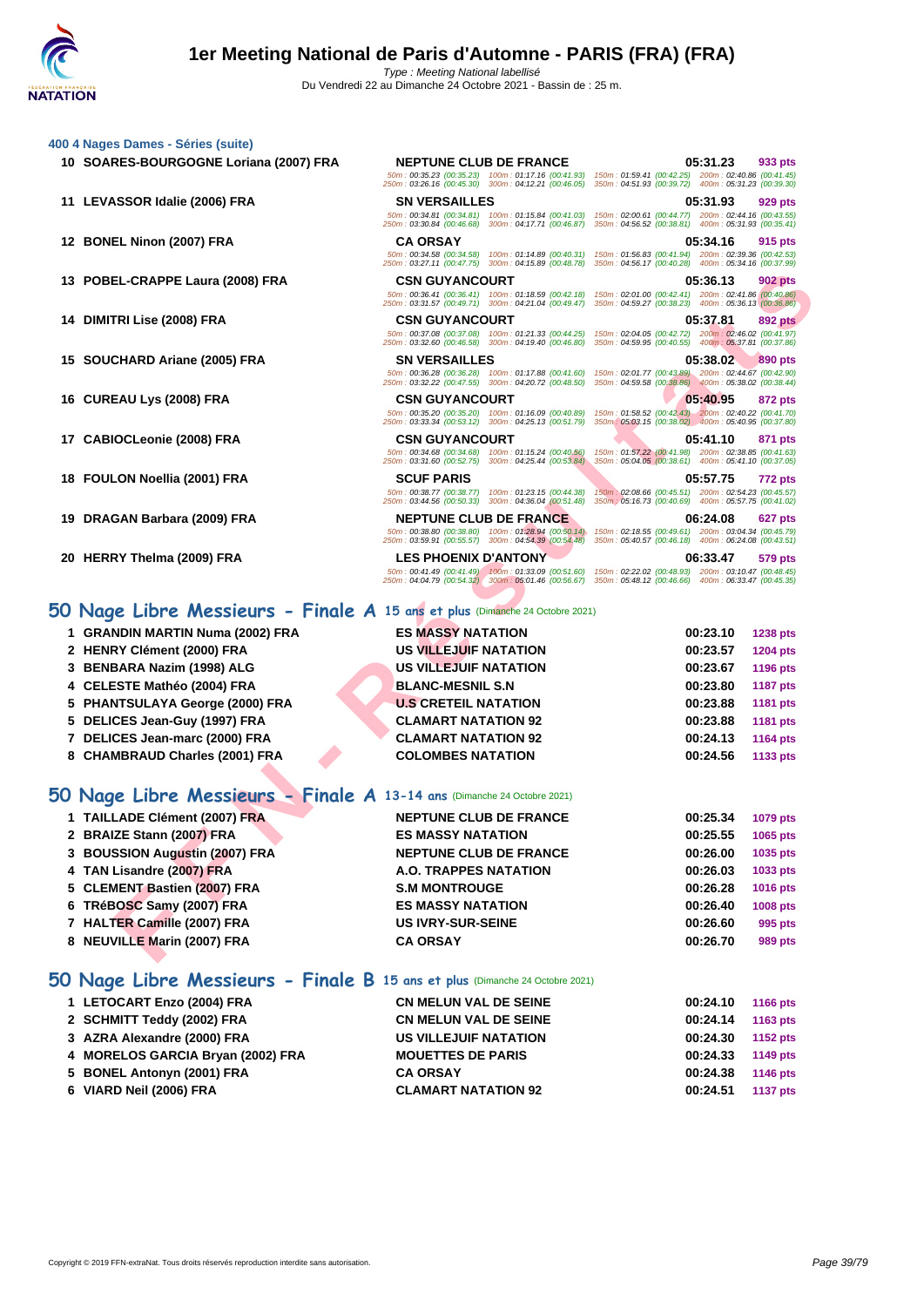

| 50 Nage Libre Messieurs - Finale B (suite)                                   |                                  |            |                 |
|------------------------------------------------------------------------------|----------------------------------|------------|-----------------|
| 7 GRONDIN William (2002) FRA                                                 | <b>LES PHOENIX D'ANTONY</b>      | 00:24.67   | <b>1126 pts</b> |
| 8 ZAWADSKI Paul (2002) FRA                                                   | <b>CA ORSAY</b>                  | 00:24.87   | <b>1112 pts</b> |
|                                                                              |                                  |            |                 |
| 50 Nage Libre Messieurs - Finale B 13-14 ans (Dimanche 24 Octobre 2021)      |                                  |            |                 |
| 1 LAKHDARI Adam (2007) FRA                                                   | <b>US IVRY-SUR-SEINE</b>         | 00:26.51   | 1001 pts        |
| 2 KOUADIO-LE REST Liam (2007) FRA                                            | <b>NEPTUNE CLUB DE FRANCE</b>    | 00:27.08   | 964 pts         |
| 3 TÊTU DUBREUIL Samuel (2008) FRA                                            | <b>ES MASSY NATATION</b>         | 00:27.78   | <b>920 pts</b>  |
| 4 SOURDEAU-LACHOT Camille (2007) FRA                                         | <b>S.M MONTROUGE</b>             | 00:27.82   | 917 pts         |
| 5 VANDELOGT Sebastian (2007) BEL                                             | <b>NEPTUNE CLUB DE FRANCE</b>    | 00:27.86   | 915 pts         |
| 6 FARKAS-BAJAN Peter (2007) FRA                                              | <b>ES MASSY NATATION</b>         | 00:28.05   | <b>903 pts</b>  |
| 7 BOUNIN Nael (2007) FRA                                                     | <b>CLUB DES NAGEURS DE PARIS</b> | 00:28.56   | <b>871 pts</b>  |
| 8 BARKA Selmen (2008) FRA                                                    | <b>CLUB DES NAGEURS DE PARIS</b> | 00:28.75   | <b>860 pts</b>  |
|                                                                              |                                  |            |                 |
| 50 Nage Libre Messieurs - Finale C 15 ans et plus (Dimanche 24 Octobre 2021) |                                  |            |                 |
| 1 MARMION Antoine (2001) FRA                                                 | <b>CA ORSAY</b>                  | 00:24.38   | 1146 pts        |
| 2 KARADZIC Marko (2006) FRA                                                  | <b>CLAMART NATATION 92</b>       | 00:24.53   | 1135 pts        |
| 3 DUPONT Maxence (2004) FRA                                                  | <b>CN MELUN VAL DE SEINE</b>     | 00:24.63   | <b>1128 pts</b> |
| 4 BAZIN Loic (2005) FRA                                                      | <b>RED STAR CLUB CHAMPIGNY</b>   | 00:24.64   | <b>1128 pts</b> |
| 4 DA SILVA UMMENHOVER Thibault (2001) FRA                                    | <b>CN MELUN VAL DE SEINE.</b>    | 00:24.64   | <b>1128 pts</b> |
| 6 REUILLON Paul (1997) FRA                                                   | <b>CLUB DES NAGEURS DE PARIS</b> | 00:24.75   | <b>1120 pts</b> |
| 7 MOUGIN Jules (2001) FRA                                                    | <b>MOUETTES DE PARIS</b>         | 00:24.81   | <b>1116 pts</b> |
| 8 KARADZIC Luka (2004) FRA                                                   | <b>CLAMART NATATION 92</b>       | 00:24.84   | <b>1114 pts</b> |
|                                                                              |                                  |            |                 |
| 50 Nage Libre Messieurs - Finale C 12 ans (Dimanche 24 Octobre 2021)         |                                  |            |                 |
|                                                                              |                                  |            |                 |
| 1 HAUET Raphael (2009) FRA                                                   | <b>AS EMERAINVILLE</b>           | 00:30.08   | <b>781 pts</b>  |
| 2 DELECOLLE Jules (2009) FRA                                                 | <b>LES PHOENIX D'ANTONY</b>      | 00:30.31   | <b>767 pts</b>  |
| 3 SROUJI William (2009) FRA                                                  | <b>AQUACLUB LE PECQ MARLY</b>    | 00:31.05   | <b>725 pts</b>  |
| 4 LE GARREC Merlin (2009) FRA                                                | <b>CLUB DES NAGEURS DE PARIS</b> | 00:31.54   | <b>698 pts</b>  |
| 5 SERCIEN Jaden (2009) FRA                                                   | <b>ES MASSY NATATION</b>         | 00:32.50   | 647 pts         |
| 6 PINERO Antoine (2009) FRA                                                  | <b>AQUACLUB LE PECQ MARLY</b>    | 00:32.66   | <b>638 pts</b>  |
| 7 PONS Raphael (2009) FRA                                                    | <b>LES PHOENIX D'ANTONY</b>      | 00:32.96   | <b>623 pts</b>  |
| --- TRAN Augustin (2009) FRA                                                 | <b>US VILLEJUIF NATATION</b>     | <b>DSQ</b> |                 |
|                                                                              |                                  |            |                 |
| 50 Nage Libre Messieurs - Finale D 15 ans (Dimanche 24 Octobre 2021)         |                                  |            |                 |
| 1 CALOTA Thomas (2006) FRA                                                   | <b>US VILLEJUIF NATATION</b>     | 00:25.06   | 1099 pts        |
| 2 BOULAT Alexandre (2006) FRA                                                | <b>RED STAR CLUB CHAMPIGNY</b>   | 00:25.36   | 1078 pts        |
| 3 ABDELBAKI Zakaria (2006) FRA                                               | <b>COLOMBES NATATION</b>         | 00:25.64   | 1059 pts        |
| 4 EECKEMAN Baptiste (2006) FRA                                               | <b>CN MELUN VAL DE SEINE</b>     | 00:25.66   | 1058 pts        |
| 5 BENABDELKADER Brice (2006) FRA                                             | <b>US VAIRES</b>                 | 00:25.92   | 1040 pts        |
| 6 AGACHE Päul (2006) FRA                                                     | <b>ASS SPORTIVE BOUVINES</b>     | 00:26.64   | 993 pts         |
| 7 BAUSSERON Boris (2006) FRA                                                 | <b>CLUB DES NAGEURS DE PARIS</b> | 00:26.71   | <b>988 pts</b>  |
| 8 BAITICHE Camil (2006) FRA                                                  | <b>BLANC-MESNIL S.N</b>          | 00:26.82   | <b>981 pts</b>  |
|                                                                              |                                  |            |                 |
| 50 Nage Libre Messieurs - Séries                                             | (Samedi 23 Octobre 2021)         |            |                 |
| 1 PHANTSULAYA George (2000) FRA                                              | <b>U.S CRETEIL NATATION</b>      | 00:22.71   | <b>1266 pts</b> |
| 2 GRANDIN MARTIN Numa (2002) FRA                                             | <b>ES MASSY NATATION</b>         | 00:23.13   | 1235 pts        |
| 3 DELICES Jean-marc (2000) FRA                                               | <b>CLAMART NATATION 92</b>       | 00:23.16   | 1233 pts        |
| 4 DELICES Jean-Guy (1997) FRA                                                | <b>CLAMART NATATION 92</b>       | 00:23.54   | 1206 pts        |
| 5 HENRY Clément (2000) FRA                                                   | <b>US VILLEJUIF NATATION</b>     | 00:23.55   | 1205 pts        |
| 6 BENBARA Nazim (1998) ALG                                                   | <b>US VILLEJUIF NATATION</b>     | 00:23.63   | 1199 pts        |
| 7 PASTULA Kacper (2001) FRA                                                  | US VILLEJUIF NATATION            | 00:23.65   | <b>1198 pts</b> |
| 8 BUGLER Enzo (2001) FRA                                                     | <b>CN MELUN VAL DE SEINE</b>     | 00:23.76   | 1190 pts        |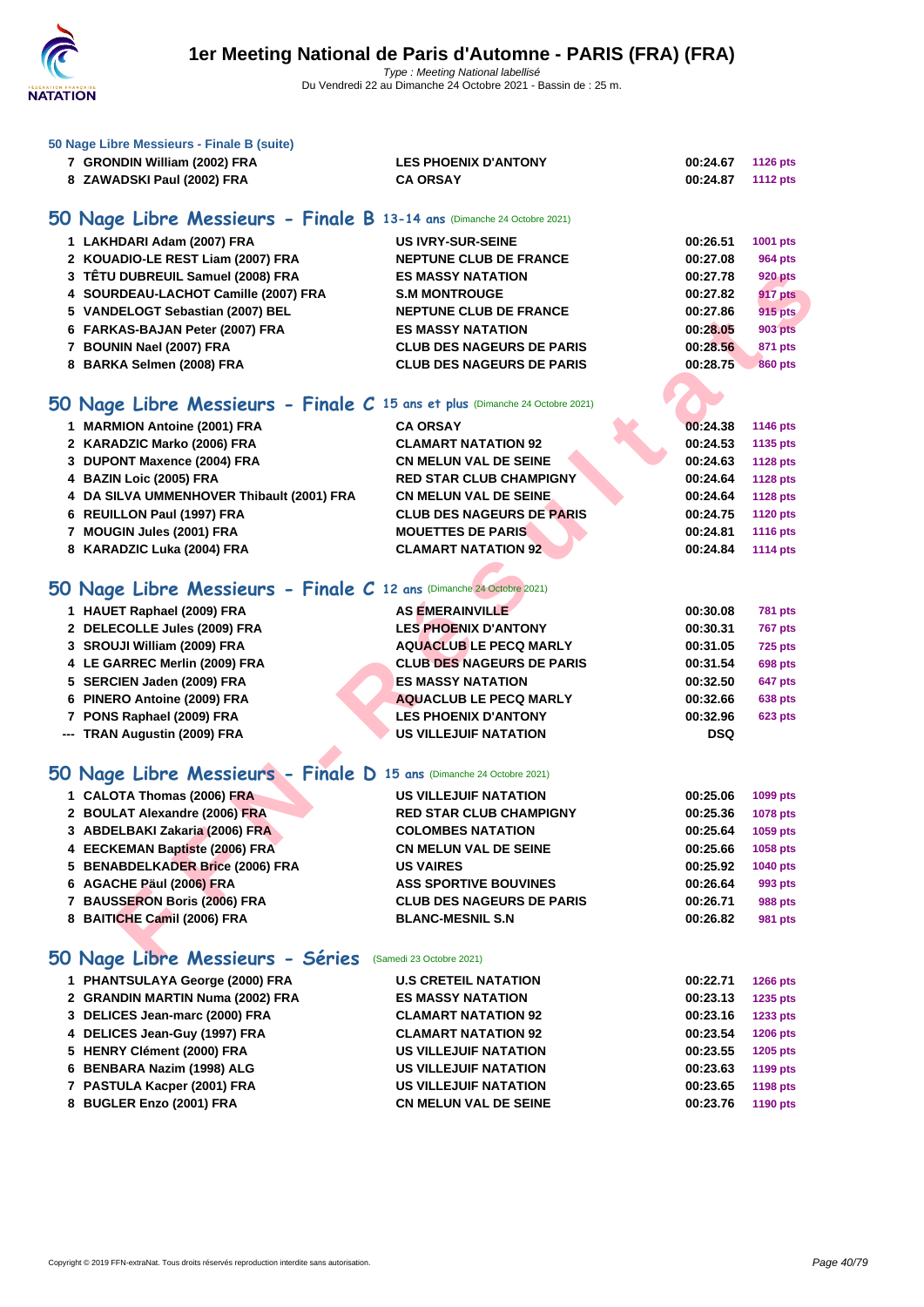

| 9 CLOSIER Cyril (2000) FRA                 | <b>CN MELUN VAL DE SEINE</b>     | 00:23.78 | <b>1188 pts</b> |
|--------------------------------------------|----------------------------------|----------|-----------------|
| 10 CELESTE Mathéo (2004) FRA               | <b>BLANC-MESNIL S.N</b>          | 00:23.84 | <b>1184 pts</b> |
| 11 BOUTRY Théo (2003) FRA                  | <b>PROVINS NATATION</b>          | 00:23.90 | 1180 pts        |
| 11 CHAMBRAUD Charles (2001) FRA            | <b>COLOMBES NATATION</b>         | 00:23.90 | 1180 pts        |
| 13 SCHMITT Teddy (2002) FRA                | <b>CN MELUN VAL DE SEINE</b>     | 00:24.05 | <b>1169 pts</b> |
| 14 NEUVILLE Titouan (1998) FRA             | <b>RACING CLUB DE FRANCE</b>     | 00:24.15 | <b>1162 pts</b> |
| 15 LETOCART Enzo (2004) FRA                | <b>CN MELUN VAL DE SEINE</b>     | 00:24.19 | 1159 pts        |
| 16 SEYE Matthieu (2002) SEN                | <b>ES MASSY NATATION</b>         | 00:24.27 | <b>1154 pts</b> |
| 17 AZRA Alexandre (2000) FRA               | <b>US VILLEJUIF NATATION</b>     | 00:24.30 | <b>1152 pts</b> |
| 18 MORELOS GARCIA Bryan (2002) FRA         | <b>MOUETTES DE PARIS</b>         | 00:24.32 | <b>1150 pts</b> |
| 19 GRONDIN William (2002) FRA              | <b>LES PHOENIX D'ANTONY</b>      | 00:24.36 | <b>1147 pts</b> |
| 20 VIARD Neil (2006) FRA                   | <b>CLAMART NATATION 92</b>       | 00:24.42 | <b>1143 pts</b> |
| 21 DENJEAN Constantin (2002) FRA           | <b>CN MELUN VAL DE SEINE</b>     | 00:24.43 | <b>1142 pts</b> |
| 22 BONNAULT Henri (2005) FRA               | <b>RACING CLUB DE FRANCE</b>     | 00:24.54 | 1135 pts        |
| 23 BONEL Antonyn (2001) FRA                | <b>CA ORSAY</b>                  | 00:24.55 | <b>1134 pts</b> |
| 24 REY Martin (1999) FRA                   | <b>CLUB DES NAGEURS DE PARIS</b> | 00:24.59 | <b>1131 pts</b> |
| 25 ZAWADSKI Paul (2002) FRA                | <b>CA ORSAY</b>                  | 00:24.64 | <b>1128 pts</b> |
| 26 HOUSSOUNI Riad (2005) FRA               | US VILLEJUIF NATATION            | 00:24.67 | <b>1126 pts</b> |
| 26 BAZIN Loic (2005) FRA                   | <b>RED STAR CLUB CHAMPIGNY</b>   | 00:24.67 | <b>1126 pts</b> |
| 26 DUPONT Maxence (2004) FRA               | <b>CN MELUN VAL DE SEINE</b>     | 00:24.67 | <b>1126 pts</b> |
| 29 PAYER Emeric (2005) FRA                 | <b>RACING CLUB DE FRANCE</b>     | 00:24.68 | 1125 pts        |
| 30 MARMION Antoine (2001) FRA              | <b>CA ORSAY</b>                  | 00:24.70 | <b>1124 pts</b> |
| 31 KARADZIC Marko (2006) FRA               | <b>CLAMART NATATION 92</b>       | 00:24.71 | <b>1123 pts</b> |
| 31 BRAIZE Neo (2004) FRA                   | <b>ES MASSY NATATION</b>         | 00:24.71 | <b>1123 pts</b> |
| 33 KARADZIC Luka (2004) FRA                | <b>CLAMART NATATION 92</b>       | 00:24.72 | <b>1122 pts</b> |
| 34 REUILLON Paul (1997) FRA                | <b>CLUB DES NAGEURS DE PARIS</b> | 00:24.74 | <b>1121 pts</b> |
| 35 DA SILVA UMMENHOVER Thibault (2001) FRA | <b>CN MELUN VAL DE SEINE</b>     | 00:24.83 | <b>1115 pts</b> |
| 36 ZINSMEISTER Julien (1997) FRA           | <b>CLUB DES NAGEURS DE PARIS</b> | 00:24.89 | <b>1110 pts</b> |
| 36 MOUGIN Jules (2001) FRA                 | <b>MOUETTES DE PARIS</b>         | 00:24.89 | <b>1110 pts</b> |
| 38 ASSOUVIE André (2003) FRA               | <b>RED STAR CLUB CHAMPIGNY</b>   | 00:25.04 | <b>1100 pts</b> |
| 39 ROCHER Enzo (2005) FRA                  | <b>CLAMART NATATION 92</b>       | 00:25.10 | 1096 pts        |
| 40 RIZK Youssef (2002) EGY                 | <b>RACING CLUB DE FRANCE</b>     | 00:25.13 | 1094 pts        |
| 41 ZHAKSYBAY Alikhan (2005) KAZ            | <b>CNO ST-GERMAIN-EN-LAYE</b>    | 00:25.34 | 1079 pts        |
| 42 CALOTA Thomas (2006) FRA                | <b>US VILLEJUIF NATATION</b>     | 00:25.36 | 1078 pts        |
| 43 RAZANATEFY Tsitoaina (2004) FRA         | <b>CN MELUN VAL DE SEINE</b>     | 00:25.41 | 1075 pts        |
| 44 BARRIERE Arthur (2004) FRA              | <b>COLOMBES NATATION</b>         | 00:25.53 | <b>1067 pts</b> |
| 45 ILCHEV Velizar (2004) BUL               | <b>RED STAR CLUB CHAMPIGNY</b>   | 00:25.54 | 1066 pts        |
| 46 FELIX Gaspard (2005) FRA                | <b>CN MELUN VAL DE SEINE</b>     | 00:25.59 | 1063 pts        |
| 47 TAILLADE Clément (2007) FRA             | <b>NEPTUNE CLUB DE FRANCE</b>    | 00:25.60 | 1062 pts        |
| 48 AKACHKACHI Aymenn (2004) FRA            | <b>CN MELUN VAL DE SEINE</b>     | 00:25.72 | <b>1054 pts</b> |
| 49 VINET Arthur (2002) FRA                 | <b>ASS SPORTIVE BOUVINES</b>     | 00:25.73 | 1053 pts        |
| 50 LE CORNEC Alexandre (2004) FRA          | <b>CLUB DES NAGEURS DE PARIS</b> | 00:25.76 | 1051 pts        |
| 51 EECKEMAN Baptiste (2006) FRA            | <b>CN MELUN VAL DE SEINE</b>     | 00:25.78 | <b>1050 pts</b> |
| 52 LEGRIEL Ernest (2001) FRA               | <b>MOUETTES DE PARIS</b>         | 00:25.82 | <b>1047 pts</b> |
| 53 HENCKES Lukas (1999) FRA                | <b>PARIS SPORT CLUB</b>          | 00:25.85 | 1045 pts        |
| 54 ABDELBAKI Zakaria (2006) FRA            | <b>COLOMBES NATATION</b>         | 00:25.89 | <b>1042 pts</b> |
| 55 BOULAT Alexandre (2006) FRA             | <b>RED STAR CLUB CHAMPIGNY</b>   | 00:25.90 | <b>1042 pts</b> |
| 56 MORET Jules (2005) FRA                  | <b>CS CLICHY 92</b>              | 00:25.93 | 1040 pts        |
| 57 BENABDELKADER Brice (2006) FRA          | <b>US VAIRES</b>                 | 00:25.98 | 1036 pts        |
| 58 FERRAND Amélien (2004) FRA              | <b>PROVINS NATATION</b>          | 00:25.99 | 1036 pts        |
| 59 COLOMBOT Eddie (2004) FRA               | <b>PROVINS NATATION</b>          | 00:26.00 | 1035 pts        |
| 60 BRAIZE Stann (2007) FRA                 | <b>ES MASSY NATATION</b>         | 00:26.05 | 1032 pts        |
| 61 QUANTIN Hugo (2001) FRA                 | CA ORSAY                         | 00:26.09 | 1029 pts        |
|                                            |                                  |          |                 |

| 00:23.78 | 1188 pts        |
|----------|-----------------|
| 00:23.84 | 1184 pts        |
| 00:23.90 | 1180 pts        |
| 00:23.90 | <b>1180 pts</b> |
| 00:24.05 | 1169 pts        |
| 00:24.15 | 1162 pts        |
| 00:24.19 | 1159 pts        |
| 00:24.27 |                 |
|          | <b>1154 pts</b> |
| 00:24.30 | 1152 pts        |
| 00:24.32 | 1150 pts        |
| 00:24.36 | 1147 pts        |
| 00:24.42 | <b>1143 pts</b> |
| 00:24.43 | <b>1142 pts</b> |
| 00:24.54 | 1135 pts        |
| 00:24.55 | 1134 pts        |
| 00:24.59 | 1131 pts        |
| 00:24.64 | <b>1128 pts</b> |
| 00:24.67 | 1126 pts        |
| 00:24.67 | <b>1126 pts</b> |
| 00:24.67 | 1126 pts        |
| 00:24.68 | 1125 pts        |
| 00:24.70 | 1124 pts        |
| 00:24.71 | 1123 pts        |
|          |                 |
| 00:24.71 | 1123 pts        |
| 00:24.72 | <b>1122 pts</b> |
| 00:24.74 | 1121 pts        |
| 00:24.83 | 1115 pts        |
| 00:24.89 | 1110 pts        |
| 00:24.89 | 1110 pts        |
| 00:25.04 | 1100 pts        |
| 00:25.10 | 1096 pts        |
| 00:25.13 | 1094 pts        |
| 00:25.34 | 1079 pts        |
| 00:25.36 | 1078 pts        |
| 00:25.41 | 1075 pts        |
| 00:25.53 | 1067 pts        |
| 00:25.54 | 1066 pts        |
| 00:25.59 | 1063 pts        |
| 00:25.60 | 1062 pts        |
| 00:25.72 | 1054 pts        |
| 00:25.73 | 1053 pts        |
| 00:25.76 | 1051 pts        |
| 00:25.78 | 1050 pts        |
| 00:25.82 | <b>1047 pts</b> |
| 00:25.85 | 1045 pts        |
| 00:25.89 | 1042 pts        |
| 00:25.90 | 1042 pts        |
| 00:25.93 | 1040 pts        |
|          |                 |
| 00:25.98 | 1036 pts        |
| 00:25.99 | 1036 pts        |
| 00:26.00 | 1035 pts        |
| 00:26.05 | 1032 pts        |
| 00:26.09 | 1029 pts        |
| 00:26.15 | <b>1025 pts</b> |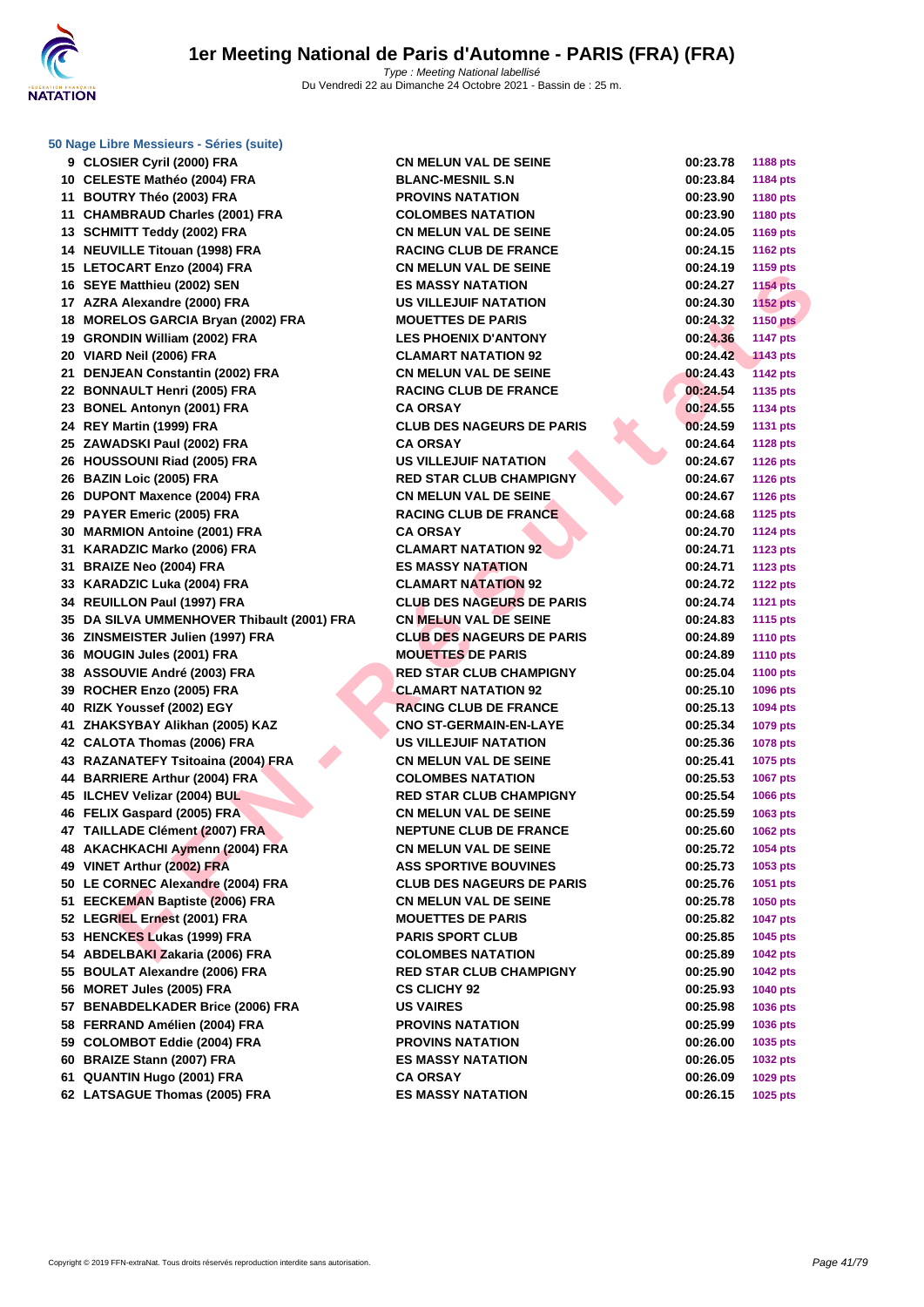

| 50 Nage Libre Messieurs - Séries (suite) |                                    |                      |                 |
|------------------------------------------|------------------------------------|----------------------|-----------------|
| 63 TAN Lisandre (2007) FRA               | <b>A.O. TRAPPES NATATION</b>       | 00:26.17             | 1024 pts        |
| 64 BOUSSION Augustin (2007) FRA          | <b>NEPTUNE CLUB DE FRANCE</b>      | 00:26.19             | 1022 pts        |
| 65 RUIZ Guenael (2004) FRA               | <b>CLUB NAUTIQUE DOMREMY 13</b>    | 00:26.38             | <b>1010 pts</b> |
| 66 BAUSSERON Boris (2006) FRA            | <b>CLUB DES NAGEURS DE PARIS</b>   | 00:26.42             | <b>1007 pts</b> |
| 67 BOUCRAUT Sacha (2005) FRA             | <b>MOUETTES DE PARIS</b>           | 00:26.43             | <b>1006 pts</b> |
| 68 BAITICHE Camil (2006) FRA             | <b>BLANC-MESNIL S.N</b>            | 00:26.44             | <b>1006 pts</b> |
| 69 LAUX Thomas (2002) FRA                | <b>CS CLICHY 92</b>                | 00:26.45             | 1005 pts        |
| 69 TRéBOSC Samy (2007) FRA               | <b>ES MASSY NATATION</b>           | 00:26.45             | <b>1005 pts</b> |
| 71 CLEMENT Bastien (2007) FRA            | <b>S.M MONTROUGE</b>               | 00:26.46             | <b>1005 pts</b> |
| 72 DESCHAMP Jeremy (2004) FRA            | <b>NAUTIC CLUB RAMBOUILLET</b>     | 00:26.51             | <b>1001 pts</b> |
| 72 GUR Ali (2005) FRA                    | <b>PROVINS NATATION</b>            | 00:26.51             | 1001 pts        |
| 72 BENABDELKADER Yann (2004) FRA         | <b>US VAIRES</b>                   | 00:26.51             | <b>1001 pts</b> |
| 75 LE LANN Thibault (2004) FRA           | <b>LA SAINT MANDEENNE</b>          | 00:26.52             | <b>1001 pts</b> |
| 75 NEUVILLE Marin (2007) FRA             | <b>CA ORSAY</b>                    | 00:26.52             | 1001 pts        |
| 77 AGACHE Päul (2006) FRA                | <b>ASS SPORTIVE BOUVINES</b>       | 00:26.58             | 997 pts         |
| 77 LANTENOIS Maxence (2006) FRA          | <b>PROVINS NATATION</b>            | 00:26.58             | 997 pts         |
| 79 SNEP Damien (2006) FRA                | <b>SN VERSAILLES</b>               | 00:26.61             | 995 pts         |
| 80 TAIT HULEUX Charlie (2005) FRA        | <b>MOUETTES DE PARIS</b>           | 00:26.65             | 992 pts         |
| 81 RAULT Aris (2006) FRA                 | <b>CNO ST-GERMAIN-EN-LAYE</b>      | 00:26.68             | 990 pts         |
| 82 NGUYEN-KHAC Trung-Chinh (2006) FRA    | <b>CLUB DES NAGEURS DE PARIS</b>   | 00:26.70             | 989 pts         |
| 83 BAILLARGE Bastien (2004) FRA          | <b>RED STAR CLUB CHAMPIGNY</b>     | 00:26.76             | 985 pts         |
| 84 FONTAINE Mathis (2006) FRA            | <b>PROVINS NATATION</b>            | 00:26.85             | 979 pts         |
| 85 AMBROS Thomas (2004) FRA              | <b>PROVINS NATATION</b>            | 00:26.89             | 976 pts         |
| 86 NEVOT Romain (2004) FRA               | <b>A.O. TRAPPES NATATION</b>       | 00:26.95             | 973 pts         |
| 87 FONTAINE COUDAIR Andreas (2005) FRA   | <b>US IVRY-SUR-SEINE</b>           | 00:27.00             | 969 pts         |
| 88 HALTER Camille (2007) FRA             | US IVRY-SUR-SEINE                  | 00:27.02             | 968 pts         |
| 89 LAKHDARI Adam (2007) FRA              | <b>US IVRY-SUR-SEINE</b>           | 00:27.06             | 965 pts         |
| 90 HAMDINI Bayan (2006) FRA              | <b>US IVRY-SUR-SEINE</b>           | 00:27.07             | 965 pts         |
| 91 MIRONNEAU Paul (2008) FRA             | <b>CLUB DES NAGEURS DE PARIS</b>   | 00:27.11             | 962 pts         |
| 92 BIGAY Antoine (2006) FRA              | <b>CLAMART NATATION 92</b>         | 00:27.14             | 960 pts         |
| 93 GRADEL Clement (2005) FRA             | <b>CLUB DES NAGEURS DE PARIS</b>   | 00:27.25             |                 |
| 94 PARKER Ethan (2007) FRA               | <b>RACING CLUB DE FRANCE</b>       | 00:27.31             | 953 pts         |
| 95 LEGET Pierre-Louis (2004) FRA         | <b>PROVINS NATATION</b>            |                      | 949 pts         |
| 96 L'EBRALY Thomien (2005) FRA           |                                    | 00:27.38<br>00:27.43 | 945 pts         |
|                                          | <b>CLUB DES NAGEURS DE PARIS</b>   |                      | 942 pts         |
| 97 TANCREZ Maxime (2006) FRA             | <b>CLUB DES NAGEURS DE PARIS</b>   | 00:27.47             | 939 pts         |
| 98 BONNET Gabriel (2006) FRA             | <b>MOUETTES DE PARIS</b>           | 00:27.49             | 938 pts         |
| 99 VANDELOGT Sebastian (2007) BEL        | <b>NEPTUNE CLUB DE FRANCE</b>      | 00:27.52             | 936 pts         |
| 100 MOREAU Alexandre (2005) FRA          | <b>SCUF PARIS</b>                  | 00:27.55             | 934 pts         |
| 101 KOUADIO-LE REST Liam (2007) FRA      | <b>NEPTUNE CLUB DE FRANCE</b>      | 00:27.58             | 932 pts         |
| 101 BEZZAOUYA Yassine (2006) FRA         | <b>BLANC-MESNIL S.N</b>            | 00:27.58             | 932 pts         |
| 103 ECOLIVET Charles (2005) FRA          | <b>SCUF PARIS</b>                  | 00:27.59             | 932 pts         |
| 104 BREON Alexis (2006) FRA              | <b>NEPTUNE CLUB DE FRANCE</b>      | 00:27.63             | 929 pts         |
| 105 RAGUENEAU Nils (2006) FRA            | <b>CLUB NAUTIQUE DOMREMY 13</b>    | 00:27.66             | 927 pts         |
| 106 SOURDEAU-LACHOT Camille (2007) FRA   | <b>S.M MONTROUGE</b>               | 00:27.82             | 917 pts         |
| 107 TACHOU Andreï (2004) FRA             | <b>SCUF PARIS</b>                  | 00:27.83             | 916 pts         |
| 108 GAVELLE Lancelot (2006) FRA          | <b>SCUF PARIS</b>                  | 00:27.90             | 912 pts         |
| 109 TÊTU DUBREUIL Samuel (2008) FRA      | <b>ES MASSY NATATION</b>           | 00:28.05             | 903 pts         |
| 110 SALUDJIAN Marius (2004) FRA          | <b>NEPTUNE CLUB DE FRANCE</b>      | 00:28.06             | 902 pts         |
| 111 FARKAS-BAJAN Peter (2007) FRA        | <b>ES MASSY NATATION</b>           | 00:28.11             | 899 pts         |
| 112 COMBALUZIER Côme (2005) FRA          | <b>STADE FRANÇAIS O COURBEVOIE</b> | 00:28.16             | 896 pts         |
| 113 JANNIC Joseph (2002) FRA             | <b>SCUF PARIS</b>                  | 00:28.18             | 895 pts         |
| 114 KANAMORI Valentin (2006) FRA         | <b>LES PHOENIX D'ANTONY</b>        | 00:28.19             | 894 pts         |
| 115 FULGA Maxim (2006) FRA               | <b>US IVRY-SUR-SEINE</b>           | 00:28.28             | 888 pts         |
| 116 BARBERO Antoine (2006) FRA           | <b>SCUF PARIS</b>                  | 00:28.31             | <b>887 pts</b>  |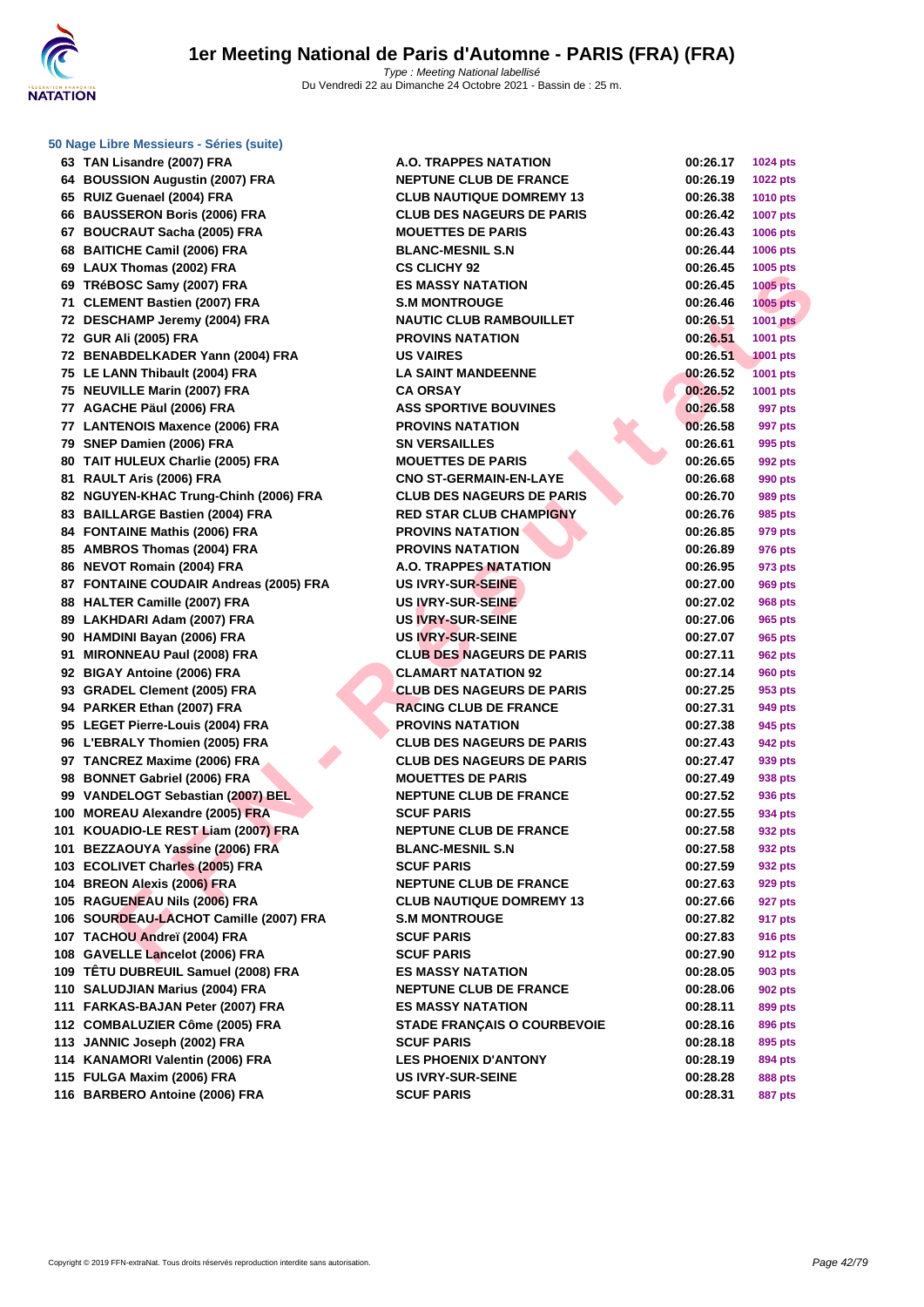

**F MUNIER ANALLES ORDER (2003) FRA - CLUB DE SPAGEURE DE PEAR (2004) TRANCIS ORDER ANALES ORDER ANALES ORDER ANALES (2007) FRA - SAVINGTION (2003) FRA - SAVINGTION COMPRES (2007) FRA - SAVINGTION COMPRES (2007) FRA - SAVIN 117 LEVALLOIS Guillaume (2006) FRA 118 BARKA Selmen (2008) FRA CLUB DES NAGEURS DE PARIS 00:28.40 881 pts 119 MOREAU Auguste (2006) FRA 120 MAZIER Adam (2006) FRA CLUB DES NAGEURS DE PARIS 00:28.65 866 pts 120 BOUNIN Nael (2007) FRA CLUB DES NAGEURS DE PARIS 00:28.65 866 pts 122 PEYREL Léonard (2004) FRA 122 DAGRY Quentin (2006) FRA 124 COMMUNIER-MALLIER Oscar (2007) FRA 125 KIFOUCHE Rayan (2006) FRA 125 CHANCLOU Matteo (2007) FRA 127 NAKAMOTO Narcisse (2007) FRA 128 PHALIPPOU Clement (2006) FRA 129 TAMIRO Zakaria (2008) FRA US VILLEJUIF NATATION 00:28.98 846 pts 130 HUGONENQ Liam (2007) FRA CLUB DES NAGEURS DE PARIS 00:28.99 845 pts 131 <b>HAMAIMI** Lucas (2007) FRA **132 LARAYEDIIves (2008) FRA 133 REMBRY Morgan (2008) FRA 134 AISSOU Seif-Eddine (2005) FRA 135 SAIS Ilian-Isméall (2005) FRA 136 <b>IOUALALEN Marc-Arave (2007)** FRA **137 SAVILOV Maxime (2008) UKR 138 DACHEUX Raphael (2005) FRA 139 ALY Marwan (2008) FRA 140 TRAN Augustin (2009) FRA US VILLEJUIF NATATION 00:29.42 819 pts 141 STAN Darius (2008) FRA 142 BESNIER Hadrien (2007) FRA CLUB DES NAGEURS DE PARIS 00:29.53 813 pts 143 <b>HAUET Raphael (2009) FRA 144 ZANARDO Fabio (2008) FRA US VILLEJUIF NATATION 00:29.66 805 pts 145 BLANC Raphael (2005) FRA CLUB NAUTIQUE DOMREMY 13 00:29.81 796 pts 146** REIS BENNAI Cleanthe (2007) FRA **147 BENDAHMANE Anis (2007) FRA 148 MIHAI Christian (2006) FRA 149 KHALLOQI Elias (2007) FRA 150 ZEGOUAGMehdi (2007) FRA 151 MORINIAUX TRIDON Hadrian (2007) FRA CLUB DES NAGEURS DE PARIS 00:30.38 763 pts 152 GURUNG Benjaman (2007) FRA 153 CHAMOUAK Rayan (2007) FRA 153 CUPILLARD Alix (2008) FRA CLUB DES NAGEURS DE PARIS 00:30.72 744 pts 155 FOLLET Jean (2007) FRA 156 DELECOLLE Jules (2009) FRA 157 DEMAY Lucas (2008) FRA 158 TIMMERMAN Awen (2007) FRA 159 BEN KHELIFA Rayane (2008) FRA 160 QUESSON Julien (2005) FRA 161 SROUJI William (2009) FRA 162 <b>HAMDI Anas (2007) TUN 163 GUYOT Valentin (2009) FRA US VILLEJUIF NATATION 00:32.07 669 pts 164 LE GARREC Merlin (2009) FRA 165 RANÇON Marius (2007) FRA CLUB NAUTIQUE DOMREMY 13 00:32.15 665 pts 166 RANCON Pierre (2005) FRA 167 OUMEZZINE Talel (2008) FRA 168 SERCIEN Jaden (2009) FRA 169 PONS Raphael (2009) FRA 170 PINERO Antoine (2009) FRA** 

| LA SAINT MANDEENNE               |
|----------------------------------|
| CLUB DES NAGEURS DE PARIS        |
| <b>CLUB DES NAGEURS DE PARIS</b> |
| CLUB DES NAGEURS DE PARIS        |
| <b>CLUB DES NAGEURS DE PARIS</b> |
| <b>ASS SPORTIVE BOUVINES</b>     |
| CLUB DES NAGEURS DE PARIS        |
| CLUB DES NAGEURS DE PARIS        |
| USO BEZONS                       |
| S.M MONTROUGE                    |
| <b>SCUF PARIS</b>                |
| <b>SCUF PARIS</b>                |
| US VILLEJUIF NATATION            |
| CLUB DES NAGEURS DE PARIS        |
| <b>CLUB DES NAGEURS DE PARIS</b> |
| <b>ASS SPORTIVE BOUVINES</b>     |
| CLUB DES NAGEURS DE PARIS        |
| <b>SCUF PARIS</b>                |
| <b>SCUF PARIS</b>                |
| <b>NEPTUNE CLUB DE FRANCE</b>    |
| <b>NEPTUNE CLUB DE FRANCE</b>    |
| <b>LES PHOENIX D'ANTONY</b>      |
| <b>ES MASSY NATATION</b>         |
| US VILLEJUIF NATATION            |
| <b>CS CLICHY 92</b>              |
|                                  |
| <b>CLUB DES NAGEURS DE PARIS</b> |
| AS EMERAINVILLE                  |
| US VILLEJUIF NATATION            |
| <b>CLUB NAUTIQUE DOMREMY 13</b>  |
| US VILLEJUIF NATATION            |
| US VILLEJUIF NATATION            |
| <b>SCUF PARIS</b>                |
| <b>NEPTUNE CLUB DE FRANCE</b>    |
| <b>NEPTUNE CLUB DE FRANCE</b>    |
| CLUB DES NAGEURS DE PARIS        |
| US VILLEJUIF NATATION            |
| <b>COLOMBES NATATION</b>         |
| CLUB DES NAGEURS DE PARIS        |
| US VILLEJUIF NATATION            |
| <b>LES PHOENIX D'ANTONY</b>      |
| <b>A.O. TRAPPES NATATION</b>     |
| <b>NEPTUNE CLUB DE FRANCE</b>    |
| US VILLEJUIF NATATION            |
| <b>CS CLICHY 92</b>              |
| <b>AQUACLUB LE PECQ MARLY</b>    |
| <b>US VILLEJUIF NATATION</b>     |
| US VILLEJUIF NATATION            |
| <b>CLUB DES NAGEURS DE PARIS</b> |
| <b>CLUB NAUTIQUE DOMREMY 13</b>  |
| <b>CLUB NAUTIQUE DOMREMY 13</b>  |
| <b>NEPTUNE CLUB DE FRANCE</b>    |
| <b>ES MASSY NATATION</b>         |
| <b>LES PHOENIX D'ANTONY</b>      |
| <b>AQUACLUB LE PECQ MARLY</b>    |
|                                  |

| 00:28.34 | 885 pts        |
|----------|----------------|
| 00:28.40 | 881 pts        |
| 00:28.46 | 877 pts        |
| 00:28.65 | <b>866 pts</b> |
| 00:28.65 | <b>866 pts</b> |
| 00:28.66 | 865 pts        |
| 00:28.66 | 865 pts        |
| 00:28.76 | <b>859 pts</b> |
| 00:28.77 | <b>858 pts</b> |
| 00:28.77 | <b>858 pts</b> |
| 00:28.84 | 854 pts        |
| 00:28.89 | 851 pts        |
| 00:28.98 | <b>846 pts</b> |
| 00:28.99 | 845 pts        |
| 00:29.00 | 844 pts        |
| 00:29.07 | 840 pts        |
| 00:29.15 | 835 pts        |
| 00:29.18 | 834 pts        |
| 00:29.19 | 833 pts        |
| 00:29.21 | 832 pts        |
| 00:29.27 | 828 pts        |
| 00:29.33 | 825 pts        |
| 00:29.41 | 820 pts        |
| 00:29.42 | <b>819 pts</b> |
| 00:29.47 | <b>816 pts</b> |
| 00:29.53 | 813 pts        |
| 00:29.61 | 808 pts        |
| 00:29.66 | 805 pts        |
| 00:29.81 | 796<br>pts     |
| 00:29.94 | 789<br>pts     |
| 00:29.97 | 787 pts        |
| 00:30.09 | <b>780 pts</b> |
| 00:30.27 | <b>770 pts</b> |
| 00:30.32 | 767 pts        |
| 00:30.38 | <b>763 pts</b> |
| 00:30.62 | <b>750 pts</b> |
| 00:30.72 | 744 pts        |
| 00:30.72 | 744 pts        |
| 00:30.75 | 742 pts        |
| 00:30.93 | 732 pts        |
| 00:30.95 | 731 pts        |
| 00:31.05 | <b>725 pts</b> |
| 00:31.23 | 715 pts        |
| 00:31.27 | 713 pts        |
| 00:31.52 | 699 pts        |
| 00:31.69 | 690 pts        |
| 00:32.07 | <b>669 pts</b> |
| 00:32.08 | 669 pts        |
| 00:32.15 | 665 pts        |
| 00:32.32 | 656 pts        |
| 00:32.41 | 651 pts        |
| 00:32.50 | 647 pts        |
| 00:32.68 | 637 pts        |
| 00:32.81 | 630 pts        |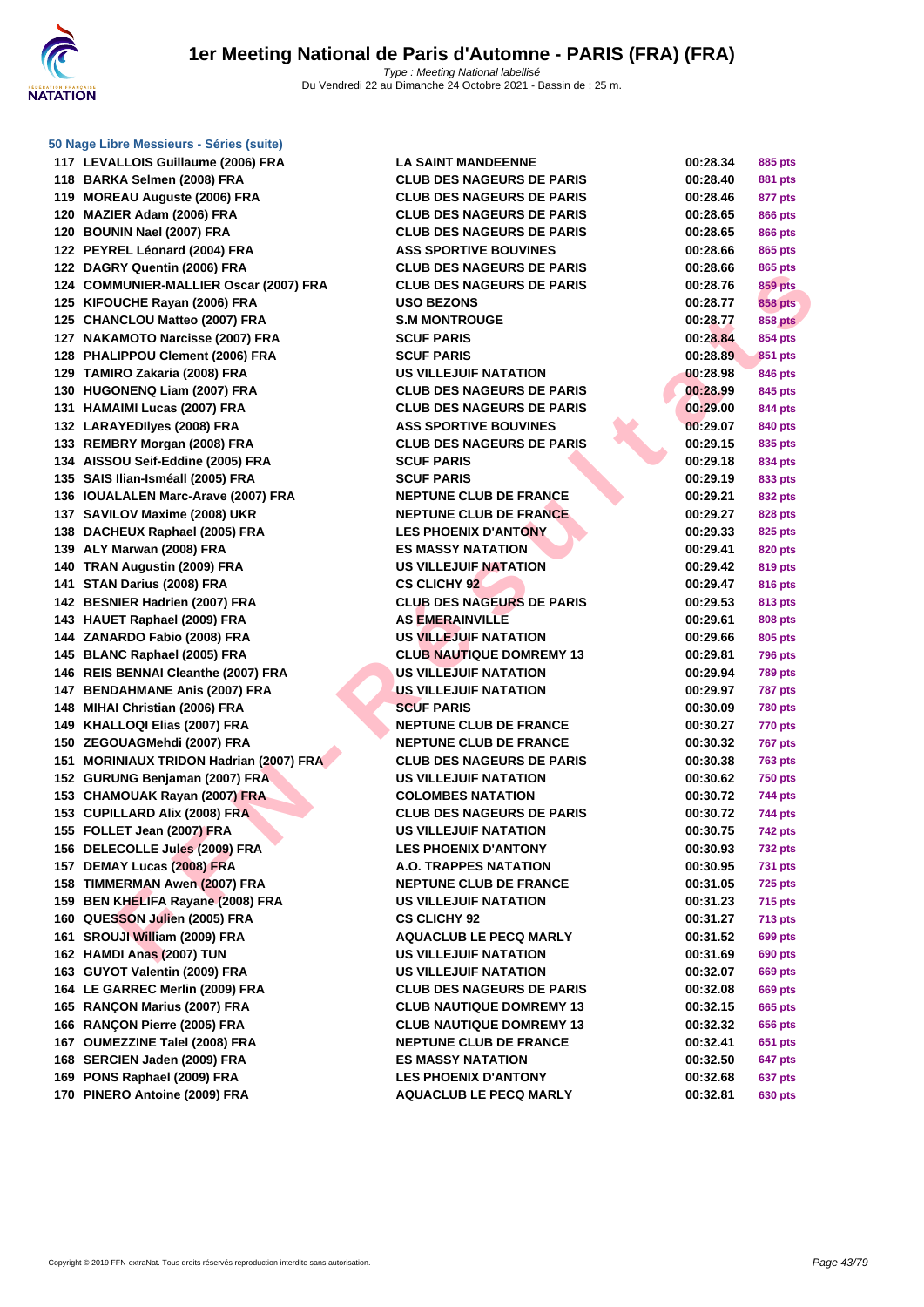

| 171 TAFER PACHE Ernest (2009) FRA                          | <b>SCUF PARIS</b>                  | 00:32.88                                                       | 627 pts         |
|------------------------------------------------------------|------------------------------------|----------------------------------------------------------------|-----------------|
| 172 DUMOUCHY Adam (2008) FRA                               | <b>A.O. TRAPPES NATATION</b>       | 00:33.04                                                       | <b>618 pts</b>  |
| 173 AMEUR Yinay (2006) FRA                                 | <b>CLUB NAUTIQUE DOMREMY 13</b>    | 00:33.20                                                       | <b>610 pts</b>  |
| 174 SCHACHTEBECK ALONSO Axel (2009) FRA                    | <b>STADE FRANÇAIS O COURBEVOIE</b> | 00:33.39                                                       | <b>600 pts</b>  |
| 175 VALLÉE Noam (2008) FRA                                 | <b>CLUB NAUTIQUE DOMREMY 13</b>    | 00:33.71                                                       | 584 pts         |
| 176 SAUVADET Vadim (2009) FRA                              | <b>NEPTUNE CLUB DE FRANCE</b>      | 00:33.74                                                       | <b>583 pts</b>  |
| 177 BOUHNIK Adam (2007) FRA                                | <b>CS CLICHY 92</b>                | 00:33.88                                                       | 576 pts         |
| 178 SUTEAU Mateo (2009) FRA                                | <b>CLUB DES NAGEURS DE PARIS</b>   | 00:33.94                                                       | 573 pts         |
| 179 GUYADER HUGUET Paul (2009) FRA                         | <b>SCUF PARIS</b>                  | 00:33.99                                                       | <b>570 pts</b>  |
| 180 TOURE Mikail (2008) FRA                                | <b>CS CLICHY 92</b>                | 00:34.00                                                       | <b>570 pts</b>  |
| 181 KHEDIMI Kenzi (2009) FRA                               | <b>CLUB DES NAGEURS DE PARIS</b>   | 00:34.03                                                       | 568 pts         |
| 182 EL MOUDIR Wassim (2009) FRA                            | <b>ES MASSY NATATION</b>           | 00:34.05                                                       | <b>567 pts</b>  |
| 183 BATAILLE Eric (2009) FRA                               | <b>NEPTUNE CLUB DE FRANCE</b>      | 00:34.30                                                       | 555 pts         |
| 184 FREITAS Luka (2007) FRA                                | <b>AQUACLUB LE PECQ MARLY</b>      | 00:34.32                                                       | <b>554 pts</b>  |
| 185 HALTER Ambroise (2009) FRA                             | <b>US IVRY-SUR-SEINE</b>           | 00:34.56                                                       | <b>542 pts</b>  |
| 186 ROLLAND Adam (2009) FRA                                | <b>CLUB NAUTIQUE DOMREMY 13</b>    | 00:35.04                                                       | <b>520 pts</b>  |
| 187 LECARDEUR-SEILLAN Balthazar (2009) FRA                 | <b>ASS SPORTIVE BOUVINES</b>       | 00:35.10                                                       | 517 pts         |
| 188 KHEDIMI Amir (2008) FRA                                | <b>CLUB DES NAGEURS DE PARIS</b>   | 00:35.16                                                       | <b>514 pts</b>  |
| 189 LATRONCHE Raphaël (2009) FRA                           | <b>SCUF PARIS</b>                  | 00:35.21                                                       | <b>512 pts</b>  |
| 190 ROY Ylann (2009) FRA                                   | A.O. TRAPPES NATATION              | 00:35.29                                                       | <b>508 pts</b>  |
| 191 EL OUARRADI Bilel (2009) FRA                           | <b>ES MASSY NATATION</b>           | 00:35.80                                                       | <b>484 pts</b>  |
| 192 NAKAMOTO Julius (2009) FRA                             | <b>SCUF PARIS</b>                  | 00:36.26                                                       | 463 pts         |
| 193 CHAUMOND Ulysse (2009) FRA                             | <b>CLUB NAUTIQUE DOMREMY 13</b>    | 00:37.05                                                       | 429 pts         |
| 194 RAHOUI Seif-Eddine (2009) FRA                          | <b>SCUF PARIS</b>                  | 00:37.11                                                       | <b>426 pts</b>  |
| 195 MARTINET Pierre (2009) FRA                             | <b>LES PHOENIX D'ANTONY</b>        | 00:37.14                                                       | <b>425 pts</b>  |
| 196 MIFSUD SAUNOIS Achile (2009) FRA                       | <b>SCUF PARIS</b>                  | 00:37.97                                                       | 390 pts         |
| 197 RANCON Augustin (2009) FRA                             | <b>CLUB NAUTIQUE DOMREMY 13</b>    | 00:39.83                                                       | <b>318 pts</b>  |
| --- GASSE Victor (2004) FRA                                | <b>SCUF PARIS</b>                  | <b>DNS</b> dec                                                 |                 |
| --- BARIC--KHEANG Axell (2009) FRA                         | <b>CLUB NAUTIQUE DOMREMY 13</b>    | <b>DNS</b> dec                                                 |                 |
| --- POMMERAY Octave (2007) FRA                             | <b>SCUF PARIS</b>                  | <b>DNS</b> dec                                                 |                 |
| --- BONGERS Samuel (2006) FRA                              | <b>AQUACLUB LE PECQ MARLY</b>      | <b>DNS</b> dec                                                 |                 |
| --- PAILLET Yohann (2004) FRA                              | <b>CN MELUN VAL DE SEINE</b>       | <b>DNS</b> dec                                                 |                 |
| --- RAZAFIMANDIMBY Tahiny (2006) FRA                       | <b>MOUETTES DE PARIS</b>           | <b>DNS</b> dec                                                 |                 |
| --- CLAVEL Barthélémy (2005) FRA                           | <b>NEPTUNE CLUB DE FRANCE</b>      | <b>DNS</b> dec                                                 |                 |
| --- KERFORN Jean (2009) FRA                                | <b>CA ORSAY</b>                    | <b>DNS</b> dec                                                 |                 |
| --- NKALA LIASHCHYNSKI Vadim (2009) FRA                    | <b>CLUB DES NAGEURS DE PARIS</b>   | <b>DNS</b>                                                     |                 |
| --- LELONG-ANGLADE Simon (2006) FRA                        | <b>SCUF PARIS</b>                  | <b>DSQ</b>                                                     |                 |
| --- LASSIFER Acil (2009) FRA                               | <b>US VILLEJUIF NATATION</b>       | <b>DSQ</b>                                                     |                 |
|                                                            |                                    |                                                                |                 |
| 100 Nage Libre Messieurs - Séries (Samedi 23 Octobre 2021) |                                    |                                                                |                 |
| 1 GRANDIN MARTIN Numa (2002) FRA                           | <b>ES MASSY NATATION</b>           | 00:51.08<br>50m: 00:24.13 (00:24.13) 100m: 00:51.08 (00:26.95) | <b>1221 pts</b> |
| 2 BENBARA Nazim (1998) ALG                                 | <b>US VILLEJUIF NATATION</b>       | 00:51.17<br>50m: 00:24.40 (00:24.40) 100m: 00:51.17 (00:26.77) | <b>1218 pts</b> |
| 3 GABALI Cedric (2004) FRA                                 | <b>US VILLEJUIF NATATION</b>       | 00:51.19<br>50m: 00:24.87 (00:24.87) 100m: 00:51.19 (00:26.32) | <b>1218 pts</b> |
|                                                            |                                    |                                                                |                 |

# **100 Nage Libre Messieurs - Séries** (Samedi 23 Octobre 2021)

| 1 GRANDIN MARTIN Numa (2002) FRA          | <b>ES MASSY NATATION</b>     | 00:51.08<br><b>1221 pts</b>                        |
|-------------------------------------------|------------------------------|----------------------------------------------------|
|                                           |                              | 50m: 00:24.13 (00:24.13) 100m: 00:51.08 (00:26.95) |
| 2 BENBARA Nazim (1998) ALG                | <b>US VILLEJUIF NATATION</b> | 00:51.17<br><b>1218 pts</b>                        |
|                                           |                              | 50m: 00:24.40 (00:24.40) 100m: 00:51.17 (00:26.77) |
| 3 GABALI Cedric (2004) FRA                | <b>US VILLEJUIF NATATION</b> | 00:51.19<br><b>1218 pts</b>                        |
|                                           |                              | 50m: 00:24.87 (00:24.87) 100m: 00:51.19 (00:26.32) |
| 4 BENZIDOUN Fares (2003) ALG              | <b>MOUETTES DE PARIS</b>     | 00:51.23<br><b>1216 pts</b>                        |
|                                           |                              | 50m: 00:24.91 (00:24.91) 100m: 00:51.23 (00:26.32) |
| 5 RAKOTONDRAMANGA Eliot-Tahina (2002) FRA | <b>ES MASSY NATATION</b>     | 00:51.54<br><b>1205 pts</b>                        |
|                                           |                              | 50m: 00:24.55 (00:24.55) 100m: 00:51.54 (00:26.99) |
| 6 PASTULA Kacper (2001) FRA               | <b>US VILLEJUIF NATATION</b> | 00:51.71<br><b>1200 pts</b>                        |
|                                           |                              | 50m: 00:24.57 (00:24.57) 100m: 00:51.71 (00:27.14) |
| 7 NEUVILLE Titouan (1998) FRA             | <b>RACING CLUB DE FRANCE</b> | 00:51.82<br>1196 pts                               |
|                                           |                              | 50m: 00:24.73 (00:24.73) 100m: 00:51.82 (00:27.09) |
| 8 SEYE Matthieu (2002) SEN                | <b>ES MASSY NATATION</b>     | 00:51.91<br>1193 pts                               |
|                                           |                              | 50m: 00:25.22 (00:25.22) 100m: 00:51.91 (00:26.69) |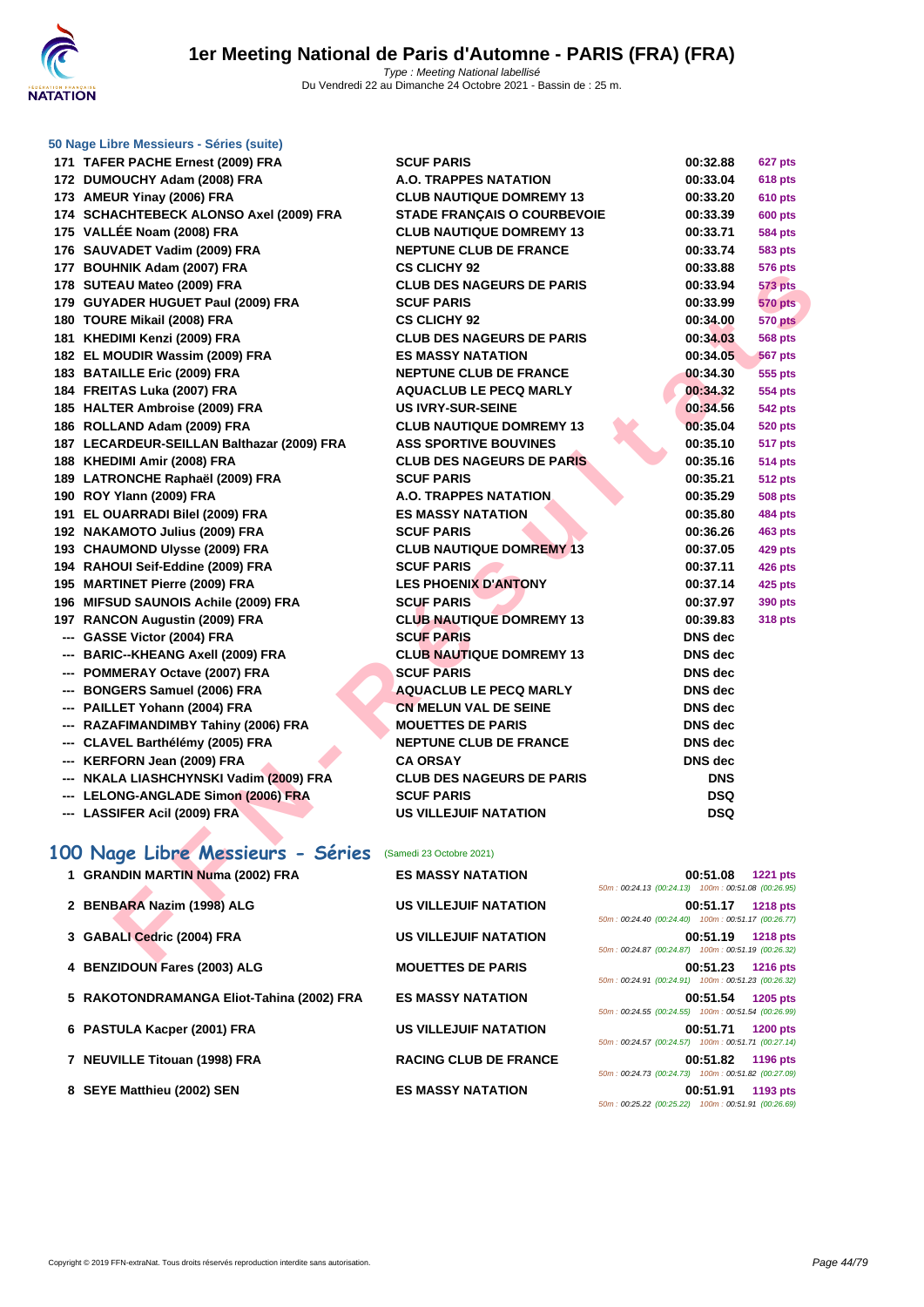

|     | 100 Nage Libre Messieurs - Séries (suite) |                                  |                                                                                   |
|-----|-------------------------------------------|----------------------------------|-----------------------------------------------------------------------------------|
|     | 9 LETOCART Enzo (2004) FRA                | <b>CN MELUN VAL DE SEINE</b>     | 00:52.02<br>1189 pts<br>50m: 00:25.45 (00:25.45) 100m: 00:52.02 (00:26.57)        |
|     | 10 CLOSIER Cyril (2000) FRA               | <b>CN MELUN VAL DE SEINE</b>     | 00:52.35<br><b>1177 pts</b><br>50m: 00:24.79 (00:24.79) 100m: 00:52.35 (00:27.56) |
| 11  | <b>HANCARD Loris (2004) FRA</b>           | <b>RED STAR CLUB CHAMPIGNY</b>   | 00:52.44<br><b>1174 pts</b><br>50m: 00:25.37 (00:25.37) 100m: 00:52.44 (00:27.07) |
|     | 12 MELENNEC Alex (1996) FRA               | <b>RACING CLUB DE FRANCE</b>     | 00:52.65<br><b>1167 pts</b><br>50m: 00:25.24 (00:25.24) 100m: 00:52.65 (00:27.41) |
| 13  | <b>BUGLER Enzo (2001) FRA</b>             | <b>CN MELUN VAL DE SEINE</b>     | 00:52.91<br><b>1158 pts</b><br>50m: 00:25.44 (00:25.44) 100m: 00:52.91 (00:27.47) |
|     | 14 CRETET Dorian (2003) FRA               | <b>ES MASSY NATATION</b>         | 00:53.05<br><b>1154 pts</b><br>50m: 00:25.62 (00:25.62) 100m: 00:53.05 (00:27.43) |
| 15  | <b>BOUTRY Théo (2003) FRA</b>             | <b>PROVINS NATATION</b>          | 00:53.14<br><b>1151 pts</b><br>50m: 00:25.34 (00:25.34) 100m: 00:53.14 (00:27.80) |
| 16  | <b>CHAMBRAUD Charles (2001) FRA</b>       | <b>COLOMBES NATATION</b>         | 00:53.18<br>1149 pts<br>50m: 00:25.10 (00:25.10) 100m: 00:53.18 (00:28.08)        |
| 17  | REY Martin (1999) FRA                     | <b>CLUB DES NAGEURS DE PARIS</b> | 00:53.39<br><b>1142 pts</b><br>50m: 00:25.08 (00:25.08) 100m: 00:53.39 (00:28.31) |
| 18  | <b>CLAIMAND Adrien (2003) FRA</b>         | <b>CSN GUYANCOURT</b>            | 00:53.41<br>1141 pts<br>50m: 00:25.80 (00:25.80) 100m: 00:53.41 (00:27.61)        |
| 19  | <b>BRIGNON Florian (2002) FRA</b>         | <b>ES MASSY NATATION</b>         | 00:53.62<br>1134 pts<br>50m: 00:25.63 (00:25.63) 100m: 00:53.62 (00:27.99)        |
| 20  | ZINSMEISTER Julien (1997) FRA             | <b>CLUB DES NAGEURS DE PARIS</b> | 00:53.63<br>1134 pts<br>50m: 00:26.05 (00:26.05) 100m: 00:53.63 (00:27.58)        |
| 21  | VANDEVELDE Alexis (2001) FRA              | <b>SN VERSAILLES</b>             | 00:53.68<br><b>1132 pts</b><br>50m: 00:26.53 (00:26.53) 100m: 00:53.68 (00:27.15) |
|     | 22 ZAWADSKI Paul (2002) FRA               | <b>CA ORSAY</b>                  | 00:53.69<br><b>1132 pts</b>                                                       |
| 23  | DA SILVA UMMENHOVER Thibault (2001) FRA   | <b>CN MELUN VAL DE SEINE</b>     | 50m: 00:25.64 (00:25.64) 100m: 00:53.69 (00:28.05)<br>00:53.70<br>1132 pts        |
| 24. | <b>FERNANDEZ Viktor (2001) FRA</b>        | <b>MOUETTES DE PARIS</b>         | 50m: 00:25.66 (00:25.66) 100m: 00:53.70 (00:28.04)<br>00:53.76<br>1130 pts        |
| 25  | <b>JACKSON Elliott (2004) CAN</b>         | <b>CLUB DES NAGEURS DE PARIS</b> | 50m: 00:26.04 (00:26.04) 100m: 00:53.76 (00:27.72)<br>00:53.93<br>1124 pts        |
| 26  | <b>MOUGIN Jules (2001) FRA</b>            | <b>MOUETTES DE PARIS</b>         | 50m: 00:26.10 (00:26.10) 100m: 00:53.93 (00:27.83)<br>00:54.02<br><b>1121 pts</b> |
| 27  | <b>BAZIN Loic (2005) FRA</b>              | <b>RED STAR CLUB CHAMPIGNY</b>   | 50m: 00:26.12 (00:26.12) 100m: 00:54.02 (00:27.90)<br>00:54.14<br><b>1117 pts</b> |
| 28  | <b>MARMION Antoine (2001) FRA</b>         | <b>CA ORSAY</b>                  | 50m: 00:25.51 (00:25.51) 100m: 00:54.14 (00:28.63)<br>00:54.17<br><b>1116 pts</b> |
| 29  | <b>MORELOS GARCIA Bryan (2002) FRA</b>    | <b>MOUETTES DE PARIS</b>         | 50m: 00:25.95 (00:25.95) 100m: 00:54.17 (00:28.22)<br>00:54.20<br><b>1115 pts</b> |
|     | 30 BONNAULT Henri (2005) FRA              | <b>RACING CLUB DE FRANCE</b>     | 50m: 00:25.54 (00:25.54) 100m: 00:54.20 (00:28.66)<br>00:54.22<br><b>1114 pts</b> |
|     | 31 PAYER Emeric (2005) FRA                | <b>RACING CLUB DE FRANCE</b>     | 50m: 00:26.30 (00:26.30) 100m: 00:54.22 (00:27.92)<br>00:54.24<br><b>1114 pts</b> |
|     | 32 BRAIZE Neo (2004) FRA                  | <b>ES MASSY NATATION</b>         | 50m: 00:26.45 (00:26.45) 100m: 00:54.24 (00:27.79)<br>00:54.29<br><b>1112 pts</b> |
|     | 33 HUET-LEBERRUYER Titouan (2003) FRA     | <b>CS CLICHY 92</b>              | 50m: 00:25.99 (00:25.99) 100m: 00:54.29 (00:28.30)<br>00:54.35<br><b>1110 pts</b> |
| 34  | <b>DENJEAN Constantin (2002) FRA</b>      | <b>CN MELUN VAL DE SEINE</b>     | 50m: 00:26.26 (00:26.26) 100m: 00:54.35 (00:28.09)<br>00:54.45<br><b>1107 pts</b> |
| 35  | <b>REUILLON Paul (1997) FRA</b>           | <b>CLUB DES NAGEURS DE PARIS</b> | 50m: 00:25.98 (00:25.98) 100m: 00:54.45 (00:28.47)<br>00:54.47<br><b>1106 pts</b> |
| 36  | SCHMITT Teddy (2002) FRA                  | <b>CN MELUN VAL DE SEINE</b>     | 50m: 00:25.83 (00:25.83) 100m: 00:54.47 (00:28.64)<br>00:54.55<br>1103 pts        |
| 37  | ASSOUVIE André (2003) FRA                 | <b>RED STAR CLUB CHAMPIGNY</b>   | 50m: 00:26.18 (00:26.18) 100m: 00:54.55 (00:28.37)<br>00:55.40<br>1075 pts        |
|     |                                           |                                  | 50m: 00:25.88 (00:25.88) 100m: 00:55.40 (00:29.52)                                |
|     | 38 ZHAKSYBAY Alikhan (2005) KAZ           | <b>CNO ST-GERMAIN-EN-LAYE</b>    | 00:55.64<br><b>1067 pts</b><br>50m: 00:26.60 (00:26.60) 100m: 00:55.64 (00:29.04) |
|     | 39 BRISSONNET Baptiste (2005) FRA         | <b>ASS SPORTIVE BOUVINES</b>     | 00:55.77<br>1063 pts                                                              |

|                                                    | 00:52.02 | <b>1189 pts</b>                                                       |
|----------------------------------------------------|----------|-----------------------------------------------------------------------|
| 50m: 00:25.45 (00:25.45)                           |          | 100m: 00:52.02 (00:26.57)                                             |
| 50m: 00:24.79 (00:24.79)                           | 00:52.35 | <b>1177 pts</b><br>100m: 00:52.35 (00:27.56)                          |
| 50m: 00:25.37 (00:25.37)                           | 00:52.44 | 1174 pts<br>100m: 00:52.44 (00:27.07)                                 |
| 50m: 00:25.24 (00:25.24)                           | 00:52.65 | 1167 pts<br>100m: 00:52.65 (00:27.41)                                 |
|                                                    | 00:52.91 | <b>1158 pts</b>                                                       |
| 50m: 00:25.44 (00:25.44)                           | 00:53.05 | 100m: 00:52.91 (00:27.47)<br><b>1154 pts</b>                          |
| 50m: 00:25.62 (00:25.62)                           | 00:53.14 | 100m: 00:53.05 (00:27.43)<br>1151 pts                                 |
| 50m: 00:25.34 (00:25.34)                           |          | 100m: 00:53.14 (00:27.80)                                             |
| 50m: 00:25.10 (00:25.10)                           | 00:53.18 | 1149 pts<br>100m: 00:53.18 (00:28.08)                                 |
| 50m: 00:25.08 (00:25.08) 100m: 00:53.39 (00:28.31) | 00:53.39 | 1142 pts                                                              |
| 50m: 00:25.80 (00:25.80)                           | 00:53.41 | 1141 pts<br>100m: 00:53.41 (00:27.61)                                 |
|                                                    | 00:53.62 | 1134 pts                                                              |
| 50m: 00:25.63 (00:25.63)                           | 00:53.63 | 100m: 00:53.62 (00:27.99)<br>1134 pts                                 |
| 50m: 00:26.05 (00:26.05)                           | 00:53.68 | 100m: 00:53.63 (00:27.58)                                             |
| 50m: 00:26.53 (00:26.53)                           |          | 1132 pts<br>100m: 00:53.68 (00:27.15)                                 |
| 50m: 00:25.64 (00:25.64)                           | 00:53.69 | 1132 pts<br>100m: 00:53.69 (00:28.05)                                 |
| 50m: 00:25.66 (00:25.66)                           | 00:53.70 | 1132 pts<br>100m: 00:53.70 (00:28.04)                                 |
| 50m: 00:26.04 (00:26.04)                           | 00:53.76 | 1130 pts                                                              |
|                                                    | 00:53.93 | 100m: 00:53.76 (00:27.72)<br>1124 pts                                 |
| 50m: 00:26.10 (00:26.10)                           | 00:54.02 | 100m: 00:53.93 (00:27.83)<br>1121 pts                                 |
| 50m: 00:26.12 (00:26.12)                           | 00:54.14 | 100m: 00:54.02 (00:27.90)                                             |
| 50m: 00:25.51 (00:25.51)                           |          | <b>1117 pts</b><br>100m: 00:54.14 (00:28.63)                          |
| 50m: 00:25.95 (00:25.95)                           | 00:54.17 | <b>1116 pts</b><br>100m: 00:54.17 (00:28.22)                          |
| 50m: 00:25.54 (00:25.54)                           | 00:54.20 | 1115 pts<br>100m: 00:54.20 (00:28.66)                                 |
| 50m: 00:26.30 (00:26.30)                           | 00:54.22 | 1114 pts                                                              |
|                                                    | 00:54.24 | 100m: 00:54.22 (00:27.92)<br><b>1114 pts</b>                          |
|                                                    | 00:54.29 | 50m: 00:26.45 (00:26.45) 100m: 00:54.24 (00:27.79)<br><b>1112 pts</b> |
| 50m: 00:25.99 (00:25.99)                           | 00:54.35 | 100m: 00:54.29 (00:28.30)                                             |
|                                                    |          | <b>1110 pts</b><br>50m: 00:26.26 (00:26.26) 100m: 00:54.35 (00:28.09) |
| 50m: 00:25.98 (00:25.98)                           | 00:54.45 | <b>1107 pts</b><br>100m: 00:54.45 (00:28.47)                          |
| 50m: 00:25.83 (00:25.83)                           | 00:54.47 | <b>1106 pts</b><br>100m: 00:54.47 (00:28.64)                          |
|                                                    | 00:54.55 | 1103 pts<br>50m: 00:26.18 (00:26.18) 100m: 00:54.55 (00:28.37)        |
|                                                    | 00:55.40 | 1075 pts                                                              |
|                                                    | 00:55.64 | 50m: 00:25.88 (00:25.88) 100m: 00:55.40 (00:29.52)<br><b>1067 pts</b> |
| 50m: 00:26.60 (00:26.60)                           |          | 100m: 00:55.64 (00:29.04)                                             |
|                                                    | 00:55.77 | 1063 pts<br>50m: 00:26.82 (00:26.82) 100m: 00:55.77 (00:28.95)        |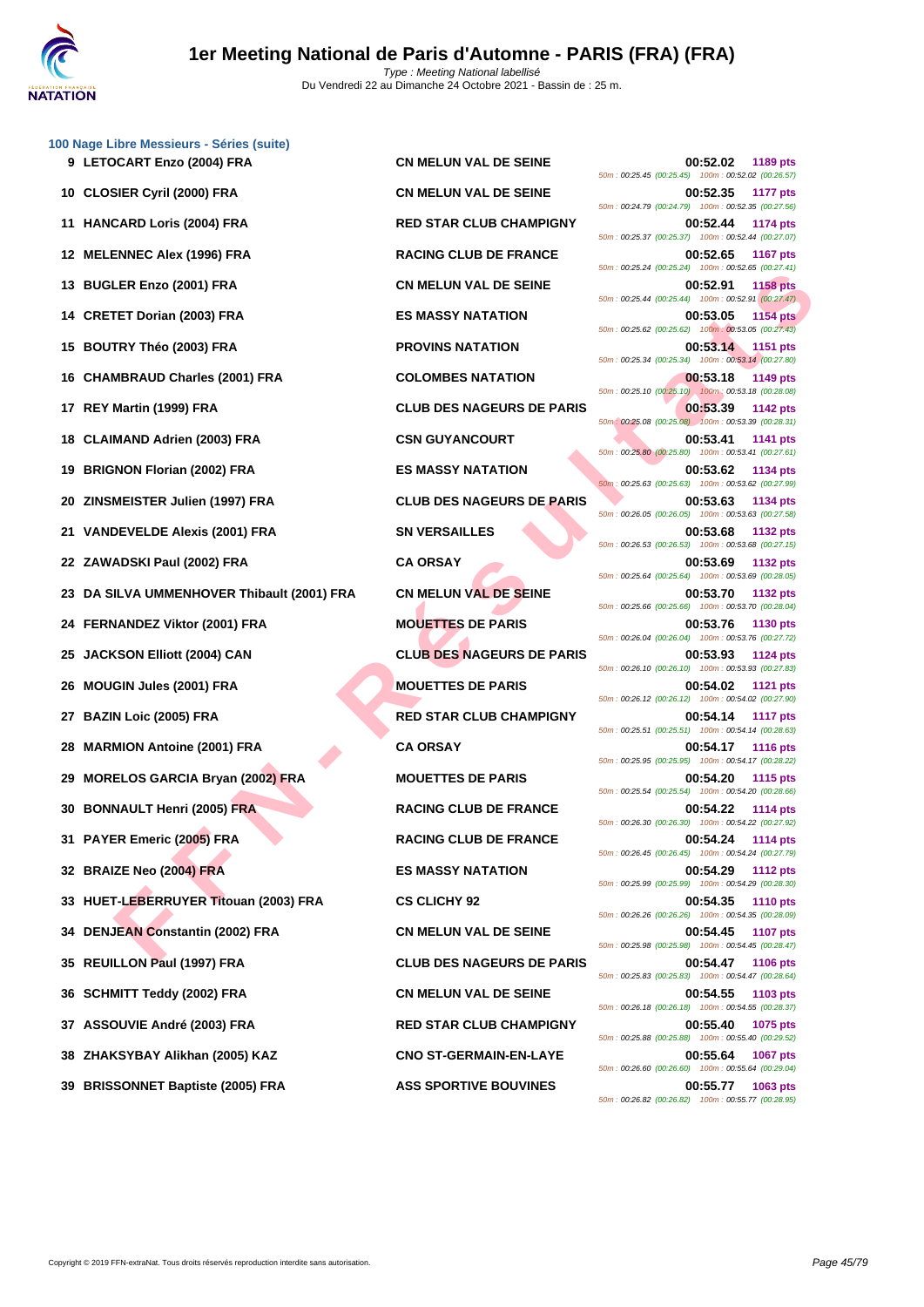

Du Vendredi 22 au Dimanche 24 Octobre 2021 - Bassin de : 25 m.

|    | 100 Nage Libre Messieurs - Séries (suite) |                                  |                                                                                     |
|----|-------------------------------------------|----------------------------------|-------------------------------------------------------------------------------------|
|    | 40 QUANTIN Hugo (2001) FRA                | <b>CA ORSAY</b>                  | 00:55.92<br>1058 pts<br>50m: 00:26.70 (00:26.70) 100m: 00:55.92 (00:29.22)          |
|    | RAZANATEFY Tsitoaina (2004) FRA           | <b>CN MELUN VAL DE SEINE</b>     | 00:55.98<br><b>1056 pts</b><br>50m: 00:26.80 (00:26.80) 100m: 00:55.98 (00:29.18)   |
|    | 42 THIERRY Gaspard (2004) FRA             | <b>CN MELUN VAL DE SEINE</b>     | 00:56.00<br><b>1056 pts</b><br>50m: 00:27.14 (00:27.14) 100m: 00:56.00 (00:28.86)   |
| 43 | GAVARD Ethan (2002) FRA                   | <b>CN MELUN VAL DE SEINE</b>     | 00:56.02<br>1055 pts<br>50m: 00:26.50 (00:26.50) 100m: 00:56.02 (00:29.52)          |
| 44 | RIZK Youssef (2002) EGY                   | <b>RACING CLUB DE FRANCE</b>     | 00:56.13<br><b>1051 pts</b><br>50m: 00:27.17 (00:27.17) 100m: 00:56.13 (00:28.96)   |
| 45 | <b>BARRIERE Arthur (2004) FRA</b>         | <b>COLOMBES NATATION</b>         | 00:56.28<br><b>1047 pts</b><br>50m : 00:26.70 (00:26.70) 100m : 00:56.28 (00:29.58) |
| 46 | LOCHOSHVILI Roman (2004) FRA              | <b>CS CLICHY 92</b>              | 00:56.44<br><b>1041 pts</b><br>50m: 00:27.15 (00:27.15) 100m: 00:56.44 (00:29.29)   |
| 46 | ABDELBAKI Zakaria (2006) FRA              | <b>COLOMBES NATATION</b>         | 00:56.44<br><b>1041 pts</b><br>50m: 00:28.07 (00:28.07) 100m: 00:56.44 (00:28.37)   |
| 48 | AKACHKACHI Aymenn (2004) FRA              | <b>CN MELUN VAL DE SEINE</b>     | 00:56.48<br><b>1040 pts</b><br>50m: 00:26.85 (00:26.85) 100m: 00:56.48 (00:29.63)   |
| 49 | <b>EECKEMAN Baptiste (2006) FRA</b>       | <b>CN MELUN VAL DE SEINE</b>     | 00:56.60<br>1036 pts<br>50m : 00:26.70 (00:26.70) 100m : 00:56.60 (00:29.90)        |
| 50 | <b>TAILLADE Clément (2007) FRA</b>        | <b>NEPTUNE CLUB DE FRANCE</b>    | 00:56.61<br><b>1036 pts</b><br>50m: 00:26.93 (00:26.93) 100m: 00:56.61 (00:29.68)   |
| 51 | <b>LATSAGUE Thomas (2005) FRA</b>         | <b>ES MASSY NATATION</b>         | 00:56.66<br>1034 pts<br>50m : 00:27.46 (00:27.46) 100m : 00:56.66 (00:29.20)        |
| 51 | JOUENNE Ugo (2003) FRA                    | <b>PROVINS NATATION</b>          | 00:56.66<br><b>1034 pts</b>                                                         |
| 53 | <b>BENABDELKADER Brice (2006) FRA</b>     | <b>US VAIRES</b>                 | 50m: 00:27.08 (00:27.08) 100m: 00:56.66 (00:29.58)<br>00:56.72<br><b>1032 pts</b>   |
|    | 54 LEGRIEL Ernest (2001) FRA              | <b>MOUETTES DE PARIS</b>         | 50m: 00:27.05 (00:27.05) 100m: 00:56.72 (00:29.67)<br>00:56.77<br>1031 pts          |
|    | 55 FELIX Gaspard (2005) FRA               | <b>CN MELUN VAL DE SEINE</b>     | 50m: 00:27.09 (00:27.09) 100m: 00:56.77 (00:29.68)<br>00:56.78<br>1030 pts          |
| 56 | <b>MORET Jules (2005) FRA</b>             | <b>CS CLICHY 92</b>              | 50m: 00:27.60 (00:27.60) 100m: 00:56.78 (00:29.18)<br>00:57.33<br>1013 pts          |
|    | LE CORNEC Alexandre (2004) FRA            | <b>CLUB DES NAGEURS DE PARIS</b> | 50m: 00:27.33 (00:27.33) 100m: 00:57.33 (00:30.00)<br>00:57.34<br>1013 pts          |
| 58 | SNEP Damien (2006) FRA                    | <b>SN VERSAILLES</b>             | 50m: 00:27.26 (00:27.26) 100m: 00:57.34 (00:30.08)<br>00:57.46<br>1009 pts          |
| 58 | DESCHAMP Jeremy (2004) FRA                | <b>NAUTIC CLUB RAMBOUILLET</b>   | 50m: 00:28.00 (00:28.00) 100m: 00:57.46 (00:29.46)<br>00:57.46<br>1009 pts          |
| 60 | <b>BOULAT Alexandre (2006) FRA</b>        | <b>RED STAR CLUB CHAMPIGNY</b>   | 50m: 00:27.29 (00:27.29) 100m: 00:57.46 (00:30.17)<br>00:57.63<br>1003 pts          |
|    | 61 LAUX Thomas (2002) FRA                 | <b>CS CLICHY 92</b>              | 50m: 00:27.69 (00:27.69) 100m: 00:57.63 (00:29.94)<br>00:57.77<br>999 pts           |
|    | 61 FERRAND Amélien (2004) FRA             | <b>PROVINS NATATION</b>          | 50m: 00:27.90 (00:27.90) 100m: 00:57.77 (00:29.87)<br>00:57.77<br>999 pts           |
|    | 63 CLEMENT Bastien (2007) FRA             | <b>S.M MONTROUGE</b>             | 50m: 00:27.52 (00:27.52) 100m: 00:57.77 (00:30.25)<br>00:57.78<br>999 pts           |
|    | 64 PINTORE Emile (2005) FRA               | <b>MOUETTES DE PARIS</b>         | 50m: 00:27.18 (00:27.18) 100m: 00:57.78 (00:30.60)<br>00:57.90<br>995 pts           |
|    | 65 BRAIZE Stann (2007) FRA                | <b>ES MASSY NATATION</b>         | 50m: 00:27.97 (00:27.97) 100m: 00:57.90 (00:29.93)<br>00:58.01<br>991 pts           |
| 66 | <b>MORFOUACE LEE Gabriel (2006) FRA</b>   | <b>CLUB DES NAGEURS DE PARIS</b> | 50m: 00:27.75 (00:27.75) 100m: 00:58.01 (00:30.26)<br>00:58.09<br>989 pts           |
| 66 | <b>NEVOT Romain (2004) FRA</b>            | A.O. TRAPPES NATATION            | 50m: 00:27.42 (00:27.42) 100m: 00:58.09 (00:30.67)<br>00:58.09<br>989 pts           |
|    | 68 LE LANN Thibault (2004) FRA            | <b>LA SAINT MANDEENNE</b>        | 50m: 00:27.83 (00:27.83) 100m: 00:58.09 (00:30.26)<br>00:58.25<br>984 pts           |
| 69 | <b>BOUSSION Augustin (2007) FRA</b>       | <b>NEPTUNE CLUB DE FRANCE</b>    | 50m: 00:28.10 (00:28.10) 100m: 00:58.25 (00:30.15)<br>00:58.33<br>981 pts           |
|    | 70 VINET Arthur (2002) FRA                | <b>ASS SPORTIVE BOUVINES</b>     | 50m: 00:27.88 (00:27.88) 100m: 00:58.33 (00:30.45)<br>00:58.57<br>974 pts           |
|    |                                           |                                  |                                                                                     |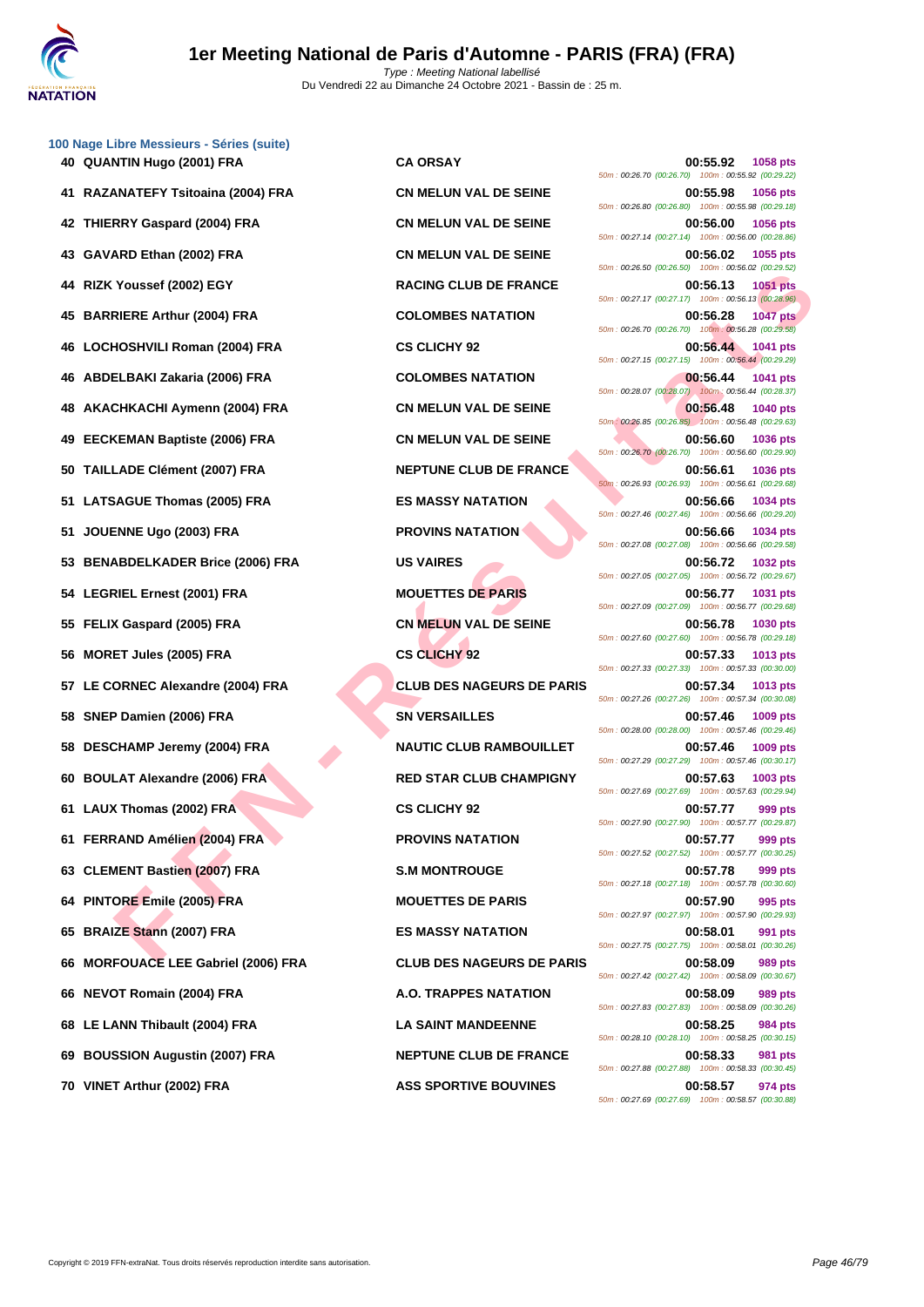

|    | 100 Nage Libre Messieurs - Séries (suite) |                                  |                                                                                  |
|----|-------------------------------------------|----------------------------------|----------------------------------------------------------------------------------|
|    | 71 RAULT Aris (2006) FRA                  | <b>CNO ST-GERMAIN-EN-LAYE</b>    | 00:58.58<br>973 pts<br>50m: 00:28.05 (00:28.05) 100m: 00:58.58 (00:30.53)        |
|    | 72 BAUSSERON Boris (2006) FRA             | <b>CLUB DES NAGEURS DE PARIS</b> | 00:58.62<br>972 pts<br>50m: 00:28.59 (00:28.59) 100m: 00:58.62 (00:30.03)        |
|    | 73 BAILLARGE Bastien (2004) FRA           | <b>RED STAR CLUB CHAMPIGNY</b>   | 00:58.65<br>971 pts<br>50m: 00:28.06 (00:28.06) 100m: 00:58.65 (00:30.59)        |
|    | 74 FONTAINE COUDAIR Andreas (2005) FRA    | <b>US IVRY-SUR-SEINE</b>         | 00:58.67<br>971 pts<br>50m: 00:28.38 (00:28.38) 100m: 00:58.67 (00:30.29)        |
| 75 | <b>CAVARO Baptiste (2005) FRA</b>         | <b>NAUTIC CLUB RAMBOUILLET</b>   | 00:58.74<br>968 pts<br>50m: 00:28.56 (00:28.56) 100m: 00:58.74 (00:30.18)        |
|    | 76 RUIZ Guenael (2004) FRA                | <b>CLUB NAUTIQUE DOMREMY 13</b>  | 00:58.79<br>967 pts<br>50m: 00:27.63 (00:27.63) 100m: 00:58.79 (00:31.16)        |
| 77 | <b>MENARD Romain (2004) FRA</b>           | <b>RED STAR CLUB CHAMPIGNY</b>   | 00:58.85<br>965 pts<br>50m: 00:27.97 (00:27.97) 100m: 00:58.85 (00:30.88)        |
| 78 | TRéBOSC Samy (2007) FRA                   | <b>ES MASSY NATATION</b>         | 00:58.86<br>965 pts<br>50m: 00:27.62 (00:27.62) 100m: 00:58.86 (00:31.24)        |
| 79 | <b>BAITICHE Camil (2006) FRA</b>          | <b>BLANC-MESNIL S.N</b>          | 00:59.00<br>960 pts<br>50m: 00:27.62 (00:27.62) 100m: 00:59.00 (00:31.38)        |
| 80 | <b>ILCHEV Velizar (2004) BUL</b>          | <b>RED STAR CLUB CHAMPIGNY</b>   | 00:59.16<br>955 pts<br>50m: 00:27.37 (00:27.37) 100m: 00:59.16 (00:31.79)        |
| 81 | <b>BOUCRAUT Sacha (2005) FRA</b>          | <b>MOUETTES DE PARIS</b>         | 00:59.17<br>955 pts<br>50m: 00:27.41 (00:27.41) 100m: 00:59.17 (00:31.76)        |
| 82 | <b>TAIT HULEUX Charlie (2005) FRA</b>     | <b>MOUETTES DE PARIS</b>         | 00:59.24<br>953 pts<br>50m: 00:27.84 (00:27.84) 100m: 00:59.24 (00:31.40)        |
| 83 | GIRAULT Nils (2004) FRA                   | NAUTIC CLUB RAMBOUILLET          | 00:59.40<br>948 pts<br>50m: 00:28.10 (00:28.10) 100m: 00:59.40 (00:31.30)        |
| 84 | <b>MENARD Bastien (2004) FRA</b>          | <b>RED STAR CLUB CHAMPIGNY</b>   | 00:59.49<br>945 pts<br>50m: 00:27.34 (00:27.34) 100m: 00:59.49 (00:32.15)        |
| 85 | <b>HAMDINI Bayan (2006) FRA</b>           | <b>US IVRY-SUR-SEINE</b>         | 00:59.51<br>945 pts<br>50m: 00:28.23 (00:28.23) 100m: 00:59.51 (00:31.28)        |
| 86 | <b>BOULANGER Maxance (2004) FRA</b>       | <b>CN ST-MICHEL-SUR-ORGE</b>     | 00:59.63<br>941 pts<br>50m: 00:28.14 (00:28.14) 100m: 00:59.63 (00:31.49)        |
| 87 | <b>GENDRIER Esteban (2007) FRA</b>        | <b>CSN GUYANCOURT</b>            | 00:59.79<br>936 pts<br>50m: 00:28.50 (00:28.50) 100m: 00:59.79 (00:31.29)        |
| 88 | TOMAS Léo (2008) FRA                      | <b>SN VERSAILLES</b>             | 00:59.81<br>935 pts<br>50m: 00:28.63 (00:28.63) 100m: 00:59.81 (00:31.18)        |
| 89 | L'EBRALY Thomien (2005) FRA               | <b>CLUB DES NAGEURS DE PARIS</b> | 00:59.84<br>935 pts<br>50m: 00:28.63 (00:28.63) 100m: 00:59.84 (00:31.21)        |
| 90 | <b>CLAVEL Barthélémy (2005) FRA</b>       | <b>NEPTUNE CLUB DE FRANCE</b>    | 00:59.87<br>934 pts<br>50m: 00:28.85 (00:28.85) 100m: 00:59.87 (00:31.02)        |
| 91 | <b>GRADEL Clement (2005) FRA</b>          | <b>CLUB DES NAGEURS DE PARIS</b> | 01:00.00<br>929 pts<br>50m: 00:28.69 (00:28.69) 100m: 01:00.00 (00:31.31)        |
|    | 92 FULGA Maxim (2006) FRA                 | <b>US IVRY-SUR-SEINE</b>         | 01:00.15<br>925 pts<br>50m: 00:29.04 (00:29.04) 100m: 01:00.15 (00:31.11)        |
|    | 93 NEUVILLE Marin (2007) FRA              | <b>CA ORSAY</b>                  | 01:00.31<br>920 pts<br>50m: 00:28.73 (00:28.73) 100m: 01:00.31 (00:31.58)        |
|    | 94 PORTAL Kylian (2006) FRA               | <b>CNO ST-GERMAIN-EN-LAYE</b>    | 01:00.34<br>919 pts<br>50m: 00:28.63 (00:28.63) 100m: 01:00.34 (00:31.71)        |
|    | 95 BENABDELKADER Yann (2004) FRA          | <b>US VAIRES</b>                 | 01:00.41<br>917 pts<br>50m: 00:28.86 (00:28.86) 100m: 01:00.41 (00:31.55)        |
|    | 96 AGACHE Päul (2006) FRA                 | <b>ASS SPORTIVE BOUVINES</b>     | 01:00.43<br>917 pts<br>50m: 00:29.14 (00:29.14) 100m: 01:00.43 (00:31.29)        |
|    | 97 TANCREZ Maxime (2006) FRA              | <b>CLUB DES NAGEURS DE PARIS</b> | 01:00.58<br>912 pts<br>50m: 00:28.77 (00:28.77) 100m: 01:00.58 (00:31.81)        |
|    | 98 BOURT Ethan (2006) FRA                 | <b>RACING CLUB DE FRANCE</b>     | 01:00.88<br>903 pts<br>50m: 00:29.12 (00:29.12) 100m: 01:00.88 (00:31.76)        |
|    | 99 SALUDJIAN Marius (2004) FRA            | <b>NEPTUNE CLUB DE FRANCE</b>    | 01:00.90<br><b>902 pts</b><br>50m: 00:28.50 (00:28.50) 100m: 01:00.90 (00:32.40) |
|    | 100 DJENNANE Aymen (2005) ALG             | <b>CA ORSAY</b>                  | 01:00.97<br><b>900 pts</b><br>50m: 00:29.16 (00:29.16) 100m: 01:00.97 (00:31.81) |
|    | $A_1, \ldots, A_n$ (AAA-). EB A<br>       | <b>MACOVALATATION</b>            | $\sim$ $\sim$ $\sim$                                                             |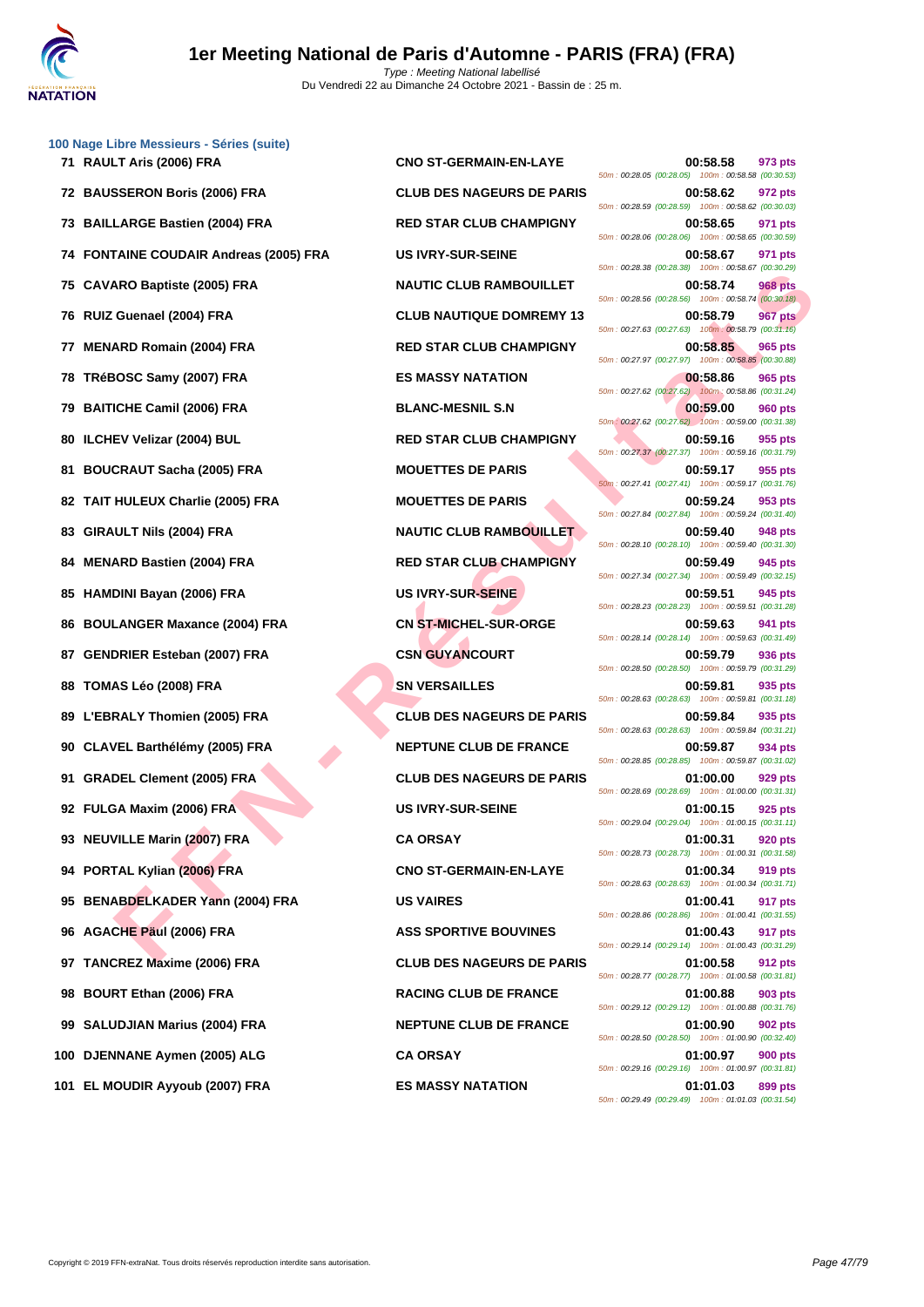

|     | 102 AMBROS Thomas (2004) FRA           | <b>PROVINS NATATION</b>          | 01:01.05<br>898 pts<br>50m: 00:28.31 (00:28.31) 100m: 01:01.05 (00:32.74)        |
|-----|----------------------------------------|----------------------------------|----------------------------------------------------------------------------------|
|     | 102 BANTAS Quentin (2008) FRA          | <b>RACING CLUB DE FRANCE</b>     | 01:01.05<br>898 pts<br>50m: 00:29.50 (00:29.50) 100m: 01:01.05 (00:31.55)        |
|     | 104 BONNET Gabriel (2006) FRA          | <b>MOUETTES DE PARIS</b>         | 01:01.22<br>893 pts<br>50m: 00:28.62 (00:28.62) 100m: 01:01.22 (00:32.60)        |
|     | 105 FARKAS-BAJAN Peter (2007) FRA      | <b>ES MASSY NATATION</b>         | 01:01.40<br>888 pts<br>50m: 00:29.13 (00:29.13) 100m: 01:01.40 (00:32.27)        |
|     | 106 TÊTU DUBREUIL Samuel (2008) FRA    | <b>ES MASSY NATATION</b>         | 01:01.68<br>879 pts<br>50m: 00:29.60 (00:29.60) 100m: 01:01.68 (00:32.08)        |
|     | 107 MOREAU Alexandre (2005) FRA        | <b>SCUF PARIS</b>                | <b>878 pts</b><br>01:01.71<br>50m: 00:28.48 (00:28.48) 100m: 01:01.71 (00:33.23) |
|     | 108 COLOMBOT Eddie (2004) FRA          | <b>PROVINS NATATION</b>          | 01:01.77<br>877 pts<br>50m: 00:28.31 (00:28.31) 100m: 01:01.77 (00:33.46)        |
|     | 109 SOURDEAU-LACHOT Camille (2007) FRA | <b>S.M MONTROUGE</b>             | 01:01.86<br>874 pts<br>50m: 00:29.58 (00:29.58) 100m: 01:01.86 (00:32.28)        |
|     | 110 BREON Alexis (2006) FRA            | <b>NEPTUNE CLUB DE FRANCE</b>    | 01:02.02<br>869 pts<br>50m: 00:29.80 (00:29.80) 100m: 01:02.02 (00:32.22)        |
|     | 111 TACHOU Andreï (2004) FRA           | <b>SCUF PARIS</b>                | 01:02.14<br>866 pts<br>50m : 00:29.39 (00:29.39) 100m : 01:02.14 (00:32.75)      |
|     | 112 CHANCLOU Matteo (2007) FRA         | <b>S.M MONTROUGE</b>             | 01:02.19<br>864 pts<br>50m: 00:29.90 (00:29.90) 100m: 01:02.19 (00:32.29)        |
|     | 113 LELONG-ANGLADE Simon (2006) FRA    | <b>SCUF PARIS</b>                | 01:02.33<br>860 pts<br>50m: 00:29.39 (00:29.39) 100m: 01:02.33 (00:32.94)        |
|     | 114 RAGUENEAU Nils (2006) FRA          | <b>CLUB NAUTIQUE DOMREMY 13</b>  | 01:02.41<br>858 pts<br>50m: 00:29.65 (00:29.65) 100m: 01:02.41 (00:32.76)        |
|     | 115 BONAMY Etienne (2007) FRA          | <b>RACING CLUB DE FRANCE</b>     | 01:02.55<br>854 pts<br>50m: 00:30.20 (00:30.20) 100m: 01:02.55 (00:32.35)        |
|     | 116 COLLIN Lucas (2008) FRA            | <b>RACING CLUB DE FRANCE</b>     | 01:02.56<br>853 pts<br>50m: 00:29.25 (00:29.25) 100m: 01:02.56 (00:33.31)        |
|     | 117 ROCThaddée (2007) FRA              | <b>RACING CLUB DE FRANCE</b>     | 01:02.62<br>852 pts<br>50m: 00:30.37 (00:30.37) 100m: 01:02.62 (00:32.25)        |
|     | 118 CLAIMAND Evan (2007) FRA           | <b>CSN GUYANCOURT</b>            | 01:02.79<br>847 pts<br>50m: 00:29.52 (00:29.52) 100m: 01:02.79 (00:33.27)        |
|     | 119 KANAMORI Valentin (2006) FRA       | <b>LES PHOENIX D'ANTONY</b>      | 01:02.82<br>846 pts<br>50m : 00:30.00 (00:30.00) 100m : 01:02.82 (00:32.82)      |
|     | 120 MOREAU Auguste (2006) FRA          | <b>CLUB DES NAGEURS DE PARIS</b> | 01:03.04<br>839 pts<br>50m: 00:30.37 (00:30.37) 100m: 01:03.04 (00:32.67)        |
|     | 121 ECOLIVET Charles (2005) FRA        | <b>SCUF PARIS</b>                | 01:03.30<br>832 pts<br>50m: 00:29.41 (00:29.41) 100m: 01:03.30 (00:33.89)        |
|     | 122 DI PONZIO Noah (2006) FRA          | <b>LES PHOENIX D'ANTONY</b>      | 01:03.38<br>830 pts<br>50m: 00:29.94 (00:29.94) 100m: 01:03.38 (00:33.44)        |
|     | 123 DE LA BAUME Adriano (2006) ITA     | <b>RACING CLUB DE FRANCE</b>     | 01:03.64<br>822 pts<br>50m: 00:30.64 (00:30.64) 100m: 01:03.64 (00:33.00)        |
|     | 124 ALY Marwan (2008) FRA              | <b>ES MASSY NATATION</b>         | 01:03.95<br>813 pts<br>50m: 00:30.17 (00:30.17) 100m: 01:03.95 (00:33.78)        |
|     | 125 MUNOZ Emilio (2007) FRA            | <b>NEPTUNE CLUB DE FRANCE</b>    | 01:03.98<br>812 pts<br>50m: 00:30.57 (00:30.57) 100m: 01:03.98 (00:33.41)        |
|     | 126 MAZIER Adam (2006) FRA             | <b>CLUB DES NAGEURS DE PARIS</b> | 01:04.01<br>811 pts<br>50m: 00:30.44 (00:30.44) 100m: 01:04.01 (00:33.57)        |
| 127 | <b>MURESAN Alexandru (2006) ROU</b>    | <b>RACING CLUB DE FRANCE</b>     | 01:04.07<br>810 pts<br>50m: 00:29.84 (00:29.84) 100m: 01:04.07 (00:34.23)        |
|     | 128 AZIZI Seifeddine (2008) FRA        | <b>SN VERSAILLES</b>             | 01:04.43<br>800 pts<br>50m: 00:31.43 (00:31.43) 100m: 01:04.43 (00:33.00)        |
| 129 | <b>BLANC Raphael (2005) FRA</b>        | <b>CLUB NAUTIQUE DOMREMY 13</b>  | 01:04.44<br><b>799 pts</b><br>50m: 00:31.57 (00:31.57) 100m: 01:04.44 (00:32.87) |
|     | 130 PERES Raphael (2007) FRA           | <b>S.M MONTROUGE</b>             | 01:04.48<br>798 pts<br>50m: 00:31.43 (00:31.43) 100m: 01:04.48 (00:33.05)        |
|     | 131 NAKAMOTO Narcisse (2007) FRA       | <b>SCUF PARIS</b>                | 01:04.52<br><b>797 pts</b><br>50m: 00:30.23 (00:30.23) 100m: 01:04.52 (00:34.29) |
|     | 433 BUALIBBOU Clament (300C) ED A      | COULD MADIC                      | 04.04 E0                                                                         |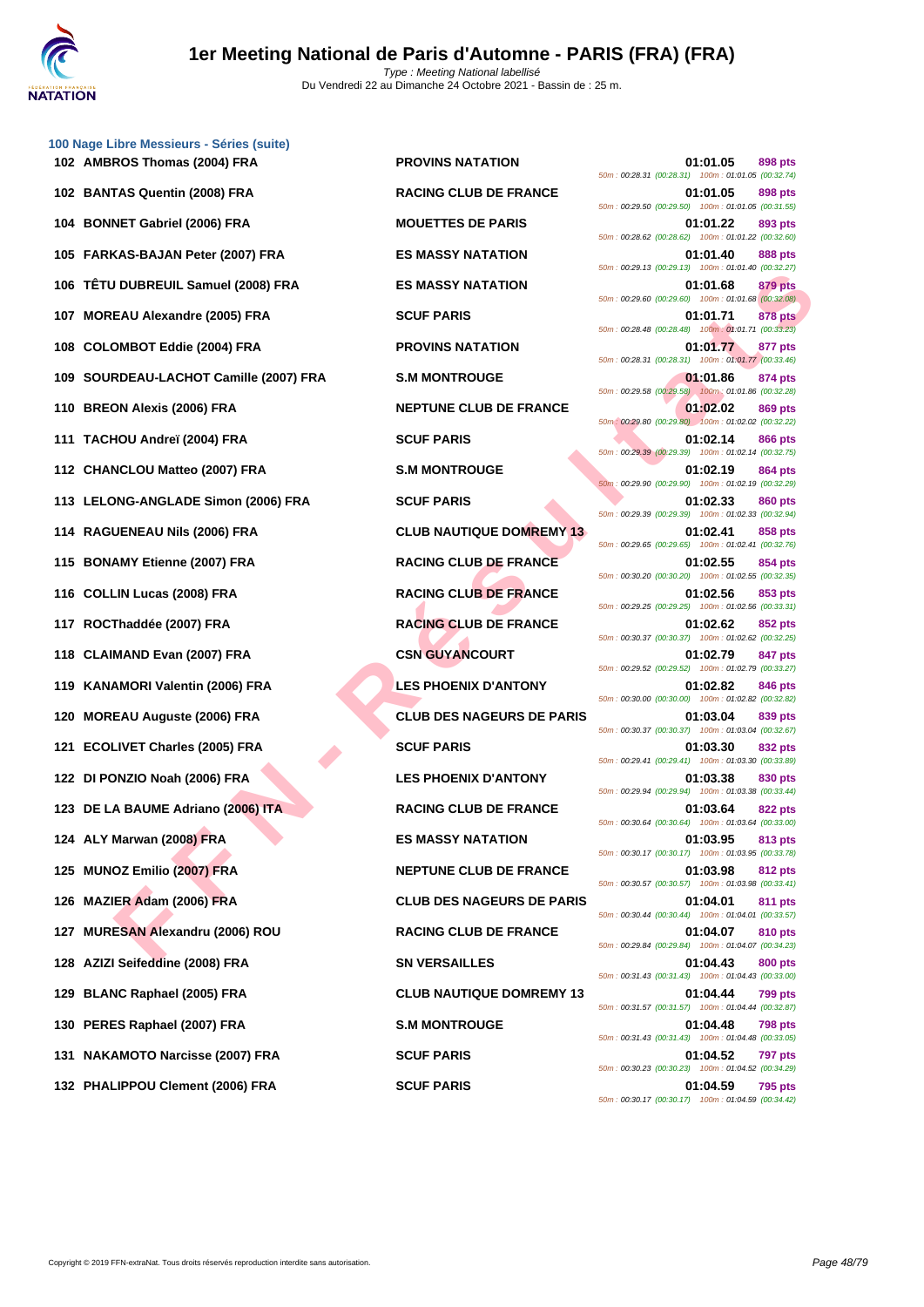

| 133 BARBERO Antoine (2006) FRA         | <b>SCUF PARIS</b>                  | 01:04.75<br>791 pts<br>50m: 00:30.80 (00:30.80) 100m: 01:04.75 (00:33.95)        |
|----------------------------------------|------------------------------------|----------------------------------------------------------------------------------|
| 134 FONTAINE Sacha (2007) FRA          | <b>COLOMBES NATATION</b>           | 01:04.93<br>786 pts<br>50m: 00:30.64 (00:30.64) 100m: 01:04.93 (00:34.29)        |
| 135 ZEGOUAGMehdi (2007) FRA            | <b>NEPTUNE CLUB DE FRANCE</b>      | 01:05.10<br>781 pts<br>50m: 00:31.13 (00:31.13) 100m: 01:05.10 (00:33.97)        |
| 136 GUILBAUD Arthur (2007) FRA         | <b>CA ORSAY</b>                    | 01:05.21<br>778 pts<br>50m: 00:31.61 (00:31.61) 100m: 01:05.21 (00:33.60)        |
| 137 JANNIC Joseph (2002) FRA           | <b>SCUF PARIS</b>                  | 01:05.31<br>775 pts<br>50m: 00:30.49 (00:30.49) 100m: 01:05.31 (00:34.82)        |
| 138 POLLET-BOURDALOUE Artus (2006) FRA | <b>RACING CLUB DE FRANCE</b>       | 01:05.55<br>768 pts<br>50m : 00:30.72 (00:30.72) 100m : 01:05.55 (00:34.83)      |
| 139 POUPLIN Aloys (2007) FRA           | <b>RACING CLUB DE FRANCE</b>       | 01:05.62<br><b>766 pts</b><br>50m: 00:31.76 (00:31.76) 100m: 01:05.62 (00:33.86) |
| 140 SAIS Ilian-Isméall (2005) FRA      | <b>SCUF PARIS</b>                  | 01:05.64<br><b>766 pts</b><br>50m: 00:32.42 (00:32.42) 100m: 01:05.64 (00:33.22) |
| 141 COMBALUZIER Côme (2005) FRA        | <b>STADE FRANÇAIS O COURBEVOIE</b> | 01:05.80<br>761 pts<br>50m : 00:30.88 (00:30.88) 100m : 01:05.80 (00:34.92)      |
| 142 DELAHOUSSE Philemon (2008) FRA     | <b>CLUB NAUTIQUE DOMREMY 13</b>    | 01:05.93<br>758 pts<br>50m: 00:31.44 (00:31.44) 100m: 01:05.93 (00:34.49)        |
| 143 AISSOU Seif-Eddine (2005) FRA      | <b>SCUF PARIS</b>                  | 01:06.09<br><b>753 pts</b><br>50m: 00:30.54 (00:30.54) 100m: 01:06.09 (00:35.55) |
| 144 STAN Darius (2008) FRA             | <b>CS CLICHY 92</b>                | 01:06.11<br><b>753 pts</b><br>50m: 00:30.86 (00:30.86) 100m: 01:06.11 (00:35.25) |
| 145 FOURCART Arthur (2004) FRA         | <b>PROVINS NATATION</b>            | 01:06.87<br><b>732 pts</b><br>50m: 00:30.60 (00:30.60) 100m: 01:06.87 (00:36.27) |
| 146 KHALLOQI Elias (2007) FRA          | <b>NEPTUNE CLUB DE FRANCE</b>      | 01:07.03<br>728 pts<br>50m: 00:31.66 (00:31.66) 100m: 01:07.03 (00:35.37)        |
| 147 IOUALALEN Marc-Arave (2007) FRA    | <b>NEPTUNE CLUB DE FRANCE</b>      | 01:07.20<br><b>723 pts</b><br>50m: 00:31.53 (00:31.53) 100m: 01:07.20 (00:35.67) |
| 148 MIHAI Christian (2006) FRA         | <b>SCUF PARIS</b>                  | 01:07.41<br>718 pts<br>50m: 00:31.82 (00:31.82) 100m: 01:07.41 (00:35.59)        |
| 149 CHAMOUAK Rayan (2007) FRA          | <b>COLOMBES NATATION</b>           | 01:07.69<br><b>710 pts</b><br>50m: 00:32.11 (00:32.11) 100m: 01:07.69 (00:35.58) |
| 150 VILA Esteban (2005) FRA            | <b>ASS SPORTIVE BOUVINES</b>       | 01:08.40<br>691 pts<br>50m: 00:32.48 (00:32.48) 100m: 01:08.40 (00:35.92)        |
| 151 DELECOLLE Jules (2009) FRA         | <b>LES PHOENIX D'ANTONY</b>        | 01:09.03<br>675 pts<br>50m: 00:32.70 (00:32.70) 100m: 01:09.03 (00:36.33)        |
| 152 DEMAY Lucas (2008) FRA             | A.O. TRAPPES NATATION              | 01:09.89<br>653 pts<br>50m: 00:32.35 (00:32.35) 100m: 01:09.89 (00:37.54)        |
| 153 PLAZANET Gaspard (2008) FRA        | <b>NEPTUNE CLUB DE FRANCE</b>      | 01:10.23<br>644 pts<br>50m: 00:33.08 (00:33.08) 100m: 01:10.23 (00:37.15)        |
| 154 QUESSON Julien (2005) FRA          | <b>CS CLICHY 92</b>                | 01:10.61<br>634 pts<br>50m: 00:33.42 (00:33.42) 100m: 01:10.61 (00:37.19)        |
| 155 CHEMLA Anatole (2007) FRA          | <b>PARIS SPORT CLUB</b>            | 01:10.80<br>630 pts<br>50m: 00:33.18 (00:33.18) 100m: 01:10.80 (00:37.62)        |
| 156 PECHOT Alexandre (2007) FRA        | <b>NEPTUNE CLUB DE FRANCE</b>      | 01:11.96<br>601 pts<br>50m: 00:33.79 (00:33.79) 100m: 01:11.96 (00:38.17)        |
| 157 LOISEAU Camille (2008) FRA         | <b>CS CLICHY 92</b>                | 01:12.19<br>595 pts<br>50m: 00:33.20 (00:33.20) 100m: 01:12.19 (00:38.99)        |
| 158 PADELLEC Pol (2008) FRA            | <b>CN EPINETTES PARIS</b>          | 01:12.38<br>591 pts<br>50m: 00:33.86 (00:33.86) 100m: 01:12.38 (00:38.52)        |
| 159 BENMOKHTAR Rida (2008) FRA         | <b>CN EPINETTES PARIS</b>          | 01:12.63<br>585 pts<br>50m: 00:34.88 (00:34.88) 100m: 01:12.63 (00:37.75)        |
| 160 POTTIER Soren (2009) FRA           | <b>CN EPINETTES PARIS</b>          | 01:13.16<br>572 pts<br>50m: 00:34.58 (00:34.58) 100m: 01:13.16 (00:38.58)        |
| 161 GUANNEL Maelan (2009) FRA          | <b>CN EPINETTES PARIS</b>          | 01:13.40<br>566 pts<br>50m: 00:35.52 (00:35.52) 100m: 01:13.40 (00:37.88)        |
| 162 SROUJI William (2009) FRA          | <b>AQUACLUB LE PECQ MARLY</b>      | 559 pts<br>01:13.71<br>50m: 00:34.63 (00:34.63) 100m: 01:13.71 (00:39.08)        |
| 163 RANÇON Marius (2007) FRA           | <b>CLUB NAUTIQUE DOMREMY 13</b>    | 01:13.77<br>557 pts                                                              |

**FIGURE 2008 FRANCE SE ENGLISHER SOUPRANE SE ENGLISHE SE ENGLISHE SE ENGLISHE SE ENGLISHE SE ENGLISHE SE ENGLISHE SE ENGLISHE SE ENGLISHE SE ENGLISHE SE ENGLISHE SE ENGLISHE SE ENGLISHE SE ENGLISHE SE ENGLISHE SE ENGLISHE** 50m : 00:30.80 (00:30.80) 100m : 01:04.75 (00:33.95) **134.93 <b>FOLOMBES NATATION COLOMBES NATATION** 50m : 00:30.64 (00:30.64) 100m : 01:04.93 (00:34.29) **135 ZEGOUAGMehdi (2007) FRA NEPTUNE CLUB DE FRANCE 01:05.10 781 pts** 50m : 00:31.13 (00:31.13) 100m : 01:05.10 (00:33.97) 50m : 00:31.61 (00:31.61) 100m : 01:05.21 (00:33.60) 50m : 00:30.49 (00:30.49) 100m : 01:05.31 (00:34.82) **1388 POLLET-BOURDALOUE ARTIS (2006) FRANCE 1388 PDLLET-BOURDALOUE Artist (2006)** FOR **PISS** 50m : 00:30.72 (00:30.72) 100m : 01:05.55 (00:34.83) **139 POUPLING CLUB DE FRANCE 1399 PDUCE 01:05.62 766 pts** 50m : 00:31.76 (00:31.76) 100m : 01:05.62 (00:33.86) 50m : 00:32.42 (00:32.42) 100m : 01:05.64 (00:33.22) **1410 COURBEVOIE COURBEVOIE COURBEVOIE** 50m : 00:30.88 (00:30.88) 100m : 01:05.80 (00:34.92) **1422 <b>CLUB NAUTIQUE DOMREMY 13 01:05.93 758 pts** 50m : 00:31.44 (00:31.44) 100m : 01:05.93 (00:34.49) 50m : 00:30.54 (00:30.54) 100m : 01:06.09 (00:35.55) 50m : 00:30.86 (00:30.86) 100m : 01:06.11 (00:35.25) **1456 <b>FROVINS NATATION 1456 <b>PROVINS** NATATION 50m : 00:30.60 (00:30.60) 100m : 01:06.87 (00:36.27) **146 KHALLOGI ELIAS CLUB DE FRANCE 146 01:07.03 728 pts** 50m : 00:31.66 (00:31.66) 100m : 01:07.03 (00:35.37) **147 IOUALALEN MARC-ARAVE CLUB DE FRANCE 147 147 147 147 147 147 147 147 147 147 147 147 147 147 147 147 147 147 147 147 147 147 147 147 147 147 147 147 147 147** 50m : 00:31.53 (00:31.53) 100m : 01:07.20 (00:35.67) 50m : 00:31.82 (00:31.82) 100m : 01:07.41 (00:35.59) **1499 <b>COLOMBES NATATION 1499 <b>COLOMBES** NATATION 50m : 00:32.11 (00:32.11) 100m : 01:07.69 (00:35.58) **150 VILA Esteban (2005) FRA ASS SPORTIVE BOUVINES 01:08.40 691 pts** 50m : 00:32.48 (00:32.48) 100m : 01:08.40 (00:35.92) **151 DELES PHOENIX D'ANTONY COLLET 101:09.03** 675 pts 50m : 00:32.70 (00:32.70) 100m : 01:09.03 (00:36.33) **152 DEMAY Lucas (2008) FRA A.O. TRAPPES NATATION 01:09.89 653 pts** 50m : 00:32.35 (00:32.35) 100m : 01:09.89 (00:37.54) **1533 PLAZA EXECUB DE FRANCE 1534 <b>PM 01:10.23 644 pts** 50m : 00:33.08 (00:33.08) 100m : 01:10.23 (00:37.15) 50m : 00:33.42 (00:33.42) 100m : 01:10.61 (00:37.19) **1555 PARIS SPORT CLUB 1555 01:10.80 630 pts** 50m : 00:33.18 (00:33.18) 100m : 01:10.80 (00:37.62) **1566 PECHOT ALGOT ALGOT ALEXANDRE CLUB DE FRANCE 1566 01:11.96 601 pts** 50m : 00:33.79 (00:33.79) 100m : 01:11.96 (00:38.17) 50m : 00:33.20 (00:33.20) 100m : 01:12.19 (00:38.99) **1588 <b>PADELLEC PARIS 1591 pts 1591 pts 1591 pts** 50m : 00:33.86 (00:33.86) 100m : 01:12.38 (00:38.52) **159 BENMOKHTAR Rida (2008) FRA CN EPINETTES PARIS 01:12.63 585 pts** 50m : 00:34.88 (00:34.88) 100m : 01:12.63 (00:37.75) **1600 EPINETTES PARIS 1600 FM CN EPINETTES PARIS CN** 50m : 00:34.58 (00:34.58) 100m : 01:13.16 (00:38.58) **161 CN EPINETTES PARIS 161 CN EPINETTES PARIS 01:13.40 566 pts** 50m : 00:35.52 (00:35.52) 100m : 01:13.40 (00:37.88) **162 AQUACLUB LE PECQ MARLY 11:13.71 559 pts** 50m : 00:34.63 (00:34.63) 100m : 01:13.71 (00:39.08) **1633 RANGON MARIE DOMREMY 13 D1:13.77 557 pts** 50m : 00:34.43 (00:34.43) 100m : 01:13.77 (00:39.34)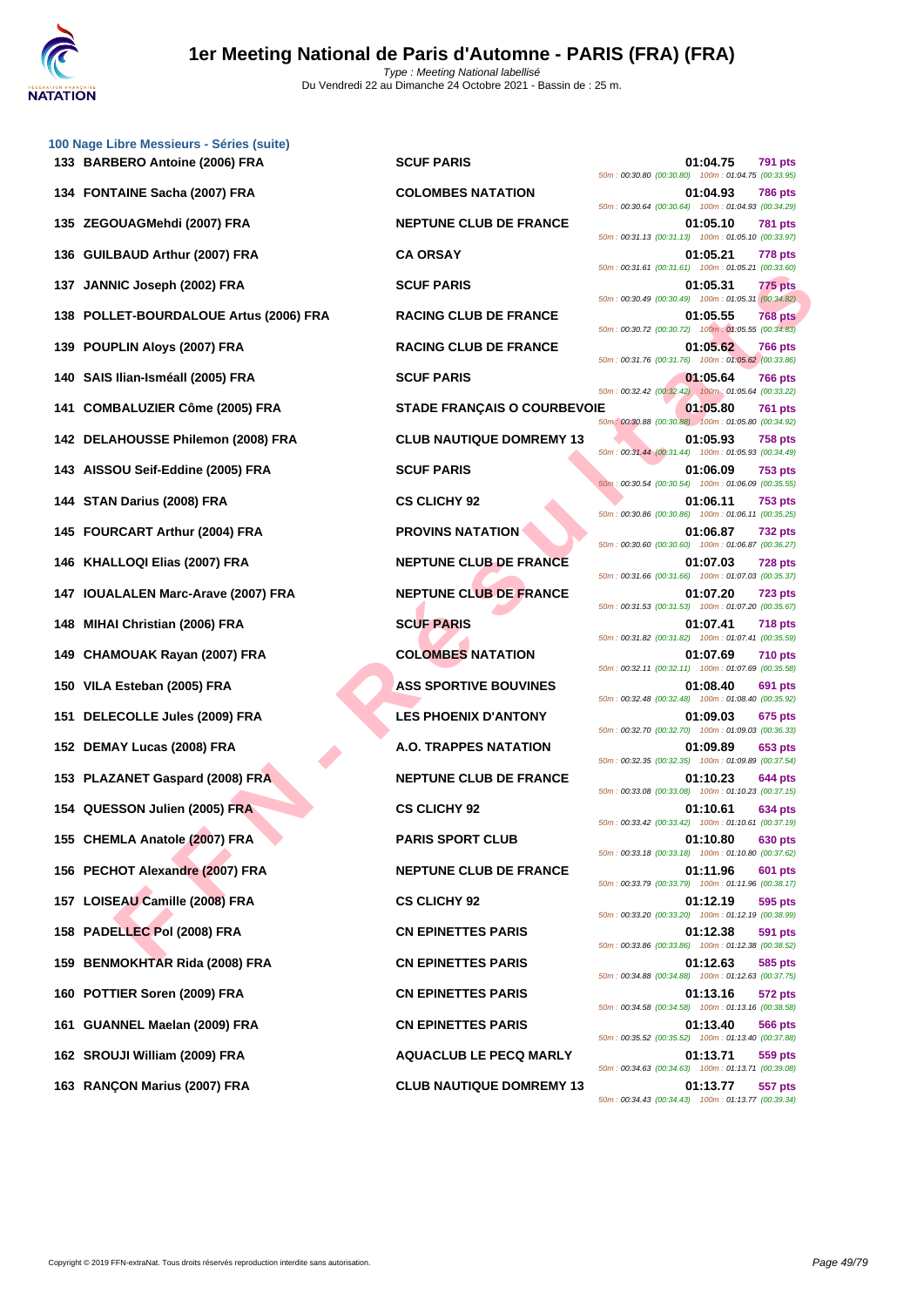

|     | 100 Nage Libre Messieurs - Séries (suite) |                                 |                                                                                  |
|-----|-------------------------------------------|---------------------------------|----------------------------------------------------------------------------------|
|     | 164 DUMOUCHY Adam (2008) FRA              | A.O. TRAPPES NATATION           | 01:14.49<br>541 pts<br>50m: 00:35.16 (00:35.16) 100m: 01:14.49 (00:39.33)        |
|     | 165 SERCIEN Jaden (2009) FRA              | <b>ES MASSY NATATION</b>        | 01:14.80<br>533 pts<br>50m: 00:34.46 (00:34.46) 100m: 01:14.80 (00:40.34)        |
|     | 166 OUMEZZINE Talel (2008) FRA            | <b>NEPTUNE CLUB DE FRANCE</b>   | 01:15.09<br>527 pts<br>50m: 00:34.76 (00:34.76) 100m: 01:15.09 (00:40.33)        |
| 167 | <b>BOTTIN Antoine (2007) FRA</b>          | <b>SCUF PARIS</b>               | 01:15.75<br>512 pts<br>50m: 00:34.54 (00:34.54) 100m: 01:15.75 (00:41.21)        |
|     | 168 VALLÉE Noam (2008) FRA                | <b>CLUB NAUTIQUE DOMREMY 13</b> | 01:15.95<br><b>507 pts</b><br>50m: 00:36.49 (00:36.49) 100m: 01:15.95 (00:39.46) |
|     | 169 RANÇON Pierre (2005) FRA              | <b>CLUB NAUTIQUE DOMREMY 13</b> | 01:16.30<br>499 pts<br>50m: 00:35.13 (00:35.13) 100m: 01:16.30 (00:41.17)        |
|     | 170 FREITAS Luka (2007) FRA               | <b>AQUACLUB LE PECQ MARLY</b>   | 01:16.37<br>498 pts<br>50m: 00:36.07 (00:36.07) 100m: 01:16.37 (00:40.30)        |
|     | 171 TOURE Mikail (2008) FRA               | <b>CS CLICHY 92</b>             | 01:16.38<br>497 pts<br>50m: 00:36.37 (00:36.37) 100m: 01:16.38 (00:40.01)        |
|     | 172 LATRONCHE Raphaël (2009) FRA          | <b>SCUF PARIS</b>               | 01:18.58<br>450 pts<br>50m: 00:37.24 (00:37.24) 100m: 01:18.58 (00:41.34)        |
|     | 173 HALTER Ambroise (2009) FRA            | <b>US IVRY-SUR-SEINE</b>        | 01:18.85<br>444 pts<br>50m: 00:36.69 (00:36.69) 100m: 01:18.85 (00:42.16)        |
|     | 174 HERVIER Zacharie (2009) FRA           | <b>NEPTUNE CLUB DE FRANCE</b>   | 01:19.05<br>440 pts<br>50m: 00:36.78 (00:36.78) 100m: 01:19.05 (00:42.27)        |
|     | 175 TAFER PACHE Ernest (2009) FRA         | <b>SCUF PARIS</b>               | 01:19.16<br>437 pts<br>50m: 00:36.99 (00:36.99) 100m: 01:19.16 (00:42.17)        |
|     | 176 EL OUARRADI Bilel (2009) FRA          | <b>ES MASSY NATATION</b>        | 01:19.24<br>436 pts<br>50m: 00:37.30 (00:37.30) 100m: 01:19.24 (00:41.94)        |
|     | 177 ARAUJO HINOSTROZA Stephane (2008) PER | <b>CN EPINETTES PARIS</b>       | 01:21.62<br><b>388 pts</b><br>50m: 00:38.26 (00:38.26) 100m: 01:21.62 (00:43.36) |
|     | 178 NAKAMOTO Julius (2009) FRA            | <b>SCUF PARIS</b>               | 01:21.73<br><b>385 pts</b><br>50m: 00:39.54 (00:39.54) 100m: 01:21.73 (00:42.19) |
|     | 179 ROLLAND Adam (2009) FRA               | <b>CLUB NAUTIQUE DOMREMY 13</b> | 01:22.12<br><b>378 pts</b><br>50m: 00:36.78 (00:36.78) 100m: 01:22.12 (00:45.34) |
|     | 180 MUMBRU Guillem (2009) FRA             | <b>CN EPINETTES PARIS</b>       | 01:23.31<br>355 pts<br>50m: 00:37.92 (00:37.92) 100m: 01:23.31 (00:45.39)        |
| 181 | <b>CHAUMOND Ulysse (2009) FRA</b>         | <b>CLUB NAUTIQUE DOMREMY 13</b> | 01:24.01<br><b>342 pts</b><br>50m: 00:39.39 (00:39.39) 100m: 01:24.01 (00:44.62) |
|     | 182 MIFSUD SAUNOIS Achile (2009) FRA      | <b>SCUF PARIS</b>               | 01:26.14<br>304 pts<br>50m: 00:41.60 (00:41.60) 100m: 01:26.14 (00:44.54)        |
| 183 | RAHOUI Seif-Eddine (2009) FRA             | <b>SCUF PARIS</b>               | 01:28.76<br><b>260 pts</b><br>50m: 00:40.63 (00:40.63) 100m: 01:28.76 (00:48.13) |
| 184 | <b>RANCON Augustin (2009) FRA</b>         | <b>CLUB NAUTIQUE DOMREMY 13</b> | 01:34.20<br><b>180 pts</b><br>50m: 00:43.67 (00:43.67) 100m: 01:34.20 (00:50.53) |
|     | <b>POMMERAY Octave (2007) FRA</b>         | <b>SCUF PARIS</b>               | <b>DNS</b> dec                                                                   |
|     | --- PAILLET Yohann (2004) FRA             | CN MELUN VAL DE SEINE           | DNS dec                                                                          |
|     | --- GASSE Victor (2004) FRA               | <b>SCUF PARIS</b>               | DNS dec                                                                          |
|     | --- HENCKES Lukas (1999) FRA              | <b>PARIS SPORT CLUB</b>         | <b>DNS</b> dec                                                                   |
|     | --- BARIC--KHEANG Axell (2009) FRA        | <b>CLUB NAUTIQUE DOMREMY 13</b> | DNS dec                                                                          |
|     | --- KOBEHugo (2006) FRA                   | <b>RACING CLUB DE FRANCE</b>    | <b>DNS</b>                                                                       |
|     | --- RAZAFIMANDIMBY Tahiny (2006) FRA      | <b>MOUETTES DE PARIS</b>        | <b>DNS</b>                                                                       |
|     | --- TERCHI Meissam (2005) FRA             | <b>CS CLICHY 92</b>             | <b>DSQ</b>                                                                       |
|     |                                           |                                 |                                                                                  |

# 50m : 00:34.54 (00:34.54) 100m : 01:15.75 (00:41.21) 50m : 00:36.49 (00:36.49) 100m : 01:15.95 (00:39.46) 50m : 00:35.13 (00:35.13) 100m : 01:16.30 (00:41.17) 50m : 00:36.07 (00:36.07) 100m : 01:16.37 (00:40.30) 50m : 00:36.37 (00:36.37) 100m : 01:16.38 (00:40.01) 50m : 00:37.24 (00:37.24) 100m : 01:18.58 (00:41.34) 50m : 00:36.69 (00:36.69) 100m : 01:18.85 (00:42.16) 50m : 00:36.78 (00:36.78) 100m : 01:19.05 (00:42.27) 50m : 00:36.99 (00:36.99) 100m : 01:19.16 (00:42.17) 50m : 00:37.30 (00:37.30) 100m : 01:19.24 (00:41.94) 50m : 00:38.26 (00:38.26) 100m : 01:21.62 (00:43.36) 50m : 00:39.54 (00:39.54) 100m : 01:21.73 (00:42.19) 50m : 00:36.78 (00:36.78) 100m : 01:22.12 (00:45.34) 50m : 00:37.92 (00:37.92) 100m : 01:23.31 (00:45.39) 50m : 00:39.39 (00:39.39) 100m : 01:24.01 (00:44.62) 50m : 00:41.60 (00:41.60) 100m : 01:26.14 (00:44.54) 50m : 00:40.63 (00:40.63) 100m : 01:28.76 (00:48.13) 50m : 00:43.67 (00:43.67) 100m : 01:34.20 (00:50.53)

# **200 Nage Libre Messieurs - Séries** (Dimanche 24 Octobre 2021)

| <b>MOUETTES DE PARIS</b>      |                                                    |                                                                                                        | 01:51.65 1229 pts |
|-------------------------------|----------------------------------------------------|--------------------------------------------------------------------------------------------------------|-------------------|
|                               | 50m: 00:25.99 (00:25.99) 100m: 00:54.32 (00:28.33) | 150m: 01:23.44 (00:29.12) 200m: 01:51.65 (00:28.21)                                                    |                   |
| <b>CN MELUN VAL DE SEINE</b>  |                                                    |                                                                                                        | 01:53.39 1199 pts |
|                               | 50m: 00:26.12 (00:26.12) 100m: 00:54.86 (00:28.74) | 150m: 01:24.06 (00:29.20) 200m: 01:53.39 (00:29.33)                                                    |                   |
| <b>U.S CRETEIL NATATION</b>   |                                                    |                                                                                                        | 01:53.58 1196 pts |
|                               | 50m: 00:25.38 (00:25.38) 100m: 00:53.98 (00:28.60) | 150m: 01:24.23 (00:30.25) 200m: 01:53.58 (00:29.35)                                                    |                   |
| <b>CNO ST-GERMAIN-EN-LAYE</b> |                                                    |                                                                                                        | 01:54.12 1186 pts |
|                               |                                                    | 50m: 00:26.51 (00:26.51) 100m: 00:54.88 (00:28.37) 150m: 01:24.32 (00:29.44) 200m: 01:54.12 (00:29.80) |                   |

**1 BENZIDOUN Fares (2003) ALG** 

**2 LETOCART Enzo (2004) FRA CN MELUN VAL DE SEINE 01:53.39 1199 pts**

**4 TEULE Enzo (2004) FRA CNO ST-GERMAIN-EN-LAYE 01:54.12 1186 pts**

**3 [PHANTSULAYA George \(2000\) FRA](http://www.ffnatation.fr/webffn/resultats.php?idact=nat&go=epr&idcpt=71691&idepr=53)**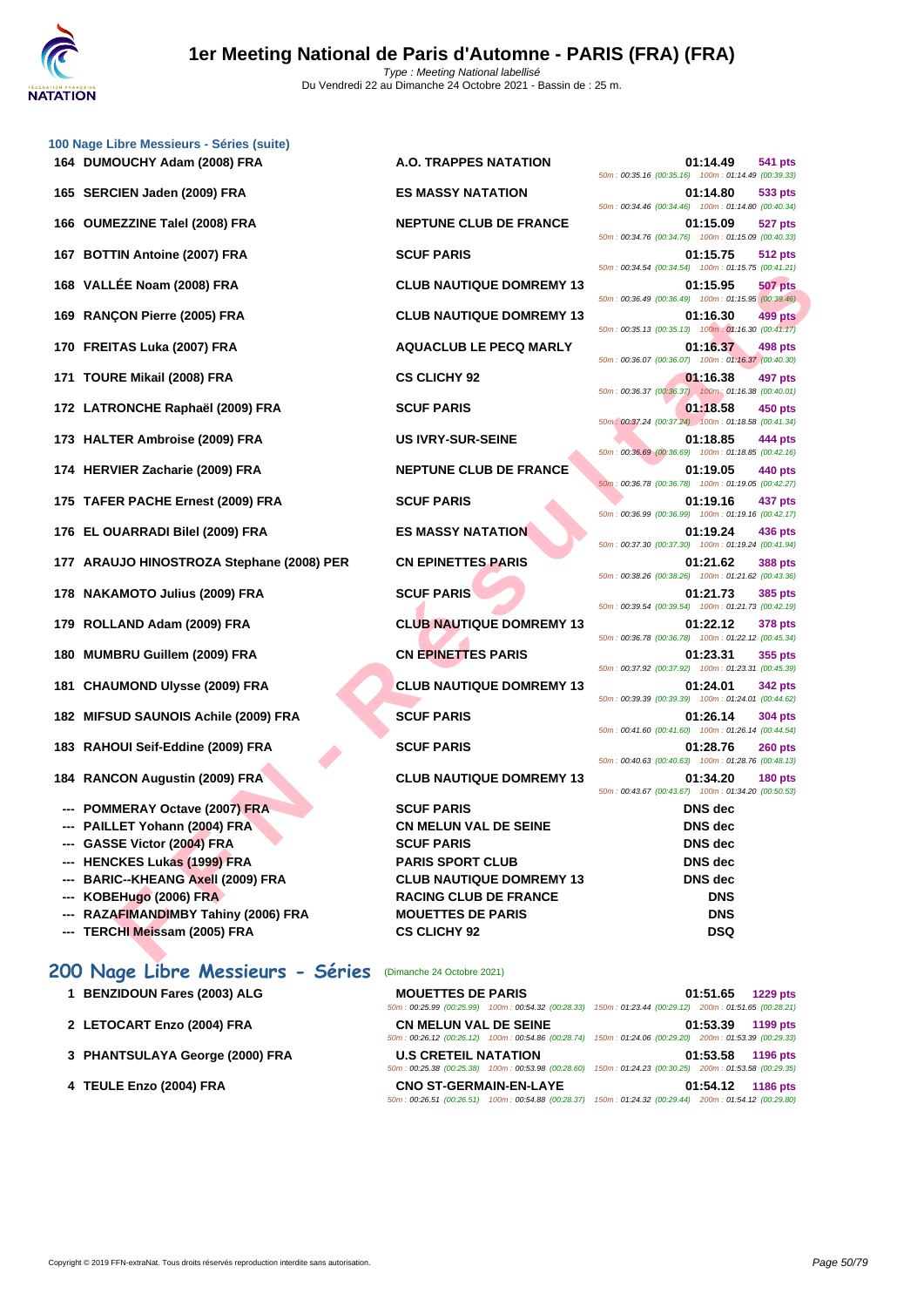- 
- **6 HUET-LEBERRUYER Titouan (2003) FRA CS CLICHY 92 01:55.67 1160 pts**
- 
- **8 DA SILVA UMMENHOVER Thibault (2001) FRA CN MELUN VAL DE SEINE 01:57.88 1123 pts**
- 
- **10 CHAMBRAUD Charles (2001) FRA COLOMBES NATATION 01:58.65 1110 pts**
- 
- 
- 
- 
- **15 AKACHKACHI Aymenn (2004) FRA CN MELUN VAL DE SEINE 02:01.03 1070 pts**
- 
- **17 LATSAGUE Thomas (2005) FRA ES MASSY NATATION 02:01.29 1066 pts**
- 
- **19 POBEL-CRAPPE Matys (2005) FRA CSN GUYANCOURT 02:02.15 1052 pts**
- 
- **21 BRISSONNET Baptiste (2005) FRA ASS SPORTIVE BOUVINES 02:03.08 1037 pts**
- 
- 
- 
- 
- **26 LE CORNEC Alexandre (2004) FRA CLUB DES NAGEURS DE PARIS 02:04.73 1011 pts**
- 
- **28 LOCHOSHVILI Roman (2004) FRA CS CLICHY 92 02:05.52 998 pts**
- 
- **29 ABDELBAKI Zakaria (2006) FRA COLOMBES NATATION 02:05.59 997 pts**
- 
- 
- 
- 
- 

**5 CRETET Dorian (2003) FRA ES MASSY NATATION 01:55.63 1160 pts**

50m : 00:29.12 (00:29.12) 100m : 01:01.42 (00:32.30) 150m : 01:34.98 (00:33.56) 200m : 02:07.51 (00:32.53)

VANDEZ Viktor (2001) FRA - INDUSTRA - INDUSTRA - INDUSTRA - INDUSTRATION INTO THE SERVANTATION<br>
SERVADO CHE SERVATATION<br>
SERVADO DE SERVATATION - INDUSTRA - CA ORIGINAL SAN ANTALION INTO THE SERVATATION INTO THE SERVAT TH 50m : 00:26.83 (00:26.83) 100m : 00:56.00 (00:29.17) 150m : 01:25.56 (00:29.56) 200m : 01:55.63 (00:30.07) 50m : 00:27.29 (00:27.29) 100m : 00:56.91 (00:29.62) 150m : 01:26.69 (00:29.78) 200m : 01:55.67 (00:28.98) **7 CLAIMAND Adrien (2003) FRA CSN GUYANCOURT 01:57.44 1130 pts** 50m : 00:27.31 (00:27.31) 100m : 00:57.07 (00:29.76) 150m : 01:27.39 (00:30.32) 200m : 01:57.44 (00:30.05) 50m : 00:26.66 (00:26.66) 100m : 00:55.69 (00:29.03) 150m : 01:26.39 (00:30.70) 200m : 01:57.88 (00:31.49) **9 FERNANDEZ Viktor (2001) FRA MOUETTES DE PARIS 01:57.91 1122 pts** 50m : 00:27.20 (00:27.20) 100m : 00:56.83 (00:29.63) 150m : 01:27.53 (00:30.70) 200m : 01:57.91 (00:30.38) 50m : 00:26.89 (00:26.89) 100m : 00:56.74 (00:29.85) 150m : 01:27.15 (00:30.41) 200m : 01:58.65 (00:31.50) **11 ZAWADSKI Paul (2002) FRA CA ORSAY 01:59.09 1102 pts** 50m : 00:27.14 (00:27.14) 100m : 00:56.92 (00:29.78) 150m : 01:27.52 (00:30.60) 200m : 01:59.09 (00:31.57) **12 CELESTE Mathéo (2004) FRA BLANC-MESNIL S.N 01:59.16 1101 pts** 50m : 00:26.97 (00:26.97) 100m : 00:57.56 (00:30.59) 150m : 01:28.69 (00:31.13) 200m : 01:59.16 (00:30.47) **13 HANCARD Loris (2004) FRA RED STAR CLUB CHAMPIGNY 01:59.49 1096 pts** 50m : 00:27.17 (00:27.17) 100m : 00:58.23 (00:31.06) 150m : 01:29.57 (00:31.34) 200m : 01:59.49 (00:29.92) **14 REUILLON Paul (1997) FRA CLUB DES NAGEURS DE PARIS 02:00.90 1073 pts** 50m : 00:27.39 (00:27.39) 100m : 00:57.12 (00:29.73) 150m : 01:28.58 (00:31.46) 200m : 02:00.90 (00:32.32) 50m : 00:27.39 (00:27.39) 100m : 00:57.52 (00:30.13) 150m : 01:29.19 (00:31.67) 200m : 02:01.03 (00:31.84) **16 MOUGIN Jules (2001) FRA MOUETTES DE PARIS 02:01.18 1068 pts** 50m : 00:27.05 (00:27.05) 100m : 00:57.00 (00:29.95) 150m : 01:28.36 (00:31.36) 200m : 02:01.18 (00:32.82) 50m : 00:28.19 (00:28.19) 100m : 00:58.75 (00:30.56) 150m : 01:30.06 (00:31.31) 200m : 02:01.29 (00:31.23) **18 BARATAUD Jazz (2005) FRA NAUTIC CLUB RAMBOUILLET 02:01.96 1055 pts** 50m : 00:27.98 (00:27.98) 100m : 00:59.14 (00:31.16) 150m : 01:31.44 (00:32.30) 200m : 02:01.96 (00:30.52) 50m : 00:28.20 (00:28.20) 100m : 00:59.39 (00:31.19) 150m : 01:31.38 (00:31.99) 200m : 02:02.15 (00:30.77) **20 BAZIN Loic (2005) FRA RED STAR CLUB CHAMPIGNY 02:02.92 1040 pts** 50m : 00:28.41 (00:28.41) 100m : 00:59.46 (00:31.05) 150m : 01:30.87 (00:31.41) 200m : 02:02.92 (00:32.05) 50m : 00:27.43 (00:27.43) 100m : 00:57.69 (00:30.26) 150m : 01:29.81 (00:32.12) 200m : 02:03.08 (00:33.27) **22 GELY Tom (2002) FRA CSN GUYANCOURT 02:03.11 1037 pts** 50m : 00:28.44 (00:28.44) 100m : 00:58.96 (00:30.52) 150m : 01:30.88 (00:31.92) 200m : 02:03.11 (00:32.23) **23 QUANTIN Hugo (2001) FRA CA ORSAY 02:03.50 1030 pts** 50m : 00:28.01 (00:28.01) 100m : 00:58.68 (00:30.67) 150m : 01:30.58 (00:31.90) 200m : 02:03.50 (00:32.92) **24 SCHMITT Teddy (2002) FRA CN MELUN VAL DE SEINE 02:04.50 1014 pts** 50m : 00:28.00 (00:28.00) 100m : 00:58.73 (00:30.73) 150m : 01:31.27 (00:32.54) 200m : 02:04.50 (00:33.23) **25 TAILLADE Clément (2007) FRA NEPTUNE CLUB DE FRANCE 02:04.54 1014 pts** 50m : 00:28.15 (00:28.15) 100m : 00:59.76 (00:31.61) 150m : 01:32.38 (00:32.62) 200m : 02:04.54 (00:32.16) 50m : 00:28.24 (00:28.24) 100m : 00:59.81 (00:31.57) 150m : 01:32.52 (00:32.71) 200m : 02:04.73 (00:32.21) **27 RENE CORAIL Yann (2003) FRA CA ORSAY 02:04.79 1010 pts** 50m : 00:27.52 (00:27.52) 100m : 00:58.54 (00:31.02) 150m : 01:31.83 (00:33.29) 200m : 02:04.79 (00:32.96) 50m : 00:28.73 (00:28.73) 100m : 01:00.22 (00:31.49) 150m : 01:33.08 (00:32.86) 200m : 02:05.52 (00:32.44) **29 BARRIERE Arthur (2004) FRA COLOMBES NATATION 02:05.59 997 pts** 50m : 00:27.65 (00:27.65) 100m : 00:58.65 (00:31.00) 150m : 01:31.35 (00:32.70) 200m : 02:05.59 (00:34.24) 50m : 00:28.83 (00:28.83) 100m : 01:01.27 (00:32.44) 150m : 01:33.81 (00:32.54) 200m : 02:05.59 (00:31.78) **31 DODEUX Gildas (2005) FRA US IVRY-SUR-SEINE 02:05.72 995 pts** 50m : 00:28.66 (00:28.66) 100m : 01:00.40 (00:31.74) 150m : 01:33.25 (00:32.85) 200m : 02:05.72 (00:32.47) **32 BARDINET Quentin (2003) FRA CN EPINETTES PARIS 02:06.10 989 pts** 50m : 00:29.15 (00:29.15) 100m : 01:00.74 (00:31.59) 150m : 01:32.90 (00:32.16) 200m : 02:06.10 (00:33.20) **33 BAUMANN Simon (1990) FRA CLAMART NATATION 92 02:06.65 981 pts** 50m : 00:27.70 (00:27.70) 100m : 00:58.28 (00:30.58) 150m : 01:30.59 (00:32.31) 200m : 02:06.65 (00:36.06) **34 LE LANN Thibault (2004) FRA LA SAINT MANDEENNE 02:07.23 971 pts** 50m : 00:29.42 (00:29.42) 100m : 01:01.55 (00:32.13) 150m : 01:34.83 (00:33.28) 200m : 02:07.23 (00:32.40) **35 EECKEMAN Baptiste (2006) FRA CN MELUN VAL DE SEINE 02:07.51 967 pts**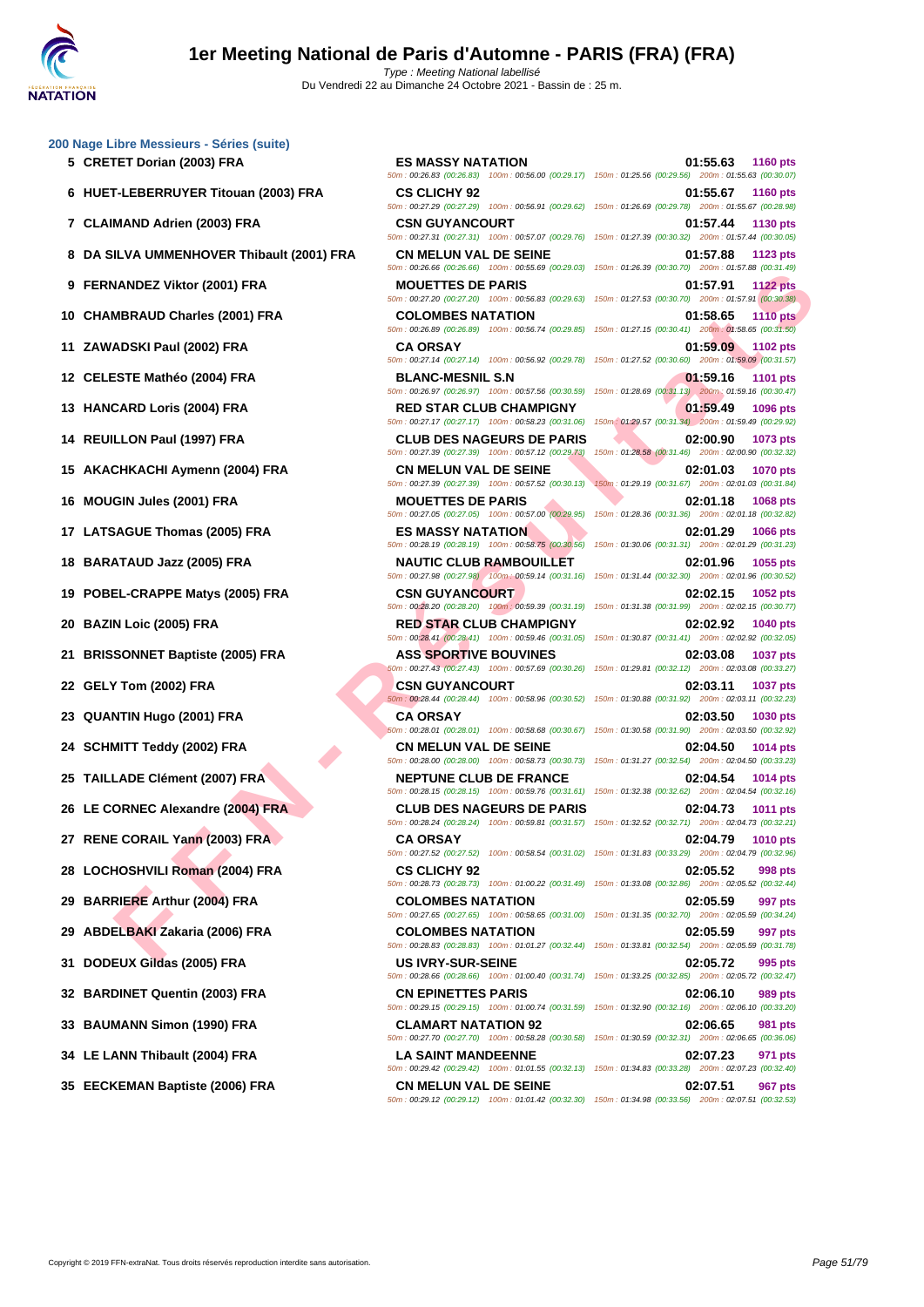- 
- **37 GENDRIER Esteban (2007) FRA CSN GUYANCOURT 02:07.83 962 pts**
- 
- 
- 
- **41 BAILLARGE Bastien (2004) FRA RED STAR CLUB CHAMPIGNY 02:08.84 947 pts**
- 
- 
- **44 KOUADIO-LE REST Liam (2007) FRA NEPTUNE CLUB DE FRANCE 02:10.01 929 pts**
- 
- 
- 
- 
- **49 MORFOUACE LEE Gabriel (2006) FRA CLUB DES NAGEURS DE PARIS 02:11.62 904 pts**
- 
- **51 CLAVEL Barthélémy (2005) FRA NEPTUNE CLUB DE FRANCE 02:11.82 901 pts**
- 
- 
- **54 NGUYEN-KHAC Trung-Chinh (2006) FRA CLUB DES NAGEURS DE PARIS 02:12.06 898 pts**
- 
- 
- **57 CHALAMPUENTE Leo-Romain (2004) FRA CN EPINETTES PARIS 02:13.29 879 pts**
- 
- 
- 
- 
- 
- 
- **64 TANCREZ Maxime (2006) FRA CLUB DES NAGEURS DE PARIS 02:15.72 844 pts**
- 
- **66 BEZZAOUYA Yassine (2006) FRA BLANC-MESNIL S.N 02:16.00 840 pts**

**FS LEG ES ENERE PROPORTER AND COLUBBER AND CONFIRMENTS PARTICULE RANGED IN A SCRIPTER CHAIR (2005) FRA THE R É STATIST NUMBER AND COLUBBER AND COLUBBER AND COLUBBER AND COLUBBER AND COLUBBER AND COLUBBER AND COLUBBER AND 36 PINTORE Emile (2005) FRA MOUETTES DE PARIS 02:07.78 963 pts** 50m : 00:29.09 (00:29.09) 100m : 01:01.13 (00:32.04) 150m : 01:34.67 (00:33.54) 200m : 02:07.78 (00:33.11) 50m : 00:29.54 (00:29.54) 100m : 01:02.73 (00:33.19) 150m : 01:36.19 (00:33.46) 200m : 02:07.83 (00:31.64) **38 SEMAM Jalîd (2005) FRA CN MELUN VAL DE SEINE 02:08.06 959 pts** 50m : 00:28.82 (00:28.82) 100m : 01:01.01 (00:32.19) 150m : 01:34.81 (00:33.80) 200m : 02:08.06 (00:33.25) **39 MORET Jules (2005) FRA CS CLICHY 92 02:08.17 957 pts** 50m : 00:29.06 (00:29.06) 100m : 01:01.22 (00:32.16) 150m : 01:34.57 (00:33.35) 200m : 02:08.17 (00:33.60) **40 SADYS Lucas (2002) FRA CN EPINETTES PARIS 02:08.73 948 pts** 50m : 00:28.48 (00:28.48) 100m : 01:00.71 (00:32.23) 150m : 01:34.51 (00:33.80) 200m : 02:08.73 (00:34.22) 50m : 00:29.21 (00:29.21) 100m : 01:01.82 (00:32.61) 150m : 01:35.28 (00:33.46) 200m : 02:08.84 (00:33.56) **42 BOULAT Alexandre (2006) FRA RED STAR CLUB CHAMPIGNY 02:08.94 945 pts** 50m : 00:29.60 (00:29.60) 100m : 01:04.68 (00:35.08) 150m : 01:37.53 (00:32.85) 200m : 02:08.94 (00:31.41) **43 CAVARO Baptiste (2005) FRA NAUTIC CLUB RAMBOUILLET 02:09.07 943 pts** 50m : 00:29.49 (00:29.49) 100m : 01:02.19 (00:32.70) 150m : 01:35.03 (00:32.84) 200m : 02:09.07 (00:34.04) 50m : 00:29.27 (00:29.27) 100m : 01:02.87 (00:33.60) 150m : 01:37.16 (00:34.29) 200m : 02:10.01 (00:32.85) **45 HAMDINI Bayan (2006) FRA US IVRY-SUR-SEINE 02:10.08 928 pts** 50m : 00:28.98 (00:28.98) 100m : 01:01.29 (00:32.31) 150m : 01:35.27 (00:33.98) 200m : 02:10.08 (00:34.81) **46** BAUSSERON Boris (2006) FRA<br> **60m**: 0029.08 (00.29.08) 100m: 01:02.20 (00:33.12) 150m: 01:02.8.81 (00:34.61) 200m: 02:10.49 (00:33.68) **47 GIRAULT Nils (2004) FRA NAUTIC CLUB RAMBOUILLET 02:10.99 914 pts** 50m : 00:29.42 (00:29.42) 100m : 01:03.04 (00:33.62) 150m : 01:37.09 (00:34.05) 200m : 02:10.99 (00:33.90) **48 NEDELLEC Hugo (2006) FRA ES MASSY NATATION 02:11.22 910 pts** 50m : 00:30.80 (00:30.80) 100m : 01:03.86 (00:33.06) 150m : 01:37.43 (00:33.57) 200m : 02:11.22 (00:33.79) 50m : 00:30.06 (00:30.06) 100m : 01:03.78 (00:33.72) 150m : 01:37.79 (00:34.01) 200m : 02:11.62 (00:33.83) **50 LAUX Thomas (2002) FRA CS CLICHY 92 02:11.81 901 pts** 50m : 00:28.66 (00:28.66) 100m : 01:01.25 (00:32.59) 150m : 01:36.32 (00:35.07) 200m : 02:11.81 (00:35.49) 50m : 00:29.31 (00:29.31) 100m : 01:02.21 (00:32.90) 150m : 01:36.90 (00:34.69) 200m : 02:11.82 (00:34.92) **52 RUIZ Guenael (2004) FRA CLUB NAUTIQUE DOMREMY 13 02:12.05 898 pts** 50m : 00:29.28 (00:29.28) 100m : 01:02.20 (00:32.92) 150m : 01:36.91 (00:34.71) 200m : 02:12.05 (00:35.14) **52 PFEIFER Célestin (2005) FRA ES MASSY NATATION 02:12.05 898 pts** 50m : 00:29.43 (00:29.43) 100m : 01:02.48 (00:33.05) 150m : 01:37.29 (00:34.81) 200m : 02:12.05 (00:34.76) 50m : 00:29.77 (00:29.77) 100m : 01:02.92 (00:33.15) 150m : 01:37.77 (00:34.85) 200m : 02:12.06 (00:34.29) **55 GRADEL Clement (2005) FRA CLUB DES NAGEURS DE PARIS 02:12.29 894 pts** 50m : 00:29.94 (00:29.94) 100m : 01:03.66 (00:33.72) 150m : 01:38.36 (00:34.70) 200m : 02:12.29 (00:33.93) **56 MANOLE Maxim (2007) FRA ES MASSY NATATION 02:13.21 881 pts** 50m : 00:30.33 (00:30.33) 100m : 01:04.58 (00:34.25) 150m : 01:39.64 (00:35.06) 200m : 02:13.21 (00:33.57) 50m : 00:29.93 (00:29.93) 100m : 01:03.55 (00:33.62) 150m : 01:37.98 (00:34.43) 200m : 02:13.29 (00:35.31) **58 CISSE Yohann (2005) FRA CN ST-MICHEL-SUR-ORGE 02:13.58 875 pts** 50m : 00:29.24 (00:29.24) 100m : 01:03.00 (00:33.76) 150m : 01:38.24 (00:35.24) 200m : 02:13.58 (00:35.34) **59 MENARD Bastien (2004) FRA RED STAR CLUB CHAMPIGNY 02:13.73 873 pts** 50m : 00:29.07 (00:29.07) 100m : 01:02.64 (00:33.57) 150m : 01:37.84 (00:35.20) 200m : 02:13.73 (00:35.89) **60 TAN Lisandre (2007) FRA A.O. TRAPPES NATATION 02:13.91 870 pts** 50m : 00:29.30 (00:29.30) 100m : 01:03.75 (00:34.45) 150m : 01:39.41 (00:35.66) 200m : 02:13.91 (00:34.50) **61 BAITICHE Camil (2006) FRA BLANC-MESNIL S.N 02:14.23 866 pts** 50m : 00:29.78 (00:29.78) 100m : 01:03.28 (00:33.50) 150m : 01:38.96 (00:35.68) 200m : 02:14.23 (00:35.27) **62 PEYREL Léonard (2004) FRA ASS SPORTIVE BOUVINES 02:15.36 849 pts** 50m : 00:29.90 (00:29.90) 100m : 01:03.73 (00:33.83) 150m : 01:39.26 (00:35.53) 200m : 02:15.36 (00:36.10) **63 DUYCK Mathieu (2007) FRA CSN GUYANCOURT 02:15.64 845 pts** 50m : 00:30.54 (00:30.54) 100m : 01:04.91 (00:34.37) 150m : 01:41.07 (00:36.16) 200m : 02:15.64 (00:34.57) 50m : 00:30.32 (00:30.32) 100m : 01:04.63 (00:34.31) 150m : 01:40.03 (00:35.40) 200m : 02:15.72 (00:35.69) **65 TRéBOSC Samy (2007) FRA ES MASSY NATATION 02:15.93 841 pts**

50m : 00:29.08 (00:29.08) 100m : 01:02.20 (00:33.12) 150m : 01:36.81 (00:34.61) 200m : 02:10.49 (00:33.68)

50m : 00:30.61 (00:30.61) 100m : 01:04.90 (00:34.29) 150m : 01:40.60 (00:35.70) 200m : 02:15.93 (00:35.33) 50m : 00:30.30 (00:30.30) 100m : 01:04.71 (00:34.41) 150m : 01:40.49 (00:35.78) 200m : 02:16.00 (00:35.51)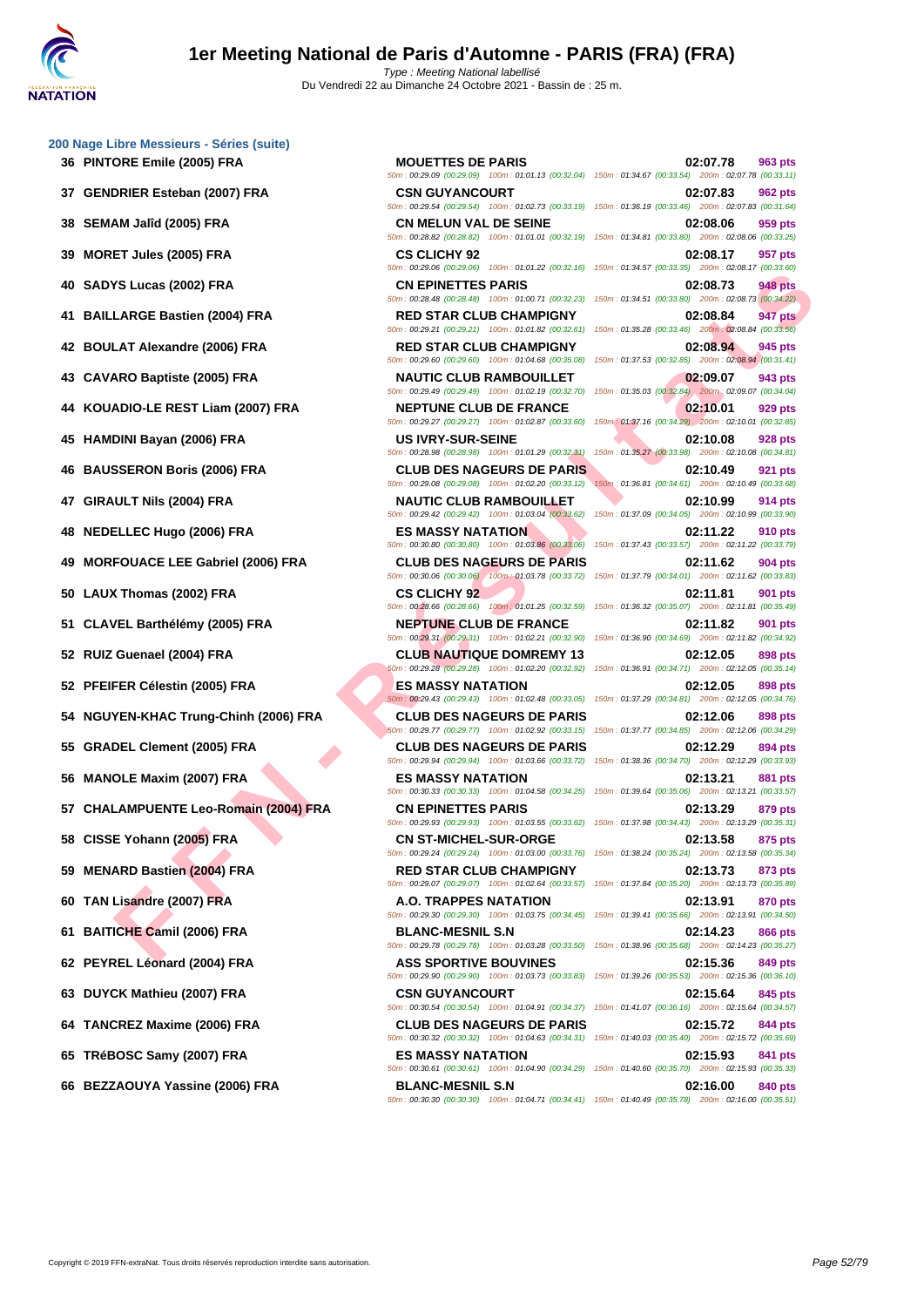|  | 200 Nage Libre Messieurs - Séries (suite) |  |
|--|-------------------------------------------|--|
|  |                                           |  |

- 
- 
- 
- 
- 
- 
- 
- 
- 
- 
- **77 TÊTU DUBREUIL Samuel (2008) FRA ES MASSY NATATION 02:19.92 784 pts**
- 
- 
- 
- 
- 
- 
- 
- 
- 
- 
- 
- 
- 
- 
- 
- **93 DELATTRE XIONG Louis (2006) FRA CN EPINETTES PARIS 02:34.73 590 pts**
- 
- 
- 
- 

**FAI** Anguste (2006) FRA - CLUB DE NAGEURS DE PARIS - CLUB DE NAGEURS DE PARIS - CLUB DE NAGEURS DE PARIS - CLUB DE NAGEURS DE PARIS - CLUB DE NAGEURS DE PARIS - CLUB DE NAGEURS DE PARIS - CLUB DE NAGEURS DE PARIS - CLUB **67 BREON Alexis (2006) FRA NEPTUNE CLUB DE FRANCE 02:16.38 834 pts** 50m : 00:30.43 (00:30.43) 100m : 01:05.38 (00:34.95) 150m : 01:41.85 (00:36.47) 200m : 02:16.38 (00:34.53) **68 L'EBRALY Thomien (2005) FRA CLUB DES NAGEURS DE PARIS 02:16.88 827 pts** 50m : 00:29.90 (00:29.90) 100m : 01:03.70 (00:33.80) 150m : 01:40.44 (00:36.74) 200m : 02:16.88 (00:36.44) **69 CLAIMAND Evan (2007) FRA CSN GUYANCOURT 02:17.14 823 pts** 50m : 00:30.39 (00:30.39) 100m : 01:05.37 (00:34.98) 150m : 01:41.59 (00:36.22) 200m : 02:17.14 (00:35.55) **70 GUILBAUD Arthur (2007) FRA CA ORSAY 02:17.91 812 pts** 50m : 00:31.67 (00:31.67) 100m : 01:07.16 (00:35.49) 150m : 01:43.40 (00:36.24) 200m : 02:17.91 (00:34.51) **71 MOREAU Auguste (2006) FRA CLUB DES NAGEURS DE PARIS 02:18.07 810 pts** 50m : 00:30.83 (00:30.83) 100m : 01:06.07 (00:35.24) 150m : 01:41.98 (00:35.91) 200m : 02:18.07 (00:36.09) **72 BRAIZE Stann (2007) FRA ES MASSY NATATION 02:18.34 806 pts** 50m : 00:28.61 (00:28.61) 100m : 01:02.85 (00:34.24) 150m : 01:40.17 (00:37.32) 200m : 02:18.34 (00:38.17) **73 FONTAINE Sacha (2007) FRA COLOMBES NATATION 02:18.60 803 pts** 50m : 00:31.98 (00:31.98) 100m : 01:07.62 (00:35.64) 150m : 01:42.80 (00:35.18) 200m : 02:18.60 (00:35.80) **74 LELONG-ANGLADE Simon (2006) FRA SCUF PARIS 02:18.66 802 pts** 50m : 00:31.51 (00:31.51) 100m : 01:06.54 (00:35.03) 150m : 01:42.99 (00:36.45) 200m : 02:18.66 (00:35.67) **75 BENABDELKADER Yann (2004) FRA US VAIRES 02:19.72 787 pts** 50m : 00:29.54 (00:29.54) 100m : 01:05.17 (00:35.63) 150m : 01:42.87 (00:37.70) 200m : 02:19.72 (00:36.85) **76 FULGA Maxim (2006) FRA US IVRY-SUR-SEINE 02:19.77 786 pts** 50m : 00:30.52 (00:30.52) 100m : 01:04.70 (00:34.18) 150m : 01:41.96 (00:37.26) 200m : 02:19.77 (00:37.81) 50m : 00:31.26 (00:31.26) 100m : 01:06.87 (00:35.61) 150m : 01:43.57 (00:36.70) 200m : 02:19.92 (00:36.35) **78 KANAMORI Valentin (2006) FRA LES PHOENIX D'ANTONY 02:20.02 783 pts** 50m : 00:31.10 (00:31.10) 100m : 01:06.73 (00:35.63) 150m : 01:43.88 (00:37.15) 200m : 02:20.02 (00:36.14) **79 MAZIER Adam (2006) FRA CLUB DES NAGEURS DE PARIS 02:20.54 775 pts** 50m : 00:30.92 (00:30.92) 100m : 01:05.79 (00:34.87) 150m : 01:43.60 (00:37.81) 200m : 02:20.54 (00:36.94) **80 SORREL Milo (2005) FRA CN EPINETTES PARIS 02:20.75 772 pts** 50m : 00:30.91 (00:30.91) 100m : 01:05.69 (00:34.78) 150m : 01:43.19 (00:37.50) 200m : 02:20.75 (00:37.56) **81 LEVALLOIS Guillaume (2006) FRA LA SAINT MANDEENNE 02:21.41 763 pts** 50m : 00:32.15 (00:32.15) 100m : 01:07.69 (00:35.54) 150m : 01:44.83 (00:37.14) 200m : 02:21.41 (00:36.58) **82 ZEGOUAGMehdi (2007) FRA NEPTUNE CLUB DE FRANCE 02:22.96 742 pts** 50m : 00:31.35 (00:31.35) 100m : 01:07.74 (00:36.39) 150m : 01:46.04 (00:38.30) 200m : 02:22.96 (00:36.92) **83 JAULIN Come-Julio (2004) FRA CN EPINETTES PARIS 02:23.18 739 pts** 50m : 00:31.28 (00:31.28) 100m : 01:06.98 (00:35.70) 150m : 01:45.22 (00:38.24) 200m : 02:23.18 (00:37.96) **84 DAVID Armel (2007) FRA CA ORSAY 02:23.34 737 pts** 50m : 00:32.06 (00:32.06) 100m : 01:08.34 (00:36.28) 150m : 01:46.17 (00:37.83) 200m : 02:23.34 (00:37.17) **84 ALY Marwan (2008) FRA ES MASSY NATATION 02:23.34 737 pts** 50m : 00:31.15 (00:31.15) 100m : 01:06.99 (00:35.84) 150m : 01:45.10 (00:38.11) 200m : 02:23.34 (00:38.24) **86 BAZUREAU Corentin (2008) FRA ES MASSY NATATION 02:23.46 735 pts** 50m : 00:31.66 (00:31.66) 100m : 01:07.90 (00:36.24) 150m : 01:45.66 (00:37.76) 200m : 02:23.46 (00:37.80) **87 STAN Darius (2008) FRA CS CLICHY 92 02:24.64 719 pts** 50m : 00:31.49 (00:31.49) 100m : 01:07.34 (00:35.85) 150m : 01:46.01 (00:38.67) 200m : 02:24.64 (00:38.63) **88 CHAMOUAK Rayan (2007) FRA COLOMBES NATATION 02:28.73 666 pts** 50m : 00:33.14 (00:33.14) 100m : 01:10.31 (00:37.17) 150m : 01:49.95 (00:39.64) 200m : 02:28.73 (00:38.78) **89 TERCHI Meissam (2005) FRA CS CLICHY 92 02:29.44 656 pts** 50m : 00:32.04 (00:32.04) 100m : 01:09.71 (00:37.67) 150m : 01:49.44 (00:39.73) 200m : 02:29.44 (00:40.00) **90 DELAHOUSSE Philemon (2008) FRA CLUB NAUTIQUE DOMREMY 13 02:30.24 646 pts** 50m : 00:33.01 (00:33.01) 100m : 01:10.62 (00:37.61) 150m : 01:50.53 (00:39.91) 200m : 02:30.24 (00:39.71) **91 MIHAI Christian (2006) FRA SCUF PARIS 02:30.90 638 pts** 50m : 00:33.02 (00:33.02) 100m : 01:09.82 (00:36.80) 150m : 01:49.90 (00:40.08) 200m : 02:30.90 (00:41.00) **92 TANCRAY Victorien (2005) FRA CN EPINETTES PARIS 02:31.34 632 pts** 50m : 00:31.60 (00:31.60) 100m : 01:08.64 (00:37.04) 150m : 01:48.71 (00:40.07) 200m : 02:31.34 (00:42.63) 50m : 00:35.16 (00:35.16) 100m : 01:14.63 (00:39.47) 150m : 01:55.66 (00:41.03) 200m : 02:34.73 (00:39.07) **94 DEMAY Lucas (2008) FRA A.O. TRAPPES NATATION 02:37.24 560 pts** 50m : 00:34.39 (00:34.39) 100m : 01:15.14 (00:40.75) 150m : 01:57.68 (00:42.54) 200m : 02:37.24 (00:39.56) **95 CHABANE Ilian (2007) FRA CN EPINETTES PARIS 02:39.59 533 pts** 50m : 00:35.12 (00:35.12) 100m : 01:15.99 (00:40.87) 150m : 01:58.58 (00:42.59) 200m : 02:39.59 (00:41.01) 50m : 00:33.91 (00:33.91) 100m : 01:13.84 (00:39.93) 150m : 01:57.82 (00:43.98) 200m : 02:40.92 (00:43.10)

**96 LEGAVRE JEROME Phileas (2003) FRA CN EPINETTES PARIS 02:40.92 518 pts**

**97 GUILLEMET Augustin (2008) FRA CA ORSAY 02:42.65 498 pts** 50m : 00:36.29 (00:36.29) 100m : 01:17.60 (00:41.31) 150m : 02:01.26 (00:43.66) 200m : 02:42.65 (00:41.39)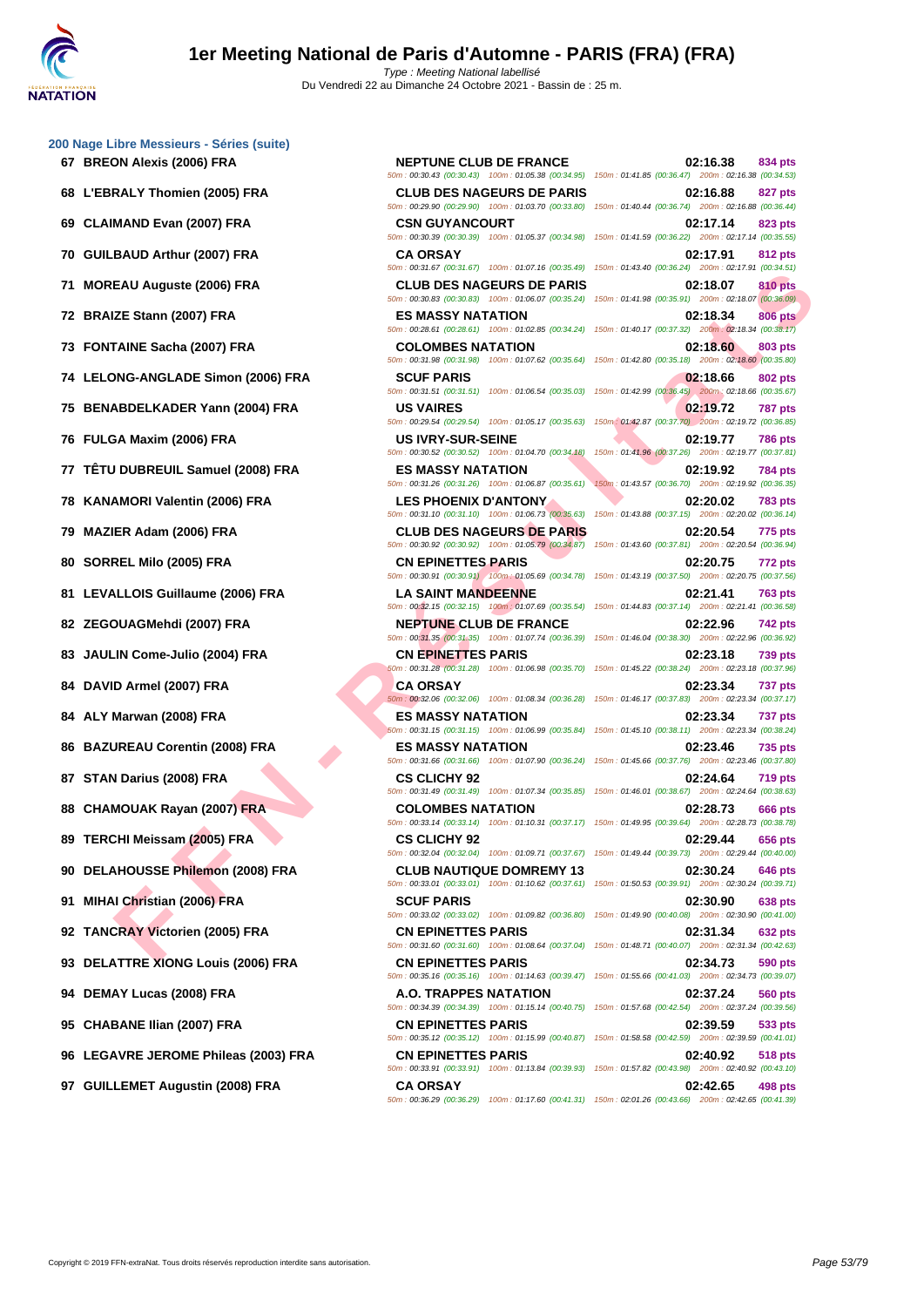- 
- 
- 
- 
- 
- 
- 
- 
- 
- 
- 
- **--- BARIC--KHEANG Axell (2009) FRA CLUB NAUTIQUE DOMREMY 13 DNS dec**
- 

# **400 Nage Libre Messieurs - Séries** (Vendredi 22 Octobre 2021)

- 
- 
- 
- 
- 
- 
- **7 DA SILVA UMMENHOVER Thibault (2001) FRA CN MELUN VAL DE SEINE 04:09.46 1124 pts**
- 
- 
- **10 AKACHKACHI Aymenn (2004) FRA CN MELUN VAL DE SEINE 04:14.26 1084 pts**
- 
- **12 HUGONENQ Milo (2004) FRA CLUB DES NAGEURS DE PARIS 04:16.18 1069 pts**
- 
- **14 THIERRY Gaspard (2004) FRA CN MELUN VAL DE SEINE 04:18.98 1046 pts**

| 98 PINERO Antoine (2009) FRA       | <b>AQUACLUB LE PECQ MARLY</b>   | 02:43.78<br><b>486 pts</b><br>50m: 00:35.03 (00:35.03) 100m: 01:16.23 (00:41.20) 150m: 02:00.20 (00:43.97) 200m: 02:43.78 (00:43.58)     |
|------------------------------------|---------------------------------|------------------------------------------------------------------------------------------------------------------------------------------|
| 99 MIALOT Paul (2009) FRA          | <b>CA ORSAY</b>                 | 02:43.82<br>485 pts<br>50m: 00:36.72 (00:36.72) 100m: 01:19.19 (00:42.47) 150m: 02:02.43 (00:43.24) 200m: 02:43.82 (00:41.39)            |
| 100 DAVID Renan (2009) FRA         | <b>CA ORSAY</b>                 | 02:43.91<br>484 pts<br>50m: 00:37.45 (00:37.45) 100m: 01:20.86 (00:43.41) 150m: 02:03.37 (00:42.51) 200m: 02:43.91 (00:40.54)            |
| 101 KERFORN Jean (2009) FRA        | <b>CA ORSAY</b>                 | 02:43.98<br><b>484 pts</b><br>50m: 00:37.17 (00:37.17) 100m: 01:18.94 (00:41.77) 150m: 02:02.44 (00:43.50) 200m: 02:43.98 (00:41.54)     |
| 102 SROUJI William (2009) FRA      | <b>AQUACLUB LE PECQ MARLY</b>   | 02:44.43<br><b>479 pts</b><br>50m : 00:36.78 (00:36.78) 100m : 01:19.41 (00:42.63) 150m : 02:03.41 (00:44.00) 200m : 02:44.43 (00:41.02) |
| 103 SERCIEN Jaden (2009) FRA       | <b>ES MASSY NATATION</b>        | 02:46.91<br><b>452 pts</b><br>50m: 00:36.89 (00:36.89) 100m: 01:20.69 (00:43.80) 150m: 02:05.37 (00:44.68) 200m: 02:46.91 (00:41.54)     |
| 104 ORLOWSKI Ferdinand (2009) FRA  | <b>CA ORSAY</b>                 | 02:47.96<br>441 pts<br>50m: 00:38.07 (00:38.07) 100m: 01:22.01 (00:43.94) 150m: 02:06.74 (00:44.73) 200m: 02:47.96 (00:41.22)            |
| 105 ROY Ylann (2009) FRA           | A.O. TRAPPES NATATION           | 02:50.76<br>412 pts<br>50m: 00:38.61 (00:38.61) 100m: 01:23.23 (00:44.62) 150m: 02:08.25 (00:45.02) 200m: 02:50.76 (00:42.51)            |
| 106 EL OUARRADI Bilel (2009) FRA   | <b>ES MASSY NATATION</b>        | 02:52.10<br>398 pts<br>50m: 00:39.06 (00:39.06) 100m: 01:24.23 (00:45.17) 150m: 02:09.89 (00:45.66) 200m: 02:52.10 (00:42.21)            |
| 107 HALTER Ambroise (2009) FRA     | <b>US IVRY-SUR-SEINE</b>        | 02:52.65<br>393 pts<br>50m: 00:37.04 (00:37.04) 100m: 01:22.43 (00:45.39) 150m: 02:09.83 (00:47.40) 200m: 02:52.65 (00:42.82)            |
| 108 CHAUMOND Ulysse (2009) FRA     | <b>CLUB NAUTIQUE DOMREMY 13</b> | 02:57.48<br>347 pts<br>50m : 00:39.06 (00:39.06) 100m : 01:25.50 (00:46.44) 150m : 02:14.04 (00:48.54) 200m : 02:57.48 (00:43.44)        |
| --- BARIC--KHEANG Axell (2009) FRA | <b>CLUB NAUTIQUE DOMREMY 13</b> | <b>DNS</b> dec                                                                                                                           |

250m : 02:37.70 (00:32.64) 300m : 03:11.14 (00:33.44) 350m : 03:43.93 (00:32.79) 400m : 04:15.58 (00:31.65)

UJI William (2009) FRA<br> **FRA - AND ACTION IS PECANALITY ON A SAMPLE SHOW THE PROBABLY NATALITY ON A SAMPLE SHOW THE SHOW THAN A SAMPLE SHOW THE SHOW THAN A SAMPLE SHOW THAN A SAMPLE SHOW THAN THE AND IS CONFIDENT ON A SAM** m : 02:05.37 (00:44.68) 200m : 02:46.91 (00:41.54) **104 ORLOWSKI Ferdinand (2009) FRA CA ORSAY 02:47.96 441 pts** m : 02:06.74 (00:44.73) 200m : 02:47.96 (00:41.22) **105 ROY Ylann (2009) FRA A.O. TRAPPES NATATION 02:50.76 412 pts** m : 02:08.25 (00:45.02) 200m : 02:50.76 (00:42.51) **106 EL OUARRADI Bilel (2009) FRA ES MASSY NATATION 02:52.10 398 pts** m : 02:09.89 (00:45.66) 200m : 02:52.10 (00:42.21) **107 HALTER Ambroise (2009) FRA US IVRY-SUR-SEINE 02:52.65 393 pts** n : 02:09.83 (00:47.40) 200m : 02:52.65 (00:42.82) **108 CHAUMOND Ulysse (2009) FRA CLUB NAUTIQUE DOMREMY 13 02:57.48 347 pts**  $\overline{n}$  : 02:14.04 (00:48.54) 200m : 02:57.48 (00:43.44) **--- AZAOU Billel (2000) FRA U.S CRETEIL NATATION DNS dec 1 VANDEVELDE Alexis (2001) FRA SN VERSAILLES 03:59.59 <b>1207 pts**<br>
50m : 00:27.14 (00:27.14 (00:27.14 (00:28.50 (00:28.50 ) 150m : 01:26.88 (00:30.04) 200m : 01:57.75 (00:30.87<br>
250m : 02:28.56 (00:30.81) 300m : 02:5 50m : 00:27.14 (00:27.14) 100m : 00:56.84 (00:29.70) 150m : 01:26.88 (00:30.04) 200m : 01:57.75 (00:30.87) 250m : 02:28.56 (00:30.81) 300m : 02:59.44 (00:30.88) 350m : 03:30.07 (00:30.63) 400m : 03:59.59 (00:29.52) **2 ZINSMEISTER Julien (1997) FRA CLUB DES NAGEURS DE PARIS 04:00.54 1199 pts** 50m : 00:27.62 (00:27.62) 100m : 00:57.27 (00:29.65) 150m : 01:27.40 (00:30.13) 200m : 01:57.96 (00:30.56) 250m : 02:28.83 (00:30.87) 300m : 02:59.60 (00:30.77) 350m : 03:30.56 (00:30.96) 400m : 04:00.54 (00:29.98) **3 BRIGNON Florian (2002) FRA ES MASSY NATATION 04:00.59 1199 pts** 50m : 00:27.03 (00:27.03) 100m : 00:56.67 (00:29.64) 150m : 01:26.94 (00:30.27) 200m : 01:57.41 (00:30.47) 250m : 02:28.22 (00:30.81) 300m : 02:58.98 (00:30.76) 350m : 03:30.14 (00:31.16) 400m : 04:00.59 (00:30.45) **4 BONEL Antonyn (2001) FRA CA ORSAY 04:02.36 1183 pts** 50m : 00:27.44 (00:27.44) 100m : 00:57.32 (00:29.88) 150m : 01:27.52 (00:30.20) 200m : 01:57.86 (00:30.34) 250m : 02:28.09 (00:30.23) 300m : 02:58.79 (00:30.70) 350m : 03:30.52 (00:31.73) 400m : 04:02.36 (00:31.84) **5 LETOCART Enzo (2004) FRA CN MELUN VAL DE SEINE 04:05.06 1160 pts** 50m : 00:27.48 (00:27.48) 100m : 00:57.82 (00:30.34) 150m : 01:28.93 (00:31.11) 200m : 02:00.53 (00:31.60) 250m : 02:31.82 (00:31.29) 300m : 03:03.31 (00:31.49) 350m : 03:34.57 (00:31.26) 400m : 04:05.06 (00:30.49) **6 SEYE Matthieu (2002) SEN ES MASSY NATATION 04:06.33 1150 pts** 50m : 00:26.86 (00:26.86) 100m : 00:57.40 (00:30.54) 150m : 01:28.45 (00:31.05) 200m : 01:59.71 (00:31.26) 250m : 02:30.69 (00:30.98) 300m : 03:02.70 (00:32.01) 350m : 03:34.96 (00:32.26) 400m : 04:06.33 (00:31.37) 50m : 00:28.23 (00:28.23) 100m : 00:58.64 (00:30.41) 150m : 01:30.18 (00:31.54) 200m : 02:01.74 (00:31.56) 250m : 02:33.70 (00:31.96) 300m : 03:05.59 (00:31.89) 350m : 03:37.83 (00:32.24) 400m : 04:09.46 (00:31.63) **8 CRETET Dorian (2003) FRA ES MASSY NATATION 04:11.15 1110 pts** 50m : 00:27.68 (00:27.68) 100m : 00:58.60 (00:30.92) 150m : 01:29.77 (00:31.17) 200m : 02:01.83 (00:32.06) 250m : 02:33.77 (00:31.94) 300m : 03:05.98 (00:32.21) 350m : 03:38.80 (00:32.82) 400m : 04:11.15 (00:32.35)

**9 COTTIN Antoine (2005) FRA SN VERSAILLES 04:12.13 1102 pts** 50m : 00:28.99 (00:28.99) 100m : 01:00.42 (00:31.43) 150m : 01:32.31 (00:31.89) 200m : 02:04.21 (00:31.90) 250m : 02:36.56 (00:32.35) 300m : 03:08.92 (00:32.36) 350m : 03:40.60 (00:31.68) 400m : 04:12.13 (00:31.53)

50m : 00:28.22 (00:28.22) 100m : 00:59.05 (00:30.83) 150m : 01:30.39 (00:31.34) 200m : 02:02.41 (00:32.02) 250m : 02:34.79 (00:32.38) 300m : 03:07.64 (00:32.85) 350m : 03:40.97 (00:33.33) 400m : 04:14.26 (00:33.29) **11 JACKSON Elliott (2004) CAN CLUB DES NAGEURS DE PARIS 04:15.58 1073 pts** 50m : 00:29.15 (00:29.15) 100m : 01:00.45 (00:31.30) 150m : 01:32.66 (00:32.21) 200m : 02:05.06 (00:32.40)

50m : 00:28.26 (00:28.26) 100m : 00:58.97 (00:30.71) 150m : 01:30.76 (00:31.79) 200m : 02:03.39 (00:32.63) 250m : 02:36.37 (00:32.98) 300m : 03:09.59 (00:33.22) 350m : 03:43.00 (00:33.41) 400m : 04:16.18 (00:33.18)

**13 BEAUGER Martin (2006) FRA ES MASSY NATATION 04:17.66 1057 pts**<br> **ES MASSY NATATION 00:29.06** (00:29.06) 100m: 01:00.74 (00:31.68) 150m: 01:33.19 (00:32.45) 200m: 02:06.02 (00:32.83)<br> **250m: 02:39.30** (00:33.2 50m : 00:29.06 (00:29.06) 100m : 01:00.74 (00:31.68) 150m : 01:33.19 (00:32.45) 200m : 02:06.02 (00:32.83) 250m : 02:39.30 (00:33.28) 300m : 03:12.31 (00:33.01) 350m : 03:45.59 (00:33.28) 400m : 04:17.66 (00:32.07)

50m : 00:28.81 (00:28.81) 100m : 01:00.27 (00:31.46) 150m : 01:32.65 (00:32.38) 200m : 02:05.32 (00:32.67) 250m : 02:38.61 (00:33.29) 300m : 03:12.21 (00:33.60) 350m : 03:45.95 (00:33.74) 400m : 04:18.98 (00:33.03)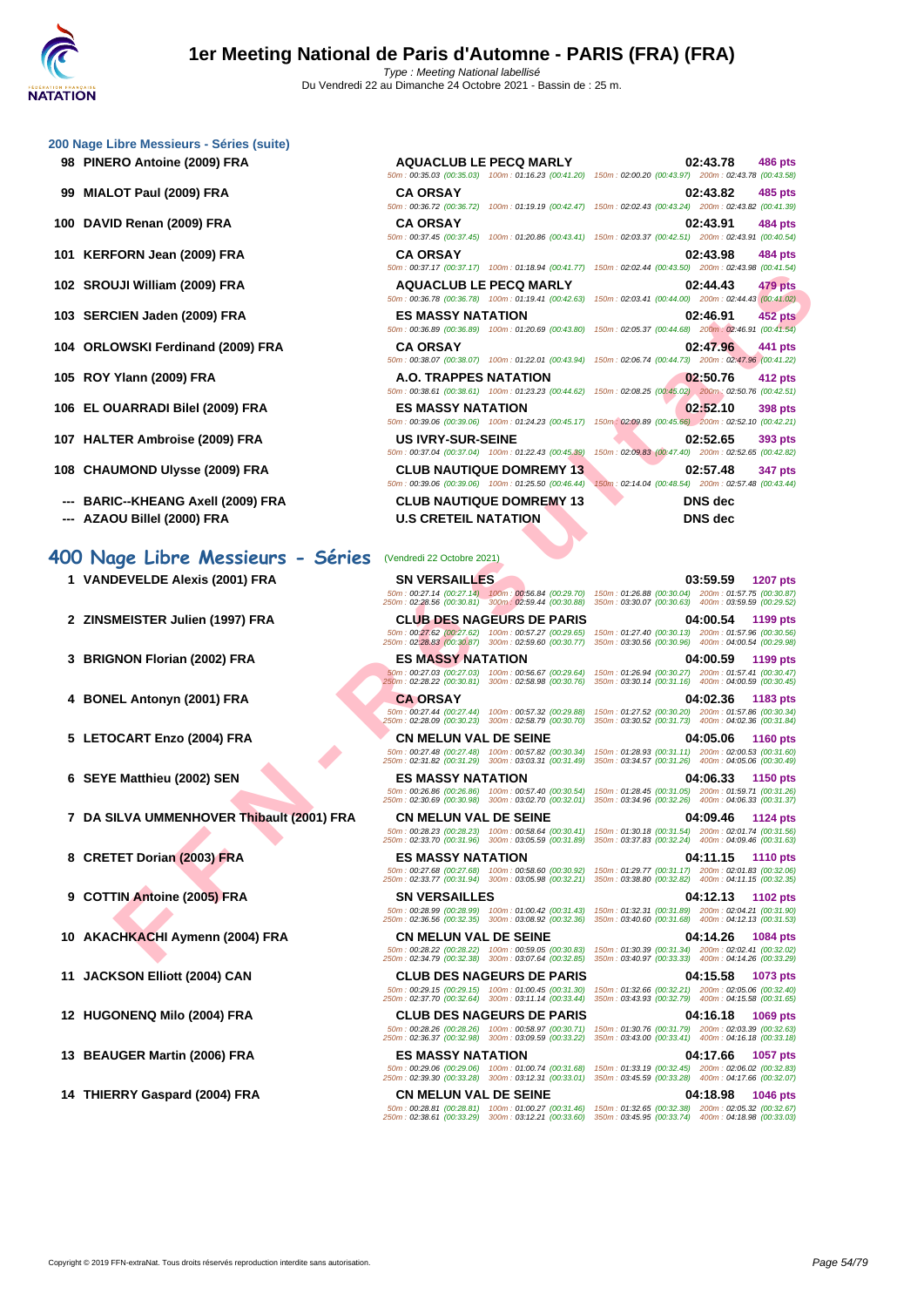Du Vendredi 22 au Dimanche 24 Octobre 2021 - Bassin de : 25 m.

**[400 Nage](http://www.ffnatation.fr/webffn/index.php) Libre Messieurs - Séries (suite)**

- 
- 
- 
- 
- 
- 
- 
- 
- 

- 
- 
- 
- 
- 
- 
- 
- 
- 
- 
- 
- 
- 

EACH Thomas (2005) FRA ES MASY NATATION<br>
SONNET Baptiste (2006) FRA ASS SPORTIVE BOUNDED IN THE SPINCE IS NOT A TO BE TAKING THE SPINCE IS NOT A TO BE TAKING THE SPINCE OF THE SPINCE OF THE SPINCE OF THE SPINCE OF THE SPIN **15 HALTER Camille (2007) FRA US IVRY-SUR-SEINE 04:19.23 1044 pts** 50m : 00:29.17 (00:29.17) 100m : 01:01.28 (00:32.11) 150m : 01:34.07 (00:32.79) 200m : 02:07.28 (00:33.21) 250m : 02:40.18 (00:32.90) 300m : 03:13.44 (00:33.26) 350m : 03:47.15 (00:33.71) 400m : 04:19.23 (00:32.08) **16 DA CUNHA David (2003) FRA CA ORSAY 04:20.54 1033 pts** 50m : 00:29.25 (00:29.25) 100m : 01:01.87 (00:32.62) 150m : 01:34.74 (00:32.87) 200m : 02:08.11 (00:33.37) 250m : 02:41.08 (00:32.97) 300m : 03:14.29 (00:33.21) 350m : 03:47.49 (00:33.20) 400m : 04:20.54 (00:33.05) **17 CONDETTE Amaury (2007) FRA SN VERSAILLES 04:20.80 1031 pts** 50m : 00:29.04 (00:29.04) 100m : 01:01.24 (00:32.20) 150m : 01:34.15 (00:32.91) 200m : 02:07.56 (00:33.41) 250m : 02:41.33 (00:33.77) 300m : 03:14.99 (00:33.66) 350m : 03:48.52 (00:33.53) 400m : 04:20.80 (00:32.28) **18 LATSAGUE Thomas (2005) FRA ES MASSY NATATION 04:20.94 1030 pts** 50m : 00:28.81 (00:28.81) 100m : 01:00.46 (00:31.65) 150m : 01:33.35 (00:32.89) 200m : 02:06.86 (00:33.51) 250m : 02:40.37 (00:33.51) 300m : 03:14.23 (00:33.86) 350m : 03:48.12 (00:33.89) 400m : 04:20.94 (00:32.82) **19 BRISSONNET Baptiste (2005) FRA ASS SPORTIVE BOUVINES 04:22.03 1022 pts** 50m : 00:28.10 (00:28.10) 100m : 00:59.60 (00:31.50) 150m : 01:32.05 (00:32.45) 200m : 02:05.62 (00:33.57) 250m : 02:38.97 (00:33.35) 300m : 03:13.73 (00:34.76) 350m : 03:47.95 (00:34.22) 400m : 04:22.03 (00:34.08) **20 PARKER Ethan (2007) FRA RACING CLUB DE FRANCE 04:25.60 994 pts** 50m : 00:30.74 (00:30.74) 100m : 01:02.58 (00:31.84) 150m : 01:35.51 (00:32.93) 200m : 02:08.95 (00:33.44) 250m : 02:42.79 (00:33.84) 300m : 03:17.19 (00:34.40) 350m : 03:51.92 (00:34.73) 400m : 04:25.60 (00:33.68) **21 DODEUX Gildas (2005) FRA US IVRY-SUR-SEINE 04:28.29 973 pts** 50m : 00:29.47 (00:29.47) 100m : 01:01.24 (00:31.77) 150m : 01:34.04 (00:32.80) 200m : 02:07.74 (00:33.70) 250m : 02:42.41 (00:34.67) 300m : 03:18.01 (00:35.60) 350m : 03:53.33 (00:35.32) 400m : 04:28.29 (00:34.96) **22 NEDELLEC Hugo (2006) FRA ES MASSY NATATION 04:32.11 943 pts** 50m : 00:30.50 (00:30.50) 100m : 01:03.55 (00:33.05) 150m : 01:37.67 (00:34.12) 200m : 02:12.11 (00:34.44) 250m : 02:46.93 (00:34.82) 300m : 03:21.81 (00:34.88) 350m : 03:56.80 (00:34.99) 400m : 04:32.11 (00:35.31) **23 BENABDELKADER Brice (2006) FRA US VAIRES 04:32.56 940 pts** 50m : 00:29.91 (00:29.91) 100m : 01:02.33 (00:32.42) 150m : 01:35.90 (00:33.57) 200m : 02:11.00 (00:35.10) 250m : 02:46.45 (00:35.45) 300m : 03:22.43 (00:35.98) 350m : 03:58.26 (00:35.83) 400m : 04:32.56 (00:34.30) **24 PORTAL Kylian (2006) FRA CNO ST-GERMAIN-EN-LAYE 04:33.58 932 pts** 50m : 00:29.99 (00:29.99) 100m : 01:03.15 (00:33.16) 150m : 01:37.87 (00:34.72) 200m : 02:13.79 (00:35.92) 250m : 02:48.93 (00:35.14) 300m : 03:24.84 (00:35.91) 350m : 04:00.77 (00:35.93) 400m : 04:33.58 (00:32.81) **25 TOMAS Léo (2008) FRA SN VERSAILLES 04:36.03 914 pts** 50m : 00:30.89 (00:30.89) 100m : 01:04.97 (00:34.08) 150m : 01:39.78 (00:34.81) 200m : 02:15.21 (00:35.43) 250m : 02:50.77 (00:35.56) 300m : 03:26.14 (00:35.37) 350m : 04:01.84 (00:35.70) 400m : 04:36.03 (00:34.19) **26 BANTAS Quentin (2008) FRA RACING CLUB DE FRANCE 04:38.02 899 pts** 50m : 00:30.47 (00:30.47) 100m : 01:03.39 (00:32.92) 150m : 01:37.89 (00:34.50) 200m : 02:13.61 (00:35.72) 250m : 02:49.53 (00:35.92) 300m : 03:26.00 (00:36.47) 350m : 04:02.74 (00:36.74) 400m : 04:38.02 (00:35.28) **27 LAKHDARI Adam (2007) FRA US IVRY-SUR-SEINE 04:43.01 862 pts** 50m : 00:30.14 (00:30.14) 100m : 01:04.94 (00:34.80) 150m : 01:41.07 (00:36.13) 200m : 02:17.61 (00:36.54) 250m : 02:54.28 (00:36.67) 300m : 03:30.90 (00:36.62) 350m : 04:07.94 (00:37.04) 400m : 04:43.01 (00:35.07) **28 GUY Gregoire (2008) FRA RACING CLUB DE FRANCE 04:43.88 856 pts** 50m : 00:32.41 (00:32.41) 100m : 01:07.81 (00:35.40) 150m : 01:43.64 (00:35.83) 200m : 02:19.67 (00:36.03) 250m : 02:55.88 (00:36.21) 300m : 03:32.13 (00:36.25) 350m : 04:08.35 (00:36.22) 400m : 04:43.88 (00:35.53) **29 AZIZI Seifeddine (2008) FRA SN VERSAILLES 04:44.84 849 pts** 50m : 00:32.48 (00:32.48) 100m : 01:08.54 (00:36.06) 150m : 01:45.15 (00:36.61) 200m : 02:22.04 (00:36.89) 250m : 02:57.89 (00:35.85) 300m : 03:34.32 (00:36.43) 350m : 04:10.49 (00:36.17) 400m : 04:44.84 (00:34.35) **30 BONDOUY Marlon (2007) FRA ES MASSY NATATION 04:45.73 843 pts** 50m : 00:31.34 (00:31.34) 100m : 01:06.48 (00:35.14) 150m : 01:43.06 (00:36.58) 200m : 02:19.45 (00:36.39) 250m : 02:56.03 (00:36.58) 300m : 03:32.59 (00:36.56) 350m : 04:09.80 (00:37.21) 400m : 04:45.73 (00:35.93) **31 RIZK Youssef (2002) EGY RACING CLUB DE FRANCE 04:46.11 840 pts** 50m : 00:30.67 (00:30.67) 100m : 01:04.88 (00:34.21) 150m : 01:40.74 (00:35.86) 200m : 02:17.33 (00:36.59) 250m : 02:54.59 (00:37.26) 300m : 03:32.27 (00:37.68) 350m : 04:09.53 (00:37.26) 400m : 04:46.11 (00:36.58) **32 FARKAS-BAJAN Peter (2007) FRA ES MASSY NATATION 04:46.22 839 pts** 50m : 00:31.14 (00:31.14) 100m : 01:06.10 (00:34.96) 150m : 01:42.44 (00:36.34) 200m : 02:19.28 (00:36.84) 250m : 02:56.57 (00:37.29) 300m : 03:33.85 (00:37.28) 350m : 04:10.60 (00:36.75) 400m : 04:46.22 (00:35.62) **33 MIRONNEAU Paul (2008) FRA CLUB DES NAGEURS DE PARIS 04:48.95 820 pts** 50m : 00:31.29 (00:31.29) 100m : 01:06.65 (00:35.36) 150m : 01:43.09 (00:36.44) 200m : 02:20.70 (00:37.61) 250m : 02:57.63 (00:36.93) 300m : 03:35.09 (00:37.46) 350m : 04:12.91 (00:37.82) 400m : 04:48.95 (00:36.04) **34 DELECOLLE Camille (2007) FRA LES PHOENIX D'ANTONY 04:49.33 817 pts** 50m : 00:31.18 (00:31.18) 100m : 01:06.65 (00:35.47) 150m : 01:43.95 (00:37.30) 200m : 02:21.68 (00:37.73) 250m : 02:58.68 (00:37.00) 300m : 03:36.02 (00:37.34) 350m : 04:13.26 (00:37.24) 400m : 04:49.33 (00:36.07) **35 SOURDOU Nicolas (2008) FRA CSN GUYANCOURT 04:50.23 811 pts** 50m : 00:32.37 (00:32.37) 100m : 01:08.65 (00:36.28) 150m : 01:45.85 (00:37.20) 200m : 02:23.14 (00:37.29) 250m : 03:00.58 (00:37.44) 300m : 03:37.53 (00:36.95) 350m : 04:14.69 (00:37.16) 400m : 04:50.23 (00:35.54) **36 MANUELLI Pierre-ange (2008) FRA SN VERSAILLES 04:50.42 809 pts** 50m : 00:33.20 (00:33.20) 100m : 01:09.35 (00:36.15) 150m : 01:46.63 (00:37.28) 200m : 02:23.03 (00:36.40) 250m : 03:00.47 (00:37.44) 300m : 03:38.40 (00:37.93) 350m : 04:13.39 (00:34.99) 400m : 04:50.42 (00:37.03) **37 LELONG-ANGLADE Simon (2006) FRA SCUF PARIS 04:51.68 800 pts** 50m : 00:30.72 (00:30.72) 100m : 01:05.88 (00:35.16) 150m : 01:42.85 (00:36.97) 200m : 02:20.53 (00:37.68) 250m : 02:59.01 (00:38.48) 300m : 03:37.41 (00:38.40) 350m : 04:15.97 (00:38.56) 400m : 04:51.68 (00:35.71) **38 BOURT Ethan (2006) FRA RACING CLUB DE FRANCE 04:52.37 795 pts**

50m : 00:31.92 (00:31.92) 100m : 01:07.88 (00:35.96) 150m : 01:45.32 (00:37.44) 200m : 02:22.96 (00:37.64) 250m : 03:00.57 (00:37.61) 300m : 03:38.21 (00:37.64) 350m : 04:14.84 (00:36.63) 400m : 04:52.37 (00:37.53)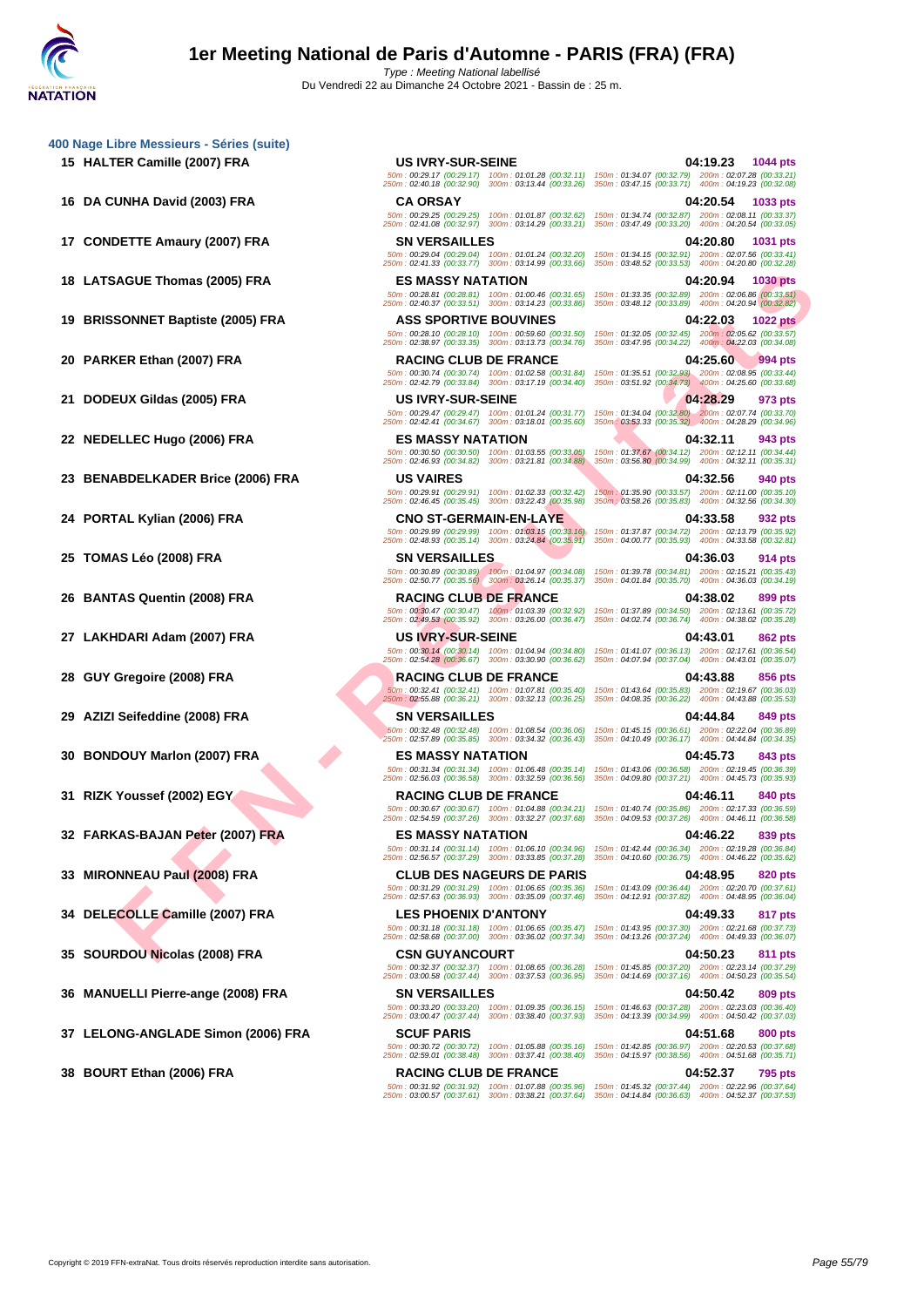| 400 Nage Libre Messieurs - Séries (suite)                                                                                                                                                                                                                                                                                                                                                                                                               |                                                                                                            |                                                                                                                                                                                                                       |  |
|---------------------------------------------------------------------------------------------------------------------------------------------------------------------------------------------------------------------------------------------------------------------------------------------------------------------------------------------------------------------------------------------------------------------------------------------------------|------------------------------------------------------------------------------------------------------------|-----------------------------------------------------------------------------------------------------------------------------------------------------------------------------------------------------------------------|--|
| 39 BLANC Raphael (2005) FRA                                                                                                                                                                                                                                                                                                                                                                                                                             | <b>CLUB NAUTIQUE DOMREMY 13</b>                                                                            | 04:58.91<br>750 pts<br>50m: 00:32.92 (00:32.92) 100m: 01:09.53 (00:36.61) 150m: 01:47.90 (00:38.37) 200m: 02:26.37 (00:38.47)                                                                                         |  |
|                                                                                                                                                                                                                                                                                                                                                                                                                                                         | 250m: 03:05.40 (00:39.03) 300m: 03:43.53 (00:38.13)                                                        | 350m: 04:21.79 (00:38.26) 400m: 04:58.91 (00:37.12)                                                                                                                                                                   |  |
| 40 GUNTZBERGER Matthias (2009) FRA                                                                                                                                                                                                                                                                                                                                                                                                                      | <b>SN VERSAILLES</b>                                                                                       | 04:59.69<br>745 pts<br>50m: 00:33.25 (00:33.25) 100m: 01:10.90 (00:37.65) 150m: 01:48.99 (00:38.09) 200m: 02:27.92 (00:38.93)                                                                                         |  |
|                                                                                                                                                                                                                                                                                                                                                                                                                                                         | 250m: 03:06.33 (00:38.41) 300m: 03:45.38 (00:39.05)                                                        | 350m: 04:23.27 (00:37.89) 400m: 04:59.69 (00:36.42)                                                                                                                                                                   |  |
| 41 DESMAISON Tom (2008) FRA                                                                                                                                                                                                                                                                                                                                                                                                                             | <b>SN VERSAILLES</b>                                                                                       | 05:00.21<br>742 pts                                                                                                                                                                                                   |  |
|                                                                                                                                                                                                                                                                                                                                                                                                                                                         |                                                                                                            | 50m: 00:33.87 (00:33.87) 100m: 01:11.84 (00:37.97) 150m: 01:49.86 (00:38.02) 200m: 02:28.19 (00:38.33)<br>250m: 03:06.84 (00:38.65) 300m: 03:45.45 (00:38.61) 350m: 04:23.89 (00:38.44) 400m: 05:00.21 (00:36.32)     |  |
| 42 BENABDELKADER Yann (2004) FRA                                                                                                                                                                                                                                                                                                                                                                                                                        | <b>US VAIRES</b>                                                                                           | 05:01.97<br><b>730 pts</b>                                                                                                                                                                                            |  |
|                                                                                                                                                                                                                                                                                                                                                                                                                                                         |                                                                                                            | 50m: 00:31.71 (00:31.71) 100m: 01:07.78 (00:36.07) 150m: 01:44.92 (00:37.14) 200m: 02:22.70 (00:37.78)<br>250m: 03:01.50 (00:38.80) 300m: 03:41.70 (00:40.20) 350m: 04:22.86 (00:41.16) 400m: 05:01.97 (00:39.11)     |  |
| 43 ALBEROLA Peyo (2008) FRA                                                                                                                                                                                                                                                                                                                                                                                                                             | <b>CSN GUYANCOURT</b>                                                                                      | 05:06.81<br>698 pts                                                                                                                                                                                                   |  |
|                                                                                                                                                                                                                                                                                                                                                                                                                                                         |                                                                                                            | 50m: 00:33.71 (00:33.71) 100m: 01:11.42 (00:37.71) 150m: 01:50.20 (00:38.78) 200m: 02:29.53 (00:39.33)<br>250m: 03:08.49 (00:38.96) 300m: 03:48.09 (00:39.60) 350m: 04:27.31 (00:39.22) 400m: 05:06.81 (00:39.50)     |  |
| 44 BARBERO Antoine (2006) FRA                                                                                                                                                                                                                                                                                                                                                                                                                           | <b>SCUF PARIS</b>                                                                                          | 05:09.02<br><b>683 pts</b>                                                                                                                                                                                            |  |
|                                                                                                                                                                                                                                                                                                                                                                                                                                                         |                                                                                                            | 50m : 00:32.58 (00:32.58) 100m : 01:10.86 (00:38.28) 150m : 01:49.66 (00:38.80) 200m : 02:29.74 (00:40.08)<br>250m: 03:09.88 (00:40.14) 300m: 03:50.52 (00:40.64) 350m: 04:30.83 (00:40.31) 400m: 05:09.02 (00:38.19) |  |
| 45 POUPLIN Aloys (2007) FRA                                                                                                                                                                                                                                                                                                                                                                                                                             | <b>RACING CLUB DE FRANCE</b>                                                                               | 05:09.06<br><b>683 pts</b>                                                                                                                                                                                            |  |
|                                                                                                                                                                                                                                                                                                                                                                                                                                                         | 250m: 03:12.51 (00:39.01) 300m: 03:51.80 (00:39.29)                                                        | 50m: 00:36.70 (00:36.70) 100m: 01:15.29 (00:38.59) 150m: 01:54.65 (00:39.36) 200m: 02:33.50 (00:38.85)<br>350m: 04:31.12 (00:39.32) 400m: 05:09.06 (00:37.94)                                                         |  |
| 46 MOREAU Alexandre (2005) FRA                                                                                                                                                                                                                                                                                                                                                                                                                          | <b>SCUF PARIS</b>                                                                                          | 05:09.76<br>679 pts                                                                                                                                                                                                   |  |
|                                                                                                                                                                                                                                                                                                                                                                                                                                                         |                                                                                                            | 50m : 00:30.40 (00:30.40) 100m : 01:06.65 (00:36.25) 150m : 01:45.05 (00:38.40) 200m : 02:25.36 (00:40.31)                                                                                                            |  |
| 47 TACHOU Andreï (2004) FRA                                                                                                                                                                                                                                                                                                                                                                                                                             | <b>SCUF PARIS</b>                                                                                          | 250m: 03:06.68 (00:41.32) 300m: 03:48.91 (00:42.23) 350m: 04:31.51 (00:42.60) 400m: 05:09.76 (00:38.25)<br>05:11.04                                                                                                   |  |
|                                                                                                                                                                                                                                                                                                                                                                                                                                                         | 50m: 00:33.19 (00:33.19) 100m: 01:10.04 (00:36.85)                                                         | 670 pts<br>150m: 01:48.34 (00:38.30) 200m: 02:28.12 (00:39.78)                                                                                                                                                        |  |
|                                                                                                                                                                                                                                                                                                                                                                                                                                                         |                                                                                                            | 250m: 03:08.21 (00:40.09) 300m: 03:50.08 (00:41.87) 350m: 04:31.70 (00:41.62) 400m: 05:11.04 (00:39.34)                                                                                                               |  |
| 48 MURESAN Alexandru (2006) ROU                                                                                                                                                                                                                                                                                                                                                                                                                         | <b>RACING CLUB DE FRANCE</b>                                                                               | 05:12.40<br>662 pts<br>50m: 00:32.99 (00:32.99) 100m: 01:09.82 (00:36.83) 150m: 01:48.05 (00:38.23) 200m: 02:27.38 (00:39.33)                                                                                         |  |
|                                                                                                                                                                                                                                                                                                                                                                                                                                                         | 250m: 03:08.55 (00:41.17) 300m: 03:50.84 (00:42.29)                                                        | 350m: 04:31.76 (00:40.92) 400m: 05:12.40 (00:40.64)                                                                                                                                                                   |  |
| 49 NAKAMOTO Narcisse (2007) FRA                                                                                                                                                                                                                                                                                                                                                                                                                         | <b>SCUF PARIS</b><br>50m: 00:33.16 (00:33.16) 100m: 01:11.03 (00:37.87)                                    | 05:18.30<br>625 pts<br>150m: 01:50.02 (00:38.99) 200m: 02:30.54 (00:40.52)                                                                                                                                            |  |
|                                                                                                                                                                                                                                                                                                                                                                                                                                                         | 250m: 03:11.34 (00:40.80) 300m: 03:53.40 (00:42.06)                                                        | 350m: 04:36.07 (00:42.67) 400m: 05:18.30 (00:42.23)                                                                                                                                                                   |  |
| 50 CHAPELIER Owen (2008) FRA                                                                                                                                                                                                                                                                                                                                                                                                                            | <b>SN VERSAILLES</b>                                                                                       | 05:21.67<br>604 pts                                                                                                                                                                                                   |  |
|                                                                                                                                                                                                                                                                                                                                                                                                                                                         |                                                                                                            | 50m : 00:37.13 (00:37.13) 100m : 01:18.02 (00:40.89) 150m : 01:59.47 (00:41.45) 200m : 02:40.56 (00:41.09)<br>250m: 03:21.29 (00:40.73) 300m: 04:01.63 (00:40.34) 350m: 04:42.16 (00:40.53) 400m: 05:21.67 (00:39.51) |  |
| 51 DELECOLLE Jules (2009) FRA                                                                                                                                                                                                                                                                                                                                                                                                                           | <b>LES PHOENIX D'ANTONY</b>                                                                                | 05:22.79<br>597 pts                                                                                                                                                                                                   |  |
|                                                                                                                                                                                                                                                                                                                                                                                                                                                         | 50m : 00:35.07 (00:35.07) 100m : 01:15.07 (00:40.00) 150m : 01:56.87 (00:41.80) 200m : 02:38.58 (00:41.71) |                                                                                                                                                                                                                       |  |
|                                                                                                                                                                                                                                                                                                                                                                                                                                                         |                                                                                                            | 250m: 03:20.53 (00:41.95) 300m: 04:02.56 (00:42.03) 350m: 04:43.79 (00:41.23) 400m: 05:22.79 (00:39.00)                                                                                                               |  |
| SAIS Ilian-Isméall (2005) FRA                                                                                                                                                                                                                                                                                                                                                                                                                           | <b>SCUF PARIS</b>                                                                                          | <b>DNS</b> dec                                                                                                                                                                                                        |  |
|                                                                                                                                                                                                                                                                                                                                                                                                                                                         |                                                                                                            |                                                                                                                                                                                                                       |  |
| 1500 Nage Libre Messieurs - Séries                                                                                                                                                                                                                                                                                                                                                                                                                      | (Dimanche 24 Octobre 2021)                                                                                 |                                                                                                                                                                                                                       |  |
| 1 ZINSMEISTER Julien (1997) FRA<br>50m: 00:28.69 (00:28.69) 100m: 01:00.41 (00:31.72) 150m: 01:32.03 (00:31.62) 200m: 02:03.77 (00:31.74) 250m: 02:26.03 (00:32.26) 300m: 03:08.27 (00:32.24) 350m: 03:40.62 (00:32.35) 400m: 04:13.00 (00:32.38)                                                                                                                                                                                                       | <b>CLUB DES NAGEURS DE PARIS</b>                                                                           | 16:18.95<br>1161 pts                                                                                                                                                                                                  |  |
| 450m : 04:45.63 (00:32.63) 500m : 05:18.39 (00:32.76) 550m : 05:51.26 (00:32.87) 600m : 06:24.29 (00:33.03) 650m : 06:57.44 (00:33.15) 700m : 07:30.40 (00:32.96) 750m : 08:03.58 (00:33.18) 800m : 08:36.76 (00:33.18)<br>850m : 09:10.45 (00:33.69) 900m : 09:43.64 (00:33.19) 950m : 10:16.33 (00:32.69) 1000m : 10:49.91 (00:33.58) 1050m : 11:23.10 (00:33.19) 1100m : 11:56.11 (00:33.01) 1150m : 12:29.11 (00:33.00) 1200m : 13:02.19 (00:33.08) |                                                                                                            |                                                                                                                                                                                                                       |  |
| 1250m : 13:35.37 (00:33.18) 1300m : 14:08.53 (00:33.16) 1350m : 14:41.91 (00:33.38) 1400m : 15:14.90 (00:32.99) 1450m : 15:47.36 (00:32.46) 1500m : 16:18.95 (00:31.59)                                                                                                                                                                                                                                                                                 |                                                                                                            |                                                                                                                                                                                                                       |  |
| 2 AKACHKACHI Aymenn (2004) FRA<br>50m: 00:29.24 (00:29.24) 100m: 01:01.09 (00:31.85) 150m: 01:33.30 (00:32.21) 200m: 02:05.37 (00:32.07) 250m: 02:37.91 (00:32.54) 300m: 03:10.52 (00:32.61) 350m: 03:43.29 (00:32.77) 400m: 04:16.32 (00:32.03)                                                                                                                                                                                                        | <b>CN MELUN VAL DE SEINE</b>                                                                               | 16:53.53<br>1089 pts                                                                                                                                                                                                  |  |
| 450m : 04:49.66 (00:33.34) 500m : 05:23.38 (00:33.72) 550m : 05:57.33 (00:33.95) 600m : 06:31.43 (00:34.10) 650m : 07:05.89 (00:34.46) 700m : 07:40.06 (00:34.17) 750m : 08:14.56 (00:34.50) 800m : 08:48.79 (00:34.23)<br>850m: 09:23.14 (00:34.35) 900m: 09:58.41 (00:36.27) 950m: 10:32.93 (00:34.52) 1000m: 11:07.93 (00:36.00) 1050m: 11:42.06 (00:34.13) 1100m: 12:16.82 (00:34.76) 1150m: 12:51.65 (00:34.83) 1200m: 13:26.43 (00:34.78)         |                                                                                                            |                                                                                                                                                                                                                       |  |
| 1250m: 14:01.71 (00:35.28) 1300m: 14:36.93 (00:35.22) 1350m: 15:11.32 (00:34.39) 1400m: 15:46.19 (00:34.87) 1450m: 16:20.50 (00:34.31) 1500m: 16:53.53 (00:33.03)                                                                                                                                                                                                                                                                                       |                                                                                                            |                                                                                                                                                                                                                       |  |
| 3 DODEUX Gildas (2005) FRA<br>50m: 00:30.53 (00:30.53) 100m: 01:03.99 (00:33.46) 150m: 01:38.30 (00:34.31) 200m: 02:12.67 (00:34.37) 250m: 02:47.18 (00:34.51) 300m: 03:22.16 (00:34.98) 350m: 03:56.87 (00:34.71) 400m: 04:31.94 (00:35.07)                                                                                                                                                                                                            | <b>US IVRY-SUR-SEINE</b>                                                                                   | 17:38.37<br>999 pts                                                                                                                                                                                                   |  |
| 450m: 05:07.28 (00:35.34) 500m: 05:42.94 (00:35.66) 550m: 06:18.31 (00:35.37) 600m: 06:54.20 (00:35.89) 650m: 07:29.56 (00:35.36)<br>850m : 09:51.64 (00:35.54) 900m - 10:26.76 (00:35.12) 950m : 11:02.96 (00:36.20) 1000m : 11:38.74 (00:35.78) 1050m : 12:14.72 (00:35.98) 1100m : 12:51.00 (00:36.28) 1150m : 13:26.63 (00:35.63) 1200m : 14:03.00 (00:36.37)                                                                                       |                                                                                                            | 700m: 08:05.12 (00:35.56) 750m: 08:40.65 (00:35.53) 800m: 09:16.10 (00:35.45)                                                                                                                                         |  |
| 1250m: 14:39.05 (00:36.05) 1300m: 15:15.88 (00:36.83) 1350m: 15:51.72 (00:35.84) 1400m: 16:27.95 (00:36.23) 1450m: 17:03.70 (00:35.75) 1500m: 17:38.37 (00:34.67)                                                                                                                                                                                                                                                                                       |                                                                                                            |                                                                                                                                                                                                                       |  |
| 4 HALTER Camille (2007) FRA                                                                                                                                                                                                                                                                                                                                                                                                                             | <b>US IVRY-SUR-SEINE</b>                                                                                   | 18:16.49<br>925 pts                                                                                                                                                                                                   |  |
| 50m: 00:30.56 (00:30.56) 100m: 01:04.37 (00:33.81) 150m: 01:38.64 (00:34.27) 200m: 02:12.62 (00:33.88) 250m: 02:46.86 (00:34.24) 300m: 03:21.76 (00:34.90) 350m: 03:56.63 (00:34.87) 400m: 04:31.56 (00:34.93)<br>450m : 05:07.28 (00:35.72) 500m : 05:42.75 (00:35.47) 550m : 06:19.16 (00:36.41) 600m : 06:55.36 (00:36.20) 650m : 07:32.63 (00:37.27) 700m : 08:09.70 (00:37.07) 750m : 08:47.52 (00:37.82) 800m : 09:24.84 (00:37.32)               |                                                                                                            |                                                                                                                                                                                                                       |  |
| 850m: 10:02.34 (00:37.50) 900m: 10:40.08 (00:37.74) 950m: 11:18.45 (00:38.37) 1000m: 11:57.77 (00:39.32) 1050m: 12:37.66 (00:39.89) 1100m: 13:18.86 (00:41.20) 1150m: 13:59.10 (00:40.24) 1200m: 14:37.80 (00:38.70)<br>1250m: 15:12.74 (00:34.94) 1300m: 15:50.54 (00:37.80) 1350m: 16:27.81 (00:37.27) 1400m: 17:04.35 (00:36.54) 1450m: 17:41.11 (00:36.76) 1500m: 18:16.49 (00:35.38)                                                               |                                                                                                            |                                                                                                                                                                                                                       |  |
| 5 EL MOUDIR Ayyoub (2007) FRA                                                                                                                                                                                                                                                                                                                                                                                                                           | <b>ES MASSY NATATION</b>                                                                                   | 18:37.76<br>885 pts                                                                                                                                                                                                   |  |
| 50m: 00:31.12 (00:31.12) 100m: 01:07.13 (00:36.01) 150m: 01:43.76 (00:36.63) 200m: 02:21.04 (00:37.28) 250m: 02:58.74 (00:37.70) 300m: 03:36.05 (00:37.31) 350m: 04:13.77 (00:37.72) 400m: 04:13.77 (00:37.97)<br>450m : 05:29.49 (00:37.75) 500m : 06:07.17 (00:37.68) 550m : 06:44.91 (00:37.74) 600m : 07:22.98 (00:38.07) 650m : 08:00.50 (00:37.52) 700m : 08:37.99 (00:37.99) 750m : 09:15.50 (00:37.51) 800m : 09:53.73 (00:38.23)               |                                                                                                            |                                                                                                                                                                                                                       |  |
| 850m: 10:31.37 (00:37.64) 900m: 11:09.31 (00:37.94) 950m: 11:46.68 (00:37.37) 1000m: 12:24.64 (00:37.96) 1050m: 13:02.51 (00:37.87) 1100m: 13:39.98 (00:37.47) 1150m: 14:17.54 (00:37.56) 1200m: 14:54.94 (00:37.40)<br>1250m: 15:32.61 (00:37.67) 1300m: 16:09.92 (00:37.31) 1350m: 16:47.41 (00:37.49) 1400m: 17:25.40 (00:37.99) 1450m: 18:03.10 (00:37.70) 1500m: 18:37.76 (00:34.66)                                                               |                                                                                                            |                                                                                                                                                                                                                       |  |
| 6 BONDOUY Marlon (2007) FRA                                                                                                                                                                                                                                                                                                                                                                                                                             | <b>ES MASSY NATATION</b>                                                                                   | 18:44.36<br>873 pts                                                                                                                                                                                                   |  |
| 50m: 00:31.98 (00:31.98) 100m: 01:08.44 (00:36.46) 150m: 01:45.65 (00:37.21) 200m: 02:23.06 (00:37.41) 250m: 03:00.67 (00:37.61) 300m: 03:38.46 (00:37.79) 350m: 04:16.70 (00:38.24) 400m: 04:54.54 (00:37.84)<br>450m : 05:32.42 (00:37.88) 500m : 06:10.52 (00:38.10) 550m : 06:48.12 (00:37.60) 600m : 07:25.60 (00:37.48) 650m : 08:03.36 (00:37.76) 700m : 08:41.42 (00:38.05) 750m : 09:19.29 (00:37.87) 800m : 09:57.34 (00:38.05)               |                                                                                                            |                                                                                                                                                                                                                       |  |
| 850m: 10:35.83 (00:38.49) 900m: 11:13.74 (00:37.91) 950m: 11:52.03 (00:38.29) 1000m: 12:30.46 (00:38.43) 1050m: 13:08.33 (00:37.87) 1100m: 13:45.67 (00:37.34) 1150m: 14:23.46 (00:37.79) 1200m: 15:01.09 (00:37.63)<br>1250m: 15:37.90 (00:36.81) 1300m: 16:15.40 (00:37.50) 1350m: 16:53.26 (00:37.86) 1400m: 17:30.75 (00:37.49) 1450m: 18:08.24 (00:37.49) 1500m: 18:44.36 (00:36.12)                                                               |                                                                                                            |                                                                                                                                                                                                                       |  |
| 7 GUILBAUD Arthur (2007) FRA                                                                                                                                                                                                                                                                                                                                                                                                                            | <b>CA ORSAY</b>                                                                                            | 18:46.67<br>869 pts                                                                                                                                                                                                   |  |
| 50m: 00:32.97 (00:32.97) 100m: 01:09.46 (00:36.49) 150m: 01:46.12 (00:36.66) 200m: 02:23.91 (00:37.79) 250m: 03:01.70 (00:37.79) 300m: 03:39.43 (00:37.73) 350m: 04:17.21 (00:37.78) 400m: 04:54.81 (00:37.60)<br>450m : 05:33.89 (00:39.08) 500m : 06:11.90 (00:38.01) 550m : 06:49.49 (00:37.59) 600m : 07:28.27 (00:38.78) 650m : 08:06.38 (00:38.11) 700m : 08:44.87 (00:38.49) 750m : 09:24.12 (00:39.25) 800m : 10:02.28 (00:38.16)               |                                                                                                            |                                                                                                                                                                                                                       |  |
| 850m: 10:40.55 (00:38.27) 900m: 11:18.85 (00:38.30) 950m: 11:55.12 (00:36.27) 1000m: 12:31.86 (00:36.74) 1050m: 13:08.85 (00:36.99) 1100m: 13:46.01 (00:37.16) 1150m: 14:23.42 (00:37.41) 1200m: 15:00.62 (00:37.20)<br>1250m: 15:38.84 (00:38.22) 1300m: 16:16.84 (00:38.00) 1350m: 16:54.82 (00:37.98) 1400m: 17:32.24 (00:37.42) 1450m: 18:09.81 (00:37.57) 1500m: 18:46.67 (00:36.86)                                                               |                                                                                                            |                                                                                                                                                                                                                       |  |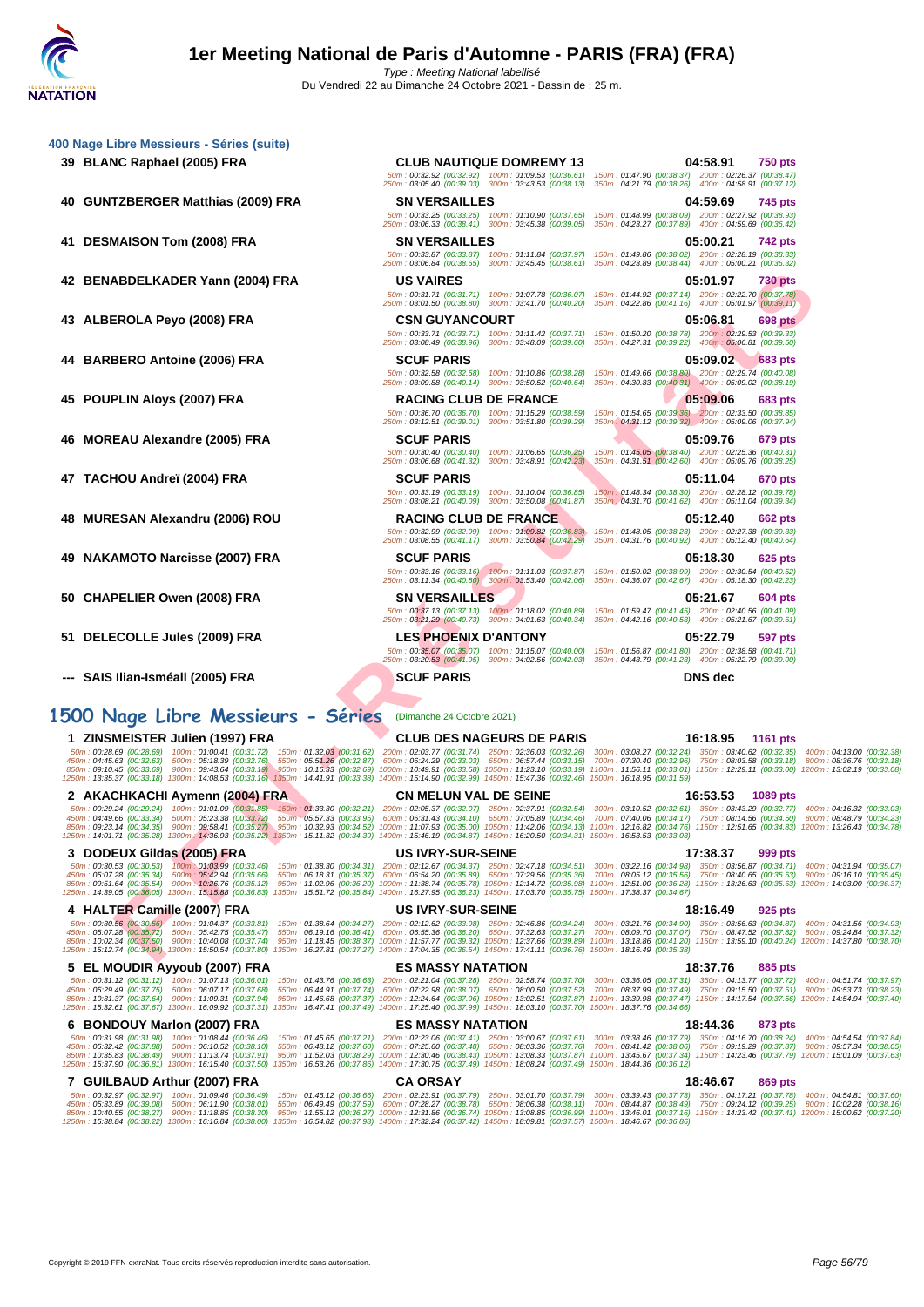

| --- BENABDELKADER Yann (2004) FRA  | <b>US VAIRES</b> | <b>DNS</b> dec |
|------------------------------------|------------------|----------------|
| --- BENABDELKADER Brice (2006) FRA | <b>US VAIRES</b> | <b>DNS</b> dec |

### **50 Dos Messieurs - Finale A 15 ans et plus** (Dimanche 24 Octobre 2021)

| 1 PASTULA Kacper (2001) FRA     | <b>US VILLEJUIF NATATION</b> | 00:25.13 | 1283 pts        |
|---------------------------------|------------------------------|----------|-----------------|
| 2 BENBARA Nazim (1998) ALG      | <b>US VILLEJUIF NATATION</b> | 00:26.43 | 1203 pts        |
| 3 CELESTE Mathéo (2004) FRA     | <b>BLANC-MESNIL S.N</b>      | 00:26.51 | <b>1198 pts</b> |
| 4 BONEL Antonyn (2001) FRA      | <b>CA ORSAY</b>              | 00:26.63 | <b>1190 pts</b> |
| 5 BARBAUD Julien (2004) FRA     | <b>CN MELUN VAL DE SEINE</b> | 00:26.71 | 1186 pts        |
| 6 VIARD Neil (2006) FRA         | <b>CLAMART NATATION 92</b>   | 00:26.92 | <b>1173 pts</b> |
| 7 KARADZIC Marko (2006) FRA     | <b>CLAMART NATATION 92</b>   | 00:27.15 | 1159 pts        |
| 8 PHANTSULAYA George (2000) FRA | <b>U.S CRETEIL NATATION</b>  | 00:27.55 | 1135 pts        |

### **50 Dos Messieurs - Finale A 13-14 ans** (Dimanche 24 Octobre 2021)

| 3 CELESTE Mathéo (2004) FRA                                          | <b>BLANC-MESNIL S.N.</b>         | 00:26.51 | <b>1198 pts</b> |
|----------------------------------------------------------------------|----------------------------------|----------|-----------------|
| 4 BONEL Antonyn (2001) FRA                                           | <b>CA ORSAY</b>                  | 00:26.63 | <b>1190 pts</b> |
| 5 BARBAUD Julien (2004) FRA                                          | <b>CN MELUN VAL DE SEINE</b>     | 00:26.71 | <b>1186 pts</b> |
| 6 VIARD Neil (2006) FRA                                              | <b>CLAMART NATATION 92</b>       | 00:26.92 | <b>1173 pts</b> |
| 7 KARADZIC Marko (2006) FRA                                          | <b>CLAMART NATATION 92</b>       | 00:27.15 | 1159 pts        |
| 8 PHANTSULAYA George (2000) FRA                                      | <b>U.S CRETEIL NATATION</b>      | 00:27.55 | 1135 pts        |
|                                                                      |                                  |          |                 |
| O Dos Messieurs - Finale A 13-14 ans (Dimanche 24 Octobre 2021)      |                                  |          |                 |
| 1 BRAIZE Stann (2007) FRA                                            | <b>ES MASSY NATATION</b>         | 00:28.92 | 1056 pts        |
| 2 VANDELOGT Sebastian (2007) BEL                                     | <b>NEPTUNE CLUB DE FRANCE</b>    | 00:30.73 | 956 pts         |
| 3 CLEMENT Bastien (2007) FRA                                         | <b>S.M MONTROUGE</b>             | 00:30.82 | 951 pts         |
| 4 SOURDEAU-LACHOT Camille (2007) FRA                                 | <b>S.M MONTROUGE</b>             | 00:31.18 | 931 pts         |
| 5 COMMUNIER-MALLIER Oscar (2007) FRA                                 | <b>CLUB DES NAGEURS DE PARIS</b> | 00:31.96 | 890 pts         |
| 6 FARKAS-BAJAN Peter (2007) FRA                                      | <b>ES MASSY NATATION</b>         | 00:32.39 | <b>868 pts</b>  |
| 7 HAMAIMI Lucas (2007) FRA                                           | <b>CLUB DES NAGEURS DE PARIS</b> | 00:33.20 | <b>826 pts</b>  |
| 8 BESNIER Hadrien (2007) FRA                                         | <b>CLUB DES NAGEURS DE PARIS</b> | 00:33.25 | <b>824 pts</b>  |
|                                                                      |                                  |          |                 |
| O Dos Messieurs - Finale B 15 ans et plus (Dimanche 24 Octobre 2021) |                                  |          |                 |
| 1 HUET-LEBERRUYER Titouan (2003) FRA                                 | <b>CS CLICHY 92</b>              | 00:27.27 | <b>1152 pts</b> |
| 2 CHAPUIS Barthelemy (2002) FRA                                      | <b>CN EPINETTES PARIS</b>        | 00:27.45 | 1141 pts        |
| 3 MIALOT Rémi (2005) FRA                                             | <b>CA ORSAY</b>                  | 00:27.84 | <b>1118 pts</b> |
| 4 DUPONT Maxence (2004) FRA                                          | <b>CN MELUN VAL DE SEINE</b>     | 00:27.87 | <b>1117 pts</b> |
| 5 M'BARKI Aziz (2000) TUN                                            | <b>MOUETTES DE PARIS</b>         | 00:27.88 | <b>1116 pts</b> |
| 6 ILCHEV Velizar (2004) BUL                                          | <b>RED STAR CLUB CHAMPIGNY</b>   | 00:28.49 | 1081 pts        |
| 7 DELICES Jean-marc (2000) FRA                                       | <b>CLAMART NATATION 92</b>       | 00:28.58 | 1075 pts        |
| 8 CALOTA Thomas (2006) FRA                                           | <b>US VILLEJUIF NATATION</b>     | 00:28.62 | 1073 pts        |
|                                                                      |                                  |          |                 |
| O Dos Messieurs - Finale B 13-14 ans (Dimanche 24 Octobre 2021)      |                                  |          |                 |
| 1 CHANCLOU Matteo (2007) FRA                                         | <b>S.M MONTROUGE</b>             | 00:33.39 | 817 pts         |
| 2 LOISEAU Camille (2008) FRA                                         | <b>CS CLICHY 92</b>              | 00:34.39 | <b>768 pts</b>  |
| 3 KHALLOQI Elias (2007) FRA                                          | <b>NEPTUNE CLUB DE FRANCE</b>    | 00:34.85 | 745 pts         |
| 4 DUMOUCHY Adam (2008) FRA                                           | A.O. TRAPPES NATATION            | 00:36.88 | 651 pts         |
| 5 BOUHNIK Adam (2007) FRA                                            | <b>CS CLICHY 92</b>              | 00:37.99 | <b>603 pts</b>  |
|                                                                      |                                  |          |                 |
| O Dos Messieurs - Finale C 15 ans et plus (Dimanche 24 Octobre 2021) |                                  |          |                 |
| 1 CHARBONNEL Mathis (2005) FRA                                       | <b>CN ST-MICHEL-SUR-ORGE</b>     | 00:28.05 | 1106 pts        |
| 2 ROCHER Enzo (2005) FRA                                             | <b>CLAMART NATATION 92</b>       | 00:28.36 | 1088 pts        |
| 2. CUDDOZ Alexandre (2000) ED A                                      | CA ODCAV                         | 00.2000  | ADZ2            |

# **50 Dos Messieurs - Finale B 15 ans et plus** (Dimanche 24 Octobre 2021)

| 1 HUET-LEBERRUYER Titouan (2003) FRA | <b>CS CLICHY 92</b>            | 00:27.27 | 1152 pts        |
|--------------------------------------|--------------------------------|----------|-----------------|
| 2 CHAPUIS Barthelemy (2002) FRA      | <b>CN EPINETTES PARIS</b>      | 00:27.45 | 1141 pts        |
| 3 MIALOT Rémi (2005) FRA             | <b>CA ORSAY</b>                | 00:27.84 | <b>1118 pts</b> |
| 4 DUPONT Maxence (2004) FRA          | <b>CN MELUN VAL DE SEINE</b>   | 00:27.87 | <b>1117 pts</b> |
| 5 M'BARKI Aziz (2000) TUN            | <b>MOUETTES DE PARIS</b>       | 00:27.88 | <b>1116 pts</b> |
| 6 ILCHEV Velizar (2004) BUL          | <b>RED STAR CLUB CHAMPIGNY</b> | 00:28.49 | 1081 pts        |
| 7 DELICES Jean-marc (2000) FRA       | <b>CLAMART NATATION 92</b>     | 00:28.58 | 1075 pts        |
| 8 CALOTA Thomas (2006) FRA           | <b>US VILLEJUIF NATATION</b>   | 00:28.62 | <b>1073 pts</b> |
|                                      |                                |          |                 |

# **50 Dos Messieurs - Finale B 13-14 ans** (Dimanche 24 Octobre 2021)

| 1 CHANCLOU Matteo (2007) FRA | <b>S.M MONTROUGE</b>          | 00:33.39 | 817 pts        |
|------------------------------|-------------------------------|----------|----------------|
| 2 LOISEAU Camille (2008) FRA | <b>CS CLICHY 92</b>           | 00:34.39 | <b>768 pts</b> |
| 3 KHALLOQI Elias (2007) FRA  | <b>NEPTUNE CLUB DE FRANCE</b> | 00:34.85 | 745 pts        |
| 4 DUMOUCHY Adam (2008) FRA   | A.O. TRAPPES NATATION         | 00:36.88 | 651 pts        |
| 5 BOUHNIK Adam (2007) FRA    | <b>CS CLICHY 92</b>           | 00:37.99 | 603 pts        |

# **50 Dos Messieurs - Finale C 15 ans et plus** (Dimanche 24 Octobre 2021)

| <b>1088 pts</b> |
|-----------------|
| 1073 pts        |
| 1072 pts        |
| <b>1066 pts</b> |
| 1050 pts        |
| 1050 pts        |
| <b>1028 pts</b> |
|                 |

### **50 Dos Messieurs - Finale C 12 ans** (Dimanche 24 Octobre 2021)

**SROUJI William (2009) FRA AQUACLUB LE PECQ MARLY 00:36.38 674 pts**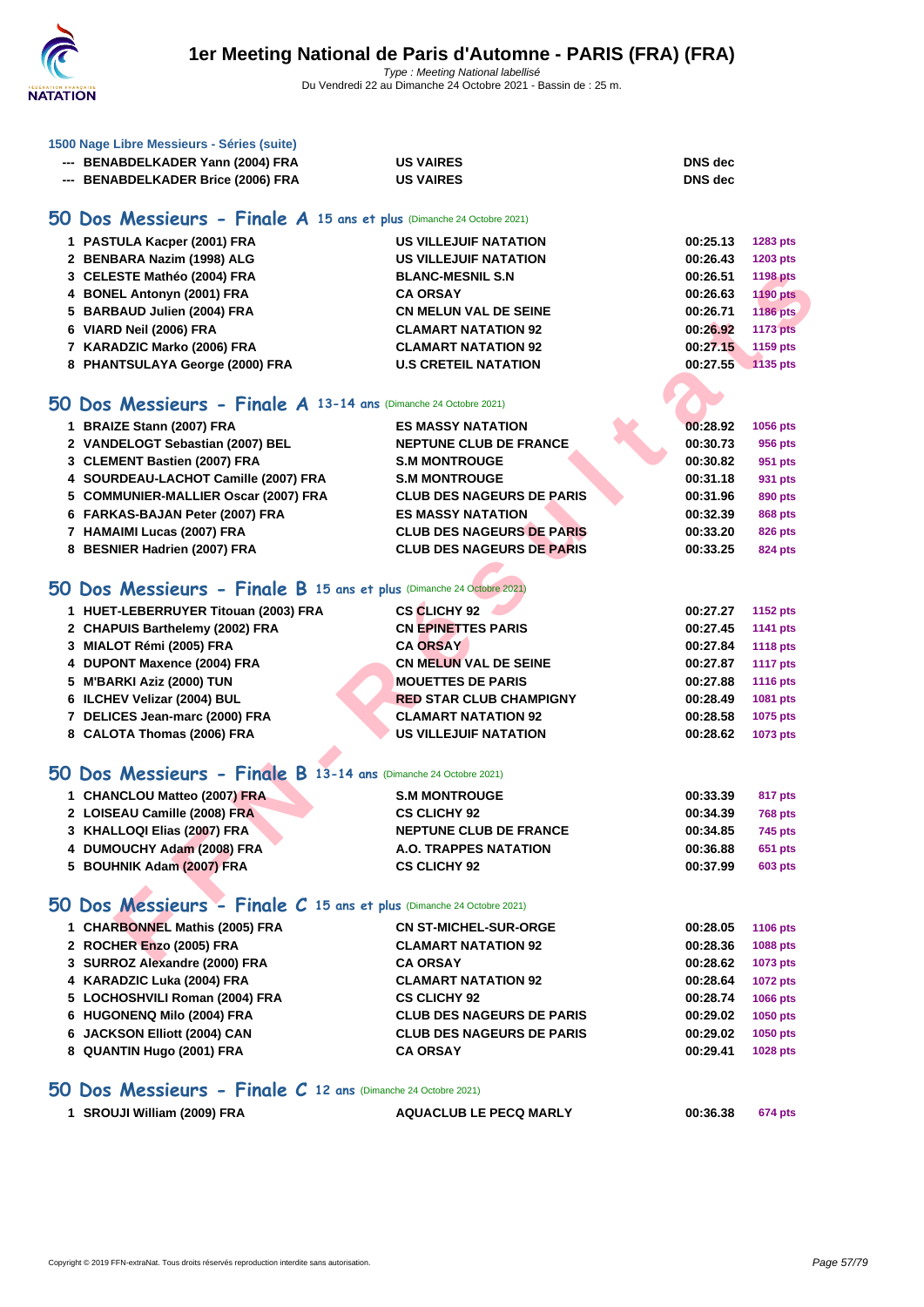

### **[50 Dos M](http://www.ffnatation.fr/webffn/index.php)essieurs - Finale C (suite)**

| 2 PINERO Antoine (2009) FRA           | <b>AQUACLUB LE PECQ MARLY</b>      | 00:36.92 | 650 pts        |
|---------------------------------------|------------------------------------|----------|----------------|
| 3 EL MOUDIR Wassim (2009) FRA         | <b>ES MASSY NATATION</b>           | 00:37.38 | <b>629 pts</b> |
| 4 ROY Ylann (2009) FRA                | A.O. TRAPPES NATATION              | 00:38.02 | <b>601 pts</b> |
| 5 SCHACHTEBECK ALONSO Axel (2009) FRA | <b>STADE FRANCAIS O COURBEVOIE</b> | 00:38.52 | <b>580 pts</b> |
| 6 LATRONCHE Raphaël (2009) FRA        | <b>SCUF PARIS</b>                  | 00:39.58 | 536 pts        |
| 7 TAFER PACHE Ernest (2009) FRA       | <b>SCUF PARIS</b>                  | 00:39.72 | <b>531 pts</b> |
| 8 NAKAMOTO Julius (2009) FRA          | <b>SCUF PARIS</b>                  | 00:41.24 | 471 pts        |
|                                       |                                    |          |                |

# **50 Dos Messieurs - Finale D 15 ans** (Dimanche 24 Octobre 2021)

| 1 BENABDELKADER Brice (2006) FRA | <b>US VAIRES</b>                | 00:29.88 | <b>1002 pts</b> |
|----------------------------------|---------------------------------|----------|-----------------|
| 2 KIFOUCHE Rayan (2006) FRA      | <b>USO BEZONS</b>               | 00:31.09 | 936 pts         |
| 3 BEZZAOUYA Yassine (2006) FRA   | <b>BLANC-MESNIL S.N.</b>        | 00:31.23 | 929 pts         |
| 4 BIGAY Antoine (2006) FRA       | <b>CLAMART NATATION 92</b>      | 00:31.29 | 925 pts         |
| 5 BARBERO Antoine (2006) FRA     | <b>SCUF PARIS</b>               | 00:31.30 | 925 pts         |
| 6 BREON Alexis (2006) FRA        | <b>NEPTUNE CLUB DE FRANCE</b>   | 00:31.32 | <b>924 pts</b>  |
| 7 RAGUENEAU Nils (2006) FRA      | <b>CLUB NAUTIQUE DOMREMY 13</b> | 00:31.38 | 921 pts         |
| O Dos Messieurs - Séries         | (Dimanche 24 Octobre 2021)      |          |                 |

# **50 Dos Messieurs - Séries** (Dimanche 24 Octobre 2021)

| $\sigma$ IN ARTING TO JUILUS (2003) I KA                        |                                  |          | +າ i pis        |
|-----------------------------------------------------------------|----------------------------------|----------|-----------------|
| $60$ Dos Messieurs - Finale D 15 ans (Dimanche 24 Octobre 2021) |                                  |          |                 |
| 1 BENABDELKADER Brice (2006) FRA                                | <b>US VAIRES</b>                 | 00:29.88 | <b>1002 pts</b> |
| 2 KIFOUCHE Rayan (2006) FRA                                     | <b>USO BEZONS</b>                | 00:31.09 | 936 pts         |
| 3 BEZZAOUYA Yassine (2006) FRA                                  | <b>BLANC-MESNIL S.N</b>          | 00:31.23 | 929 pts         |
| 4 BIGAY Antoine (2006) FRA                                      | <b>CLAMART NATATION 92</b>       | 00:31.29 | 925 pts         |
| 5 BARBERO Antoine (2006) FRA                                    | <b>SCUF PARIS</b>                | 00:31.30 | 925 pts         |
| 6 BREON Alexis (2006) FRA                                       | <b>NEPTUNE CLUB DE FRANCE</b>    | 00:31.32 | <b>924 pts</b>  |
| 7 RAGUENEAU Nils (2006) FRA                                     | <b>CLUB NAUTIQUE DOMREMY 13</b>  | 00:31.38 | <b>921 pts</b>  |
|                                                                 |                                  |          |                 |
| <b>O Dos Messieurs - Séries</b> (Dimanche 24 Octobre 2021)      |                                  |          |                 |
| 1 PASTULA Kacper (2001) FRA                                     | <b>US VILLEJUIF NATATION</b>     | 00:25.28 | <b>1273 pts</b> |
| 2 CELESTE Mathéo (2004) FRA                                     | <b>BLANC-MESNIL S.N</b>          | 00:26.33 | 1209 pts        |
| 3 PHANTSULAYA George (2000) FRA                                 | <b>U.S CRETEIL NATATION</b>      | 00:26.50 | <b>1198 pts</b> |
| 4 BENBARA Nazim (1998) ALG                                      | <b>US VILLEJUIF NATATION</b>     | 00:26.57 | <b>1194 pts</b> |
| 5 BONEL Antonyn (2001) FRA                                      | <b>CA ORSAY</b>                  | 00:26.79 | 1181 pts        |
| 6 BARBAUD Julien (2004) FRA                                     | <b>CN MELUN VAL DE SEINE</b>     | 00:27.02 | <b>1167 pts</b> |
| 7 VIARD Neil (2006) FRA                                         | <b>CLAMART NATATION 92</b>       | 00:27.10 | <b>1162 pts</b> |
| 8 KARADZIC Marko (2006) FRA                                     | <b>CLAMART NATATION 92</b>       | 00:27.33 | <b>1149 pts</b> |
| 9 HUET-LEBERRUYER Titouan (2003) FRA                            | <b>CS CLICHY 92</b>              | 00:27.34 | 1148 pts        |
| 10 CHAPUIS Barthelemy (2002) FRA                                | <b>CN EPINETTES PARIS</b>        | 00:27.51 | 1138 pts        |
| 11 M'BARKI Aziz (2000) TUN                                      | <b>MOUETTES DE PARIS</b>         | 00:27.70 | <b>1127 pts</b> |
| 12 MIALOT Rémi (2005) FRA                                       | <b>CA ORSAY</b>                  | 00:27.86 | <b>1117 pts</b> |
| 13 DUPONT Maxence (2004) FRA                                    | <b>CN MELUN VAL DE SEINE</b>     | 00:28.04 | <b>1107 pts</b> |
| 14 DELICES Jean-marc (2000) FRA                                 | <b>CLAMART NATATION 92</b>       | 00:28.39 | 1086 pts        |
| 14 ILCHEV Velizar (2004) BUL                                    | <b>RED STAR CLUB CHAMPIGNY</b>   | 00:28.39 | 1086 pts        |
| 16 CALOTA Thomas (2006) FRA                                     | US VILLEJUIF NATATION            | 00:28.55 | <b>1077 pts</b> |
| 17 ROCHER Enzo (2005) FRA                                       | <b>CLAMART NATATION 92</b>       | 00:28.63 | 1073 pts        |
| 18 KARADZIC Luka (2004) FRA                                     | <b>CLAMART NATATION 92</b>       | 00:28.64 | <b>1072 pts</b> |
| 19 QUANTIN Hugo (2001) FRA                                      | <b>CA ORSAY</b>                  | 00:28.96 | 1054 pts        |
| 20 HUGONENQ Milo (2004) FRA                                     | <b>CLUB DES NAGEURS DE PARIS</b> | 00:28.97 | 1053 pts        |
| 21 SURROZ Alexandre (2000) FRA                                  | <b>CA ORSAY</b>                  | 00:29.06 | 1048 pts        |
| 22 LOCHOSHVILI Roman (2004) FRA                                 | <b>CS CLICHY 92</b>              | 00:29.22 | 1039 pts        |
| 23 CHARBONNEL Mathis (2005) FRA                                 | <b>CN ST-MICHEL-SUR-ORGE</b>     | 00:29.33 | 1033 pts        |
| 24 JACKSON Elliott (2004) CAN                                   | <b>CLUB DES NAGEURS DE PARIS</b> | 00:29.35 | 1032 pts        |
| 25 DELICES Jean-Guy (1997) FRA                                  | <b>CLAMART NATATION 92</b>       | 00:29.42 | 1028 pts        |
| 26 BRAIZE Stann (2007) FRA                                      | <b>ES MASSY NATATION</b>         | 00:29.49 | 1024 pts        |
| 27 BENABDELKADER Brice (2006) FRA                               | <b>US VAIRES</b>                 | 00:30.00 | 995 pts         |
| 28 CLEMENT Bastien (2007) FRA                                   | S.M MONTROUGE                    | 00:30.48 | 969 pts         |
| 29 CISSE Yohann (2005) FRA                                      | <b>CN ST-MICHEL-SUR-ORGE</b>     | 00:30.68 | 958 pts         |
| 30 BAILLARGE Bastien (2004) FRA                                 | <b>RED STAR CLUB CHAMPIGNY</b>   | 00:31.04 | 939 pts         |
| 31 SOURDEAU-LACHOT Camille (2007) FRA                           | <b>S.M MONTROUGE</b>             | 00:31.28 | 926 pts         |
| 32 VANDELOGT Sebastian (2007) BEL                               | <b>NEPTUNE CLUB DE FRANCE</b>    | 00:31.29 | 925 pts         |
| 33 BEZZAOUYA Yassine (2006) FRA                                 | <b>BLANC-MESNIL S.N</b>          | 00:31.32 | 924 pts         |
| 34 COMMUNIER-MALLIER Oscar (2007) FRA                           | <b>CLUB DES NAGEURS DE PARIS</b> | 00:32.04 | <b>886 pts</b>  |
| 35 BIGAY Antoine (2006) FRA                                     | <b>CLAMART NATATION 92</b>       | 00:32.13 | <b>881 pts</b>  |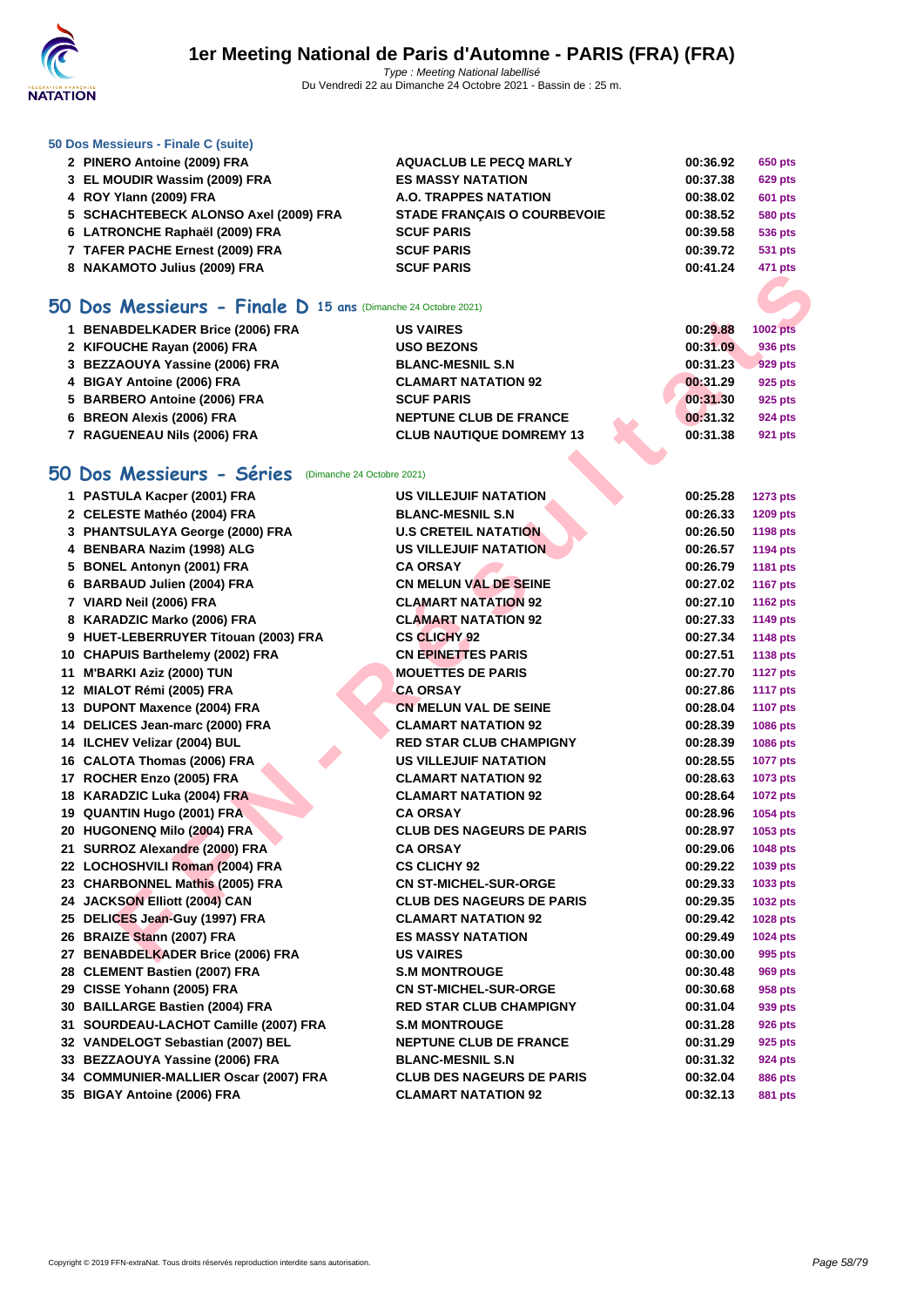

### **[50 Dos M](http://www.ffnatation.fr/webffn/index.php)essieurs - Séries (suite)**

| აი | DARDERU ANTOINE (2000) FRA                 |
|----|--------------------------------------------|
|    | 37 FARKAS-BAJAN Peter (2007) FRA           |
|    | 38 BREON Alexis (2006) FRA                 |
|    | 38 RAGUENEAU Nils (2006) FRA               |
|    | 40 KIFOUCHE Rayan (2006) FRA               |
|    | 41 BENABDELKADER Yann (2004) FRA           |
|    | 42 HAMAIMI Lucas (2007) FRA                |
|    | 43 BESNIER Hadrien (2007) FRA              |
|    | 44 CHANCLOU Matteo (2007) FRA              |
|    | 45 COMBALUZIER Côme (2005) FRA             |
|    | 46 KHALLOQI Elias (2007) FRA               |
|    | 47 LOISEAU Camille (2008) FRA              |
| 48 | DUMOUCHY Adam (2008) FRA                   |
| 49 | SROUJI William (2009) FRA                  |
|    | 50 GUILLEMET Augustin (2008) FRA           |
|    | 51 PINERO Antoine (2009) FRA               |
|    | 52 BOUHNIK Adam (2007) FRA                 |
|    | 53 QUESSON Julien (2005) FRA               |
|    | 54 EL MOUDIR Wassim (2009) FRA             |
|    | 55 ROY Ylann (2009) FRA                    |
| 56 | SAIS Ilian-Isméall (2005) FRA              |
|    | 57 SCHACHTEBECK ALONSO Axel (2009) FRA     |
|    | 58 LATRONCHE Raphaël (2009) FRA            |
|    | 59 NAKAMOTO Julius (2009) FRA              |
| 60 | TAFER PACHE Ernest (2009) FRA              |
|    | 61 MIFSUD SAUNOIS Achile (2009) FRA        |
|    | --- GABALI Cedric (2004) FRA               |
|    | --- LECARDEUR-SEILLAN Balthazar (2009) FRA |
|    | --- RAHOUI Seif-Eddine (2009) FRA          |
|    |                                            |
|    |                                            |

### **100 Dos Messieurs - Séries** (Samedi 23 Octobre 2021)

| 1 HENRY Clément (2000) FRA |  |
|----------------------------|--|
|----------------------------|--|

- 2 **CELESTE Mathéo (2004) FRA**
- **3 BONEL Antonyn (2001) FRA**
- **4 BARBAUD Julien (2004) FRA**
- **5 BRAIZE Neo (2004) FRA**
- **6 HUET-LEBERRUYER Titouan (2003) FRA**
- **7 DENJEAN Constantin (2002) FRA**
- **8 M'BARKI Aziz (2000) TUN**
- **9 DUPONT Maxence (2004) FRA**
- **10 LOCHOSHVILI Roman (2004) FRA**
- **11 COTTIN Antoine (2005) FRA**
- **12 VUONG-THILLEROT Louis (2005) FRA**
- **13 THIERRY Gaspard (2004) FRA CN MELUN VAL DE SEINE 01:01.15 1073 pts**

| 36 BARBERO Antoine (2006) FRA                         | <b>SCUF PARIS</b>                  | 00:32.18                                                       | 879 pts         |
|-------------------------------------------------------|------------------------------------|----------------------------------------------------------------|-----------------|
| 37 FARKAS-BAJAN Peter (2007) FRA                      | <b>ES MASSY NATATION</b>           | 00:32.30                                                       | 872 pts         |
| 38 BREON Alexis (2006) FRA                            | <b>NEPTUNE CLUB DE FRANCE</b>      | 00:32.38                                                       | <b>868 pts</b>  |
| 38 RAGUENEAU Nils (2006) FRA                          | <b>CLUB NAUTIQUE DOMREMY 13</b>    | 00:32.38                                                       | <b>868 pts</b>  |
| 40 KIFOUCHE Rayan (2006) FRA                          | <b>USO BEZONS</b>                  | 00:32.44                                                       | <b>865 pts</b>  |
| 41 BENABDELKADER Yann (2004) FRA                      | <b>US VAIRES</b>                   | 00:32.89                                                       | 842 pts         |
| 42 HAMAIMI Lucas (2007) FRA                           | <b>CLUB DES NAGEURS DE PARIS</b>   | 00:32.96                                                       | 839 pts         |
| 43 BESNIER Hadrien (2007) FRA                         | <b>CLUB DES NAGEURS DE PARIS</b>   | 00:33.59                                                       | <b>807 pts</b>  |
| 44 CHANCLOU Matteo (2007) FRA                         | <b>S.M MONTROUGE</b>               | 00:34.48                                                       | <b>763 pts</b>  |
| 45 COMBALUZIER Côme (2005) FRA                        | <b>STADE FRANÇAIS O COURBEVOIE</b> | 00:34.60                                                       | 757 pts         |
| 46 KHALLOQI Elias (2007) FRA                          | <b>NEPTUNE CLUB DE FRANCE</b>      | 00:34.91                                                       | 743 pts         |
| 47 LOISEAU Camille (2008) FRA                         | <b>CS CLICHY 92</b>                | 00:35.57                                                       | <b>711 pts</b>  |
| 48 DUMOUCHY Adam (2008) FRA                           | <b>A.O. TRAPPES NATATION</b>       | 00:36.95                                                       | <b>648 pts</b>  |
| 49 SROUJI William (2009) FRA                          | <b>AQUACLUB LE PECQ MARLY</b>      | 00:37.46                                                       | <b>626 pts</b>  |
| 50 GUILLEMET Augustin (2008) FRA                      | <b>CA ORSAY</b>                    | 00:37.53                                                       | <b>623 pts</b>  |
| 51 PINERO Antoine (2009) FRA                          | <b>AQUACLUB LE PECQ MARLY</b>      | 00:37.63                                                       | <b>618 pts</b>  |
| 52 BOUHNIK Adam (2007) FRA                            | <b>CS CLICHY 92</b>                | 00:38.46                                                       | <b>583 pts</b>  |
| 53 QUESSON Julien (2005) FRA                          | <b>CS CLICHY 92</b>                | 00:38.49                                                       | <b>581 pts</b>  |
| 54 EL MOUDIR Wassim (2009) FRA                        | <b>ES MASSY NATATION</b>           | 00:38.53                                                       | <b>580 pts</b>  |
| 55 ROY Ylann (2009) FRA                               | <b>A.O. TRAPPES NATATION</b>       | 00:38.76                                                       | <b>570 pts</b>  |
| 56 SAIS Ilian-Isméall (2005) FRA                      | <b>SCUF PARIS</b>                  | 00:38.83                                                       | <b>567 pts</b>  |
| 57 SCHACHTEBECK ALONSO Axel (2009) FRA                | <b>STADE FRANÇAIS O COURBEVOIE</b> | 00:38.97                                                       | 561 pts         |
| 58 LATRONCHE Raphaël (2009) FRA                       | <b>SCUF PARIS</b>                  | 00:40.54                                                       | <b>498 pts</b>  |
| 59 NAKAMOTO Julius (2009) FRA                         | <b>SCUF PARIS</b>                  | 00:40.59                                                       | 496 pts         |
| 60 TAFER PACHE Ernest (2009) FRA                      | <b>SCUF PARIS</b>                  | 00:40.92                                                       | <b>483 pts</b>  |
| 61 MIFSUD SAUNOIS Achile (2009) FRA                   | <b>SCUF PARIS</b>                  | 00:44.41                                                       | <b>358 pts</b>  |
| --- GABALI Cedric (2004) FRA                          | <b>US VILLEJUIF NATATION</b>       | DNS dec                                                        |                 |
| --- LECARDEUR-SEILLAN Balthazar (2009) FRA            | <b>ASS SPORTIVE BOUVINES</b>       | <b>DNS</b> dec                                                 |                 |
| --- RAHOUI Seif-Eddine (2009) FRA                     | <b>SCUF PARIS</b>                  | <b>DSQ</b>                                                     |                 |
| 00 Dos Messieurs - Séries<br>(Samedi 23 Octobre 2021) |                                    |                                                                |                 |
|                                                       |                                    |                                                                |                 |
| 1 HENRY Clément (2000) FRA                            | <b>US VILLEJUIF NATATION</b>       | 00:56.08<br>50m: 00:27.53 (00:27.53) 100m: 00:56.08 (00:28.55) | <b>1218 pts</b> |
| 2 CELESTE Mathéo (2004) FRA                           | <b>BLANC-MESNIL S.N</b>            | 00:56.91                                                       | 1194 pts        |
|                                                       |                                    | 50m: 00:27.39 (00:27.39) 100m: 00:56.91 (00:29.52)             |                 |
| 3 BONEL Antonyn (2001) FRA                            | <b>CA ORSAY</b>                    | 00:57.43                                                       | <b>1178 pts</b> |
|                                                       |                                    | 50m: 00:27.39 (00:27.39) 100m: 00:57.43 (00:30.04)             |                 |
| 4 BARBAUD Julien (2004) FRA                           | <b>CN MELUN VAL DE SEINE</b>       | 00:57.51<br>50m: 00:28.00 (00:28.00) 100m: 00:57.51 (00:29.51) | <b>1176 pts</b> |
| 5 BRAIZE Neo (2004) FRA                               | <b>ES MASSY NATATION</b>           | 00:57.60                                                       | 1174 pts        |
|                                                       |                                    | 50m: 00:27.52 (00:27.52) 100m: 00:57.60 (00:30.08)             |                 |
| 6 HUET-LEBERRUYER Titouan (2003) FRA                  | <b>CS CLICHY 92</b>                | 00:58.47                                                       | 1149 pts        |
|                                                       |                                    | 50m: 00:28.35 (00:28.35) 100m: 00:58.47 (00:30.12)             |                 |
| 7 DENJEAN Constantin (2002) FRA                       | <b>CN MELUN VAL DE SEINE</b>       | 00:59.82                                                       | <b>1110 pts</b> |
|                                                       |                                    | 50m: 00:28.35 (00:28.35) 100m: 00:59.82 (00:31.47)             |                 |
| 8 M'BARKI Aziz (2000) TUN                             | <b>MOUETTES DE PARIS</b>           | 00:59.83<br>50m: 00:28.52 (00:28.52) 100m: 00:59.83 (00:31.31) | <b>1110 pts</b> |
| <b>C. BUROMT MARGE</b><br>$ (000)$ $\Gamma$           | ON MELIIN VAL BE OFINE             | 00.50.04                                                       | $1100 - 1$      |

| US VILLEJUIF NATATION        |
|------------------------------|
| <b>BLANC-MESNIL S.N</b>      |
| <b>CA ORSAY</b>              |
| <b>CN MELUN VAL DE SEINE</b> |
| <b>ES MASSY NATATION</b>     |
| <b>CS CLICHY 92</b>          |
| <b>CN MELUN VAL DE SEINE</b> |
| <b>MOUETTES DE PARIS</b>     |
| <b>CN MELUN VAL DE SEINE</b> |
| <b>CS CLICHY 92</b>          |
| <b>SN VERSAILLES</b>         |
| <b>RACING CLUB DE FRANCE</b> |
|                              |

| 1 HENRY Clément (2000) FRA                          | US VILLEJUIF NATATION        | 50m: 00:27.53 (00:27.53) 100m: 00:56.08 (00:28.55) | 00:56.08 1218 pts |  |
|-----------------------------------------------------|------------------------------|----------------------------------------------------|-------------------|--|
| 2 CELESTE Mathéo (2004) FRA                         | <b>BLANC-MESNIL S.N</b>      | 50m: 00:27.39 (00:27.39) 100m: 00:56.91 (00:29.52) | 00:56.91 1194 pts |  |
| 3 BONEL Antonyn (2001) FRA                          | <b>CA ORSAY</b>              | 50m: 00:27.39 (00:27.39) 100m: 00:57.43 (00:30.04) | 00:57.43 1178 pts |  |
| 4 BARBAUD Julien (2004) FRA                         | <b>CN MELUN VAL DE SEINE</b> | 50m: 00:28.00 (00:28.00) 100m: 00:57.51 (00:29.51) | 00:57.51 1176 pts |  |
| 5 BRAIZE Neo (2004) FRA                             | <b>ES MASSY NATATION</b>     | 50m: 00:27.52 (00:27.52) 100m: 00:57.60 (00:30.08) | 00:57.60 1174 pts |  |
| 6 HUET-LEBERRU <mark>YER T</mark> itouan (2003) FRA | <b>CS CLICHY 92</b>          | 50m: 00:28.35 (00:28.35) 100m: 00:58.47 (00:30.12) | 00:58.47 1149 pts |  |
| 7 DENJEAN Constantin (2002) FRA                     | <b>CN MELUN VAL DE SEINE</b> | 50m: 00:28.35 (00:28.35) 100m: 00:59.82 (00:31.47) | 00:59.82 1110 pts |  |
| 8 M'BARKI Aziz (2000) TUN                           | <b>MOUETTES DE PARIS</b>     | 50m: 00:28.52 (00:28.52) 100m: 00:59.83 (00:31.31) | 00:59.83 1110 pts |  |
| 9 DUPONT Maxence (2004) FRA                         | <b>CN MELUN VAL DE SEINE</b> | 50m: 00:28.69 (00:28.69) 100m: 00:59.91 (00:31.22) | 00:59.91 1108 pts |  |
| 0 LOCHOSHVILI Roman (2004) FRA                      | <b>CS CLICHY 92</b>          | 50m: 00:29.59 (00:29.59) 100m: 01:00.20 (00:30.61) | 01:00.20 1100 pts |  |
| 1 COTTIN Antoine (2005) FRA                         | <b>SN VERSAILLES</b>         | 50m: 00:29.78 (00:29.78) 100m: 01:00.25 (00:30.47) | 01:00.25 1098 pts |  |
| 2 VUONG-THILLEROT Louis (2005) FRA                  | <b>RACING CLUB DE FRANCE</b> | 50m: 00:29.63 (00:29.63) 100m: 01:00.79 (00:31.16) | 01:00.79 1083 pts |  |
| 3 THIERRY Gaspard (2004) FRA                        | <b>CN MELUN VAL DE SEINE</b> | 50m: 00:30.03 (00:30.03) 100m: 01:01.15 (00:31.12) | 01:01.15 1073 pts |  |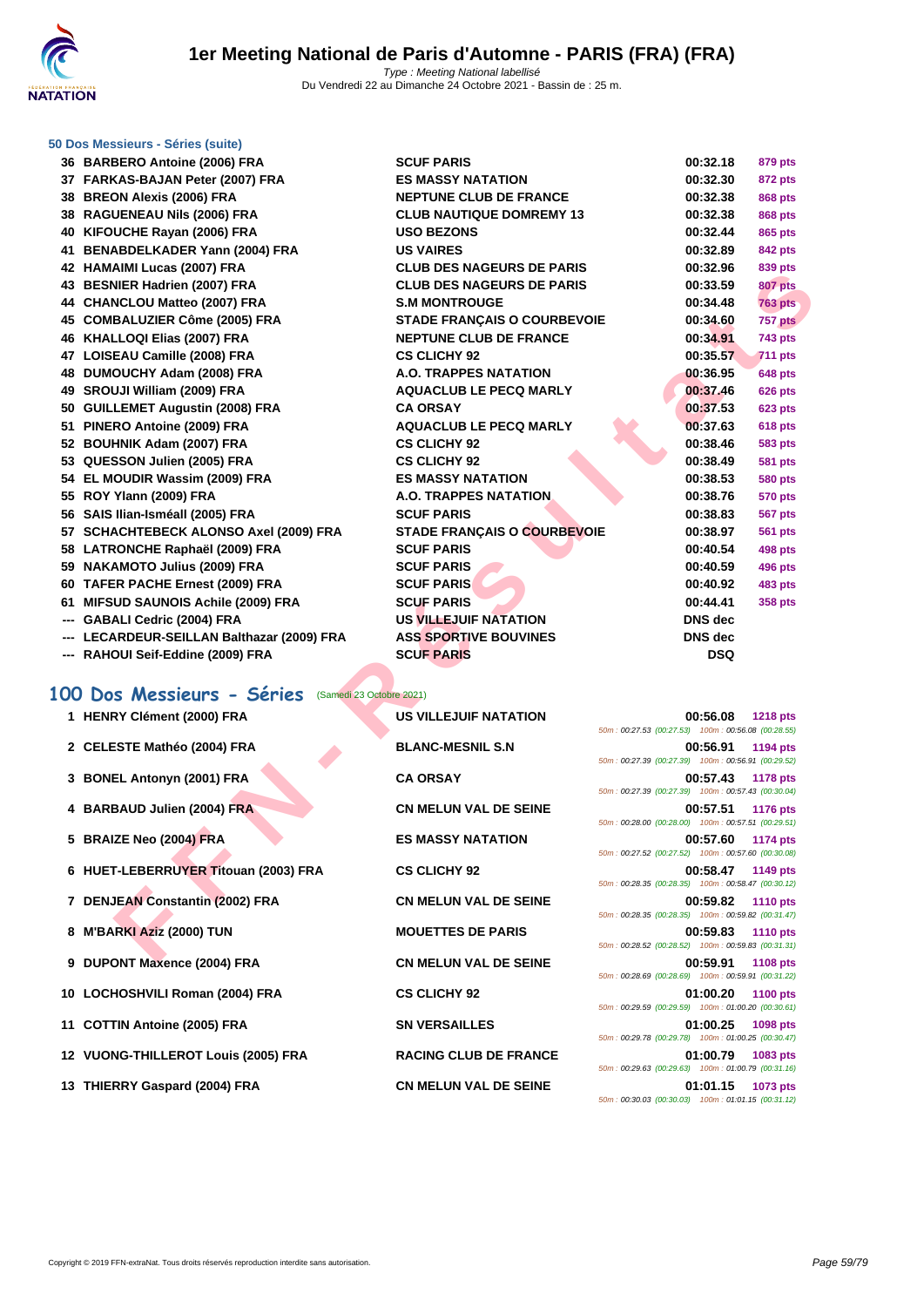

|    | 100 Dos Messieurs - Séries (suite)    |                                  |                                                                                   |
|----|---------------------------------------|----------------------------------|-----------------------------------------------------------------------------------|
|    | 14 CALOTA Thomas (2006) FRA           | <b>US VILLEJUIF NATATION</b>     | 01:01.52<br>1063 pts<br>50m: 00:29.81 (00:29.81) 100m: 01:01.52 (00:31.71)        |
|    | 15 VANDEVELDE Alexis (2001) FRA       | <b>SN VERSAILLES</b>             | 01:01.67<br>1059 pts<br>50m: 00:30.65 (00:30.65) 100m: 01:01.67 (00:31.02)        |
|    | 16 BEAUGER Martin (2006) FRA          | <b>ES MASSY NATATION</b>         | 1057 pts<br>01:01.74<br>50m: 00:30.06 (00:30.06) 100m: 01:01.74 (00:31.68)        |
|    | 17 MIALOT Rémi (2005) FRA             | <b>CA ORSAY</b>                  | 01:02.62<br>1033 pts<br>50m: 00:30.17 (00:30.17) 100m: 01:02.62 (00:32.45)        |
|    | 18 QUANTIN Hugo (2001) FRA            | <b>CA ORSAY</b>                  | <b>1032 pts</b><br>01:02.66<br>50m: 00:30.31 (00:30.31) 100m: 01:02.66 (00:32.35) |
|    | 19 BRAIZE Stann (2007) FRA            | <b>ES MASSY NATATION</b>         | 01:03.04<br><b>1022 pts</b><br>50m: 00:30.46 (00:30.46) 100m: 01:03.04 (00:32.58) |
| 20 | DA CUNHA David (2003) FRA             | <b>CA ORSAY</b>                  | 01:03.48<br>1010 pts<br>50m: 00:30.92 (00:30.92) 100m: 01:03.48 (00:32.56)        |
|    | 21 TAILLADE Clément (2007) FRA        | <b>NEPTUNE CLUB DE FRANCE</b>    | 01:04.19<br>991 pts<br>50m: 00:30.70 (00:30.70) 100m: 01:04.19 (00:33.49)         |
|    | 22 CONDETTE Amaury (2007) FRA         | <b>SN VERSAILLES</b>             | 01:04.24<br>990 pts<br>50m: 00:31.47 (00:31.47) 100m: 01:04.24 (00:32.77)         |
|    | 23 DUYCK Mathieu (2007) FRA           | <b>CSN GUYANCOURT</b>            | 01:05.80<br>949 pts<br>50m: 00:31.81 (00:31.81) 100m: 01:05.80 (00:33.99)         |
|    | 24 NOUVEL Bastien (2004) FRA          | <b>A.O. TRAPPES NATATION</b>     | 01:06.09<br><b>942 pts</b><br>50m: 00:31.97 (00:31.97) 100m: 01:06.09 (00:34.12)  |
|    | 25 PFEIFER Célestin (2005) FRA        | <b>ES MASSY NATATION</b>         | 01:06.44<br>933 pts<br>50m: 00:31.98 (00:31.98) 100m: 01:06.44 (00:34.46)         |
|    | 26 NGUYEN-KHAC Trung-Chinh (2006) FRA | <b>CLUB DES NAGEURS DE PARIS</b> | 01:06.46<br>932 pts<br>50m: 00:32.31 (00:32.31) 100m: 01:06.46 (00:34.15)         |
|    | 27 BEZZAOUYA Yassine (2006) FRA       | <b>BLANC-MESNIL S.N</b>          | 01:07.54<br>904 pts<br>50m: 00:33.29 (00:33.29) 100m: 01:07.54 (00:34.25)         |
|    | 28 KIFOUCHE Rayan (2006) FRA          | <b>USO BEZONS</b>                | 01:08.88<br>871 pts<br>50m: 00:32.59 (00:32.59) 100m: 01:08.88 (00:36.29)         |
|    | 29 SOURDEAU-LACHOT Camille (2007) FRA | <b>S.M MONTROUGE</b>             | 01:09.41<br>858 pts<br>50m: 00:32.26 (00:32.26) 100m: 01:09.41 (00:37.15)         |
|    | 30 TOMAS Léo (2008) FRA               | <b>SN VERSAILLES</b>             | 01:09.49<br>856 pts<br>50m: 00:33.53 (00:33.53) 100m: 01:09.49 (00:35.96)         |
|    | 31 BREON Alexis (2006) FRA            | <b>NEPTUNE CLUB DE FRANCE</b>    | 01:09.50<br>856 pts<br>50m: 00:33.57 (00:33.57) 100m: 01:09.50 (00:35.93)         |
|    | 32 BONAMY Etienne (2007) FRA          | <b>RACING CLUB DE FRANCE</b>     | 01:09.74<br>850 pts<br>50m: 00:33.61 (00:33.61) 100m: 01:09.74 (00:36.13)         |
|    | 33 COMMUNIER-MALLIER Oscar (2007) FRA | <b>CLUB DES NAGEURS DE PARIS</b> | 01:09.82<br>848 pts<br>50m: 00:33.51 (00:33.51) 100m: 01:09.82 (00:36.31)         |
|    | 34 MURESAN Alexandru (2006) ROU       | <b>RACING CLUB DE FRANCE</b>     | 01:09.86<br>847 pts<br>50m: 00:33.24 (00:33.24) 100m: 01:09.86 (00:36.62)         |
|    | 35 FARKAS-BAJAN Peter (2007) FRA      | <b>ES MASSY NATATION</b>         | 01:10.12<br>840 pts<br>50m: 00:33.97 (00:33.97) 100m: 01:10.12 (00:36.15)         |
|    | 36 ECOLIVET Charles (2005) FRA        | <b>SCUF PARIS</b>                | 01:11.00<br><b>819 pts</b><br>50m: 00:33.67 (00:33.67) 100m: 01:11.00 (00:37.33)  |
|    | 37 BENABDELKADER Yann (2004) FRA      | <b>US VAIRES</b>                 | 01:11.25<br>813 pts<br>50m: 00:33.84 (00:33.84) 100m: 01:11.25 (00:37.41)         |
|    | 38 HUGONENQ Liam (2007) FRA           | <b>CLUB DES NAGEURS DE PARIS</b> | <b>809 pts</b><br>01:11.41<br>50m: 00:34.44 (00:34.44) 100m: 01:11.41 (00:36.97)  |
|    | 39 LEVALLOIS Guillaume (2006) FRA     | <b>LA SAINT MANDEENNE</b>        | 01:11.60<br>805 pts<br>50m: 00:34.68 (00:34.68) 100m: 01:11.60 (00:36.92)         |
|    | 39 SAVILOV Maxime (2008) UKR          | <b>NEPTUNE CLUB DE FRANCE</b>    | 805 pts<br>01:11.60<br>50m : 00:34.95 (00:34.95) 100m : 01:11.60 (00:36.65)       |
| 41 | <b>MUNOZ Emilio (2007) FRA</b>        | <b>NEPTUNE CLUB DE FRANCE</b>    | 01:11.61<br>804 pts<br>50m: 00:34.62 (00:34.62) 100m: 01:11.61 (00:36.99)         |
|    | 42 BONDOUY Marlon (2007) FRA          | <b>ES MASSY NATATION</b>         | 802 pts<br>01:11.70<br>50m: 00:35.27 (00:35.27) 100m: 01:11.70 (00:36.43)         |
|    | 43 AZIZI Seifeddine (2008) FRA        | <b>SN VERSAILLES</b>             | 01:11.75<br>801 pts<br>50m: 00:35.74 (00:35.74) 100m: 01:11.75 (00:36.01)         |
|    |                                       |                                  |                                                                                   |

**FITH Hugo (2001) FRA**<br>
ES Mann (2007) FRA - ES MASSY NATATION<br>
CADE CHAMBION (2008) FRA - ES MASSY NATATION<br>
CADE CHAMBION (2009) FRA - ES MASSY NATATION<br>
CADE CHAMBION (2007) FRA - ES MASSY NATATION<br>
CADE CHAMBION (2007) **14 CALOTA Thomas (2006) FRA US VILLEJUIF NATATION 01:01.52 1063 pts** 50m : 00:29.81 (00:29.81) 100m : 01:01.52 (00:31.71) **15 VANDEVELDE Alexis (2001) FRA SN VERSAILLES 01:01.67 1059 pts** 50m : 00:30.65 (00:30.65) 100m : 01:01.67 (00:31.02) **16 BEAUGER MASSY NATATION 16 ES MASSY NATATION 16 D** 50m : 00:30.06 (00:30.06) 100m : 01:01.74 (00:31.68) **17 MIALOT Rémi (2005) FRA CA ORSAY 01:02.62 1033 pts** 50m : 00:30.17 (00:30.17) 100m : 01:02.62 (00:32.45) **18 QUANTIN Hugo (2001) FRA CA ORSAY 01:02.66 1032 pts** 50m : 00:30.31 (00:30.31) 100m : 01:02.66 (00:32.35) **19 BRAIZE Stann (2007) FRA ES MASSY NATATION 01:03.04 1022 pts** 50m : 00:30.46 (00:30.46) 100m : 01:03.04 (00:32.58) **2005 FRANCISCO CA ORSAY DATE: 2006 01:03.48 1010 pts** 50m : 00:30.92 (00:30.92) 100m : 01:03.48 (00:32.56) **211 <b>DEPTUNE CLUB DE FRANCE 01:04.19 991 pts** 50m : 00:30.70 (00:30.70) 100m : 01:04.19 (00:33.49) **221 <b>CONDETERTISHEDGETTE Amazury (2017) FRA CONDETERTISHEDGETTE AMANUSISM CONDETERT 01:04.24 990 pts** 50m : 00:31.47 (00:31.47) 100m : 01:04.24 (00:32.77) **23 DUYANCOURT D1:05.80 949 pts** 50m : 00:31.81 (00:31.81) 100m : 01:05.80 (00:33.99) **24 NOUVEL Bastien (2004) FRA A.O. TRAPPES NATATION 01:06.09 942 pts** 50m : 00:31.97 (00:31.97) 100m : 01:06.09 (00:34.12) **25 PFEIFER CES MASSY NATATION 01:06.44 933 pts** 50m : 00:31.98 (00:31.98) 100m : 01:06.44 (00:34.46) **26 26 CLUB DES NAGEURS DE PARIS 01:06.46 932 pts** 50m : 00:32.31 (00:32.31) 100m : 01:06.46 (00:34.15) **27 <b>BLANC-MESNIL S.N 01:07.54 904 pts** 50m : 00:33.29 (00:33.29) 100m : 01:07.54 (00:34.25) 50m : 00:32.59 (00:32.59) 100m : 01:08.88 (00:36.29) **29 SOURDEAU-LACHOT Camille (2007) FRA S.M MONTROUGE 01:09.41 858 pts** 50m : 00:32.26 (00:32.26) 100m : 01:09.41 (00:37.15) **30 TOMAS Léo (2008) FRA SN VERSAILLES 01:09.49 856 pts** 50m : 00:33.53 (00:33.53) 100m : 01:09.49 (00:35.96) **31 BREON Alexis (2006) FRA NEPTUNE CLUB DE FRANCE 01:09.50 856 pts** 50m : 00:33.57 (00:33.57) 100m : 01:09.50 (00:35.93) **RACING CLUB DE FRANCE** 01:09.74 850 pts 50m : 00:33.61 (00:33.61) 100m : 01:09.74 (00:36.13) **33 CLUB DES NAGEURS DE PARIS 01:09.82 848 pts** 50m : 00:33.51 (00:33.51) 100m : 01:09.82 (00:36.31) **347 pts 347 pts 847 pts** 50m : 00:33.24 (00:33.24) 100m : 01:09.86 (00:36.62) **35 FARKAS-BAJAN Peter (2007) FRA ES MASSY NATATION 01:10.12 840 pts** 50m : 00:33.97 (00:33.97) 100m : 01:10.12 (00:36.15) 50m : 00:33.67 (00:33.67) 100m : 01:11.00 (00:37.33) 50m : 00:33.84 (00:33.84) 100m : 01:11.25 (00:37.41) **38 HUGONENQ Liam (2007) FRA CLUB DES NAGEURS DE PARIS 01:11.41 809 pts** 50m : 00:34.44 (00:34.44) 100m : 01:11.41 (00:36.97) **39 LEVALLOIS Guillaume (2006) FRA LA SAINT MANDEENNE 01:11.60 805 pts** 50m : 00:34.68 (00:34.68) 100m : 01:11.60 (00:36.92) **NEPTUNE CLUB DE FRANCE** 01:11.60 805 pts 50m : 00:34.95 (00:34.95) 100m : 01:11.60 (00:36.65) **111.61 804 pts ALCORE EMILION CONTRACTE BUSIC DETENDING CLUB DE FRANCE** 50m : 00:34.62 (00:34.62) 100m : 01:11.61 (00:36.99) **42 BONDOUY Marlon (2007) FRA ES MASSY NATATION 01:11.70 802 pts** 50m : 00:35.27 (00:35.27) 100m : 01:11.70 (00:36.43) **43 AZIZI Seifeddine (2008) FRA SN VERSAILLES 01:11.75 801 pts** 50m : 00:35.74 (00:35.74) 100m : 01:11.75 (00:36.01) **44 BARBERO Antoine (2006) FRA SCUF PARIS 01:11.95 796 pts** 50m : 00:34.03 (00:34.03) 100m : 01:11.95 (00:37.92)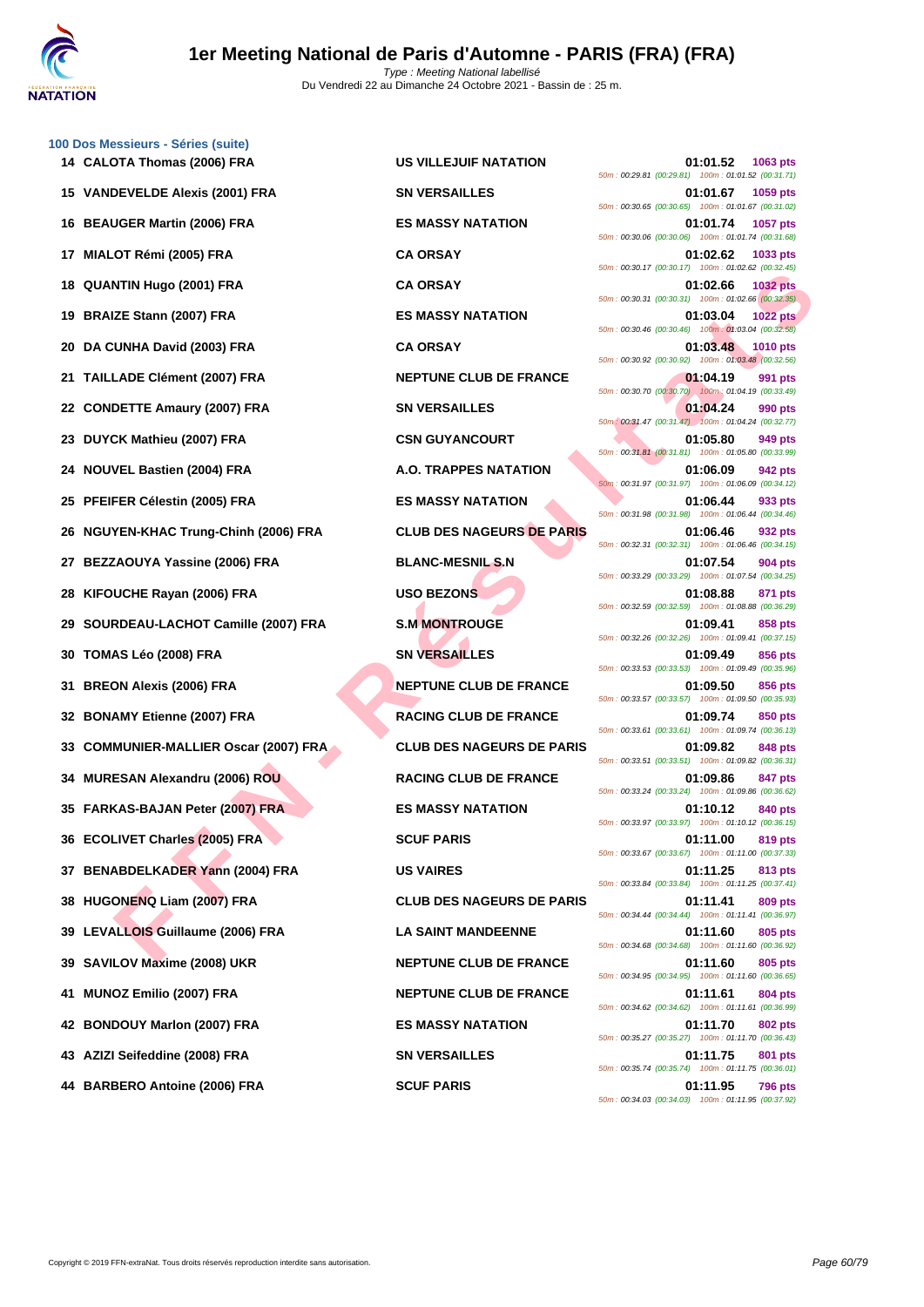

| 100 Dos Messieurs - Séries (suite)                                |                                    |                                                                                  |
|-------------------------------------------------------------------|------------------------------------|----------------------------------------------------------------------------------|
| 45 BOUNIN Nael (2007) FRA                                         | <b>CLUB DES NAGEURS DE PARIS</b>   | 01:12.13<br>792 pts<br>50m: 00:34.17 (00:34.17) 100m: 01:12.13 (00:37.96)        |
| 46 BAZUREAU Corentin (2008) FRA                                   | <b>ES MASSY NATATION</b>           | 01:12.40<br><b>786 pts</b><br>50m: 00:35.20 (00:35.20) 100m: 01:12.40 (00:37.20) |
| DE LA BAUME Adriano (2006) ITA<br>47                              | <b>RACING CLUB DE FRANCE</b>       | 01:12.48<br><b>784 pts</b><br>50m: 00:35.57 (00:35.57) 100m: 01:12.48 (00:36.91) |
| <b>HAMAIMI Lucas (2007) FRA</b><br>48.                            | <b>CLUB DES NAGEURS DE PARIS</b>   | 01:14.19<br>744 pts<br>50m: 00:35.30 (00:35.30) 100m: 01:14.19 (00:38.89)        |
| <b>FONTAINE CIéo (2006) FRA</b><br>49                             | <b>PROVINS NATATION</b>            | 741 pts<br>01:14.30                                                              |
| <b>BARKA Selmen (2008) FRA</b><br>50                              | <b>CLUB DES NAGEURS DE PARIS</b>   | 50m: 00:35.68 (00:35.68) 100m: 01:14.30 (00:38.62)<br><b>716 pts</b><br>01:15.43 |
| <b>LARAYEDIIyes (2008) FRA</b><br>51.                             | <b>ASS SPORTIVE BOUVINES</b>       | 50m: 00:35.76 (00:35.76) 100m: 01:15.43 (00:39.67)<br>01:15.48<br><b>715 pts</b> |
| 52 BESNIER Hadrien (2007) FRA                                     | <b>CLUB DES NAGEURS DE PARIS</b>   | 50m: 00:36.66 (00:36.66) 100m: 01:15.48 (00:38.82)<br>01:15.51<br><b>714 pts</b> |
| <b>DESMAISON Tom (2008) FRA</b><br>53                             | <b>SN VERSAILLES</b>               | 50m: 00:36.14 (00:36.14) 100m: 01:15.51 (00:39.37)<br>01:16.37<br>695 pts        |
| <b>MIHAI Christian (2006) FRA</b><br>54                           | <b>SCUF PARIS</b>                  | 50m: 00:37.27 (00:37.27) 100m: 01:16.37 (00:39.10)<br>01:18.69<br>644 pts        |
|                                                                   |                                    | 50m: 00:37.94 (00:37.94) 100m: 01:18.69 (00:40.75)                               |
| 55 LOISEAU Camille (2008) FRA                                     | <b>CS CLICHY 92</b>                | 01:19.15<br>634 pts<br>50m: 00:37.35 (00:37.35) 100m: 01:19.15 (00:41.80)        |
| 56 SAUVADET Vadim (2009) FRA                                      | NEPTUNE CLUB DE FRANCE             | 01:20.73<br>601 pts<br>50m: 00:39.33 (00:39.33) 100m: 01:20.73 (00:41.40)        |
| 57 EL MOUDIR Wassim (2009) FRA                                    | <b>ES MASSY NATATION</b>           | 01:21.42<br>587 pts<br>50m: 00:40.96 (00:40.96) 100m: 01:21.42 (00:40.46)        |
| SROUJI William (2009) FRA<br>58                                   | <b>AQUACLUB LE PECQ MARLY</b>      | 01:21.46<br>586 pts                                                              |
| PINERO Antoine (2009) FRA<br>59                                   | <b>AQUACLUB LE PECQ MARLY</b>      | 50m: 00:40.29 (00:40.29) 100m: 01:21.46 (00:41.17)<br>01:22.45<br>566 pts        |
| DUMOUCHY Adam (2008) FRA<br>60                                    | <b>A.O. TRAPPES NATATION</b>       | 50m: 00:39.38 (00:39.38) 100m: 01:22.45 (00:43.07)<br>01:22.54<br>565 pts        |
| SUTEAU Mateo (2009) FRA<br>61.                                    | <b>CLUB DES NAGEURS DE PARIS</b>   | 50m: 00:39.60 (00:39.60) 100m: 01:22.54 (00:42.94)<br>01:23.08<br>554 pts        |
| 62 BOUHNIK Adam (2007) FRA                                        | <b>CS CLICHY 92</b>                | 50m: 00:40.93 (00:40.93) 100m: 01:23.08 (00:42.15)<br>01:23.14                   |
|                                                                   |                                    | 553 pts<br>50m: 00:39.61 (00:39.61) 100m: 01:23.14 (00:43.53)                    |
| 63 LE GARREC Merlin (2009) FRA                                    | <b>CLUB DES NAGEURS DE PARIS</b>   | 01:24.26<br>531 pts<br>50m: 00:40.19 (00:40.19) 100m: 01:24.26 (00:44.07)        |
| KHEDIMI Kenzi (2009) FRA<br>64                                    | <b>CLUB DES NAGEURS DE PARIS</b>   | 01:24.28<br>530 pts<br>50m: 00:41.39 (00:41.39) 100m: 01:24.28 (00:42.89)        |
| 65 SCHACHTEBECK ALONSO Axel (2009) FRA                            | <b>STADE FRANÇAIS O COURBEVOIE</b> | 01:24.60<br>524 pts                                                              |
| 66 ROY Ylann (2009) FRA                                           | <b>A.O. TRAPPES NATATION</b>       | 50m: 00:40.97 (00:40.97) 100m: 01:24.60 (00:43.63)<br>01:25.37<br>509 pts        |
| 67 TAFER PACHE Ernest (2009) FRA                                  | <b>SCUF PARIS</b>                  | 50m: 00:41.20 (00:41.20) 100m: 01:25.37 (00:44.17)<br>01:27.88<br>463 pts        |
| ---                                                               | <b>LES PHOENIX D'ANTONY</b>        | 50m: 00:43.33 (00:43.33) 100m: 01:27.88 (00:44.55)                               |
| DELECOLLE Camille (2007) FRA<br><b>POMMERAY Octave (2007) FRA</b> | <b>SCUF PARIS</b>                  | <b>DNS</b> dec<br><b>DNS</b> dec                                                 |
| EL OUARRADI Bilel (2009) FRA                                      | <b>ES MASSY NATATION</b>           | DSQ                                                                              |
|                                                                   |                                    |                                                                                  |
| 200 Dos Messieurs - Séries<br>(Samedi 23 Octobre 2021)            |                                    |                                                                                  |

| 1 HUET-LEBERRUYER Titouan (2003) FRA | <b>CS CLICHY 92</b><br>50m: 00:28.89 (00:28.89)                                                                                        | 100m: 01:00.00 (00:31.11) 150m: 01:32.31 (00:32.31) 200m: 02:04.06 (00:31.75) | 02:04.06 | <b>1179 pts</b> |
|--------------------------------------|----------------------------------------------------------------------------------------------------------------------------------------|-------------------------------------------------------------------------------|----------|-----------------|
| 2 BONEL Antonyn (2001) FRA           | <b>CA ORSAY</b><br>50m; 00:28.60 (00:28.60) 100m; 00:59.61 (00:31.01) 150m; 01:32.17 (00:32.56) 200m; 02:05.71 (00:33.54)              |                                                                               | 02:05.71 | 1156 pts        |
| 3 BARBAUD Julien (2004) FRA          | <b>CN MELUN VAL DE SEINE</b><br>50m: 00:28.93 (00:28.93) 100m: 01:00.34 (00:31.41) 150m: 01:33.10 (00:32.76) 200m: 02:06.37 (00:33.27) |                                                                               | 02:06.37 | 1146 pts        |
| 4 RENE CORAIL Yann (2003) FRA        | <b>CA ORSAY</b><br>50m; 00:29.73 (00:29.73) 100m; 01:01.44 (00:31.71) 150m; 01:34.52 (00:33.08) 200m; 02:06.88 (00:32.36)              |                                                                               | 02:06.88 | 1139 pts        |
| 5 BRAIZE Neo (2004) FRA              | <b>ES MASSY NATATION</b><br>50m: 00:28.31 (00:28.31) 100m: 01:00.89 (00:32.58) 150m: 01:35.23 (00:34.34) 200m: 02:09.26 (00:34.03)     |                                                                               | 02:09.26 | <b>1106 pts</b> |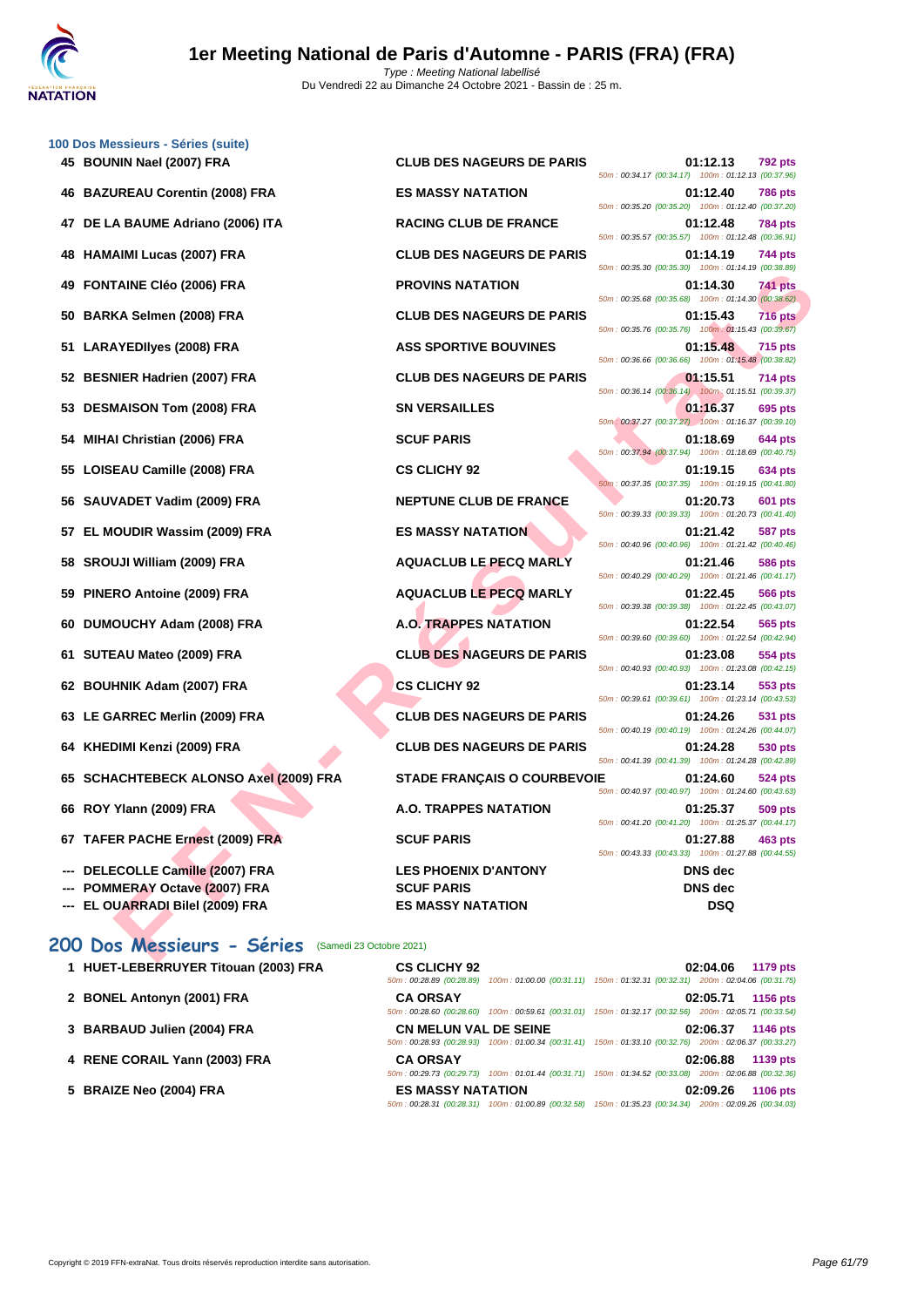### **[200 Dos M](http://www.ffnatation.fr/webffn/index.php)essieurs - Séries (suite)**

- 
- 
- **8 LOCHOSHVILI Roman (2004) FRA CS CLICHY 92 02:12.87 1056 pts**
- 
- 
- 
- 
- 
- **14 ROTBELGRAND Mathis (2002) FRA U.S CRETEIL NATATION 02:15.75 1017 pts**
- 
- 
- **17 POBEL-CRAPPE Matys (2005) FRA CSN GUYANCOURT 02:17.67 992 pts**
- **18 TAILLADE Clément (2007) FRA NEPTUNE CLUB DE FRANCE 02:17.75 991 pts**
- 
- 
- **21 BRISSONNET Baptiste (2005) FRA ASS SPORTIVE BOUVINES 02:19.48 968 pts**
- 
- 
- 
- 
- 
- 
- 
- 
- **30 GENDRIER Esteban (2007) FRA CSN GUYANCOURT 02:27.40 867 pts**
- 
- 
- 
- 
- 
- 

**FRANCISCOS PRANCISCOS PRANCISCOS PRANCISCOS PRANCISCOS PRANCISCOS PRANCISCOS PRANCISCOS PRANCISCOS PRANCISCOS PRANCISCOS PRANCISCOS PRANCISCOS PRANCISCOS PRANCISCOS PRANCISCOS PRANCISCOS PRANCISCOS PRANCISCOS PRANCISCOS 6 CLAIMAND Adrien (2003) FRA CSN GUYANCOURT 02:09.37 1104 pts** 50m : 00:30.60 (00:30.60) 100m : 01:02.97 (00:32.37) 150m : 01:36.60 (00:33.63) 200m : 02:09.37 (00:32.77) **7 THIERRY Gaspard (2004) FRA CN MELUN VAL DE SEINE 02:11.17 1079 pts** 50m : 00:30.34 (00:30.34) 100m : 01:03.44 (00:33.10) 150m : 01:37.28 (00:33.84) 200m : 02:11.17 (00:33.89) 50m : 00:31.13 (00:31.13) 100m : 01:04.29 (00:33.16) 150m : 01:38.51 (00:34.22) 200m : 02:12.87 (00:34.36) **9 BONNAULT Henri (2005) FRA RACING CLUB DE FRANCE 02:13.43 1048 pts** 50m : 00:31.64 (00:31.64) 100m : 01:05.47 (00:33.83) 150m : 01:39.78 (00:34.31) 200m : 02:13.43 (00:33.65) **10 M'BARKI Aziz (2000) TUN MOUETTES DE PARIS 02:13.46 1048 pts** 50m : 00:30.28 (00:30.28) 100m : 01:03.83 (00:33.55) 150m : 01:39.25 (00:35.42) 200m : 02:13.46 (00:34.21) **11 BEAUGER Martin (2006) FRA ES MASSY NATATION 02:13.77 1044 pts** 50m : 00:31.63 (00:31.63) 100m : 01:05.49 (00:33.86) 150m : 01:39.88 (00:34.39) 200m : 02:13.77 (00:33.89) **12 SNEP Damien (2006) FRA SN VERSAILLES 02:15.36 1022 pts** 50m : 00:31.83 (00:31.83) 100m : 01:06.09 (00:34.26) 150m : 01:40.87 (00:34.78) 200m : 02:15.36 (00:34.49) **13 QUANTIN Hugo (2001) FRA CA ORSAY 02:15.53 1020 pts** 50m : 00:31.30 (00:31.30) 100m : 01:05.07 (00:33.77) 150m : 01:39.93 (00:34.86) 200m : 02:15.53 (00:35.60) 50m : 00:29.87 (00:29.87) 100m : 01:02.31 (00:32.44) 150m : 01:37.15 (00:34.84) 200m : 02:15.75 (00:38.60) **15 MIALOT Rémi (2005) FRA CA ORSAY 02:15.90 1015 pts** 50m : 00:30.38 (00:30.38) 100m : 01:03.95 (00:33.57) 150m : 01:39.46 (00:35.51) 200m : 02:15.90 (00:36.44) **16 REUILLON Paul (1997) FRA CLUB DES NAGEURS DE PARIS 02:15.93 1015 pts** 50m : 00:30.75 (00:30.75) 100m : 01:04.49 (00:33.74) 150m : 01:40.03 (00:35.54) 200m : 02:15.93 (00:35.90) 50m : 00:31.84 (00:31.84) 100m : 01:06.40 (00:34.56) 150m : 01:41.97 (00:35.57) 200m : 02:17.67 (00:35.70) 50m : 00:30.61 (00:30.61) 100m : 01:05.01 (00:34.40) 150m : 01:41.41 (00:36.40) 200m : 02:17.75 (00:36.34) **19 DA CUNHA David (2003) FRA CA ORSAY 02:17.86 989 pts** 50m : 00:32.57 (00:32.57) 100m : 01:07.78 (00:35.21) 150m : 01:42.91 (00:35.13) 200m : 02:17.86 (00:34.95) **20 SADYS Lucas (2002) FRA CN EPINETTES PARIS 02:19.36 969 pts** 50m : 00:31.90 (00:31.90) 100m : 01:06.77 (00:34.87) 150m : 01:42.79 (00:36.02) 200m : 02:19.36 (00:36.57) 50m : 00:31.45 (00:31.45) 100m : 01:05.78 (00:34.33) 150m : 01:42.60 (00:36.82) 200m : 02:19.48 (00:36.88) **22 PAYER Emeric (2005) FRA RACING CLUB DE FRANCE 02:20.87 950 pts** 50m : 00:31.03 (00:31.03) 100m : 01:07.52 (00:36.49) 150m : 01:44.55 (00:37.03) 200m : 02:20.87 (00:36.32) **23 GIRAULT Nils (2004) FRA NAUTIC CLUB RAMBOUILLET 02:21.05 948 pts** 50m : 00:32.52 (00:32.52) 100m : 01:08.24 (00:35.72) 150m : 01:44.67 (00:36.43) 200m : 02:21.05 (00:36.38) **24 NOUVEL Bastien (2004) FRA A.O. TRAPPES NATATION 02:22.00 935 pts** 50m : 00:31.97 (00:31.97) 100m : 01:07.51 (00:35.54) 150m : 01:44.79 (00:37.28) 200m : 02:22.00 (00:37.21) **25 HALTER Camille (2007) FRA US IVRY-SUR-SEINE 02:22.90 924 pts** 50m : 00:33.35 (00:33.35) 100m : 01:09.65 (00:36.30) 150m : 01:46.89 (00:37.24) 200m : 02:22.90 (00:36.01) **26 DUYCK Mathieu (2007) FRA CSN GUYANCOURT 02:25.29 894 pts** 50m : 00:33.80 (00:33.80) 100m : 01:10.77 (00:36.97) 150m : 01:48.66 (00:37.89) 200m : 02:25.29 (00:36.63) **27 DOUGUET Antoine (2007) FRA NEPTUNE CLUB DE FRANCE 02:26.07 884 pts** 50m : 00:33.85 (00:33.85) 100m : 01:11.25 (00:37.40) 150m : 01:49.11 (00:37.86) 200m : 02:26.07 (00:36.96) **28 SEMAM Jalîd (2005) FRA CN MELUN VAL DE SEINE 02:26.52 878 pts** 50m : 00:34.07 (00:34.07) 100m : 01:11.33 (00:37.26) 150m : 01:49.62 (00:38.29) 200m : 02:26.52 (00:36.90) **29 TOMAS Léo (2008) FRA SN VERSAILLES 02:27.28 869 pts** 50m : 00:34.27 (00:34.27) 100m : 01:11.98 (00:37.71) 150m : 01:49.77 (00:37.79) 200m : 02:27.28 (00:37.51) 50m : 00:33.82 (00:33.82) 100m : 01:11.42 (00:37.60) 150m : 01:49.56 (00:38.14) 200m : 02:27.40 (00:37.84) **31 GUY Gregoire (2008) FRA RACING CLUB DE FRANCE 02:27.64 864 pts** 50m : 00:34.46 (00:34.46) 100m : 01:11.77 (00:37.31) 150m : 01:50.10 (00:38.33) 200m : 02:27.64 (00:37.54) **32 LAKHDARI Adam (2007) FRA US IVRY-SUR-SEINE 02:28.04 860 pts** 50m : 00:32.71 (00:32.71) 100m : 01:09.22 (00:36.51) 150m : 01:49.43 (00:40.21) 200m : 02:28.04 (00:38.61) **33 SORREL Milo (2005) FRA CN EPINETTES PARIS 02:30.16 834 pts** 50m : 00:34.80 (00:34.80) 100m : 01:12.38 (00:37.58) 150m : 01:51.10 (00:38.72) 200m : 02:30.16 (00:39.06) **34 MUNOZ Emilio (2007) FRA NEPTUNE CLUB DE FRANCE 02:31.01 823 pts** 50m : 00:34.14 (00:34.14) 100m : 01:12.01 (00:37.87) 150m : 01:51.87 (00:39.86) 200m : 02:31.01 (00:39.14) **35 AZIZI Seifeddine (2008) FRA SN VERSAILLES 02:32.10 810 pts** 50m : 00:36.26 (00:36.26) 100m : 01:15.26 (00:39.00) 150m : 01:54.31 (00:39.05) 200m : 02:32.10 (00:37.79) **36 BONDOUY Marlon (2007) FRA ES MASSY NATATION 02:32.44 806 pts**

50m : 00:35.60 (00:35.60) 100m : 01:13.57 (00:37.97) 150m : 01:53.16 (00:39.59) 200m : 02:32.44 (00:39.28)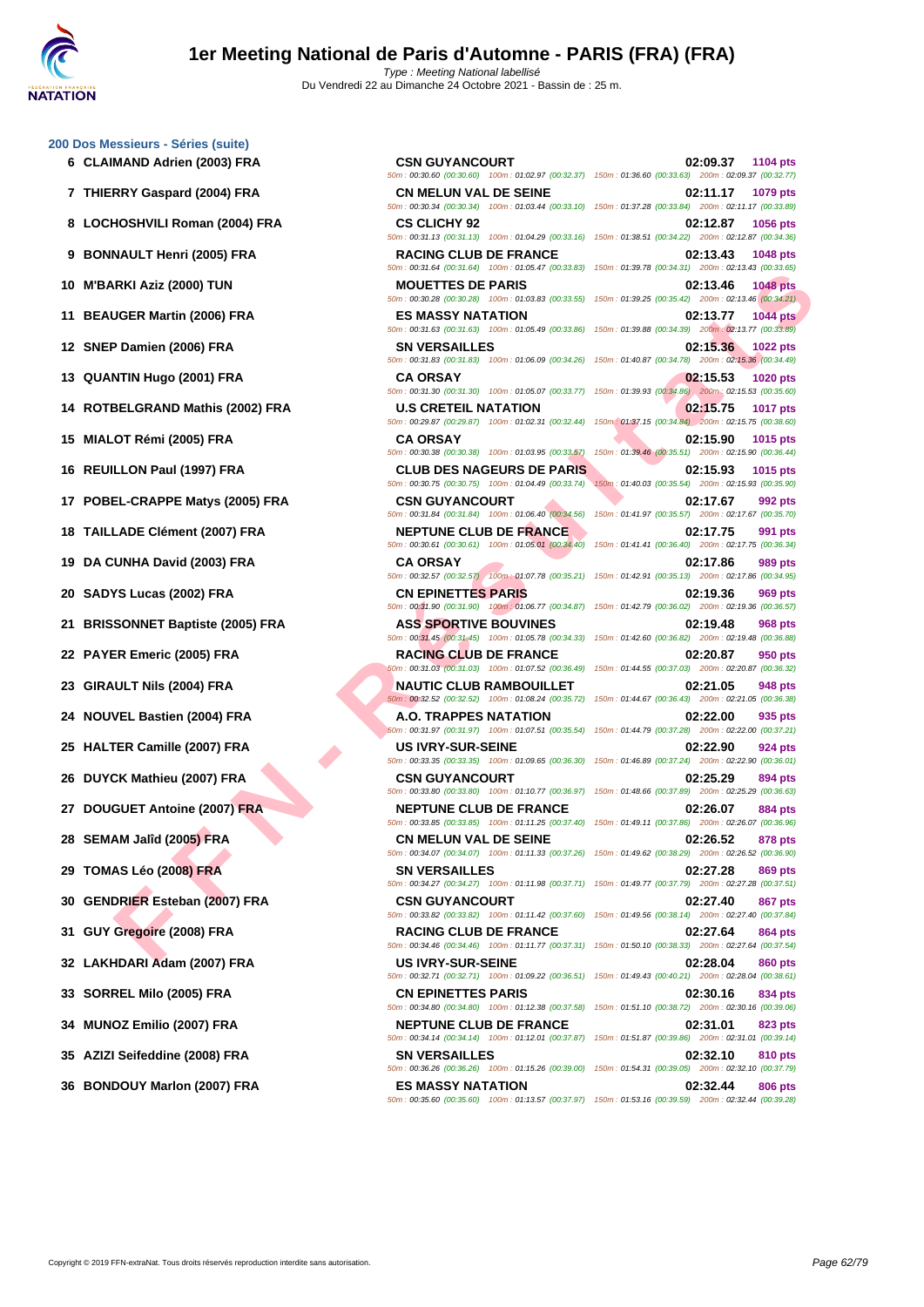50m : 00:34.77 (00:34.77) 100m : 01:12.63 (00:37.86) 150m : 01:52.90 (00:40.27) 200m : 02:33.71 (00:40.81)

50m : 00:34.67 (00:34.67) 100m : 01:13.09 (00:38.42) 150m : 01:53.84 (00:40.75) 200m : 02:33.81 (00:39.97)

50m : 00:34.85 (00:34.85) 100m : 01:14.43 (00:39.58) 150m : 01:55.15 (00:40.72) 200m : 02:35.23 (00:40.08)

50m : 00:35.85 (00:35.85) 100m : 01:15.89 (00:40.04) 150m : 01:56.19 (00:40.30) 200m : 02:36.09 (00:39.90)

### **[200 Dos M](http://www.ffnatation.fr/webffn/index.php)essieurs - Séries (suite)**

- **MURESAN Alexandru (2006) ROU RACING CLUB DE FRANCE 02:33.71 791 pts**
- **BENABDELKADER Yann (2004) FRA US VAIRES 02:33.81 790 pts**

**BAZUREAU Corentin (2008) FRA ES MASSY NATATION 02:35.23 774 pts**

- **CLAIMAND Evan (2007) FRA CSN GUYANCOURT 02:36.09 764 pts**
- **FONTAINE Sacha (2007) FRA COLOMBES NATATION 02:36.09 764 pts**
- **KIFOUCHE Rayan (2006) FRA USO BEZONS 02:37.59 746 pts**
- **FONTAINE Cléo (2006) FRA PROVINS NATATION 02:43.94 675 pts**
- **LOISEAU Camille (2008) FRA CS CLICHY 92 02:50.02 611 pts**
- **POTTIER Soren (2009) FRA CN EPINETTES PARIS 02:55.74 553 pts**
- **--- ROY Ylann (2009) FRA A.O. TRAPPES NATATION DNF**

# 50m : 00:39.58 (00:39.58) 100m : 01:24.69 (00:45.11) 150m : 02:11.00 (00:46.31) 200m : 02:55.74 (00:44.74)<br> **A.O. TRAPPES NATATION**<br> **DNF 50 Brasse Messieurs - Finale A 15 ans et plus** (Dimanche 24 Octobre 2021)

|                                                                         | $10011.00.33.03$ (00.33.03) $10011.01.13.03$ (00.40.04) $10011.01.00.13$ (00.40.30) |                                                                                                                                          |
|-------------------------------------------------------------------------|-------------------------------------------------------------------------------------|------------------------------------------------------------------------------------------------------------------------------------------|
| 40 FONTAINE Sacha (2007) FRA                                            | <b>COLOMBES NATATION</b>                                                            | 02:36.09<br><b>764 pts</b><br>50m : 00:36.39 (00:36.39) 100m : 01:16.07 (00:39.68) 150m : 01:56.44 (00:40.37) 200m : 02:36.09 (00:39.65) |
| 42 KIFOUCHE Rayan (2006) FRA                                            | <b>USO BEZONS</b>                                                                   | <b>746 pts</b><br>02:37.59                                                                                                               |
|                                                                         |                                                                                     | 50m: 00:32.73 (00:32.73) 100m: 01:10.74 (00:38.01) 150m: 01:53.85 (00:43.11) 200m: 02:37.59 (00:43.74)                                   |
| 43 FONTAINE Cléo (2006) FRA                                             | <b>PROVINS NATATION</b>                                                             | 02:43.94<br>675 pts<br>50m: 00:37.15 (00:37.15) 100m: 01:18.61 (00:41.46) 150m: 02:01.95 (00:43.34) 200m: 02:43.94 (00:41.99)            |
| 44 LOISEAU Camille (2008) FRA                                           | <b>CS CLICHY 92</b>                                                                 | 02:50.02<br><b>611 pts</b>                                                                                                               |
|                                                                         |                                                                                     | 50m: 00:37.84 (00:37.84) 100m: 01:21.29 (00:43.45) 150m: 02:05.56 (00:44.27) 200m: 02:50.02 (00:44.46)                                   |
| 45 POTTIER Soren (2009) FRA                                             | <b>CN EPINETTES PARIS</b>                                                           | 02:55.74<br>553 pts                                                                                                                      |
|                                                                         |                                                                                     | 50m : 00:39.58 (00:39.58) 100m : 01:24.69 (00:45.11) 150m : 02:11.00 (00:46.31) 200m : 02:55.74 (00:44.74)                               |
| --- ROY Ylann (2009) FRA                                                | A.O. TRAPPES NATATION                                                               | <b>DNF</b>                                                                                                                               |
|                                                                         |                                                                                     |                                                                                                                                          |
| O Brasse Messieurs - Finale A 15 ans et plus (Dimanche 24 Octobre 2021) |                                                                                     |                                                                                                                                          |
| 1 PASTULA Kacper (2001) FRA                                             | <b>US VILLEJUIF NATATION.</b>                                                       | 00:28.13<br><b>1247 pts</b>                                                                                                              |
| 2 AZRA Alexandre (2000) FRA                                             | <b>US VILLEJUIF NATATION</b>                                                        | 00:29.20<br>1189 pts                                                                                                                     |
| 3 BAUMANN Simon (1990) FRA                                              | <b>CLAMART NATATION 92</b>                                                          | 00:29.39<br><b>1178 pts</b>                                                                                                              |
| 4 GABALI Cedric (2004) FRA                                              | <b>US VILLEJUIF NATATION</b>                                                        | 00:29.40<br><b>1178 pts</b>                                                                                                              |
| 5 VIARD Neil (2006) FRA                                                 | <b>CLAMART NATATION 92</b>                                                          | 00:29.63<br>1165 pts                                                                                                                     |
| 6 LETOCART Enzo (2004) FRA                                              | <b>CN MELUN VAL DE SEINE</b>                                                        | 00:29.71<br>1161 pts                                                                                                                     |
| 7 RENE CORAIL Yann (2003) FRA                                           | <b>CA ORSAY</b>                                                                     | 00:30.14<br>1138 pts                                                                                                                     |
| 8 DELICES Jean-Guy (1997) FRA                                           | <b>CLAMART NATATION 92</b>                                                          | 00:30.58<br><b>1115 pts</b>                                                                                                              |
|                                                                         |                                                                                     |                                                                                                                                          |
| O Brasse Messieurs - Finale A 13-14 ans (Dimanche 24 Octobre 2021)      |                                                                                     |                                                                                                                                          |
| 1 TAN Lisandre (2007) FRA                                               | A.O. TRAPPES NATATION                                                               | 00:31.89<br><b>1047 pts</b>                                                                                                              |
| 2 VANDELOGT Sebastian (2007) BEL                                        | <b>NEPTUNE CLUB DE FRANCE</b>                                                       | 00:33.55<br><b>964 pts</b>                                                                                                               |
| 3 MANOLE Maxim (2007) FRA                                               | <b>ES MASSY NATATION</b>                                                            | 00:33.64<br><b>960 pts</b>                                                                                                               |
| 4 CLEMENT Bastien (2007) FRA                                            | <b>S.M MONTROUGE</b>                                                                | 00:35.92<br>852 pts                                                                                                                      |
| 5 SOURDEAU-LACHOT Camille (2007) FRA                                    | <b>S.M MONTROUGE</b>                                                                | 00:36.50<br>825 pts                                                                                                                      |
| 6 TRéBOSC Samy (2007) FRA                                               | <b>ES MASSY NATATION</b>                                                            | 00:36.59<br><b>821 pts</b>                                                                                                               |
| 7 CHANCLOU Matteo (2007) FRA                                            | <b>S.M MONTROUGE</b>                                                                | 00:37.36<br><b>787 pts</b>                                                                                                               |
| 8 TIMMERMAN Awen (2007) FRA                                             | <b>NEPTUNE CLUB DE FRANCE</b>                                                       | 00:37.88<br><b>764 pts</b>                                                                                                               |
|                                                                         |                                                                                     |                                                                                                                                          |
| O Brasse Messieurs - Finale B 15 ans et plus (Dimanche 24 Octobre 2021) |                                                                                     |                                                                                                                                          |
| 1 GRANDIN MARTIN Numa (2002) FRA                                        | <b>ES MASSY NATATION</b>                                                            | 00:30.37<br><b>1126 pts</b>                                                                                                              |
| 2 BIZARRI Elyas (2005) FRA                                              | <b>MOUETTES DE PARIS</b>                                                            | 00:31.40<br><b>1072 pts</b>                                                                                                              |
| 3 GABALI Matthieu (2003) FRA                                            | <b>US VILLEJUIF NATATION</b>                                                        | 00:31.74<br>1055 pts                                                                                                                     |
| 4 KARADZIC Luka (2004) FRA                                              | <b>CLAMART NATATION 92</b>                                                          | 00:31.75<br>1054 pts                                                                                                                     |
| 5 BIGAY Antoine (2006) FRA                                              | <b>CLAMART NATATION 92</b>                                                          | 00:31.89<br>1047 pts                                                                                                                     |
| 6 SCHMITT Teddy (2002) FRA                                              | <b>CN MELUN VAL DE SEINE</b>                                                        | 00:31.97<br><b>1043 pts</b>                                                                                                              |

### **50 Brasse Messieurs - Finale A 13-14 ans** (Dimanche 24 Octobre 2021)

| 1 TAN Lisandre (2007) FRA            | A.O. TRAPPES NATATION         | 00:31.89 | <b>1047 pts</b> |
|--------------------------------------|-------------------------------|----------|-----------------|
| 2 VANDELOGT Sebastian (2007) BEL     | <b>NEPTUNE CLUB DE FRANCE</b> | 00:33.55 | <b>964 pts</b>  |
| 3 MANOLE Maxim (2007) FRA            | <b>ES MASSY NATATION</b>      | 00:33.64 | <b>960 pts</b>  |
| 4 CLEMENT Bastien (2007) FRA         | <b>S.M MONTROUGE</b>          | 00:35.92 | 852 pts         |
| 5 SOURDEAU-LACHOT Camille (2007) FRA | <b>S.M MONTROUGE</b>          | 00:36.50 | 825 pts         |
| 6 TRéBOSC Samy (2007) FRA            | <b>ES MASSY NATATION</b>      | 00:36.59 | 821 pts         |
| 7 CHANCLOU Matteo (2007) FRA         | <b>S.M MONTROUGE</b>          | 00:37.36 | 787 pts         |
| 8 TIMMERMAN Awen (2007) FRA          | <b>NEPTUNE CLUB DE FRANCE</b> | 00:37.88 | <b>764 pts</b>  |
|                                      |                               |          |                 |

### **50 Brasse Messieurs - Finale B 15 ans et plus** (Dimanche 24 Octobre 2021)

| 1 GRANDIN MARTIN Numa (2002) FRA | <b>ES MASSY NATATION</b>     | 00:30.37 | <b>1126 pts</b> |
|----------------------------------|------------------------------|----------|-----------------|
| 2 BIZARRI Elyas (2005) FRA       | <b>MOUETTES DE PARIS</b>     | 00:31.40 | <b>1072 pts</b> |
| 3 GABALI Matthieu (2003) FRA     | <b>US VILLEJUIF NATATION</b> | 00:31.74 | 1055 pts        |
| 4 KARADZIC Luka (2004) FRA       | <b>CLAMART NATATION 92</b>   | 00:31.75 | <b>1054 pts</b> |
| 5 BIGAY Antoine (2006) FRA       | <b>CLAMART NATATION 92</b>   | 00:31.89 | <b>1047 pts</b> |
| 6 SCHMITT Teddy (2002) FRA       | <b>CN MELUN VAL DE SEINE</b> | 00:31.97 | 1043 pts        |
| 7 KARADZIC Marko (2006) FRA      | <b>CLAMART NATATION 92</b>   | 00:32.31 | <b>1026 pts</b> |
| 8 DELICES Jean-marc (2000) FRA   | <b>CLAMART NATATION 92</b>   | 00:32.39 | <b>1022 pts</b> |

### **50 Brasse Messieurs - Finale B 13-14 ans** (Dimanche 24 Octobre 2021)

| 1 DAVID Armel (2007) FRA    | <b>CA ORSAY</b>               | 00:37.19 | <b>795 pts</b> |
|-----------------------------|-------------------------------|----------|----------------|
| 2 FREITAS Luka (2007) FRA   | <b>AQUACLUB LE PECQ MARLY</b> | 00:40.42 | 658 pts        |
| 3 CHEMLA Anatole (2007) FRA | <b>PARIS SPORT CLUB</b>       | 00:41.37 | 620 pts        |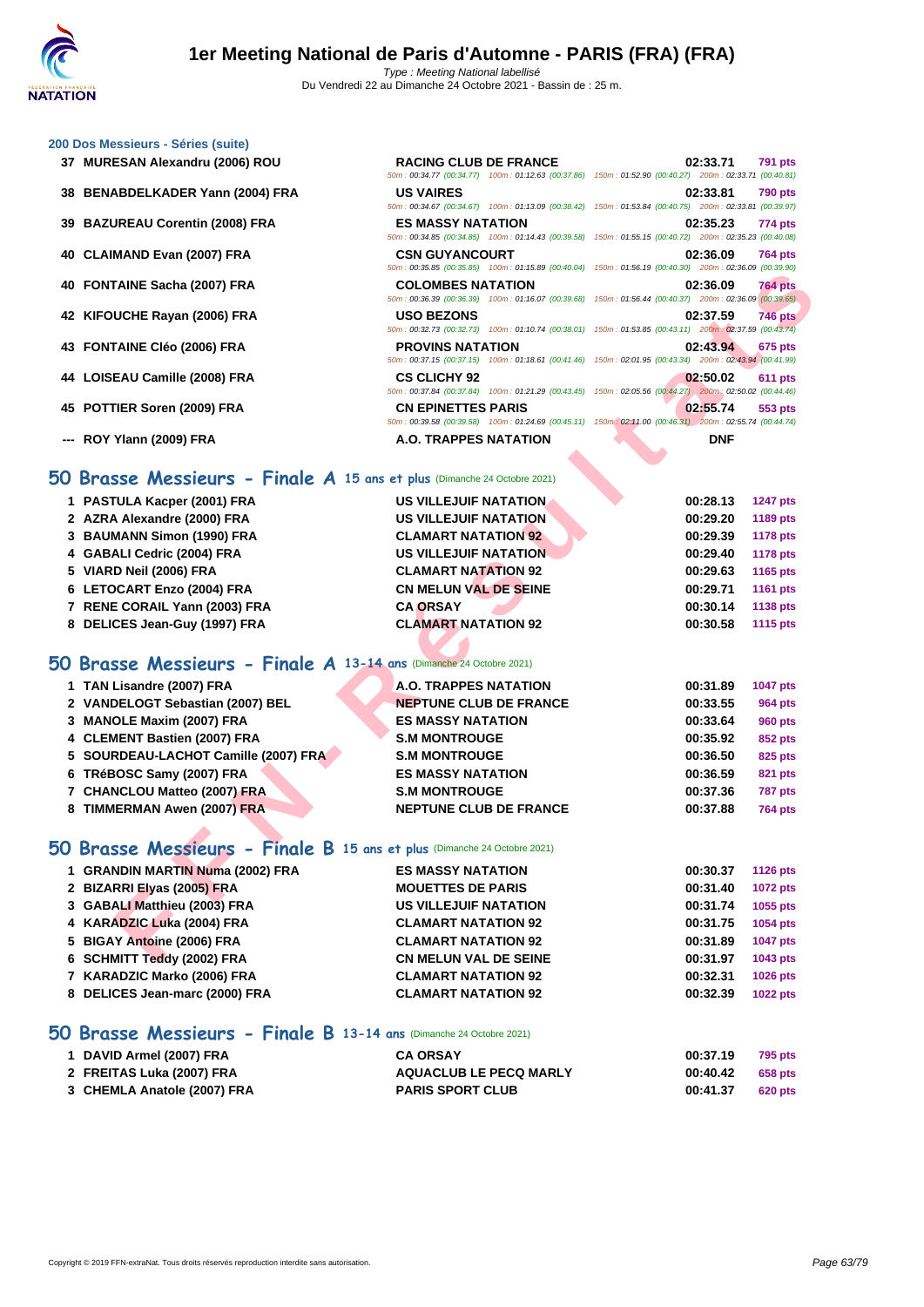

# **[50 Bra](http://www.ffnatation.fr/webffn/index.php)sse Messieurs - Finale C 15 ans et plus** (Dimanche 24 Octobre 2021)

| 50 Brasse Messieurs - Finale C 12 ans (Dimanche 24 Octobre 2021) |                                |                | Æ               |
|------------------------------------------------------------------|--------------------------------|----------------|-----------------|
| --- GIRARD Quentin (2005) FRA                                    | <b>US VILLEJUIF NATATION</b>   | <b>DNS</b> dec |                 |
| 7 NEDELLEC Hugo (2006) FRA                                       | <b>ES MASSY NATATION</b>       | 00:33.55       | <b>964 pts</b>  |
| 6 ROCHER Enzo (2005) FRA                                         | <b>CLAMART NATATION 92</b>     | 00:33.52       | <b>966 pts</b>  |
| 5 QUANTIN Hugo (2001) FRA                                        | <b>CA ORSAY</b>                | 00:32.80       | 1001 pts        |
| 4 BAZIN Loic (2005) FRA                                          | <b>RED STAR CLUB CHAMPIGNY</b> | 00:32.78       | <b>1002 pts</b> |
| 3 BAILLARGE Bastien (2004) FRA                                   | <b>RED STAR CLUB CHAMPIGNY</b> | 00:32.68       | <b>1007 pts</b> |
| 2 DA SILVA Noah (2006) FRA                                       | <b>CN MELUN VAL DE SEINE</b>   | 00:32.37       | 1023 pts        |
| 1 ILCHEV Velizar (2004) BUL                                      | <b>RED STAR CLUB CHAMPIGNY</b> | 00:32.04       | 1039 pts        |

| 1 NKALA LIASHCHYNSKI Vadim (2009) FRA | <b>CLUB DES NAGEURS DE PARIS</b>   | 00:38.06 | <b>756 pts</b> |
|---------------------------------------|------------------------------------|----------|----------------|
| 2 HAUET Raphael (2009) FRA            | <b>AS EMERAINVILLE</b>             | 00:39.06 | <b>714 pts</b> |
| 3 BENYETTOU Wassim (2009) FRA         | <b>A.O. TRAPPES NATATION</b>       | 00:40.21 | <b>666 pts</b> |
| 4 BATAILLE Eric (2009) FRA            | <b>NEPTUNE CLUB DE FRANCE</b>      | 00:41.03 | <b>633 pts</b> |
| 5 TAFER PACHE Ernest (2009) FRA       | <b>SCUF PARIS</b>                  | 00:43.71 | <b>532 pts</b> |
| 6 GUYADER HUGUET Paul (2009) FRA      | <b>SCUF PARIS</b>                  | 00:43.84 | 527 pts        |
| 7 LATRONCHE Raphaël (2009) FRA        | <b>SCUF PARIS</b>                  | 00:43.87 | <b>526 pts</b> |
| 8 SCHACHTEBECK ALONSO Axel (2009) FRA | <b>STADE FRANCAIS O COURBEVOIE</b> | 00:44.93 | <b>488 pts</b> |
|                                       |                                    |          |                |

| 7 NEDELLEC Hugo (2006) FRA                                       | <b>ES MASSY NATATION</b>           | 00:33.55       | <b>964 pts</b>  |
|------------------------------------------------------------------|------------------------------------|----------------|-----------------|
| --- GIRARD Quentin (2005) FRA                                    | <b>US VILLEJUIF NATATION</b>       | <b>DNS</b> dec |                 |
| 50 Brasse Messieurs - Finale C 12 ans (Dimanche 24 Octobre 2021) |                                    |                |                 |
|                                                                  |                                    |                |                 |
| 1 NKALA LIASHCHYNSKI Vadim (2009) FRA                            | <b>CLUB DES NAGEURS DE PARIS</b>   | 00:38.06       | <b>756 pts</b>  |
| 2 HAUET Raphael (2009) FRA                                       | <b>AS EMERAINVILLE</b>             | 00:39.06       | 714 pts         |
| 3 BENYETTOU Wassim (2009) FRA                                    | A.O. TRAPPES NATATION              | 00:40.21       | 666 pts         |
| 4 BATAILLE Eric (2009) FRA                                       | <b>NEPTUNE CLUB DE FRANCE</b>      | 00:41.03       | 633 pts         |
| 5 TAFER PACHE Ernest (2009) FRA                                  | <b>SCUF PARIS</b>                  | 00:43.71       | 532 pts         |
| 6 GUYADER HUGUET Paul (2009) FRA                                 | <b>SCUF PARIS</b>                  | 00:43.84       | 527 pts         |
| 7 LATRONCHE Raphaël (2009) FRA                                   | <b>SCUF PARIS</b>                  | 00:43.87       | <b>526 pts</b>  |
| 8 SCHACHTEBECK ALONSO Axel (2009) FRA                            | <b>STADE FRANÇAIS O COURBEVOIE</b> | 00:44.93       | <b>488 pts</b>  |
| 50 Brasse Messieurs - Finale D 15 ans (Dimanche 24 Octobre 2021) |                                    |                |                 |
| 1 ABDELBAKI Zakaria (2006) FRA                                   | <b>COLOMBES NATATION</b>           | 00:34.42       | 922 pts         |
| 2 AMEUR Yinay (2006) FRA                                         | <b>CLUB NAUTIQUE DOMREMY 13</b>    | 00:39.97       | 676 pts         |
|                                                                  |                                    |                |                 |
| 50 Brasse Messieurs - Séries (Samedi 23 Octobre 2021)            |                                    |                |                 |
| 1 PASTULA Kacper (2001) FRA                                      | <b>US VILLEJUIF NATATION</b>       | 00:28.59       | <b>1222 pts</b> |
| 2 AZRA Alexandre (2000) FRA                                      | US VILLEJUIF NATATION              | 00:28.94       | 1203 pts        |
| 3 GABALI Cedric (2004) FRA                                       | US VILLEJUIF NATATION              | 00:29.38       | <b>1179 pts</b> |
| 4 VIARD Neil (2006) FRA                                          | <b>CLAMART NATATION 92</b>         | 00:29.42       | <b>1177 pts</b> |
| 5 BAUMANN Simon (1990) FRA                                       | <b>CLAMART NATATION 92</b>         | 00:29.56       | 1169 pts        |
| 6 BOUTRY Théo (2003) FRA                                         | <b>PROVINS NATATION</b>            | 00:29.58       | 1168 pts        |
| 7 RENE CORAIL Yann (2003) FRA                                    | <b>CA ORSAY</b>                    | 00:29.83       | 1155 pts        |
| 8 LETOCART Enzo (2004) FRA                                       | <b>CN MELUN VAL DE SEINE</b>       | 00:29.96       | 1148 pts        |
| 9 DELICES Jean-Guy (1997) FRA                                    | <b>CLAMART NATATION 92</b>         | 00:30.04       | 1143 pts        |
| 10 RAKOTONDRAMANGA Eliot-Tahina (2002) FRA                       | <b>ES MASSY NATATION</b>           | 00:30.40       | <b>1124 pts</b> |
| 11 GRANDIN MARTIN Numa (2002) FRA                                | <b>ES MASSY NATATION</b>           | 00:30.55       | 1116 pts        |
| 12 KARADZIC Luka (2004) FRA                                      | <b>CLAMART NATATION 92</b>         | 00:31.06       | 1090 pts        |
| 13 BIZARRI Elyas (2005) FRA                                      | <b>MOUETTES DE PARIS</b>           | 00:31.37       | 1074 pts        |
| 14 DELICES Jean-marc (2000) FRA                                  | <b>CLAMART NATATION 92</b>         | 00:31.52       | 1066 pts        |
| 15 SCHMITT Teddy (2002) FRA                                      | <b>CN MELUN VAL DE SEINE</b>       | 00:31.58       | 1063 pts        |
| 16 GABALI Matthieu (2003) FRA                                    | <b>US VILLEJUIF NATATION</b>       | 00:31.72       | 1056 pts        |
| 17 KARADZIC Marko (2006) FRA                                     | <b>CLAMART NATATION 92</b>         | 00:31.92       | 1046 pts        |
| 17 BIGAY Antoine (2006) FRA                                      | <b>CLAMART NATATION 92</b>         | 00:31.92       | 1046 pts        |
| 19 DENJEAN Constantin (2002) FRA                                 | <b>CN MELUN VAL DE SEINE</b>       | 00:32.12       | 1035 pts        |
| 20 DA SILVA Noah (2006) FRA                                      | <b>CN MELUN VAL DE SEINE</b>       | 00:32.21       | 1031 pts        |
| 21 TAN Lisandre (2007) FRA                                       | A.O. TRAPPES NATATION              | 00:32.25       | 1029 pts        |
| 22 BAILLARGE Bastien (2004) FRA                                  | <b>RED STAR CLUB CHAMPIGNY</b>     | 00:32.30       | 1026 pts        |
| 23 ILCHEV Velizar (2004) BUL                                     | <b>RED STAR CLUB CHAMPIGNY</b>     | 00:32.32       | 1025 pts        |
| 24 QUANTIN Hugo (2001) FRA                                       | <b>CA ORSAY</b>                    | 00:32.58       | <b>1012 pts</b> |
| 25 COLOMBOT Eddie (2004) FRA                                     | <b>PROVINS NATATION</b>            | 00:32.75       | 1004 pts        |
| 26 BAZIN Loic (2005) FRA                                         | <b>RED STAR CLUB CHAMPIGNY</b>     | 00:32.89       | 997 pts         |
|                                                                  |                                    |                |                 |

**VANDELOGT Sebastian (2007) BEL NEPTUNE CLUB DE FRANCE 00:33.11 986 pts**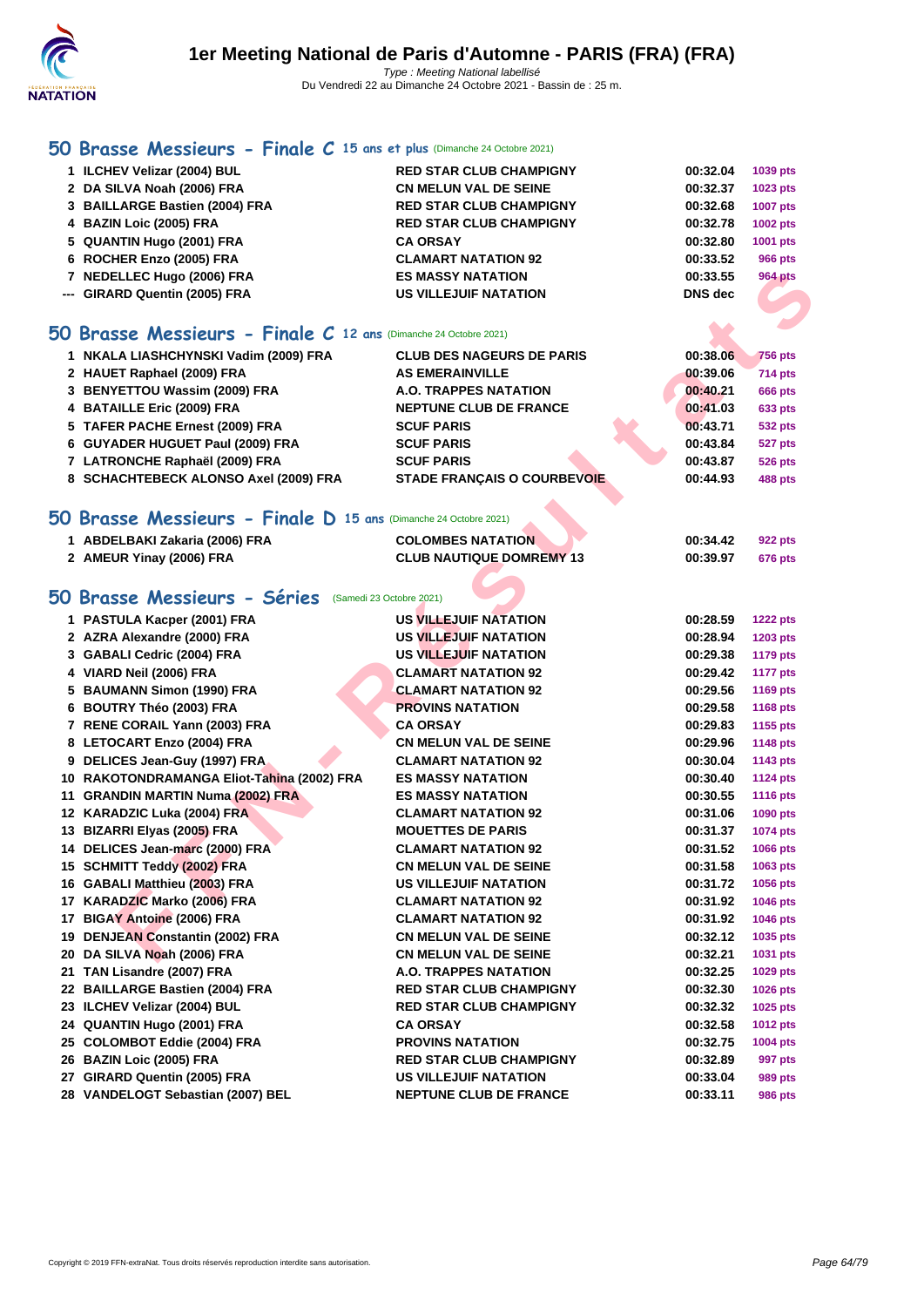

#### **[50 Brasse](http://www.ffnatation.fr/webffn/index.php) Messieurs - Séries (suite)**

|    | 30 NEDELLEC Hugo (2006) FRA                |
|----|--------------------------------------------|
|    | 31 BOULANGER Maxance (2004) FRA            |
|    | 32 MANOLE Maxim (2007) FRA                 |
|    | 33 COTTIN Antoine (2005) FRA               |
|    | 34 TACHOU Andreï (2004) FRA                |
| 35 | PFEIFER Célestin (2005) FRA                |
|    | 36 ABDELBAKI Zakaria (2006) FRA            |
|    | 37 FONTAINE Mathis (2006) FRA              |
|    | 38 JANNIC Joseph (2002) FRA                |
|    | 38 CLEMENT Bastien (2007) FRA              |
|    | 40 AMBROS Thomas (2004) FRA                |
| 41 | SOURDEAU-LACHOT Camille (2007) FRA         |
|    | 42 FONTAINE Cléo (2006) FRA                |
|    | 43 CHANCLOU Matteo (2007) FRA              |
|    | 44 TRéBOSC Samy (2007) FRA                 |
| 45 | VILA Esteban (2005) FRA                    |
| 46 | <b>TIMMERMAN Awen (2007) FRA</b>           |
| 47 | DAVID Armel (2007) FRA                     |
| 48 | NKALA LIASHCHYNSKI Vadim (2009) FRA        |
|    | 49 ECOLIVET Charles (2005) FRA             |
|    | 50 FREITAS Luka (2007) FRA                 |
| 51 | <b>COMBALUZIER Côme (2005) FRA</b>         |
|    | 52 BENYETTOU Wassim (2009) FRA             |
| 53 | <b>HAUET Raphael (2009) FRA</b>            |
|    | 54 AMEUR Yinay (2006) FRA                  |
|    | 55 QUESSON Julien (2005) FRA               |
| 56 | RANÇON Pierre (2005) FRA                   |
|    | 57 BATAILLE Eric (2009) FRA                |
| 58 | DACHEUX Raphael (2005) FRA                 |
|    | 59 CHEMLA Anatole (2007) FRA               |
|    | 60 TAFER PACHE Ernest (2009) FRA           |
| 61 | LATRONCHE Raphaël (2009) FRA               |
|    | 62 GUYADER HUGUET Paul (2009) FRA          |
| 63 | <b>SCHACHTEBECK ALONSO Axel (2009) FRA</b> |
|    | 64 MIFSUD SAUNOIS Achile (2009) FRA        |
|    | 65 LECARDEUR-SEILLAN Balthazar (2009) FRA  |
|    | 66 NAKAMOTO Julius (2009) FRA              |
|    | 67 RANCON Augustin (2009) FRA              |
|    | --- PAILLET Yohann (2004) FRA              |
|    | --- RAHOUI Seif-Eddine (2009) FRA          |
|    | --- ROLLAND Adam (2009) FRA                |

| 29 ROCHER Enzo (2005) FRA                             | <b>CLAMART NATATION 92</b>         | 00:33.34                              | 975 pts         |
|-------------------------------------------------------|------------------------------------|---------------------------------------|-----------------|
| 30 NEDELLEC Hugo (2006) FRA                           | <b>ES MASSY NATATION</b>           | 00:33.59                              | <b>962 pts</b>  |
| 31 BOULANGER Maxance (2004) FRA                       | <b>CN ST-MICHEL-SUR-ORGE</b>       | 00:33.69                              | 957 pts         |
| 32 MANOLE Maxim (2007) FRA                            | <b>ES MASSY NATATION</b>           | 00:33.71                              | <b>956 pts</b>  |
| 33 COTTIN Antoine (2005) FRA                          | <b>SN VERSAILLES</b>               | 00:33.77                              | 954 pts         |
| 34 TACHOU Andreï (2004) FRA                           | <b>SCUF PARIS</b>                  | 00:34.13                              | 936 pts         |
| 35 PFEIFER Célestin (2005) FRA                        | <b>ES MASSY NATATION</b>           | 00:34.19                              | 933 pts         |
| 36 ABDELBAKI Zakaria (2006) FRA                       | <b>COLOMBES NATATION</b>           | 00:34.56                              | <b>916 pts</b>  |
| 37 FONTAINE Mathis (2006) FRA                         | <b>PROVINS NATATION</b>            | 00:34.79                              | <b>905 pts</b>  |
| 38 JANNIC Joseph (2002) FRA                           | <b>SCUF PARIS</b>                  | 00:36.35                              | <b>832 pts</b>  |
| 38 CLEMENT Bastien (2007) FRA                         | <b>S.M MONTROUGE</b>               | 00:36.35                              | <b>832 pts</b>  |
| 40 AMBROS Thomas (2004) FRA                           | <b>PROVINS NATATION</b>            | 00:36.51                              | 825 pts         |
| 41 SOURDEAU-LACHOT Camille (2007) FRA                 | <b>S.M MONTROUGE</b>               | 00:36.55                              | 823 pts         |
| 42 FONTAINE Cléo (2006) FRA                           | <b>PROVINS NATATION</b>            | 00:37.00                              | <b>803 pts</b>  |
| 43 CHANCLOU Matteo (2007) FRA                         | <b>S.M MONTROUGE</b>               | 00:37.04                              | 801 pts         |
| 44 TRéBOSC Samy (2007) FRA                            | <b>ES MASSY NATATION</b>           | 00:37.31                              | <b>789 pts</b>  |
| 45 VILA Esteban (2005) FRA                            | <b>ASS SPORTIVE BOUVINES</b>       | 00:37.40                              | <b>785 pts</b>  |
| 46 TIMMERMAN Awen (2007) FRA                          | <b>NEPTUNE CLUB DE FRANCE</b>      | 00:38.14                              | <b>753 pts</b>  |
| 47 DAVID Armel (2007) FRA                             | <b>CA ORSAY</b>                    | 00:38.85                              | 723 pts         |
| 48 NKALA LIASHCHYNSKI Vadim (2009) FRA                | <b>CLUB DES NAGEURS DE PARIS</b>   | 00:38.93                              | <b>719 pts</b>  |
| 49 ECOLIVET Charles (2005) FRA                        | <b>SCUF PARIS</b>                  | 00:39.17                              | <b>709 pts</b>  |
| 50 FREITAS Luka (2007) FRA                            | <b>AQUACLUB LE PECQ MARLY</b>      | 00:39.46                              | 697 pts         |
| 51 COMBALUZIER Côme (2005) FRA                        | <b>STADE FRANÇAIS O COURBEVOIE</b> | 00:39.59                              | <b>692 pts</b>  |
| 52 BENYETTOU Wassim (2009) FRA                        | <b>A.O. TRAPPES NATATION</b>       | 00:40.03                              | <b>674 pts</b>  |
| 53 HAUET Raphael (2009) FRA                           | <b>AS EMERAINVILLE</b>             | 00:40.51                              | <b>654 pts</b>  |
| 54 AMEUR Yinay (2006) FRA                             | <b>CLUB NAUTIQUE DOMREMY 13</b>    | 00:40.53                              | 653 pts         |
| 55 QUESSON Julien (2005) FRA                          | <b>CS CLICHY 92</b>                | 00:41.33                              | <b>622 pts</b>  |
| 56 RANÇON Pierre (2005) FRA                           | <b>CLUB NAUTIQUE DOMREMY 13</b>    | 00:41.41                              | 618 pts         |
| 57 BATAILLE Eric (2009) FRA                           | <b>NEPTUNE CLUB DE FRANCE</b>      | 00:41.45                              | 617 pts         |
| 58 DACHEUX Raphael (2005) FRA                         | <b>LES PHOENIX D'ANTONY</b>        | 00:42.10                              | 592 pts         |
| 59 CHEMLA Anatole (2007) FRA                          | <b>PARIS SPORT CLUB</b>            | 00:42.25                              | <b>586 pts</b>  |
| 60 TAFER PACHE Ernest (2009) FRA                      | <b>SCUF PARIS</b>                  | 00:43.39                              | 543 pts         |
| 61 LATRONCHE Raphaël (2009) FRA                       | <b>SCUF PARIS</b>                  | 00:44.01                              | <b>521 pts</b>  |
| 62 GUYADER HUGUET Paul (2009) FRA                     | <b>SCUF PARIS</b>                  | 00:44.80                              | 493 pts         |
| 63 SCHACHTEBECK ALONSO Axel (2009) FRA                | STADE FRANÇAIS O COURBEVOIE        | 00:45.70                              | <b>462 pts</b>  |
| 64 MIFSUD SAUNOIS Achile (2009) FRA                   | <b>SCUF PARIS</b>                  | 00:47.82                              | 393 pts         |
| 65 LECARDEUR-SEILLAN Balthazar (2009) FRA             | <b>ASS SPORTIVE BOUVINES</b>       | 00:49.88                              | 331 pts         |
| 66 NAKAMOTO Julius (2009) FRA                         | <b>SCUF PARIS</b>                  | 00:51.13                              | <b>296 pts</b>  |
| 67 RANCON Augustin (2009) FRA                         | <b>CLUB NAUTIQUE DOMREMY 13</b>    | 01:03.55                              | 55 pts          |
| --- PAILLET Yohann (2004) FRA                         | <b>CN MELUN VAL DE SEINE</b>       | <b>DNS</b> dec                        |                 |
| --- RAHOUI Seif-Eddine (2009) FRA                     | <b>SCUF PARIS</b>                  | <b>DSQ</b>                            |                 |
| --- ROLLAND Adam (2009) FRA                           | <b>CLUB NAUTIQUE DOMREMY 13</b>    | <b>DSQ</b>                            |                 |
|                                                       |                                    |                                       |                 |
| 00 Brasse Messieurs - Séries (Samedi 23 Octobre 2021) |                                    |                                       |                 |
| 1 BONNAULT Henri (2005) FRA                           | <b>RACING CLUB DE FRANCE</b>       |                                       | <b>1225 pts</b> |
|                                                       | 50m: 00:30.25 (00:30.25)           | 01:03.61<br>100m: 01:03.61 (00:33.36) |                 |

# 100 Brasse Messieurs - Séries (Samedi 23 Octobre 2021)

| 1 BONNAULT Henri (2005) FRA     | <b>RACING CLUB DE FRANCE</b>     | <b>1225 pts</b><br>01:03.61<br>50m: 00:30.25 (00:30.25) 100m: 01:03.61 (00:33.36) |
|---------------------------------|----------------------------------|-----------------------------------------------------------------------------------|
| 2 AZRA Alexandre (2000) FRA     | US VILLEJUIF NATATION            | 01:03.72<br><b>1222 pts</b><br>50m: 00:29.70 (00:29.70) 100m: 01:03.72 (00:34.02) |
| 3 POBEL-CRAPPE Matys (2005) FRA | <b>CSN GUYANCOURT</b>            | 01:06.73<br>1141 pts<br>50m: 00:31.59 (00:31.59) 100m: 01:06.73 (00:35.14)        |
| 4 BARBAUD Julien (2004) FRA     | <b>CN MELUN VAL DE SEINE</b>     | 01:07.36<br><b>1124 pts</b><br>50m: 00:31.50 (00:31.50) 100m: 01:07.36 (00:35.86) |
| 5 COLOMAR Kyllian (2003) FRA    | <b>SN VERSAILLES</b>             | 01:07.75<br><b>1114 pts</b><br>50m: 00:31.66 (00:31.66) 100m: 01:07.75 (00:36.09) |
| 6 HUGONENQ Milo (2004) FRA      | <b>CLUB DES NAGEURS DE PARIS</b> | 01:08.81<br>1086 pts<br>50m: 00:31.97 (00:31.97) 100m: 01:08.81 (00:36.84)        |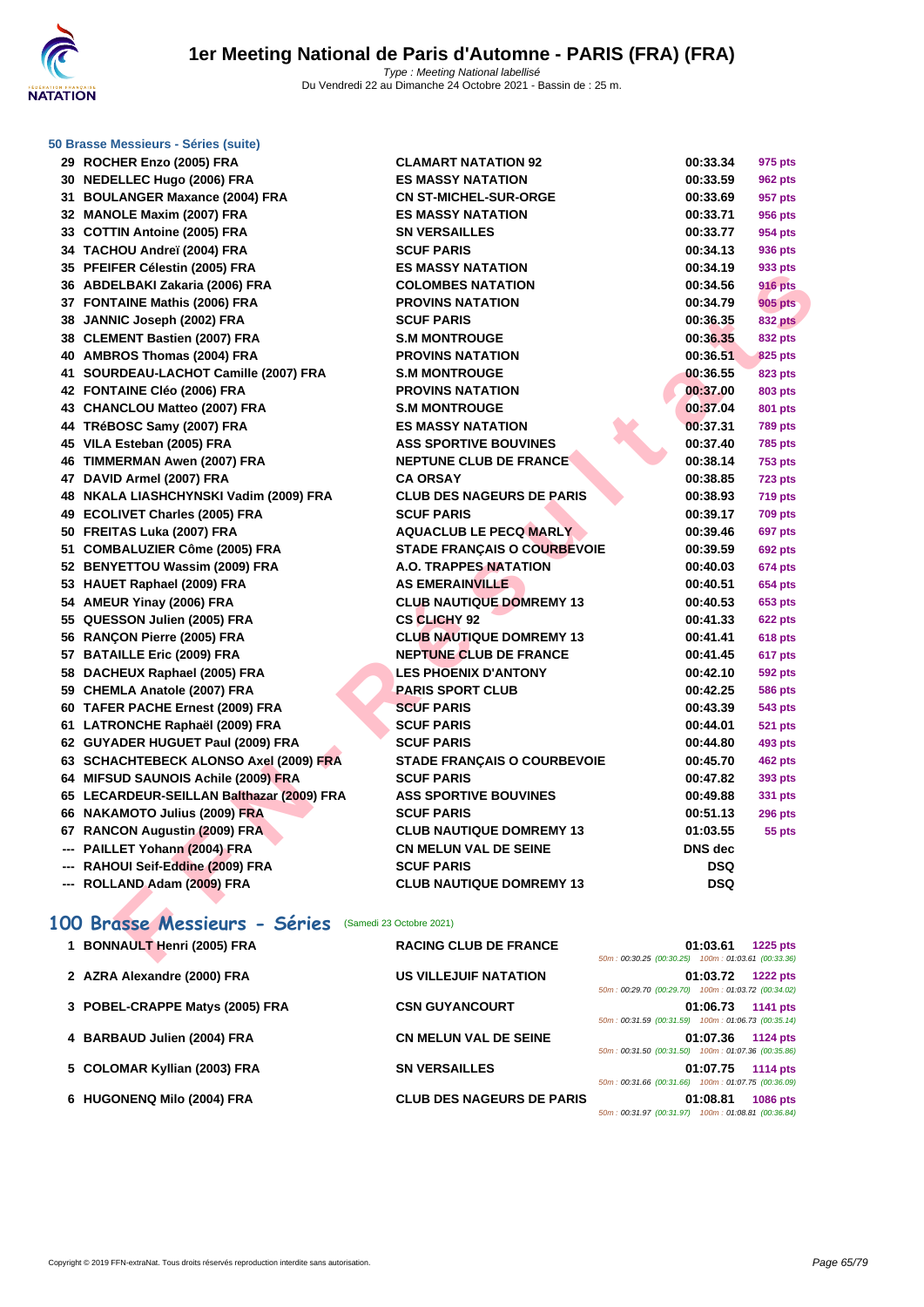

ARD ROMAN (2001) FRA<br>
ILIADA (2001) FRA CA ORSAY<br>
LIADA (2001) FRA CA ORSAY<br>
LIADA (2001) FRA CA ORSAY<br>
ILIADA (2002) FRA A CHEME CUB DE FRANCE<br>
DELOGY Sebastian (2007) BEL<br>
DELOGY Sebastian (2007) FRA ES INGENSIVALES<br>
DEL **[100 Brass](http://www.ffnatation.fr/webffn/index.php)e Messieurs - Séries (suite) GABALI Matthieu (2003) FRA US VILLEJUIF NATATION 01:08.95 1083 pts DA SILVA Noah (2006) FRA CN MELUN VAL DE SEINE 01:10.22 1050 pts BIZARRI Elyas (2005) FRA MOUETTES DE PARIS 01:10.48 1044 pts CONDETTE Amaury (2007) FRA SN VERSAILLES 01:10.60 1041 pts MENARD Romain (2004) FRA RED STAR CLUB CHAMPIGNY 01:11.87 1009 pts QUANTIN Hugo (2001) FRA CA ORSAY 01:11.93 1007 pts TAN Lisandre (2007) FRA A.O. TRAPPES NATATION 01:11.96 1007 pts COTTIN Antoine (2005) FRA SN VERSAILLES 01:12.25 1000 pts VANDELOGT Sebastian (2007) BEL NEPTUNE CLUB DE FRANCE 01:12.59 991 pts MANOLE Maxim (2007) FRA ES MASSY NATATION 01:12.77 987 pts BOURT Ethan (2006) FRA RACING CLUB DE FRANCE 01:13.22 976 pts DELECOLLE Camille (2007) FRA LES PHOENIX D'ANTONY 01:14.54 944 pts BOULANGER Maxance (2004) FRA CN ST-MICHEL-SUR-ORGE 01:15.11 930 pts KOUADIO-LE REST Liam (2007) FRA NEPTUNE CLUB DE FRANCE 01:15.27 926 pts GUR Ali (2005) FRA PROVINS NATATION 01:16.52 897 pts TACHOU Andreï (2004) FRA SCUF PARIS 01:17.10 883 pts DUMAY Elvis (2004) FRA PARIS SPORT CLUB 01:17.17 881 pts ROCThaddée (2007) FRA RACING CLUB DE FRANCE 01:18.02 862 pts FONTAINE Mathis (2006) FRA PROVINS NATATION 01:19.12 837 pts LANTENOIS Maxence (2006) FRA PROVINS NATATION 01:19.65 825 pts TRéBOSC Samy (2007) FRA ES MASSY NATATION 01:20.51 806 pts JANNIC Joseph (2002) FRA SCUF PARIS 01:21.85 776 pts CHANCLOU Matteo (2007) FRA S.M MONTROUGE 01:22.00 773 pts MUNOZ Emilio (2007) FRA NEPTUNE CLUB DE FRANCE 01:22.70 758 pts GUILBAUD Arthur (2007) FRA CA ORSAY 01:22.73 757 pts TIMMERMAN Awen (2007) FRA NEPTUNE CLUB DE FRANCE 01:23.81 734 pts VILA Esteban (2005) FRA ASS SPORTIVE BOUVINES 01:23.91 732 pts REMBRY Morgan (2008) FRA CLUB DES NAGEURS DE PARIS 01:23.94 731 pts MORINIAUX TRIDON Hadrian (2007) FRA CLUB DES NAGEURS DE PARIS 01:24.59 717 pts DAVID Armel (2007) FRA CA ORSAY 01:25.14 706 pts**

50m : 00:32.11 (00:32.11) 100m : 01:08.95 (00:36.84) 50m : 00:32.76 (00:32.76) 100m : 01:10.22 (00:37.46) 50m : 00:31.83 (00:31.83) 100m : 01:10.48 (00:38.65) 50m : 00:33.36 (00:33.36) 100m : 01:10.60 (00:37.24) 50m : 00:32.53 (00:32.53) 100m : 01:11.87 (00:39.34) 50m : 00:33.25 (00:33.25) 100m : 01:11.93 (00:38.68) 50m : 00:34.00 (00:34.00) 100m : 01:11.96 (00:37.96) 50m : 00:33.79 (00:33.79) 100m : 01:12.25 (00:38.46) 50m : 00:34.58 (00:34.58) 100m : 01:12.59 (00:38.01) 50m : 00:34.51 (00:34.51) 100m : 01:12.77 (00:38.26) 50m : 00:33.87 (00:33.87) 100m : 01:13.22 (00:39.35) 50m : 00:34.76 (00:34.76) 100m : 01:14.54 (00:39.78) 50m : 00:35.23 (00:35.23) 100m : 01:15.11 (00:39.88) 50m : 00:34.93 (00:34.93) 100m : 01:15.27 (00:40.34) 50m : 00:34.82 (00:34.82) 100m : 01:16.52 (00:41.70) 50m : 00:35.92 (00:35.92) 100m : 01:17.10 (00:41.18) 50m : 00:35.72 (00:35.72) 100m : 01:17.17 (00:41.45) 50m : 00:36.67 (00:36.67) 100m : 01:18.02 (00:41.35) 50m : 00:36.43 (00:36.43) 100m : 01:19.12 (00:42.69) 50m : 00:36.09 (00:36.09) 100m : 01:19.65 (00:43.56) 50m : 00:38.30 (00:38.30) 100m : 01:20.51 (00:42.21) 50m : 00:38.59 (00:38.59) 100m : 01:21.85 (00:43.26) 50m : 00:37.65 (00:37.65) 100m : 01:22.00 (00:44.35) 50m : 00:38.07 (00:38.07) 100m : 01:22.70 (00:44.63) 50m : 00:39.11 (00:39.11) 100m : 01:22.73 (00:43.62) 50m : 00:39.59 (00:39.59) 100m : 01:23.81 (00:44.22) 50m : 00:38.30 (00:38.30) 100m : 01:23.91 (00:45.61) 50m : 00:38.94 (00:38.94) 100m : 01:23.94 (00:45.00) 50m : 00:38.89 (00:38.89) 100m : 01:24.59 (00:45.70) 50m : 00:39.50 (00:39.50) 100m : 01:25.14 (00:45.64) **37 EL MOUDIR Wassim (2009) FRA ES MASSY NATATION 01:26.03 688 pts** 50m : 00:41.90 (00:41.90) 100m : 01:26.03 (00:44.13)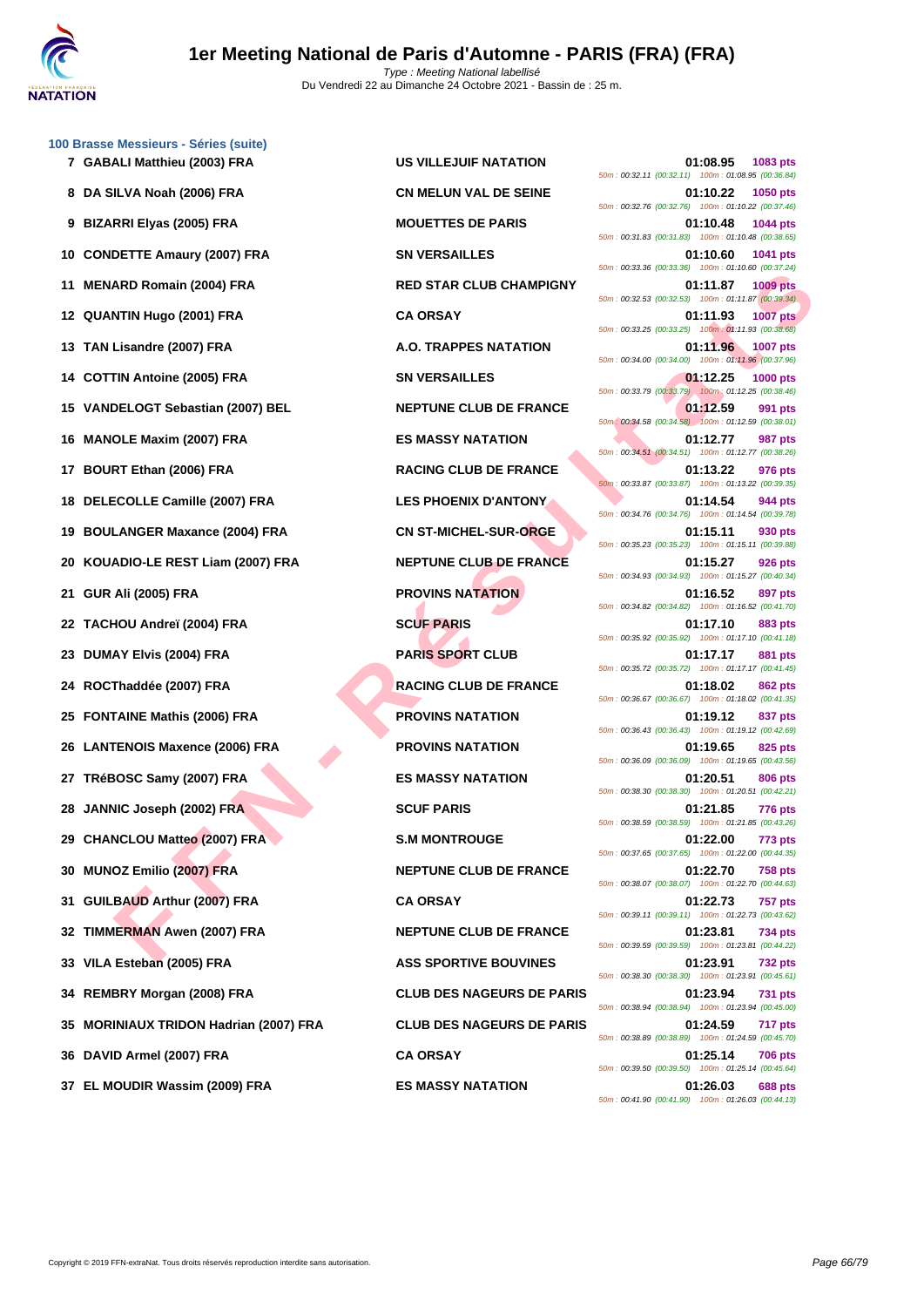

|     | 100 Brasse Messieurs - Séries (suite)    |                                  |                                                                                                                                       |
|-----|------------------------------------------|----------------------------------|---------------------------------------------------------------------------------------------------------------------------------------|
|     | 38 AMEUR Yinay (2006) FRA                | <b>CLUB NAUTIQUE DOMREMY 13</b>  | 01:28.40<br>640 pts<br>50m: 00:42.53 (00:42.53) 100m: 01:28.40 (00:45.87)                                                             |
|     | 39 SERCIEN Jaden (2009) FRA              | <b>ES MASSY NATATION</b>         | 01:28.65<br>635 pts<br>50m: 00:42.36 (00:42.36) 100m: 01:28.65 (00:46.29)                                                             |
| 40  | NKALA LIASHCHYNSKI Vadim (2009) FRA      | <b>CLUB DES NAGEURS DE PARIS</b> | 01:28.81<br>632 pts<br>50m: 00:43.27 (00:43.27) 100m: 01:28.81 (00:45.54)                                                             |
| 41  | QUESSON Julien (2005) FRA                | <b>CS CLICHY 92</b>              | 01:28.95<br>629 pts                                                                                                                   |
|     | 42 CHEMLA Anatole (2007) FRA             | <b>PARIS SPORT CLUB</b>          | 50m: 00:42.10 (00:42.10) 100m: 01:28.95 (00:46.85)<br>01:30.06<br>607 pts                                                             |
|     | 43 BENMOKHTAR Rida (2008) FRA            | <b>CN EPINETTES PARIS</b>        | 50m: 00:42.18 (00:42.18) 100m: 01:30.06 (00:47.88)<br>01:30.53<br><b>598 pts</b>                                                      |
| 44  | <b>DESMAISON Tom (2008) FRA</b>          | <b>SN VERSAILLES</b>             | 50m : 00:43.09 (00:43.09) 100m : 01:30.53 (00:47.44)<br>01:30.54<br>598 pts                                                           |
| 45  | <b>BENYETTOU Wassim (2009) FRA</b>       | A.O. TRAPPES NATATION            | 50m: 00:42.80 (00:42.80) 100m: 01:30.54 (00:47.74)<br>01:30.57<br>597 pts                                                             |
| 46  | <b>BATAILLE Eric (2009) FRA</b>          | <b>NEPTUNE CLUB DE FRANCE</b>    | 50m: 00:42.16 (00:42.16) 100m: 01:30.57 (00:48.41)<br>01:30.84<br>592 pts                                                             |
|     | 47 BOTTIN Antoine (2007) FRA             | <b>SCUF PARIS</b>                | 50m: 00:43.04 (00:43.04) 100m: 01:30.84 (00:47.80)<br>01:31.12<br>587 pts                                                             |
|     |                                          |                                  | 50m: 00:42.14 (00:42.14) 100m: 01:31.12 (00:48.98)                                                                                    |
| 48  | <b>RANÇON Marius (2007) FRA</b>          | <b>CLUB NAUTIQUE DOMREMY 13</b>  | 01:31.55<br>579 pts<br>50m: 00:43.14 (00:43.14) 100m: 01:31.55 (00:48.41)                                                             |
| 49  | <b>CHAPELIER Owen (2008) FRA</b>         | <b>SN VERSAILLES</b>             | 01:32.48<br>561 pts<br>50m: 00:44.05 (00:44.05) 100m: 01:32.48 (00:48.43)                                                             |
| 50  | VALLÉE Noam (2008) FRA                   | <b>CLUB NAUTIQUE DOMREMY 13</b>  | 01:36.33<br>492 pts<br>50m: 00:45.46 (00:45.46) 100m: 01:36.33 (00:50.87)                                                             |
| 51  | SAUVADET Vadim (2009) FRA                | <b>NEPTUNE CLUB DE FRANCE</b>    | 01:36.38<br>491 pts<br>50m: 00:46.07 (00:46.07) 100m: 01:36.38 (00:50.31)                                                             |
|     | 52 PINERO Antoine (2009) FRA             | <b>AQUACLUB LE PECQ MARLY</b>    | 01:36.41<br>491 pts<br>50m: 00:44.84 (00:44.84) 100m: 01:36.41 (00:51.57)                                                             |
|     | 53 OUMEZZINE Talel (2008) FRA            | <b>NEPTUNE CLUB DE FRANCE</b>    | 01:36.84<br>483 pts<br>50m: 00:46.56 (00:46.56) 100m: 01:36.84 (00:50.28)                                                             |
| 54  | KHEDIMI Amir (2008) FRA                  | <b>CLUB DES NAGEURS DE PARIS</b> | 01:38.09<br>462 pts<br>50m: 00:44.95 (00:44.95) 100m: 01:38.09 (00:53.14)                                                             |
| 55  | GUANNEL Maelan (2009) FRA                | <b>CN EPINETTES PARIS</b>        | 01:39.79<br>434 pts                                                                                                                   |
|     | 56 MUMBRU Guillem (2009) FRA             | <b>CN EPINETTES PARIS</b>        | 50m: 00:46.47 (00:46.47) 100m: 01:39.79 (00:53.32)<br>01:41.87<br>401 pts                                                             |
|     | 57 ARAUJO HINOSTROZA Stephane (2008) PER | <b>CN EPINETTES PARIS</b>        | 50m: 00:48.92 (00:48.92) 100m: 01:41.87 (00:52.95)<br>01:51.36<br><b>266 pts</b>                                                      |
|     | PAILLET Yohann (2004) FRA                | <b>CN MELUN VAL DE SEINE</b>     | 50m: 00:52.47 (00:52.47) 100m: 01:51.36 (00:58.89)<br><b>DNS</b> dec                                                                  |
| --- | DAGRY Quentin (2006) FRA                 | <b>CLUB DES NAGEURS DE PARIS</b> | DSQ                                                                                                                                   |
|     | --- GIRARD Quentin (2005) FRA            | <b>US VILLEJUIF NATATION</b>     | <b>DSQ</b>                                                                                                                            |
|     | 200 Brasse Messieurs - Séries            | (Dimanche 24 Octobre 2021)       |                                                                                                                                       |
|     | 1 PASTULA Kacper (2001) FRA              | <b>US VILLEJUIF NATATION</b>     | 02:17.74<br>1203 pts                                                                                                                  |
|     | 2 AZRA Alexandre (2000) FRA              | US VILLEJUIF NATATION            | 50m: 00:29.99 (00:29.99) 100m: 01:04.82 (00:34.83) 150m: 01:40.71 (00:35.89) 200m: 02:17.74 (00:37.03)<br>02:21.74<br>1150 pts        |
|     | 3 POBEL-CRAPPE Matys (2005) FRA          | <b>CSN GUYANCOURT</b>            | 50m: 00:31.12 (00:31.12) 100m: 01:07.13 (00:36.01) 150m: 01:44.60 (00:37.47) 200m: 02:21.74 (00:37.14)<br>02:25.55<br><b>1100 pts</b> |
|     |                                          |                                  | 50m: 00:32.53 (00:32.53) 100m: 01:09.23 (00:36.70) 150m: 01:46.67 (00:37.44) 200m: 02:25.55 (00:38.88)                                |

### **200 Brasse Messieurs - Séries** (Dimanche 24 Octobre 2021)

- 
- 
- **3 POBEL-CRAPPE Matys (2005) FRA COURT 0.**
- **4 CLAIMAND Adrien (2003) FRA CLAIMAND 6**
- **5 RENE CORAIL Yann (2003) FRA**
- **6 TEULE Enzo (2004) FRA CONO STEULE CONO STEULE**
- **7 LETOCART Enzo (2004) FRA CONSIDERATE:**
- **8 GELY Tom (2002) FRA**

| 1 PASTULA Kacper (2001) FRA     | US VILLEJUIF NATATION                                                                                  |  | 02:17.74 | <b>1203 pts</b> |
|---------------------------------|--------------------------------------------------------------------------------------------------------|--|----------|-----------------|
|                                 | 50m: 00:29.99 (00:29.99) 100m: 01:04.82 (00:34.83) 150m: 01:40.71 (00:35.89) 200m: 02:17.74 (00:37.03) |  |          |                 |
| 2 AZRA Alexandre (2000) FRA     | US VILLEJUIF NATATION                                                                                  |  | 02:21.74 | <b>1150 pts</b> |
|                                 | 50m: 00:31.12 (00:31.12) 100m: 01:07.13 (00:36.01) 150m: 01:44.60 (00:37.47) 200m: 02:21.74 (00:37.14) |  |          |                 |
| 3 POBEL-CRAPPE Matys (2005) FRA | <b>CSN GUYANCOURT</b>                                                                                  |  | 02:25.55 | <b>1100 pts</b> |
|                                 | 50m: 00:32.53 (00:32.53) 100m: 01:09.23 (00:36.70) 150m: 01:46.67 (00:37.44) 200m: 02:25.55 (00:38.88) |  |          |                 |
| 4 CLAIMAND Adrien (2003) FRA    | <b>CSN GUYANCOURT</b>                                                                                  |  | 02:26.19 | 1092 pts        |
|                                 | 50m: 00:32.42 (00:32.42) 100m: 01:09.35 (00:36.93) 150m: 01:47.77 (00:38.42) 200m: 02:26.19 (00:38.42) |  |          |                 |
| 5 RENE CORAIL Yann (2003) FRA   | <b>CA ORSAY</b>                                                                                        |  | 02:27.62 | 1074 pts        |
|                                 | 50m: 00:32.50 (00:32.50) 100m: 01:10.01 (00:37.51) 150m: 01:48.52 (00:38.51) 200m: 02:27.62 (00:39.10) |  |          |                 |
| 6 TEULE Enzo (2004) FRA         | <b>CNO ST-GERMAIN-EN-LAYE</b>                                                                          |  | 02:28.41 | 1064 pts        |
|                                 | 50m: 00:32.69 (00:32.69) 100m: 01:09.86 (00:37.17) 150m: 01:48.59 (00:38.73) 200m: 02:28.41 (00:39.82) |  |          |                 |
| 7 LETOCART Enzo (2004) FRA      | <b>CN MELUN VAL DE SEINE</b>                                                                           |  | 02:30.28 | <b>1040 pts</b> |
|                                 | 50m: 00:33.41 (00:33.41) 100m: 01:11.19 (00:37.78) 150m: 01:50.41 (00:39.22) 200m: 02:30.28 (00:39.87) |  |          |                 |
| 8 GELY Tom (2002) FRA           | <b>CSN GUYANCOURT</b>                                                                                  |  | 02:33.81 | 996 pts         |
|                                 | 50m: 00:33.86 (00:33.86) 100m: 01:12.28 (00:38.42) 150m: 01:52.97 (00:40.69) 200m: 02:33.81 (00:40.84) |  |          |                 |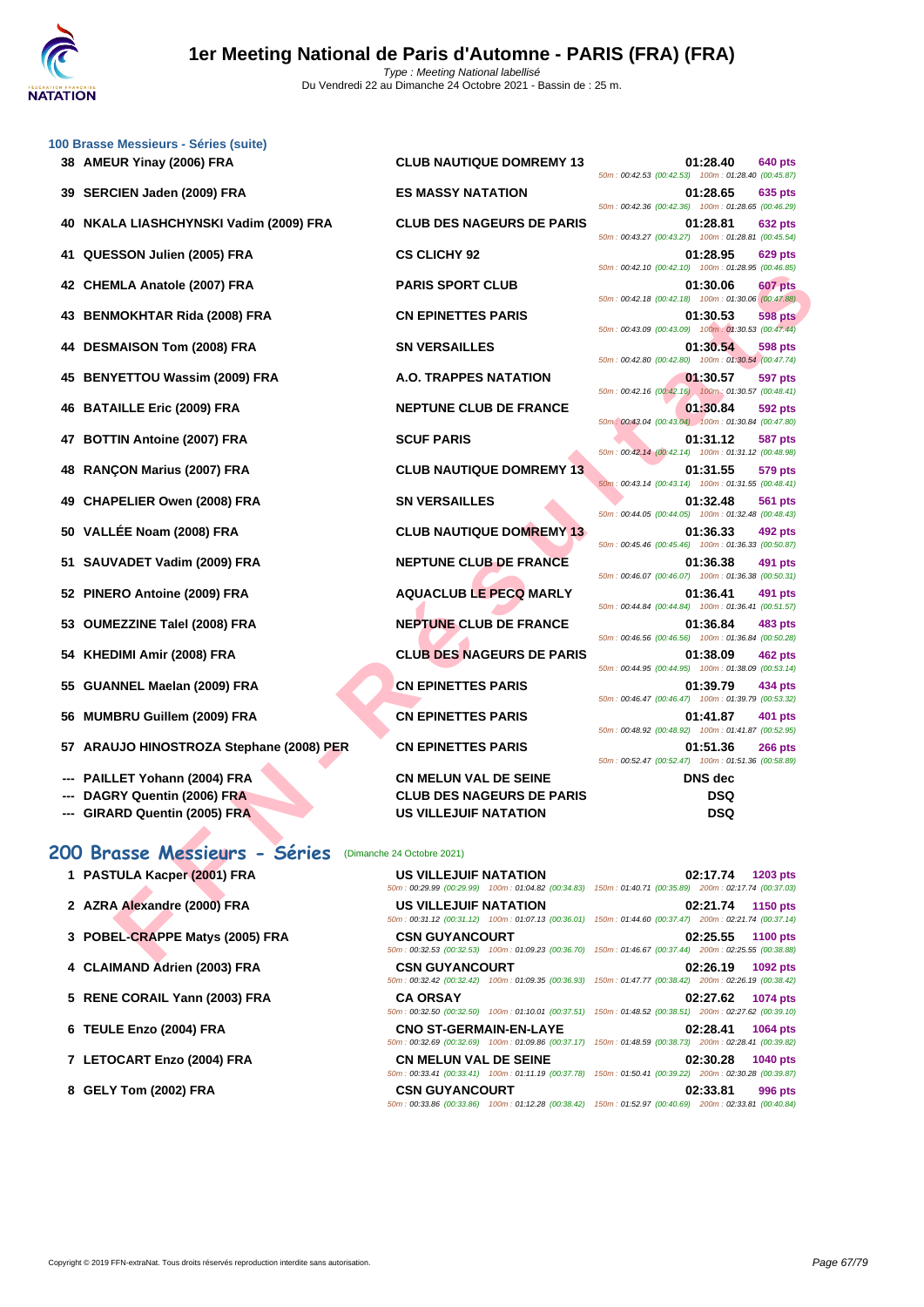**[200 Brass](http://www.ffnatation.fr/webffn/index.php)e Messieurs - Séries (suite)**

- 
- 
- 
- 
- 
- 
- 
- 
- 
- 
- 
- 
- 
- 
- 
- 
- 
- 
- 
- 
- 
- 
- 
- 
- 
- 
- 
- 

### **50 Papillon Messieurs - Finale A 15 ans et plus** (Dimanche 24 Octobre 2021)

- **1 HENRY Clément (2000) FRA US VILLEJUIF NATATION 00:24.38 1265 pts**
- **2 PHANTSULAYA George (2000) FRA U.S CRETEIL NATATION 00:24.51 1256 pts**
- **3 DELICES Jean-marc (2000) FRA CLAMART NATATION 92 00:25.14 1212 pts**

RRIEHYS (2005) FRA - **RACING COMPRESS PARTITES PARIS**<br>
FRAMEN Simon (1990) FRA CLAMAT NATATION 12. THE SURVEY OF THE SURVEY OF THE SURVEY OF THE COMPRESS PARTITIES PARIS<br>
COLUGE COMPRESS PARTITIES PARIS (2004) FRA - CLAMAT **9 DA SILVA Noah (2006) FRA CN MELUN VAL DE SEINE 02:35.61 974 pts** 50m : 00:34.08 (00:34.08) 100m : 01:13.20 (00:39.12) 150m : 01:54.58 (00:41.38) 200m : 02:35.61 (00:41.03) **10 GABALI Matthieu (2003) FRA US VILLEJUIF NATATION 02:35.97 970 pts** 50m : 00:33.88 (00:33.88) 100m : 01:12.37 (00:38.49) 150m : 01:53.22 (00:40.85) 200m : 02:35.97 (00:42.75) **11 GIRARD Quentin (2005) FRA US VILLEJUIF NATATION 02:36.75 960 pts** 50m : 00:34.34 (00:34.34) 100m : 01:13.62 (00:39.28) 150m : 01:54.86 (00:41.24) 200m : 02:36.75 (00:41.89) **12 MENARD Romain (2004) FRA RED STAR CLUB CHAMPIGNY 02:36.84 959 pts** 50m : 00:33.95 (00:33.95) 100m : 01:13.24 (00:39.29) 150m : 01:54.45 (00:41.21) 200m : 02:36.84 (00:42.39) **13 BIZARRI Elyas (2005) FRA MOUETTES DE PARIS 02:38.08 944 pts** 50m : 00:34.80 (00:34.80) 100m : 01:15.37 (00:40.57) 150m : 01:56.97 (00:41.60) 200m : 02:38.08 (00:41.11) **14 BAUMANN Simon (1990) FRA CLAMART NATATION 92 02:40.12 920 pts** 50m : 00:32.66 (00:32.66) 100m : 01:10.21 (00:37.55) 150m : 01:51.57 (00:41.36) 200m : 02:40.12 (00:48.55) **15 DELECOLLE Camille (2007) FRA LES PHOENIX D'ANTONY 02:42.63 891 pts** 50m : 00:35.76 (00:35.76) 100m : 01:17.54 (00:41.78) 150m : 02:00.20 (00:42.66) 200m : 02:42.63 (00:42.43) **16 GENDRIER Esteban (2007) FRA CSN GUYANCOURT 02:43.86 877 pts** 50m : 00:37.83 (00:37.83) 100m : 01:19.87 (00:42.04) 150m : 02:02.24 (00:42.37) 200m : 02:43.86 (00:41.62) **17 MANOLE Maxim (2007) FRA ES MASSY NATATION 02:45.45 858 pts** 50m : 00:35.52 (00:35.52) 100m : 01:17.03 (00:41.51) 150m : 02:00.62 (00:43.59) 200m : 02:45.45 (00:44.83) **18 BOULANGER Maxance (2004) FRA CN ST-MICHEL-SUR-ORGE 02:46.09 851 pts** 50m : 00:36.57 (00:36.57) 100m : 01:19.02 (00:42.45) 150m : 02:03.10 (00:44.08) 200m : 02:46.09 (00:42.99) **19 CLAIMAND Evan (2007) FRA CSN GUYANCOURT 02:47.96 830 pts** 50m : 00:37.40 (00:37.40) 100m : 01:20.17 (00:42.77) 150m : 02:04.25 (00:44.08) 200m : 02:47.96 (00:43.71) **20 HALTER Camille (2007) FRA US IVRY-SUR-SEINE 02:49.06 818 pts** 50m : 00:37.37 (00:37.37) 100m : 01:20.91 (00:43.54) 150m : 02:05.42 (00:44.51) 200m : 02:49.06 (00:43.64) **21 GUY Gregoire (2008) FRA RACING CLUB DE FRANCE 02:50.07 807 pts** 50m : 00:39.07 (00:39.07) 100m : 01:23.22 (00:44.15) 150m : 02:07.36 (00:44.14) 200m : 02:50.07 (00:42.71) **22 DAGRY Quentin (2006) FRA CLUB DES NAGEURS DE PARIS 02:51.02 796 pts** 50m : 00:37.49 (00:37.49) 100m : 01:20.17 (00:42.68) 150m : 02:04.85 (00:44.68) 200m : 02:51.02 (00:46.17) **23 DUMAY Elvis (2004) FRA PARIS SPORT CLUB 02:53.57 768 pts** 50m : 00:37.55 (00:37.55) 100m : 01:21.10 (00:43.55) 150m : 02:07.49 (00:46.39) 200m : 02:53.57 (00:46.08) **24 TACHOU Andreï (2004) FRA SCUF PARIS 02:53.66 767 pts** 50m : 00:37.37 (00:37.37) 100m : 01:20.29 (00:42.92) 150m : 02:06.29 (00:46.00) 200m : 02:53.66 (00:47.37) **25 DUYCK Mathieu (2007) FRA CSN GUYANCOURT 02:57.40 728 pts** 50m : 00:39.64 (00:39.64) 100m : 01:25.67 (00:46.03) 150m : 02:12.57 (00:46.90) 200m : 02:57.40 (00:44.83) **26 LEGAVRE JEROME Phileas (2003) FRA CN EPINETTES PARIS 02:59.03 711 pts** 50m : 00:39.54 (00:39.54) 100m : 01:24.42 (00:44.88) 150m : 02:11.32 (00:46.90) 200m : 02:59.03 (00:47.71) **27 REMBRY Morgan (2008) FRA CLUB DES NAGEURS DE PARIS 03:02.82 672 pts** 50m : 00:40.12 (00:40.12) 100m : 01:26.07 (00:45.95) 150m : 02:14.51 (00:48.44) 200m : 03:02.82 (00:48.31) **28 TANCRAY Victorien (2005) FRA CN EPINETTES PARIS 03:05.89 641 pts** 50m : 00:41.15 (00:41.15) 100m : 01:28.00 (00:46.85) 150m : 02:16.77 (00:48.77) 200m : 03:05.89 (00:49.12) **29 EL MOUDIR Wassim (2009) FRA ES MASSY NATATION 03:08.07 620 pts** 50m : 00:43.73 (00:43.73) 100m : 01:31.76 (00:48.03) 150m : 02:21.91 (00:50.15) 200m : 03:08.07 (00:46.16) **30 TIMMERMAN Awen (2007) FRA NEPTUNE CLUB DE FRANCE 03:08.23 618 pts** 50m : 00:41.57 (00:41.57) 100m : 01:28.99 (00:47.42) 150m : 02:18.31 (00:49.32) 200m : 03:08.23 (00:49.92) **31 DELATTRE XIONG Louis (2006) FRA CN EPINETTES PARIS 03:10.91 593 pts** 50m : 00:41.53 (00:41.53) 100m : 01:29.70 (00:48.17) 150m : 02:20.40 (00:50.70) 200m : 03:10.91 (00:50.51) **32 AMEUR Yinay (2006) FRA CLUB NAUTIQUE DOMREMY 13 03:17.14 535 pts** 50m : 00:45.50 (00:45.50) 100m : 01:34.16 (00:48.66) 150m : 02:25.15 (00:50.99) 200m : 03:17.14 (00:51.99) **33 COURALET TAPI Cohen (2009) FRA CA ORSAY 03:17.41 533 pts** 50m : 00:44.33 (00:44.33) 100m : 01:33.85 (00:49.52) 150m : 02:26.84 (00:52.99) 200m : 03:17.41 (00:50.57) **34 BENYETTOU Wassim (2009) FRA A.O. TRAPPES NATATION 03:18.34 524 pts**

50m : 00:44.25 (00:44.25) 100m : 01:35.30 (00:51.05) 150m : 02:27.61 (00:52.31) 200m : 03:18.34 (00:50.73) **35 MIALOT Paul (2009) FRA CA ORSAY 03:19.12 517 pts** 50m : 00:46.30 (00:46.30) 100m : 01:37.81 (00:51.51) 150m : 02:29.56 (00:51.75) 200m : 03:19.12 (00:49.56) **36 DAVID Renan (2009) FRA CA ORSAY 03:24.10 474 pts** 50m : 00:45.81 (00:45.81) 100m : 01:39.11 (00:53.30) 150m : 02:32.01 (00:52.90) 200m : 03:24.10 (00:52.09)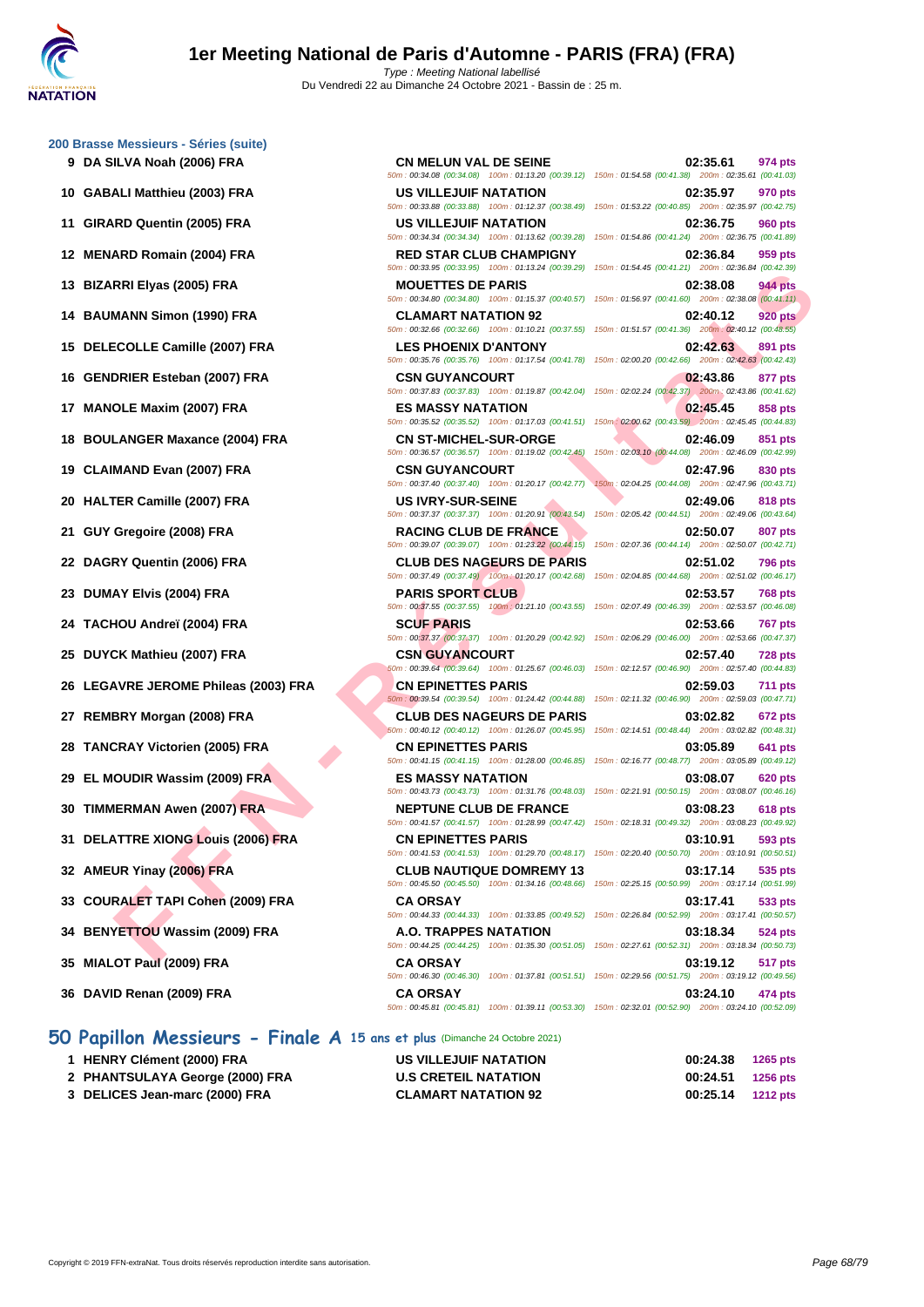

### **[50 Papillo](http://www.ffnatation.fr/webffn/index.php)n Messieurs - Finale A (suite)**

| 4 BENZIDOUN Fares (2003) ALG   | <b>MOUETTES DE PARIS</b>      | 00:25.50 1187 pts |          |
|--------------------------------|-------------------------------|-------------------|----------|
| 4 TEULE Enzo (2004) FRA        | <b>CNO ST-GERMAIN-EN-LAYE</b> | 00:25.50 1187 pts |          |
| 6 CHAMBRAUD Charles (2001) FRA | <b>COLOMBES NATATION</b>      | 00:25.51          | 1186 pts |
| 7 BONEL Antonyn (2001) FRA     | <b>CA ORSAY</b>               | 00:25.65 1176 pts |          |
| 8 DELICES Jean-Guy (1997) FRA  | <b>CLAMART NATATION 92</b>    | 00:25.68 1174 pts |          |

# **50 Papillon Messieurs - Finale A 13-14 ans** (Dimanche 24 Octobre 2021)

| <b>U Papillon Messieurs - Finale A 13-14 ans (Dimanche 24 Octobre 2021)</b> |                                  |          |                 |
|-----------------------------------------------------------------------------|----------------------------------|----------|-----------------|
| 1 TAILLADE Clément (2007) FRA                                               | <b>NEPTUNE CLUB DE FRANCE</b>    | 00:27.24 | <b>1070 pts</b> |
| 2 KOUADIO-LE REST Liam (2007) FRA                                           | <b>NEPTUNE CLUB DE FRANCE</b>    | 00:28.17 | 1011 pts        |
| 3 CLEMENT Bastien (2007) FRA                                                | <b>S.M MONTROUGE</b>             | 00:28.52 | 989 pts         |
| 4 LAKHDARI Adam (2007) FRA                                                  | <b>US IVRY-SUR-SEINE</b>         | 00:29.18 | <b>948 pts</b>  |
| 5 NEUVILLE Marin (2007) FRA                                                 | <b>CA ORSAY</b>                  | 00:29.53 | <b>927 pts</b>  |
| 6 TRéBOSC Samy (2007) FRA                                                   | <b>ES MASSY NATATION</b>         | 00:30.37 | <b>876 pts</b>  |
| 7 MANOLE Maxim (2007) FRA                                                   | <b>ES MASSY NATATION</b>         | 00:30.54 | <b>866 pts</b>  |
| 8 EL MOUDIR Ayyoub (2007) FRA                                               | <b>ES MASSY NATATION</b>         | 00:30.98 | 841 pts         |
|                                                                             |                                  |          |                 |
| iO Papillon Messieurs - Finale B 15 ans et plus (Dimanche 24 Octobre 2021)  |                                  |          |                 |
| 1 KARADZIC Marko (2006) FRA                                                 | <b>CLAMART NATATION 92</b>       | 00:25.82 | 1165 pts        |
| 2 VIARD Neil (2006) FRA                                                     | <b>CLAMART NATATION 92</b>       | 00:25.91 | 1159 pts        |
| 3 HANCARD Loris (2004) FRA                                                  | <b>RED STAR CLUB CHAMPIGNY</b>   | 00:26.52 | <b>1118 pts</b> |
| 4 BARBAUD Julien (2004) FRA                                                 | <b>CN MELUN VAL DE SEINE</b>     | 00:26.61 | <b>1112 pts</b> |
| 5 ASSOUVIE André (2003) FRA                                                 | <b>RED STAR CLUB CHAMPIGNY</b>   | 00:26.74 | 1103 pts        |
| 6 DA SILVA UMMENHOVER Thibault (2001) FRA                                   | <b>CN MELUN VAL DE SEINE</b>     | 00:26.88 | 1094 pts        |
| 7 MOUGIN Jules (2001) FRA                                                   | <b>MOUETTES DE PARIS</b>         | 00:27.06 | 1082 pts        |
| 8 DUPONT Maxence (2004) FRA                                                 | <b>CN MELUN VAL DE SEINE</b>     | 00:27.13 | 1078 pts        |
|                                                                             |                                  |          |                 |
| iO Papillon Messieurs - Finale B 13-14 ans (Dimanche 24 Octobre 2021)       |                                  |          |                 |
| 1 LARAYEDIIyes (2008) FRA                                                   | <b>ASS SPORTIVE BOUVINES</b>     | 00:31.28 | 824 pts         |
| 2 ALY Marwan (2008) FRA                                                     | <b>ES MASSY NATATION</b>         | 00:31.30 | 823 pts         |
| 3 HUGONENQ Liam (2007) FRA                                                  | <b>CLUB DES NAGEURS DE PARIS</b> | 00:31.53 | <b>809 pts</b>  |
| 4 SOURDEAU-LACHOT Camille (2007) FRA                                        | <b>S.M MONTROUGE</b>             | 00:31.54 | <b>809 pts</b>  |
| 5 MUNOZ Emilio (2007) FRA                                                   | <b>NEPTUNE CLUB DE FRANCE</b>    | 00:32.16 | <b>774 pts</b>  |
| 6 TÊTU DUBREUIL Samuel (2008) FRA                                           | <b>ES MASSY NATATION</b>         | 00:32.41 | <b>760 pts</b>  |
| 7 GUILBAUD Arthur (2007) FRA                                                | <b>CA ORSAY</b>                  | 00:32.76 | <b>741 pts</b>  |
| 8 BAZUREAU Corentin (2008) FRA                                              | <b>ES MASSY NATATION</b>         | 00:32.93 | <b>732 pts</b>  |
|                                                                             |                                  |          |                 |
| iO Papillon Messieurs - Finale C 15 ans et plus (Dimanche 24 Octobre 2021)  |                                  |          |                 |
| 1 BAZIN Loic (2005) FRA                                                     | <b>RED STAR CLUB CHAMPIGNY</b>   | 00:26.95 | 1089 pts        |
| 2 ZHAKSYBAY Alikhan (2005) KAZ                                              | <b>CNO ST-GERMAIN-EN-LAYE</b>    | 00:27.12 | <b>1078 pts</b> |
| 3 CHARBONNEL Mathis (2005) FRA                                              | <b>CN ST-MICHEL-SUR-ORGE</b>     | 00:27.16 | 1076 pts        |
| 4 KARADZIC Luka (2004) FRA                                                  | <b>CLAMART NATATION 92</b>       | 00:27.18 | 1074 pts        |
| 5 BOULAT Alexandre (2006) FRA                                               | <b>RED STAR CLUB CHAMPIGNY</b>   | 00:27.42 | 1059 pts        |
| 6 ILCHEV Velizar (2004) BUL                                                 | <b>RED STAR CLUB CHAMPIGNY</b>   | 00:27.65 | 1044 pts        |
| 7 MIALOT Rémi (2005) FRA                                                    | <b>CA ORSAY</b>                  | 00:27.70 | 1041 pts        |

# **50 Papillon Messieurs - Finale B 15 ans et plus** (Dimanche 24 Octobre 2021)

| 1 KARADZIC Marko (2006) FRA               | <b>CLAMART NATATION 92</b>     | 00:25.82 | 1165 pts        |
|-------------------------------------------|--------------------------------|----------|-----------------|
| 2 VIARD Neil (2006) FRA                   | <b>CLAMART NATATION 92</b>     | 00:25.91 | 1159 pts        |
| 3 HANCARD Loris (2004) FRA                | <b>RED STAR CLUB CHAMPIGNY</b> | 00:26.52 | <b>1118 pts</b> |
| 4 BARBAUD Julien (2004) FRA               | <b>CN MELUN VAL DE SEINE</b>   | 00:26.61 | <b>1112 pts</b> |
| 5 ASSOUVIE André (2003) FRA               | <b>RED STAR CLUB CHAMPIGNY</b> | 00:26.74 | 1103 pts        |
| 6 DA SILVA UMMENHOVER Thibault (2001) FRA | <b>CN MELUN VAL DE SEINE</b>   | 00:26.88 | 1094 pts        |
| 7 MOUGIN Jules (2001) FRA                 | <b>MOUETTES DE PARIS</b>       | 00:27.06 | <b>1082 pts</b> |
| 8 DUPONT Maxence (2004) FRA               | <b>CN MELUN VAL DE SEINE</b>   | 00:27.13 | <b>1078 pts</b> |

### **50 Papillon Messieurs - Finale B 13-14 ans** (Dimanche 24 Octobre 2021)

| 1 LARAYEDIIyes (2008) FRA            | <b>ASS SPORTIVE BOUVINES</b>     | 00:31.28 | 824 pts        |
|--------------------------------------|----------------------------------|----------|----------------|
| 2 ALY Marwan (2008) FRA              | <b>ES MASSY NATATION</b>         | 00:31.30 | 823 pts        |
| 3 HUGONENQ Liam (2007) FRA           | <b>CLUB DES NAGEURS DE PARIS</b> | 00:31.53 | 809 pts        |
| 4 SOURDEAU-LACHOT Camille (2007) FRA | <b>S.M MONTROUGE</b>             | 00:31.54 | 809 pts        |
| 5 MUNOZ Emilio (2007) FRA            | <b>NEPTUNE CLUB DE FRANCE</b>    | 00:32.16 | <b>774 pts</b> |
| 6 TÊTU DUBREUIL Samuel (2008) FRA    | <b>ES MASSY NATATION</b>         | 00:32.41 | <b>760 pts</b> |
| 7 GUILBAUD Arthur (2007) FRA         | <b>CA ORSAY</b>                  | 00:32.76 | <b>741 pts</b> |
| 8 BAZUREAU Corentin (2008) FRA       | <b>ES MASSY NATATION</b>         | 00:32.93 | <b>732 pts</b> |
|                                      |                                  |          |                |

# **50 Papillon Messieurs - Finale C 15 ans et plus** (Dimanche 24 Octobre 2021)

| 1 BAZIN Loic (2005) FRA        | <b>RED STAR CLUB CHAMPIGNY</b> | 00:26.95 | 1089 pts        |
|--------------------------------|--------------------------------|----------|-----------------|
| 2 ZHAKSYBAY Alikhan (2005) KAZ | <b>CNO ST-GERMAIN-EN-LAYE</b>  | 00:27.12 | 1078 pts        |
| 3 CHARBONNEL Mathis (2005) FRA | <b>CN ST-MICHEL-SUR-ORGE</b>   | 00:27.16 | 1076 pts        |
| 4 KARADZIC Luka (2004) FRA     | <b>CLAMART NATATION 92</b>     | 00:27.18 | <b>1074 pts</b> |
| 5 BOULAT Alexandre (2006) FRA  | <b>RED STAR CLUB CHAMPIGNY</b> | 00:27.42 | 1059 pts        |
| 6 ILCHEV Velizar (2004) BUL    | <b>RED STAR CLUB CHAMPIGNY</b> | 00:27.65 | <b>1044 pts</b> |
| 7 MIALOT Rémi (2005) FRA       | <b>CA ORSAY</b>                | 00:27.70 | 1041 pts        |
| 8 SCHMITT Teddy (2002) FRA     | <b>CN MELUN VAL DE SEINE</b>   | 00:27.88 | 1029 pts        |
|                                |                                |          |                 |

# **50 Papillon Messieurs - Finale C 12 ans** (Dimanche 24 Octobre 2021)

| 1 COURALET TAPI Cohen (2009) FRA      | <b>CA ORSAY</b>                    | 00:34.80 | 635 pts        |
|---------------------------------------|------------------------------------|----------|----------------|
| 2 SCHACHTEBECK ALONSO Axel (2009) FRA | <b>STADE FRANCAIS O COURBEVOIE</b> | 00:36.06 | 573 pts        |
| 3 SERCIEN Jaden (2009) FRA            | <b>ES MASSY NATATION</b>           | 00:36.65 | 546 pts        |
| 4 HALTER Ambroise (2009) FRA          | <b>US IVRY-SUR-SEINE</b>           | 00:38.56 | <b>460 pts</b> |
| 5 GUYADER HUGUET Paul (2009) FRA      | <b>SCUF PARIS</b>                  | 00:38.73 | 453 pts        |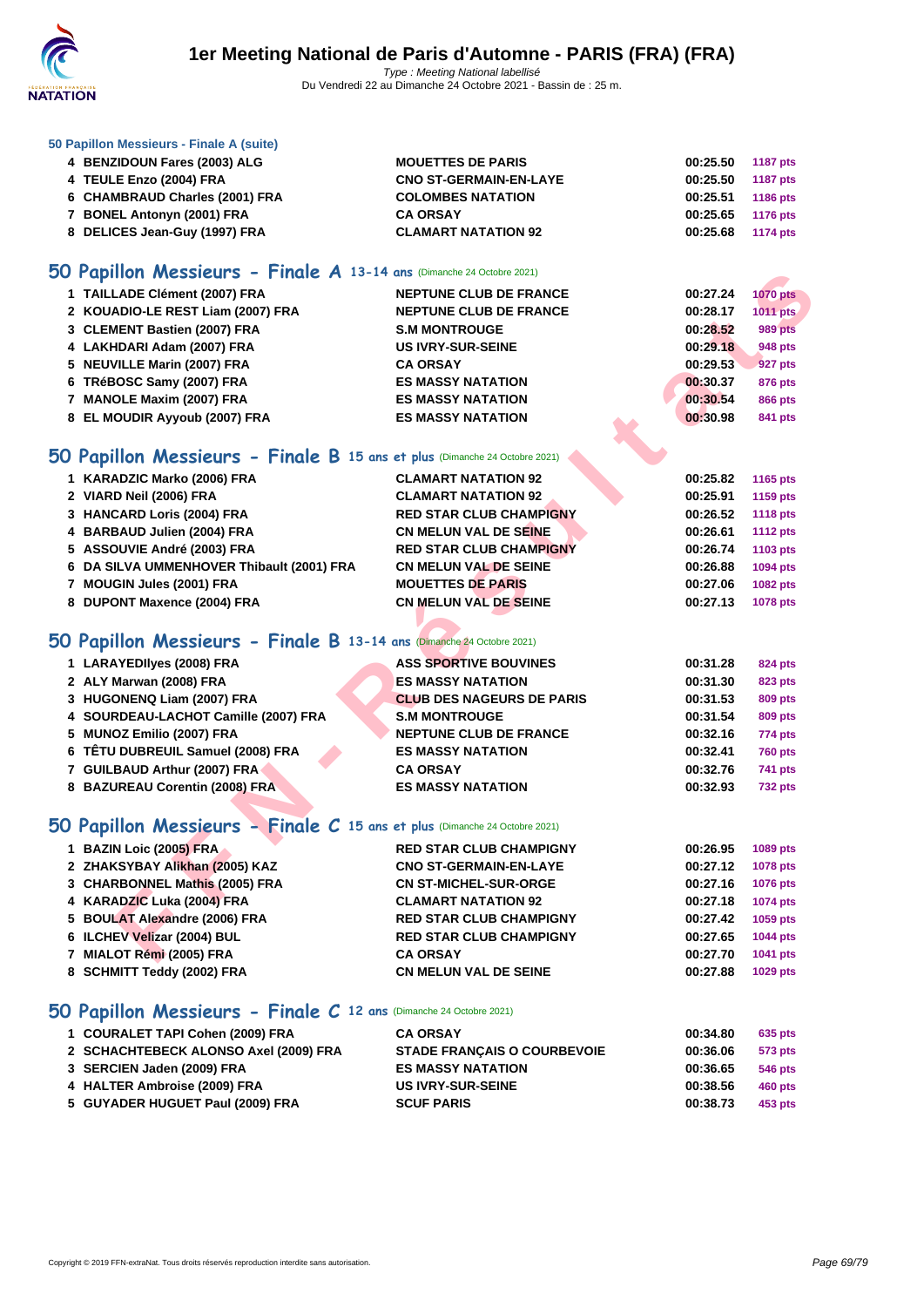

### **[50 Papillo](http://www.ffnatation.fr/webffn/index.php)n Messieurs - Finale C (suite)**

| 6 NAKAMOTO Julius (2009) FRA    | <b>SCUF PARIS</b>        | 00:39.22 | 433 pts        |
|---------------------------------|--------------------------|----------|----------------|
| 7 ORLOWSKI Ferdinand (2009) FRA | <b>CA ORSAY</b>          | 00:40.98 | 363 pts        |
| 8 EL OUARRADI Bilel (2009) FRA  | <b>ES MASSY NATATION</b> | 00:44.69 | <b>236 pts</b> |

# **50 Papillon Messieurs - Finale D 15 ans** (Dimanche 24 Octobre 2021)

| 1 BENABDELKADER Brice (2006) FRA | <b>US VAIRES</b>              | 00:27.90   | 1028 pts        |
|----------------------------------|-------------------------------|------------|-----------------|
| 2 ABDELBAKI Zakaria (2006) FRA   | <b>COLOMBES NATATION</b>      | 00:27.97   | <b>1023 pts</b> |
| 3 RAULT Aris (2006) FRA          | <b>CNO ST-GERMAIN-EN-LAYE</b> | 00:28.33   | <b>1001 pts</b> |
| 4 NEDELLEC Hugo (2006) FRA       | <b>ES MASSY NATATION</b>      | 00:28.61   | 983 pts         |
| 5 BIGAY Antoine (2006) FRA       | <b>CLAMART NATATION 92</b>    | 00:28.92   | <b>964 pts</b>  |
| 6 GAVELLE Lancelot (2006) FRA    | <b>SCUF PARIS</b>             | 00:29.16   | 949 pts         |
| 7 BAITICHE Camil (2006) FRA      | <b>BLANC-MESNIL S.N.</b>      | 00:29.68   | <b>918 pts</b>  |
| --- BONNET Gabriel (2006) FRA    | <b>MOUETTES DE PARIS</b>      | <b>DNS</b> |                 |

# **50 Papillon Messieurs - Séries** (Dimanche 24 Octobre 2021)

| 2 ABDELBAKI Zakaria (2006) FRA                            | <b>COLOMBES NATATION</b>       | 00:27.97   | <b>1023 pts</b> |
|-----------------------------------------------------------|--------------------------------|------------|-----------------|
| 3 RAULT Aris (2006) FRA                                   | <b>CNO ST-GERMAIN-EN-LAYE</b>  | 00:28.33   | <b>1001 pts</b> |
| 4 NEDELLEC Hugo (2006) FRA                                | <b>ES MASSY NATATION</b>       | 00:28.61   | 983 pts         |
| 5 BIGAY Antoine (2006) FRA                                | <b>CLAMART NATATION 92</b>     | 00:28.92   | <b>964 pts</b>  |
| 6 GAVELLE Lancelot (2006) FRA                             | <b>SCUF PARIS</b>              | 00:29.16   | 949 pts         |
| 7 BAITICHE Camil (2006) FRA                               | <b>BLANC-MESNIL S.N</b>        | 00:29.68   | <b>918 pts</b>  |
| --- BONNET Gabriel (2006) FRA                             | <b>MOUETTES DE PARIS</b>       | <b>DNS</b> |                 |
|                                                           |                                |            |                 |
| 50 Papillon Messieurs - Séries (Dimanche 24 Octobre 2021) |                                |            |                 |
| 1 PHANTSULAYA George (2000) FRA                           | <b>U.S CRETEIL NATATION</b>    | 00:24.17   | 1280 pts        |
| 2 HENRY Clément (2000) FRA                                | <b>US VILLEJUIF NATATION</b>   | 00:24.68   | 1244 pts        |
| 3 DELICES Jean-marc (2000) FRA                            | <b>CLAMART NATATION 92</b>     | 00:24.90   | <b>1228 pts</b> |
| 4 BENZIDOUN Fares (2003) ALG                              | <b>MOUETTES DE PARIS</b>       | 00:25.46   | 1189 pts        |
| 5 CHAMBRAUD Charles (2001) FRA                            | <b>COLOMBES NATATION</b>       | 00:25.72   | <b>1172 pts</b> |
| 6 TEULE Enzo (2004) FRA                                   | <b>CNO ST-GERMAIN-EN-LAYE</b>  | 00:25.79   | <b>1167 pts</b> |
| 7 BONEL Antonyn (2001) FRA                                | <b>CA ORSAY</b>                | 00:25.90   | 1159 pts        |
| 8 DELICES Jean-Guy (1997) FRA                             | <b>CLAMART NATATION 92</b>     | 00:26.03   | <b>1151 pts</b> |
| 9 KARADZIC Marko (2006) FRA                               | <b>CLAMART NATATION 92</b>     | 00:26.19   | <b>1140 pts</b> |
| 10 VIARD Neil (2006) FRA                                  | <b>CLAMART NATATION 92</b>     | 00:26.25   | <b>1136 pts</b> |
| 11 HANCARD Loris (2004) FRA                               | <b>RED STAR CLUB CHAMPIGNY</b> | 00:26.49   | <b>1120 pts</b> |
| 12 DA SILVA UMMENHOVER Thibault (2001) FRA                | <b>CN MELUN VAL DE SEINE</b>   | 00:26.65   | 1109 pts        |
| 13 BARBAUD Julien (2004) FRA                              | <b>CN MELUN VAL DE SEINE</b>   | 00:26.77   | <b>1101 pts</b> |
| 14 ASSOUVIE André (2003) FRA                              | <b>RED STAR CLUB CHAMPIGNY</b> | 00:26.90   | 1093 pts        |
| 15 GRONDIN William (2002) FRA                             | <b>LES PHOENIX D'ANTONY</b>    | 00:26.95   | 1089 pts        |
| 16 MOUGIN Jules (2001) FRA                                | <b>MOUETTES DE PARIS</b>       | 00:27.04   | 1084 pts        |
| 17 TAILLADE Clément (2007) FRA                            | <b>NEPTUNE CLUB DE FRANCE</b>  | 00:27.06   | 1082 pts        |
| 18 DUPONT Maxence (2004) FRA                              | <b>CN MELUN VAL DE SEINE</b>   | 00:27.08   | 1081 pts        |
| 19 ZHAKSYBAY Alikhan (2005) KAZ                           | <b>CNO ST-GERMAIN-EN-LAYE</b>  | 00:27.28   | 1068 pts        |
| 20 CHARBONNEL Mathis (2005) FRA                           | <b>CN ST-MICHEL-SUR-ORGE</b>   | 00:27.39   | 1061 pts        |
| 21 MIALOT Rémi (2005) FRA                                 | <b>CA ORSAY</b>                | 00:27.43   | 1058 pts        |
| 22 ILCHEV Velizar (2004) BUL                              | <b>RED STAR CLUB CHAMPIGNY</b> | 00:27.45   | 1057 pts        |
| 23 SCHMITT Teddy (2002) FRA                               | <b>CN MELUN VAL DE SEINE</b>   | 00:27.48   | 1055 pts        |
| 24 BOULAT Alexandre (2006) FRA                            | <b>RED STAR CLUB CHAMPIGNY</b> | 00:27.53   | <b>1052 pts</b> |
| 25 BAZIN Loic (2005) FRA                                  | <b>RED STAR CLUB CHAMPIGNY</b> | 00:27.61   | <b>1047 pts</b> |
| 26 KARADZIC Luka (2004) FRA                               | <b>CLAMART NATATION 92</b>     | 00:27.63   | 1045 pts        |
| 27 LATSAGUE Thomas (2005) FRA                             | <b>ES MASSY NATATION</b>       | 00:27.65   | <b>1044 pts</b> |
| 28 SURROZ Alexandre (2000) FRA                            | <b>CA ORSAY</b>                | 00:27.72   | 1039 pts        |
| 29 BARDINET Quentin (2003) FRA                            | <b>CN EPINETTES PARIS</b>      | 00:27.73   | 1039 pts        |
| 30 NOUVEL Bastien (2004) FRA                              | <b>A.O. TRAPPES NATATION</b>   | 00:27.77   | 1036 pts        |
| 31 ROCHER Enzo (2005) FRA                                 | <b>CLAMART NATATION 92</b>     | 00:27.78   | 1036 pts        |
| 32 ABDELBAKI Zakaria (2006) FRA                           | <b>COLOMBES NATATION</b>       | 00:28.15   | <b>1012 pts</b> |
| 33 CISSE Yohann (2005) FRA                                | <b>CN ST-MICHEL-SUR-ORGE</b>   | 00:28.17   | <b>1011 pts</b> |
| 34 ZAWADSKI Paul (2002) FRA                               | <b>CA ORSAY</b>                | 00:28.18   | 1010 pts        |
| 35 TAN Lisandre (2007) FRA                                | A.O. TRAPPES NATATION          | 00:28.40   | 996 pts         |
| 36 VINET Arthur (2002) FRA                                | <b>ASS SPORTIVE BOUVINES</b>   | 00:28.49   | 991 pts         |
| 37 BENABDELKADER Brice (2006) FRA                         | <b>US VAIRES</b>               | 00:28.61   | 983 pts         |
| 38 KOUADIO-LE REST Liam (2007) FRA                        | <b>NEPTUNE CLUB DE FRANCE</b>  | 00:28.64   | 981 pts         |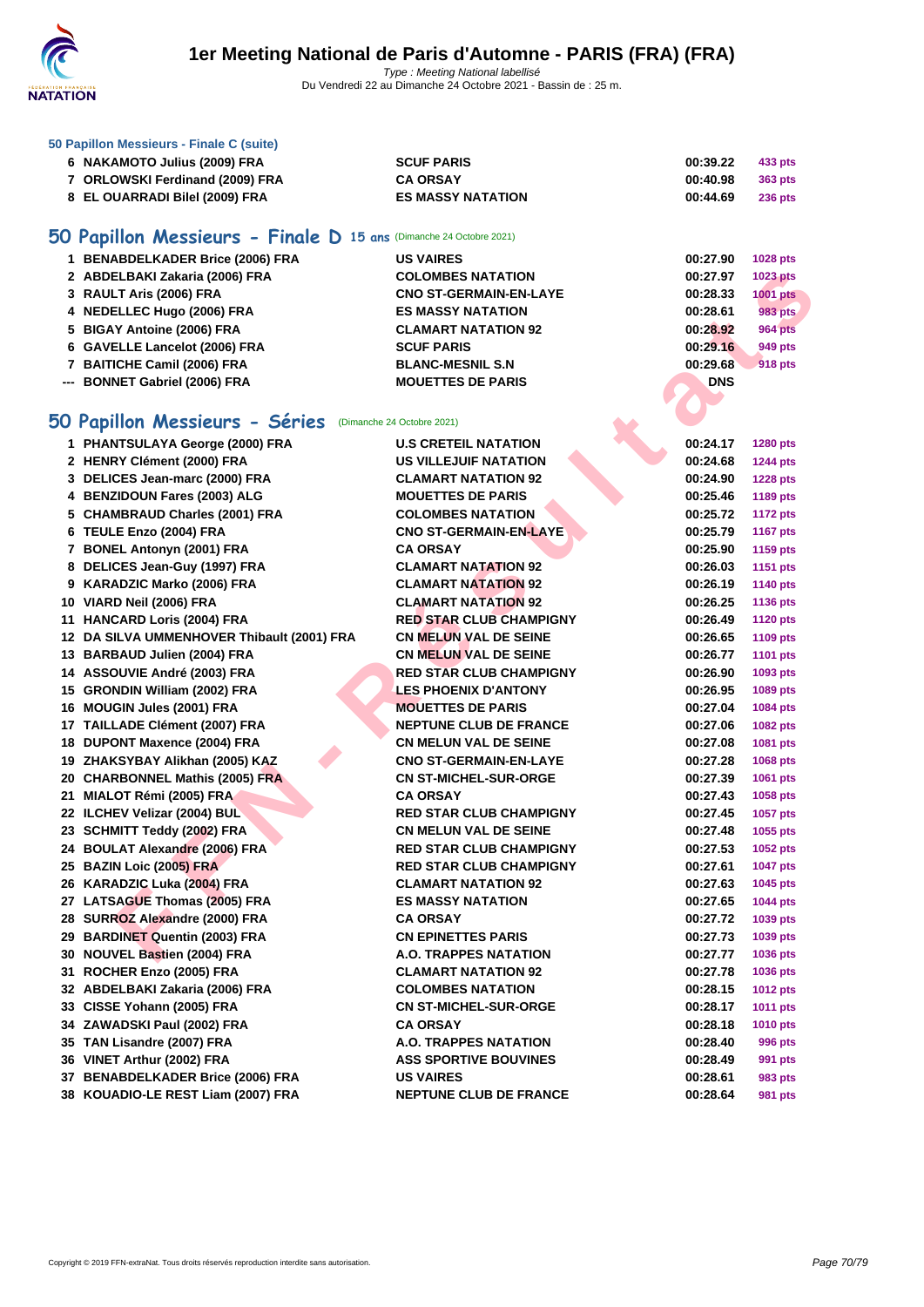

### **[50 Papillo](http://www.ffnatation.fr/webffn/index.php)n Messieurs - Séries (suite)**

|    | 39 NEDELLEC Hugo (2006) FRA            | E,  |
|----|----------------------------------------|-----|
|    | 40 MORET Jules (2005) FRA              | C:  |
|    | 40 RAULT Aris (2006) FRA               | СI  |
|    | 42 TAIT HULEUX Charlie (2005) FRA      | М   |
|    | 43 CHALAMPUENTE Leo-Romain (2004) FRA  | СI  |
|    | 44 PARKER Ethan (2007) FRA             | R,  |
|    | 45 CLEMENT Bastien (2007) FRA          | S.  |
|    | 46 CLAVEL Barthélémy (2005) FRA        | NI  |
|    | 47 FONTAINE COUDAIR Andreas (2005) FRA | U.  |
|    | 48 LAKHDARI Adam (2007) FRA            | U.  |
|    | 49 GAVELLE Lancelot (2006) FRA         | S(  |
|    | 50 BIGAY Antoine (2006) FRA            | СI  |
|    | 51 HERVAS Lucas (2004) FRA             | М   |
|    | 52 BAITICHE Camil (2006) FRA           | в   |
|    | 53 NEUVILLE Marin (2007) FRA           | c,  |
|    | 54 BOULANGER Maxance (2004) FRA        | СI  |
|    | 55 BONNET Gabriel (2006) FRA           | М   |
|    | 56 MENARD Bastien (2004) FRA           | RI  |
|    | 57 DJENNANE Aymen (2005) ALG           | C,  |
|    | 58 MANOLE Maxim (2007) FRA             | E,  |
|    | 59 TRéBOSC Samy (2007) FRA             | E\$ |
|    | 60 SALUDJIAN Marius (2004) FRA         | NI  |
|    | 61 EL MOUDIR Ayyoub (2007) FRA         | E,  |
|    | 62 ALY Marwan (2008) FRA               | E,  |
|    | 63 SOURDEAU-LACHOT Camille (2007) FRA  | S.  |
|    | 64 LARAYEDIIyes (2008) FRA             | A١  |
|    | 65 HUGONENQ Liam (2007) FRA            | СI  |
|    | 66 COMBALUZIER Côme (2005) FRA         | S.  |
|    | 67 JAULIN Come-Julio (2004) FRA        | СI  |
|    | 68 MUNOZ Emilio (2007) FRA             | NI  |
|    | 69 GUILBAUD Arthur (2007) FRA          | C,  |
|    | 70 TÊTU DUBREUIL Samuel (2008) FRA     | Е   |
|    | 71 DI PONZIO Noah (2006) FRA           | Ц   |
|    | 72 LELONG-ANGLADE Simon (2006) FRA     | S(  |
|    | 73 BAZUREAU Corentin (2008) FRA        | E,  |
|    | 74 GUILLEMET Augustin (2008) FRA       | C,  |
|    | 75 BARBERO Antoine (2006) FRA          | S(  |
|    | 76 NAKAMOTO Narcisse (2007) FRA        | S(  |
|    | 77 CHANCLOU Matteo (2007) FRA          | S.  |
|    | 78 IOUALALEN Marc-Arave (2007) FRA     | NI  |
|    | 79 STAN Darius (2008) FRA              | C:  |
|    | 80 SAVILOV Maxime (2008) UKR           | NI  |
|    | 81 CHEMLA Anatole (2007) FRA           | P,  |
|    | 82 BARKA Selmen (2008) FRA             | СI  |
|    | 83 KHALLOQI Elias (2007) FRA           | NI  |
|    | 84 MIHAI Christian (2006) FRA          | S(  |
|    | 85 COURALET TAPI Cohen (2009) FRA      | C,  |
| 86 | DELAHOUSSE Philemon (2008) FRA         | СI  |
|    | 87 CUPILLARD Alix (2008) FRA           | СI  |
|    | 88 SAIS Ilian-Isméall (2005) FRA       | S(  |
|    | 89 TERCHI Meissam (2005) FRA           | C:  |
|    | 90 QUESSON Julien (2005) FRA           | C:  |
| 91 | LOISEAU Camille (2008) FRA             | C:  |
|    | 92 CAULLATAILLE Henri (2008) FRA       | S(  |

| 39   NEDELLEC Hugo (2006) FRA          | <b>ES MASSY NATATION</b>           | 00:28.94 | 963 pts        |
|----------------------------------------|------------------------------------|----------|----------------|
| 40 MORET Jules (2005) FRA              | <b>CS CLICHY 92</b>                | 00:28.97 | 961 pts        |
| 40 RAULT Aris (2006) FRA               | <b>CNO ST-GERMAIN-EN-LAYE</b>      | 00:28.97 | 961 pts        |
| 42 TAIT HULEUX Charlie (2005) FRA      | <b>MOUETTES DE PARIS</b>           | 00:28.99 | 960 pts        |
| 43 CHALAMPUENTE Leo-Romain (2004) FRA  | <b>CN EPINETTES PARIS</b>          | 00:29.04 | 957 pts        |
| 44 PARKER Ethan (2007) FRA             | <b>RACING CLUB DE FRANCE</b>       | 00:29.10 | 953 pts        |
| 45 CLEMENT Bastien (2007) FRA          | <b>S.M MONTROUGE</b>               | 00:29.28 | 942 pts        |
| 46 CLAVEL Barthélémy (2005) FRA        | <b>NEPTUNE CLUB DE FRANCE</b>      | 00:29.34 | 938 pts        |
| 47 FONTAINE COUDAIR Andreas (2005) FRA | <b>US IVRY-SUR-SEINE</b>           | 00:29.35 | <b>938 pts</b> |
| 48 LAKHDARI Adam (2007) FRA            | <b>US IVRY-SUR-SEINE</b>           | 00:29.58 | <b>924 pts</b> |
| 49 GAVELLE Lancelot (2006) FRA         | <b>SCUF PARIS</b>                  | 00:29.76 | 913 pts        |
| 50 BIGAY Antoine (2006) FRA            | <b>CLAMART NATATION 92</b>         | 00:29.77 | <b>912 pts</b> |
| 51 HERVAS Lucas (2004) FRA             | <b>MOUETTES DE PARIS</b>           | 00:29.90 | 904 pts        |
| 52 BAITICHE Camil (2006) FRA           | <b>BLANC-MESNIL S.N</b>            | 00:30.07 | 894 pts        |
| 53 NEUVILLE Marin (2007) FRA           | <b>CA ORSAY</b>                    | 00:30.17 | 888 pts        |
| 54 BOULANGER Maxance (2004) FRA        | <b>CN ST-MICHEL-SUR-ORGE</b>       | 00:30.18 | 888 pts        |
| 55 BONNET Gabriel (2006) FRA           | <b>MOUETTES DE PARIS</b>           | 00:30.27 | <b>882 pts</b> |
| 56 MENARD Bastien (2004) FRA           | <b>RED STAR CLUB CHAMPIGNY</b>     | 00:30.28 | <b>882 pts</b> |
| 57 DJENNANE Aymen (2005) ALG           | <b>CA ORSAY</b>                    | 00:30.59 | 864 pts        |
| 58 MANOLE Maxim (2007) FRA             | <b>ES MASSY NATATION</b>           | 00:30.73 | 855 pts        |
| 59 TRéBOSC Samy (2007) FRA             | <b>ES MASSY NATATION</b>           | 00:30.74 | 855 pts        |
| 60 SALUDJIAN Marius (2004) FRA         | <b>NEPTUNE CLUB DE FRANCE</b>      | 00:30.77 | 853 pts        |
| 61 EL MOUDIR Ayyoub (2007) FRA         | <b>ES MASSY NATATION</b>           | 00:31.39 | 817 pts        |
| 62 ALY Marwan (2008) FRA               | <b>ES MASSY NATATION</b>           | 00:31.54 | 809 pts        |
| 63 SOURDEAU-LACHOT Camille (2007) FRA  | <b>S.M MONTROUGE</b>               | 00:31.69 | 800 pts        |
| 64 LARAYEDIIyes (2008) FRA             | <b>ASS SPORTIVE BOUVINES</b>       | 00:31.73 | <b>798 pts</b> |
| 65 HUGONENQ Liam (2007) FRA            | <b>CLUB DES NAGEURS DE PARIS</b>   | 00:32.19 | 773 pts        |
| 66 COMBALUZIER Côme (2005) FRA         | <b>STADE FRANÇAIS O COURBEVOIE</b> | 00:32.29 | <b>767 pts</b> |
| 67 JAULIN Come-Julio (2004) FRA        | <b>CN EPINETTES PARIS</b>          | 00:32.30 | <b>766 pts</b> |
| 68 MUNOZ Emilio (2007) FRA             | <b>NEPTUNE CLUB DE FRANCE</b>      | 00:32.37 | <b>763 pts</b> |
| 69 GUILBAUD Arthur (2007) FRA          | <b>CA ORSAY</b>                    | 00:32.40 | <b>761 pts</b> |
| 70 TÊTU DUBREUIL Samuel (2008) FRA     | <b>ES MASSY NATATION</b>           | 00:32.51 | <b>755 pts</b> |
| 71 DI PONZIO Noah (2006) FRA           | <b>LES PHOENIX D'ANTONY</b>        | 00:32.57 | <b>752 pts</b> |
| 72 LELONG-ANGLADE Simon (2006) FRA     | <b>SCUF PARIS</b>                  | 00:32.66 | 747 pts        |
| 73 BAZUREAU Corentin (2008) FRA        | <b>ES MASSY NATATION</b>           | 00:32.79 | 740 pts        |
| 74 GUILLEMET Augustin (2008) FRA       | <b>CA ORSAY</b>                    | 00:32.80 | <b>739 pts</b> |
| 75 BARBERO Antoine (2006) FRA          | <b>SCUF PARIS</b>                  | 00:33.00 | <b>728 pts</b> |
| 76 NAKAMOTO Narcisse (2007) FRA        | <b>SCUF PARIS</b>                  | 00:33.08 | 724 pts        |
| 77 CHANCLOU Matteo (2007) FRA          | <b>S.M MONTROUGE</b>               | 00:33.60 | <b>697 pts</b> |
| 78 IOUALALEN Marc-Arave (2007) FRA     | <b>NEPTUNE CLUB DE FRANCE</b>      | 00:33.63 | 695 pts        |
| 79 STAN Darius (2008) FRA              | <b>CS CLICHY 92</b>                | 00:33.72 | 690 pts        |
| 80 SAVILOV Maxime (2008) UKR           | <b>NEPTUNE CLUB DE FRANCE</b>      | 00:33.78 | <b>687 pts</b> |
| 81 CHEMLA Anatole (2007) FRA           | <b>PARIS SPORT CLUB</b>            | 00:34.17 | <b>667 pts</b> |
| 82 BARKA Selmen (2008) FRA             | <b>CLUB DES NAGEURS DE PARIS</b>   | 00:34.28 | <b>661 pts</b> |
| 83 KHALLOQI Elias (2007) FRA           | <b>NEPTUNE CLUB DE FRANCE</b>      | 00:34.33 | 659 pts        |
| 84 MIHAI Christian (2006) FRA          | <b>SCUF PARIS</b>                  | 00:34.91 | <b>629 pts</b> |
| 85 COURALET TAPI Cohen (2009) FRA      | <b>CA ORSAY</b>                    | 00:34.95 | 627 pts        |
| 86 DELAHOUSSE Philemon (2008) FRA      | <b>CLUB NAUTIQUE DOMREMY 13</b>    | 00:35.06 | <b>622 pts</b> |
| 87 CUPILLARD Alix (2008) FRA           | <b>CLUB DES NAGEURS DE PARIS</b>   | 00:35.09 | <b>620 pts</b> |
| 88 SAIS Ilian-Isméall (2005) FRA       | <b>SCUF PARIS</b>                  | 00:35.22 | <b>614 pts</b> |
| 89 TERCHI Meissam (2005) FRA           | <b>CS CLICHY 92</b>                | 00:35.39 | <b>606 pts</b> |
| 90 QUESSON Julien (2005) FRA           | <b>CS CLICHY 92</b>                | 00:35.58 | <b>596 pts</b> |
| 91 LOISEAU Camille (2008) FRA          | <b>CS CLICHY 92</b>                | 00:36.73 | <b>542 pts</b> |
| 92 CAULLATAILLE Henri (2008) FRA       | <b>SCUF PARIS</b>                  | 00:37.28 | 517 pts        |
|                                        |                                    |          |                |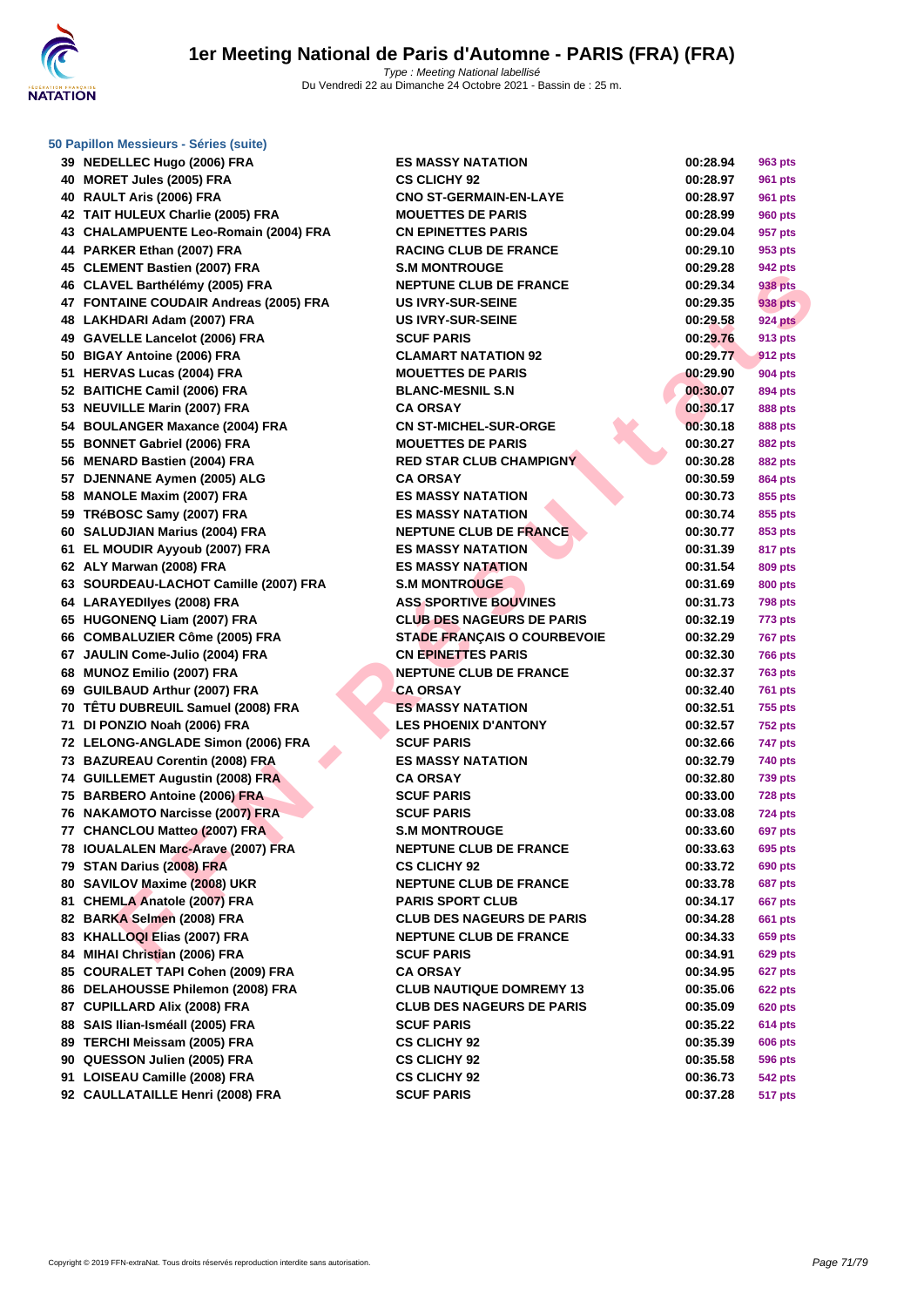

# **[50 Papillo](http://www.ffnatation.fr/webffn/index.php)n Messieurs - Séries (suite)**

|     | 93 SERCIEN Jaden (2009) FRA             | <b>ES MASSY NATATION</b>           | 00:37.67       | 499 pts        |
|-----|-----------------------------------------|------------------------------------|----------------|----------------|
|     | 94 SCHACHTEBECK ALONSO Axel (2009) FRA  | <b>STADE FRANÇAIS O COURBEVOIE</b> | 00:38.26       | 473 pts        |
|     | 95 GUYADER HUGUET Paul (2009) FRA       | <b>SCUF PARIS</b>                  | 00:39.47       | <b>422 pts</b> |
|     | 96 NAKAMOTO Julius (2009) FRA           | <b>SCUF PARIS</b>                  | 00:39.85       | <b>407 pts</b> |
|     | 97 PLAZANET Gaspard (2008) FRA          | <b>NEPTUNE CLUB DE FRANCE</b>      | 00:40.28       | 390 pts        |
|     | 98 DUMOUCHY Adam (2008) FRA             | A.O. TRAPPES NATATION              | 00:40.69       | 374 pts        |
|     | 99 HALTER Ambroise (2009) FRA           | <b>US IVRY-SUR-SEINE</b>           | 00:41.01       | <b>362 pts</b> |
|     | 100 ORLOWSKI Ferdinand (2009) FRA       | <b>CA ORSAY</b>                    | 00:41.31       | <b>350 pts</b> |
|     | 101 EL OUARRADI Bilel (2009) FRA        | <b>ES MASSY NATATION</b>           | 00:43.15       | <b>285 pts</b> |
|     | 102 LATRONCHE Raphaël (2009) FRA        | <b>SCUF PARIS</b>                  | 00:43.48       | <b>274 pts</b> |
|     | 103 TAFER PACHE Ernest (2009) FRA       | <b>SCUF PARIS</b>                  | 00:43.89       | $261$ pts      |
|     | 104 BOUHNIK Adam (2007) FRA             | <b>CS CLICHY 92</b>                | 00:44.58       | <b>239 pts</b> |
|     | 105 RAHOUI Seif-Eddine (2009) FRA       | <b>SCUF PARIS</b>                  | 00:50.06       | $100$ pts      |
|     | --- AZAOU Billel (2000) FRA             | <b>U.S CRETEIL NATATION</b>        | <b>DNS</b> dec |                |
|     | --- TOURE Mikail (2008) FRA             | <b>CS CLICHY 92</b>                | <b>DSQ</b>     |                |
| --- | <b>MOREAU Alexandre (2005) FRA</b>      | <b>SCUF PARIS</b>                  | <b>DSQ</b>     |                |
| --- | <b>MIFSUD SAUNOIS Achile (2009) FRA</b> | <b>SCUF PARIS</b>                  | <b>DSQ</b>     |                |
|     | --- CELESTE Mathéo (2004) FRA           | <b>BLANC-MESNIL S.N</b>            | <b>DSQ</b>     |                |

# **100 Papillon Messieurs - Séries** (Samedi 23 Octobre 2021)

| $33$ TIALILIN AIIIDI 0136 (2003) LINA   |                                            | ∟וו∟ט־וועט־ו וועו טט           | vv. + 1. v 1<br>JUZ PIS                                                           |
|-----------------------------------------|--------------------------------------------|--------------------------------|-----------------------------------------------------------------------------------|
| 100 ORLOWSKI Ferdinand (2009) FRA       |                                            | <b>CA ORSAY</b>                | 00:41.31<br><b>350 pts</b>                                                        |
| 101 EL OUARRADI Bilel (2009) FRA        |                                            | <b>ES MASSY NATATION</b>       | 00:43.15<br><b>285 pts</b>                                                        |
| 102 LATRONCHE Raphaël (2009) FRA        |                                            | <b>SCUF PARIS</b>              | 00:43.48<br>274 pts                                                               |
| 103 TAFER PACHE Ernest (2009) FRA       |                                            | <b>SCUF PARIS</b>              | 00:43.89<br>261 pts                                                               |
| 104 BOUHNIK Adam (2007) FRA             |                                            | <b>CS CLICHY 92</b>            | 00:44.58<br>239 pts                                                               |
| 105 RAHOUI Seif-Eddine (2009) FRA       |                                            | <b>SCUF PARIS</b>              | 00:50.06<br><b>100 pts</b>                                                        |
| --- AZAOU Billel (2000) FRA             |                                            | <b>U.S CRETEIL NATATION</b>    | <b>DNS</b> dec                                                                    |
| --- TOURE Mikail (2008) FRA             |                                            | <b>CS CLICHY 92</b>            | <b>DSQ</b>                                                                        |
| <b>MOREAU Alexandre (2005) FRA</b>      |                                            | <b>SCUF PARIS</b>              | <b>DSQ</b>                                                                        |
| <b>MIFSUD SAUNOIS Achile (2009) FRA</b> |                                            | <b>SCUF PARIS</b>              | <b>DSQ</b>                                                                        |
| --- CELESTE Mathéo (2004) FRA           |                                            | <b>BLANC-MESNIL S.N</b>        | <b>DSQ</b>                                                                        |
| 100 Papillon Messieurs - Séries         |                                            | (Samedi 23 Octobre 2021)       |                                                                                   |
| 1 HENRY Clément (2000) FRA              |                                            | <b>US VILLEJUIF NATATION</b>   | 00:53.61<br><b>1286 pts</b><br>50m: 00:25.16 (00:25.16) 100m: 00:53.61 (00:28.45) |
|                                         | 2 RAKOTONDRAMANGA Eliot-Tahina (2002) FRA  | <b>ES MASSY NATATION</b>       | 00:54.13<br><b>1270 pts</b><br>50m: 00:25.14 (00:25.14) 100m: 00:54.13 (00:28.99) |
| 3 BENZIDOUN Fares (2003) ALG            |                                            | <b>MOUETTES DE PARIS</b>       | 00:56.45<br><b>1200 pts</b><br>50m: 00:26.56 (00:26.56) 100m: 00:56.45 (00:29.89) |
| 4 LETOCART Enzo (2004) FRA              |                                            | <b>CN MELUN VAL DE SEINE</b>   | 00:57.14<br>1179 pts<br>50m: 00:26.78 (00:26.78) 100m: 00:57.14 (00:30.36)        |
| 5 BONEL Antonyn (2001) FRA              |                                            | <b>CA ORSAY</b>                | 00:57.31<br>1174 pts<br>50m: 00:26.52 (00:26.52) 100m: 00:57.31 (00:30.79)        |
| 6 GRANDIN MARTIN Numa (2002) FRA        |                                            | <b>ES MASSY NATATION</b>       | 00:57.44<br><b>1171 pts</b><br>50m: 00:26.46 (00:26.46) 100m: 00:57.44 (00:30.98) |
| 7 MELENNEC Alex (1996) FRA              |                                            | <b>RACING CLUB DE FRANCE</b>   | 00:58.48<br>1140 pts<br>50m: 00:27.38 (00:27.38) 100m: 00:58.48 (00:31.10)        |
| 8 CHAMBRAUD Charles (2001) FRA          |                                            | <b>COLOMBES NATATION</b>       | 00:58.53<br>1139 pts<br>50m: 00:26.53 (00:26.53) 100m: 00:58.53 (00:32.00)        |
| 9 BUGLER Enzo (2001) FRA                |                                            | <b>CN MELUN VAL DE SEINE</b>   | 00:58.73<br>1133 pts<br>50m: 00:27.47 (00:27.47) 100m: 00:58.73 (00:31.26)        |
|                                         | 10 DA SILVA UMMENHOVER Thibault (2001) FRA | <b>CN MELUN VAL DE SEINE</b>   | 00:58.77<br>1132 pts<br>50m: 00:27.17 (00:27.17) 100m: 00:58.77 (00:31.60)        |
| 11 GAVARD Ethan (2002) FRA              |                                            | <b>CN MELUN VAL DE SEINE</b>   | 00:59.12<br><b>1122 pts</b><br>50m: 00:27.46 (00:27.46) 100m: 00:59.12 (00:31.66) |
| 12 FERNANDEZ Viktor (2001) FRA          |                                            | <b>MOUETTES DE PARIS</b>       | 00:59.24<br><b>1118 pts</b><br>50m: 00:27.37 (00:27.37) 100m: 00:59.24 (00:31.87) |
| 13 BARATAUD Jazz (2005) FRA             |                                            | <b>NAUTIC CLUB RAMBOUILLET</b> | 00:59.31<br><b>1116 pts</b><br>50m: 00:27.75 (00:27.75) 100m: 00:59.31 (00:31.56) |
| 14 CRETET Dorian (2003) FRA             |                                            | <b>ES MASSY NATATION</b>       | 00:59.38<br><b>1114 pts</b><br>50m: 00:27.39 (00:27.39) 100m: 00:59.38 (00:31.99) |
| 15 GRONDIN William (2002) FRA           |                                            | <b>LES PHOENIX D'ANTONY</b>    | 00:59.50<br><b>1111 pts</b><br>50m: 00:27.66 (00:27.66) 100m: 00:59.50 (00:31.84) |
| 16 BRIGNON Florian (2002) FRA           |                                            | <b>ES MASSY NATATION</b>       | 00:59.66<br>1106 pts<br>50m: 00:28.22 (00:28.22) 100m: 00:59.66 (00:31.44)        |
| 17 RENE CORAIL Yann (2003) FRA          |                                            | <b>CA ORSAY</b>                | 00:59.89<br><b>1100 pts</b><br>50m: 00:27.69 (00:27.69) 100m: 00:59.89 (00:32.20) |
| 18 VUONG-THILLEROT Louis (2005) FRA     |                                            | <b>RACING CLUB DE FRANCE</b>   | 00:59.98<br>1097 pts<br>50m: 00:27.87 (00:27.87) 100m: 00:59.98 (00:32.11)        |
| 19 FELIX Gaspard (2005) FRA             |                                            | <b>CN MELUN VAL DE SEINE</b>   | 01:00.18<br>1091 pts<br>50m : 00:28.38 (00:28.38) 100m : 01:00.18 (00:31.80)      |

| 50m: 00:25.16 (00:25.16) 100m: 00:53.61 (00:28.45) | 00:53.61                              | 1286 pts        |
|----------------------------------------------------|---------------------------------------|-----------------|
| 50m: 00:25.14 (00:25.14) 100m: 00:54.13 (00:28.99) | 00:54.13                              | <b>1270 pts</b> |
|                                                    | 00:56.45                              | <b>1200 pts</b> |
| 50m: 00:26.56 (00:26.56) 100m: 00:56.45 (00:29.89) | 00:57.14                              | 1179 pts        |
| 50m: 00:26.78 (00:26.78) 100m: 00:57.14 (00:30.36) |                                       |                 |
| 50m: 00:26.52 (00:26.52) 100m: 00:57.31 (00:30.79) | 00:57.31                              | 1174 pts        |
| 50m: 00:26.46 (00:26.46) 100m: 00:57.44 (00:30.98) | 00:57.44                              | 1171 pts        |
| 50m: 00:27.38 (00:27.38) 100m: 00:58.48 (00:31.10) | 00:58.48                              | 1140 pts        |
| 50m: 00:26.53 (00:26.53) 100m: 00:58.53 (00:32.00) | 00:58.53                              | 1139 pts        |
| 50m: 00:27.47 (00:27.47)                           | 00:58.73<br>100m: 00:58.73 (00:31.26) | 1133 pts        |
|                                                    | 00:58.77                              | 1132 pts        |
| 50m: 00:27.17 (00:27.17) 100m: 00:58.77 (00:31.60) | 00:59.12                              | <b>1122 pts</b> |
| 50m: 00:27.46 (00:27.46) 100m: 00:59.12 (00:31.66) | 00:59.24                              | <b>1118 pts</b> |
| 50m: 00:27.37 (00:27.37) 100m: 00:59.24 (00:31.87) |                                       |                 |
| 50m: 00:27.75 (00:27.75) 100m: 00:59.31 (00:31.56) | 00:59.31                              | 1116 pts        |
| 50m: 00:27.39 (00:27.39) 100m: 00:59.38 (00:31.99) | 00:59.38                              | <b>1114 pts</b> |
| 50m: 00:27.66 (00:27.66)                           | 00:59.50<br>100m: 00:59.50 (00:31.84) | <b>1111 pts</b> |
| 50m: 00:28.22 (00:28.22) 100m: 00:59.66 (00:31.44) | 00:59.66                              | <b>1106 pts</b> |
|                                                    | 00:59.89                              | 1100 pts        |
| 50m: 00:27.69 (00:27.69) 100m: 00:59.89 (00:32.20) | 00:59.98                              | 1097 pts        |
| 50m: 00:27.87 (00:27.87) 100m: 00:59.98 (00:32.11) | 01:00.18                              | 1091 pts        |
| 50m: 00:28.38 (00:28.38) 100m: 01:00.18 (00:31.80) |                                       |                 |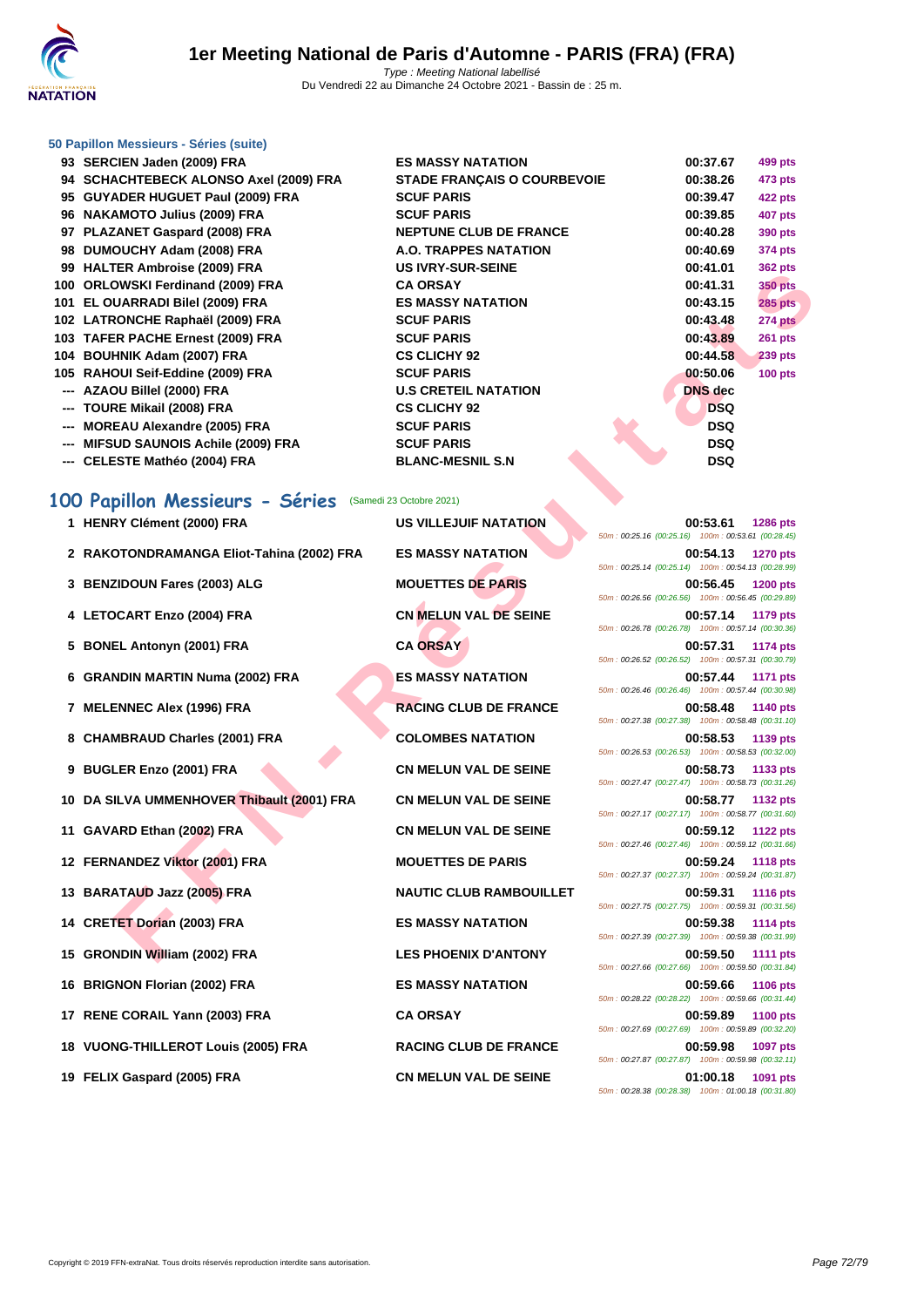

|    | 100 Papillon Messieurs - Séries (suite) |                                |                                                                                                                                         |
|----|-----------------------------------------|--------------------------------|-----------------------------------------------------------------------------------------------------------------------------------------|
|    | 20 JOUENNE Ugo (2003) FRA               | <b>PROVINS NATATION</b>        | 01:00.42<br>1085 pts<br>50m: 00:27.34 (00:27.34) 100m: 01:00.42 (00:33.08)                                                              |
|    | 21 HANCARD Loris (2004) FRA             | <b>RED STAR CLUB CHAMPIGNY</b> | 01:00.44<br>1084 pts<br>50m: 00:27.92 (00:27.92) 100m: 01:00.44 (00:32.52)                                                              |
|    | 22 BAZIN Loic (2005) FRA                | <b>RED STAR CLUB CHAMPIGNY</b> | 1067 pts<br>01:01.06<br>50m: 00:27.64 (00:27.64) 100m: 01:01.06 (00:33.42)                                                              |
|    | 22 LATSAGUE Thomas (2005) FRA           | <b>ES MASSY NATATION</b>       | 01:01.06<br>1067 pts                                                                                                                    |
|    | 24 BOULAT Alexandre (2006) FRA          | <b>RED STAR CLUB CHAMPIGNY</b> | 50m: 00:27.91 (00:27.91) 100m: 01:01.06 (00:33.15)<br><b>1063 pts</b><br>01:01.19<br>50m: 00:27.96 (00:27.96) 100m: 01:01.19 (00:33.23) |
|    | 25 BEAUGER Martin (2006) FRA            | <b>ES MASSY NATATION</b>       | 01:01.23<br><b>1062 pts</b><br>50m: 00:28.59 (00:28.59) 100m: 01:01.23 (00:32.64)                                                       |
|    | 26 COLOMAR Kyllian (2003) FRA           | <b>SN VERSAILLES</b>           | 01:01.27<br>1061 pts<br>50m: 00:28.47 (00:28.47) 100m: 01:01.27 (00:32.80)                                                              |
|    | 27 KOUADIO-LE REST Liam (2007) FRA      | <b>NEPTUNE CLUB DE FRANCE</b>  | 01:01.96<br>1041 pts                                                                                                                    |
|    | 28 PAYER Emeric (2005) FRA              | <b>RACING CLUB DE FRANCE</b>   | 50m: 00:28.78 (00:28.78) 100m: 01:01.96 (00:33.18)<br>01:02.10<br>1038 pts                                                              |
|    | 29 ZAWADSKI Paul (2002) FRA             | <b>CA ORSAY</b>                | 50m : 00:28.82 (00:28.82) 100m : 01:02.10 (00:33.28)<br>01:02.63<br>1023 pts                                                            |
|    | 30 NOUVEL Bastien (2004) FRA            | <b>A.O. TRAPPES NATATION</b>   | 50m: 00:28.54 (00:28.54) 100m: 01:02.63 (00:34.09)<br>01:03.09<br>1010 pts                                                              |
| 31 | <b>CLOSIER Cyril (2000) FRA</b>         | <b>CN MELUN VAL DE SEINE</b>   | 50m: 00:29.25 (00:29.25) 100m: 01:03.09 (00:33.84)<br>01:03.34<br>1003 pts                                                              |
|    | 32 BOUCRAUT Sacha (2005) FRA            | <b>MOUETTES DE PARIS</b>       | 50m: 00:28.30 (00:28.30) 100m: 01:03.34 (00:35.04)<br>01:03.40<br>1002 pts                                                              |
|    | 33 DA CUNHA David (2003) FRA            | <b>CA ORSAY</b>                | 50m: 00:28.74 (00:28.74) 100m: 01:03.40 (00:34.66)<br>01:03.53<br><b>998 pts</b>                                                        |
|    | 34 PARKER Ethan (2007) FRA              | <b>RACING CLUB DE FRANCE</b>   | 50m: 00:29.95 (00:29.95) 100m: 01:03.53 (00:33.58)<br>01:03.73<br>993 pts                                                               |
|    | 35 ZHAKSYBAY Alikhan (2005) KAZ         | <b>CNO ST-GERMAIN-EN-LAYE</b>  | 50m: 00:29.41 (00:29.41) 100m: 01:03.73 (00:34.32)<br>01:03.88<br>989 pts                                                               |
|    | 36 AKACHKACHI Aymenn (2004) FRA         | CN MELUN VAL DE SEINE          | 50m: 00:29.57 (00:29.57) 100m: 01:03.88 (00:34.31)<br>01:04.41<br>975 pts<br>50m: 00:29.28 (00:29.28) 100m: 01:04.41 (00:35.13)         |
|    | 37 MIALOT Rémi (2005) FRA               | <b>CA ORSAY</b>                | 01:04.58<br>970 pts                                                                                                                     |
|    | 38 NEDELLEC Hugo (2006) FRA             | <b>ES MASSY NATATION</b>       | 50m: 00:30.19 (00:30.19) 100m: 01:04.58 (00:34.39)<br>01:04.62<br>969 pts                                                               |
|    | 39 RAULT Aris (2006) FRA                | <b>CNO ST-GERMAIN-EN-LAYE</b>  | 50m: 00:29.90 (00:29.90) 100m: 01:04.62 (00:34.72)<br>01:05.00<br>959 pts                                                               |
|    | 40 HERVAS Lucas (2004) FRA              | <b>MOUETTES DE PARIS</b>       | 50m: 00:30.31 (00:30.31) 100m: 01:05.00 (00:34.69)<br>01:05.28<br>951 pts                                                               |
|    | 41 BOUSSION Augustin (2007) FRA         | <b>NEPTUNE CLUB DE FRANCE</b>  | 50m: 00:30.59 (00:30.59) 100m: 01:05.28 (00:34.69)<br>01:05.93<br>934 pts                                                               |
|    | 42 MORET Jules (2005) FRA               | <b>CS CLICHY 92</b>            | 50m: 00:30.31 (00:30.31) 100m: 01:05.93 (00:35.62)<br>01:05.98<br>933 pts<br>50m: 00:30.39 (00:30.39) 100m: 01:05.98 (00:35.59)         |
|    | 43 BENABDELKADER Brice (2006) FRA       | <b>US VAIRES</b>               | 01:06.35<br>923 pts<br>50m : 00:29.88 (00:29.88) 100m : 01:06.35 (00:36.47)                                                             |
|    | 44 LEGET Pierre-Louis (2004) FRA        | <b>PROVINS NATATION</b>        | 01:06.50<br>919 pts                                                                                                                     |
|    | 45 CLAVEL Barthélémy (2005) FRA         | <b>NEPTUNE CLUB DE FRANCE</b>  | 50m: 00:30.17 (00:30.17) 100m: 01:06.50 (00:36.33)<br>01:06.51<br><b>919 pts</b>                                                        |
|    | 46 SNEP Damien (2006) FRA               | <b>SN VERSAILLES</b>           | 50m: 00:29.98 (00:29.98) 100m: 01:06.51 (00:36.53)<br>01:07.50<br>893 pts                                                               |
|    | 47 GAVELLE Lancelot (2006) FRA          | <b>SCUF PARIS</b>              | 50m: 00:31.01 (00:31.01) 100m: 01:07.50 (00:36.49)<br>01:08.02<br><b>880 pts</b>                                                        |
|    | 48 RIZK Youssef (2002) EGY              | <b>RACING CLUB DE FRANCE</b>   | 50m: 00:30.35 (00:30.35) 100m: 01:08.02 (00:37.67)<br>01:08.10<br>878 pts                                                               |
|    | 48 GUY Gregoire (2008) FRA              | <b>RACING CLUB DE FRANCE</b>   | 50m: 00:31.53 (00:31.53) 100m: 01:08.10 (00:36.57)<br>01:08.10<br>878 pts                                                               |
|    |                                         |                                | 50m: 00:31.82 (00:31.82) 100m: 01:08.10 (00:36.28)                                                                                      |

LAT AIssandre (2006) FRA<br>
INGER Martin (2006) FRA<br>
INGER Martin (2006) FRA<br>
INGER Martin (2006) FRA<br>
INGER Martin (2007) FRA<br>
INGER Martin (2007) FRA<br>
INGER ET LIBER (2009) FRA<br>
INGER ET LIBER (2009) FRA<br>
INGER ET LIBER (2 **2011 PROVINS NATATION 01:00.42 1085 pts** 50m : 00:27.34 (00:27.34) 100m : 01:00.42 (00:33.08) **21 HANCARD Loris (2004) FRA RED STAR CLUB CHAMPIGNY 01:00.44 1084 pts** 50m : 00:27.92 (00:27.92) 100m : 01:00.44 (00:32.52) **22 BAZIN Loic (2005) FRA RED STAR CLUB CHAMPIGNY 01:01.06 1067 pts** 50m : 00:27.64 (00:27.64) 100m : 01:01.06 (00:33.42) **22 LATSAGUE Thomas (2005) FRA ES MASSY NATATION 01:01.06 1067 pts** 50m : 00:27.91 (00:27.91) 100m : 01:01.06 (00:33.15) **24 BOULAR CLUB CHAMPIGNY D1:01.19 1063 pts** 50m : 00:27.96 (00:27.96) 100m : 01:01.19 (00:33.23) **25 BEAUGER Martin (2006) FRA ES MASSY NATATION 01:01.23 1062 pts** 50m : 00:28.59 (00:28.59) 100m : 01:01.23 (00:32.64) **26 COLOMARY EXTERNATION COLOMARY COLOMARY FRACAILLES 01:01.27 1061 pts** 50m : 00:28.47 (00:28.47) 100m : 01:01.27 (00:32.80) **27 <b>COUADIST LIAM (2007) 27 COUADIST LIAM (2007) 01:01.96 1041 pts** 50m : 00:28.78 (00:28.78) 100m : 01:01.96 (00:33.18) **28 <b>PACING CLUB DE FRANCE 1038 pts** 50m : 00:28.82 (00:28.82) 100m : 01:02.10 (00:33.28) **29 <b>29 29 29 29 29 29 201:02.63 1023 pts** 50m : 00:28.54 (00:28.54) 100m : 01:02.63 (00:34.09) **30 A.O. TRAPPES NATATION 01:03.09 1010 pts** 50m : 00:29.25 (00:29.25) 100m : 01:03.09 (00:33.84) **311 <b>CN MELUN VAL DE SEINE CN MELUN VAL DE SEINE** 50m : 00:28.30 (00:28.30) 100m : 01:03.34 (00:35.04) **32 BOUCRAUT SACRAMENT SACRAMENT SACRAMENT SACRAMENT SACRAMENT SACRAMENT SACRAMENT SACRAMENT SACRAMENT SACRAMENT SACRAMENT SACRAMENT SACRAMENT SACRAMENT SACRAMENT SACRAMENT SACRAMENT SACRAMENT SACRAMENT SACRAMENT SACRAME** 50m : 00:28.74 (00:28.74) 100m : 01:03.40 (00:34.66) 50m : 00:29.95 (00:29.95) 100m : 01:03.53 (00:33.58) **RACING CLUB DE FRANCE 01:03.73 993 pts** 50m : 00:29.41 (00:29.41) 100m : 01:03.73 (00:34.32) **25 ZHAKSIMAIN-EN-LAYE CNO ST-GERMAIN-EN-LAYE CONSUMINATION** 50m : 00:29.57 (00:29.57) 100m : 01:03.88 (00:34.31) **CN MELUN VAL DE SEINE 01:04.41 975 pts** 50m : 00:29.28 (00:29.28) 100m : 01:04.41 (00:35.13) 50m : 00:30.19 (00:30.19) 100m : 01:04.58 (00:34.39) **38 NEDELLEC Hugo (2006) FRA ES MASSY NATATION 01:04.62 969 pts** 50m : 00:29.90 (00:29.90) 100m : 01:04.62 (00:34.72) **39 RAULT Aris (2006) FRA CNO ST-GERMAIN-EN-LAYE 01:05.00 959 pts** 50m : 00:30.31 (00:30.31) 100m : 01:05.00 (00:34.69) **40 HERVAS Lucas (2004) FRA MOUETTES DE PARIS 01:05.28 951 pts** 50m : 00:30.59 (00:30.59) 100m : 01:05.28 (00:34.69) **AUGUSTION AUGUSTING AUGUSTING CLUB DE FRANCE 01:05.93 934 pts** 50m : 00:30.31 (00:30.31) 100m : 01:05.93 (00:35.62) **42 MORET Jules (2005) FRA CS CLICHY 92 01:05.98 933 pts** 50m : 00:30.39 (00:30.39) 100m : 01:05.98 (00:35.59) 50m : 00:29.88 (00:29.88) 100m : 01:06.35 (00:36.47) **44 LEGET Pierre-Louis (2004) FRA PROVINS NATATION 01:06.50 919 pts** 50m : 00:30.17 (00:30.17) 100m : 01:06.50 (00:36.33) **15 CLUB DE FRANCE 15 CLUB DE FRANCE 01:06.51 919 pts** 50m : 00:29.98 (00:29.98) 100m : 01:06.51 (00:36.53) **46 SNEP Damien (2006) FRA SN VERSAILLES 01:07.50 893 pts** 50m : 00:31.01 (00:31.01) 100m : 01:07.50 (00:36.49) 50m : 00:30.35 (00:30.35) 100m : 01:08.02 (00:37.67) **48 RIZK Youssef (2002) EGY RACING CLUB DE FRANCE 01:08.10 878 pts** 50m : 00:31.53 (00:31.53) 100m : 01:08.10 (00:36.57) **48 GUY Gregoire (2008) FRA RACING CLUB DE FRANCE 01:08.10 878 pts** 50m : 00:31.82 (00:31.82) 100m : 01:08.10 (00:36.28) **50 DJENNANE Aymen (2005) ALG CA ORSAY 01:09.12 852 pts** 50m : 00:32.20 (00:32.20) 100m : 01:09.12 (00:36.92)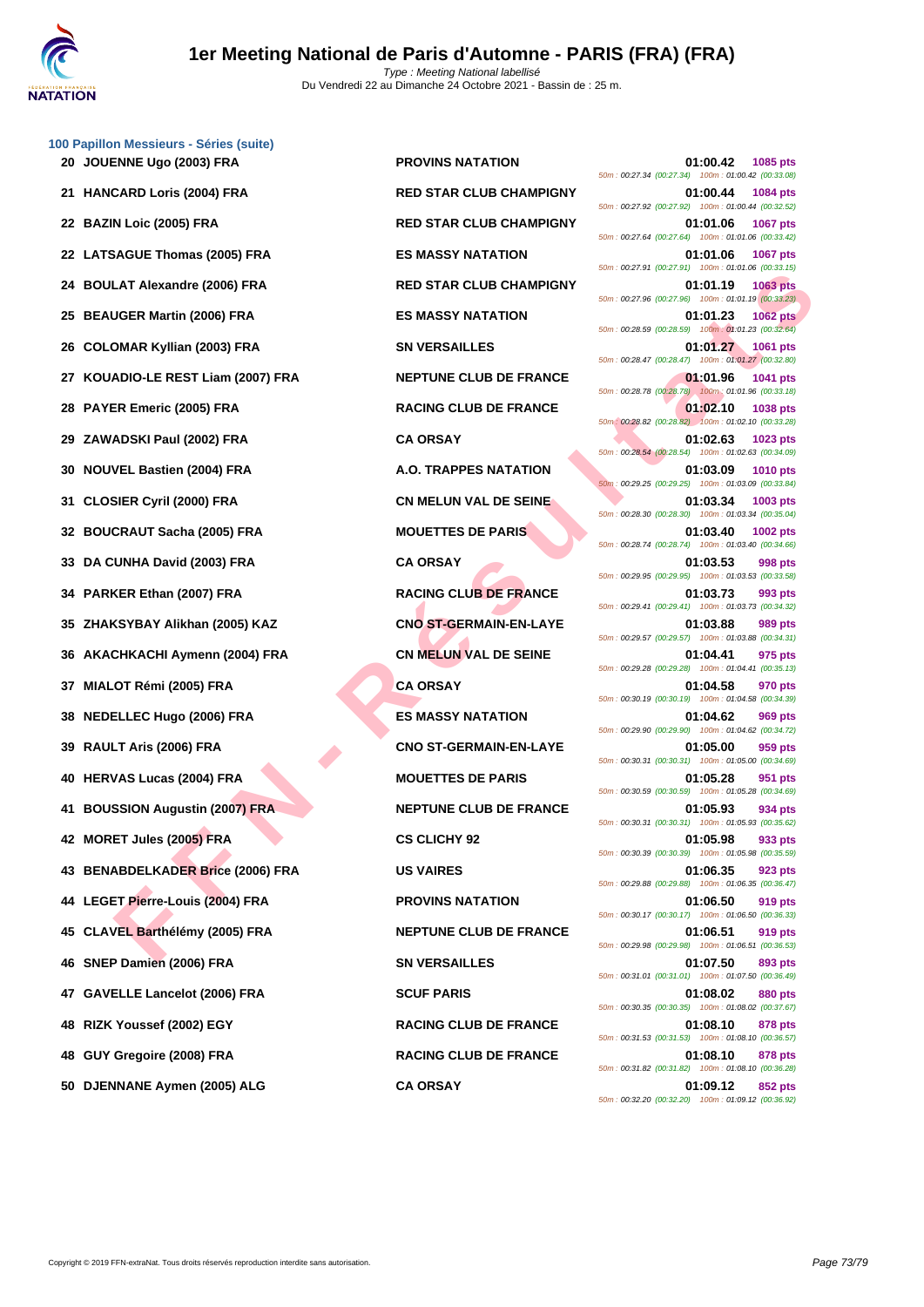

|    | 100 Papillon Messieurs - Séries (suite)                      |                                                 |                                                                                  |
|----|--------------------------------------------------------------|-------------------------------------------------|----------------------------------------------------------------------------------|
|    | 51 EL MOUDIR Ayyoub (2007) FRA                               | <b>ES MASSY NATATION</b>                        | 01:09.55<br>841 pts<br>50m: 00:32.66 (00:32.66) 100m: 01:09.55 (00:36.89)        |
|    | 52 COLLIN Lucas (2008) FRA                                   | <b>RACING CLUB DE FRANCE</b>                    | 01:09.85<br>834 pts<br>50m: 00:32.38 (00:32.38) 100m: 01:09.85 (00:37.47)        |
|    | 53 RAZANATEFY Tsitoaina (2004) FRA                           | <b>CN MELUN VAL DE SEINE</b>                    | 01:09.97<br>831 pts<br>50m: 00:30.50 (00:30.50) 100m: 01:09.97 (00:39.47)        |
|    | 54 MIRONNEAU Paul (2008) FRA                                 | <b>CLUB DES NAGEURS DE PARIS</b>                | 01:10.04<br>829 pts<br>50m: 00:31.69 (00:31.69) 100m: 01:10.04 (00:38.35)        |
|    | 54 SFIHI Jonas (2006) FRA                                    | <b>MOUETTES DE PARIS</b>                        | 01:10.04<br><b>829 pts</b><br>50m: 00:32.68 (00:32.68) 100m: 01:10.04 (00:37.36) |
|    | 56 MENARD Bastien (2004) FRA                                 | <b>RED STAR CLUB CHAMPIGNY</b>                  | 01:10.20<br><b>825 pts</b><br>50m: 00:31.12 (00:31.12) 100m: 01:10.20 (00:39.08) |
|    | 57 ALY Marwan (2008) FRA                                     | <b>ES MASSY NATATION</b>                        | 01:10.88<br>809 pts<br>50m: 00:32.13 (00:32.13) 100m: 01:10.88 (00:38.75)        |
|    | 58 CLEMENT Bastien (2007) FRA                                | <b>S.M MONTROUGE</b>                            | 01:11.23<br>800 pts<br>50m: 00:32.13 (00:32.13) 100m: 01:11.23 (00:39.10)        |
|    | 59 LELONG-ANGLADE Simon (2006) FRA                           | <b>SCUF PARIS</b>                               | 01:12.42<br><b>771 pts</b><br>50m: 00:32.26 (00:32.26) 100m: 01:12.42 (00:40.16) |
|    | 60 DI PONZIO Noah (2006) FRA                                 | <b>LES PHOENIX D'ANTONY</b>                     | 01:13.12<br><b>755 pts</b><br>50m: 00:34.34 (00:34.34) 100m: 01:13.12 (00:38.78) |
| 61 | <b>MOREAU Alexandre (2005) FRA</b>                           | <b>SCUF PARIS</b>                               | 01:13.31<br><b>750 pts</b><br>50m: 00:31.87 (00:31.87) 100m: 01:13.31 (00:41.44) |
|    | 62 BONDOUY Marlon (2007) FRA                                 | <b>ES MASSY NATATION</b>                        | 01:13.56<br>744 pts<br>50m: 00:34.12 (00:34.12) 100m: 01:13.56 (00:39.44)        |
|    | 63 BAZUREAU Corentin (2008) FRA                              | <b>ES MASSY NATATION</b>                        | 01:13.98<br>735 pts<br>50m: 00:33.76 (00:33.76) 100m: 01:13.98 (00:40.22)        |
|    | 64 BANTAS Quentin (2008) FRA                                 | <b>RACING CLUB DE FRANCE</b>                    | 01:14.51<br><b>722 pts</b><br>50m: 00:33.25 (00:33.25) 100m: 01:14.51 (00:41.26) |
|    | 65 TÊTU DUBREUIL Samuel (2008) FRA                           | <b>ES MASSY NATATION</b>                        | 01:14.70<br><b>718 pts</b><br>50m: 00:34.45 (00:34.45) 100m: 01:14.70 (00:40.25) |
|    | 66 LARAYEDIIyes (2008) FRA                                   | <b>ASS SPORTIVE BOUVINES</b>                    | 01:14.85<br>714 pts<br>50m: 00:34.43 (00:34.43) 100m: 01:14.85 (00:40.42)        |
|    | 67 NAKAMOTO Narcisse (2007) FRA                              | <b>SCUF PARIS</b>                               | 01:15.92<br>690 pts<br>50m: 00:34.50 (00:34.50) 100m: 01:15.92 (00:41.42)        |
|    | 68 STAN Darius (2008) FRA                                    | <b>CS CLICHY 92</b>                             | 01:19.45<br>613 pts<br>50m: 00:35.05 (00:35.05) 100m: 01:19.45 (00:44.40)        |
|    | 69 PADELLEC Pol (2008) FRA                                   | <b>CN EPINETTES PARIS</b>                       | 01:21.12<br>578 pts<br>50m: 00:36.90 (00:36.90) 100m: 01:21.12 (00:44.22)        |
|    | 70 CHAPELIER Owen (2008) FRA                                 | <b>SN VERSAILLES</b>                            | 01:23.09<br>538 pts<br>50m: 00:37.81 (00:37.81) 100m: 01:23.09 (00:45.28)        |
|    | 71 FREITAS Luka (2007) FRA                                   | <b>AQUACLUB LE PECQ MARLY</b>                   | 01:27.23<br>458 pts<br>50m: 00:39.76 (00:39.76) 100m: 01:27.23 (00:47.47)        |
|    | 72 CUPILLARD Alix (2008) FRA                                 | <b>CLUB DES NAGEURS DE PARIS</b>                | 01:28.13<br>442 pts<br>50m: 00:37.70 (00:37.70) 100m: 01:28.13 (00:50.43)        |
|    | 73 SCHACHTEBECK ALONSO Axel (2009) FRA                       | <b>STADE FRANÇAIS O COURBEVOIE</b>              | 01:30.71<br><b>396 pts</b><br>50m: 00:40.42 (00:40.42) 100m: 01:30.71 (00:50.29) |
|    | 74 NAKAMOTO Julius (2009) FRA                                | <b>SCUF PARIS</b>                               | 01:34.47<br>335 pts<br>50m: 00:44.55 (00:44.55) 100m: 01:34.47 (00:49.92)        |
|    | 75 TOURE Mikail (2008) FRA                                   | <b>CS CLICHY 92</b>                             | 01:34.69<br>331 pts<br>50m: 00:44.38 (00:44.38) 100m: 01:34.69 (00:50.31)        |
|    | 76 MIFSUD SAUNOIS Achile (2009) FRA                          | <b>SCUF PARIS</b>                               | 01:40.00<br>$253$ pts<br>50m: 00:48.56 (00:48.56) 100m: 01:40.00 (00:51.44)      |
|    | 77 HERVIER Zacharie (2009) FRA                               | <b>NEPTUNE CLUB DE FRANCE</b>                   | 01:45.14<br>188 pts<br>50m: 00:45.34 (00:45.34) 100m: 01:45.14 (00:59.80)        |
|    | --- BONNET Gabriel (2006) FRA<br>--- BOUHNIK Adam (2007) FRA | <b>MOUETTES DE PARIS</b><br><b>CS CLICHY 92</b> | <b>DNS</b> dec<br><b>DSQ</b>                                                     |

## **200 Papillon Messieurs - Séries** (Samedi 23 Octobre 2021)

| 1 RAKOTONDRAMANGA Eliot-Tahina (2002) FRA | <b>ES MASSY NATATION</b> |                                                                                                        | 02:01.53          | <b>1238 pts</b> |
|-------------------------------------------|--------------------------|--------------------------------------------------------------------------------------------------------|-------------------|-----------------|
|                                           |                          | 50m: 00:26.66 (00:26.66) 100m: 00:56.97 (00:30.31) 150m: 01:28.69 (00:31.72) 200m: 02:01.53 (00:32.84) |                   |                 |
| 2 BENZIDOUN Fares (2003) ALG              | <b>MOUETTES DE PARIS</b> |                                                                                                        | 02:05.19 1183 pts |                 |
|                                           |                          | 50m: 00:28.06 (00:28.06) 100m: 01:00.00 (00:31.94) 150m: 01:32.55 (00:32.55) 200m: 02:05.19 (00:32.64) |                   |                 |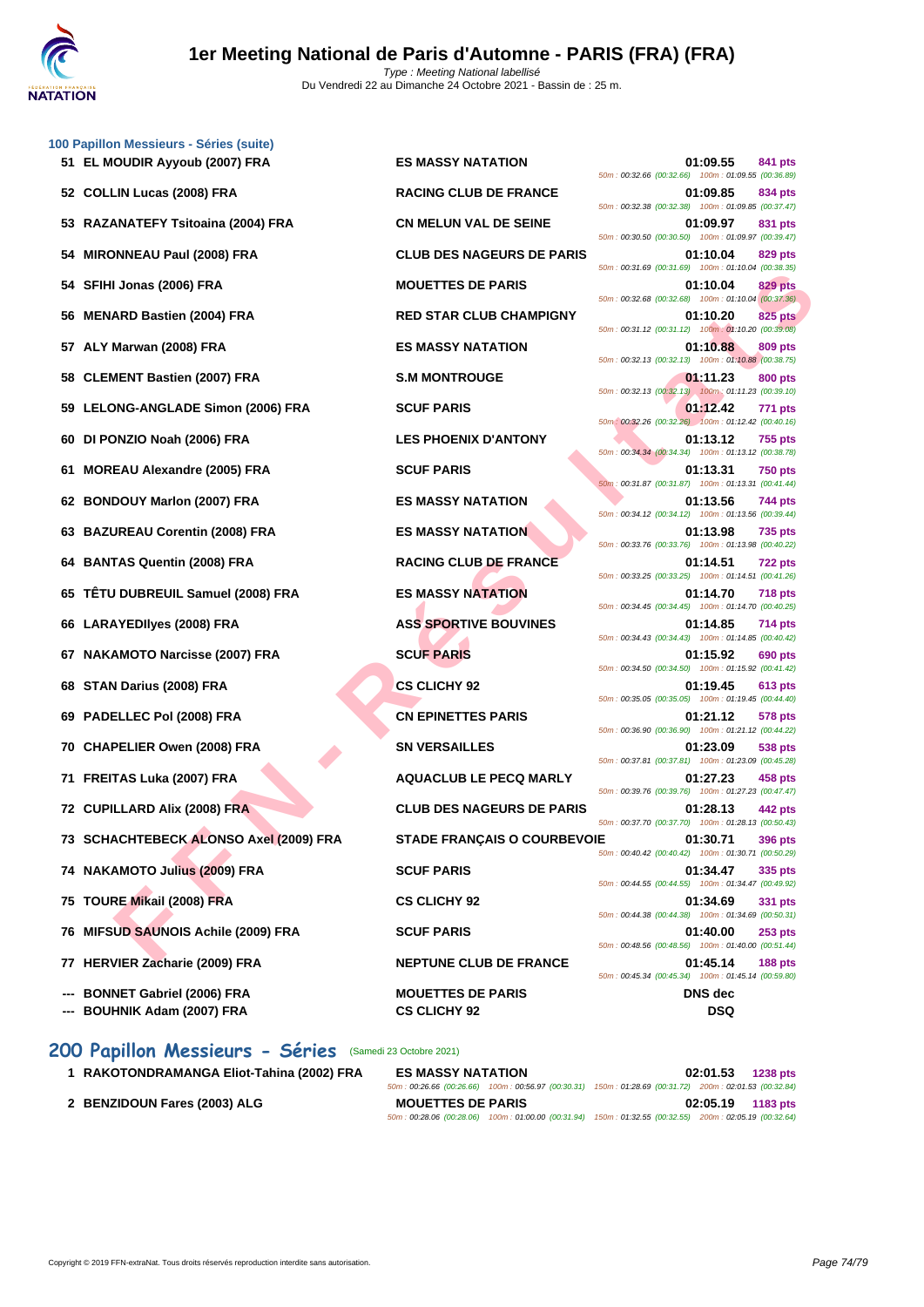## **[200 Papil](http://www.ffnatation.fr/webffn/index.php)lon Messieurs - Séries (suite)**

- 
- 
- 
- 
- 
- 
- 
- 
- 
- 
- 
- 
- 
- 
- 
- 
- 
- 
- 
- 
- 
- **24 CHALAMPUENTE Leo-Romain (2004) FRA CN EPINETTES PARIS 02:41.13 708 pts**
- 
- 
- 
- 
- 
- 

## **200 4 Nages Messieurs - Séries** (Samedi 23 Octobre 2021)

- **1 BARBAUD Julien (2004) FRA**
- 2 **CLAIMAND Adrien (2003) FRA**

 **VANDEVELDE Alexis (2001) FRA SN VERSAILLES 02:08.84 1129 pts** 50m : 00:28.85 (00:28.85) 100m : 01:01.50 (00:32.65) 150m : 01:35.41 (00:33.91) 200m : 02:08.84 (00:33.43) **CLAIMAND Adrien (2003) FRA CSN GUYANCOURT 02:09.44 1120 pts** 50m : 00:28.86 (00:28.86) 100m : 01:01.82 (00:32.96) 150m : 01:35.66 (00:33.84) 200m : 02:09.44 (00:33.78) **CRETET Dorian (2003) FRA ES MASSY NATATION 02:14.34 1050 pts ZAWADSKI Paul (2002) FRA CA ORSAY 02:20.65 964 pts PARKER Ethan (2007) FRA RACING CLUB DE FRANCE 02:21.96 946 pts** 50m : 00:32.06 (00:32.06) 100m : 01:07.90 (00:35.84) 150m : 01:44.74 (00:36.84) 200m : 02:21.96 (00:37.22) **AKACHKACHI Aymenn (2004) FRA CN MELUN VAL DE SEINE 02:24.58 912 pts PFEIFER Célestin (2005) FRA ES MASSY NATATION 02:24.65 911 pts BARDINET Quentin (2003) FRA CN EPINETTES PARIS 02:25.01 906 pts BOULAT Alexandre (2006) FRA RED STAR CLUB CHAMPIGNY 02:27.80 870 pts SFIHI Jonas (2006) FRA MOUETTES DE PARIS 02:37.74 748 pts EL MOUDIR Ayyoub (2007) FRA ES MASSY NATATION 02:39.02 733 pts GENDRIER Esteban (2007) FRA CSN GUYANCOURT 02:40.59 714 pts ALY Marwan (2008) FRA ES MASSY NATATION 02:41.10 708 pts CHAPELIER Owen (2008) FRA SN VERSAILLES 03:03.45 474 pts FOURCART Arthur (2004) FRA PROVINS NATATION 03:03.78 471 pts DELAHOUSSE Philemon (2008) FRA CLUB NAUTIQUE DOMREMY 13 03:10.59 409 pts**

**FIEND COOST PRANE STAND FOR SEAL AND CONSUMER SEAL AND CONSUMER AND CONSUMER AND CONSUMERATE CHAPTER CONSUMER AND CONSUMER AND CONSUMER AND CONSUMER SEAL AND A THE STAR CULIB OF FAMATION (2005) FRAME CHAPTER CONSUMER AND 5 BARATAUD Jazz (2005) FRA NAUTIC CLUB RAMBOUILLET 02:12.67 1074 pts** 50m : 00:28.61 (00:28.61) 100m : 01:02.32 (00:33.71) 150m : 01:37.47 (00:35.15) 200m : 02:12.67 (00:35.20) **6 COTTIN Antoine (2005) FRA SN VERSAILLES 02:13.36 1064 pts** 50m : 00:30.43 (00:30.43) 100m : 01:04.54 (00:34.11) 150m : 01:38.41 (00:33.87) 200m : 02:13.36 (00:34.95) 50m : 00:28.91 (00:28.91) 100m : 01:02.51 (00:33.60) 150m : 01:37.76 (00:35.25) 200m : 02:14.34 (00:36.58) **8 POBEL-CRAPPE Matys (2005) FRA CSN GUYANCOURT 02:15.66 1032 pts** 50m : 00:29.31 (00:29.31) 100m : 01:03.24 (00:33.93) 150m : 01:38.98 (00:35.74) 200m : 02:15.66 (00:36.68) **9 BRIGNON Florian (2002) FRA ES MASSY NATATION 02:18.74 990 pts** 50m : 00:28.66 (00:28.66) 100m : 01:01.48 (00:32.82) 150m : 01:37.33 (00:35.85) 200m : 02:18.74 (00:41.41) 50m : 00:29.18 (00:29.18) 100m : 01:03.87 (00:34.69) 150m : 01:41.60 (00:37.73) 200m : 02:20.65 (00:39.05) 50m : 00:30.80 (00:30.80) 100m : 01:07.48 (00:36.68) 150m : 01:45.90 (00:38.42) 200m : 02:24.58 (00:38.68) 50m : 00:31.16 (00:31.16) 100m : 01:08.13 (00:36.97) 150m : 01:46.38 (00:38.25) 200m : 02:24.65 (00:38.27) 50m : 00:30.89 (00:30.89) 100m : 01:06.47 (00:35.58) 150m : 01:43.63 (00:37.16) 200m : 02:25.01 (00:41.38) 50m : 00:30.03 (00:30.03) 100m : 01:06.97 (00:36.94) 150m : 01:47.34 (00:40.37) 200m : 02:27.80 (00:40.46) **16 JOUENNE Ugo (2003) FRA PROVINS NATATION 02:29.96 843 pts** 50m : 00:31.44 (00:31.44) 100m : 01:09.53 (00:38.09) 150m : 01:50.16 (00:40.63) 200m : 02:29.96 (00:39.80) **17 CLAIMAND Evan (2007) FRA CSN GUYANCOURT 02:32.89 806 pts** 50m : 00:34.47 (00:34.47) 100m : 01:14.15 (00:39.68) 150m : 01:53.93 (00:39.78) 200m : 02:32.89 (00:38.96) **18 HERVAS Lucas (2004) FRA MOUETTES DE PARIS 02:34.76 783 pts** 50m : 00:33.67 (00:33.67) 100m : 01:13.41 (00:39.74) 150m : 01:54.12 (00:40.71) 200m : 02:34.76 (00:40.64) 50m : 00:33.96 (00:33.96) 100m : 01:13.40 (00:39.44) 150m : 01:55.05 (00:41.65) 200m : 02:37.74 (00:42.69) 50m : 00:32.89 (00:32.89) 100m : 01:12.21 (00:39.32) 150m : 01:55.27 (00:43.06) 200m : 02:39.02 (00:43.75) 50m : 00:33.24 (00:33.24) 100m : 01:12.97 (00:39.73) 150m : 01:56.85 (00:43.88) 200m : 02:40.59 (00:43.74) **22 FERRAND Amélien (2004) FRA PROVINS NATATION 02:41.06 709 pts** 50m : 00:32.23 (00:32.23) 100m : 01:12.10 (00:39.87) 150m : 01:56.46 (00:44.36) 200m : 02:41.06 (00:44.60) 50m : 00:33.78 (00:33.78) 100m : 01:14.07 (00:40.29) 150m : 01:58.04 (00:43.97) 200m : 02:41.10 (00:43.06) 50m : 00:33.32 (00:33.32) 100m : 01:13.60 (00:40.28) 150m : 01:55.68 (00:42.08) 200m : 02:41.13 (00:45.45) **25 LEGET Pierre-Louis (2004) FRA PROVINS NATATION 02:53.83 569 pts** 50m : 00:33.36 (00:33.36) 100m : 01:15.71 (00:42.35) 150m : 02:03.00 (00:47.29) 200m : 02:53.83 (00:50.83) **26 DUYCK Mathieu (2007) FRA CSN GUYANCOURT 02:54.67 561 pts** 50m : 00:35.46 (00:35.46) 100m : 01:19.38 (00:43.92) 150m : 02:07.48 (00:48.10) 200m : 02:54.67 (00:47.19) 50m : 00:39.49 (00:39.49) 100m : 01:27.72 (00:48.23) 150m : 02:17.63 (00:49.91) 200m : 03:03.45 (00:45.82) 50m : 00:36.62 (00:36.62) 100m : 01:21.29 (00:44.67) 150m : 02:11.05 (00:49.76) 200m : 03:03.78 (00:52.73)

50m : 00:38.10 (00:38.10) 100m : 01:25.21 (00:47.11) 150m : 02:18.23 (00:53.02) 200m : 03:10.59 (00:52.36) **30 CHABANE Ilian (2007) FRA CN EPINETTES PARIS 03:12.51 393 pts**

50m : 00:37.19 (00:37.19) 100m : 01:22.94 (00:45.75) 150m : 02:16.02 (00:53.08) 200m : 03:12.51 (00:56.49)

| <b>CN MELUN VAL DE SEINE</b>                                                                           |                                                                                                        | 02:08.30 1160 pts |  |
|--------------------------------------------------------------------------------------------------------|--------------------------------------------------------------------------------------------------------|-------------------|--|
|                                                                                                        | 50m: 00:28.38 (00:28.38) 100m: 01:00.27 (00:31.89) 150m: 01:37.66 (00:37.39) 200m: 02:08.30 (00:30.64) |                   |  |
| <b>CSN GUYANCOURT</b>                                                                                  |                                                                                                        | 02:08.65 1155 pts |  |
| 50m; 00:27.70 (00:27.70) 100m; 01:01.62 (00:33.92) 150m; 01:39.11 (00:37.49) 200m; 02:08.65 (00:29.54) |                                                                                                        |                   |  |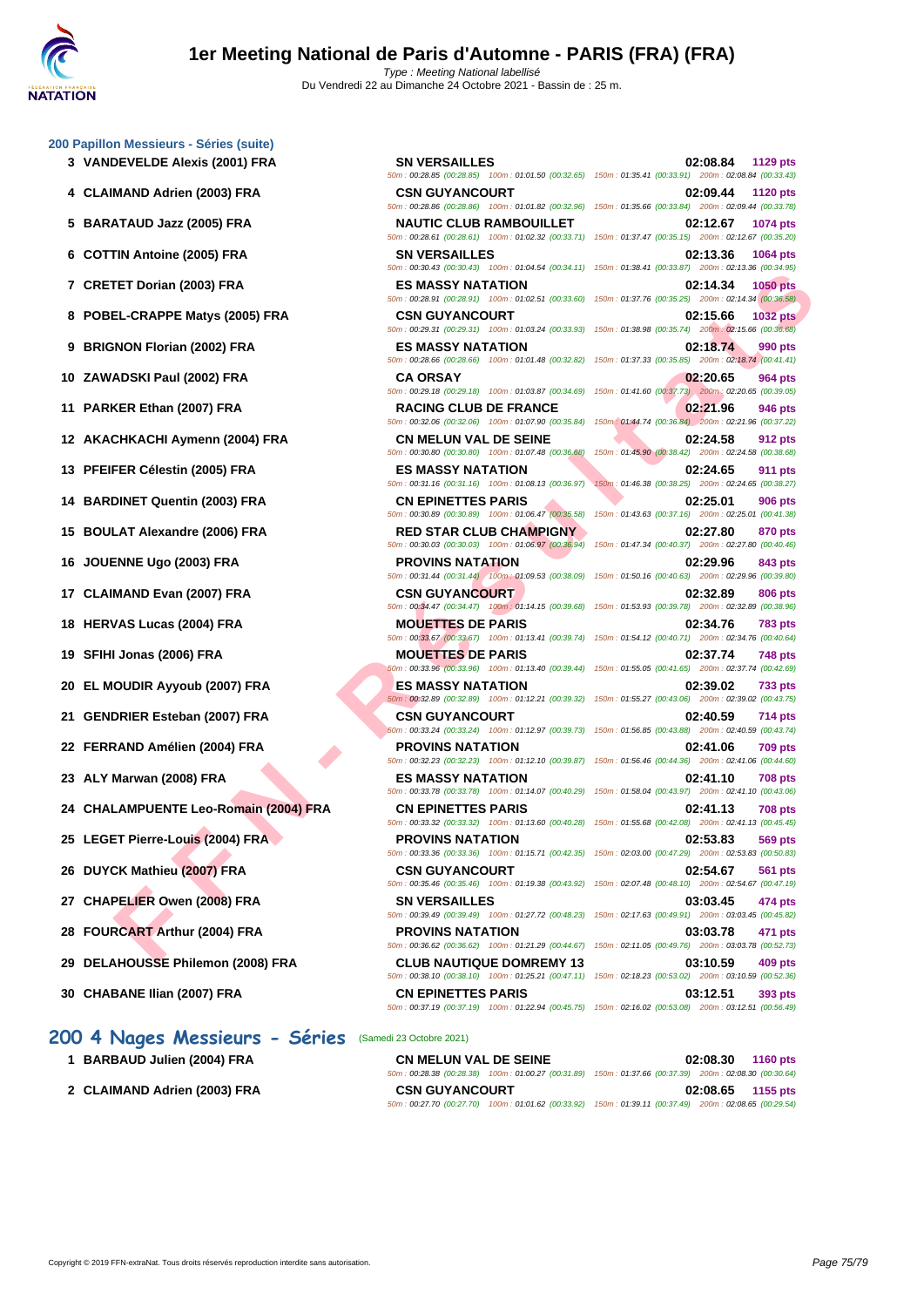**[200 4 Nag](http://www.ffnatation.fr/webffn/index.php)es Messieurs - Séries (suite)**

- 
- 
- 
- 
- 
- 
- 
- 
- 
- 
- 
- 
- 
- 
- 
- 
- 
- 
- 
- 
- 
- 
- 
- 
- 
- 
- 
- **30 NGUYEN-KHAC Trung-Chinh (2006) FRA CLUB DES NAGEURS DE PARIS 02:28.64 874 pts**
- 
- 
- 

E ORAIL Yam (2003) FRA - CAAREN SANY ISSUE ARE CHANGES CONFIGURE CHANGES CONFIGURE CHANGES CONFIGURE CHANGES CONFIGURE CHANGES CONFIGURE CHANGES CONFIGURE CHANGES CONFIGURE CHANGES CONFIGURE CHANGES CONFIGURE CHANGES CONFI **3 SEYE Matthieu (2002) SEN ES MASSY NATATION 02:08.70 1154 pts** 50m : 00:27.62 (00:27.62) 100m : 01:00.41 (00:32.79) 150m : 01:39.12 (00:38.71) 200m : 02:08.70 (00:29.58) **4 BONEL Antonyn (2001) FRA CA ORSAY 02:08.75 1154 pts** 50m : 00:26.68 (00:26.68) 100m : 00:57.70 (00:31.02) 150m : 01:38.16 (00:40.46) 200m : 02:08.75 (00:30.59) **5 BRIGNON Florian (2002) FRA ES MASSY NATATION 02:10.31 1130 pts** 50m : 00:27.61 (00:27.61) 100m : 01:01.09 (00:33.48) 150m : 01:39.82 (00:38.73) 200m : 02:10.31 (00:30.49) **6 HUGONENQ Milo (2004) FRA CLUB DES NAGEURS DE PARIS 02:13.11 1089 pts** 50m : 00:29.21 (00:29.21) 100m : 01:03.85 (00:34.64) 150m : 01:42.00 (00:38.15) 200m : 02:13.11 (00:31.11) **7 RENE CORAIL Yann (2003) FRA CA ORSAY 02:13.15 1088 pts** 50m : 00:27.71 (00:27.71) 100m : 01:03.21 (00:35.50) 150m : 01:41.37 (00:38.16) 200m : 02:13.15 (00:31.78) **8 VANDEVELDE Alexis (2001) FRA SN VERSAILLES 02:14.36 1071 pts** 50m : 00:28.98 (00:28.98) 100m : 01:04.30 (00:35.32) 150m : 01:44.28 (00:39.98) 200m : 02:14.36 (00:30.08) **9 ZINSMEISTER Julien (1997) FRA CLUB DES NAGEURS DE PARIS 02:15.58 1053 pts** 50m : 00:28.42 (00:28.42) 100m : 01:04.60 (00:36.18) 150m : 01:45.94 (00:41.34) 200m : 02:15.58 (00:29.64) **10 BAUMANN Simon (1990) FRA CLAMART NATATION 92 02:15.80 1050 pts** 50m : 00:29.28 (00:29.28) 100m : 01:05.04 (00:35.76) 150m : 01:40.71 (00:35.67) 200m : 02:15.80 (00:35.09) **11 MIALOT Rémi (2005) FRA CA ORSAY 02:16.12 1045 pts** 50m : 00:30.68 (00:30.68) 100m : 01:04.89 (00:34.21) 150m : 01:45.62 (00:40.73) 200m : 02:16.12 (00:30.50) **12 POBEL-CRAPPE Matys (2005) FRA CSN GUYANCOURT 02:16.22 1044 pts** 50m : 00:29.83 (00:29.83) 100m : 01:05.43 (00:35.60) 150m : 01:43.72 (00:38.29) 200m : 02:16.22 (00:32.50) **13 BEAUGER Martin (2006) FRA ES MASSY NATATION 02:16.28 1043 pts** 50m : 00:29.12 (00:29.12) 100m : 01:02.51 (00:33.39) 150m : 01:44.29 (00:41.78) 200m : 02:16.28 (00:31.99) **14 THIERRY Gaspard (2004) FRA CN MELUN VAL DE SEINE 02:16.48 1040 pts** 50m : 00:29.41 (00:29.41) 100m : 01:03.25 (00:33.84) 150m : 01:44.77 (00:41.52) 200m : 02:16.48 (00:31.71) **15 BOUTRY Théo (2003) FRA PROVINS NATATION 02:16.95 1033 pts** 50m : 00:27.50 (00:27.50) 100m : 01:04.02 (00:36.52) 150m : 01:43.74 (00:39.72) 200m : 02:16.95 (00:33.21) **16 JACKSON Elliott (2004) CAN CLUB DES NAGEURS DE PARIS 02:17.19 1030 pts** 50m : 00:28.44 (00:28.44) 100m : 01:03.06 (00:34.62) 150m : 01:46.30 (00:43.24) 200m : 02:17.19 (00:30.89) **17 CONDETTE Amaury (2007) FRA SN VERSAILLES 02:17.66 1023 pts** 50m : 00:29.69 (00:29.69) 100m : 01:05.32 (00:35.63) 150m : 01:45.23 (00:39.91) 200m : 02:17.66 (00:32.43) **18 FELIX Gaspard (2005) FRA CN MELUN VAL DE SEINE 02:18.95 1005 pts** 50m : 00:29.32 (00:29.32) 100m : 01:05.39 (00:36.07) 150m : 01:46.46 (00:41.07) 200m : 02:18.95 (00:32.49) **19 BAILLARGE Bastien (2004) FRA RED STAR CLUB CHAMPIGNY 02:19.87 992 pts** 50m : 00:30.05 (00:30.05) 100m : 01:06.11 (00:36.06) 150m : 01:46.19 (00:40.08) 200m : 02:19.87 (00:33.68) **20 DA CUNHA David (2003) FRA CA ORSAY 02:20.02 990 pts** 50m : 00:30.67 (00:30.67) 100m : 01:07.03 (00:36.36) 150m : 01:48.58 (00:41.55) 200m : 02:20.02 (00:31.44) **21 KOUADIO-LE REST Liam (2007) FRA NEPTUNE CLUB DE FRANCE 02:23.37 944 pts** 50m : 00:29.12 (00:29.12) 100m : 01:05.59 (00:36.47) 150m : 01:49.19 (00:43.60) 200m : 02:23.37 (00:34.18) **22 LE CORNEC Alexandre (2004) FRA CLUB DES NAGEURS DE PARIS 02:23.51 942 pts** 50m : 00:30.10 (00:30.10) 100m : 01:06.15 (00:36.05) 150m : 01:49.88 (00:43.73) 200m : 02:23.51 (00:33.63) **23 GAVARD Ethan (2002) FRA CN MELUN VAL DE SEINE 02:24.99 922 pts** 50m : 00:28.05 (00:28.05) 100m : 01:05.63 (00:37.58) 150m : 01:50.74 (00:45.11) 200m : 02:24.99 (00:34.25) **24 DELECOLLE Camille (2007) FRA LES PHOENIX D'ANTONY 02:26.09 907 pts** 50m : 00:30.88 (00:30.88) 100m : 01:09.04 (00:38.16) 150m : 01:51.41 (00:42.37) 200m : 02:26.09 (00:34.68) **25 BENABDELKADER Brice (2006) FRA US VAIRES 02:26.10 907 pts** 50m : 00:29.99 (00:29.99) 100m : 01:08.96 (00:38.97) 150m : 01:52.78 (00:43.82) 200m : 02:26.10 (00:33.32) **26 BRAIZE Stann (2007) FRA ES MASSY NATATION 02:26.52 902 pts** 50m : 00:29.92 (00:29.92) 100m : 01:04.50 (00:34.58) 150m : 01:48.92 (00:44.42) 200m : 02:26.52 (00:37.60) **27 BAUSSERON Boris (2006) FRA CLUB DES NAGEURS DE PARIS 02:27.46 889 pts** 50m : 00:30.93 (00:30.93) 100m : 01:07.93 (00:37.00) 150m : 01:52.80 (00:44.87) 200m : 02:27.46 (00:34.66) **28 RIZK Youssef (2002) EGY RACING CLUB DE FRANCE 02:27.60 887 pts** 50m : 00:31.14 (00:31.14) 100m : 01:09.46 (00:38.32) 150m : 01:54.40 (00:44.94) 200m : 02:27.60 (00:33.20) **29 RAZANATEFY Tsitoaina (2004) FRA CN MELUN VAL DE SEINE 02:28.05 881 pts** 50m : 00:29.97 (00:29.97) 100m : 01:09.27 (00:39.30) 150m : 01:54.85 (00:45.58) 200m : 02:28.05 (00:33.20) 50m : 00:31.07 (00:31.07) 100m : 01:08.50 (00:37.43) 150m : 01:53.37 (00:44.87) 200m : 02:28.64 (00:35.27) **31 SEMAM Jalîd (2005) FRA CN MELUN VAL DE SEINE 02:28.93 870 pts** 50m : 00:31.25 (00:31.25) 100m : 01:09.07 (00:37.82) 150m : 01:55.00 (00:45.93) 200m : 02:28.93 (00:33.93) **32 BOULANGER Maxance (2004) FRA CN ST-MICHEL-SUR-ORGE 02:29.00 869 pts** 50m : 00:32.00 (00:32.00) 100m : 01:10.42 (00:38.42) 150m : 01:52.77 (00:42.35) 200m : 02:29.00 (00:36.23)

50m : 00:29.52 (00:29.52) 100m : 01:09.18 (00:39.66) 150m : 01:54.30 (00:45.12) 200m : 02:29.18 (00:34.88)

**33 BOUSSION Augustin (2007) FRA NEPTUNE CLUB DE FRANCE 02:29.18 866 pts**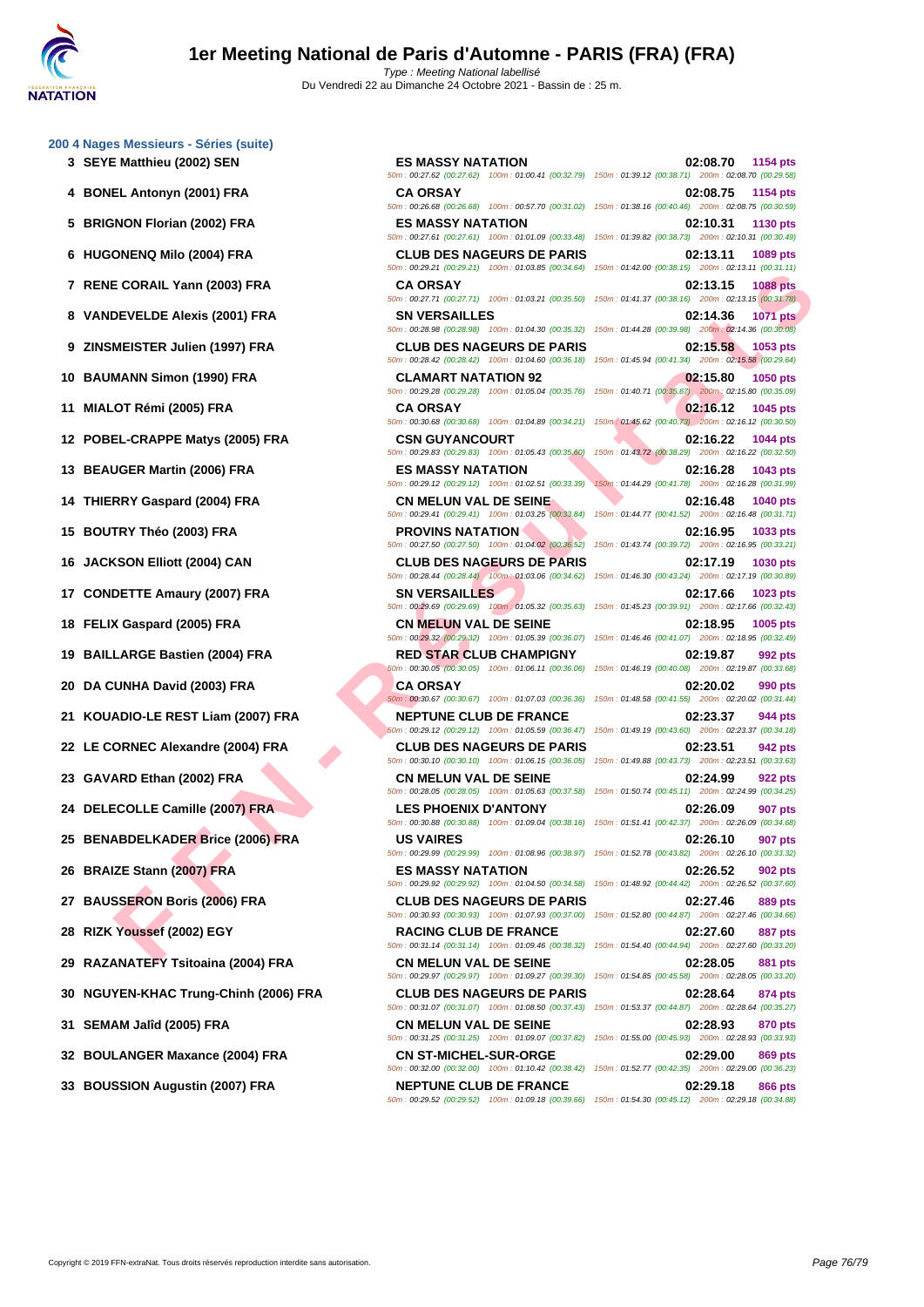**[200 4 Nag](http://www.ffnatation.fr/webffn/index.php)es Messieurs - Séries (suite)**

- **34 NOUVEL Bastien (2004) FRA A.O. TRAPPES NATATION 02:30.13 854 pts**
- **35 VANDELOGT Sebastian (2007) BEL NEPTUNE CLUB DE FRANCE 02:30.60 848 pts**
- 
- 
- 
- 
- 
- 
- 
- 
- 
- 
- 
- **47 SALUDJIAN Marius (2004) FRA NEPTUNE CLUB DE FRANCE 02:34.76 795 pts**
- 
- 
- 
- 
- 
- 
- 
- 
- 
- 
- **58 LANTENOIS Maxence (2006) FRA PROVINS NATATION 02:39.23 740 pts**
- 
- 
- **61 IOUALALEN Marc-Arave (2007) FRA NEPTUNE CLUB DE FRANCE 02:40.32 727 pts**
- 
- 
- **64 TÊTU DUBREUIL Samuel (2008) FRA ES MASSY NATATION 02:41.85 709 pts**

50m : 00:35.97 (00:35.97) 100m : 01:17.32 (00:41.35) 150m : 02:05.05 (00:47.73) 200m : 02:41.85 (00:36.80)

**FINCHER (2004) FRA**<br> **FERD MASS SPORTIVE BOUNDES DE PARIS (2004) FRA**<br> **FERD MASS SPORTIVE BOUNDES DE PARIS (2004)**<br> **FRA** - **FOR CUBBOS NACEURS DE PARIS (2004)**<br> **FRA - ES MASS Y MATAITON**<br> **FRA - ES MASS Y MATAITON**<br> **F** 50m : 00:28.97 (00:28.97) 100m : 01:07.20 (00:38.23) 150m : 01:53.63 (00:46.43) 200m : 02:30.13 (00:36.50) 50m : 00:31.80 (00:31.80) 100m : 01:12.11 (00:40.31) 150m : 01:54.81 (00:42.70) 200m : 02:30.60 (00:35.79) **36 PORTAL Kylian (2006) FRA CNO ST-GERMAIN-EN-LAYE 02:30.84 845 pts** 50m : 00:30.94 (00:30.94) 100m : 01:09.52 (00:38.58) 150m : 01:55.74 (00:46.22) 200m : 02:30.84 (00:35.10) **37 BARRIERE Arthur (2004) FRA COLOMBES NATATION 02:30.91 844 pts** 50m : 00:30.21 (00:30.21) 100m : 01:09.09 (00:38.88) 150m : 01:54.92 (00:45.83) 200m : 02:30.91 (00:35.99) **38 PEYREL Léonard (2004) FRA ASS SPORTIVE BOUVINES 02:31.05 842 pts** 50m : 00:33.00 (00:33.00) 100m : 01:10.09 (00:37.09) 150m : 01:55.75 (00:45.66) 200m : 02:31.05 (00:35.30) **39 TANCREZ Maxime (2006) FRA CLUB DES NAGEURS DE PARIS 02:31.60 835 pts** 50m : 00:32.65 (00:32.65) 100m : 01:11.80 (00:39.15) 150m : 01:57.05 (00:45.25) 200m : 02:31.60 (00:34.55) **40 TOMAS Léo (2008) FRA SN VERSAILLES 02:32.48 824 pts** 50m : 00:31.82 (00:31.82) 100m : 01:10.60 (00:38.78) 150m : 01:57.50 (00:46.90) 200m : 02:32.48 (00:34.98) **41 EL MOUDIR Ayyoub (2007) FRA ES MASSY NATATION 02:32.50 824 pts** 50m : 00:32.07 (00:32.07) 100m : 01:11.38 (00:39.31) 150m : 01:58.95 (00:47.57) 200m : 02:32.50 (00:33.55) **42 DAGRY Quentin (2006) FRA CLUB DES NAGEURS DE PARIS 02:33.29 814 pts** 50m : 00:33.73 (00:33.73) 100m : 01:14.12 (00:40.39) 150m : 01:58.20 (00:44.08) 200m : 02:33.29 (00:35.09) **43 NEVOT Romain (2004) FRA A.O. TRAPPES NATATION 02:33.70 809 pts** 50m : 00:31.72 (00:31.72) 100m : 01:11.87 (00:40.15) 150m : 01:58.45 (00:46.58) 200m : 02:33.70 (00:35.25) **44 MUNOZ Emilio (2007) FRA NEPTUNE CLUB DE FRANCE 02:34.03 804 pts** 50m : 00:32.88 (00:32.88) 100m : 01:11.27 (00:38.39) 150m : 01:57.71 (00:46.44) 200m : 02:34.03 (00:36.32) **45 ROCThaddée (2007) FRA RACING CLUB DE FRANCE 02:34.39 800 pts** 50m : 00:31.44 (00:31.44) 100m : 01:10.15 (00:38.71) 150m : 01:55.96 (00:45.81) 200m : 02:34.39 (00:38.43) **46 L'EBRALY Thomien (2005) FRA CLUB DES NAGEURS DE PARIS 02:34.57 798 pts** 50m : 00:33.06 (00:33.06) 100m : 01:15.09 (00:42.03) 150m : 01:59.85 (00:44.76) 200m : 02:34.57 (00:34.72) 50m : 00:31.25 (00:31.25) 100m : 01:14.05 (00:42.80) 150m : 01:57.50 (00:43.45) 200m : 02:34.76 (00:37.26) **48 MOREAU Auguste (2006) FRA CLUB DES NAGEURS DE PARIS 02:35.14 790 pts** 50m : 00:33.29 (00:33.29) 100m : 01:14.09 (00:40.80) 150m : 02:00.48 (00:46.39) 200m : 02:35.14 (00:34.66) **49 BOURT Ethan (2006) FRA RACING CLUB DE FRANCE 02:35.72 783 pts** 50m : 00:31.62 (00:31.62) 100m : 01:14.61 (00:42.99) 150m : 01:58.60 (00:43.99) 200m : 02:35.72 (00:37.12) **50 MIRONNEAU Paul (2008) FRA CLUB DES NAGEURS DE PARIS 02:36.17 778 pts** 50m : 00:33.64 (00:33.64) 100m : 01:15.57 (00:41.93) 150m : 02:01.23 (00:45.66) 200m : 02:36.17 (00:34.94) **51 AGACHE Päul (2006) FRA ASS SPORTIVE BOUVINES 02:36.24 777 pts** 50m : 00:31.84 (00:31.84) 100m : 01:11.34 (00:39.50) 150m : 02:00.70 (00:49.36) 200m : 02:36.24 (00:35.54) **52 GRADEL Clement (2005) FRA CLUB DES NAGEURS DE PARIS 02:36.39 775 pts** 50m : 00:33.33 (00:33.33) 100m : 01:15.02 (00:41.69) 150m : 02:01.29 (00:46.27) 200m : 02:36.39 (00:35.10) **53 GUILBAUD Arthur (2007) FRA CA ORSAY 02:36.60 772 pts** 50m : 00:34.05 (00:34.05) 100m : 01:14.53 (00:40.48) 150m : 02:00.02 (00:45.49) 200m : 02:36.60 (00:36.58) **54 DE LA BAUME Adriano (2006) ITA RACING CLUB DE FRANCE 02:37.04 767 pts** 50m : 00:32.10 (00:32.10) 100m : 01:11.42 (00:39.32) 150m : 01:59.39 (00:47.97) 200m : 02:37.04 (00:37.65) **55 BONAMY Etienne (2007) FRA RACING CLUB DE FRANCE 02:37.34 763 pts** 50m : 00:32.47 (00:32.47) 100m : 01:12.04 (00:39.57) 150m : 01:59.99 (00:47.95) 200m : 02:37.34 (00:37.35) **56 AZIZI Seifeddine (2008) FRA SN VERSAILLES 02:37.42 762 pts** 50m : 00:38.13 (00:38.13) 100m : 01:16.86 (00:38.73) 150m : 02:02.99 (00:46.13) 200m : 02:37.42 (00:34.43) **57 HUGONENQ Liam (2007) FRA CLUB DES NAGEURS DE PARIS 02:38.72 746 pts** 50m : 00:33.66 (00:33.66) 100m : 01:14.11 (00:40.45) 150m : 02:01.25 (00:47.14) 200m : 02:38.72 (00:37.47) 50m : 00:31.86 (00:31.86) 100m : 01:11.38 (00:39.52) 150m : 01:59.53 (00:48.15) 200m : 02:39.23 (00:39.70) **59 BAZUREAU Corentin (2008) FRA ES MASSY NATATION 02:39.65 735 pts** 50m : 00:34.54 (00:34.54) 100m : 01:13.64 (00:39.10) 150m : 02:03.20 (00:49.56) 200m : 02:39.65 (00:36.45) **60 NEUVILLE Marin (2007) FRA CA ORSAY 02:40.27 728 pts** 50m : 00:31.39 (00:31.39) 100m : 01:12.47 (00:41.08) 150m : 02:03.18 (00:50.71) 200m : 02:40.27 (00:37.09) 50m : 00:33.75 (00:33.75) 100m : 01:14.44 (00:40.69) 150m : 02:02.88 (00:48.44) 200m : 02:40.32 (00:37.44) **62 MAZIER Adam (2006) FRA CLUB DES NAGEURS DE PARIS 02:40.64 723 pts** 50m : 00:32.00 (00:32.00) 100m : 01:13.58 (00:41.58) 150m : 02:02.88 (00:49.30) 200m : 02:40.64 (00:37.76) **63 GUR Ali (2005) FRA PROVINS NATATION 02:41.27 716 pts** 50m : 00:31.68 (00:31.68) 100m : 01:13.19 (00:41.51) 150m : 01:59.71 (00:46.52) 200m : 02:41.27 (00:41.56)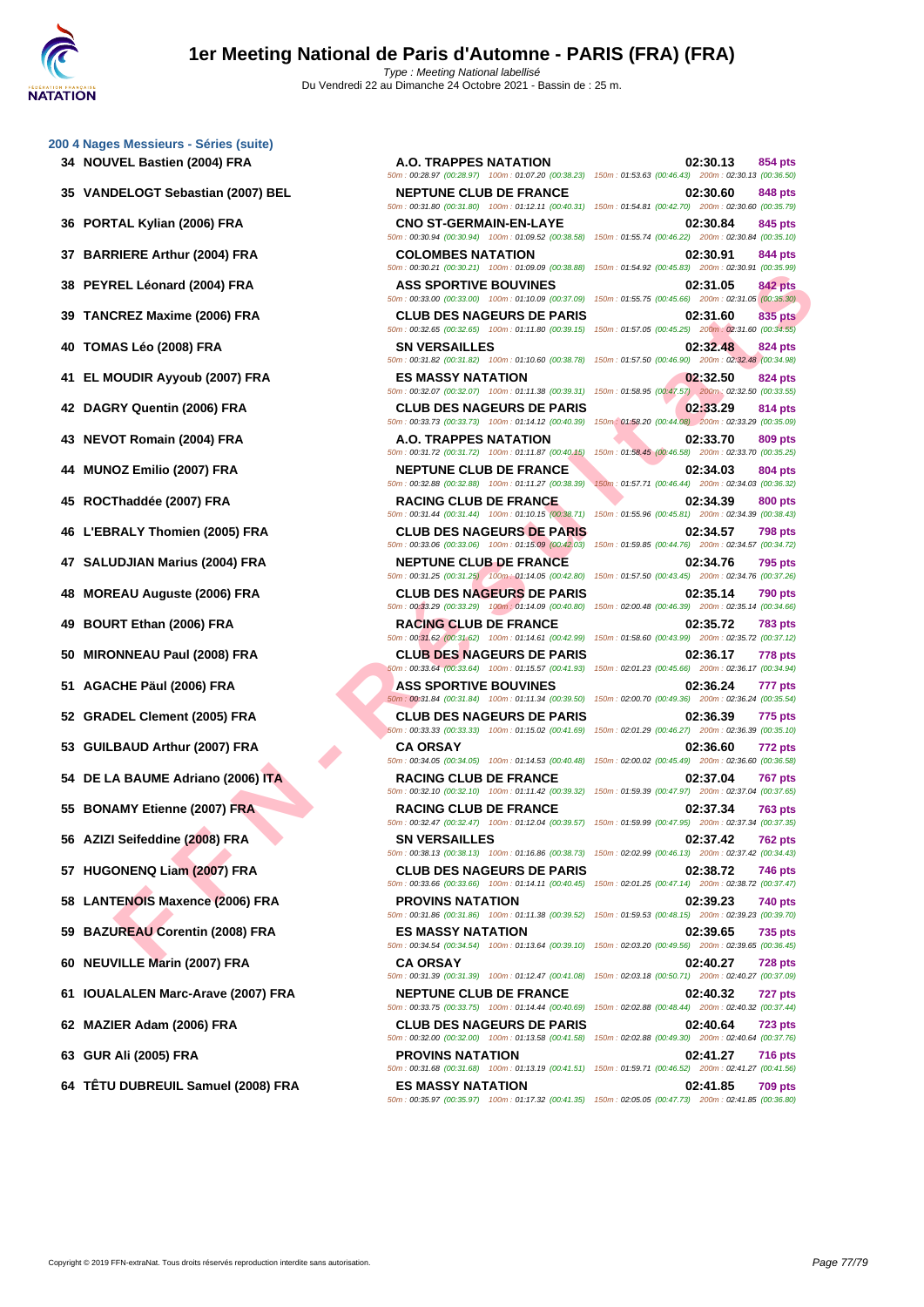**[200 4 Nag](http://www.ffnatation.fr/webffn/index.php)es Messieurs - Séries (suite)**

- 
- 
- 
- 
- 
- 
- 
- 
- 
- 
- 
- **77 COMMUNIER-MALLIER Oscar (2007) FRA CLUB DES NAGEURS DE PARIS 02:50.20 614 pts**
- 
- 
- **80 MORINIAUX TRIDON Hadrian (2007) FRA CLUB DES NAGEURS DE PARIS 02:51.52 600 pts**
- 
- 
- 
- 
- 
- 
- 
- 
- 
- 
- 
- 
- 
- 
- 

DUAGMENT (2007) FRANCIS DE FRANCES DE FRANCES DE FRANCES DE FRANCES DE FRANCES DE FRANCES DE FRANCES DE FRANCES DE FRANCES DE FRANCES DE FRANCES DE FRANCES DE FRANCES DE FRANCES DE FRANCES DE FRANCES DE FRANCES DE FRANCES **65 FONTAINE Sacha (2007) FRA COLOMBES NATATION 02:42.09 706 pts** 50m : 00:33.78 (00:33.78) 100m : 01:14.16 (00:40.38) 150m : 02:05.69 (00:51.53) 200m : 02:42.09 (00:36.40) **66 SAVILOV Maxime (2008) UKR NEPTUNE CLUB DE FRANCE 02:42.62 700 pts** 50m : 00:33.57 (00:33.57) 100m : 01:13.82 (00:40.25) 150m : 02:03.59 (00:49.77) 200m : 02:42.62 (00:39.03) **67 NAKAMOTO Narcisse (2007) FRA SCUF PARIS 02:44.50 678 pts** 50m : 00:34.91 (00:34.91) 100m : 01:15.41 (00:40.50) 150m : 02:07.06 (00:51.65) 200m : 02:44.50 (00:37.44) **68 STAN Darius (2008) FRA CS CLICHY 92 02:44.74 675 pts** 50m : 00:34.27 (00:34.27) 100m : 01:16.50 (00:42.23) 150m : 02:06.59 (00:50.09) 200m : 02:44.74 (00:38.15) **69 ZEGOUAGMehdi (2007) FRA NEPTUNE CLUB DE FRANCE 02:45.97 661 pts** 50m : 00:36.79 (00:36.79) 100m : 01:16.90 (00:40.11) 150m : 02:09.34 (00:52.44) 200m : 02:45.97 (00:36.63) **70 HAMAIMI Lucas (2007) FRA CLUB DES NAGEURS DE PARIS 02:46.43 656 pts** 50m : 00:34.58 (00:34.58) 100m : 01:14.56 (00:39.98) 150m : 02:06.27 (00:51.71) 200m : 02:46.43 (00:40.16) **71 REMBRY Morgan (2008) FRA CLUB DES NAGEURS DE PARIS 02:46.71 653 pts** 50m : 00:36.49 (00:36.49) 100m : 01:19.32 (00:42.83) 150m : 02:06.24 (00:46.92) 200m : 02:46.71 (00:40.47) **72 LARAYEDIlyes (2008) FRA ASS SPORTIVE BOUVINES 02:46.96 650 pts** 50m : 00:32.96 (00:32.96) 100m : 01:15.24 (00:42.28) 150m : 02:06.40 (00:51.16) 200m : 02:46.96 (00:40.56) **73 KHALLOQI Elias (2007) FRA NEPTUNE CLUB DE FRANCE 02:46.99 650 pts** 50m : 00:36.79 (00:36.79) 100m : 01:17.64 (00:40.85) 150m : 02:09.25 (00:51.61) 200m : 02:46.99 (00:37.74) **74 POUPLIN Aloys (2007) FRA RACING CLUB DE FRANCE 02:47.10 648 pts** 50m : 00:36.57 (00:36.57) 100m : 01:19.23 (00:42.66) 150m : 02:08.68 (00:49.45) 200m : 02:47.10 (00:38.42) **75 BESNIER Hadrien (2007) FRA CLUB DES NAGEURS DE PARIS 02:47.68 02:47.68 642 pts**<br> **50m**: 02:47.68 **com = 02:47.68 constant com = 02:47.68 constant constant constant constant constant constant** 50m : 00:36.69 (00:36.69) 100m : 01:20.60 (00:43.91) 150m : 02:10.27 (00:49.67) 200m : 02:47.68 (00:37.41) **76 BARKA Selmen (2008) FRA CLUB DES NAGEURS DE PARIS 02:49.69 620 pts** 50m : 00:36.21 (00:36.21) 100m : 01:17.84 (00:41.63) 150m : 02:09.13 (00:51.29) 200m : 02:49.69 (00:40.56) **93 KHEDIMI Kenzi (2009) FRA CLUB DES NAGEURS DE PARIS 03:10.52 411 pts** 50m : 00:42.53 (00:42.53) 100m : 01:30.58 (00:48.05) 150m : 02:28.42 (00:57.84) 200m : 03:10.52 (00:42.10)

50m : 00:35.69 (00:35.69) 100m : 01:18.13 (00:42.44) 150m : 02:12.32 (00:54.19) 200m : 02:50.20 (00:37.88) **78 QUESSON Julien (2005) FRA CS CLICHY 92 02:50.91 606 pts** 50m : 00:36.63 (00:36.63) 100m : 01:21.78 (00:45.15) 150m : 02:10.54 (00:48.76) 200m : 02:50.91 (00:40.37) **79 DACHEUX Raphael (2005) FRA LES PHOENIX D'ANTONY 02:51.18 603 pts** 50m : 00:34.56 (00:34.56) 100m : 01:18.02 (00:43.46) 150m : 02:10.41 (00:52.39) 200m : 02:51.18 (00:40.77) 50m : 00:38.03 (00:38.03) 100m : 01:22.33 (00:44.30) 150m : 02:12.03 (00:49.70) 200m : 02:51.52 (00:39.49) **81 TIMMERMAN Awen (2007) FRA NEPTUNE CLUB DE FRANCE 02:52.27 591 pts** 50m : 00:38.71 (00:38.71) 100m : 01:23.06 (00:44.35) 150m : 02:10.87 (00:47.81) 200m : 02:52.27 (00:41.40) **82 CHAMOUAK Rayan (2007) FRA COLOMBES NATATION 02:54.15 571 pts** 50m : 00:38.19 (00:38.19) 100m : 01:23.58 (00:45.39) 150m : 02:15.42 (00:51.84) 200m : 02:54.15 (00:38.73) **83 SCHACHTEBECK ALONSO Axel (2009) FRA STADE FRANÇAIS O COURBEVOIE 02:57.24 539 pts** 50m : 00:41.05 (00:41.05) 100m : 01:26.57 (00:45.52) 150m : 02:18.69 (00:52.12) 200m : 02:57.24 (00:38.55) **84 LE GARREC Merlin (2009) FRA CLUB DES NAGEURS DE PARIS 02:57.94 532 pts** 50m : 00:39.22 (00:39.22) 100m : 01:26.52 (00:47.30) 150m : 02:17.34 (00:50.82) 200m : 02:57.94 (00:40.60) **85 NKALA LIASHCHYNSKI Vadim (2009) FRA CLUB DES NAGEURS DE PARIS 02:58.57 525 pts** 50m : 00:40.07 (00:40.07) 100m : 01:26.50 (00:46.43) 150m : 02:19.22 (00:52.72) 200m : 02:58.57 (00:39.35) **86 SAUVADET Vadim (2009) FRA NEPTUNE CLUB DE FRANCE 02:58.85 523 pts** 50m : 00:40.96 (00:40.96) 100m : 01:25.60 (00:44.64) 150m : 02:17.92 (00:52.32) 200m : 02:58.85 (00:40.93) **87 EL MOUDIR Wassim (2009) FRA ES MASSY NATATION 02:59.87 512 pts** 50m : 00:40.59 (00:40.59) 100m : 01:26.36 (00:45.77) 150m : 02:16.91 (00:50.55) 200m : 02:59.87 (00:42.96) **88 PONS Raphael (2009) FRA LES PHOENIX D'ANTONY 03:02.02 491 pts** 50m : 00:40.12 (00:40.12) 100m : 01:26.03 (00:45.91) 150m : 02:19.72 (00:53.69) 200m : 03:02.02 (00:42.30) **89 CUPILLARD Alix (2008) FRA CLUB DES NAGEURS DE PARIS 03:02.27 489 pts** 50m : 00:39.03 (00:39.03) 100m : 01:26.78 (00:47.75) 150m : 02:22.55 (00:55.77) 200m : 03:02.27 (00:39.72) **90 BATAILLE Eric (2009) FRA NEPTUNE CLUB DE FRANCE 03:02.49 486 pts** 50m : 00:40.19 (00:40.19) 100m : 01:29.75 (00:49.56) 150m : 02:18.45 (00:48.70) 200m : 03:02.49 (00:44.04) **91 LOISEAU Camille (2008) FRA CS CLICHY 92 03:02.54 486 pts** 50m : 00:41.53 (00:41.53) 100m : 01:28.22 (00:46.69) 150m : 02:23.58 (00:55.36) 200m : 03:02.54 (00:38.96) **92 SERCIEN Jaden (2009) FRA ES MASSY NATATION 03:02.90 482 pts** 50m : 00:38.54 (00:38.54) 100m : 01:27.90 (00:49.36) 150m : 02:19.41 (00:51.51) 200m : 03:02.90 (00:43.49)

**94 SUTEAU Mateo (2009) FRA CLUB DES NAGEURS DE PARIS 03:12.02 398 pts** 50m : 00:41.68 (00:41.68) 100m : 01:29.21 (00:47.53) 150m : 02:30.49 (01:01.28) 200m : 03:12.02 (00:41.53) **95 BOUHNIK Adam (2007) FRA CS CLICHY 92 03:12.51 393 pts**

50m : 00:47.15 (00:47.15) 100m : 01:34.10 (00:46.95) 150m : 02:30.69 (00:56.59) 200m : 03:12.51 (00:41.82)